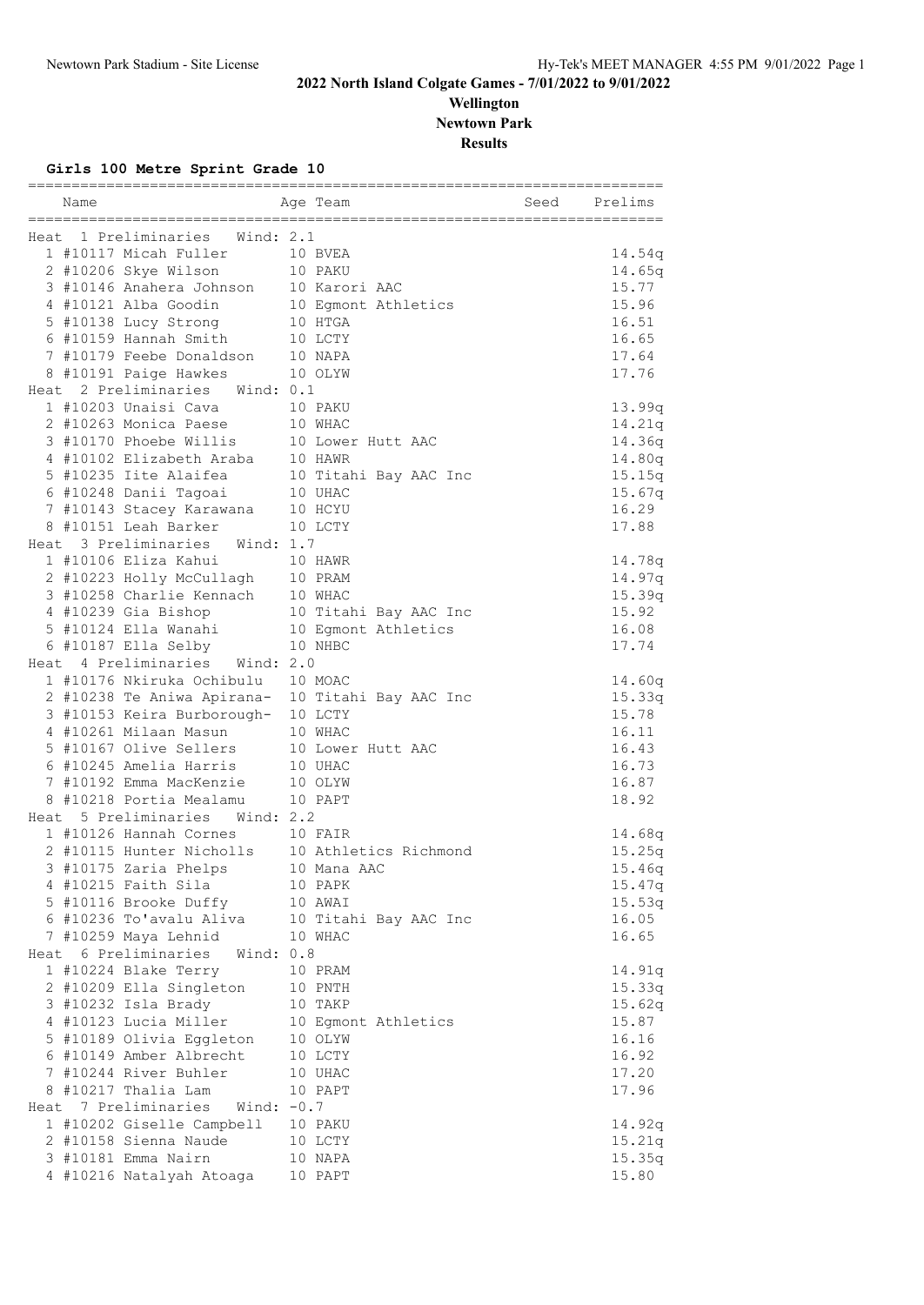**Wellington Newtown Park**

**Results**

## **....Girls 100 Metre Sprint Grade 10**

|  |                                    | 5 #10240 Malia Fagaloa-Smi 10 Titahi Bay AAC Inc | 15.95 |
|--|------------------------------------|--------------------------------------------------|-------|
|  | 6 #10129 Honor Nikora-TeHu 10 FAIR |                                                  | 16.31 |
|  | 7 #10136 Kayleigh Gilberts 10 HTGA |                                                  | 16.91 |
|  | 8 #10133 Ava Oatway                | 10 FLDA                                          | 17.21 |

### **Girls 100 Metre Sprint Grade 10**

| Heat 1 Semi-Finals Wind: -0.7                                | 13.99 14.18q<br>14.65 14.66q |        |
|--------------------------------------------------------------|------------------------------|--------|
|                                                              |                              |        |
| 1 #10203 Unaisi Cava 10 PAKU                                 |                              |        |
| 2 #10206 Skye Wilson 10 PAKU                                 |                              |        |
| 3 #10126 Hannah Cornes 10 FAIR                               | 14.68 15.06q                 |        |
| 4 #10223 Holly McCullagh 10 PRAM                             | 14.97 15.26                  |        |
| 5 #10181 Emma Nairn 10 NAPA                                  | 15.35                        | 15.46  |
|                                                              |                              |        |
| 7 #10248 Danii Tagoai 10 UHAC                                | 15.67 15.85                  |        |
| 8 #10258 Charlie Kennach 10 WHAC                             | 15.39                        | 15.87  |
| Heat 2 Semi-Finals Wind: -3.2                                |                              |        |
| 1 #10263 Monica Paese 10 WHAC                                | 14.21 14.52q                 |        |
| 2 #10176 Nkiruka Ochibulu 10 MOAC                            | 14.60 15.06q                 |        |
| 3 #10202 Giselle Campbell 10 PAKU                            | 14.92 15.16                  |        |
| 4 #10106 Eliza Kahui 10 HAWR                                 | 14.78                        | 15.24  |
| 5 #10158 Sienna Naude 10 LCTY                                | 15.21 15.65                  |        |
| 6 #10209 Ella Singleton 10 PNTH                              | 15.33 15.74                  |        |
| 7 #10232 Isla Brady 10 TAKP                                  | 15.62 16.04                  |        |
| 8 #10175 Zaria Phelps 10 Mana AAC                            | 15.46                        | 16.05  |
| Heat 3 Semi-Finals Wind: -0.1                                |                              |        |
| 1 #10170 Phoebe Willis 10 Lower Hutt AAC 14.36               |                              | 14.32q |
| 2 #10102 Elizabeth Araba 10 HAWR                             | 14.80                        | 14.58q |
| 3 #10117 Micah Fuller 10 BVEA                                | 14.54                        | 14.60q |
| 4 #10224 Blake Terry 10 PRAM                                 | 14.91 15.30                  |        |
| 5 #10115 Hunter Nicholls 10 Athletics Richmond               | 15.25                        | 15.61  |
| 6 #10238 Te Aniwa Apirana- 10 Titahi Bay AAC Inc 15.33 15.72 |                              |        |
| 7 #10116 Brooke Duffy 10 AWAI                                | 15.53 15.91                  |        |
| 8 #10215 Faith Sila 10 PAPK                                  | 15.47                        | 15.92  |

## **Girls 100 Metre Sprint Grade 10**

|      | Name     |                                                    | Age Team           |  | Semis          | Finals         |
|------|----------|----------------------------------------------------|--------------------|--|----------------|----------------|
| Heat | 1 Finals | Wind: 3.2<br>1 #10203 Unaisi Cava                  | 10 PAKU            |  | 14.18          | 13.87          |
|      |          | 2 #10170 Phoebe Willis                             | 10 Lower Hutt AAC  |  | 14.32          | 14.14          |
|      |          | 3 #10263 Monica Paese<br>4 #10206 Skye Wilson      | 10 WHAC<br>10 PAKU |  | 14.52<br>14.66 | 14.29<br>14.48 |
|      |          | 5 #10102 Elizabeth Araba                           | 10 HAWR            |  | 14.58          | 14.54          |
|      |          | 6 #10117 Micah Fuller<br>7 #10176 Nkiruka Ochibulu | 10 BVEA<br>10 MOAC |  | 14.60<br>15.06 | 14.76<br>14.83 |
|      |          | 8 #10126 Hannah Cornes                             | 10 FAIR            |  | 15.06          | 14.86          |
|      |          | Girls 200 Metre Sprint Grade 10                    |                    |  |                |                |
|      | Name     |                                                    | Age Team           |  | Seed           | Prelims        |
|      |          |                                                    |                    |  |                |                |

|  | Heat 1 Preliminaries Wind: 1.2 |  |         |                     |        |
|--|--------------------------------|--|---------|---------------------|--------|
|  | 1 #10123 Lucia Miller          |  |         | 10 Eqmont Athletics | 32.85a |
|  | 2 #10181 Emma Nairn            |  | 10 NAPA |                     | 33.45  |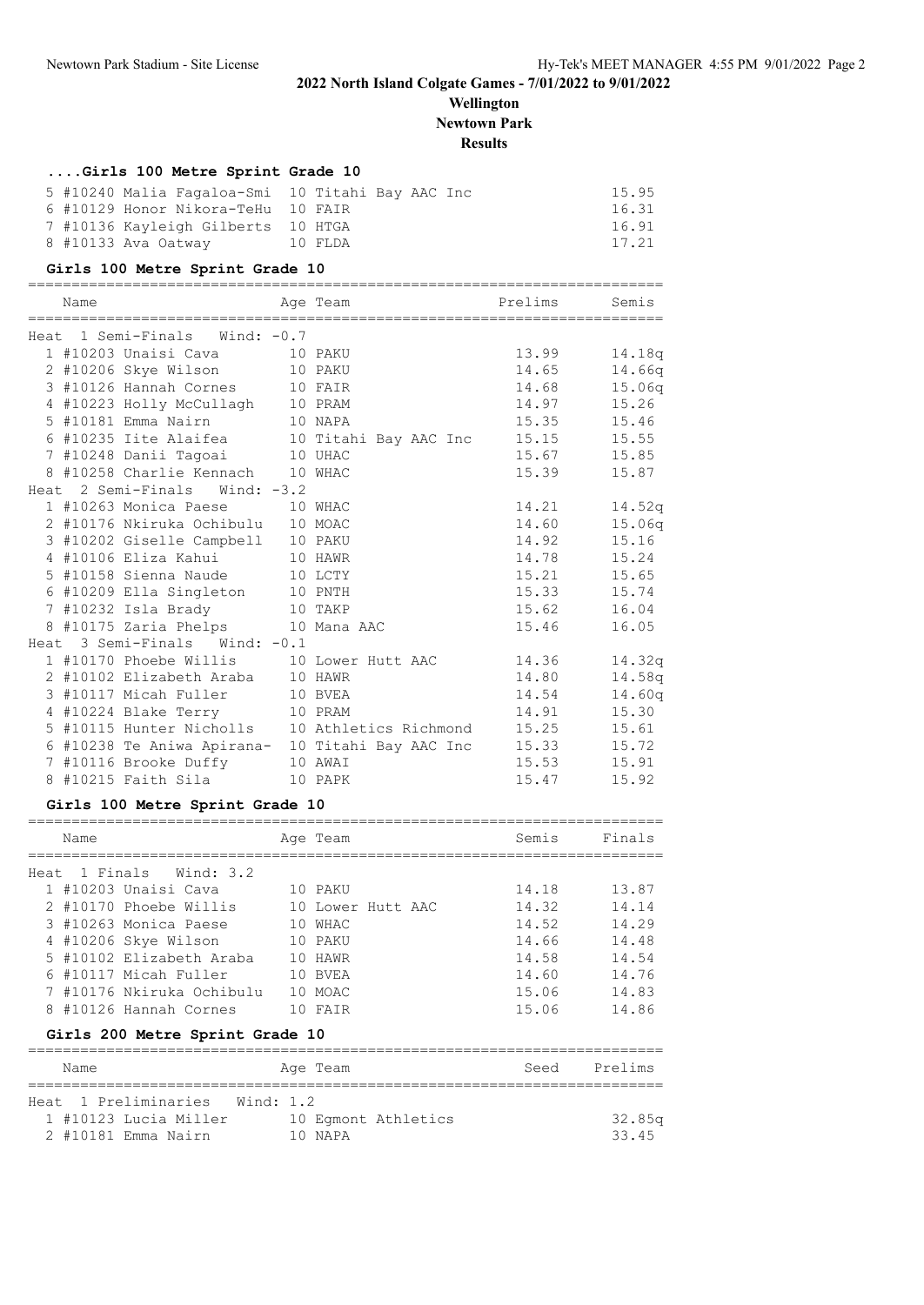**Wellington Newtown Park**

**Results**

|  | Girls 200 Metre Sprint Grade 10                                                                             |                                                                                            |                |
|--|-------------------------------------------------------------------------------------------------------------|--------------------------------------------------------------------------------------------|----------------|
|  |                                                                                                             | 3 #10239 Gia Bishop 10 Titahi Bay AAC Inc                                                  | 33.79          |
|  | 4 #10136 Kayleigh Gilberts 10 HTGA                                                                          |                                                                                            | 34.96          |
|  | 5 #10259 Maya Lehnid 10 WHAC<br>6 #10151 Leah Barker 10 LCTY                                                |                                                                                            | 35.66          |
|  |                                                                                                             |                                                                                            | 39.05          |
|  | 7 #10218 Portia Mealamu 10 PAPT                                                                             |                                                                                            | 41.01          |
|  | Heat 2 Preliminaries Wind: 0.4                                                                              |                                                                                            |                |
|  | 1 #10170 Phoebe Willis 10 Lower Hutt AAC                                                                    |                                                                                            | 30.29q         |
|  | 2 #10102 Elizabeth Araba 10 HAWR                                                                            |                                                                                            | 31.05q         |
|  |                                                                                                             | 3 #10240 Malia Fagaloa-Smi 10 Titahi Bay AAC Inc                                           | 33.24q         |
|  | 4 #10258 Charlie Kennach 10 WHAC                                                                            |                                                                                            | 33.41q         |
|  | 5 #10232 Isla Brady 10 TAKP                                                                                 |                                                                                            | 34.23          |
|  | 6 #10220 Phoebe Corin 10 PRAM                                                                               |                                                                                            | 35.45          |
|  | 7 #10189 Olivia Eggleton 10 OLYW                                                                            |                                                                                            | 36.95          |
|  | Heat 3 Preliminaries Wind: -0.7                                                                             |                                                                                            |                |
|  | 1 #10263 Monica Paese 10 WHAC                                                                               |                                                                                            | 30.00q         |
|  | 2 #10106 Eliza Kahui 10 HAWR                                                                                |                                                                                            | 31.02q         |
|  |                                                                                                             | 3 #10238 Te Aniwa Apirana- 10 Titahi Bay AAC Inc                                           | 32.76q         |
|  |                                                                                                             | 4 #10215 Faith Sila<br>5 #10121 Alba Goodin<br>5 #10121 Alba Goodin<br>10 Egmont Athletics | 34.47          |
|  |                                                                                                             |                                                                                            | 34.92          |
|  | 6 #10167 Olive Sellers 10 Lower Hutt AAC                                                                    |                                                                                            | 37.44          |
|  | Heat 4 Preliminaries Wind: 2.1                                                                              |                                                                                            |                |
|  | 1 #10203 Unaisi Cava 10 PAKU                                                                                |                                                                                            | 28.93q         |
|  | 2 #10117 Micah Fuller 10 BVEA                                                                               |                                                                                            | 30.38q         |
|  | 3 #10223 Holly McCullagh 10 PRAM                                                                            |                                                                                            | 31.78q         |
|  |                                                                                                             | 4 #10115 Hunter Nicholls 10 Athletics Richmond                                             | 33.07q         |
|  | 5 #10133 Ava Oatway 10 FLDA                                                                                 |                                                                                            | 35.40          |
|  | Heat 5 Preliminaries Wind: 0.6                                                                              |                                                                                            |                |
|  | 1 #10126 Hannah Cornes 10 FAIR                                                                              |                                                                                            | 30.86q         |
|  |                                                                                                             |                                                                                            | 31.20q         |
|  | 2 #10202 Giselle Campbell 10 PAKU<br>3 #10175 Zaria Phelps 10 Mana AAC<br>4 #10176 Nkiruka Ochibulu 10 MOAC |                                                                                            | 32.73q         |
|  |                                                                                                             |                                                                                            | 33.13q         |
|  | 5 #10216 Natalyah Atoaga 10 PAPT                                                                            |                                                                                            | 33.61          |
|  | 6 #10245 Amelia Harris 10 UHAC                                                                              |                                                                                            | 36.33<br>38.75 |
|  | 7 #10187 Ella Selby 10 NHBC                                                                                 |                                                                                            |                |

## **Girls 200 Metre Sprint Grade 10**

| Name |                                   | Age Team                                                      | Prelims | Semis  |
|------|-----------------------------------|---------------------------------------------------------------|---------|--------|
|      | Heat 1 Semi-Finals Wind: 1.1      |                                                               |         |        |
|      | 1 #10203 Unaisi Cava 10 PAKU      |                                                               | 28.93   | 29.04q |
|      | 2 #10117 Micah Fuller 10 BVEA     |                                                               | 30.38   | 30.49q |
|      | 3 #10202 Giselle Campbell 10 PAKU |                                                               | 31.20   | 31.00q |
|      | 4 #10223 Holly McCullagh 10 PRAM  |                                                               | 31.78   | 31.48q |
|      | 5 #10258 Charlie Kennach 10 WHAC  |                                                               | 33.41   | 32.38  |
|      |                                   | 6 #10115 Hunter Nicholls 10 Athletics Richmond 33.07          |         | 32.64  |
|      |                                   |                                                               |         | 32.92  |
|      | 8 #10181 Emma Nairn 10 NAPA       |                                                               | 33.45   | 33.22  |
|      | Heat 2 Semi-Finals Wind: 2.8      |                                                               |         |        |
|      |                                   | 1 #10170 Phoebe Willis 10 Lower Hutt AAC 30.29                |         | 29.79q |
|      | 2 #10263 Monica Paese 10 WHAC     |                                                               | 30.00   | 30.11q |
|      | 3 #10106 Eliza Kahui 10 HAWR      |                                                               | 31.02   | 30.38q |
|      | 4 #10102 Elizabeth Araba 10 HAWR  |                                                               | 31.05   | 30.84q |
|      |                                   | 5 #10238 Te Aniwa Apirana-  10 Titahi Bay AAC Inc       32.76 |         | 32.73  |
|      | 6 #10175 Zaria Phelps 10 Mana AAC |                                                               | 32.73   | 32.95  |
|      |                                   | 7 #10240 Malia Fagaloa-Smi 10 Titahi Bay AAC Inc              | 33.24   | 33.03  |
|      |                                   |                                                               |         |        |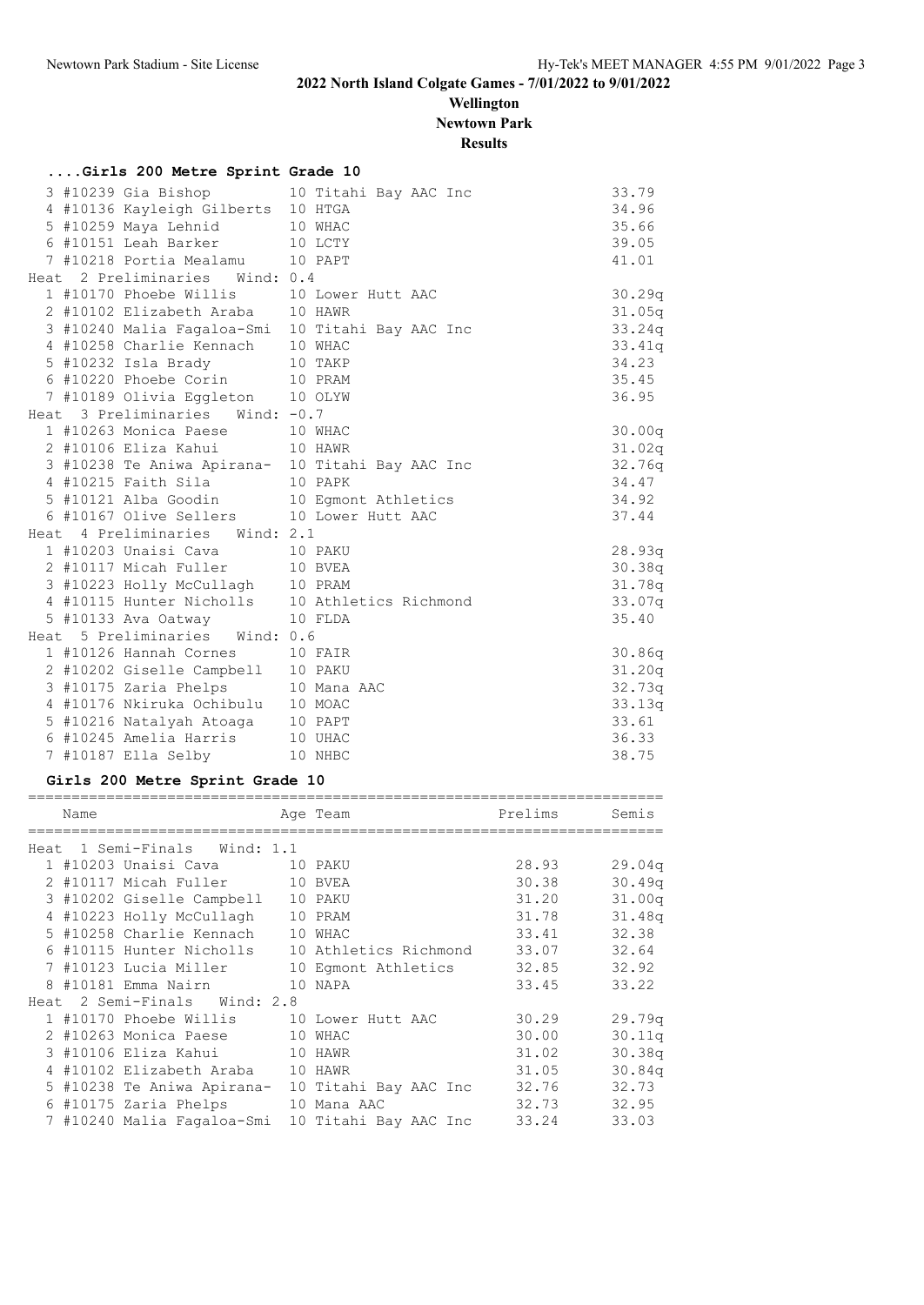## **Wellington Newtown Park**

**Results**

#### **Girls 200 Metre Sprint Grade 10**

|      | Name |                           |     | Age Team          | Semis | Finals |
|------|------|---------------------------|-----|-------------------|-------|--------|
| Heat |      | 1 Finals Wind: -1.2       |     |                   |       |        |
|      |      | 1 #10203 Unaisi Cava      |     | 10 PAKU           | 29.04 | 28.84  |
|      |      | 2 #10170 Phoebe Willis    |     | 10 Lower Hutt AAC | 29.79 | 29.24  |
|      |      | 3 #10263 Monica Paese     | 10  | WHAC              | 30.11 | 30.11  |
|      |      | 4 #10117 Micah Fuller     | 10  | BVEA              | 30.49 | 30.38  |
|      |      | 5 #10106 Eliza Kahui      | 10  | HAWR              | 30.38 | 30.68  |
|      |      | 6 #10102 Elizabeth Araba  | 10  | HAWR              | 30.84 | 31.89  |
|      |      | 7 #10223 Holly McCullagh  | 1 N | PRAM              | 31.48 | 32.10  |
|      |      | 8 #10202 Giselle Campbell |     | PAKU              | 31.00 | 32.88  |

### **Girls 400 Metre Sprint Grade 10**

| Name |                                              | Age Team | Seed Prelims |
|------|----------------------------------------------|----------|--------------|
|      | Heat 1 Preliminaries                         |          |              |
|      | 1 #10204 Tia Korewha                         | 10 PAKU  | 72.25q       |
|      | 2 #10117 Micah Fuller 10 BVEA                |          | 73.40q       |
|      | 3 #10209 Ella Singleton 10 PNTH              |          | 75.70        |
|      | 4 #10197 Octavia Burns 10 Onslow AAC         |          | 78.84        |
|      | 5 #10220 Phoebe Corin 10 PRAM                |          | 1:23.96      |
|      | 6 #10153 Keira Burborough- 10 LCTY           |          | 1:24.55      |
|      | Heat 2 Preliminaries                         |          |              |
|      | 1 #10106 Eliza Kahui 10 HAWR                 |          | 69.36q       |
|      | 2 #10165 Anna Green 10 Lower Hutt AAC        |          | 70.61q       |
|      | 3 #10202 Giselle Campbell 10 PAKU            |          | 73.98q       |
|      | 4 #10258 Charlie Kennach 10 WHAC             |          | 75.53        |
|      | 5 #10175 Zaria Phelps 10 Mana AAC            |          | 78.01        |
|      | 6 #10188 Jessica Brown 10 OLYW               |          | 1:20.04      |
|      | 7 #10133 Ava Oatway 10 FLDA                  |          | 1:25.80      |
|      | 8 #10122 Amber Haldane 10 Egmont Athletics   |          | 1:31.59      |
|      | Heat 3 Preliminaries                         |          |              |
|      | 1 #10225 Mia Thomson<br>10 PRAM              |          | 72.47q       |
|      | 2 #10172 Grace Parkinson 10 Lynndale AA & HC |          | 1:20.62      |
|      | 3 #10259 Maya Lehnid                         | 10 WHAC  | 1:21.76      |
|      | 4 #10138 Lucy Strong 10 HTGA                 |          | 1:22.79      |
|      | 5 #10232 Isla Brady                          | 10 TAKP  | 1:23.87      |
|      | 6 #10231 Caitlin O'Sulliva 10 STRA           |          | 1:24.84      |
|      | 7 #10101 Sophie Thirkell 10 Ashhurst H & AC  |          | 1:29.71      |
|      | 8 #10189 Olivia Eggleton 10 OLYW             |          | 1:33.79      |
|      | Heat 4 Preliminaries                         |          |              |
|      | 1 #10120 Kirstin Damkat 10 ESTA              |          | 74.02q       |
|      | 2 #10126 Hannah Cornes 10 FAIR               |          | 75.17q       |
|      | 3 #10223 Holly McCullagh 10 PRAM             |          | 75.88        |
|      | 4 #10149 Amber Albrecht 10 LCTY              |          | 1:21.79      |
|      | 5 #10121 Alba Goodin 10 Egmont Athletics     |          | 1:21.85      |
|      | $6$ #10245 Amelia Harris 10 UHAC             |          | 1:24.84      |
|      | 7 #10167 Olive Sellers 10 Lower Hutt AAC     |          | 1:30.19      |

### **Girls 400 Metre Sprint Grade 10**

| Name                  | Age Team          | Prelims | Finals |
|-----------------------|-------------------|---------|--------|
|                       |                   |         |        |
| Heat 1 Finals         |                   |         |        |
| 1 #10165 Anna Green   | 10 Lower Hutt AAC | 70.61   | 70.56  |
| 2 #10117 Micah Fuller | 10 BVEA           | 73.40   | 71.18  |
| 3 #10106 Eliza Kahui  | 10 HAWR           | 69.36   | 71 28  |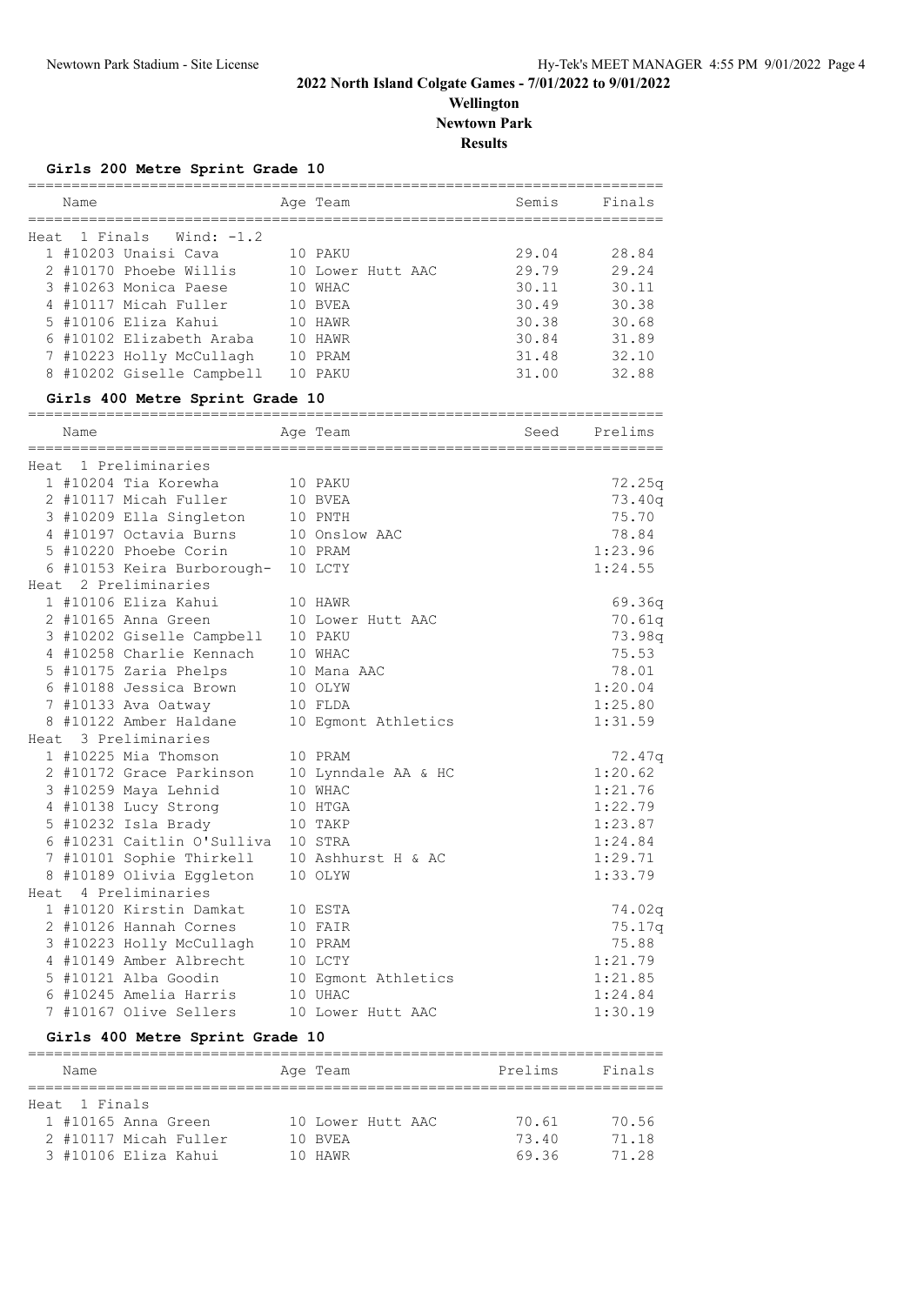**Wellington Newtown Park**

# **Results**

| Girls 400 Metre Sprint Grade 10 |         |       |         |
|---------------------------------|---------|-------|---------|
| 4 #10204 Tia Korewha            | 10 PAKU | 72.25 | 71.37   |
| 5 #10225 Mia Thomson            | 10 PRAM | 72.47 | 71.39   |
| 6 #10120 Kirstin Damkat         | 10 ESTA | 74.02 | 76.75   |
| 7 #10202 Giselle Campbell       | 10 PAKU | 73.98 | 1:23.76 |
| 8 #10126 Hannah Cornes          | 10 FATR | 75.17 | 1:27.02 |

#### **Girls 800 Metre Run Grade 10**

| Name   |                            | Age Team            | Seed | Finals  |
|--------|----------------------------|---------------------|------|---------|
| Heat 1 |                            |                     |      |         |
|        | 1 #10204 Tia Korewha       | 10 PAKU             |      | 2:38.27 |
|        | 2 #10225 Mia Thomson       | 10 PRAM             |      | 2:40.98 |
|        | 3 #10165 Anna Green        | 10 Lower Hutt AAC   |      | 2:46.02 |
|        | 4 #10197 Octavia Burns     | 10 Onslow AAC       |      | 2:53.35 |
|        | 5 #10198 Mei von Dadelszen | 10 Onslow AAC       |      | 2:56.86 |
|        | 6 #10231 Caitlin O'Sulliva | 10 STRA             |      | 2:58.69 |
|        | 7 #10188 Jessica Brown     | 10 OLYW             |      | 2:58.86 |
|        | 8 #10116 Brooke Duffy      | 10 AWAI             |      | 3:02.67 |
|        | 9 #10153 Keira Burborough- | 10 LCTY             |      | 3:06.27 |
|        | 10 #10138 Lucy Strong      | 10 HTGA             |      | 3:06.43 |
|        | 11 #10172 Grace Parkinson  | 10 Lynndale AA & HC |      | 3:16.81 |
|        | 12 #10101 Sophie Thirkell  | 10 Ashhurst H & AC  |      | 3:19.31 |
|        | 13 #10122 Amber Haldane    | 10 Eqmont Athletics |      | 3:21.95 |
|        | 14 #10244 River Buhler     | 10 UHAC             |      | 3:26.69 |

#### **Girls 1500 Metre Run Grade 10**

| Name |                            | Age Team            | Seed | Finals  |
|------|----------------------------|---------------------|------|---------|
|      | 1 #10225 Mia Thomson       | 10 PRAM             |      | 5:17.59 |
|      | 2 #10204 Tia Korewha       | 10 PAKU             |      | 5:25.53 |
|      | 3 #10165 Anna Green        | 10 Lower Hutt AAC   |      | 5:46.45 |
|      | 4 #10198 Mei von Dadelszen | 10 Onslow AAC       |      | 5:53.97 |
|      | 5 #10188 Jessica Brown     | 10 OLYW             |      | 6:00.19 |
|      | 6 #10231 Caitlin O'Sulliva | 10 STRA             |      | 6:02.85 |
|      | 7 #10122 Amber Haldane     | 10 Eqmont Athletics |      | 7:04.25 |

#### **Girls 4x100 Metre Relay Grade 10**

| Team                                                          |    | Finals<br>Seed                    |
|---------------------------------------------------------------|----|-----------------------------------|
| ' A'<br>1 Pakuranga Athletic Club Inc                         |    | 58.29                             |
| 1) #10206 Skye Wilson 10                                      |    | 2) #10203 Unaisi Cava 10          |
| 3) #10204 Tia Korewha 10                                      |    | 4) #10202 Giselle Campbell 10     |
| 2 Paraparaumu T & F Club 'A'                                  |    | 60.10                             |
| 1) #10224 Blake Terry 10                                      |    | 2) #10225 Mia Thomson 10          |
| 3) #10223 Holly McCullagh 10                                  |    | 4) #9186 Isobel Grace 9           |
| 3 Titahi Bay AAC Inc 'A'                                      |    | 62.49                             |
| 1) #10239 Gia Bishop 10                                       |    | 2) #10235 Iite Alaifea 10         |
| 3) #10240 Malia Fagaloa-Smith 10                              |    | 4) #10238 Te Aniwa Apirana-Bishop |
| 4 Wellington Harrier Athletic Cl<br>$^{\prime}$ A $^{\prime}$ |    | 63.05                             |
| 1) #10263 Monica Paese 10                                     |    | 2) #10259 Maya Lehnid 10          |
| 3) #10261 Milaan Masun 10                                     |    | 4) #10258 Charlie Kennach 10      |
| 5 Lake City Athletic Club 'A'                                 |    | 65.36                             |
| 1) #10149 Amber Albrecht 10                                   |    | 2) #10153 Keira Burborough-Murphy |
| 3) #10159 Hannah Smith 10                                     | 4) | #10158 Sienna Naude 10            |
| 6 Eqmont Athletics<br>' A '                                   |    | 66.50                             |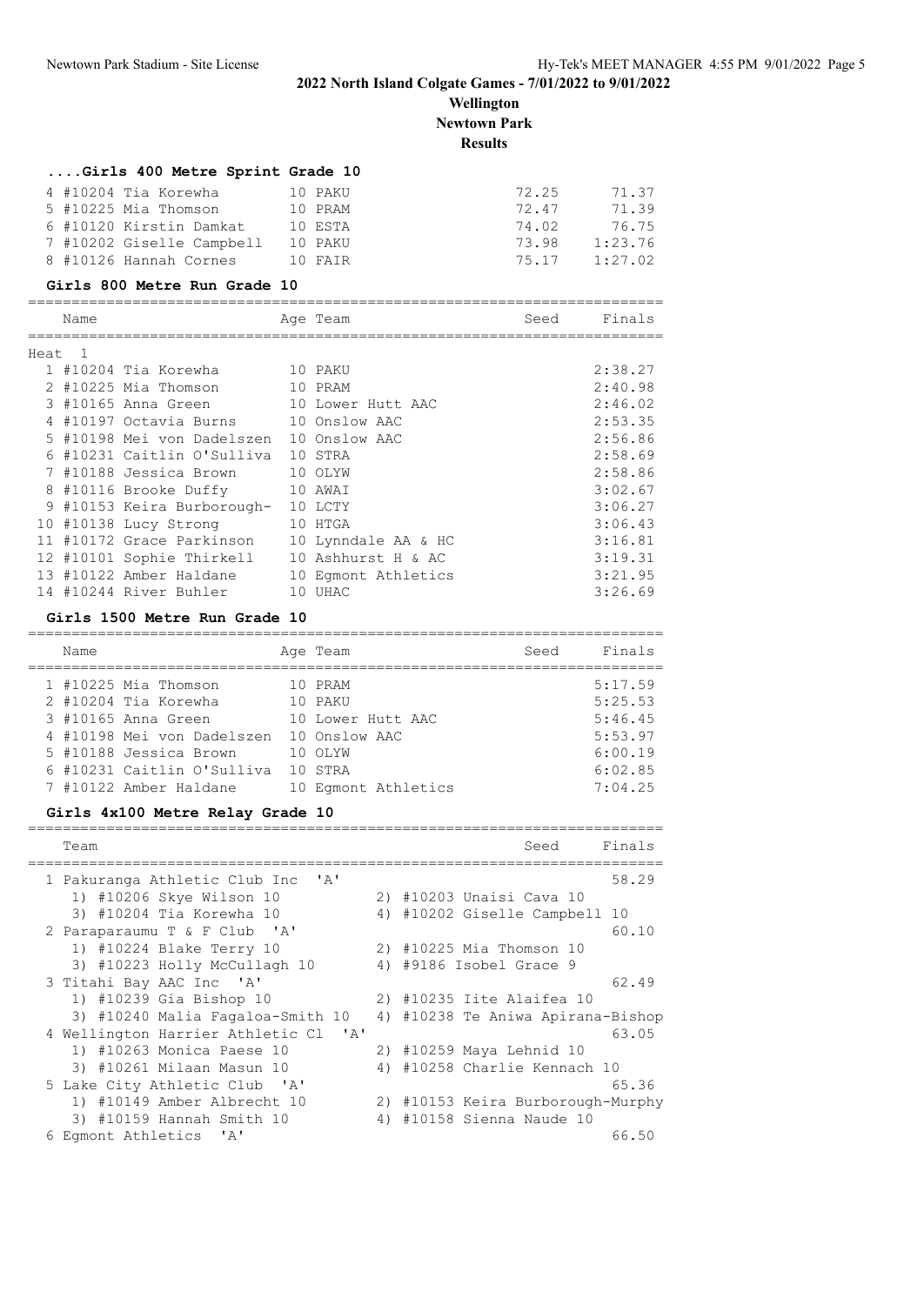## **Wellington Newtown Park**

## **Results**

## **....Girls 4x100 Metre Relay Grade 10**

| 1) #10124 Ella Wanahi 10       | 2) #10122 Amber Haldane 10   |       |
|--------------------------------|------------------------------|-------|
| 3) #10123 Lucia Miller 10      | 4) #10121 Alba Goodin 10     |       |
| 7 Upper Hutt Athletic Club 'A' |                              | 67.64 |
| 1) #10245 Amelia Harris 10     | 2) #10248 Danii Tagoai 10    |       |
| 3) #10250 Fern Waldrom 10      | 4) #10244 River Buhler 10    |       |
| 8 Olympic Harrier Club 'A'     |                              | 67.75 |
| 1) #10191 Paige Hawkes 10      | 2) #10189 Olivia Eggleton 10 |       |
| 3) #10192 Emma MacKenzie 10    | 4) #10188 Jessica Brown 10   |       |
|                                |                              |       |

# **Girls High Jump Grade 10**

|       | =============================<br>Age Team<br>Name                                                     |  | Seed Finals | =============== |
|-------|-------------------------------------------------------------------------------------------------------|--|-------------|-----------------|
| Trial | $\mathbf{1}$                                                                                          |  |             |                 |
|       | 1 #10146 Anahera Johnson 10 Karori AAC<br>1.05 1.10 1.15 1.20 1.23 1.26 1.29                          |  |             | 1.26m           |
|       | 0 0 0 0 XO 0 XXX<br>2 #10235 Iite Alaifea 10 Titahi Bay AAC Inc<br>1.05 1.10 1.15 1.20 1.23 1.26 1.29 |  |             | J1.26m          |
|       | 0 0 0 XXO 0 0 XXX<br>3 #10206 Skye Wilson 10 PAKU<br>1.10 1.15 1.20 1.23 1.26<br>O O O XO XXX         |  |             | 1.23m           |
|       | 4 #10126 Hannah Cornes 10 FAIR<br>1.05 1.10 1.15 1.20 1.23<br>0 0 0 0 XXX                             |  |             | 1.20m           |
|       | 5 #10116 Brooke Duffy 10 AWAI<br>1.05 1.10 1.15 1.20 1.23                                             |  |             | J1.20m          |
|       | O XO O XO XXX<br>6 #10225 Mia Thomson 10 PRAM<br>1.10 1.15 1.20                                       |  |             | 1.15m           |
|       | O O XXX<br>6 #10239 Gia Bishop 10 Titahi Bay AAC Inc<br>1.05 1.10 1.15 1.20                           |  |             | 1.15m           |
|       | 0 0 0 XXX<br>8 #10263 Monica Paese 10 WHAC<br>1.05 1.10 1.15 1.20                                     |  |             | J1.15m          |
|       | O XXO O XXX<br>9 #10216 Natalyah Atoaga 10 PAPT<br>1.05 1.10 1.15 1.20                                |  |             | J1.15m          |
|       | O O XXO XXX<br>10 #10117 Micah Fuller 10 BVEA<br>1.05 1.10 1.15<br>O O XXX                            |  |             | 1.10m           |
|       | 11 #10170 Phoebe Willis 10 Lower Hutt AAC<br>1.05 1.10 1.15<br>O XO XXX                               |  |             | J1.10m          |
|       | 11 #10153 Keira Burborough- 10 LCTY<br>1.05 1.10 1.15<br>O XO XXX                                     |  |             | J1.10m          |
|       | 13 #10102 Elizabeth Araba 10 HAWR<br>1.05 1.10<br>O XXX                                               |  |             | 1.05m           |
|       | 14 #10106 Eliza Kahui 10 HAWR<br>1.05 1.10<br>XXO XXX                                                 |  |             | J1.05m          |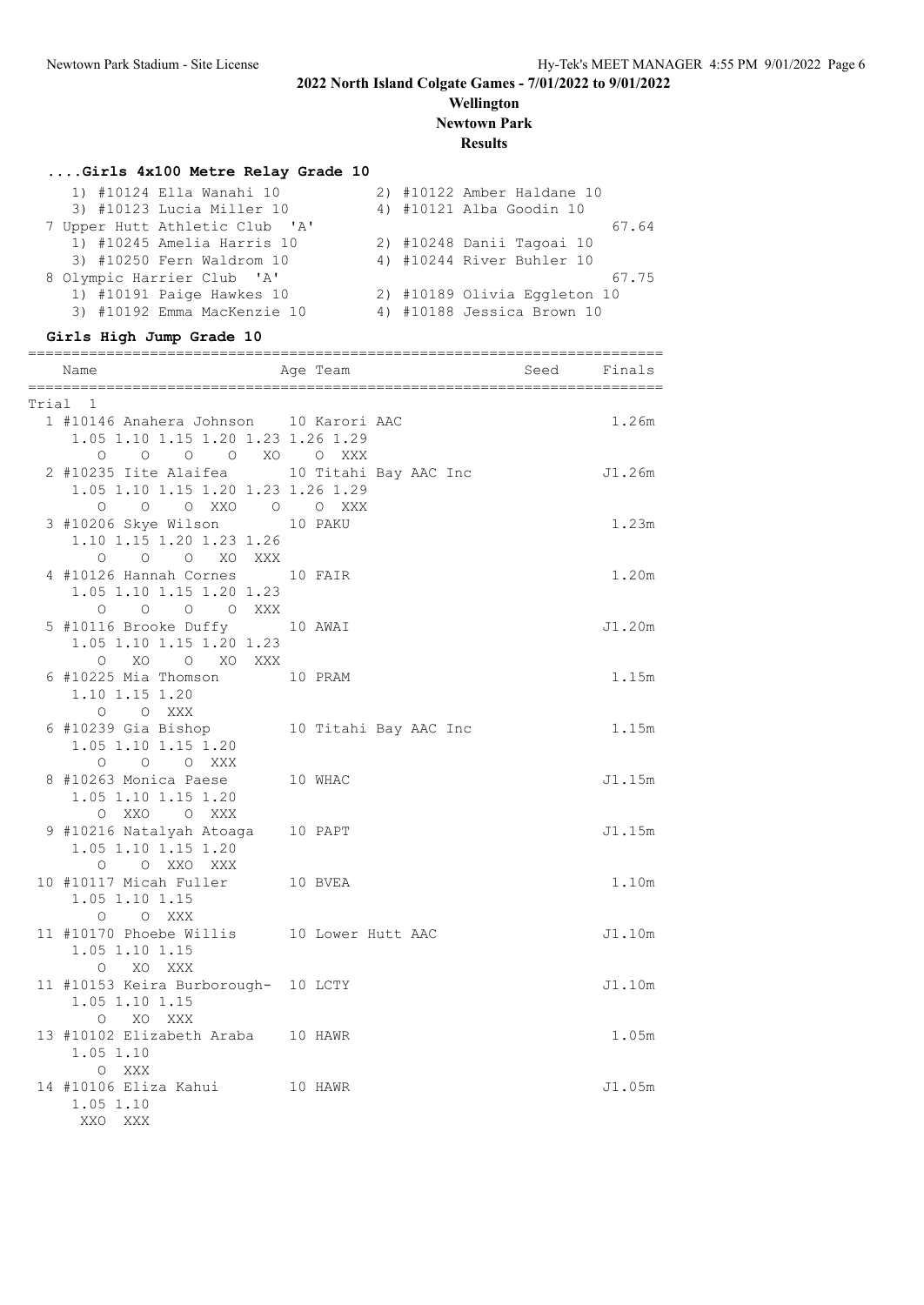**Wellington Newtown Park**

**Results**

| к١ | 43 H K |  |
|----|--------|--|
|    |        |  |

|                    | Girls High Jump Grade 10                 |  |        |    |
|--------------------|------------------------------------------|--|--------|----|
| 1.05 1.10          | 14 #10133 Ava Oatway 10 FLDA             |  | J1.05m |    |
| XXO<br>1.05        | XXX<br>-- #10143 Stacey Karawana 10 HCYU |  | NH     | NΜ |
| XXX<br>1.05        | -- #10248 Danii Tagoai 10 UHAC           |  | NH     | NΜ |
| XXX<br>1.05        | -- #10244 River Buhler 10 UHAC           |  | NH.    | NM |
| XXX<br>1.23        | -- #10187 Ella Selby 10 NHBC             |  | NH.    | NΜ |
| XXX<br>1.05<br>XXX | -- #10191 Paige Hawkes 10 OLYW           |  | NH     | NΜ |
| 1.05<br><b>XXX</b> | -- #10159 Hannah Smith 10 LCTY           |  | NH     | NΜ |
| 1.05<br>XXX        | -- #10158 Sienna Naude 10 LCTY           |  | NH     | NΜ |
| 1.05<br>XXX        | -- #10231 Caitlin O'Sulliva 10 STRA      |  | ΝH     | NΜ |
| 1.05<br>XXX        | -- #10192 Emma MacKenzie 10 OLYW         |  | NH     | NΜ |

## **Girls Long Jump Grade 10**

| Name                                                                                        | Age Team | Seed Finals Wind |  |
|---------------------------------------------------------------------------------------------|----------|------------------|--|
| 1 #10203 Unaisi Cava 10 PAKU<br>$4.09m(0.5)$ $4.03m(-0.8)$ $3.79m(0.2)$                     |          | $4.09m$ 0.5      |  |
| 2 #10102 Elizabeth Araba 10 HAWR<br>$3.47m(1.4)$ $3.85m(0.2)$ $3.78m(-0.2)$                 |          | $3.85m$ 0.2      |  |
| 3 #10224 Blake Terry 10 PRAM<br>$3.84m(0.2)$ $3.70m(0.3)$ $3.69m(1.0)$                      |          | $3.84m$ 0.2      |  |
| 4 #10116 Brooke Duffy 10 AWAI<br>$3.81m(1.8)$ $3.75m(0.8)$ $3.62m(-1.0)$                    |          | $3.81m$ 1.8      |  |
| 5 #10263 Monica Paese 10 WHAC<br>$3.71m(-0.2)$ $3.77m(-0.5)$ $3.78m(1.1)$                   |          | 3.78m 1.1        |  |
| 6 #10165 Anna Green 10 Lower Hutt AAC<br>$3.69m(2.4)$ $3.54m(-0.9)$ $3.30m(-0.5)$           |          | $3.69m$ 2.4      |  |
| 7 #10121 Alba Goodin 10 Eqmont Athletics<br>$3.49m(1.5)$ $3.40m(-1.9)$ $3.54m(-0.1)$        |          | $3.54m - 0.1$    |  |
| 8 #10236 To'avalu Aliva 10 Titahi Bay AAC Inc<br>$3.33m(0.3)$ $3.21m(1.1)$ $3.13m(-1.5)$    |          | $3.33m$ $0.3$    |  |
| 9 #10189 Olivia Eqqleton 10 OLYW<br>$3.09m (+0.0)$ $3.21m (1.7)$ $3.18m (-1.5)$             |          | $3.21m$ 1.7      |  |
| 10 #10197 Octavia Burns 10 Onslow AAC<br>$3.14m(1.9)$ $3.20m(-1.2)$ $2.92m(0.4)$            |          | $3.20m - 1.2$    |  |
| 11 #10240 Malia Fagaloa-Smi 10 Titahi Bay AAC Inc<br>$3.11m(1.6)$ $3.08m(0.4)$ $3.03m(0.2)$ |          | $3.11m$ 1.6      |  |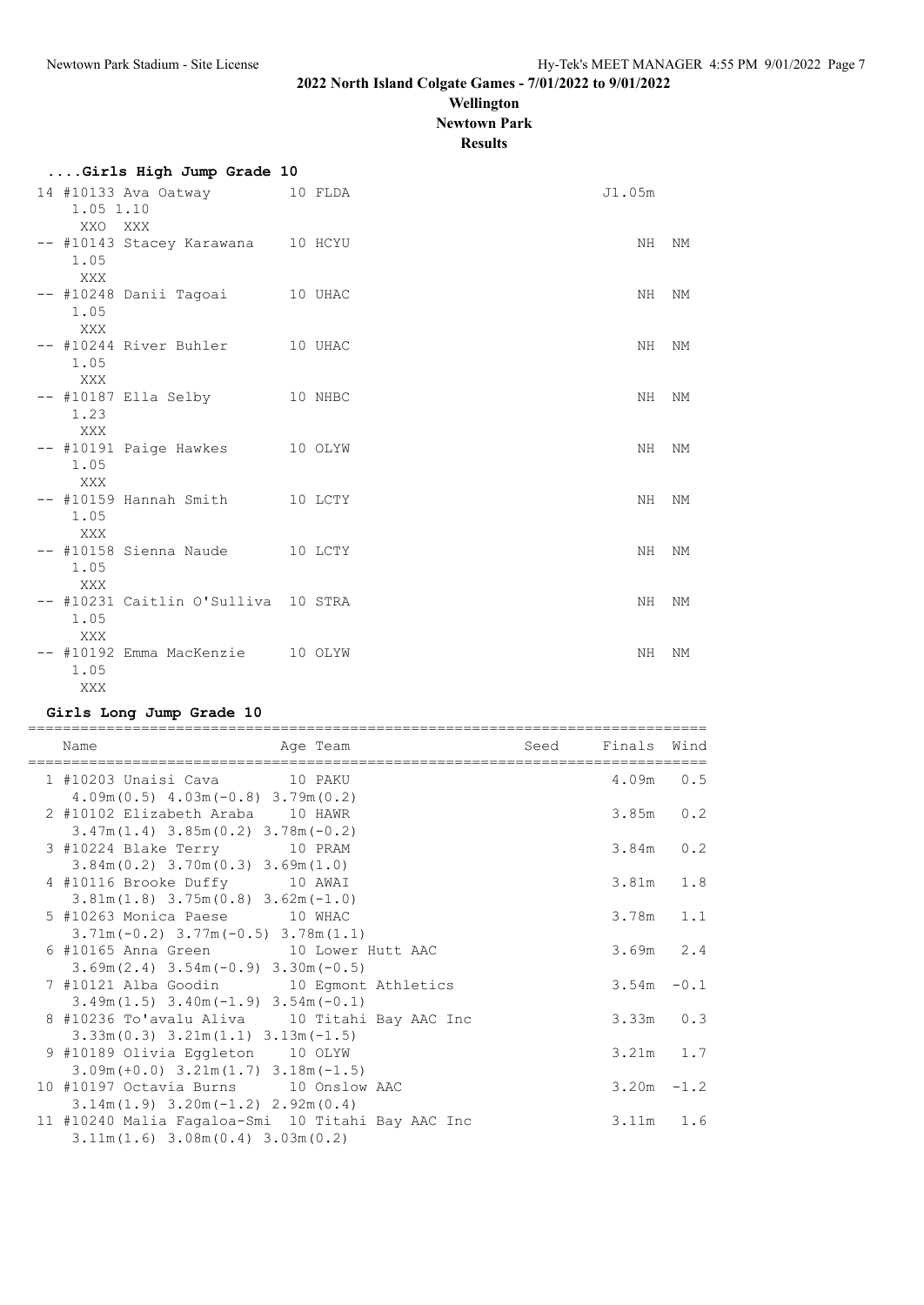**Wellington Newtown Park**

**Results**

| Girls Long Jump Grade 10                                                                                              |                |        |
|-----------------------------------------------------------------------------------------------------------------------|----------------|--------|
| 12 #10245 Amelia Harris 10 UHAC<br>$3.08m(0.7)$ $3.08m(0.2)$ $3.07m(-1.6)$                                            | $3.08m$ 0.7    |        |
| 13 #10192 Emma MacKenzie 10 OLYW<br>$3.03m(-0.6)$ $3.01m(1.9)$ $2.73m(-2.1)$                                          | $3.03m - 0.6$  |        |
| 14 #10159 Hannah Smith 10 LCTY                                                                                        | $3.02m$ $0.3$  |        |
| $3.02m(0.3)$ $2.93m(-0.1)$ $3.00m(-1.5)$<br>15 #10101 Sophie Thirkell 10 Ashhurst H & AC                              | 3.01m          | 0.4    |
| 3.01m(0.4) 2.97m(0.2) 2.88m(0.8)<br>16 #10172 Grace Parkinson 10 Lynndale AA & HC                                     | 2.97m          | 1.8    |
| $2.89m(-0.5)$ $2.94m(-1.1)$ $2.97m(1.8)$<br>17 #10179 Feebe Donaldson 10 NAPA                                         | 2.73m          | 2.0    |
| $2.73m(2.0)$ $2.68m(0.8)$ X<br>18 #10208 Alina Rizvi 10 PNTH<br>$2.56m(0.5)$ $2.52m(-0.4)$ $2.45m(-1.1)$              | 2.56m          | 0.5    |
| Trial 2                                                                                                               |                |        |
| 1 #10248 Danii Tagoai 10 UHAC<br>$3.82m(0.2)$ $3.46m(-0.9)$ $3.87m(0.7)$                                              | 3.87m 0.7      |        |
| 2 #10223 Holly McCullagh 10 PRAM<br>$3.53m(1.9)$ $3.50m(1.7)$ $3.62m(0.1)$                                            | $3.62m$ $0.1$  |        |
| 3 #10181 Emma Nairn 10 NAPA<br>$2.26m(-0.4)$ 3.54m (-0.2)<br>X                                                        | $J3.54m - 0.2$ |        |
| 4 #10153 Keira Burborough- 10 LCTY<br>$3.41m(0.3)$ $X(-0.1)$ $3.46m(-1.7)$                                            | $3.46m - 1.7$  |        |
| 5 #10258 Charlie Kennach 10 WHAC<br>$3.44m(-0.5)$ $3.11m(1.7)$ $3.30m(-0.5)$                                          | $J3.44m - 0.5$ |        |
| 6 #10167 Olive Sellers 10 Lower Hutt AAC<br>$3.17m(0.7)$ $3.13m(0.9)$ $2.97m(-0.3)$                                   | $3.17m$ 0.7    |        |
| 7 #10238 Te Aniwa Apirana- 10 Titahi Bay AAC Inc<br>$3.10m(-0.5)$ $2.94m(2.8)$ $3.13m(-1.6)$                          | $3.13m - 1.6$  |        |
| 8 #10143 Stacey Karawana 10 HCYU<br>$3.10m(-0.8)$ $3.04m(0.5)$ $3.03m(-0.7)$                                          | $3.10m - 0.8$  |        |
| 9 #10138 Lucy Strong 10 HTGA<br>$3.04m (+0.0)$ $3.07m (2.0)$ $2.94m (-0.3)$                                           | $3.07m$ 2.0    |        |
| 10 #10244 River Buhler 10 UHAC<br>$3.02m(0.8)$ $2.79m(0.6)$ $2.86m(-2.3)$                                             | J3.02m 0.8     |        |
| 11 #10232 Isla Brady 10 TAKP<br>$2.76m(2.7)$ $2.91m(-1.4)$                                                            | $2.91m - 1.4$  |        |
| Χ<br>12 #10217 Thalia Lam 10 PAPT                                                                                     | $2.63m - 0.6$  |        |
| $2.63m(-0.6)$ $2.59m(2.3)$ $2.63m(0.4)$                                                                               |                |        |
| Trial 3<br>1 #10170 Phoebe Willis 10 Lower Hutt AAC                                                                   | 4.30m          | 0.2    |
| $3.67m(0.2)$ $3.71m(-0.6)$ $4.30m(0.2)$<br>2 #10206 Skye Wilson<br>10 PAKU                                            | J3.85m         | 2.0    |
| $2.91m(1.7)$ $3.77m(2.1)$ $3.85m(2.0)$<br>3 #10117 Micah Fuller<br>10 BVEA                                            | 3.59m          | 0.9    |
| $3.42m(-0.3)$ $3.59m(0.9)$ $3.54m(0.6)$<br>4 #10120 Kirstin Damkat<br>10 ESTA<br>Χ                                    | 3.56m          | 1.6    |
| $3.49m(1.2)$ $3.56m(1.6)$<br>5 #10106 Eliza Kahui<br>10 HAWR<br>$3.50m(2.1)$ $3.42m(1.1)$ $2.98m(0.2)$                | 3.50m          | 2.1    |
| 6 #10209 Ella Singleton 10 PNTH<br>$3.47m(-1.5)$ $3.19m(0.8)$ $2.85m(0.6)$                                            | 3.47m          | $-1.5$ |
| 7 #10215 Faith Sila<br>10 PAPK                                                                                        | 3.44m          | 0.2    |
| $3.44m(0.2)$ $3.21m(2.0)$ $3.39m(0.9)$<br>8 #10115 Hunter Nicholls 10 Athletics Richmond                              | 3.40m          | 1.2    |
| $3.18m(2.1)$ $3.40m(1.2)$ $3.24m(0.7)$<br>9 #10158 Sienna Naude<br>10 LCTY<br>$3.19m(-0.2)$ $3.35m(2.0)$ $3.11m(1.0)$ | 3.35m          | 2.0    |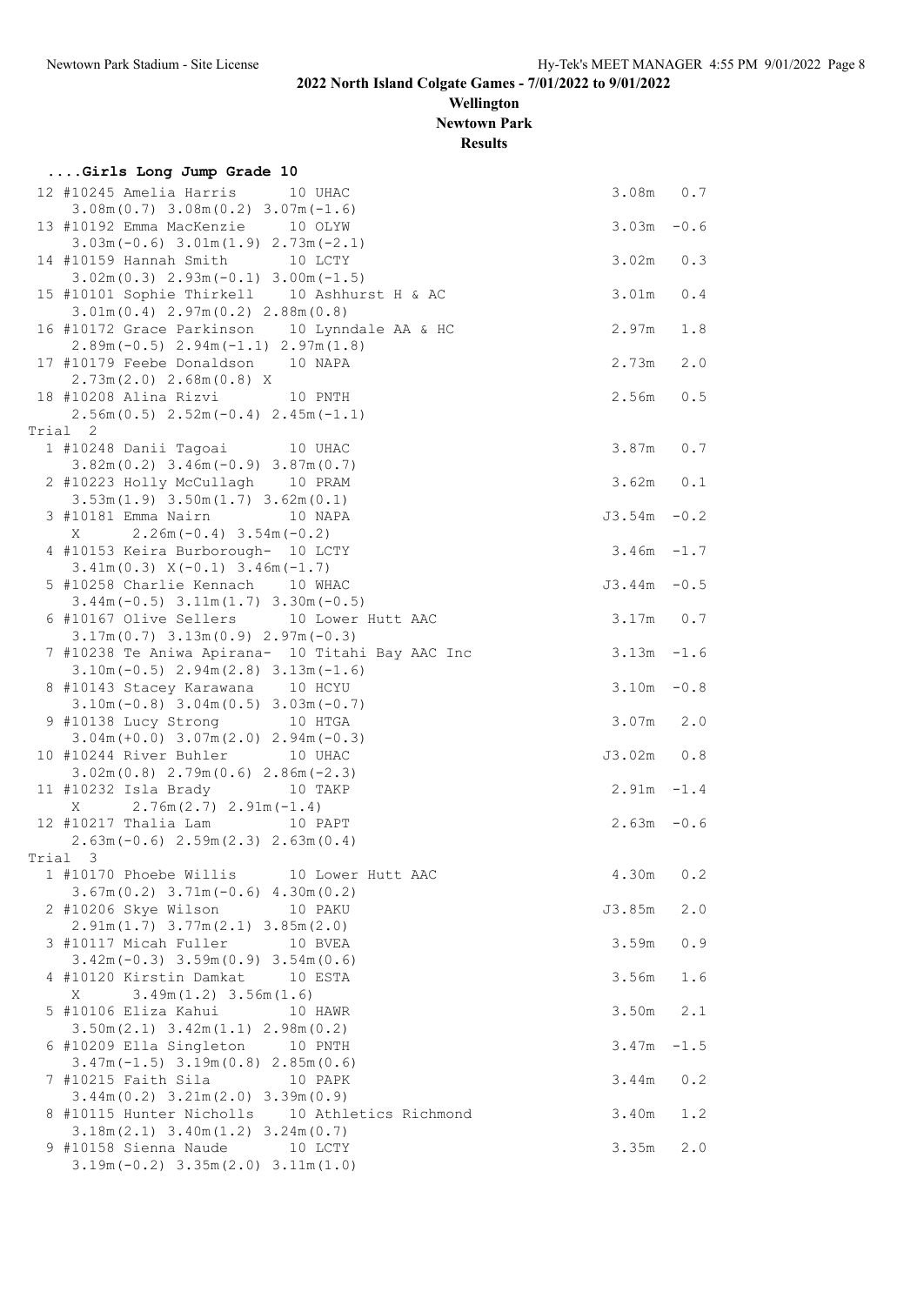## **Wellington Newtown Park**

**Results**

| Girls Long Jump Grade 10                    |                |  |
|---------------------------------------------|----------------|--|
| 10 #10231 Caitlin O'Sulliva 10 STRA         | $3.22m$ $3.5$  |  |
| $2.82m(0.9)$ 3.22m(3.5) 2.99m(+0.0)         |                |  |
| 11 #10124 Ella Wanahi 10 Egmont Athletics   | $3.18m - 1.3$  |  |
| $3.04m(1.9)$ $3.18m(-1.3)$ $3.01m(0.9)$     |                |  |
| 12 #10239 Gia Bishop 10 Titahi Bay AAC Inc  | $J3.08m - 0.3$ |  |
| $2.84m(0.7)$ 3.08m (-0.3) 3.07m (0.9)       |                |  |
| 13 #10123 Lucia Miller 10 Eqmont Athletics  | $3.06m$ 0.4    |  |
| $X = 3.06m(0.4) 2.86m(0.7)$                 |                |  |
| 14 #10151 Leah Barker 10 LCTY               | $3.05m$ 1.7    |  |
| $2.94m(0.4)$ 3.05m $(1.7)$ 2.98m $(0.3)$    |                |  |
| 15 #10133 Ava Oatway 10 FLDA                | $2.86m$ 0.5    |  |
| $2.82m(-1.1)$ $2.81m(0.7)$ $2.86m(0.5)$     |                |  |
| 16 #10261 Milaan Masun 10 WHAC              | $2.65m$ 0.2    |  |
| $2.63m(2.4)$ $2.40m(0.2)$ $2.65m(0.2)$      |                |  |
| 17 #10191 Paige Hawkes 10 OLYW              | $J2.56m$ 1.8   |  |
| $2.56m(1.8)$ $2.41m(0.8)$ $2.38m(1.9)$      |                |  |
| 18 #10122 Amber Haldane 10 Egmont Athletics | $2.40m - 0.1$  |  |
| $2.36m(0.9)$ $2.40m(-0.1)$ $2.26m(1.6)$     |                |  |

**Girls Shot Put Grade 10**

========================================================================= Name **Age Team** Age Team Seed Finals

| Trial 1                                                              |                       |        |
|----------------------------------------------------------------------|-----------------------|--------|
| 1 #10248 Danii Tagoai 10 UHAC                                        |                       | 9.41m  |
| 9.33m 9.37m 9.41m                                                    |                       |        |
| 10 NHBC<br>$2$ #10187 Ella Selby                                     |                       | 8.13m  |
| 8.13m 8.02m 7.49m                                                    |                       |        |
| 3 #10263 Monica Paese 10 WHAC                                        |                       | 7.91m  |
| 7.05m 7.30m 7.91m                                                    |                       |        |
| 4 #10175 Zaria Phelps                                                | 10 Mana AAC           | 7.61m  |
| 6.86m 7.61m 7.41m                                                    |                       |        |
| 5 #10235 Iite Alaifea<br>7.27m 7.59m 7.55m                           | 10 Titahi Bay AAC Inc | 7.59m  |
| 6 #10236 To'avalu Aliva                                              | 10 Titahi Bay AAC Inc | 7.16m  |
| 7.16m 6.74m 6.61m                                                    |                       |        |
| 7 #10181 Emma Nairn                                                  | 10 NAPA               | 6.69m  |
| X 6.45m 6.69m                                                        |                       |        |
| 8 #10239 Gia Bishop                                                  | 10 Titahi Bay AAC Inc | 6.63m  |
| 6.46m 6.63m 6.10m                                                    |                       |        |
| 9 #10158 Sienna Naude                                                | 10 LCTY               | 6.58m  |
| 6.32m 6.58m 5.64m                                                    |                       |        |
| 10 #10129 Honor Nikora-TeHu 10 FAIR                                  |                       | 6.42m  |
| 5.41m 5.97m 6.42m                                                    |                       |        |
| 11 #10238 Te Aniwa Apirana- 10 Titahi Bay AAC Inc                    |                       | 6.40m  |
| 5.59m 5.90m 6.40m                                                    |                       |        |
| 12 #10218 Portia Mealamu 10 PAPT                                     |                       | 6.20m  |
| 5.59m 6.20m 6.19m                                                    |                       |        |
| 13 #10146 Anahera Johnson 10 Karori AAC                              |                       | 5.54m  |
| 5.50m 5.27m 5.54m<br>14 #10115 Hunter Nicholls 10 Athletics Richmond |                       | 5.10m  |
| 4.94m X 5.10m                                                        |                       |        |
| 15 #10240 Malia Fagaloa-Smi 10 Titahi Bay AAC Inc                    |                       | 3.86m  |
| 3.86m 3.79m 3.68m                                                    |                       |        |
| Trial 2                                                              |                       |        |
| 1 #10233 Sina-Maria Sua 10 TAKP                                      |                       | 13.20m |
| 10.88m  12.40m  13.20m                                               |                       |        |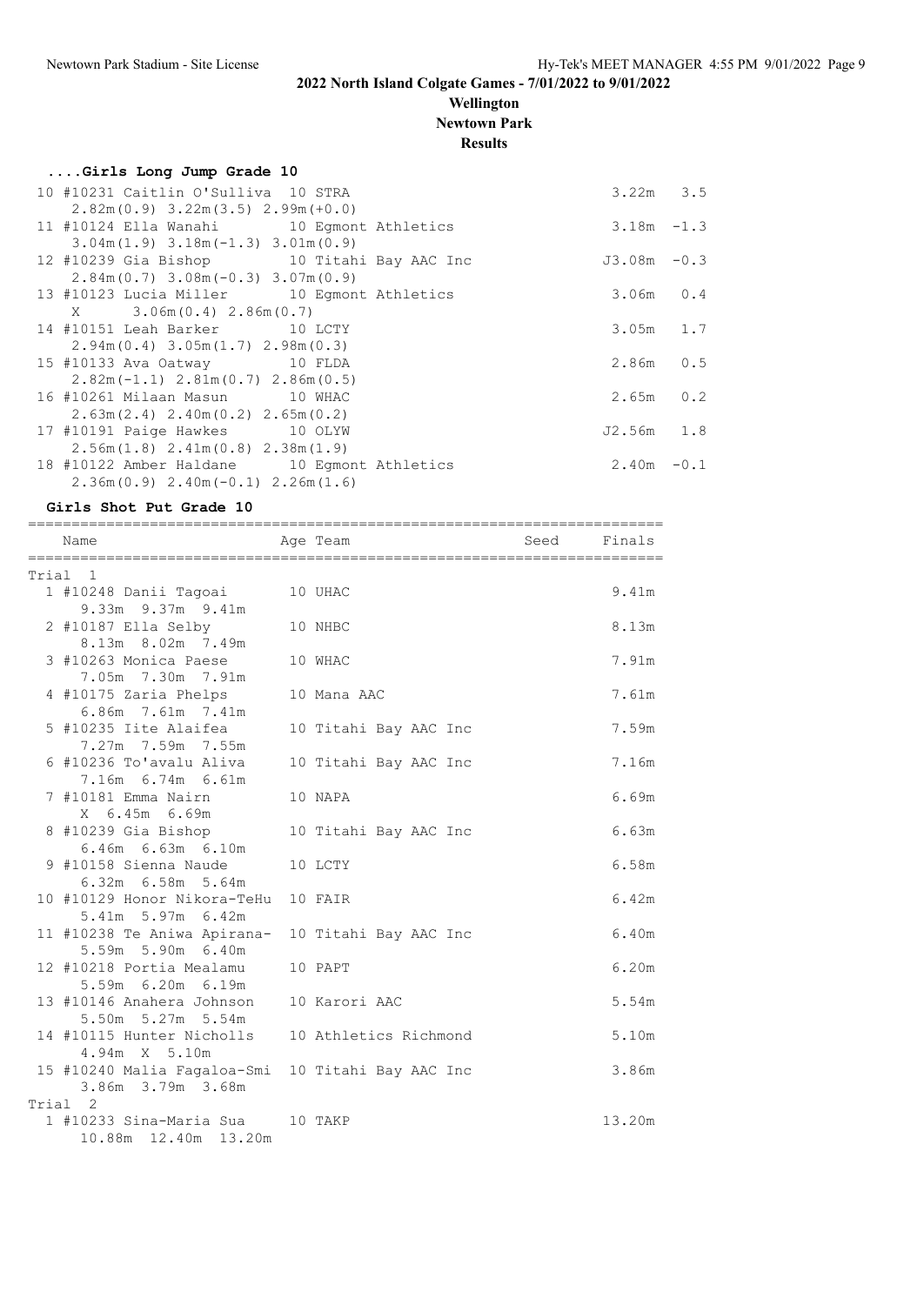## **Wellington Newtown Park**

**Results**

| Girls Shot Put Grade 10                      |                     |        |
|----------------------------------------------|---------------------|--------|
| 2 #10217 Thalia Lam                          | 10 PAPT             | 11.00m |
| 10.52m 10.88m 11.00m                         |                     |        |
| 3 #10216 Natalyah Atoaga 10 PAPT             |                     | 9.29m  |
| 8.40m 9.29m 9.25m                            |                     |        |
| 4 #10143 Stacey Karawana                     | 10 HCYU             | 8.80m  |
| 8.15m 7.69m 8.80m                            |                     |        |
| 5 #10149 Amber Albrecht                      | 10 LCTY             | 8.72m  |
| 8.52m 8.47m 8.72m                            |                     |        |
| 6 #10220 Phoebe Corin                        | 10 PRAM             | 8.12m  |
| 7.99m 7.09m 8.12m                            |                     |        |
| 7 #10208 Alina Rizvi                         | 10 PNTH             | 7.76m  |
| 6.81m 7.76m 7.45m                            |                     |        |
| 8 #10261 Milaan Masun                        | 10 WHAC             | 7.20m  |
| 6.83m 6.97m 7.20m                            |                     |        |
| 9 #10124 Ella Wanahi                         | 10 Eqmont Athletics | 6.38m  |
| 6.02m 6.36m 6.38m                            |                     |        |
| 10 #10179 Feebe Donaldson                    | 10 NAPA             | 6.26m  |
| 6.17m 6.26m 5.12m                            |                     |        |
| 11 #10101 Sophie Thirkell 10 Ashhurst H & AC |                     | 5.59m  |
| 5.59m X X                                    |                     |        |
| 12 #10151 Leah Barker                        | 10 LCTY             | 4.73m  |
| 4.08m  4.73m  4.29m                          |                     |        |
| 13 #10172 Grace Parkinson                    | 10 Lynndale AA & HC | 3.74m  |
| 3.65m 3.68m 3.74m                            |                     |        |
|                                              |                     |        |

## **Girls Discus Throw Grade 10**

| Name                                                  | Age Team and Seed Finals |         |
|-------------------------------------------------------|--------------------------|---------|
| Trial 1                                               |                          |         |
| 1 #10217 Thalia Lam 10 PAPT                           |                          | 25.96m  |
| 22.38m  25.84m  25.96m                                |                          |         |
| 2 #10220 Phoebe Corin 10 PRAM                         |                          | 24.06m  |
| 22.75m 20.19m 24.06m                                  |                          |         |
| 3 #10143 Stacey Karawana 10 HCYU                      |                          | 23.37m  |
| 21.75m 21.88m 23.37m                                  |                          |         |
| 4 #10242 Tarani-Aiva Kaita 10 TOKO<br>X 15.10m 18.92m |                          | 18.92m  |
| 5 #10126 Hannah Cornes 10 FAIR                        |                          | 17.38m  |
| 17.38m  16.55m  X                                     |                          |         |
| 6 #10218 Portia Mealamu 10 PAPT                       |                          | 17.17m  |
| $17.17m \times X$                                     |                          |         |
| 7 #10236 To'avalu Aliva 10 Titahi Bay AAC Inc         |                          | 16.43m  |
| 16.43m 15.28m 12.66m                                  |                          |         |
| 8 #10187 Ella Selby 10 NHBC                           |                          | 13.82m  |
| 13.82m 13.73m 12.54m                                  |                          |         |
| 9 #10120 Kirstin Damkat 10 ESTA                       |                          | 13.17m  |
| 13.17m X X                                            |                          |         |
| 10 #10158 Sienna Naude 10 LCTY                        |                          | J12.70m |
| 10.30m 8.53m 12.70m                                   |                          |         |
| 11 #10124 Ella Wanahi<br>11.71m  12.41m  11.11m       | 10 Eqmont Athletics      | 12.41m  |
| 12 #10138 Lucy Strong 10 HTGA                         |                          | 11.29m  |
| 10.14m 11.29m 10.37m                                  |                          |         |
| 13 #10123 Lucia Miller                                | 10 Egmont Athletics      | 10.82m  |
| 10.19m  10.82m  8.86m                                 |                          |         |
| 14 #10115 Hunter Nicholls 10 Athletics Richmond       |                          | 10.41m  |
| X 9.55m 10.41m                                        |                          |         |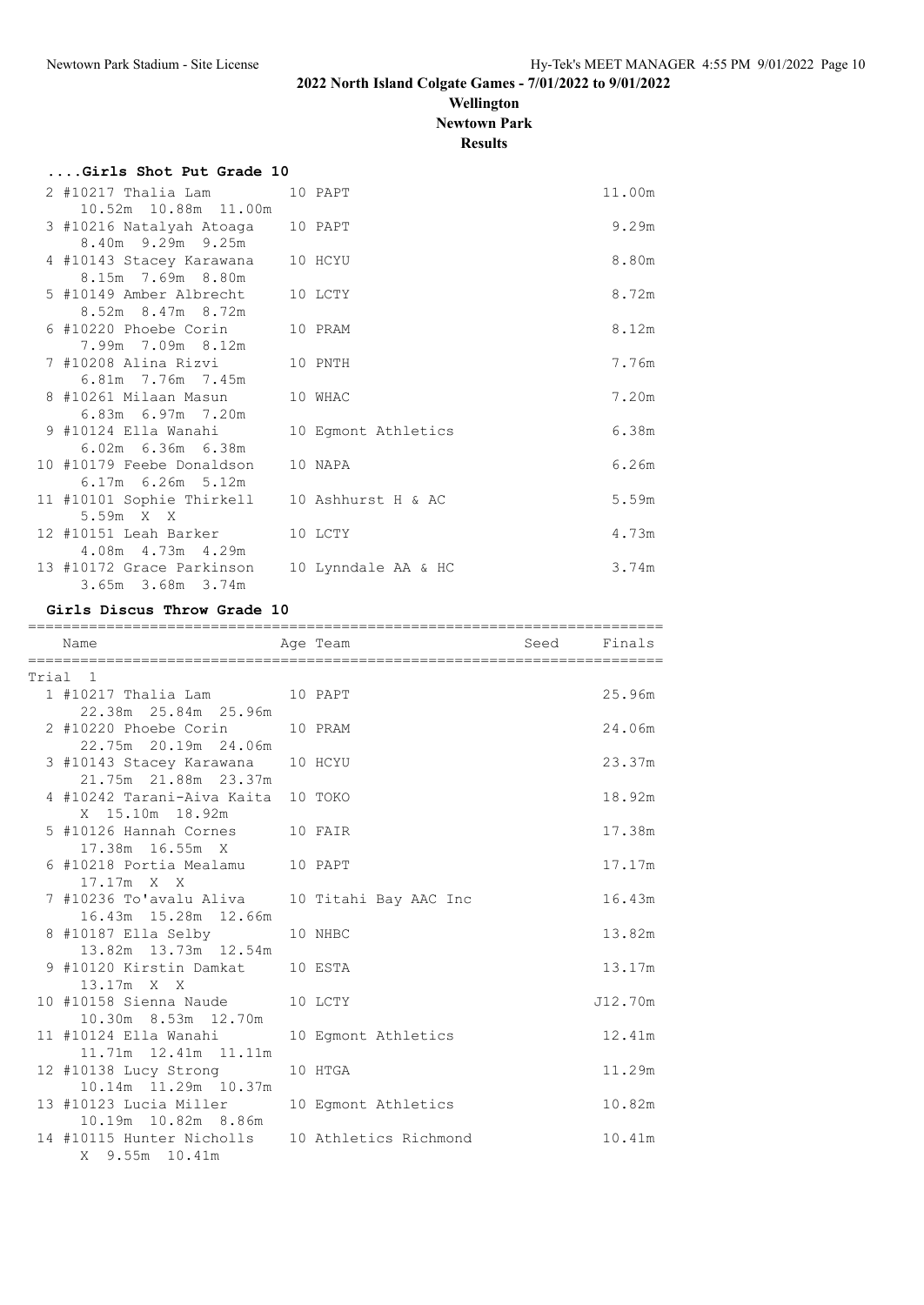### **Wellington Newtown Park**

**Results**

| ۰, | 81 H H B |  |
|----|----------|--|
|    |          |  |

| Girls Discus Throw Grade 10                                         |                       |        |    |
|---------------------------------------------------------------------|-----------------------|--------|----|
| 15 #10129 Honor Nikora-TeHu 10 FAIR<br>X X 8.83m                    |                       | 8.83m  |    |
| Trial 2                                                             |                       |        |    |
| 1 #10233 Sina-Maria Sua 10 TAKP<br>36.48m 31.23m X                  |                       | 36.48m |    |
| 2 #10216 Natalyah Atoaga 10 PAPT<br>26.36m 26.45m 24.30m            |                       | 26.45m |    |
| 3 #10149 Amber Albrecht 10 LCTY<br>X X 23.60m                       |                       | 23.60m |    |
| 4 #10248 Danii Taqoai<br>22.94m 15.96m 21.83m                       | 10 UHAC               | 22.94m |    |
| 5 #10235 Iite Alaifea<br>21.69m 19.52m X                            | 10 Titahi Bay AAC Inc | 21.69m |    |
| 6 #10208 Alina Rizvi<br>14.66m X 20.04m                             | 10 PNTH               | 20.04m |    |
| 7 #10102 Elizabeth Araba 10 HAWR<br>X 11.94m 14.42m                 |                       | 14.42m |    |
| 8 #10215 Faith Sila<br>X 14.27m X                                   | 10 PAPK               | 14.27m |    |
| 9 #10101 Sophie Thirkell 10 Ashhurst H & AC<br>13.00m 14.10m 12.84m |                       | 14.10m |    |
| 10 #10179 Feebe Donaldson<br>12.71m  12.31m  12.15m                 | 10 NAPA               | 12.71m |    |
| 11 #10261 Milaan Masun<br>11.49m 11.41m 12.70m                      | 10 WHAC               | 12.70m |    |
| 12 #10151 Leah Barker<br>7.75m X 10.42m                             | 10 LCTY               | 10.42m |    |
| -- #10192 Emma MacKenzie                                            | 10 OLYW               | FOUL   | NM |

#### **Girls 1200 Metre Race Walk Grade 10**

X X X

========================================================================= Name **Age Team** Seed Finals ========================================================================= Heat 1 1 #10123 Lucia Miller 10 Egmont Athletics 8:44.01 2 #10192 Emma MacKenzie 10 OLYW 9:06.29 3 #10218 Portia Mealamu 10 PAPT 9:17.73 4 #10220 Phoebe Corin 10 PRAM 9:52.38 5 #10208 Alina Rizvi 10 PNTH 10:04.63 6 #10136 Kayleigh Gilberts 10 HTGA 10:30.64 7 #10179 Feebe Donaldson 10 NAPA 10:58.32 -- #10122 Amber Haldane 10 Egmont Athletics 6 10 DQ TR 54.4.1

#### **Girls 100 Metre Sprint Grade 11**

| Name                                |  | Age Team            | Seed | Prelims            |
|-------------------------------------|--|---------------------|------|--------------------|
|                                     |  |                     |      |                    |
| Heat 1 Preliminaries Wind: +0.0     |  |                     |      |                    |
| 1 #11145 Hana Symes                 |  | 11 HTGA             |      | 13.63q             |
| 2 #11212 Ella Kerrigan              |  | 11 Pt Chevalier AAC |      | 13.88q             |
| 3 #11153 Brooklyn Shaw              |  | 11 LCTY             |      | 14.89 <sub>q</sub> |
| 4 #11102 Georgia McNicol            |  | 11 Ashhurst H & AC  |      | 14.91q             |
| 5 #11217 Dominique Maltby           |  | 11 TAKP             |      | 15.12 <sub>q</sub> |
| 6 #11213 Jessica Potter             |  | 11 Selwyn           |      | 16.26              |
| Heat $2$ Preliminaries Wind: $-0.2$ |  |                     |      |                    |
| 1 #11221 Te Koha Kete-Kawh          |  | 11 TPUK             |      | 13.54 <sub>q</sub> |
| 2 #11210 Ella McGuigan              |  | PRAM                |      | 14.35 <sub>q</sub> |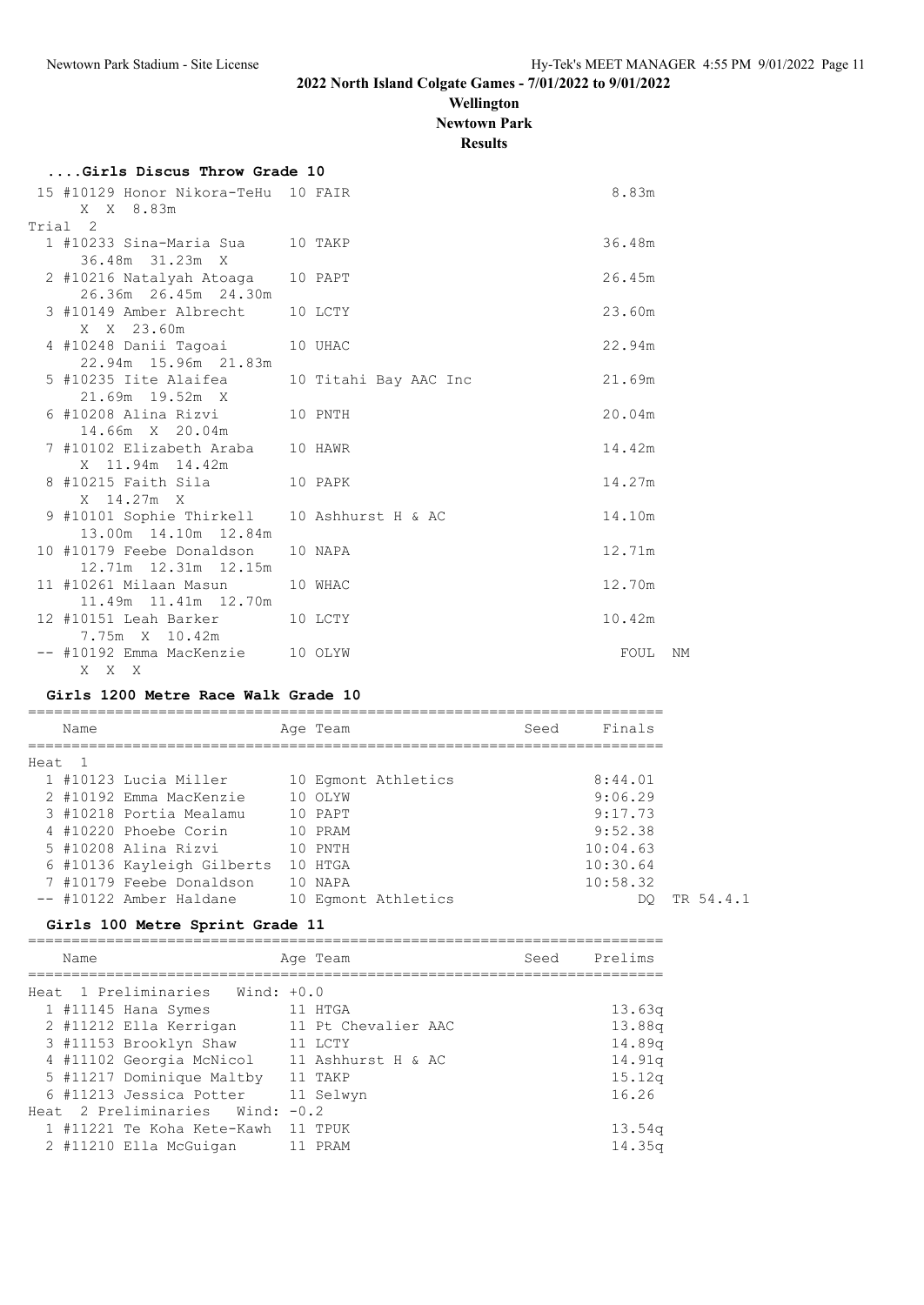**Wellington Newtown Park**

**Results**

## **....Girls 100 Metre Sprint Grade 11**

|  | 3 #11107 Shelby Staufer 11 Athletics Richmond  |  | 14.99q |
|--|------------------------------------------------|--|--------|
|  | 4 #11158 Isobel Beaumont 11 Lynndale AA & HC   |  | 15.17q |
|  | 5 #11133 Victoria Burgess 11 FAIR              |  | 15.59  |
|  | 6 #11203 Holly Munday 11 PNTH                  |  | 16.15  |
|  | 7 #11192 Jaime Rangihaeata 11 OLYW             |  | 17.34  |
|  | Heat 3 Preliminaries Wind: -0.2                |  |        |
|  | 1 #11250 Ashley Fitisemanu 11 WHAC             |  | 13.97q |
|  | 2 #11204 Mila Stassen 11 PNTH                  |  | 14.23q |
|  | 3 #11193 Taylor Sutton 11 OLYW                 |  | 14.62q |
|  | 4 #11211 Nimah Pearson 11 PRAM                 |  | 14.98q |
|  | 5 #11149 Veronica Hickey 11 Karori AAC         |  | 15.26q |
|  | 6 #11223 Glennis Ah Fua 11 Titahi Bay AAC Inc  |  | 15.50  |
|  | 7 #11163 Sofia Maulvurfs 11 Lynndale AA & HC   |  | 15.84  |
|  | 8 #11195 Anjali Pushparaj 11 Onslow AAC        |  | 17.34  |
|  | Heat 4 Preliminaries<br>Wind: $-0.8$           |  |        |
|  | 1 #11232 Sienna Letoa-Tual 11 UHAC             |  | 14.83q |
|  | 2 #11142 Rerekauia Hunia 11 HTGA               |  | 14.97q |
|  | 3 #11226 Charlee Ormsby 11 TOKO                |  | 15.15q |
|  | 4 #11162 Mele -'Ofa Isilel 11 Lynndale AA & HC |  | 15.18q |
|  | 5 #11224 Star Va'aua 11 Titahi Bay AAC Inc     |  | 15.52  |
|  | 6 #11241 Laverda Huata 11 Wairoa               |  | 15.72  |
|  | Heat 5 Preliminaries Wind: -0.4                |  |        |
|  | 1 #11254 Ariana Dawson 11 WHKE                 |  | 14.51q |
|  | 2 #11126 Eden Moyle 11 ESTA                    |  | 14.88q |
|  | 3 #11122 Kaylee Penman 11 DVKA                 |  | 14.93q |
|  | 4 #11218 Elizabeth Plaisto 11 TAKP             |  | 14.99q |
|  | 5 #11251 Audrey Masun 11 WHAC                  |  | 15.11q |
|  | 6 #11167 Blossom Dele-Oluw 11 Mana AAC         |  | 15.33q |
|  | 7 #11208 Alba Mallon 11 PRAM                   |  | 16.13  |
|  | 8 #11179 Peylin Baylis 11 NORM                 |  | 16.34  |

### **Girls 100 Metre Sprint Grade 11**

| Name |                                        | Age Team                                      | Prelims | Semis  |
|------|----------------------------------------|-----------------------------------------------|---------|--------|
|      | Heat 1 Semi-Finals Wind: -0.1          |                                               |         |        |
|      | 1 #11221 Te Koha Kete-Kawh 11 TPUK     |                                               | 13.54   | 13.58q |
|      | 2 #11210 Ella McGuigan                 | 11 PRAM                                       | 14.35   | 14.46q |
|      | 3 #11254 Ariana Dawson 11 WHKE         |                                               | 14.51   | 14.48q |
|      |                                        | 4 #11102 Georgia McNicol 11 Ashhurst H & AC   | 14.91   | 14.89  |
|      | 5 #11122 Kaylee Penman 11 DVKA         |                                               | 14.93   | 14.98  |
|      | 6 #11217 Dominique Maltby 11 TAKP      |                                               | 15.12   | 15.23  |
|      | 7 #11167 Blossom Dele-Oluw 11 Mana AAC |                                               | 15.33   | 15.35  |
|      | 8 #11251 Audrey Masun 11 WHAC          |                                               | 15.11   | 15.37  |
|      | Heat 2 Semi-Finals Wind: -0.5          |                                               |         |        |
|      | 1 #11145 Hana Symes 11 HTGA            |                                               | 13.63   | 13.49q |
|      | 2 #11204 Mila Stassen 11 PNTH          |                                               | 14.23   | 14.05q |
|      | 3 #11193 Taylor Sutton 11 OLYW         |                                               | 14.62   | 14.77  |
|      |                                        | 4 #11107 Shelby Staufer 11 Athletics Richmond | 14.99   | 14.90  |
|      | 5 #11142 Rerekauia Hunia 11 HTGA       |                                               | 14.97   | 15.15  |
|      | 6 #11153 Brooklyn Shaw 11 LCTY         |                                               | 14.89   | 15.16  |
|      | 7 #11226 Charlee Ormsby 11 TOKO        |                                               | 15.15   | 15.43  |
|      | 8 #11149 Veronica Hickey 11 Karori AAC |                                               | 15.26   | 15.61  |
|      | Heat 3 Semi-Finals Wind: 1.0           |                                               |         |        |
|      | 1 #11250 Ashley Fitisemanu 11 WHAC     |                                               | 13.97   | 13.83q |
|      |                                        | 2 #11212 Ella Kerrigan 11 Pt Chevalier AAC    | 13.88   | 13.86q |
|      | 3 #11232 Sienna Letoa-Tual 11 UHAC     |                                               | 14.83   | 14.65q |
|      | 4 #11126 Eden Moyle 11 ESTA            |                                               | 14.88   | 14.70  |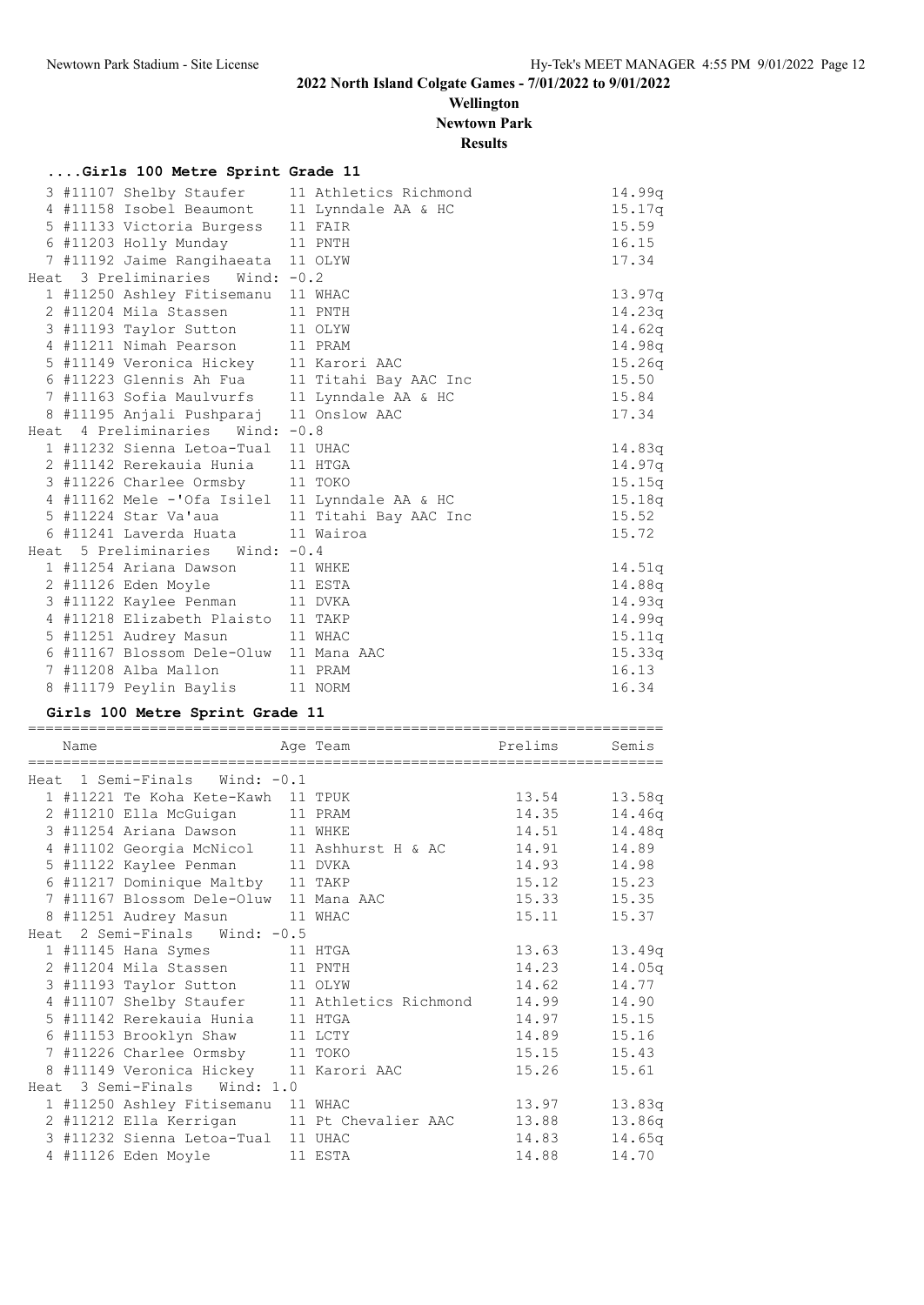**Wellington Newtown Park Results**

## **....Girls 100 Metre Sprint Grade 11**

|  | 5 #11218 Elizabeth Plaisto 11 TAKP             |                     | 14.99 | 14.90 |
|--|------------------------------------------------|---------------------|-------|-------|
|  | 6 #11211 Nimah Pearson                         | 11 PRAM             | 14.98 | 14.92 |
|  | 7 #11162 Mele -'Ofa Isilel 11 Lynndale AA & HC |                     | 15.18 | 15.21 |
|  | 8 #11158 Isobel Beaumont                       | 11 Lynndale AA & HC | 15.17 | 15.24 |

### **Girls 100 Metre Sprint Grade 11**

|                            | Finals |  |
|----------------------------|--------|--|
| Heat                       |        |  |
| 1 #11221 Te Koha Kete-Kawh | 13.09  |  |
| 2 #11145 Hana Symes        | 13.22  |  |
| 3 #11212 Ella Kerrigan     | 13.68  |  |
| 4 #11250 Ashley Fitisemanu | 13.88  |  |
| 5 #11204 Mila Stassen      | 13.90  |  |
| 6 #11210 Ella McGuigan     | 14.19  |  |
| 7 #11254 Ariana Dawson     | 14.32  |  |
| 8 #11232 Sienna Letoa-Tual | 14.43  |  |
|                            |        |  |

## **Girls 200 Metre Sprint Grade 11**

| ============<br>Name |                                        | Age Team                                       | Seed Prelims |
|----------------------|----------------------------------------|------------------------------------------------|--------------|
|                      | Heat 1 Preliminaries Wind: 1.5         |                                                |              |
|                      | 1 #11254 Ariana Dawson                 | 11 WHKE                                        | 29.39q       |
|                      | 2 #11142 Rerekauia Hunia 11 HTGA       |                                                | 30.77q       |
|                      | 3 #11217 Dominique Maltby 11 TAKP      |                                                | 30.92q       |
|                      |                                        | 4 #11158 Isobel Beaumont 11 Lynndale AA & HC   | 31.53q       |
|                      | 5 #11149 Veronica Hickey 11 Karori AAC |                                                | 31.71        |
|                      |                                        | 6 #11223 Glennis Ah Fua 11 Titahi Bay AAC Inc  | 32.35        |
|                      | 7 #11133 Victoria Burgess 11 FAIR      |                                                | 33.65        |
|                      | Heat 2 Preliminaries Wind: 1.3         |                                                |              |
|                      | 1 #11145 Hana Symes                    | 11 HTGA                                        | 27.60q       |
|                      | 2 #11210 Ella McGuigan 11 PRAM         |                                                | 29.95q       |
|                      |                                        | 3 #11212 Ella Kerrigan 11 Pt Chevalier AAC     | 30.45q       |
|                      | 4 #11241 Laverda Huata 11 Wairoa       |                                                | 32.58        |
|                      |                                        | 5 #11224 Star Va'aua 11 Titahi Bay AAC Inc     | 33.06        |
|                      | Heat 3 Preliminaries Wind: 1.0         |                                                |              |
|                      | 1 #11204 Mila Stassen                  | 11 PNTH                                        | 29.86q       |
|                      | 2 #11126 Eden Moyle 11 ESTA            |                                                | 30.10q       |
|                      | 3 #11218 Elizabeth Plaisto 11 TAKP     |                                                | 31.10q       |
|                      |                                        | 4 #11162 Mele -'Ofa Isilel 11 Lynndale AA & HC | 32.06        |
|                      | 5 #11122 Kaylee Penman                 | 11 DVKA                                        | 32.69        |
|                      | 6 #11248 Ella Bond                     | 11 WHAC                                        | 32.95        |
|                      | 7 #11192 Jaime Rangihaeata 11 OLYW     |                                                | 35.56        |
|                      | Heat 4 Preliminaries Wind: 1.5         |                                                |              |
|                      | 1 #11221 Te Koha Kete-Kawh 11 TPUK     |                                                | 27.88q       |
|                      | 2 #11247 Sienna A Todd                 | 11 WTKC                                        | 28.81q       |
|                      | 3 #11226 Charlee Ormsby 11 TOKO        |                                                | 31.28q       |
|                      | 4 #11211 Nimah Pearson                 | 11 PRAM                                        | 32.27        |
|                      | 5 #11167 Blossom Dele-Oluw 11 Mana AAC |                                                | 33.62        |
|                      | 6 #11213 Jessica Potter 11 Selwyn      |                                                | 35.11        |
|                      | Heat 5 Preliminaries Wind: 0.6         |                                                |              |
|                      | 1 #11193 Taylor Sutton                 | 11 OLYW                                        | 30.40q       |
|                      |                                        | 2 #11107 Shelby Staufer 11 Athletics Richmond  | 30.88q       |
|                      | 3 #11153 Brooklyn Shaw                 | 11 LCTY                                        | 31.05q       |
|                      | 4 #11132 Crystal Burgess 11 FAIR       |                                                | 31.66        |
|                      | 5 #11251 Audrey Masun                  | 11 WHAC                                        | 32.19        |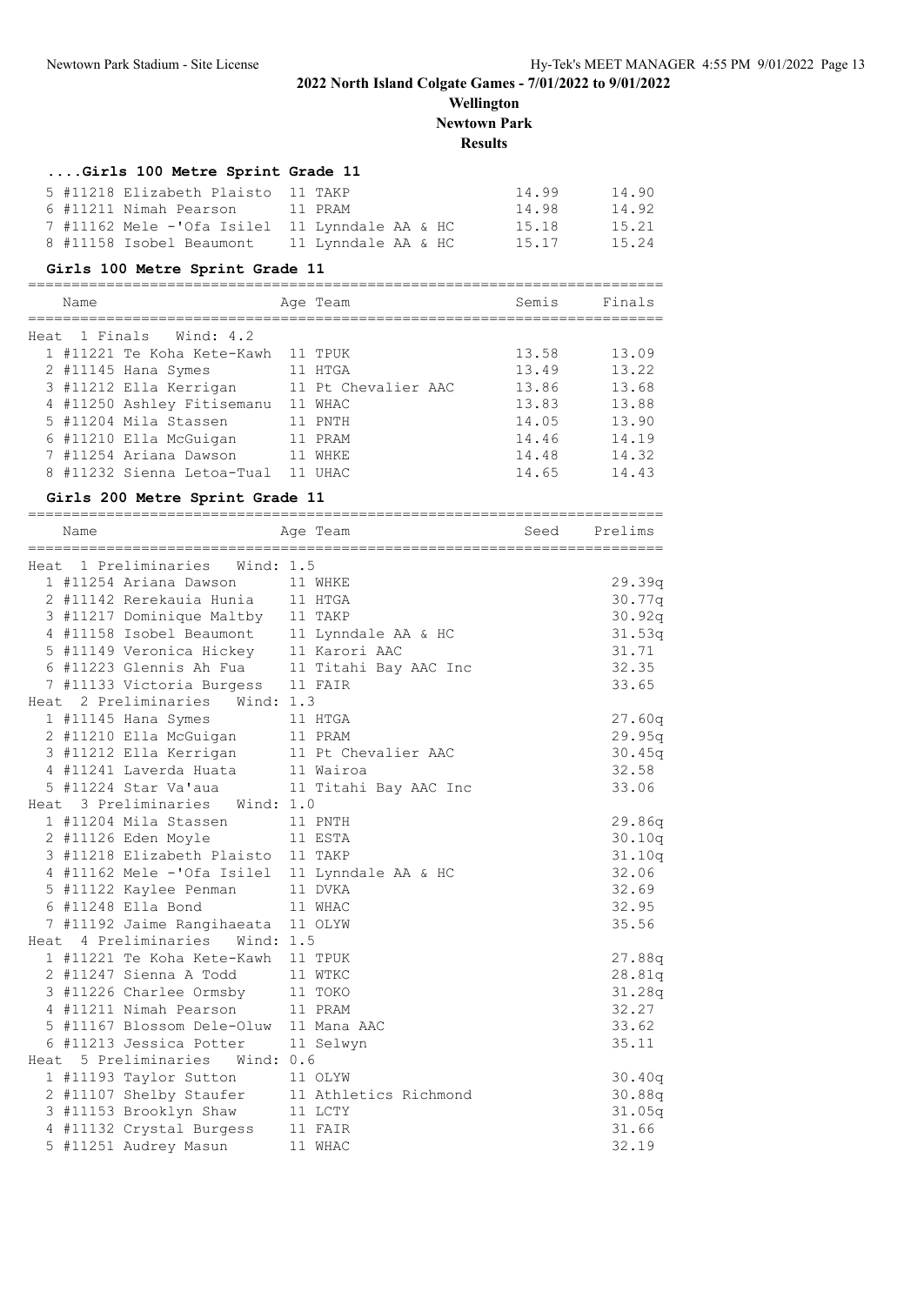## **Wellington Newtown Park**

**Results**

=========================================================================

**Girls 200 Metre Sprint Grade 11**

| Name |                                              | Age Team                                      | Prelims | Semis  |
|------|----------------------------------------------|-----------------------------------------------|---------|--------|
|      | Heat 1 Semi-Finals Wind: +0.0                |                                               |         |        |
|      | 1 #11145 Hana Symes                          | 11 HTGA                                       | 27.60   | 27.79q |
|      | 2 #11254 Ariana Dawson 11 WHKE               |                                               | 29.39   | 29.23q |
|      | 3 #11204 Mila Stassen 11 PNTH                |                                               | 29.86   | 29.49q |
|      |                                              | 4 #11212 Ella Kerrigan 11 Pt Chevalier AAC    | 30.45   | 30.27q |
|      | 5 #11193 Taylor Sutton 11 OLYW               |                                               | 30.40   | 30.71  |
|      | 6 #11153 Brooklyn Shaw 11 LCTY               |                                               | 31.05   | 31.51  |
|      | 7 #11217 Dominique Maltby 11 TAKP            |                                               | 30.92   | 32.01  |
|      | 8 #11158 Isobel Beaumont 11 Lynndale AA & HC |                                               | 31.53   | 32.64  |
|      | Heat 2 Semi-Finals Wind: -1.8                |                                               |         |        |
|      | 1 #11221 Te Koha Kete-Kawh 11 TPUK           |                                               | 27.88   | 27.82q |
|      | 2 #11247 Sienna A Todd                       | 11 WTKC                                       | 28.81   | 28.54q |
|      | 3 #11210 Ella McGuigan                       | 11 PRAM                                       | 29.95   | 29.97q |
|      | 4 #11218 Elizabeth Plaisto 11 TAKP           |                                               | 31.10   | 30.62q |
|      | 5 #11126 Eden Moyle<br>11 ESTA               |                                               | 30.10   | 30.89  |
|      | 6 #11142 Rerekauia Hunia 11 HTGA             |                                               | 30.77   | 31.11  |
|      |                                              | 7 #11107 Shelby Staufer 11 Athletics Richmond | 30.88   | 31.47  |
|      | 8 #11226 Charlee Ormsby 11 TOKO              |                                               | 31.28   | 32.11  |

## **Girls 200 Metre Sprint Grade 11**

| Name |                            | Age Team            | Semis | Finals |
|------|----------------------------|---------------------|-------|--------|
|      | Heat 1 Finals Wind: -1.6   |                     |       |        |
|      | $1$ #11145 Hana Symes      | HTGA                | 27.79 | 27.74  |
|      | 2 #11221 Te Koha Kete-Kawh | TPUK                | 27.82 | 27.91  |
|      | 3 #11247 Sienna A Todd     | WTKC                | 28.54 | 28.82  |
|      | 4 #11204 Mila Stassen      | 11 PNTH             | 29.49 | 29.62  |
|      | 5 #11210 Ella McGuigan     | PRAM                | 29.97 | 29.78  |
|      | 6 #11254 Ariana Dawson     | WHKE                | 29.23 | 29.88  |
|      | 7 #11212 Ella Kerrigan     | 11 Pt Chevalier AAC | 30.27 | 31.04  |
|      | 8 #11218 Elizabeth Plaisto | TAKP                | 30.62 | 31.32  |

#### **Girls 400 Metre Sprint Grade 11**

| Name |                                              | Age Team | Seed | Prelims |
|------|----------------------------------------------|----------|------|---------|
|      |                                              |          |      |         |
|      | Heat 1 Preliminaries                         |          |      |         |
|      | 1 #11114 Sobhan Cameron 11 BVEA              |          |      | 67.64q  |
|      | 2 #11220 Ariana Vosper 11 TAKP               |          |      | 71.42q  |
|      | 3 #11209 Olivia McDowell 11 PRAM             |          |      | 77.52   |
|      | 4 #11158 Isobel Beaumont 11 Lynndale AA & HC |          |      | 79.02   |
|      | 5 #11242 Luisa Haines 11 WTKC                |          |      | 1:22.97 |
|      | 6 #11177 Millie Lyford 11 NAPA               |          |      | 1:24.40 |
|      | Heat 2 Preliminaries                         |          |      |         |
|      | 1 #11254 Ariana Dawson 11 WHKE               |          |      | 69.02q  |
|      | 2 #11218 Elizabeth Plaisto 11 TAKP           |          |      | 69.82q  |
|      | 3 #11149 Veronica Hickey 11 Karori AAC       |          |      | 74.29   |
|      | 4 #11248 Ella Bond<br>11 WHAC                |          |      | 78.79   |
|      | 5 #11195 Anjali Pushparaj 11 Onslow AAC      |          |      | 1:25.90 |
|      | Heat 3 Preliminaries                         |          |      |         |
|      | 1 #11185 Sophie Herde 11 NHBC                |          |      | 75.86   |
|      | 2 #11234 Elme Pienaar 11 UHAC                |          |      | 76.66   |
|      | 3 #11213 Jessica Potter 11 Selwyn            |          |      | 78.95   |
|      | 4 #11243 Maia MacKenzie 11 WTKC              |          |      | 1:22.55 |
|      | Heat 4 Preliminaries                         |          |      |         |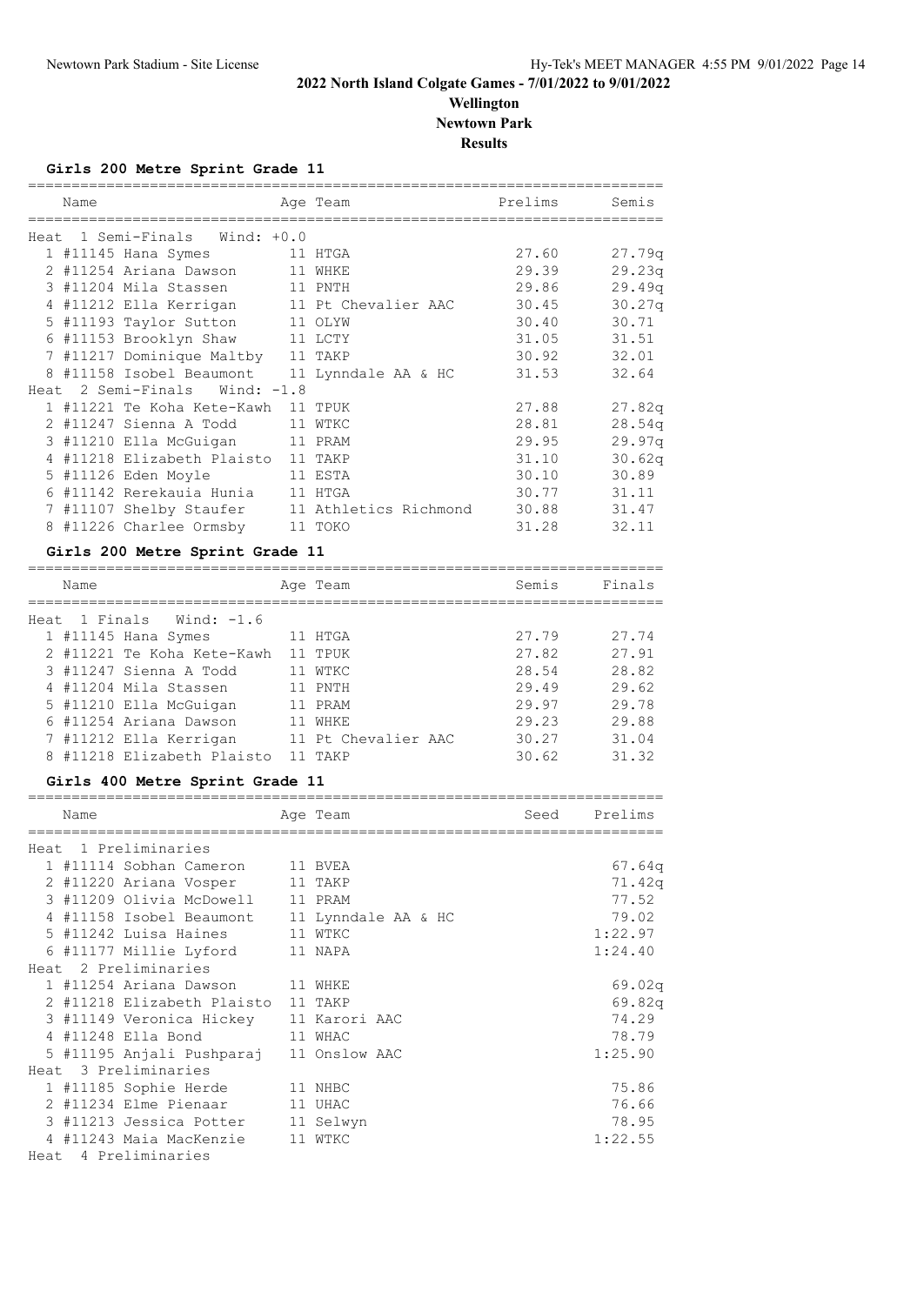## **Wellington Newtown Park**

**Results**

## **....Girls 400 Metre Sprint Grade 11**

|  | 1 #11145 Hana Symes<br>11 HTGA              |                       | 66.51q  |
|--|---------------------------------------------|-----------------------|---------|
|  | 2 #11102 Georgia McNicol 11 Ashhurst H & AC |                       | 71.14q  |
|  | 3 #11132 Crystal Burgess                    | 11 FAIR               | 73.26q  |
|  | 4 #11210 Ella McGuigan                      | 11 PRAM               | 73.74   |
|  | 5 #11162 Mele -'Ofa Isilel                  | 11 Lynndale AA & HC   | 74.42   |
|  | 6 #11152 Claire Randell                     | 11 LCTY               | 74.98   |
|  | 7 #11217 Dominique Maltby                   | 11 TAKP               | 77.40   |
|  | 8 #11118 Aurelia Wood                       | 11 CAMB               | 79.63   |
|  | Heat 5 Preliminaries                        |                       |         |
|  | 1 #11204 Mila Stassen                       | 11 PNTH               | 68.15q  |
|  | 2 #11231 Zoe Hilton                         | 11 UHAC               | 73.54   |
|  | 3 #11107 Shelby Staufer                     | 11 Athletics Richmond | 74.74   |
|  | 4 #11163 Sofia Maulvurfs                    | 11 Lynndale AA & HC   | 76.85   |
|  | 5 #11251 Audrey Masun                       | 11 WHAC               | 77.00   |
|  | 6 #11208 Alba Mallon                        | 11 PRAM               | 77.98   |
|  | 7 #11245 Zara Roodt                         | 11 WTKC               | 78.47   |
|  | 8 #11198 Adelle Johnson 11 Paeroa AAC       |                       | 1:22.91 |
|  |                                             |                       |         |

## **Girls 400 Metre Sprint Grade 11**

|      | Name     |                            | Age Team           | Prelims | Finals |
|------|----------|----------------------------|--------------------|---------|--------|
| Heat | 1 Finals |                            |                    |         |        |
|      |          | $1$ #11145 Hana Symes      | 11 HTGA            | 66.51   | 63.56  |
|      |          | 2 #11114 Sobhan Cameron    | 11 BVEA            | 67.64   | 66.08  |
|      |          | 3 #11204 Mila Stassen      | 11 PNTH            | 68.15   | 66.31  |
|      |          | 4 #11254 Ariana Dawson     | WHKE               | 69.02   | 67.16  |
|      |          | 5 #11102 Georgia McNicol   | 11 Ashhurst H & AC | 71.14   | 69.79  |
|      |          | 6 #11220 Ariana Vosper     | 11 TAKP            | 71.42   | 70.21  |
|      |          | 7 #11218 Elizabeth Plaisto | 11 TAKP            | 69.82   | 70.92  |
|      |          | 8 #11132 Crystal Burgess   | FATR               | 73.26   | 73.89  |

## **Girls 800 Metre Run Grade 11**

| Name |                                              | Age Team | Seed Prelims |
|------|----------------------------------------------|----------|--------------|
|      | Heat 1 Preliminaries                         |          |              |
|      | 1 #11234 Elme Pienaar 11 UHAC                |          | 2:46.13Q     |
|      | 2 #11163 Sofia Maulvurfs 11 Lynndale AA & HC |          | 2:47.360     |
|      | 3 #11152 Claire Randell 11 LCTY              |          | 2:55.07Q     |
|      | 4 #11185 Sophie Herde 11 NHBC                |          | 2:57.63Q     |
|      | 5 #11215 Charlotte Hutchin 11 STRA           |          | 3:00.88q     |
|      | 6 #11245 Zara Roodt 11 WTKC                  |          | 3:01.70      |
|      | 7 #11243 Maia MacKenzie 11 WTKC              |          | 3:12.04      |
|      | 8 #11198 Adelle Johnson 11 Paeroa AAC        |          | 3:16.29      |
|      | 9 #11176 Midnight Edmonds 11 NAPA            |          | 3:20.51      |
|      | Heat 2 Preliminaries                         |          |              |
|      | 1 #11231 Zoe Hilton 11 UHAC                  |          | 2:39.810     |
|      | 2 #11220 Ariana Vosper 11 TAKP               |          | 2:40.850     |
|      | 3 #11114 Sobhan Cameron 11 BVEA              |          | 2:43.56Q     |
|      | 4 #11102 Georgia McNicol 11 Ashhurst H & AC  |          | 2:49.49Q     |
|      | 5 #11189 Bianca Cornell 11 OLYW              |          | 2:49.97q     |
|      | 6 #11199 Morgan Day 11 PAKU                  |          | 2:52.44q     |
|      | 7 #11203 Holly Munday 11 PNTH                |          | 2:57.50q     |
|      | 8 #11208 Alba Mallon 11 PRAM                 |          | 3:04.79      |
|      | 9 #11177 Millie Lyford 11 NAPA               |          | 3:09.61      |
|      | 10 #11195 Anjali Pushparaj 11 Onslow AAC     |          | 3:21.55      |
|      | 11 #11242 Luisa Haines 11 WTKC               |          | 3:28.24      |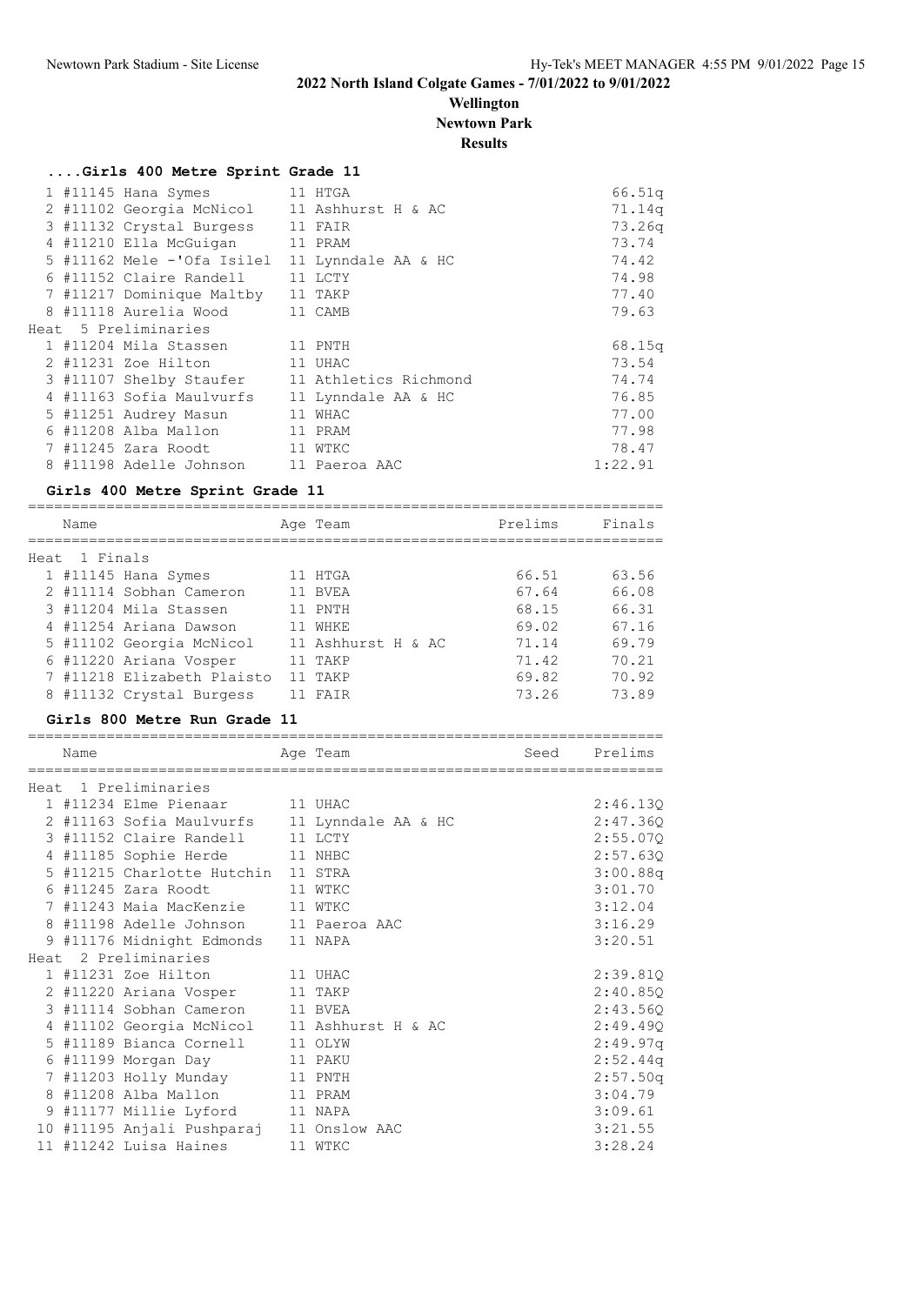**Wellington Newtown Park Results**

=========================================================================

**Girls 800 Metre Run Grade 11**

|     | Name          |                          | Age Team            | Prelims | Finals  |
|-----|---------------|--------------------------|---------------------|---------|---------|
|     |               |                          |                     |         |         |
|     | Heat 1 Finals |                          |                     |         |         |
|     |               | 1 #11220 Ariana Vosper   | 11 TAKP             | 2:40.85 | 2:35.12 |
|     |               | 2 #11231 Zoe Hilton      | 11 UHAC             | 2:39.81 | 2:36.76 |
|     |               | 3 #11114 Sobhan Cameron  | 11 BVEA             | 2:43.56 | 2:40.67 |
|     |               | 4 #11234 Elme Pienaar    | 11 UHAC             | 2:46.13 | 2:45.37 |
|     |               | 5 #11163 Sofia Maulvurfs | 11 Lynndale AA & HC | 2:47.36 | 2:52.84 |
|     |               | 6 #11102 Georgia McNicol | 11 Ashhurst H & AC  | 2:49.49 | 2:53.54 |
|     |               | 7 #11199 Morgan Day      | 11 PAKU             | 2:52.44 | 2:54.70 |
|     |               | 8 #11152 Claire Randell  | 11 LCTY             | 2:55.07 | 2:57.43 |
|     |               | 9 #11185 Sophie Herde    | 11 NHBC             | 2:57.63 | 2:58.22 |
| 1 O |               | #11215 Charlotte Hutchin | 11 STRA             | 3:00.88 | 2:59.56 |
|     |               | 11 #11203 Holly Munday   | PNTH                | 2:57.50 | 3:00.56 |
|     |               | 12 #11189 Bianca Cornell | 11 OLYW             | 2:49.97 | 3:04.03 |

#### **Girls 1500 Metre Run Grade 11**

========================================================================= Name and Age Team Seed Finals ========================================================================= Heat 1 1 #11220 Ariana Vosper 11 TAKP 5:20.43 2 #11231 Zoe Hilton 11 UHAC 5:20.65 3 #11234 Elme Pienaar 11 UHAC 5:31.49 4 #11114 Sobhan Cameron 11 BVEA 5:34.87 5 #11132 Crystal Burgess 11 FAIR 5:38.77 6 #11189 Bianca Cornell 11 OLYW 5:54.76 7 #11215 Charlotte Hutchin 11 STRA 5:56.38 8 #11199 Morgan Day 11 PAKU 5:57.71 9 #11152 Claire Randell 11 LCTY 6:02.75 10 #11245 Zara Roodt 11 WTKC 6:11.12 11 #11242 Luisa Haines 11 WTKC 6:26.95 12 #11198 Adelle Johnson 11 Paeroa AAC 6:28.04 13 #11243 Maia MacKenzie 11 WTKC 6:35.23 14 #11176 Midnight Edmonds 11 NAPA 6:45.30

#### **Girls 4x100 Metre Relay Grade 11**

| Team                                                       |  | Finals<br>Seed                     |
|------------------------------------------------------------|--|------------------------------------|
| 1 Takapuna Athletic & HC 'A'                               |  | 59.68                              |
| 1) #11218 Elizabeth Plaistowe 11                           |  | 2) #11217 Dominique Maltby 11      |
| 3) #10232 Isla Brady 10                                    |  | 4) #11220 Ariana Vosper 11         |
| 2 Paraparaumu T & F Club 'A'                               |  | 60.55                              |
| 1) #11208 Alba Mallon 11                                   |  | 2) #11210 Ella McGuigan 11         |
| 3) #11211 Nimah Pearson 11                                 |  | 4) #10220 Phoebe Corin 10          |
| 3 Lynndale AA & HC 'A'                                     |  | 62.53                              |
| 1) #10172 Grace Parkinson 10                               |  | 2) #11162 Mele -'Ofa Isileli - fo' |
| 3) #11158 Isobel Beaumont 11                               |  | 4) #11163 Sofia Maulvurfs 11       |
| 4 Upper Hutt Athletic Club 'A'                             |  | 63.39                              |
| 1) #11238 Isabella Sevicke-Jones 1 2) #11231 Zoe Hilton 11 |  |                                    |
| 3) #11234 Elme Pienaar 11                                  |  | 4) #11232 Sienna Letoa-Tuala 11    |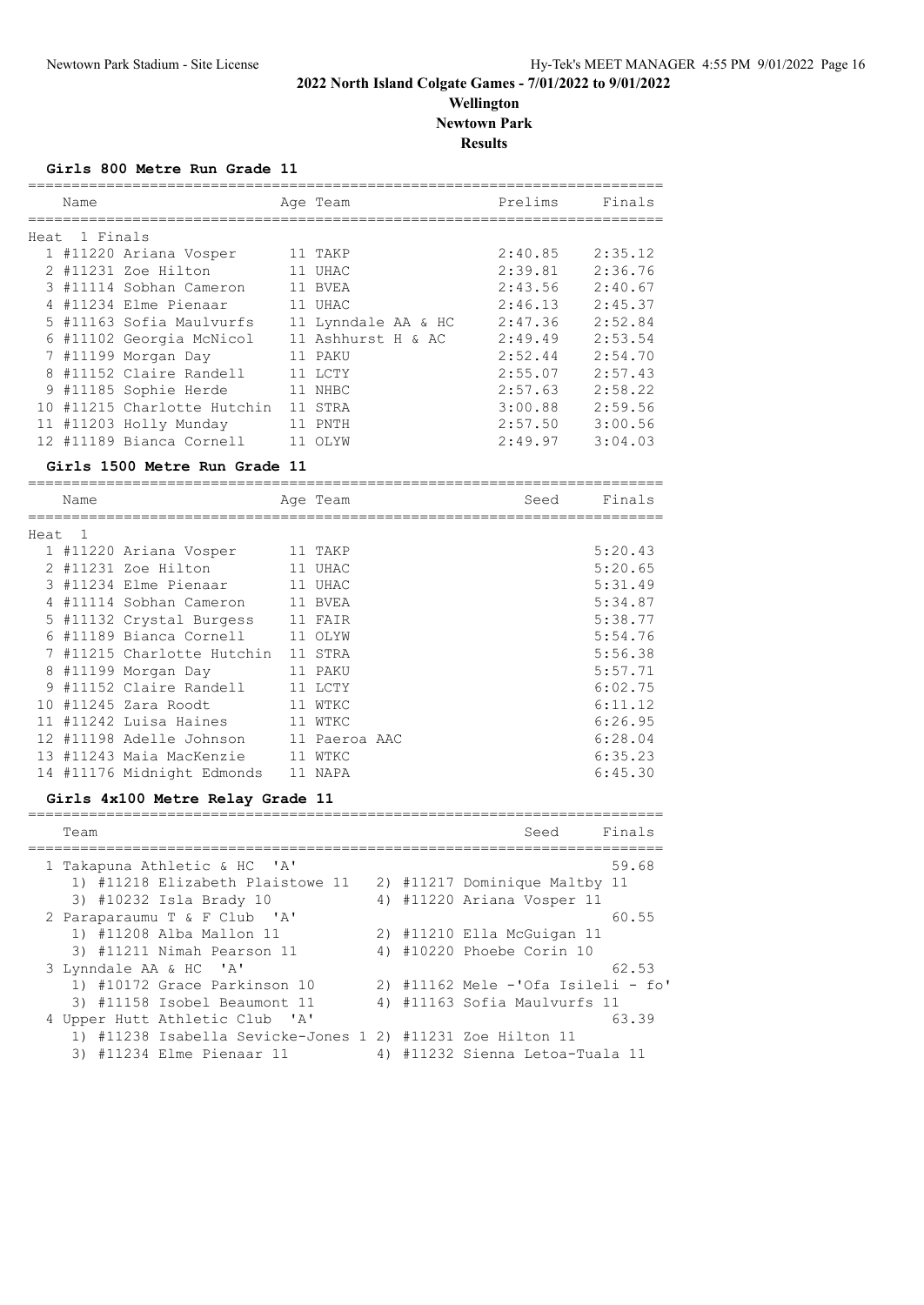## **Wellington Newtown Park Results**

**Girls High Jump Grade 11**

| Name                                                                                                       | Aqe Team            | Seed | Finals |
|------------------------------------------------------------------------------------------------------------|---------------------|------|--------|
| Trial 1                                                                                                    |                     |      |        |
| 1 #11247 Sienna A Todd 11 WTKC<br>1.10 1.15 1.20 1.25 1.30 1.33 1.36 1.39<br>$-$ 0 0 0 0 0 XXX<br>$\circ$  |                     |      | 1.36m  |
| 2 #11102 Georgia McNicol 11 Ashhurst H & AC<br>1.10 1.15 1.20 1.25 1.30 1.33 1.36 1.39<br>0 0 0 0 XO 0 XXO | XXX                 |      | J1.36m |
| 3 #11114 Sobhan Cameron 11 BVEA<br>1.10 1.15 1.20 1.25 1.30 1.33<br>O O XO XXX<br>$\circ$<br>$\circ$       |                     |      | 1.30m  |
| 4 #11204 Mila Stassen 11 PNTH<br>1.10 1.15 1.20 1.25 1.30<br>$-$ 0 0 XXX<br>$\circ$                        |                     |      | 1.25m  |
| 5 #11248 Ella Bond 11 WHAC<br>1.10 1.15 1.20 1.25 1.30<br>O O XXO<br>O XXX                                 |                     |      | J1.25m |
| 6 #11232 Sienna Letoa-Tual 11 UHAC<br>1.10 1.15 1.20 1.25 1.30<br>O O O XO XXX                             |                     |      | J1.25m |
| 6 #11219 Miya Riseborough 11 TAKP<br>1.10 1.15 1.20 1.25 1.30<br>O XO XXX<br>$\circ$<br>$\circ$            |                     |      | J1.25m |
| 8 #11250 Ashley Fitisemanu 11 WHAC<br>1.10 1.15 1.20 1.25 1.30<br>O O XO XO XXX                            |                     |      | J1.25m |
| 9 #11109 Charlee Farquhar 11 TAIR<br>1.10 1.15 1.20 1.25 1.30<br>O O O XXO XXX                             |                     |      | J1.25m |
| 10 #11133 Victoria Burgess 11 FAIR<br>1.10 1.15 1.20 1.25<br>XO XO O XXX                                   |                     |      | 1.20m  |
| 11 #11122 Kaylee Penman<br>1.10 1.15 1.20 1.25<br>$\circ$<br>O XO XXX                                      | 11 DVKA             |      | J1.20m |
| 12 #11132 Crystal Burgess<br>1.10 1.15 1.20 1.25<br>O XXO XXX<br>$\circ$                                   | 11 FAIR             |      | J1.20m |
| 13 #11251 Audrey Masun<br>1.10 1.15 1.20<br>XO<br>O XXX                                                    | 11 WHAC             |      | 1.15m  |
| 14 #11162 Mele -'Ofa Isilel 11 Lynndale AA & HC<br>1.10 1.15 1.20<br>O XXO XXX                             |                     |      | J1.15m |
| 15 #11226 Charlee Ormsby 11 TOKO<br>1.10 1.15<br>$O X -$                                                   |                     |      | 1.10m  |
| 15 #11212 Ella Kerrigan<br>1.10 1.15 1.20<br>$O - XXX$                                                     | 11 Pt Chevalier AAC |      | 1.10m  |
| 15 #11153 Brooklyn Shaw<br>1.10 1.15 1.20<br>– XXX<br>$\circ$                                              | 11 LCTY             |      | 1.10m  |
| 18 #11192 Jaime Rangihaeata 11 OLYW<br>1.10 1.15<br>XO XXX                                                 |                     |      | J1.10m |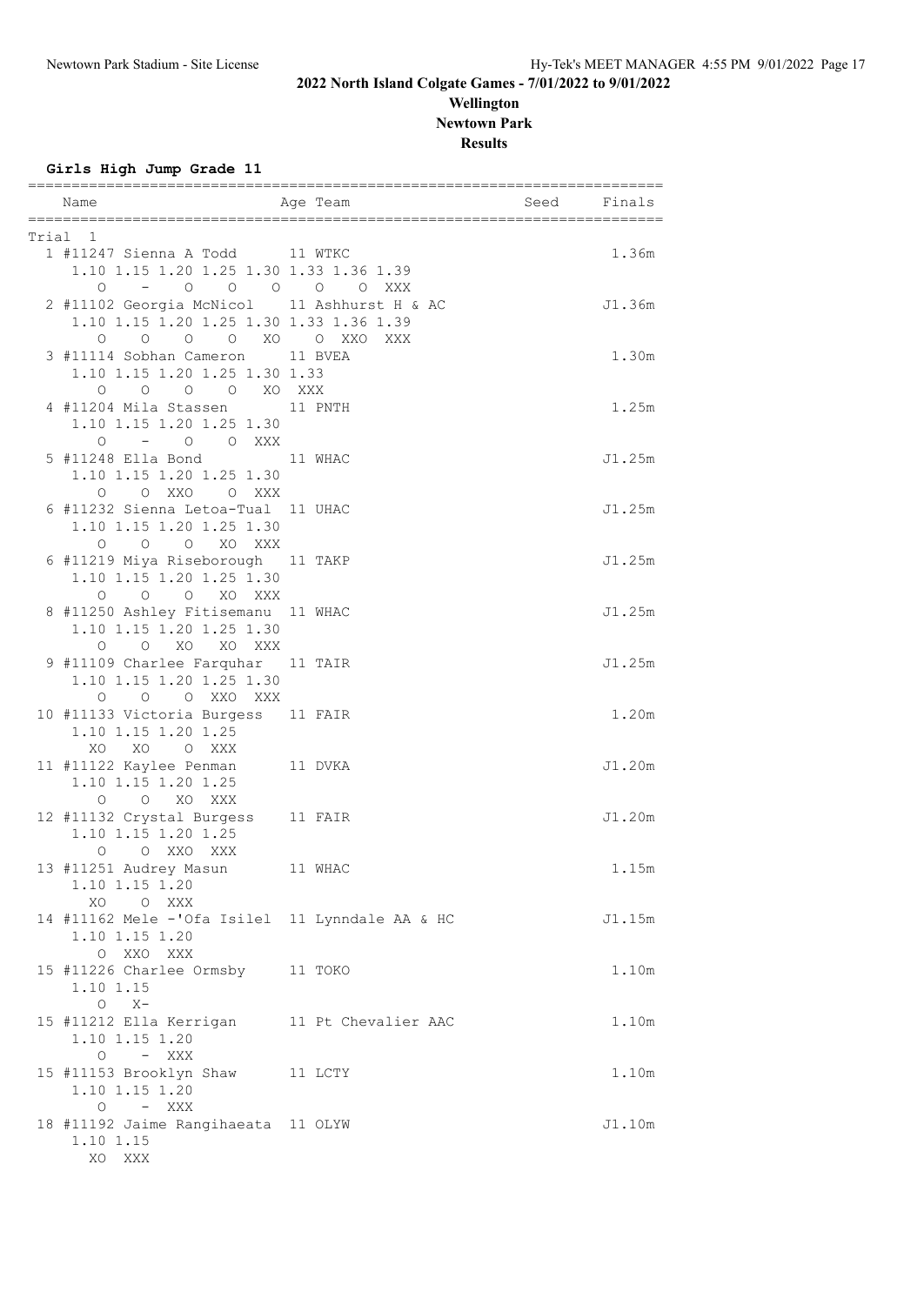**Wellington**

**Newtown Park**

**Results**

## **....Girls High Jump Grade 11** 18 #11189 Bianca Cornell 11 OLYW J1.10m

| TO TITION DIGHCG COTHCIT<br>1.10 1.15                     | TT OTTM | $\cup$ $\bot$ . $\bot$ $\cup$ $\bot$ $\bot$ |
|-----------------------------------------------------------|---------|---------------------------------------------|
| XO.<br>XXX<br>-- #11182 Aaliyah Smith-McM 11 NORM<br>1.10 |         | ΝH                                          |
| XXX<br>-- #11176 Midnight Edmonds 11 NAPA<br>1.10         |         | ΝH                                          |
| XXX<br>-- #11206 Pearl Buck<br>1.10                       | 11 PRAM | NΗ                                          |
| XXX<br>-- #11211 Nimah Pearson<br>1.10 1.15<br>XX- XXX    | 11 PRAM | NΗ                                          |

### **Girls Long Jump Grade 11**

| =====================================<br>Age Team<br>Name | Seed | =======================<br>Finals | Wind   |
|-----------------------------------------------------------|------|-----------------------------------|--------|
| 1 #11221 Te Koha Kete-Kawh  11 TPUK                       |      | 4.42m                             | 2.4    |
| $4.12m(-0.9)$ $4.42m(2.4)$ $4.15m(-1.5)$                  |      |                                   |        |
| 2 #11133 Victoria Burgess 11 FAIR                         |      | 3.98m                             | 1.4    |
| $3.50m(-1.6)$ $3.67m(-0.7)$ $3.98m(1.4)$                  |      |                                   |        |
| 3 #11245 Zara Roodt<br>11 WTKC                            |      | 3.82m                             | 1.1    |
| $3.82m(1.1)$ $3.70m(-1.1)$ $3.42m(1.0)$                   |      |                                   |        |
| 4 #11193 Taylor Sutton<br>11 OLYW                         |      | 3.71m                             | 0.7    |
| $3.68m(-3.5)$ $3.71m(0.7)$ $3.61m(1.8)$                   |      |                                   |        |
| 5 #11217 Dominique Maltby 11 TAKP                         |      | $J3.71m -1.3$                     |        |
| $3.60m(2.0)$ $3.67m(0.4)$ $3.71m(-1.3)$                   |      |                                   |        |
| 6 #11142 Rerekauia Hunia 11 HTGA                          |      | $3.65m - 3.1$                     |        |
| $3.43m(-3.0)$ $3.33m(-0.2)$ $3.65m(-3.1)$                 |      |                                   |        |
| 7 #11122 Kaylee Penman 11 DVKA                            |      | $J3.58m -1.1$                     |        |
| $3.58m(-1.1)$ $3.32m(-1.6)$ $3.23m(-7.4)$                 |      |                                   |        |
| 8 #11102 Georgia McNicol 11 Ashhurst H & AC               |      | 3.46m                             | 1.3    |
| $3.46m(1.3)$ $3.13m(2.2)$ $3.12m(0.4)$                    |      |                                   |        |
| 9 #11223 Glennis Ah Fua 11 Titahi Bay AAC Inc             |      | 3.22m                             | $-0.7$ |
| $3.15m(-0.8)$ $3.22m(-0.7)$ $2.90m(-4.4)$                 |      |                                   |        |
| 10 #11176 Midnight Edmonds 11 NAPA                        |      | 3.12m                             | 1.9    |
| $3.10m(-3.1)$ $2.89m(-2.6)$ $3.12m(1.9)$                  |      |                                   |        |
| 11 #11158 Isobel Beaumont 11 Lynndale AA & HC             |      | $3.09m - 2.9$                     |        |
| $3.08m(-4.6)$ $3.09m(-2.9)$ $3.07m(-4.3)$                 |      |                                   |        |
| 12 #11238 Isabella Sevicke- 11 UHAC                       |      | $3.02m - 1.5$                     |        |
| $2.93m(-1.8)$ $2.59m(-0.4)$ $3.02m(-1.5)$                 |      |                                   |        |
| 13 #11149 Veronica Hickey 11 Karori AAC                   |      | $J3.01m - 0.2$                    |        |
| $3.01m(-0.2)$ $2.62m(-1.4)$ $2.62m(-3.9)$                 |      |                                   |        |
| Trial 2                                                   |      |                                   |        |
| 1 #11145 Hana Symes<br>11 HTGA                            |      | 4.34m                             | $+0.0$ |
| $4.12m(-4.8)$ $4.08m(2.9)$ $4.34m(+0.0)$                  |      |                                   |        |
| 2 #11114 Sobhan Cameron 11 BVEA                           |      | 4.27m                             | 2.8    |
| $4.26m(3.1)$ $4.27m(2.8)$ $4.18m(-2.2)$                   |      |                                   |        |
| 11 PNTH<br>3 #11204 Mila Stassen                          |      | 4.11m                             | 2.5    |
| $4.11m(2.5)$ $3.51m(-2.9)$ $3.92m(-0.3)$                  |      |                                   |        |
| 4 #11126 Eden Moyle 11 ESTA                               |      | 4.10m                             | $1.0$  |
| $4.10m(1.0)$ 3.90m(5.8) 3.85m(0.7)                        |      |                                   |        |
| 5 #11153 Brooklyn Shaw 11 LCTY                            |      | 3.87m                             | 1.3    |
| $3.59m(2.3)$ $3.87m(1.3)$ $3.78m(-2.1)$                   |      |                                   |        |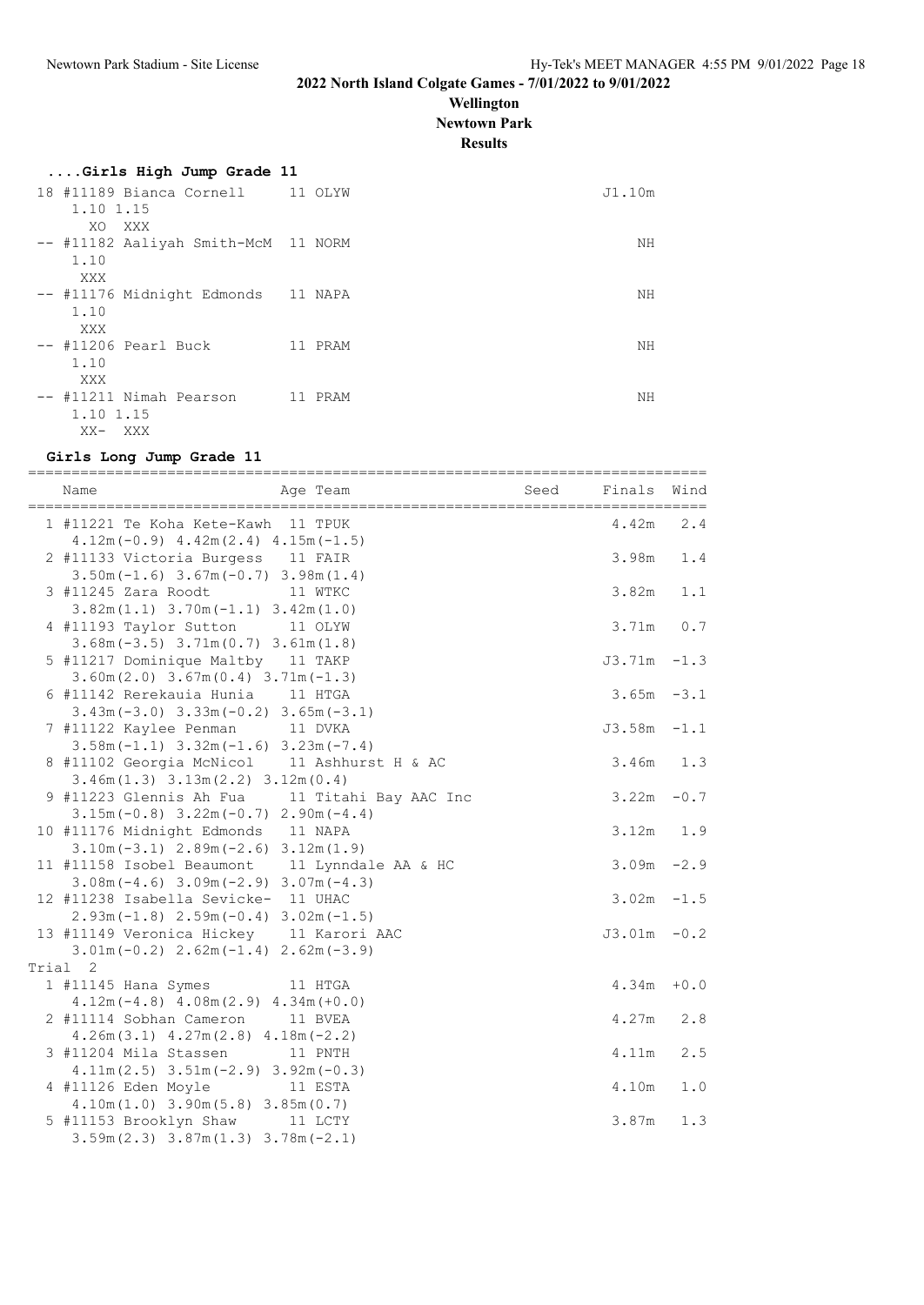**Wellington Newtown Park**

**Results**

| Girls Long Jump Grade 11                                                                  |                |     |
|-------------------------------------------------------------------------------------------|----------------|-----|
| 6 #11109 Charlee Farquhar 11 TAIR<br>$3.66m(2.7)$ $3.69m(1.3)$ $3.37m(0.9)$               | $3.69m$ 1.3    |     |
| 7 #11162 Mele -'Ofa Isilel 11 Lynndale AA & HC<br>$3.39m(2.8)$ $3.51m(-0.1)$ $3.34m(2.0)$ | $3.51m - 0.1$  |     |
| 8 #11231 Zoe Hilton 11 UHAC                                                               | J3.51m         | 1.5 |
| $3.36m(-1.8)$ $3.51m(1.5)$ $3.34m(-2.0)$<br>9 #11243 Maia MacKenzie 11 WTKC               | $3.27m - 0.3$  |     |
| $3.26m(1.4)$ $3.27m(-0.3)$ $3.27m(-4.0)$<br>10 #11248 Ella Bond<br>11 WHAC                | $3.25m - 3.4$  |     |
| $3.20m(-0.7)$ X $3.25m(-3.4)$<br>11 #11154 Vesty Simes 11 LCTY                            | $3.19m - 1.1$  |     |
| $3.06m(-0.3)$ $3.00m(0.7)$ $3.19m(-1.1)$<br>12 #11195 Anjali Pushparaj 11 Onslow AAC      | $3.01m$ 0.2    |     |
| $2.69m(-3.6)$ $2.92m(-2.7)$ $3.01m(0.2)$<br>13 #11177 Millie Lyford 11 NAPA               | $2.85m - 1.2$  |     |
| $2.26m(2.1)$ $2.85m(-1.2)$ $2.83m(-0.8)$                                                  |                |     |
| Trial 3                                                                                   |                |     |
| 1 #11247 Sienna A Todd 11 WTKC                                                            | $4.47m$ 1.4    |     |
| $4.40m(-2.4)$ $4.45m(-1.7)$ $4.47m(1.4)$<br>2 #11132 Crystal Burgess 11 FAIR              | $3.99m - 0.9$  |     |
| $3.95m(2.4)$ 3.99m (-0.9)<br>X                                                            |                |     |
| 3 #11232 Sienna Letoa-Tual 11 UHAC                                                        | $3.95m$ 0.6    |     |
| $3.95m(0.6)$ $3.78m(-2.0)$ $3.82m(-4.6)$<br>4 #11254 Ariana Dawson 11 WHKE                | $J3.95m -1.2$  |     |
| $3.81m(0.1)$ $3.95m(-1.2)$ $3.77m(-2.9)$<br>5 #11212 Ella Kerrigan 11 Pt Chevalier AAC    | $3.86m - 2.0$  |     |
| $3.86m(-2.0)$ $3.84m(0.4)$ $3.58m(-2.8)$<br>6 #11224 Star Va'aua 11 Titahi Bay AAC Inc    | 3.75m          | 0.1 |
| $3.75m(0.1)$ $3.11m(-6.7)$ $3.07m(-2.2)$<br>7 #11218 Elizabeth Plaisto 11 TAKP            | $J3.69m - 0.8$ |     |
| $3.63m(0.4)$ $3.39m(-0.7)$ $3.69m(-0.8)$                                                  |                |     |
| 8 #11107 Shelby Staufer 11 Athletics Richmond<br>$3.58m(0.4)$ $3.50m(-1.9)$ X             | 3.58m          | 0.4 |
| 9 #11163 Sofia Maulvurfs 11 Lynndale AA & HC<br>$2.98m(-5.0)$ $3.33m(-1.7)$ $3.49m(-0.4)$ | $3.49m - 0.4$  |     |
| 10 #11179 Peylin Baylis 11 NORM<br>$3.16m(-3.4)$ $3.38m(0.6)$ $3.40m(1.6)$                | $3.40m$ 1.6    |     |
| 11 #11211 Nimah Pearson 11 PRAM<br>$3.40m(2.0)$ $2.99m(-1.5)$ $3.26m(2.4)$                | $J3.40m$ 2.0   |     |
| 12 #11241 Laverda Huata 11 Wairoa                                                         | $3.36m - 1.0$  |     |
| $3.36m(-1.0)$ $2.74m(2.0)$ $3.26m(0.2)$<br>13 #11118 Aurelia Wood 11 CAMB                 | $3.30m -2.9$   |     |
| $3.15m(-2.0)$ $3.30m(-2.9)$ $3.07m(0.2)$<br>14 #11213 Jessica Potter 11 Selwyn            | $J3.22m - 5.0$ |     |
| $3.22m(-5.0) X$<br>$3.00m(-0.6)$<br>15 #11182 Aaliyah Smith-McM 11 NORM                   | $3.10m - 1.0$  |     |
| $3.10m(-1.0)$ 3.09m $(-0.6)$<br>Χ<br>16 #11198 Adelle Johnson<br>11 Paeroa AAC            | $2.49m - 2.6$  |     |
| $2.49m(-2.6)$ $2.23m(-2.4)$ $2.30m(-3.8)$                                                 |                |     |

**Girls Shot Put Grade 11**

========================================================================= Name Reserve Age Team Seed Finals ========================================================================= Trial 1 1 #11232 Sienna Letoa-Tual 11 UHAC 11.46m 11.46m 10.07m 11.10m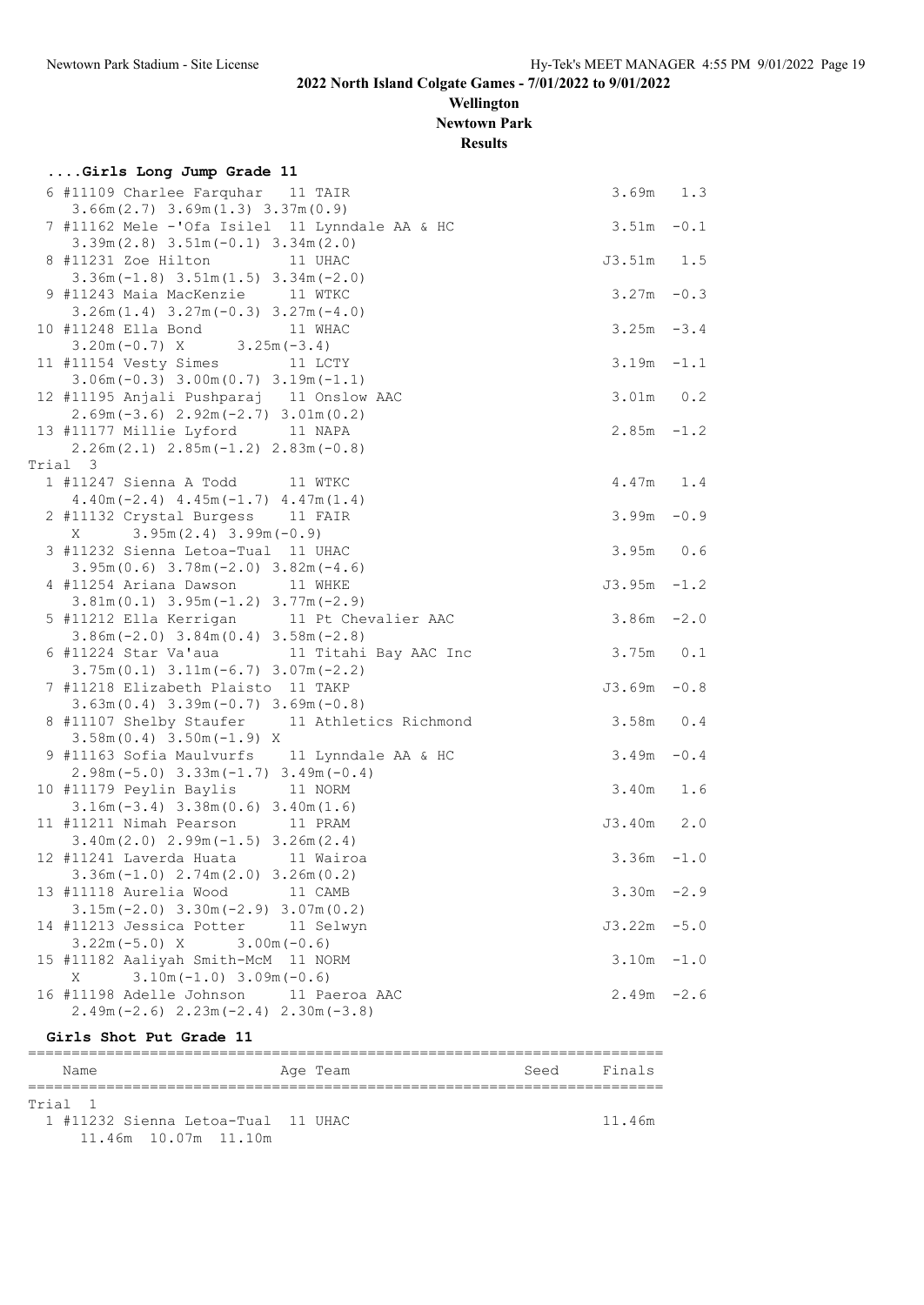**Wellington**

**Newtown Park**

# **Results**

| Girls Shot Put Grade 11                                            |                       |        |
|--------------------------------------------------------------------|-----------------------|--------|
| 2 #11247 Sienna A Todd<br>11.23m  11.12m  11.40m                   | 11 WTKC               | 11.40m |
| 3 #11221 Te Koha Kete-Kawh<br>11.39m 10.67m 11.25m                 | 11 TPUK               | 11.39m |
| 4 #11250 Ashley Fitisemanu<br>11.19m 9.97m 10.69m                  | 11 WHAC               | 11.19m |
| 5 #11223 Glennis Ah Fua<br>10.09m 8.09m 10.17m                     | 11 Titahi Bay AAC Inc | 10.17m |
| 6 #11147 Maddy White<br>8.80m 8.88m 9.14m                          | 11 INGL               | 9.14m  |
| 7 #11109 Charlee Farquhar<br>9.13m 8.81m 8.57m                     | 11 TAIR               | 9.13m  |
| 8 #11224 Star Va'aua<br>8.65m 8.46m 8.70m                          | 11 Titahi Bay AAC Inc | 8.70m  |
| 9 #11154 Vesty Simes<br>8.61m 8.12m 7.62m                          | 11 LCTY               | 8.61m  |
| 10 #11193 Taylor Sutton<br>7.19m 8.26m 7.98m                       | 11 OLYW               | 8.26m  |
| 11 #11241 Laverda Huata<br>7.44m 7.20m 6.35m                       | 11 Wairoa             | 7.44m  |
| 12 #11219 Miya Riseborough<br>7.24m 7.05m 7.10m                    | 11 TAKP               | 7.24m  |
| 13 #11185 Sophie Herde                                             | 11 NHBC               | 7.00m  |
| 6.68m 6.03m 7.00m<br>14 #11179 Peylin Baylis<br>6.95m 6.50m 6.60m  | 11 NORM               | 6.95m  |
| 15 #11118 Aurelia Wood                                             | 11 CAMB               | 6.38m  |
| 6.26m 6.38m 5.71m<br>16 #11212 Ella Kerrigan                       | 11 Pt Chevalier AAC   | 6.31m  |
| 6.31m X X<br>17 #11153 Brooklyn Shaw<br>6.01m 6.13m 6.11m          | 11 LCTY               | 6.13m  |
| 18 #11158 Isobel Beaumont                                          | 11 Lynndale AA & HC   | 5.58m  |
| 5.58m 5.05m 4.85m<br>19 #11198 Adelle Johnson<br>3.81m 3.88m 4.30m | 11 Paeroa AAC         | 4.30m  |

## **Girls Discus Throw Grade 11**

| Name                                                                | Age Team              | Seed | Finals |
|---------------------------------------------------------------------|-----------------------|------|--------|
| 1 #11247 Sienna A Todd<br>32.11m 34.58m X                           | 11 WTKC               |      | 34.58m |
| 2 #11147 Maddy White<br>X 25.49m 18.68m                             | 11 INGL               |      | 25.49m |
| 3 #11185 Sophie Herde<br>X 20.16m 23.05m                            | 11 NHBC               |      | 23.05m |
| 4 #11101 Samantha Havill 11 Ashhurst H & AC<br>22.80m 22.30m 21.49m |                       |      | 22.80m |
| 5 #11232 Sienna Letoa-Tual<br>17.04m 22.20m X                       | 11 UHAC               |      | 22.20m |
| 6 #11109 Charlee Farquhar<br>$21.55m$ $20.38m$ X                    | 11 TAIR               |      | 21.55m |
| 7 #11241 Laverda Huata<br>14.52m 20.81m 19.83m                      | 11 Wairoa             |      | 20.81m |
| 8 #11224 Star Va'aua<br>18.84m X X                                  | 11 Titahi Bay AAC Inc |      | 18.84m |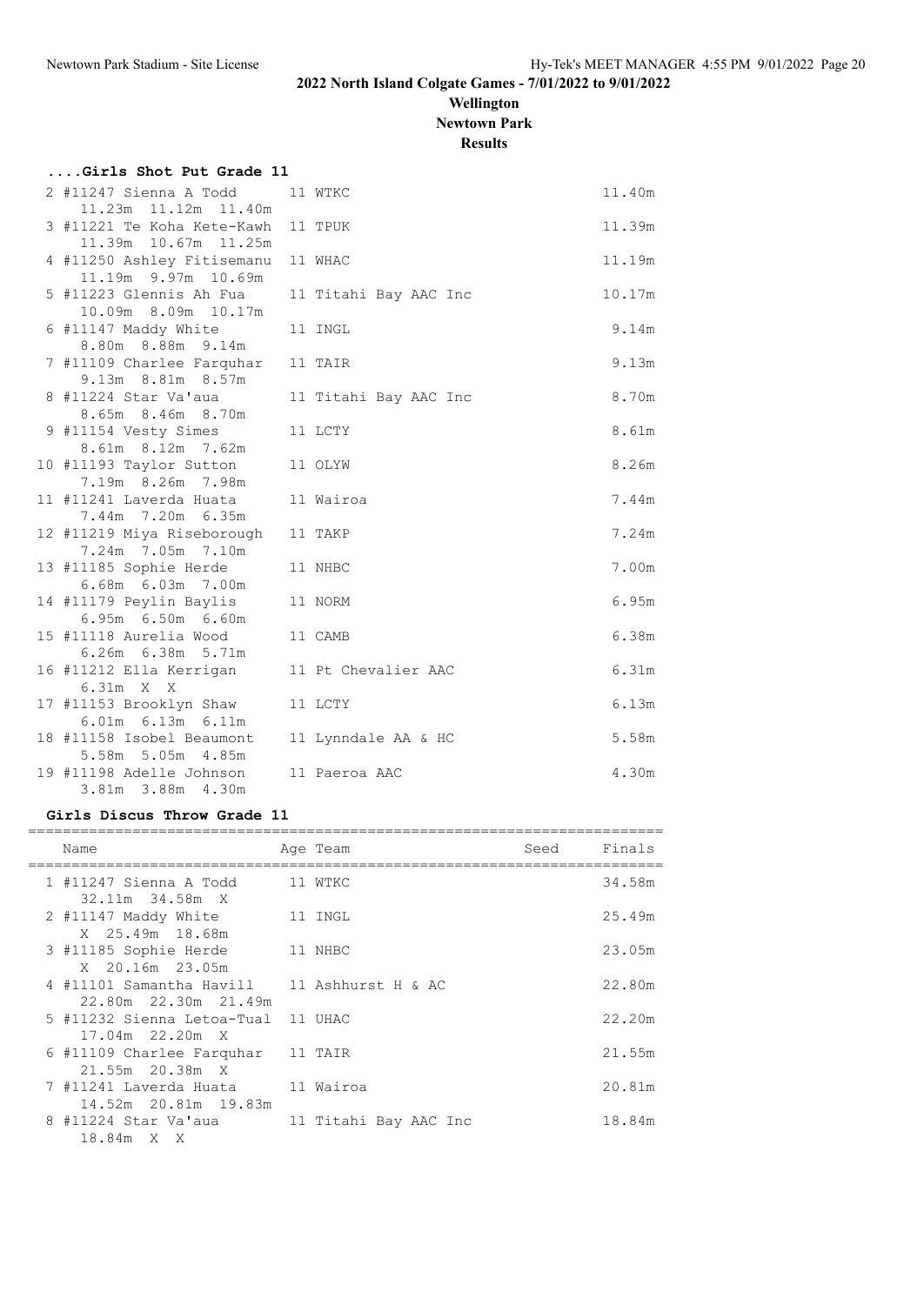**Wellington Newtown Park**

**Results**

| Girls Discus Throw Grade 11                                       |         |  |  |        |
|-------------------------------------------------------------------|---------|--|--|--------|
| 9 #11221 Te Koha Kete-Kawh 11 TPUK<br>X 18.27m X                  |         |  |  | 18.27m |
| 10 #11223 Glennis Ah Fua 11 Titahi Bay AAC Inc<br>17.83m X 14.14m |         |  |  | 17.83m |
| 11 #11118 Aurelia Wood<br>X X 16.94m                              | 11 CAMB |  |  | 16.94m |
| 12 #11176 Midnight Edmonds 11 NAPA<br>X 16.32m 15.79m             |         |  |  | 16.32m |
| 13 #11206 Pearl Buck 11 PRAM<br>X 13.60m 15.87m                   |         |  |  | 15.87m |
| 14 #11219 Miya Riseborough 11 TAKP<br>14.80m  14.01m  15.74m      |         |  |  | 15.74m |
| 15 #11199 Morgan Day<br>15.38m X 13.47m                           | 11 PAKU |  |  | 15.38m |
| 16 #11122 Kaylee Penman<br>11.13m  13.79m  14.18m                 | 11 DVKA |  |  | 14.18m |
| 17 #11154 Vesty Simes<br>11.42m 12.01m 13.91m                     | 11 LCTY |  |  | 13.91m |
| 18 #11149 Veronica Hickey 11 Karori AAC<br>X 10.89m 13.16m        |         |  |  | 13.16m |
| 19 #11211 Nimah Pearson 11 PRAM<br>12.03m  11.85m  12.55m         |         |  |  | 12.55m |
| 20 #11133 Victoria Burgess 11 FAIR<br>X X 11.05m                  |         |  |  | 11.05m |
| 21 #11238 Isabella Sevicke- 11 UHAC<br>9.76m 9.58m X              |         |  |  | 9.76m  |
| 22 #11213 Jessica Potter 11 Selwyn<br>7.85m X 9.32m               |         |  |  | 9.32m  |
| -- #11192 Jaime Rangihaeata 11 OLYW<br>X X X                      |         |  |  | FOUL   |

#### **Girls 1200 Metre Race Walk Grade 11**

| Name   |                            | Age Team | Seed | Finals  |
|--------|----------------------------|----------|------|---------|
| Heat 1 |                            |          |      |         |
|        | 1 #11199 Morgan Day        | 11 PAKU  |      | 6:50.48 |
|        | 2 #11193 Taylor Sutton     | 11 OLYW  |      | 7:38.53 |
|        | 3 #11182 Aaliyah Smith-McM | 11 NORM  |      | 7:54.59 |
|        | 4 #11179 Peylin Baylis     | 11 NORM  |      | 8:13.78 |
|        | 5 #11118 Aurelia Wood      | CAMB     |      | 8:29.59 |
|        | 6 #11177 Millie Lyford     | NAPA     |      | 8:42.42 |
|        |                            |          |      |         |

## **Girls 100 Metre Sprint Grade 12**

| Name                                  | Age Team | Seed Prelims |        |
|---------------------------------------|----------|--------------|--------|
| Heat 1 Preliminaries Wind: 1.9        |          |              |        |
| 1 #12146 Aimee Cherry 12 Karori AAC   |          |              | 13.49q |
| 2 #12178 Ryleigh Gale 12 MRLA         |          |              | 13.60q |
| 3 #12180 Holly Savage                 | 12 NAPA  |              | 13.90q |
| 4 #12202 Peggy Taylor 12 Owairaka AAC |          |              | 14.05q |
| 5 #12265 Madison Earley               | 12 WTKC  |              | 14.25g |
| 6 #12109 Aria Fuller                  | 12 BVEA  |              | 14.46q |
| 7 #12191 Kacey McCully                | 12 OLYW  |              | 14.58q |
| Heat 2 Preliminaries Wind: 0.7        |          |              |        |
| 1 #12105 Molly Rukuwai 12 HAWR        |          |              | 14.23q |
| 2 #12277 Coco Wren                    | 12 WHKE  |              | 14.38q |
|                                       |          |              |        |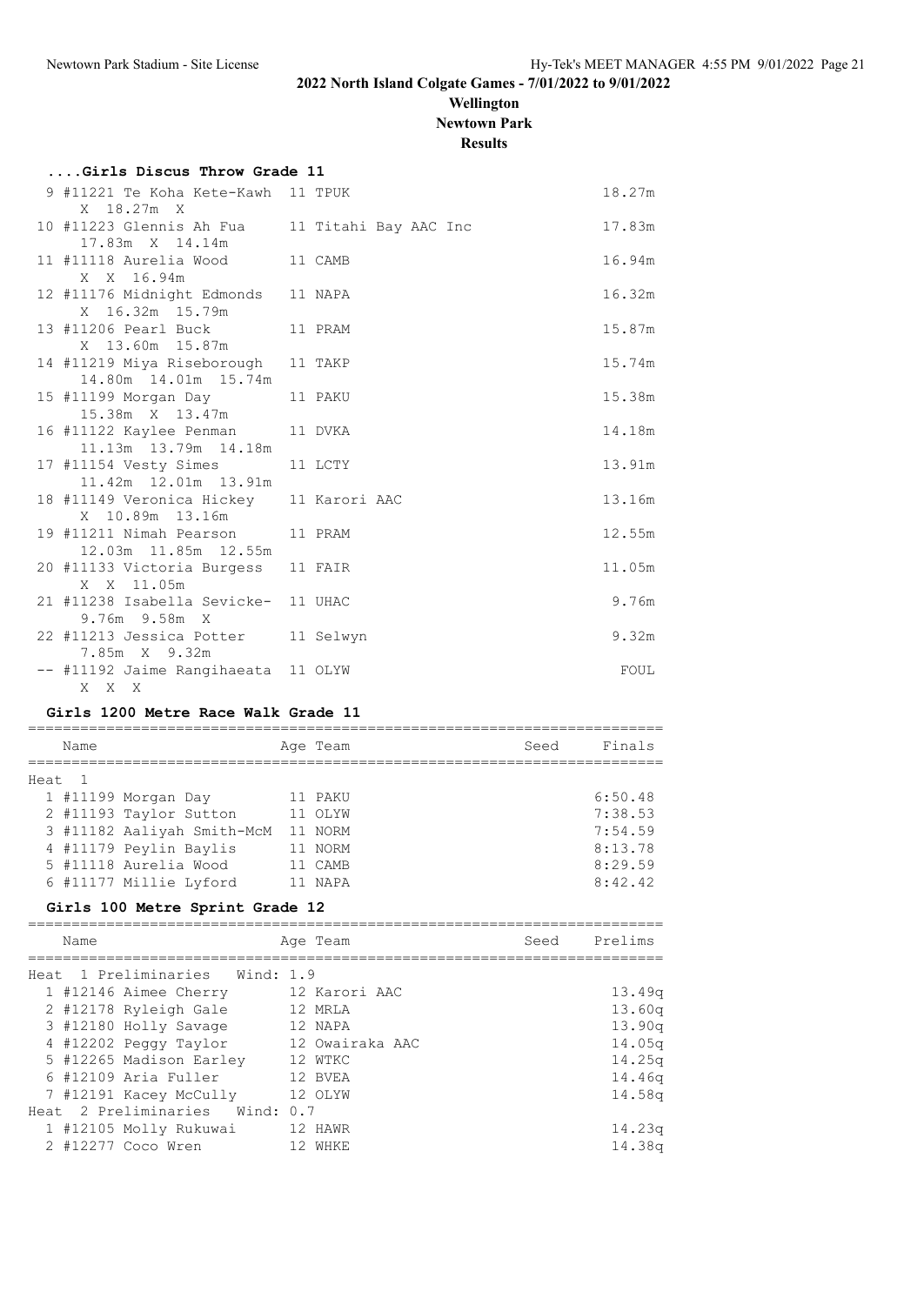## **Wellington Newtown Park**

# **Results**

|  |  |  |  | Girls 100 Metre Sprint Grade 12 |  |  |
|--|--|--|--|---------------------------------|--|--|
|--|--|--|--|---------------------------------|--|--|

|  | 3 #12163 Isabelle Player 12 Lower Hutt AAC |                                                  | 14.54q |
|--|--------------------------------------------|--------------------------------------------------|--------|
|  |                                            | 4 #12174 Jordyn Tukukino 12 Manurewa AA & HC     | 14.58q |
|  | 5 #12199 Jasmin Pohvilaine 12 Onslow AAC   |                                                  | 14.62q |
|  | 6 #12208 Amelia Paige McKe 12 PAKU         |                                                  | 14.70q |
|  | Heat 3 Preliminaries Wind: -2.3            |                                                  |        |
|  | 1 #12190 Seren Mawby 12 OLYW               |                                                  | 14.78a |
|  | 2 #12145 Alexis Morgan 12 INGL             |                                                  | 15.52  |
|  | 3 #12261 Jayde Ulugia 12 UHAC              |                                                  | 15.76  |
|  |                                            | 4 #12173 Francesca-Lee Asi 12 Manurewa AA & HC   | 19.71  |
|  | Heat 4 Preliminaries Wind: -0.5            |                                                  |        |
|  | 1 #12135 Zita Meo 12 HTGA                  |                                                  | 13.66q |
|  | 2 #12241 Keira O'Reilly 12 Selwyn          |                                                  | 13.67q |
|  |                                            | 3 #12117 Charlize Duncan 12 Egmont Athletics     | 13.82q |
|  | 4 #12229 Amy Jarvis 12 PRAM                |                                                  | 13.94q |
|  | 5 #12188 Abby Hardman 12 OLYW              |                                                  | 14.64q |
|  |                                            | 6 #12253 Faith Sola 12 Titahi Bay AAC Inc        | 17.13  |
|  | Heat 5 Preliminaries Wind: -1.3            |                                                  |        |
|  | 1 #12123 Keava Burrough 12 FAIR            |                                                  | 13.97q |
|  |                                            | 2 #12254 Rosailelah Vaaua- 12 Titahi Bay AAC Inc | 13.98q |
|  | 3 #12195 Lillian Dinnan 12 Onslow AAC      |                                                  | 15.09  |
|  | 4 #12153 Danni Coleman 12 LCTY             |                                                  | 15.52  |
|  | Heat 6 Preliminaries Wind: 1.0             |                                                  |        |
|  | 1 #12179 Hannah Harper 12 MRLA             |                                                  | 13.64q |
|  | 2 #12244 Jessica Lathwood 12 TAKP          |                                                  | 14.21q |
|  |                                            | 3 #12119 Kaley Stockwell 12 Egmont Athletics     | 14.30q |
|  | 4 #12187 Rafi Valente Mott 12 NHBC         |                                                  | 14.84  |
|  | 5 #12143 Riley Heta 12 Hinemoa AAC         |                                                  | 15.26  |
|  | 6 #12222 Neve Roberston 12 PNTH            |                                                  | 15.44  |
|  | 7 #12192 Grayce Robins 12 OLYW             |                                                  | 15.60  |
|  | 8 #12155 Kayla Hepi 12 LCTY                |                                                  | 17.41  |

### **Girls 100 Metre Sprint Grade 12**

| Name |                                     | <u>Prelims</u><br>Age Team                       |       | Semis  |
|------|-------------------------------------|--------------------------------------------------|-------|--------|
|      | Heat 1 Semi-Finals Wind: 0.8        |                                                  |       |        |
|      | 1 #12146 Aimee Cherry 12 Karori AAC |                                                  | 13.49 | 13.46q |
|      |                                     | 2 #12117 Charlize Duncan 12 Egmont Athletics     | 13.82 | 13.72q |
|      | 3 #12180 Holly Savage 12 NAPA       |                                                  | 13.90 | 14.03q |
|      | 4 #12105 Molly Rukuwai 12 HAWR      |                                                  | 14.23 | 14.34  |
|      | 5 #12244 Jessica Lathwood 12 TAKP   |                                                  | 14.21 | 14.39  |
|      | 6 #12191 Kacey McCully 12 OLYW      |                                                  | 14.58 | 14.62  |
|      |                                     | 7 #12163 Isabelle Player 12 Lower Hutt AAC       | 14.54 | 14.95  |
|      | 8 #12190 Seren Mawby 12 OLYW        |                                                  | 14.78 | 14.99  |
|      | Heat 2 Semi-Finals Wind: 0.2        |                                                  |       |        |
|      | 1 #12178 Ryleigh Gale 12 MRLA       |                                                  | 13.60 | 13.69q |
|      | 2 #12241 Keira O'Reilly 12 Selwyn   |                                                  | 13.67 | 13.85q |
|      | 3 #12229 Amy Jarvis 12 PRAM         |                                                  | 13.94 | 14.15  |
|      |                                     | 4 #12202 Peggy Taylor 12 Owairaka AAC            | 14.05 | 14.18  |
|      | 5 #12265 Madison Earley 12 WTKC     |                                                  | 14.25 | 14.54  |
|      | 6 #12109 Aria Fuller 12 BVEA        |                                                  | 14.46 | 14.73  |
|      |                                     | 7 #12174 Jordyn Tukukino 12 Manurewa AA & HC     | 14.58 | 14.93  |
|      | 8 #12208 Amelia Paige McKe 12 PAKU  |                                                  | 14.70 | 15.03  |
|      | Heat 3 Semi-Finals Wind: 0.2        |                                                  |       |        |
|      | 1 #12179 Hannah Harper 12 MRLA      |                                                  | 13.64 | 13.76g |
|      | 2 #12135 Zita Meo 12 HTGA           |                                                  | 13.66 | 13.77q |
|      |                                     | 3 #12254 Rosailelah Vaaua- 12 Titahi Bay AAC Inc | 13.98 | 14.06q |
|      | 4 #12123 Keava Burrough 12 FAIR     |                                                  | 13.97 | 14.20  |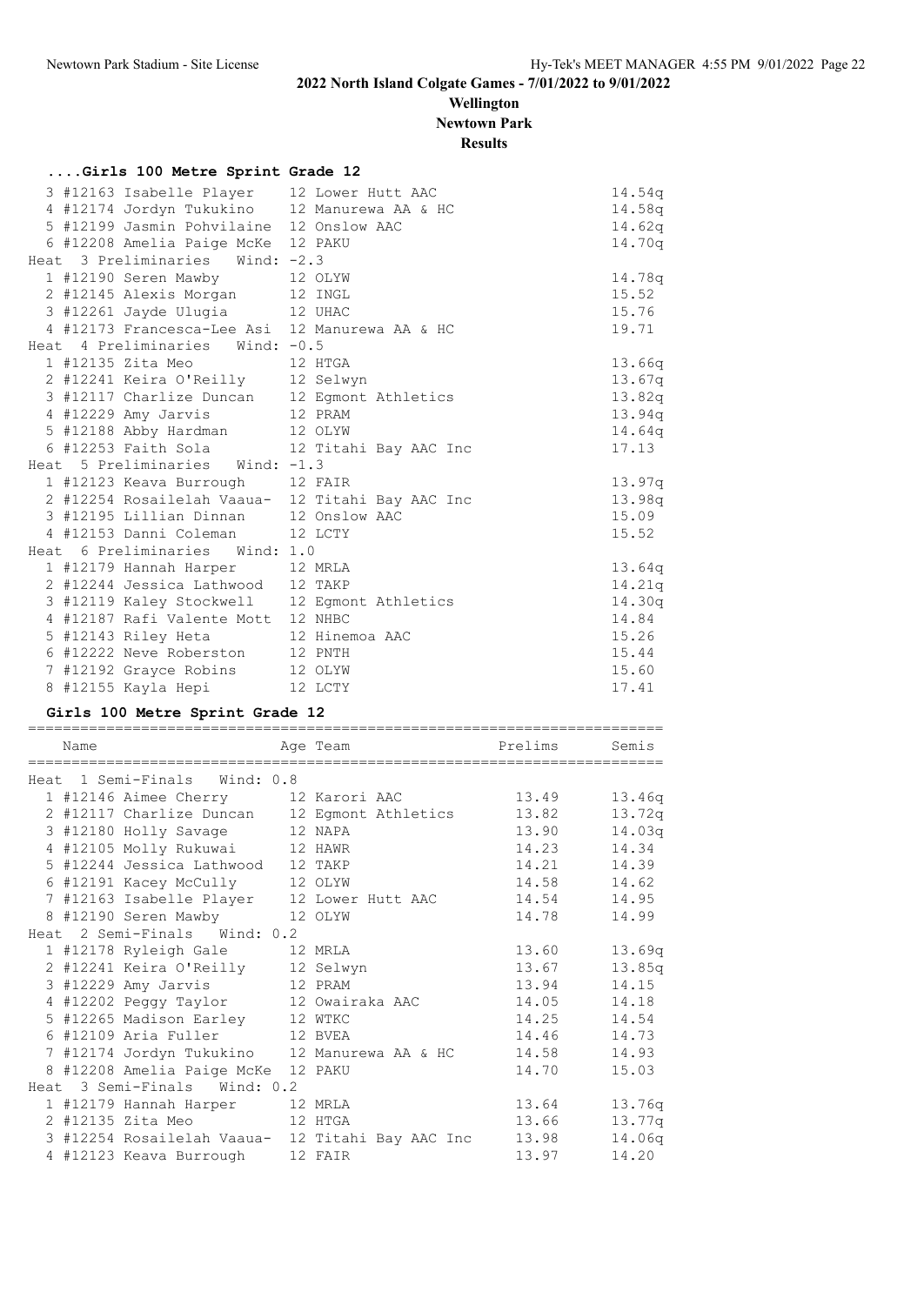**Wellington Newtown Park**

#### **Results**

#### **....Girls 100 Metre Sprint Grade 12**

|  | 4 #12119 Kaley Stockwell                 | 12 Eqmont Athletics | 14.30 | 14.20 |
|--|------------------------------------------|---------------------|-------|-------|
|  | 6 #12188 Abby Hardman                    | 12 OLYW             | 14.64 | 14.64 |
|  | 7 #12277 Coco Wren                       | 12 WHKE             | 14.38 | 14.73 |
|  | 8 #12199 Jasmin Pohvilaine 12 Onslow AAC |                     | 14.62 | 15.08 |

#### **Girls 100 Metre Sprint Grade 12**

#### ========================================================================= Name **Age Team** Age Team Semis Finals ========================================================================= Heat 1 Finals Wind: 2.0 1 #12146 Aimee Cherry 12 Karori AAC 13.46 13.40 2 #12241 Keira O'Reilly 12 Selwyn 13.85 13.51 3 #12178 Ryleigh Gale 12 MRLA 13.69 13.56 4 #12179 Hannah Harper 12 MRLA 13.76 13.59 5 #12117 Charlize Duncan 12 Egmont Athletics 13.72 13.64 6 #12135 Zita Meo 12 HTGA 13.77 13.66 7 #12180 Holly Savage 12 NAPA 14.03 13.85 8 #12254 Rosailelah Vaaua- 12 Titahi Bay AAC Inc 14.06 14.02

#### **Girls 200 Metre Sprint Grade 12**

| ==========<br>Name                                                      |         | Age Team                                     | Seed | Prelims |
|-------------------------------------------------------------------------|---------|----------------------------------------------|------|---------|
| =====================================<br>Heat 1 Preliminaries Wind: 2.5 |         |                                              |      |         |
| 1 #12265 Madison Earley 12 WTKC                                         |         |                                              |      | 28.62q  |
| 2 #12179 Hannah Harper 12 MRLA                                          |         |                                              |      | 29.04q  |
| 3 #12259 Rangitiare Graham 12 UHAC                                      |         |                                              |      | 29.24q  |
|                                                                         |         | 4 #12119 Kaley Stockwell 12 Eqmont Athletics |      | 29.88q  |
| 5 #12109 Aria Fuller                                                    | 12 BVEA |                                              |      | 30.87q  |
| 6 #12163 Isabelle Player 12 Lower Hutt AAC                              |         |                                              |      | 31.51   |
| 7 #12190 Seren Mawby 12 OLYW                                            |         |                                              |      | 32.04   |
| 8 #12155 Kayla Hepi 12 LCTY                                             |         |                                              |      | 38.35   |
| Heat 2 Preliminaries Wind: 1.9                                          |         |                                              |      |         |
| 1 #12178 Ryleigh Gale 12 MRLA                                           |         |                                              |      | 28.60q  |
| 2 #12146 Aimee Cherry 12 Karori AAC                                     |         |                                              |      | 28.97q  |
| 3 #12202 Peggy Taylor 12 Owairaka AAC                                   |         |                                              |      | 29.17q  |
| 4 #12187 Rafi Valente Mott 12 NHBC                                      |         |                                              |      | 31.40   |
| 5 #12277 Coco Wren                                                      | 12 WHKE |                                              |      | 32.44   |
| 6 #12261 Jayde Ulugia 12 UHAC                                           |         |                                              |      | 33.74   |
| Heat 3 Preliminaries Wind: 1.6                                          |         |                                              |      |         |
| 1 #12123 Keava Burrough 12 FAIR                                         |         |                                              |      | 30.90q  |
| 2 #12244 Jessica Lathwood 12 TAKP                                       |         |                                              |      | 31.22q  |
| 3 #12199 Jasmin Pohvilaine 12 Onslow AAC                                |         |                                              |      | 32.10   |
| 4 #12153 Danni Coleman                                                  | 12 LCTY |                                              |      | 33.36   |
| 5 #12222 Neve Roberston                                                 |         | 12 PNTH                                      |      | 34.55   |
| Heat 4 Preliminaries Wind: 2.3                                          |         |                                              |      |         |
| 1 #12167 Charlotte Baldwin 12 Mana AAC                                  |         |                                              |      | 29.83q  |
| 2 #12105 Molly Rukuwai 12 HAWR                                          |         |                                              |      | 30.54q  |
|                                                                         |         | 3 #12174 Jordyn Tukukino 12 Manurewa AA & HC |      | 31.69   |
| 4 #12188 Abby Hardman                                                   |         | 12 OLYW                                      |      | 31.72   |
| 5 #12120 Lily Winters                                                   |         | 12 Egmont Athletics                          |      | 32.54   |
| 6 #12145 Alexis Morgan 12 INGL                                          |         |                                              |      | 32.98   |
| Heat 5 Preliminaries Wind: 3.3                                          |         |                                              |      |         |
| 1 #12241 Keira O'Reilly 12 Selwyn                                       |         |                                              |      | 28.68q  |
|                                                                         |         | 2 #12117 Charlize Duncan 12 Egmont Athletics |      | 28.76q  |
| 3 #12216 Eleanor Young 12 PAKU                                          |         |                                              |      | 29.39q  |
| 4 #12114 Tilly O'Sullivan 12 CHAV                                       |         |                                              |      | 29.89q  |
| 5 #12139 Annabel Woodruffe 12 HTGA                                      |         |                                              |      | 31.25   |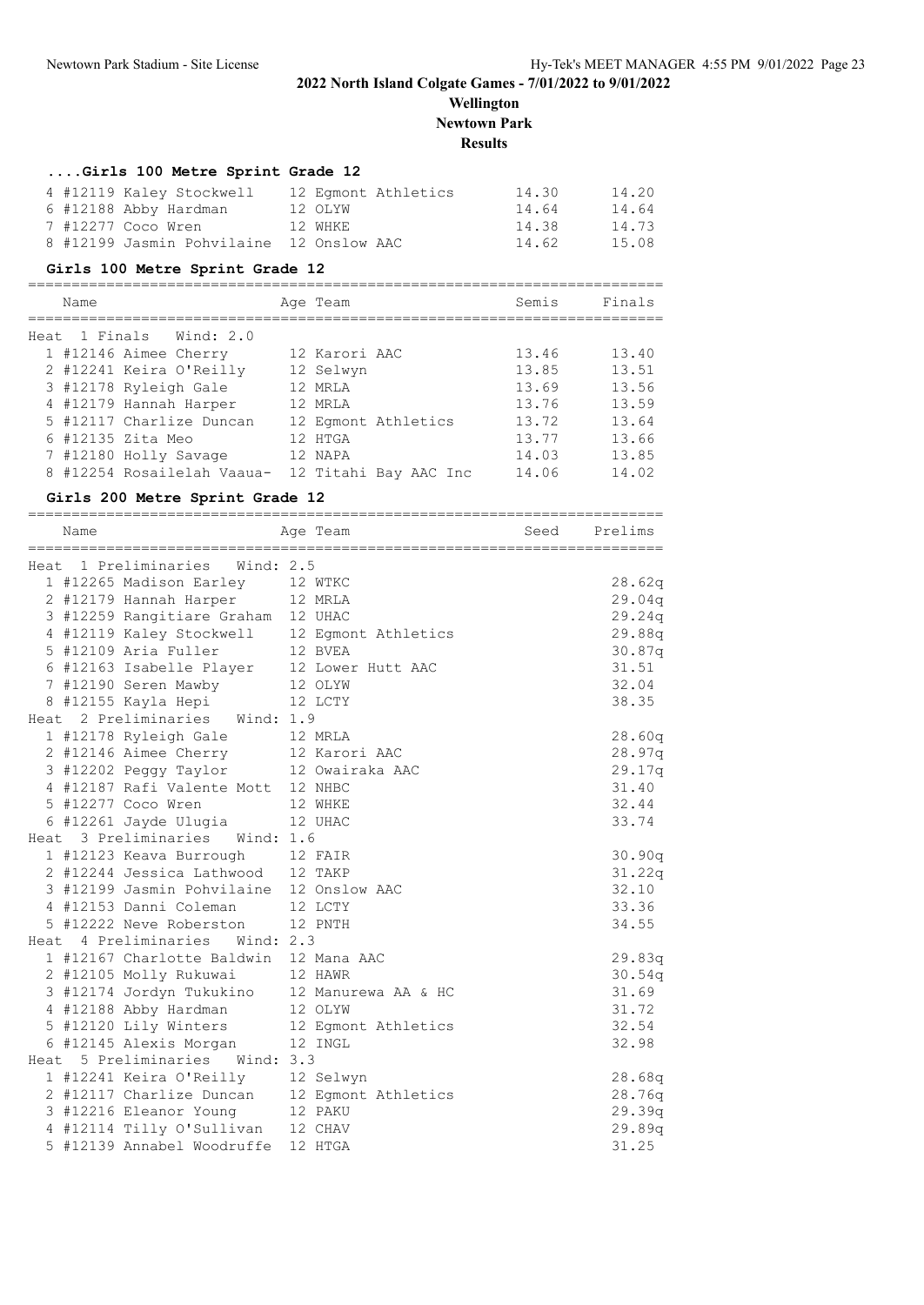## **Wellington Newtown Park**

**Results**

**....Girls 200 Metre Sprint Grade 12**

6 #12131 Isabelle Duske 12 GRER 31.37

### **Girls 200 Metre Sprint Grade 12**

| Name |                                              | Age Team            | Prelims | Semis  |
|------|----------------------------------------------|---------------------|---------|--------|
|      | Heat 1 Semi-Finals Wind: 5.4                 |                     |         |        |
|      | 1 #12178 Ryleigh Gale 12 MRLA                |                     | 28.60   | 28.88q |
|      | 2 #12259 Rangitiare Graham 12 UHAC           |                     | 29.24   | 29.33q |
|      | 3 #12146 Aimee Cherry 12 Karori AAC          |                     | 28.97   | 29.37q |
|      | 4 #12216 Eleanor Young 12 PAKU               |                     | 29.39   | 29.55q |
|      | 5 #12117 Charlize Duncan 12 Eqmont Athletics |                     | 28.76   | 29.58  |
|      | 6 #12114 Tilly O'Sullivan 12 CHAV            |                     | 29.89   | 29.66  |
|      | 7 #12105 Molly Rukuwai                       | 12 HAWR             | 30.54   | 31.22  |
|      | 8 #12244 Jessica Lathwood                    | 12 TAKP             | 31.22   | 31.80  |
|      | Heat 2 Semi-Finals Wind: 0.7                 |                     |         |        |
|      | 1 #12202 Peqqy Taylor                        | 12 Owairaka AAC     | 29.17   | 29.05q |
|      | 2 #12265 Madison Earley 12 WTKC              |                     | 28.62   | 29.08q |
|      | 3 #12167 Charlotte Baldwin                   | 12 Mana AAC         | 29.83   | 29.41q |
|      | 4 #12241 Keira O'Reilly                      | 12 Selwyn           | 28.68   | 29.50q |
|      | 5 #12119 Kaley Stockwell                     | 12 Eqmont Athletics | 29.88   | 29.69  |
|      | 6 #12179 Hannah Harper                       | 12 MRLA             | 29.04   | 30.67  |
|      | 7 #12123 Keava Burrough                      | 12 FAIR             | 30.90   | 31.01  |
|      | 8 #12109 Aria Fuller                         | 12 BVEA             | 30.87   | 31.43  |

#### **Girls 200 Metre Sprint Grade 12**

| Name |                            | Age Team        | Semis | Finals |
|------|----------------------------|-----------------|-------|--------|
|      | Heat 1 Finals Wind: 2.6    |                 |       |        |
|      | 1 #12202 Peqqy Taylor      | 12 Owairaka AAC | 29.05 | 28.45  |
|      | 2 #12241 Keira O'Reilly    | 12 Selwyn       | 29.50 | 28.52  |
|      | 3 #12146 Aimee Cherry      | 12 Karori AAC   | 29.37 | 28.52  |
|      | 4 #12178 Ryleigh Gale      | 12 MRLA         | 28.88 | 28.56  |
|      | 5 #12265 Madison Earley    | 12 WTKC         | 29.08 | 28.62  |
|      | 6 #12259 Rangitiare Graham | 12 UHAC         | 29.33 | 29.03  |
|      | 7 #12167 Charlotte Baldwin | 12 Mana AAC     | 29.41 | 29.07  |
|      | 8 #12216 Eleanor Young     | 12 PAKU         | 29.55 | 29.61  |

### **Girls 400 Metre Sprint Grade 12**

| Name |                            | Age Team            | Seed | Prelims |
|------|----------------------------|---------------------|------|---------|
|      | Heat 1 Preliminaries       |                     |      |         |
|      | 1 #12267 Scarlett Gwin     | 12 WTKC             |      | 65.81q  |
|      | 2 #12114 Tilly O'Sullivan  | 12 CHAV             |      | 67.01q  |
|      | 3 #12138 Maisie Simpson    | 12 HTGA             |      | 69.81   |
|      | 4 #12230 Isabelle McLaughl | 12 PRAM             |      | 72.42   |
|      | 5 #12277 Coco Wren         | 12 WHKE             |      | 73.16   |
|      | 6 #12152 Arwen Barker      | 12 LCTY             |      | 74.74   |
|      | Heat 2 Preliminaries       |                     |      |         |
|      | 1 #12202 Peggy Taylor      | 12 Owairaka AAC     |      | 64.75q  |
|      | 2 #12117 Charlize Duncan   | 12 Eqmont Athletics |      | 66.72q  |
|      | 3 #12264 Violet Fisher     | 12 WTAF             |      | 68.23   |
|      | 4 #12132 Micheala Bates    | 12 HTGA             |      | 68.27   |
|      | 5 #12187 Rafi Valente Mott | 12 NHBC             |      | 70.61   |
|      | 6 #12106 Maddison Sturgeon | 12 HAWR             |      | 72.59   |
|      | 7 #12188 Abby Hardman      | 12 OLYW             |      | 77.53   |
|      |                            |                     |      |         |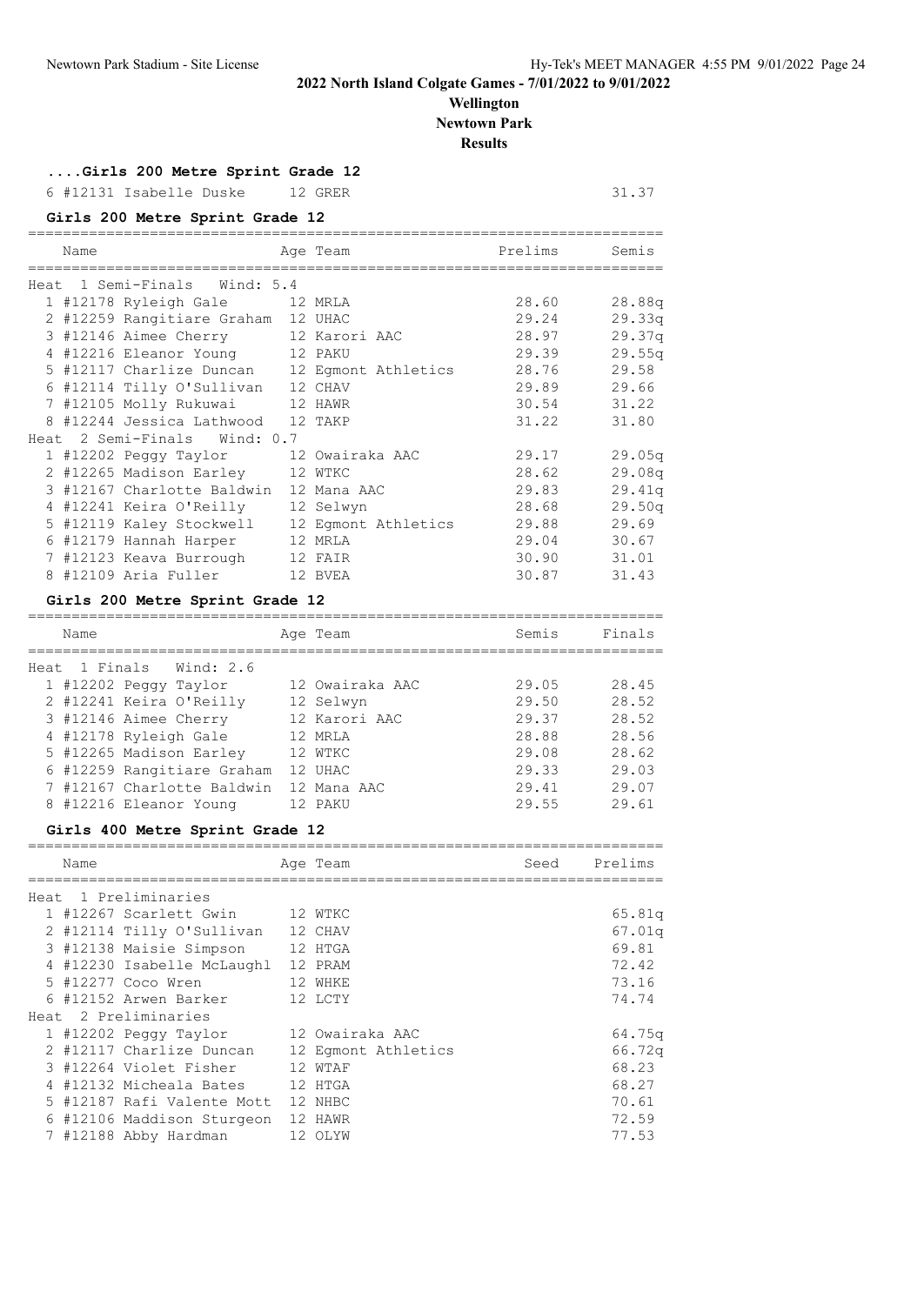## **Wellington Newtown Park**

**Results**

## **....Girls 400 Metre Sprint Grade 12**

|  | Heat 3 Preliminaries                         |                                                  |         |
|--|----------------------------------------------|--------------------------------------------------|---------|
|  | 1 #12265 Madison Earley 12 WTKC              |                                                  | 64.50q  |
|  | 2 #12216 Eleanor Young 12 PAKU               |                                                  | 67.75q  |
|  | 3 #12146 Aimee Cherry 12 Karori AAC          |                                                  | 69.05   |
|  | 4 #12127 Sophie Crofskey 12 FLDA             |                                                  | 71.64   |
|  | 5 #12102 Katelyn Thirkell 12 Ashhurst H & AC |                                                  | 74.10   |
|  |                                              | 6 #12159 Kirikopi Skudder 12 Levin Athletic Club | 1:20.28 |
|  | Heat 4 Preliminaries                         |                                                  |         |
|  |                                              |                                                  | 63.15q  |
|  | 2 #12140 Georgina Collinge 12 HELA           |                                                  | 66.04q  |
|  | 3 #12263 Ava Edge<br>12 WTAF                 |                                                  | 66.89q  |
|  | 4 #12167 Charlotte Baldwin 12 Mana AAC       |                                                  | 67.57q  |
|  | 5 #12179 Hannah Harper 12 MRLA               |                                                  | 68.82   |
|  | 6 #12145 Alexis Morgan 12 INGL               |                                                  | 1:20.38 |
|  | Heat 5 Preliminaries                         |                                                  |         |
|  | 1 #12116 Amy Towers 12 ESTA                  |                                                  | 68.29   |
|  | 2 #12260 Katie Jordan 12 UHAC                |                                                  | 69.19   |
|  | 3 #12139 Annabel Woodruffe 12 HTGA           |                                                  | 70.21   |
|  | 4 #12108 Kaia Derbyshire 12 WHGR             |                                                  | 70.97   |
|  | 5 #12198 Juliet Moorhead 12 Onslow AAC       |                                                  | 71.24   |
|  | 6 #12109 Aria Fuller 12 BVEA                 |                                                  | 73.43   |
|  | 7 #12163 Isabelle Player 12 Lower Hutt AAC   |                                                  | 77.79   |

## **Girls 400 Metre Sprint Grade 12**

| Name          |                            | Age Team            | Prelims | Finals |
|---------------|----------------------------|---------------------|---------|--------|
| Heat 1 Finals |                            |                     |         |        |
|               | 1 #12135 Zita Meo          | 12 HTGA             | 63.15   | 61.49  |
|               | 2 #12267 Scarlett Gwin     | 12 WTKC             | 65.81   | 62.47  |
|               | 3 #12202 Peggy Taylor      | 12 Owairaka AAC     | 64.75   | 63.06  |
|               | 4 #12140 Georgina Collinge | 12 HELA             | 66.04   | 63.79  |
|               | 5 #12265 Madison Earley    | 12 WTKC             | 64.50   | 64.58  |
|               | 6 #12117 Charlize Duncan   | 12 Eqmont Athletics | 66.72   | 65.82  |
|               | 7 #12263 Ava Edge          | 12 WTAF             | 66.89   | 66.24  |
|               | 8 #12167 Charlotte Baldwin | 12 Mana AAC         | 67.57   | 67.71  |
|               |                            |                     |         |        |

#### **Girls 800 Metre Run Grade 12**

| Name |                                   | Age Team               | Seed | Prelims  |
|------|-----------------------------------|------------------------|------|----------|
|      |                                   |                        |      |          |
|      | Heat 1 Preliminaries              |                        |      |          |
|      | 1 #12267 Scarlett Gwin            | 12 WTKC                |      | 2:35.520 |
|      | 2 #12263 Ava Edge                 | 12 WTAF                |      | 2:36.000 |
|      | 3 #12140 Georgina Collinge        | 12 HELA                |      | 2:36.350 |
|      | 4 #12260 Katie Jordan             | 12 UHAC                |      | 2:36.780 |
|      | 5 #12200 Hannah Wade              | 12 Onslow AAC          |      | 2:38.30q |
|      | 6 #12198 Juliet Moorhead          | 12 Onslow AAC          |      | 2:39.25  |
|      | 7 #12132 Micheala Bates           | 12 HTGA                |      | 2:41.53  |
|      | #12264 Violet Fisher              | 12 WTAF                |      | 2:43.57  |
|      | 9 #12116 Amy Towers               | 12 ESTA                |      | 2:44.13  |
|      | 10 #12106 Maddison Sturgeon       | 12 HAWR                |      | 2:45.46  |
|      | 11 #12275 Pyrenees Snelling       | 12 WHAC                |      | 2:47.43  |
|      | 12 #12160 Emily Forster           | 12 Lower Hutt AAC      |      | 2:53.29  |
|      | 13 #12102 Katelyn Thirkell        | 12 Ashhurst H & AC     |      | 3:04.36  |
|      | 14 #12159 Kirikopi Skudder        | 12 Levin Athletic Club |      | 3:15.35  |
|      | Heat 2 Preliminaries              |                        |      |          |
|      | 1 #12268 Hannah K McManus 12 WTKC |                        |      | 2:30.610 |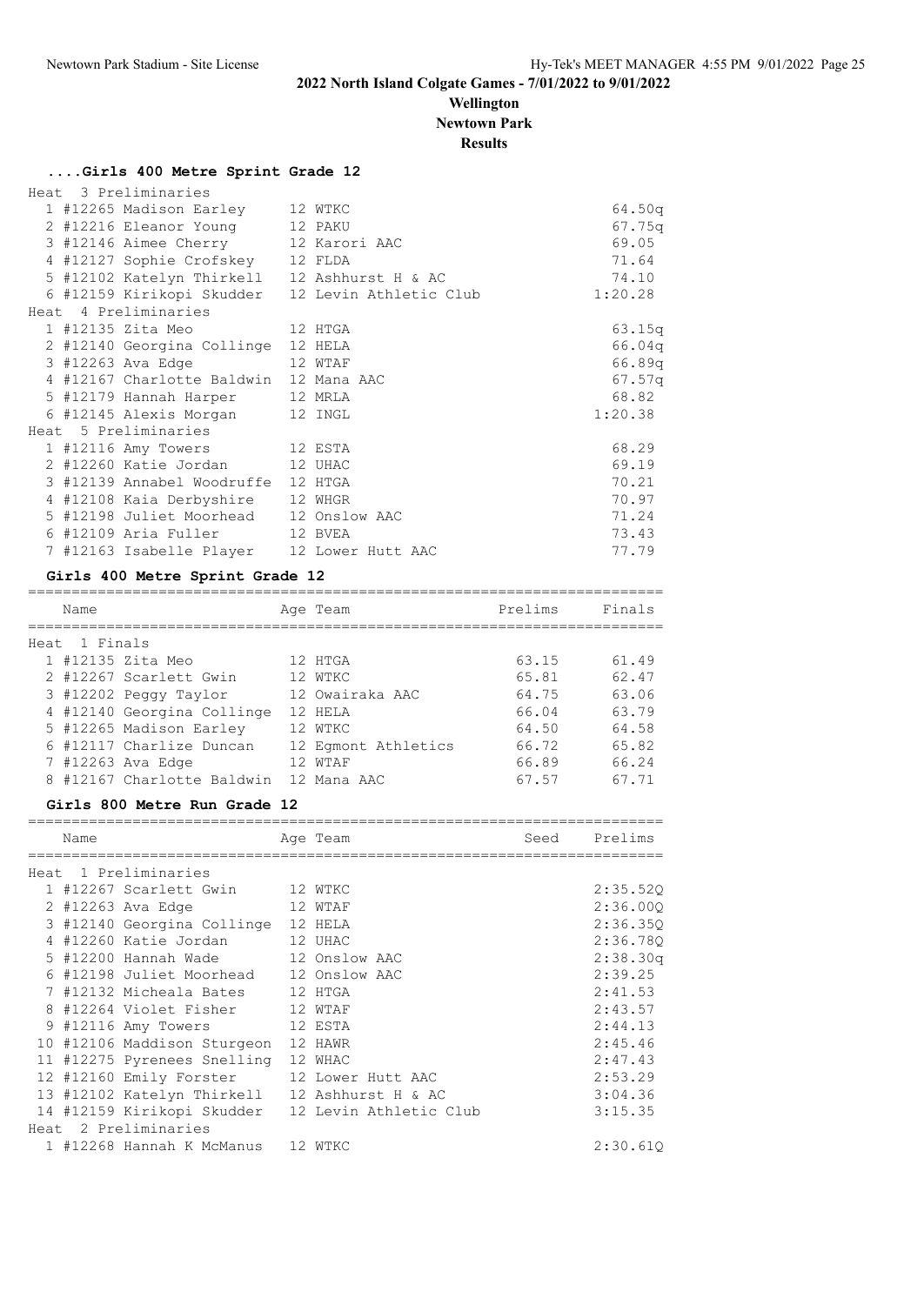**Wellington Newtown Park**

**Results**

=========================================================================

## **....Girls 800 Metre Run Grade 12**

|  | 2 #12262 Madison Wos       | 12 UHAC | 2:30.870 |
|--|----------------------------|---------|----------|
|  | 3 #12122 Zari Lindsay      | 12 ELSL | 2:31.330 |
|  | 4 #12107 Bella Cain-Townle | 12 NELS | 2:31.670 |
|  | 5 #12271 Indie Williams    | 12 WTKC | 2:36.14q |
|  | 6 #12127 Sophie Crofskey   | 12 FLDA | 2:36.85q |
|  | 7 #12133 Paige Dobson      | 12 HTGA | 2:36.92q |
|  | 8 #12138 Maisie Simpson    | 12 HTGA | 2:45.86  |
|  | 9 #12230 Isabelle McLaughl | 12 PRAM | 2:52.34  |
|  | 10 #12108 Kaia Derbyshire  | 12 WHGR | 2:53.87  |
|  | 11 #12152 Arwen Barker     | 12 LCTY | 2:57.31  |
|  | 12 #12151 Tyla Albrecht    | 12 LCTY | 3:00.53  |

#### **Girls 800 Metre Run Grade 12**

| Name          |                            | Age Team      | Prelims | Finals  |
|---------------|----------------------------|---------------|---------|---------|
|               |                            |               |         |         |
| Heat 1 Finals |                            |               |         |         |
|               | 1 #12268 Hannah K McManus  | 12 WTKC       | 2:30.61 | 2:29.03 |
|               | 2 #12267 Scarlett Gwin     | 12 WTKC       | 2:35.52 | 2:29.40 |
|               | 3 #12262 Madison Wos       | 12 UHAC       | 2:30.87 | 2:32.83 |
|               | 4 #12263 Ava Edge          | 12 WTAF       | 2:36.00 | 2:33.50 |
|               | 5 #12271 Indie Williams    | 12 WTKC       | 2:36.14 | 2:36.37 |
|               | 6 #12140 Georgina Collinge | 12 HELA       | 2:36.35 | 2:37.04 |
|               | 7 #12107 Bella Cain-Townle | 12 NELS       | 2:31.67 | 2:37.22 |
|               | 8 #12260 Katie Jordan      | 12 UHAC       | 2:36.78 | 2:40.02 |
|               | 9 #12200 Hannah Wade       | 12 Onslow AAC | 2:38.30 | 2:40.90 |
|               | 10 #12127 Sophie Crofskey  | 12 FLDA       | 2:36.85 | 2:42.35 |
|               | 11 #12133 Paige Dobson     | 12 HTGA       | 2:36.92 | 2:42.47 |
|               | 12 #12122 Zari Lindsay     | 12 ELSL       | 2:31.33 | 2:42.62 |

#### **Girls 1500 Metre Run Grade 12**

|        | Name              |                                               | Age Team | Seed | Finals  |
|--------|-------------------|-----------------------------------------------|----------|------|---------|
| Heat 1 |                   |                                               |          |      |         |
|        |                   | 1 #12262 Madison Wos         12 UHAC          |          |      | 5:00.34 |
|        |                   | 2 #12271 Indie Williams 12 WTKC               |          |      | 5:02.59 |
|        |                   | 3 #12133 Paige Dobson 12 HTGA                 |          |      | 5:06.09 |
|        |                   | 4 #12107 Bella Cain-Townle 12 NELS            |          |      | 5:07.14 |
|        |                   | 5 #12122 Zari Lindsay 12 ELSL                 |          |      | 5:12.11 |
|        |                   | 6 #12106 Maddison Sturgeon 12 HAWR            |          |      | 5:33.89 |
|        |                   | 7 #12257 Savannah Allen 12 UHAC               |          |      | 5:34.92 |
|        |                   | 8 #12116 Amy Towers 12 ESTA                   |          |      | 5:38.10 |
|        |                   | 9 #12275 Pyrenees Snelling 12 WHAC            |          |      | 5:39.89 |
|        |                   | 10 #12108 Kaia Derbyshire 12 WHGR             |          |      | 5:43.26 |
|        |                   | 11 #12131 Isabelle Duske 12 GRER              |          |      | 5:44.34 |
|        |                   | 12 #12160 Emily Forster 12 Lower Hutt AAC     |          |      | 5:44.45 |
|        |                   | 13 #12102 Katelyn Thirkell 12 Ashhurst H & AC |          |      | 6:18.28 |
|        | Heat <sub>2</sub> |                                               |          |      |         |
|        |                   | 1 #12267 Scarlett Gwin 12 WTKC                |          |      | 5:02.04 |
|        |                   | 2 #12268 Hannah K McManus 12 WTKC             |          |      | 5:04.29 |
|        |                   | 3 #12198 Juliet Moorhead 12 Onslow AAC        |          |      | 5:13.44 |
|        |                   | 4 #12140 Georgina Collinge 12 HELA            |          |      | 5:14.04 |
|        |                   | 5 #12200 Hannah Wade 12 Onslow AAC            |          |      | 5:15.67 |
|        |                   | 6 #12260 Katie Jordan 12 UHAC                 |          |      | 5:24.65 |
|        |                   | 7 #12127 Sophie Crofskey 12 FLDA              |          |      | 5:32.19 |
|        |                   | 8 #12264 Violet Fisher                        | 12 WTAF  |      | 5:38.05 |
|        |                   | 9 #12139 Annabel Woodruffe 12 HTGA            |          |      | 5:58.18 |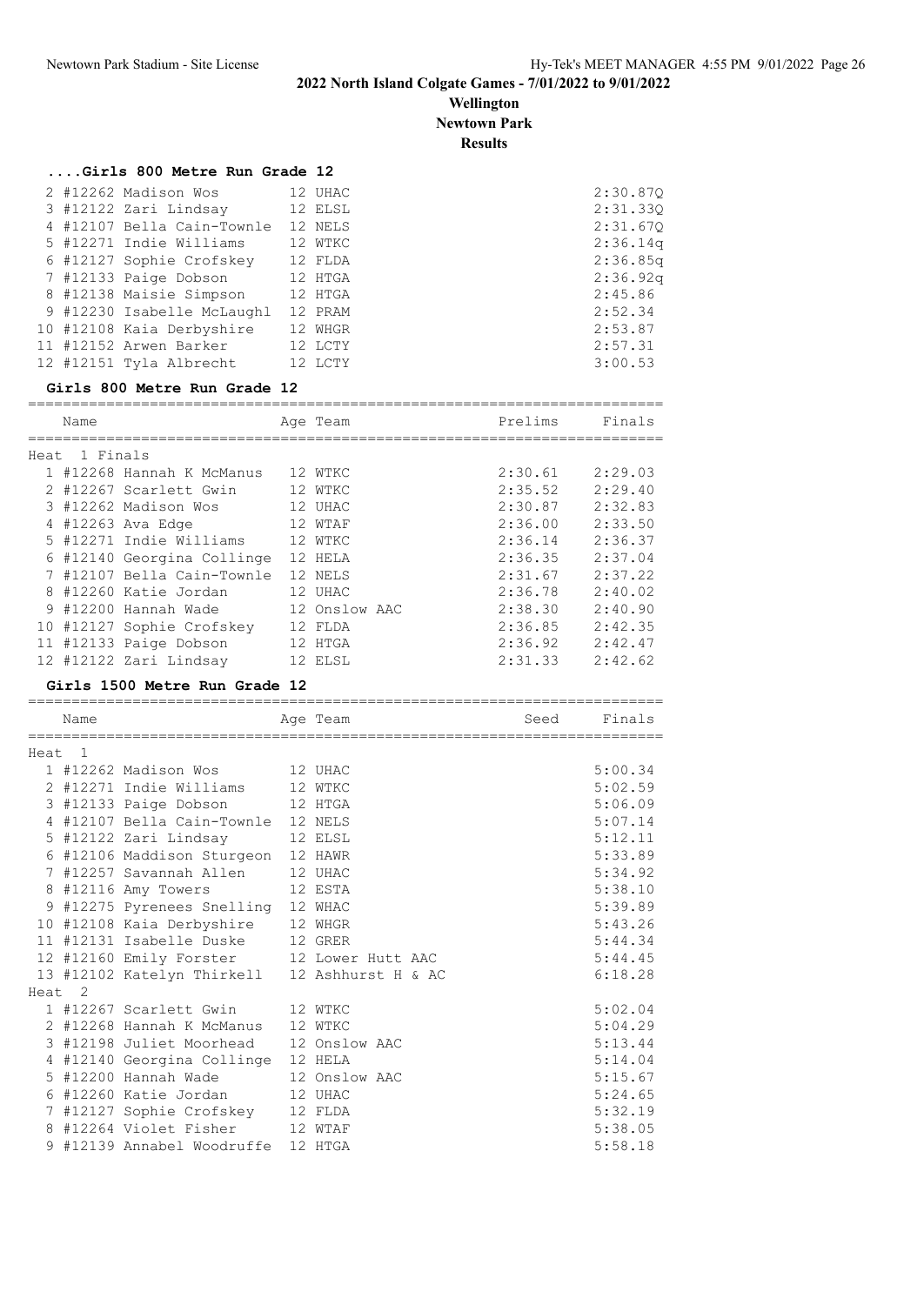## **Wellington Newtown Park**

**Results**

|      | Gills 1900 Metie Rull Glaue IZ               |          |              |
|------|----------------------------------------------|----------|--------------|
|      | 10 #12152 Arwen Barker 12 LCTY               |          | 6:05.44      |
|      | 11 #12120 Lily Winters 12 Egmont Athletics   |          | 6:23.38      |
|      | Girls 80 Metre Hurdles Grade 12              |          |              |
| Name |                                              | Age Team | Seed Prelims |
|      | Heat 1 Preliminaries Wind: -1.3              |          |              |
|      | 1 #12105 Molly Rukuwai 12 HAWR               |          | 15.38q       |
|      | 2 #12138 Maisie Simpson 12 HTGA              |          | 15.92q       |
|      | 3 #12114 Tilly O'Sullivan 12 CHAV            |          | 16.77        |
|      | 4 #12151 Tyla Albrecht 12 LCTY               |          | 16.94        |
|      | 5 #12259 Rangitiare Graham 12 UHAC           |          | 17.05        |
|      | 6 #12195 Lillian Dinnan 12 Onslow AAC        |          | 17.16        |
|      | Heat 2 Preliminaries Wind: 1.7               |          |              |
|      | 1 #12178 Ryleigh Gale 12 MRLA                |          | 13.76q       |
|      | 2 #12208 Amelia Paige McKe 12 PAKU           |          | 16.13q       |
|      | 3 #12116 Amy Towers 12 ESTA                  |          | 18.48        |
|      | 4 #12160 Emily Forster 12 Lower Hutt AAC     |          | 18.52        |
|      | Heat 3 Preliminaries Wind: -2.5              |          |              |
|      | 1 #12186 Fernanda Tirado 12 NHBC             |          | 13.03q       |
|      | 2 #12241 Keira O'Reilly 12 Selwyn            |          | 14.74q       |
|      | 3 #12127 Sophie Crofskey 12 FLDA             |          | 15.70q       |
|      | 4 #12174 Jordyn Tukukino 12 Manurewa AA & HC |          | 15.94q       |
|      | 5 #12206 Veronique Koole 12 PAKU             |          | 17.14        |
|      | 6 #12192 Grayce Robins 12 OLYW               |          | 18.11        |
|      | 7 #12257 Savannah Allen 12 UHAC              |          | 18.22        |

### **Girls 80 Metre Hurdles Grade 12**

| Name |                            | Age Team            | Prelims | Finals |
|------|----------------------------|---------------------|---------|--------|
|      |                            |                     |         |        |
|      | Heat 1 Finals Wind: 1.0    |                     |         |        |
|      | 1 #12178 Ryleigh Gale      | 12 MRLA             | 13.76   | 13.59  |
|      | 2 #12241 Keira O'Reilly    | 12 Selwyn           | 14.74   | 13.73  |
|      | 3 #12186 Fernanda Tirado   | 12 NHBC             | 13.03   | 13.86  |
|      | 4 #12138 Maisie Simpson    | 12 HTGA             | 15.92   | 15.49  |
|      | 5 #12105 Molly Rukuwai     | 12 HAWR             | 15.38   | 15.53  |
|      | 6 #12174 Jordyn Tukukino   | 12 Manurewa AA & HC | 15.94   | 15.83  |
|      | 7 #12127 Sophie Crofskey   | 12 FLDA             | 15.70   | 15.89  |
|      | 8 #12208 Amelia Paige McKe | 12 PAKU             | 16.13   | 16.86  |
|      |                            |                     |         |        |

## **Girls 4x100 Metre Relay Grade 12**

| Prelims                           |
|-----------------------------------|
|                                   |
|                                   |
| 57.27q                            |
|                                   |
|                                   |
| 59.75q                            |
|                                   |
|                                   |
| 61.22q                            |
|                                   |
| 4) #12254 Rosailelah Vaaua-Sua 12 |
| 64.16 <sub>a</sub>                |
|                                   |
|                                   |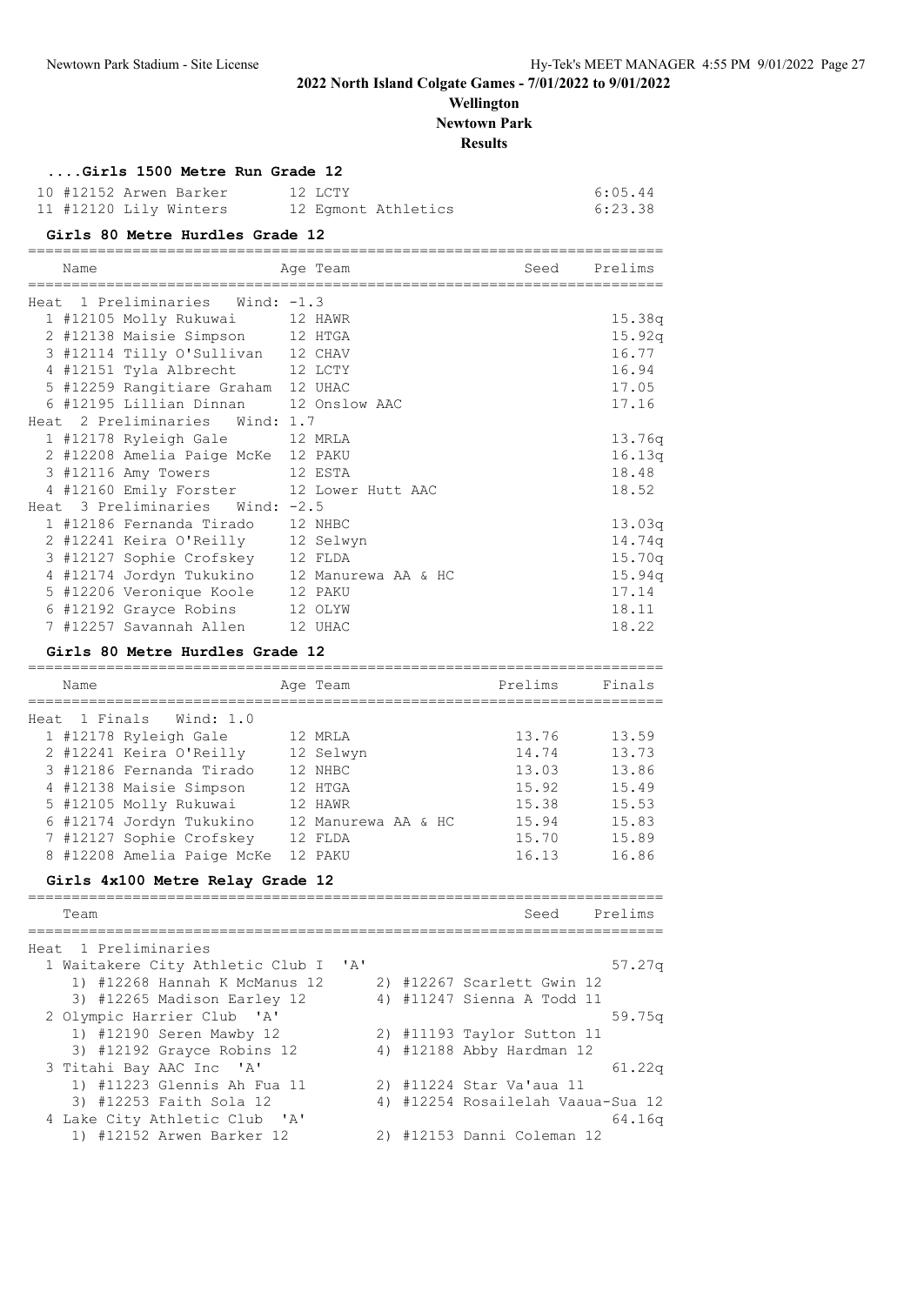## **Wellington Newtown Park**

#### **Results**

| Girls 4x100 Metre Relay Grade 12  |  |                                    |
|-----------------------------------|--|------------------------------------|
| 3) #12155 Kayla Hepi 12           |  | 4) #12151 Tyla Albrecht 12         |
| 5 Palmerston North A & HC 'A'     |  | 64.98                              |
| 1) #12222 Neve Roberston 12       |  | 2) #11203 Holly Munday 11          |
| 3) #12217 Lucy Cadzow 12          |  | 4) #10209 Ella Singleton 10        |
| Heat 2 Preliminaries              |  |                                    |
| 1 Athletics Hawera Inc 'A'        |  | 57.97q                             |
| 1) #10102 Elizabeth Araba 10      |  | 2) #10106 Eliza Kahui 10           |
| 3) #12106 Maddison Sturgeon 12    |  | 4) #12105 Molly Rukuwai 12         |
| 2 Pakuranga Athletic Club Inc 'A' |  | 58.88q                             |
| 1) #11199 Morgan Day 11           |  | 2) #12216 Eleanor Young 12         |
| 3) #12206 Veronique Koole 12      |  | 4) #12208 Amelia Paige McKenzie 12 |
| 3 Onslow AAC 'A'                  |  | 59.55q                             |
| 1) #12279 Sophia Weston 12        |  | 2) #12195 Lillian Dinnan 12        |
| 3) #12200 Hannah Wade 12          |  | 4) #12199 Jasmin Pohvilainen 12    |
| 4 Upper Hutt Athletic Club 'A'    |  | 59.88a                             |
| 1) #12260 Katie Jordan 12         |  | 2) #12257 Savannah Allen 12        |
| 3) #12262 Madison Wos 12          |  | 4) #12259 Rangitiare Graham 12     |
|                                   |  |                                    |

## **Girls 4x100 Metre Relay Grade 12**

| Team                                                       |                           |  | Prelims<br>==================      | Finals |
|------------------------------------------------------------|---------------------------|--|------------------------------------|--------|
| Heat 1 Finals                                              |                           |  |                                    |        |
| 1 Waitakere City Athletic Club I                           | $^{\prime}$ A $^{\prime}$ |  | 57.27                              | 56.24  |
| 1) #12268 Hannah K McManus 12                              |                           |  | 2) #12267 Scarlett Gwin 12         |        |
| 3) #12265 Madison Earley 12                                |                           |  | 4) #11247 Sienna A Todd 11         |        |
| 2 Athletics Hawera Inc 'A'                                 |                           |  | 57.97                              | 57.43  |
| 1) #10102 Elizabeth Araba 10                               |                           |  | 2) #10106 Eliza Kahui 10           |        |
| 3) #12106 Maddison Sturgeon 12                             |                           |  | 4) #12105 Molly Rukuwai 12         |        |
| 3 Olympic Harrier Club 'A'                                 |                           |  | 59.75                              | 58.02  |
| 1) #12190 Seren Mawby 12                                   |                           |  | 2) #11193 Taylor Sutton 11         |        |
| 3) #12192 Grayce Robins 12                                 |                           |  | 4) #12188 Abby Hardman 12          |        |
| 4 Pakuranga Athletic Club Inc<br>$^{\prime}$ A $^{\prime}$ |                           |  | 58.88                              | 58.91  |
| 1) #11199 Morgan Day 11                                    |                           |  | 2) #12216 Eleanor Young 12         |        |
| 3) #12206 Veronique Koole 12                               |                           |  | 4) #12208 Amelia Paige McKenzie 12 |        |
| 5 Onslow AAC 'A'                                           |                           |  | 59.55                              | 59.66  |
| 1) #12279 Sophia Weston 12                                 |                           |  | 2) #12195 Lillian Dinnan 12        |        |
| 3) #12200 Hannah Wade 12                                   |                           |  | 4) #12199 Jasmin Pohvilainen 12    |        |
| 6 Upper Hutt Athletic Club 'A'                             |                           |  | 59.88                              | 59.67  |
| 1) #12257 Savannah Allen 12                                |                           |  | 2) #12262 Madison Wos 12           |        |
| 3) #12260 Katie Jordan 12                                  |                           |  | 4) #12259 Rangitiare Graham 12     |        |
| 7 Titahi Bay AAC Inc 'A'                                   |                           |  | 61.22                              | 60.88  |
| 1) #11223 Glennis Ah Fua 11                                |                           |  | 2) #11224 Star Va'aua 11           |        |
| 3) #12253 Faith Sola 12                                    |                           |  | 4) #12254 Rosailelah Vaaua-Sua 12  |        |
| 8 Lake City Athletic Club 'A'                              |                           |  | 64.16                              | 64.20  |
| 1) #12152 Arwen Barker 12                                  |                           |  | 2) #12153 Danni Coleman 12         |        |
| 3) #12155 Kayla Hepi 12                                    |                           |  | 4) #12151 Tyla Albrecht 12         |        |

## **Girls High Jump Grade 12**

| Name                                  |  |                               |  | Age Team |  |  | Seed | Finals |  |
|---------------------------------------|--|-------------------------------|--|----------|--|--|------|--------|--|
| Trial 1                               |  |                               |  |          |  |  |      |        |  |
| 1 #12195 Lillian Dinnan 12 Onslow AAC |  |                               |  |          |  |  |      | 1.45m  |  |
|                                       |  | 1.25 1.30 1.35 1.40 1.45 1.48 |  |          |  |  |      |        |  |
| ∩                                     |  | 000 NXOXXX                    |  |          |  |  |      |        |  |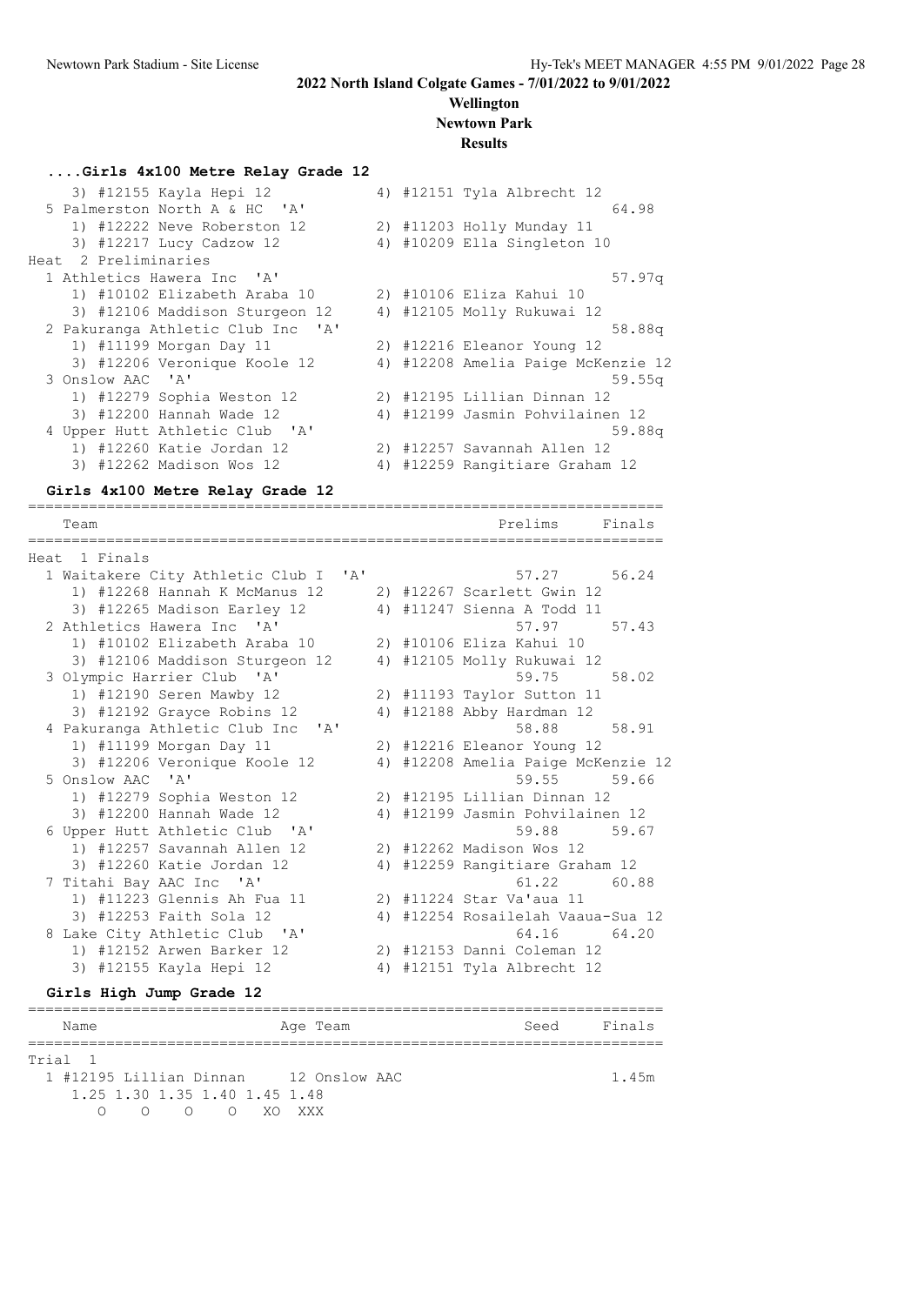**Wellington Newtown Park**

**Results**

| resuns |  |  |
|--------|--|--|
|        |  |  |

| Girls High Jump Grade 12                                                                                                                                                                                                                           |         |        |
|----------------------------------------------------------------------------------------------------------------------------------------------------------------------------------------------------------------------------------------------------|---------|--------|
| 1 #12267 Scarlett Gwin 12 WTKC<br>1.25 1.30 1.35 1.40 1.45 1.48                                                                                                                                                                                    |         | 1.45m  |
| 0 0 0 0 XO XXX<br>3 #12140 Georgina Collinge 12 HELA<br>1.25 1.30 1.35 1.40 1.45 1.48                                                                                                                                                              |         | J1.45m |
| 0 0 0 0 XXO XXX<br>4 #12241 Keira O'Reilly 12 Selwyn<br>1.30 1.35 1.40 1.45 1.48                                                                                                                                                                   |         | J1.45m |
| O XO XO XXO XXX<br>5 #12179 Hannah Harper 12 MRLA<br>1.25 1.30 1.35 1.40 1.45                                                                                                                                                                      |         | 1.40m  |
| $O$ $O$ $O$ $O$ $XXX$<br>5 #12208 Amelia Paige McKe 12 PAKU<br>1.20 1.25 1.30 1.35 1.40 1.45<br>0 0 0 0 0 XXX                                                                                                                                      |         | 1.40m  |
| 7 #12147 Phoebe Gauld 12 Karori AAC<br>1.20 1.30 1.35 1.40 1.45<br>O O XO XXO XXX                                                                                                                                                                  |         | J1.40m |
| 8 #12128 Olivia Norris-Spr 12 FLDA<br>1.15 1.20 1.25 1.30 1.35 1.40<br>0 0 0 0 0 XXX                                                                                                                                                               |         | 1.35m  |
| 9 #12108 Kaia Derbyshire 12 WHGR<br>1.15 1.20 1.25 1.30 1.35 1.40                                                                                                                                                                                  |         | J1.35m |
| $\begin{matrix} \mathsf{O} \qquad \mathsf{O} \qquad \mathsf{O} \qquad \mathsf{O} \qquad \mathsf{X} \mathsf{O} \qquad \mathsf{X} \mathsf{X} \mathsf{X} \mathsf{X} \end{matrix}$<br>10 #12146 Aimee Cherry 12 Karori AAC<br>1.15 1.20 1.25 1.30 1.35 |         | 1.30m  |
| O OXXO OXXX<br>11 #12180 Holly Savage 12 NAPA<br>1.20 1.25 1.30                                                                                                                                                                                    |         | 1.25m  |
| O O XXX<br>11 #12105 Molly Rukuwai 12 HAWR<br>1.20 1.25 1.30<br>O O XXX                                                                                                                                                                            |         | 1.25m  |
| 11 #12151 Tyla Albrecht<br>1.15 1.20 1.25 1.30<br>O O O XXX                                                                                                                                                                                        | 12 LCTY | 1.25m  |
| 11 #12178 Ryleigh Gale 12 MRLA<br>1.15 1.20 1.25 1.30<br>O O O XXX                                                                                                                                                                                 |         | 1.25m  |
| 15 #12244 Jessica Lathwood 12 TAKP<br>1.15 1.20 1.25 1.30<br>O XO XXX<br>XO.                                                                                                                                                                       |         | J1.25m |
| 16 #12254 Rosailelah Vaaua- 12 Titahi Bay AAC Inc<br>1.15 1.20 1.25 1.30<br>O O XXO XXX                                                                                                                                                            |         | J1.25m |
| 16 #12262 Madison Wos<br>1.15 1.20 1.25 1.30<br>O O XXO XXX                                                                                                                                                                                        | 12 UHAC | J1.25m |
| 18 #12259 Rangitiare Graham 12 UHAC<br>1.15 1.20 1.25 1.30<br>O XXO XXO XXX                                                                                                                                                                        |         | J1.25m |
| 19 #12132 Micheala Bates 12 HTGA<br>1.15 1.20 1.25<br>O XXX<br>0                                                                                                                                                                                   |         | 1.20m  |
| 20 #12206 Veronique Koole 12 PAKU<br>1.15 1.20<br>O XXX                                                                                                                                                                                            |         | 1.15m  |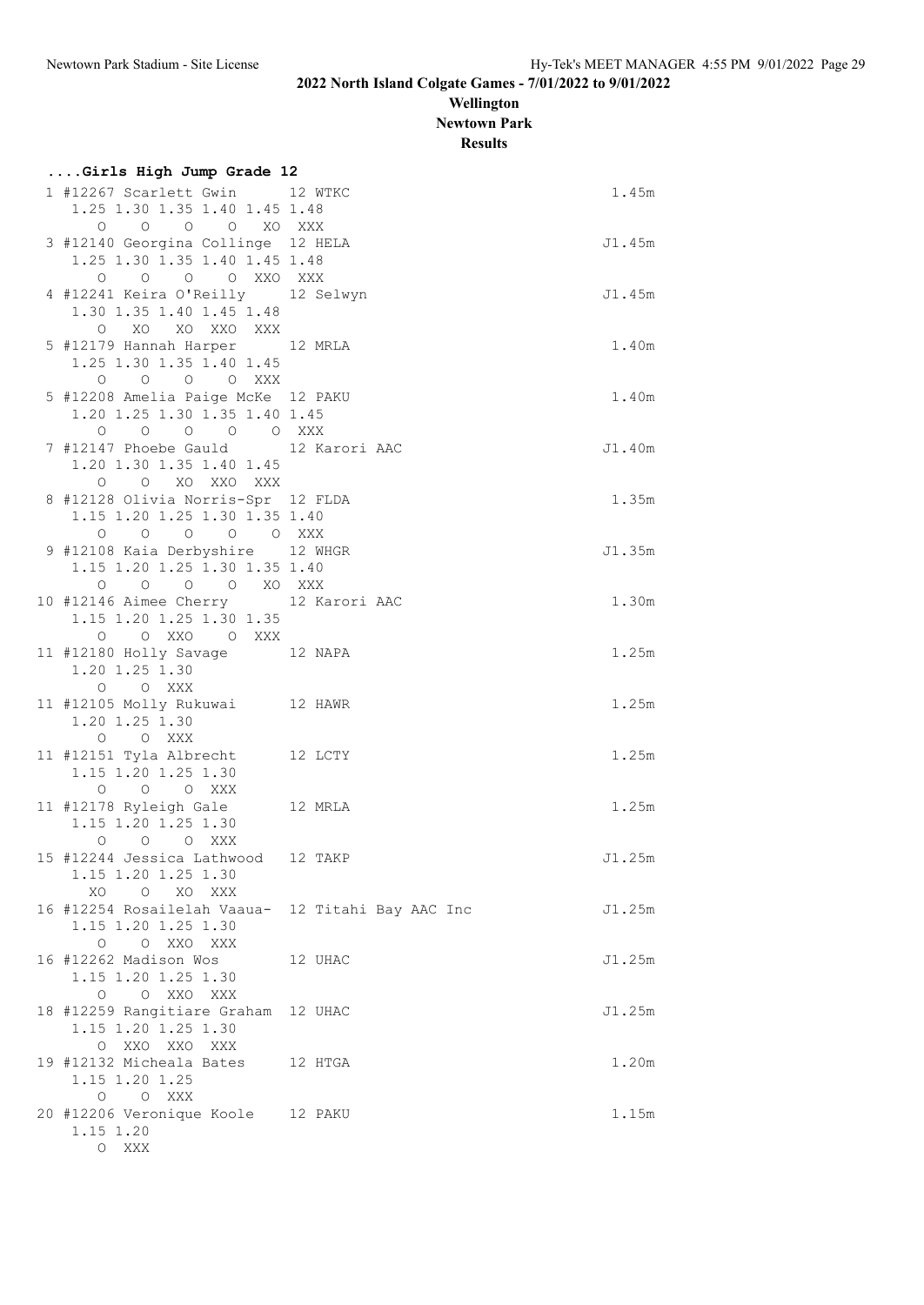**Wellington**

**Newtown Park**

**Results**

## **....Girls High Jump Grade 12**

| 20 #12222 Neve Roberston<br>1.15 1.20 | 12 PNTH | 1.15m    |
|---------------------------------------|---------|----------|
| XXX<br>O.                             |         |          |
| -- #12155 Kayla Hepi<br>1.15          | 12 LCTY | NΗ<br>NΜ |
| XXX                                   |         |          |
| -- #12260 Katie Jordan                | 12 UHAC | NΗ<br>NΜ |
| 1.15<br>XXX                           |         |          |

## **Girls Long Jump Grade 12**

| Name                                                                                      | Age Team |                | Seed | Finals        | Wind   |
|-------------------------------------------------------------------------------------------|----------|----------------|------|---------------|--------|
| 1 #12186 Fernanda Tirado 12 NHBC<br>$4.81m(-0.7)$ $4.38m(-2.0)$ $4.77m(-1.6)$             |          |                |      | 4.81m         | $-0.7$ |
| 2 #12180 Holly Savage 12 NAPA<br>$4.47m(-1.4)$ $4.41m(-1.1)$ $4.40m(-1.1)$                |          |                |      | $4.47m - 1.4$ |        |
| 3 #12265 Madison Earley 12 WTKC<br>$4.17m(-0.9)$ $4.24m(-0.9)$ $4.09m(0.1)$               |          |                |      | $4.24m - 0.9$ |        |
| 4 #12146 Aimee Cherry 12 Karori AAC<br>$4.23m(-1.3)$ $3.97m(0.3)$ $3.96m(-0.5)$           |          |                |      | $4.23m - 1.3$ |        |
| 5 #12117 Charlize Duncan 12 Egmont Athletics<br>$4.07m(-1.1)$ X<br>Χ                      |          |                |      | $4.07m - 1.1$ |        |
| 6 #12191 Kacey McCully 12 OLYW<br>$3.72m(-0.5)$ $3.68m(-0.8)$ $3.80m(-0.7)$               |          |                |      | $3.80m - 0.7$ |        |
| 7 #12244 Jessica Lathwood 12 TAKP<br>$3.67m(0.2)$ $3.60m(-0.5)$ $3.68m(-0.5)$             |          |                |      | $3.68m - 0.5$ |        |
| 8 #12123 Keava Burrough 12 FAIR<br>$3.53m(-0.8)$ $3.65m(0.1)$ $3.30m(0.7)$                |          |                |      | $J3.65m$ 0.1  |        |
| 9 #12192 Grayce Robins<br>$3.52m(-2.3)$ $3.55m(-1.9)$ $3.51m(-1.4)$                       | 12 OLYW  |                |      | $3.55m - 1.9$ |        |
| 10 #12277 Coco Wren 12 WHKE<br>$3.26m(-1.6)$ $3.33m(-0.8)$ X                              |          |                |      | $J3.33m -0.8$ |        |
| 11 #12153 Danni Coleman 12 LCTY<br>$2.82m(-2.1)$ $2.93m(-1.9)$ $2.97m(-0.7)$              |          |                |      | $2.97m - 0.7$ |        |
| 12 #12173 Francesca-Lee Asi 12 Manurewa AA & HC<br>$X = 2.61m(-2.5) X$                    |          |                |      | $2.61m - 2.5$ |        |
| Trial 2                                                                                   |          |                |      |               |        |
| 1 #12208 Amelia Paige McKe 12 PAKU                                                        |          |                |      | J4.10m        | 0.2    |
| $4.10m(0.2)$ 3.91m $(0.3)$ 3.73m $(-0.5)$                                                 |          |                |      |               |        |
| 2 #12199 Jasmin Pohvilaine 12 Onslow AAC                                                  |          |                |      | $4.01m - 0.4$ |        |
| $4.01m(-0.4)$ 3.90m $(-0.6)$ 3.76m $(-0.8)$<br>3 #12131 Isabelle Duske 12 GRER            |          |                |      | $3.65m - 1.2$ |        |
| $3.65m(-1.2)$ $3.38m(-0.4)$ $3.65m(-1.0)$                                                 |          |                |      |               |        |
| 4 #12163 Isabelle Player 12 Lower Hutt AAC<br>$3.22m(-0.4)$ X $3.56m(-1.7)$               |          |                |      | $3.56m - 1.7$ |        |
| 5 #12143 Riley Heta<br>$3.34m(-0.4)$ $3.40m(-0.3)$ $3.45m(-0.2)$                          |          | 12 Hinemoa AAC |      | $3.45m - 0.2$ |        |
| 6 #12138 Maisie Simpson 12 HTGA<br>$3.38m(-1.8)$ $3.18m(-1.4)$ $3.28m(-6.8)$              |          |                |      | $J3.38m -1.8$ |        |
| 7 #12102 Katelyn Thirkell 12 Ashhurst H & AC<br>$3.26m(-0.8)$ $3.36m(-1.4)$ $3.01m(-1.3)$ |          |                |      | $3.36m - 1.4$ |        |
| 8 #12264 Violet Fisher 12 WTAF<br>$3.28m(-0.2)$ 3.33m $(-0.4)$ X                          |          |                |      | $3.33m - 0.4$ |        |
| 9 #12139 Annabel Woodruffe 12 HTGA<br>$3.09m(-1.2)$ $3.19m(0.5)$ $3.32m(-0.9)$            |          |                |      | $J3.32m -0.9$ |        |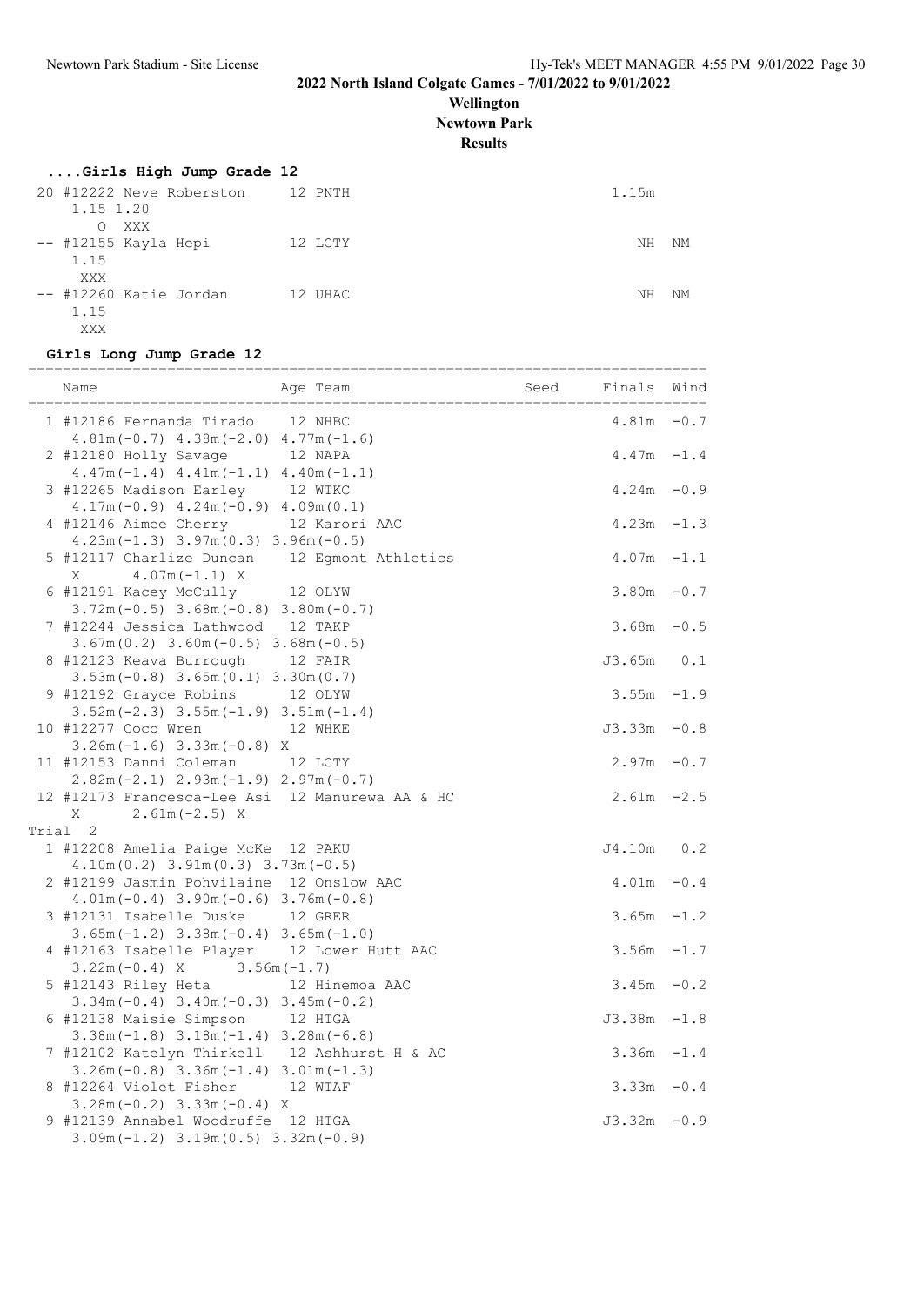**Wellington Newtown Park**

**Results**

| Girls Long Jump Grade 12                          |                |    |
|---------------------------------------------------|----------------|----|
| 10 #12145 Alexis Morgan 12 INGL                   | $3.27m - 0.1$  |    |
| $3.20m(0.7)$ $3.06m(-0.1)$ $3.27m(-0.1)$          |                |    |
| 11 #12222 Neve Roberston 12 PNTH                  | $3.24m$ 0.4    |    |
| $3.24m(0.4)$ $3.19m(-1.4)$<br>$X \sim$            |                |    |
| 12 #12132 Micheala Bates 12 HTGA                  | $3.08m - 1.7$  |    |
| $2.88m(-0.5)$ $2.67m(-0.6)$ $3.08m(-1.7)$         |                |    |
| 13 #12275 Pyrenees Snelling 12 WHAC               | $J3.08m - 2.0$ |    |
| $2.86m(-0.1)$ 3.08m $(-2.0)$ 2.64m $(-0.2)$       |                |    |
| 14 #12230 Isabelle McLaughl 12 PRAM               | $2.98m - 0.2$  |    |
| $2.64m(-0.7)$ $2.98m(-0.2)$ $2.97m(-0.3)$         |                |    |
| 15 #12155 Kayla Hepi 12 LCTY                      | $2.94m$ 0.1    |    |
| $2.60m(-1.0)$ $2.94m(0.1)$ $2.77m(-0.9)$          |                |    |
| -- #12159 Kirikopi Skudder 12 Levin Athletic Club | FOUL           | ΝM |
| $\mathbf{X}$<br>$\mathbf{X}$<br>X                 |                |    |
| Trial 3                                           |                |    |
| 1 #12202 Peggy Taylor 12 Owairaka AAC             | $4.11m - 0.9$  |    |
| $4.11m(-0.9)$ 3.95m $(-0.2)$<br>X                 |                |    |
| 2 #12105 Molly Rukuwai 12 HAWR                    | $4.10m - 0.3$  |    |
| $4.07m(-1.6)$ $4.10m(-0.3)$ $4.04m(0.7)$          |                |    |
| 3 #12254 Rosailelah Vaaua- 12 Titahi Bay AAC Inc  | $4.06m - 0.4$  |    |
| $4.06m(-0.4)$ 3.86m $(-2.0)$ 3.55m $(0.2)$        |                |    |
| 4 #12174 Jordyn Tukukino 12 Manurewa AA & HC      | $4.05m - 0.5$  |    |
| $3.53m(-1.0)$ $3.60m(-1.7)$ $4.05m(-0.5)$         |                |    |
| 5 #12178 Ryleigh Gale 12 MRLA                     | $3.93m$ $0.1$  |    |
| $3.58m(-0.7)$ $3.93m(0.1)$ $3.69m(-0.7)$          |                |    |
| 6 #12190 Seren Mawby 12 OLYW                      | $3.86m$ 0.3    |    |
| $3.80m(-1.7)$ $3.79m(-1.8)$ $3.86m(0.3)$          |                |    |
| 7 #12127 Sophie Crofskey 12 FLDA                  | $J3.65m -1.1$  |    |
| $3.65m(-1.1)$ $3.48m(-0.6)$ $3.63m(-0.6)$         |                |    |
| 8 #12241 Keira O'Reilly 12 Selwyn                 | $3.63m -1.4$   |    |
| $3.48m(-1.6)$ $3.55m(-0.9)$ $3.63m(-1.4)$         |                |    |
| 9 #12128 Olivia Norris-Spr 12 FLDA                | $3.49m - 1.2$  |    |
| $X = 3.49m(-1.2) 3.40m(0.6)$                      |                |    |
| 10 #12108 Kaia Derbyshire 12 WHGR                 | $3.47m$ 0.3    |    |
| $3.47m(0.3)$ $3.37m(-2.1)$ $3.26m(-1.7)$          |                |    |
| 11 #12120 Lily Winters 12 Egmont Athletics        | $3.38m - 1.9$  |    |
| $3.32m(-1.6)$ $3.38m(-1.9)$<br>X                  |                |    |
| 12 #12152 Arwen Barker 12 LCTY                    | $J3.36m -1.4$  |    |
| $2.19m(-0.5)$ X $3.36m(-1.4)$                     |                |    |
| 13 #12188 Abby Hardman 12 OLYW                    | $3.35m - 0.3$  |    |
| $3.33m(-1.7)$ X $3.35m(-0.3)$                     |                |    |
| 14 #12151 Tyla Albrecht 12 LCTY                   | $3.32m - 1.3$  |    |
| $3.32m(-1.3)$ $3.26m(-0.3)$ $3.05m(-0.6)$         |                |    |
| 15 #12160 Emily Forster 12 Lower Hutt AAC         | $3.28m - 1.7$  |    |
| $3.28m(-1.7)$ $3.27m(0.5)$ $3.12m(-0.5)$          |                |    |

#### **Girls Shot Put Grade 12**

========================================================================= Name Reserve Age Team Seed Finals ========================================================================= Trial 1 1 #12259 Rangitiare Graham 12 UHAC 8.71m 8.71m X 8.19m 2 #12254 Rosailelah Vaaua- 12 Titahi Bay AAC Inc 8.68m 8.67m 8.38m 8.68m 3 #12184 Ashleigh Fox 12 NHBC 7.98m 7.19m 7.98m 7.60m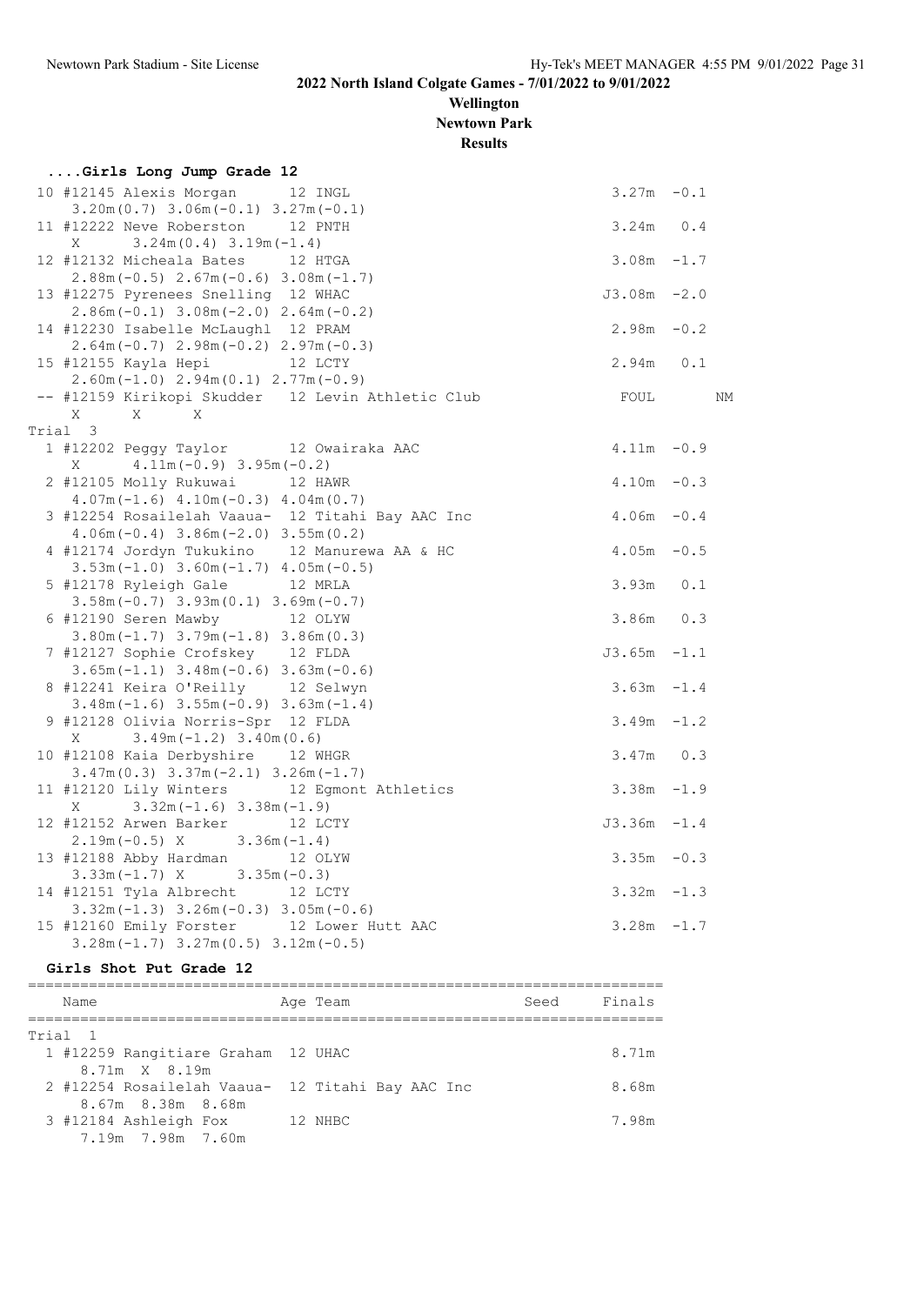**Wellington Newtown Park**

**Results**

| Girls Shot Put Grade 12                                        |                        |        |
|----------------------------------------------------------------|------------------------|--------|
| 4 #12216 Eleanor Young<br>7.47m 6.56m 6.27m                    | 12 PAKU                | 7.47m  |
| 5 #12109 Aria Fuller<br>7.16m 6.53m 7.25m                      | 12 BVEA                | 7.25m  |
| 6 #12180 Holly Savage                                          | 12 NAPA                | 7.09m  |
| 7.05m 6.67m 7.09m<br>7 #12191 Kacey McCully 12 OLYW            |                        | 6.79m  |
| $6.79m$ $6.54m$ $6.58m$<br>8 #12188 Abby Hardman 12 OLYW       |                        | 6.13m  |
| X 6.13m X<br>9 #12192 Grayce Robins 12 OLYW                    |                        | 5.97m  |
| 5.97m 5.59m 5.93m<br>10 #12123 Keava Burrough 12 FAIR          |                        | 5.96m  |
| 5.94m 5.96m 5.52m<br>11 #12181 Izabella McMahon 12 NORM        |                        | 5.81m  |
| X 5.53m 5.81m<br>12 #12128 Olivia Norris-Spr 12 FLDA           |                        | 5.80m  |
| 5.71m 5.80m 5.60m                                              |                        |        |
| Trial 2                                                        |                        |        |
| 1 #12173 Francesca-Lee Asi<br>9.76m 8.74m 10.80m               | 12 Manurewa AA & HC    | 10.80m |
| 2 #12224 Paige Fletcher<br>10.15m  10.22m  10.27m              | 12 PAPK                | 10.27m |
| 3 #12186 Fernanda Tirado<br>10.13m 9.82m 9.08m                 | 12 NHBC                | 10.13m |
| 4 #12232 Kohurangi Murrow-<br>8.69m 8.78m 8.23m                | 12 PRAM                | 8.78m  |
| 5 #12253 Faith Sola<br>8.36m 7.08m 7.74m                       | 12 Titahi Bay AAC Inc  | 8.36m  |
| 6 #12240 Emma Grenfell<br>6.86m 7.23m 8.22m                    | 12 Selwyn              | 8.22m  |
| 7 #12159 Kirikopi Skudder<br>6.43m 7.64m 7.74m                 | 12 Levin Athletic Club | 7.74m  |
| 8 #12119 Kaley Stockwell<br>7.36m 7.09m 7.55m                  | 12 Eqmont Athletics    | 7.55m  |
| 9 #12225 Jayah Chitar-Jack 12 PAPT<br>7.32m 6.91m 7.06m        |                        | 7.32m  |
| 10 #12145 Alexis Morgan<br>5.57m 7.09m 6.15m                   | 12 INGL                | J7.09m |
| 11 #12143 Riley Heta 12 Hinemoa AAC<br>6.24m 6.84m 6.35m       |                        | 6.84m  |
| 12 #12199 Jasmin Pohvilaine 12 Onslow AAC<br>5.68m 5.75m 5.64m |                        | 5.75m  |
| 13 #12155 Kayla Hepi<br>4.51m  4.57m  4.53m                    | 12 LCTY                | 4.57m  |
|                                                                |                        |        |

### **Girls Discus Throw Grade 12**

| Name                     | Age Team              | Seed | Finals |
|--------------------------|-----------------------|------|--------|
| Trial 1                  |                       |      |        |
| 1 #12224 Paige Fletcher  | 12 PAPK               |      | 35.46m |
| 35.46m 35.33m X          |                       |      |        |
| 2 #12253 Faith Sola      | 12 Titahi Bay AAC Inc |      | 33.16m |
| 33.16m 30.10m 26.27m     |                       |      |        |
| 3 #12186 Fernanda Tirado | 12 NHBC               |      | 31.42m |
| X 31.42m 31.22m          |                       |      |        |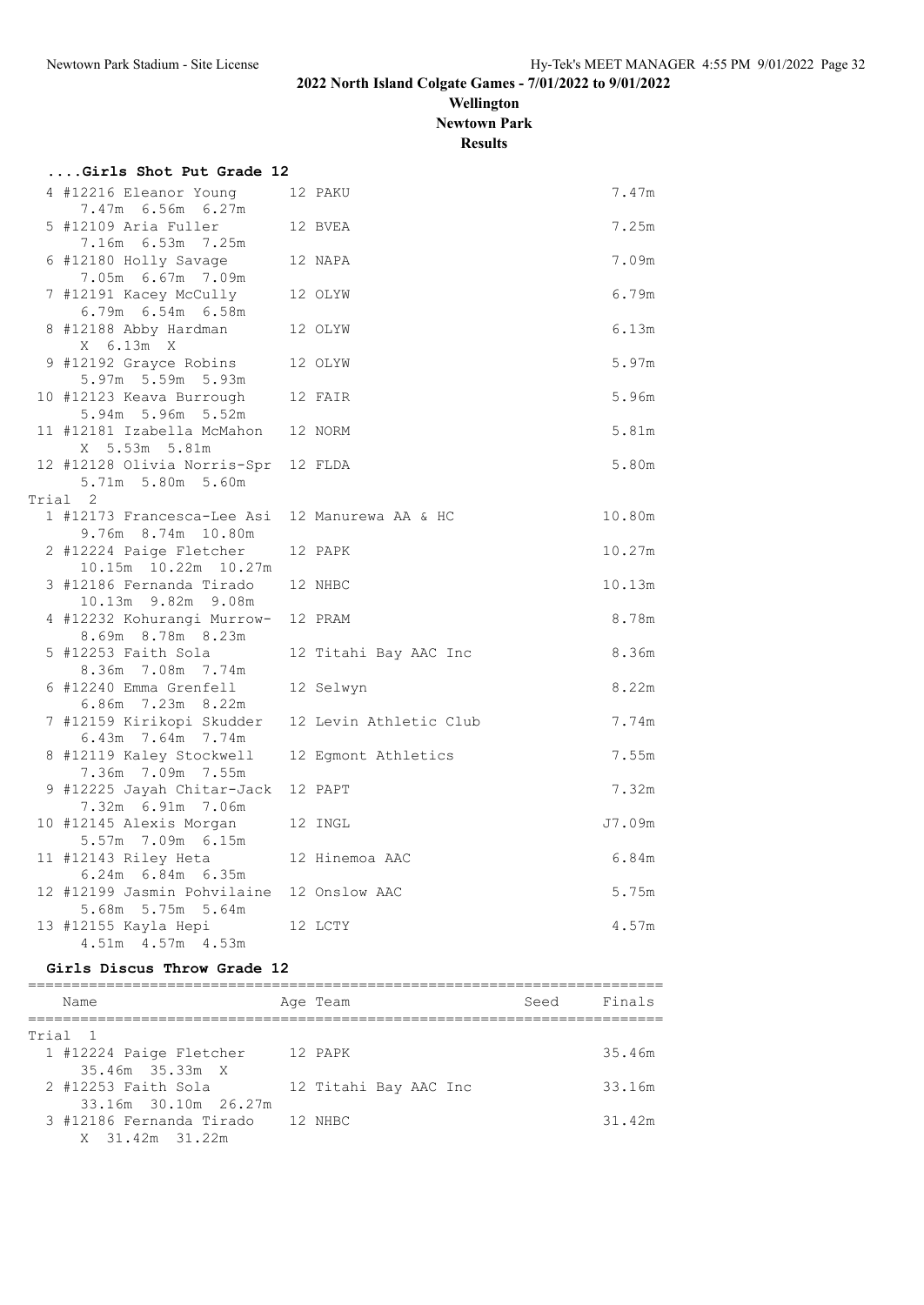**Wellington Newtown Park**

**Results**

| Girls Discus Throw Grade 12                                         |                |        |
|---------------------------------------------------------------------|----------------|--------|
| 4 #12216 Eleanor Young<br>X 25.97m 20.47m                           | 12 PAKU        | 25.97m |
| 5 #12245 Ruby Matulovic 12 TAKP<br>X 25.33m X                       |                | 25.33m |
| 6 #12151 Tyla Albrecht 12 LCTY<br>22.16m  22.80m  23.16m            |                | 23.16m |
| 7 #12259 Rangitiare Graham 12 UHAC<br>X 23.02m 21.82m               |                | 23.02m |
| 8 #12217 Lucy Cadzow 12 PNTH<br>X 21.89m 20.43m                     |                | 21.89m |
| 9 #12263 Ava Edge<br>17.13m  20.48m  17.50m                         | 12 WTAF        | 20.48m |
| 10 #12206 Veronique Koole<br>13.88m  15.98m  17.17m                 | 12 PAKU        | 17.17m |
| 11 #12195 Lillian Dinnan 12 Onslow AAC<br>16.10m  16.82m  X         |                | 16.82m |
| 12 #12120 Lily Winters 12 Egmont Athletics<br>16.62m  14.26m  X     |                | 16.62m |
| 13 #12190 Seren Mawby 12 OLYW<br>8.78m 9.55m 10.29m                 |                | 10.29m |
| Trial 2                                                             |                |        |
| 1 #12173 Francesca-Lee Asi 12 Manurewa AA & HC<br>X 32.16m 28.51m   |                | 32.16m |
| 2 #12254 Rosailelah Vaaua- 12 Titahi Bay AAC Inc<br>20.20m 27.51m X |                | 27.51m |
| 3 #12191 Kacey McCully<br>24.21m 21.45m 22.14m                      | 12 OLYW        | 24.21m |
| 4 #12225 Jayah Chitar-Jack<br>22.62m 23.16m 23.22m                  | 12 PAPT        | 23.22m |
| 5 #12147 Phoebe Gauld<br>21.03m  22.68m  21.13m                     | 12 Karori AAC  | 22.68m |
| 6 #12159 Kirikopi Skudder 12 Levin Athletic Club<br>21.58m 22.61m X |                | 22.61m |
| 7 #12240 Emma Grenfell 12 Selwyn<br>X 21.36m X                      |                | 21.36m |
| 8 #12106 Maddison Sturgeon 12 HAWR<br>17.49m  18.48m  17.46m        |                | 18.48m |
| 9 #12109 Aria Fuller 12 BVEA<br>X 18.41m X                          |                | 18.41m |
| 10 #12192 Grayce Robins 12 OLYW<br>12.04m  18.36m  17.73m           |                | 18.36m |
| 11 #12277 Coco Wren<br>17.35m 16.50m X                              | 12 WHKE        | 17.35m |
| 12 #12143 Riley Heta<br>17.29m X 16.88m                             | 12 Hinemoa AAC | 17.29m |
| 13 #12264 Violet Fisher<br>14.55m 13.00m X                          | 12 WTAF        | 14.55m |
| 14 #12152 Arwen Barker<br>13.04m  10.81m  11.49m                    | 12 LCTY        | 13.04m |
| 15 #12132 Micheala Bates<br>11.86m  10.86m  10.99m                  | 12 HTGA        | 11.86m |
| 16 #12181 Izabella McMahon<br>11.79m X X                            | 12 NORM        | 11.79m |
| -- #12184 Ashleigh Fox<br>$\mathbf{X}-\mathbf{X}-\mathbf{X}$        | 12 NHBC        | FOUL   |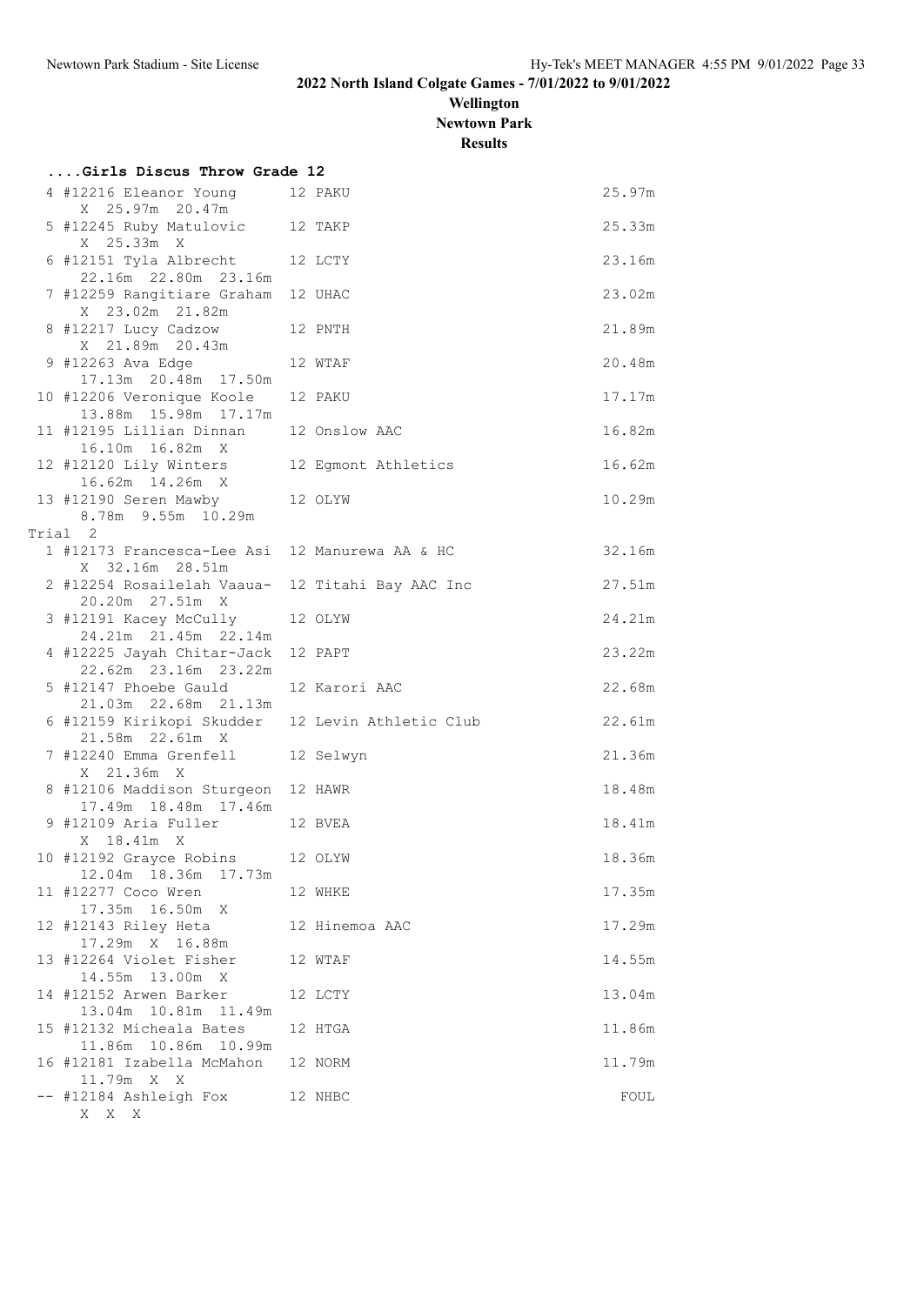## **Wellington Newtown Park Results**

**Girls 1200 Metre Race Walk Grade 12**

| Name   |                                                | Age Team<br>================================= |      | Seed Finals |
|--------|------------------------------------------------|-----------------------------------------------|------|-------------|
| Heat 1 |                                                |                                               |      |             |
|        | 1 #12206 Veronique Koole                       | 12 PAKU                                       |      | 7:34.00     |
|        | 2 #12171 Isabel Taylor                         | 12 Mana AAC                                   |      | 7:34.18     |
|        | 3 #12174 Jordyn Tukukino                       | 12 Manurewa AA & HC                           |      | 7:47.20     |
|        | 4 #12240 Emma Grenfell                         | 12 Selwyn                                     |      | 8:11.87     |
|        | 5 #12181 Izabella McMahon 12 NORM              |                                               |      | 8:21.26     |
|        | 6 #12123 Keava Burrough                        | 12 FAIR                                       |      | 10:54.87    |
|        | Girls 100 Metre Sprint Grade 13                |                                               |      |             |
| Name   |                                                | Age Team                                      | Seed | Prelims     |
|        |                                                |                                               |      |             |
|        | Heat 1 Preliminaries Wind: 1.1                 |                                               |      |             |
|        | 1 #13151 Sacha Kilmister                       | 13 Mana AAC                                   |      | 13.32q      |
|        | 2 #13110 Molly McManus                         | 13 NELS                                       |      | 13.68q      |
|        | 3 #13243 Lily Anderson                         | 13 WHKE                                       |      | 13.75q      |
|        | 4 #13130 Marie Simonsen                        | 13 Karori AAC                                 |      | 13.97q      |
|        | 5 #13175 Marina Stowers                        | 13 NHBC                                       |      | 14.00q      |
|        | 6 #13107 Teale Wards                           | 13 HAWR                                       |      | 14.11q      |
|        | 7 #13182 Briar Nicholson                       | 13 OLYW                                       |      | 14.14q      |
|        | 8 #13213 Bisi Ogundipe 13 Pt Chevalier AAC     |                                               |      | 14.63       |
|        | Heat 2 Preliminaries Wind: 1.2                 |                                               |      |             |
|        | 1 #13115 Jacqui Nasrabadi 13 ESTA              |                                               |      | 13.02q      |
|        | 2 #13177 Emma Young                            | 13 NHBC                                       |      | 13.56q      |
|        | 3 #13239 Maia Masters                          | 13 WTKC                                       |      | 13.71q      |
|        | 4 #13202 Juliet McKinlay 13 PNTH               |                                               |      | 14.09q      |
|        | 5 #13118 Talen Hickford 13 Egmont Athletics    |                                               |      | 14.09q      |
|        | 6 #13178 Ava Bowmaker                          | 13 OLYW                                       |      | 14.89       |
|        | 7 #13149 Kenisha Mediratta 13 Lynndale AA & HC |                                               |      | 15.93       |
|        | 8 #13138 Isla Hughes                           | 13 Lower Hutt AAC                             |      | 17.37       |
|        | Heat 3 Preliminaries Wind: 0.2                 |                                               |      |             |
|        | 1 #13132 Hannah Hickson                        | 13 LCTY                                       |      | 13.66q      |
|        | 2 #13173 Nadja McGoon                          | 13 NHBC                                       |      | 13.69q      |
|        | 3 #13144 Leah Galea                            | 13 Lynndale AA & HC                           |      | 13.93q      |
|        | 4 #13201 Samantha Greenwoo                     | 13 PNTH                                       |      | 14.36       |
|        | 5 #13158 Somtochi Ochibulu                     | 13 MOAC                                       |      | 14.45       |
|        | 6 #13220 Summa Dearing                         | 13 TAWM                                       |      | 14.55       |
|        | 7 #13157 Kaliyah Kamo                          | 13 Manurewa AA & HC                           |      | 16.83       |
|        | Heat 4 Preliminaries Wind: 2.2                 |                                               |      |             |
|        | 1 #13216 Eden Innes                            | 13 Selwyn                                     |      | 13.11q      |
|        | 2 #13114 Sienna Moyle                          | 13 ESTA                                       |      | 13.13q      |
|        | 3 #13126 Eva Jeffries                          | 13 HAWK                                       |      | 13.51q      |
|        | 4 #13174 Eva Stowers                           | 13 NHBC                                       |      | 14.02q      |
|        | 5 #13184 Holly Robins                          | 13 OLYW                                       |      | 14.05q      |
|        | 6 #13123 Josephine Mumby                       | 13 FAIR                                       |      | 14.23q      |
|        | 7 #13193 Nina Chalmers                         | 13 Owairaka AAC                               |      | 14.49       |
|        | 8 #13206 Madeline Bailey                       | 13 PAPK                                       |      | 15.03       |
|        | Heat 5 Preliminaries<br>Wind: 1.4              |                                               |      |             |
|        | 1 #13125 Daz Stark                             | 13 FLDA                                       |      | 13.77q      |
|        | 2 #13231 Paloma King                           | 13 UHAC                                       |      | 13.89q      |
|        | 3 #13121 Katlyn Cornes                         | 13 FAIR                                       |      | 14.07q      |
|        | 4 #13191 Aya von Dadelszen                     | 13 Onslow AAC                                 |      | 14.29       |
|        | 5 #13128 Ruby Gilbertson                       | 13 HTGA                                       |      | 14.41       |
|        | 6 #13147 Isabella Haigh                        | 13 Lynndale AA & HC                           |      | 14.56       |
|        | 7 #13156 Lucy Wilson                           | 13 Mana AAC                                   |      |             |
|        |                                                |                                               |      | 17.39       |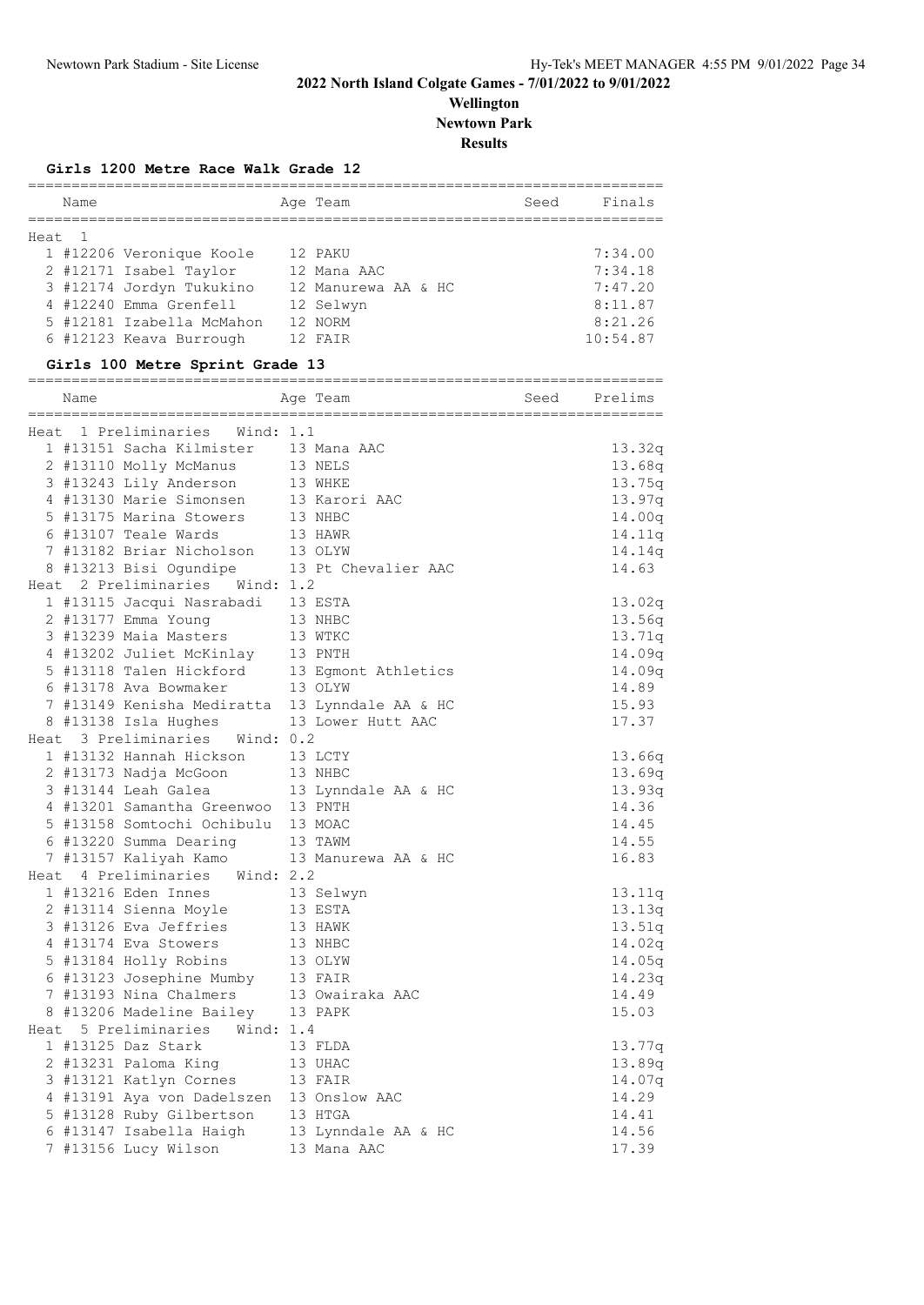**Wellington Newtown Park**

**Results**

### **Girls 100 Metre Sprint Grade 13**

| Name                                        |           | Age Team                       | Prelims | Semis       |
|---------------------------------------------|-----------|--------------------------------|---------|-------------|
| Heat 1 Semi-Finals                          | Wind: 2.8 |                                |         |             |
| 1 #13115 Jacqui Nasrabadi 13 ESTA           |           |                                | 13.02   | 12.77q      |
| 2 #13177 Emma Young                         |           | 13 NHBC                        | 13.56   | 13.35q      |
| 3 #13125 Daz Stark                          |           | 13 FLDA                        | 13.77   | 13.61       |
| 4 #13132 Hannah Hickson                     | 13 LCTY   |                                | 13.66   | 13.73       |
| 5 #13231 Paloma King                        |           | 13 UHAC                        | 13.89   | 13.82       |
| 6 #13121 Katlyn Cornes                      |           | 13 FAIR                        | 14.07   | 13.92       |
| 7 #13123 Josephine Mumby                    |           | $13$ FAIR                      | 14.23   | 14.04       |
| 8 #13184 Holly Robins                       | 13 OLYW   |                                | 14.05   | 14.16       |
| Heat 2 Semi-Finals                          | Wind: 1.7 |                                |         |             |
| 1 #13216 Eden Innes                         | 13 Selwyn |                                | 13.11   | 13.11q      |
| 2 #13126 Eva Jeffries                       |           | 13 HAWK                        | 13.51   | 13.54q      |
| 3 #13110 Molly McManus                      |           | 13 NELS                        | 13.68   | 13.60q      |
| 4 #13243 Lily Anderson                      |           | 13 WHKE                        | 13.75   | 13.63       |
| 5 #13144 Leah Galea                         |           | 13 Lynndale AA & HC            | 13.93   | 13.95       |
| 6 #13174 Eva Stowers                        |           | 13 NHBC                        | 14.02   | 14.04       |
| 7 #13202 Juliet McKinlay 13 PNTH            |           |                                | 14.09   | 14.08       |
| 8 #13182 Briar Nicholson 13 OLYW            |           |                                | 14.14   | 14.12       |
| Heat 3 Semi-Finals Wind: 1.6                |           |                                |         |             |
| 1 #13114 Sienna Moyle                       | 13 ESTA   |                                | 13.13   | 13.03q      |
| 2 #13151 Sacha Kilmister 13 Mana AAC        |           |                                | 13.32   | 13.12q      |
| 3 #13173 Nadja McGoon                       |           | 13 NHBC                        | 13.69   | 13.49q      |
| 4 #13239 Maia Masters                       | 13 WTKC   |                                | 13.71   | 13.73       |
| 5 #13130 Marie Simonsen                     |           | 13 Karori AAC                  | 13.97   | 13.85       |
| 6 #13175 Marina Stowers                     |           | 13 NHBC                        | 14.00   | 14.04       |
| 7 #13107 Teale Wards                        |           | 13 HAWR                        | 14.11   | 14.14       |
| 8 #13118 Talen Hickford 13 Egmont Athletics |           |                                | 14.09   | 14.23       |
| Girls 100 Metre Sprint Grade 13             |           |                                |         |             |
|                                             |           |                                | Semis   | Finals      |
| Name<br>=========================           |           | Age Team<br>:================= |         |             |
| Heat 1 Finals Wind: 2.4                     |           |                                |         |             |
| 1 #13115 Jacqui Nasrabadi 13 ESTA           |           |                                | 12.77   | 12.93       |
| 2 #13216 Eden Innes                         | 13 Selwyn |                                | 13.11   | 13.03       |
| 3 #13114 Sienna Moyle 13 ESTA               |           |                                | 13.03   | 13.03       |
| 4 #13151 Sacha Kilmister 13 Mana AAC        |           |                                | 13.12   | 13.13       |
| 5 #13177 Emma Young                         |           | 13 NHBC                        | 13.35   | 13.34       |
| 6 #13126 Eva Jeffries 13 HAWK               |           |                                | 13.54   | 13.42       |
| 7 #13173 Nadja McGoon                       |           | 13 NHBC                        | 13.49   | 13.49       |
| 8 #13110 Molly McManus 13 NELS              |           |                                |         | 13.60 13.80 |
| Girls 200 Metre Sprint Grade 13             |           |                                |         |             |
|                                             |           |                                |         |             |
| Name                                        |           | Age Team                       | Seed    | Prelims     |
| Heat 1 Preliminaries Wind: 2.8              |           |                                |         |             |
| 1 #13243 Lily Anderson 13 WHKE              |           |                                |         | 28.56q      |
| 2 #13130 Marie Simonsen 13 Karori AAC       |           |                                |         | 29.42q      |
| 3 #13158 Somtochi Ochibulu 13 MOAC          |           |                                |         | 29.64q      |
| 4 #13234 Lauren M Barrett- 13 WTKC          |           |                                |         | 29.72q      |
| 5 #13175 Marina Stowers 13 NHBC             |           |                                |         | 29.77q      |
| 6 #13213 Bisi Ogundipe 13 Pt Chevalier AAC  |           |                                |         | 30.62       |
| 7 #13181 Sophia MacDonald 13 OLYW           |           |                                |         | 34.07       |
| Heat 2 Preliminaries Wind: 3.4              |           |                                |         |             |

1 #13114 Sienna Moyle 13 ESTA 27.30q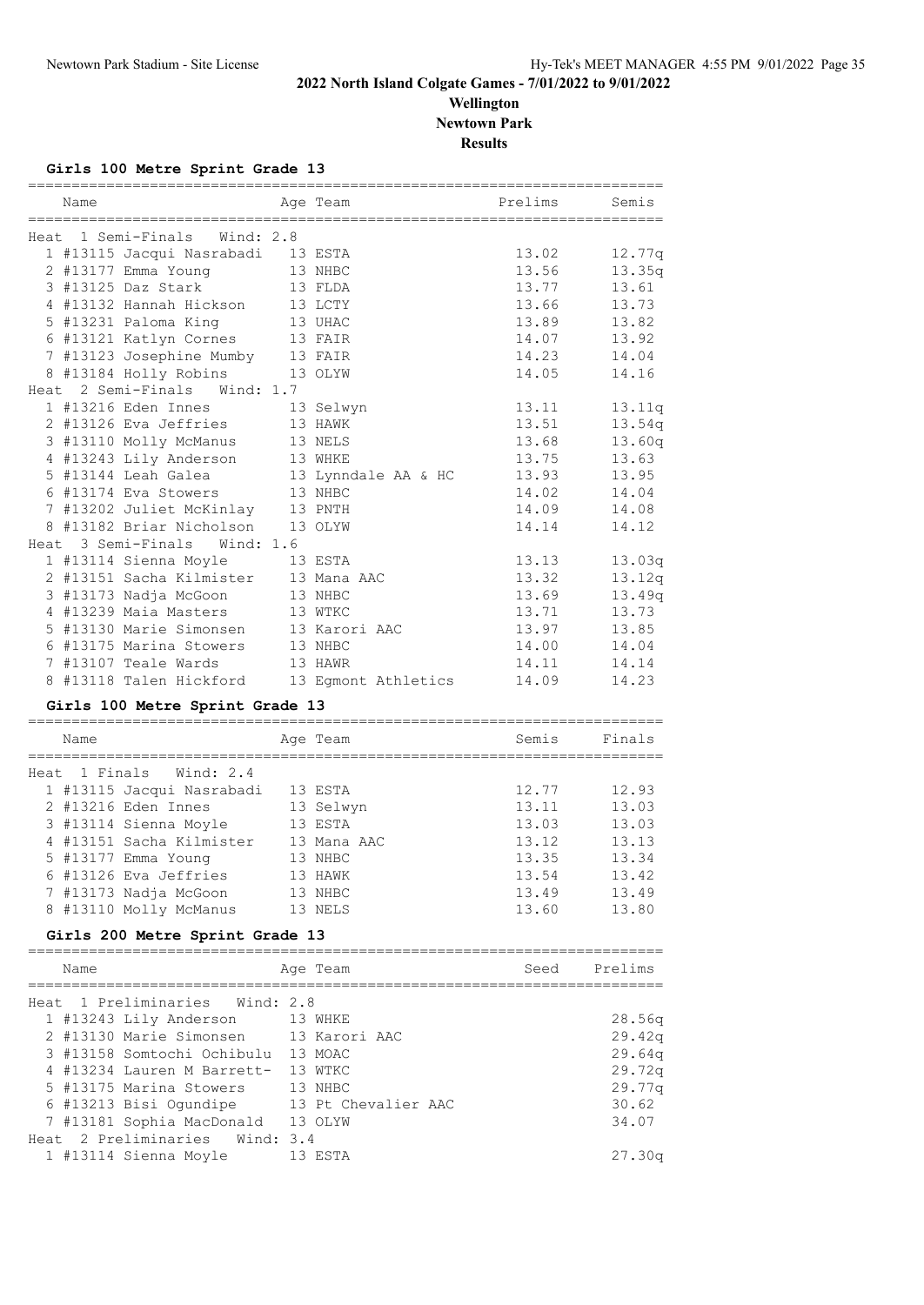#### **Wellington Newtown Park**

**Results**

|  | Girls 200 Metre Sprint Grade 13          |                                             |        |
|--|------------------------------------------|---------------------------------------------|--------|
|  | 2 #13151 Sacha Kilmister 13 Mana AAC     |                                             | 27.66q |
|  | 3 #13173 Nadja McGoon 13 NHBC            |                                             | 28.37q |
|  | 4 #13239 Maia Masters 13 WTKC            |                                             | 28.54q |
|  | 5 #13123 Josephine Mumby 13 FAIR         |                                             | 29.85q |
|  | 6 #13231 Paloma King 13 UHAC             |                                             | 30.27  |
|  | 7 #13178 Ava Bowmaker 13 OLYW            |                                             | 30.65  |
|  | Heat 3 Preliminaries Wind: 3.4           |                                             |        |
|  | 1 #13174 Eva Stowers 13 NHBC             |                                             | 28.78q |
|  | 2 #13182 Briar Nicholson 13 OLYW         |                                             | 28.88q |
|  | 3 #13202 Juliet McKinlay 13 PNTH         |                                             | 29.08q |
|  |                                          | 4 #13144 Leah Galea 13 Lynndale AA & HC     | 29.26q |
|  | 5 #13191 Aya von Dadelszen 13 Onslow AAC |                                             | 29.76q |
|  |                                          | 6 #13117 Alexis Elemam 13 Egmont Athletics  | 29.85q |
|  | 7 #13206 Madeline Bailey 13 PAPK         |                                             | 32.40  |
|  | Heat 4 Preliminaries Wind: 2.0           |                                             |        |
|  | -- #13132 Hannah Hickson 13 LCTY         |                                             | 29.98q |
|  | 1 #13115 Jacqui Nasrabadi 13 ESTA        |                                             | 26.89q |
|  | 2 #13216 Eden Innes 13 Selwyn            |                                             | 27.85q |
|  | 3 #13167 Mackenzie Guy 13 NHBC           |                                             | 28.31q |
|  |                                          | 5 #13118 Talen Hickford 13 Egmont Athletics | 30.64  |
|  | 6 #13109 Maia Fowler 13 NELS             |                                             | 30.95  |
|  | Heat 5 Preliminaries Wind: 0.6           |                                             |        |
|  | 1 #13126 Eva Jeffries 13 HAWK            |                                             | 28.17q |
|  | 2 #13110 Molly McManus 13 NELS           |                                             | 28.56q |
|  | 3 #13177 Emma Young 13 NHBC              |                                             | 28.65q |
|  | 4 #13128 Ruby Gilbertson 13 HTGA         |                                             | 29.49q |
|  | 5 #13201 Samantha Greenwoo 13 PNTH       |                                             | 30.77  |
|  | 6 #13190 Addison Jetly 13 Onslow AAC     |                                             | 31.54  |

#### **Girls 200 Metre Sprint Grade 13**

========================================================================= Name **Age Team** Prelims Semis ========================================================================= Heat 1 Semi-Finals Wind: 2.4<br>1 #13115 Jacqui Nasrabadi 13 ESTA 1 #13115 Jacqui Nasrabadi 13 ESTA 26.89 27.24q 2 #13167 Mackenzie Guy 13 NHBC 28.31 28.51 3 #13173 Nadja McGoon 13 NHBC 28.37 28.73 4 #13182 Briar Nicholson 13 OLYW 28.88 29.01 5 #13174 Eva Stowers 13 NHBC 28.78 29.28 6 #13132 Hannah Hickson 13 LCTY 29.98 29.53 7 #13234 Lauren M Barrett- 13 WTKC 29.72 30.11 8 #13158 Somtochi Ochibulu 13 MOAC 29.64 30.14 Heat 2 Semi-Finals Wind: 1.4 1 #13114 Sienna Moyle 13 ESTA 27.30 27.48q 2 #13126 Eva Jeffries 13 HAWK 28.17 28.02q 3 #13177 Emma Young 13 NHBC 28.65 28.37q 4 #13239 Maia Masters 13 WTKC 28.54 28.57 5 #13202 Juliet McKinlay 13 PNTH 29.08 29.06 6 #13128 Ruby Gilbertson 13 HTGA 29.49 29.60 7 #13191 Aya von Dadelszen 13 Onslow AAC 29.76 30.04 8 #13123 Josephine Mumby 13 FAIR 29.85 30.19 Heat 3 Semi-Finals Wind: 3.8 1 #13151 Sacha Kilmister 13 Mana AAC 27.66 26.94q 2 #13216 Eden Innes 13 Selwyn 27.85 27.42q 3 #13110 Molly McManus 13 NELS 28.56 28.05q 4 #13243 Lily Anderson 13 WHKE 28.56 28.06q 5 #13175 Marina Stowers 13 NHBC 29.77 29.64 6 #13144 Leah Galea 13 Lynndale AA & HC 29.26 29.83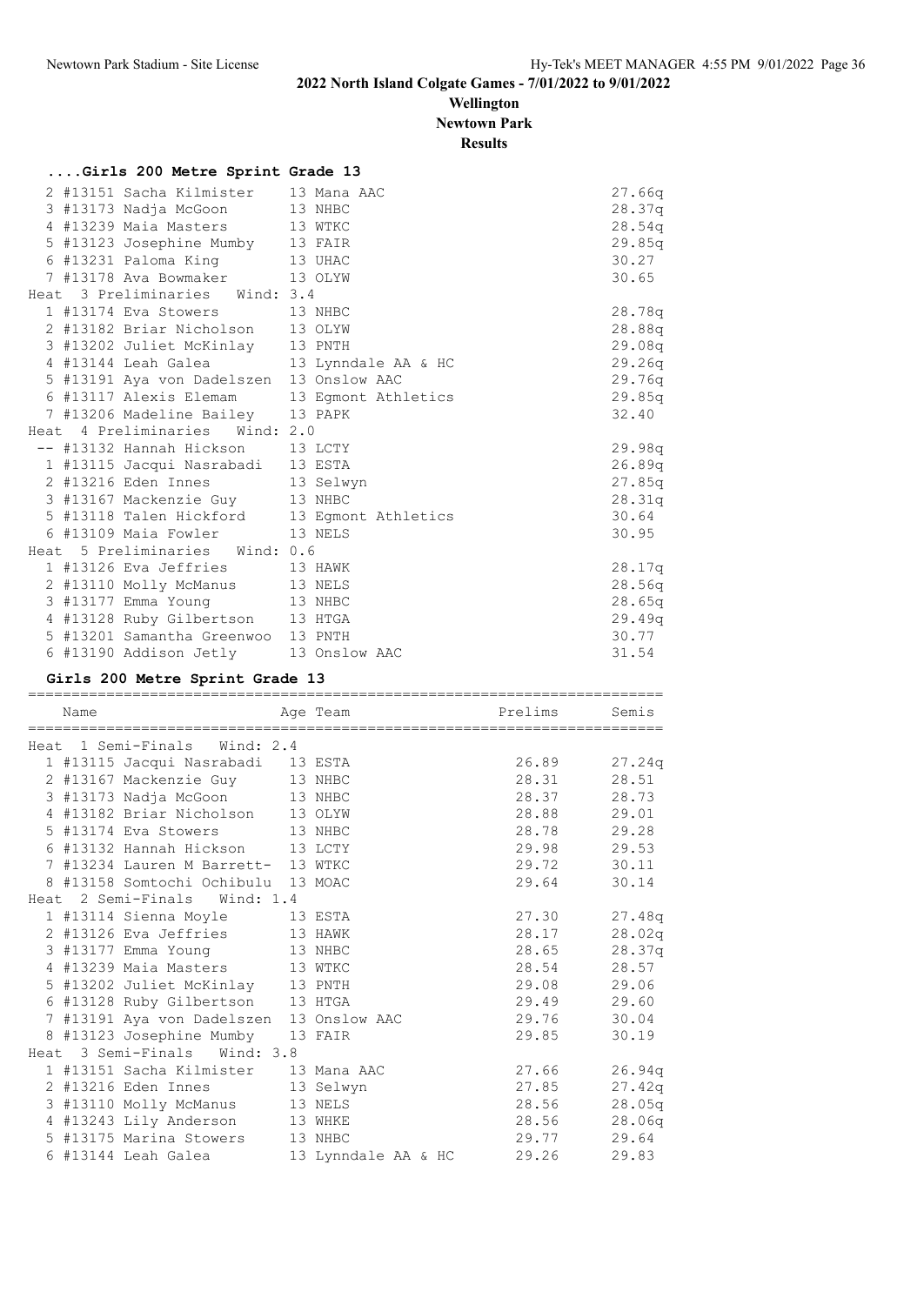**Wellington Newtown Park Results**

#### **....Girls 200 Metre Sprint Grade 13**

| 7 #13117 Alexis Elemam  | 13 Eqmont Athletics | 29.85 | 30.24 |
|-------------------------|---------------------|-------|-------|
| 8 #13130 Marie Simonsen | 13 Karori AAC       | 29.42 | 30.29 |

#### **Girls 200 Metre Sprint Grade 13**

#### =========================================================================

| Name                       | Age Team    | Semis | Finals |
|----------------------------|-------------|-------|--------|
|                            |             |       |        |
| Heat 1 Finals Wind: $-0.1$ |             |       |        |
| 1 #13151 Sacha Kilmister   | 13 Mana AAC | 26.94 | 26.82  |
| 2 #13115 Jacqui Nasrabadi  | 13 ESTA     | 27.24 | 26.93  |
| 3 #13114 Sienna Moyle      | 13 ESTA     | 27.48 | 27.03  |
| 4 #13216 Eden Innes        | 13 Selwyn   | 27.42 | 27.41  |
| 5 #13126 Eva Jeffries      | 13 HAWK     | 28.02 | 27.99  |
| 6 #13110 Molly McManus     | 13 NELS     | 28.05 | 28.04  |
| 7 #13243 Lily Anderson     | 13 WHKE     | 28.06 | 28.21  |
| 8 #13177 Emma Young        | 13 NHBC     | 28.37 | 28.51  |
|                            |             |       |        |

#### **Girls 400 Metre Sprint Grade 13**

| Name |                                                                             | Age Team               | Seed Prelims |        |
|------|-----------------------------------------------------------------------------|------------------------|--------------|--------|
|      |                                                                             |                        |              |        |
|      | Heat 1 Preliminaries                                                        |                        |              |        |
|      | 1 #13160 Neve McKenzie 13 MRLA                                              |                        |              | 64.08q |
|      | 2 #13169 Chilli Jamieson 13 NHBC                                            |                        |              | 66.42  |
|      | 3 #13239 Maia Masters 13 WTKC                                               |                        |              | 67.74  |
|      | 4 #13144 Leah Galea 13 Lynndale AA & HC                                     |                        |              | 68.83  |
|      | 5 #13117 Alexis Elemam 13 Egmont Athletics                                  |                        |              | 69.58  |
|      | 6 #13199 Tayla Cornwall 13 PNTH                                             |                        |              | 70.18  |
|      | 7 #13182 Briar Nicholson 13 OLYW                                            |                        |              | 70.57  |
|      | Heat 2 Preliminaries                                                        |                        |              |        |
|      | 1 #13151 Sacha Kilmister 13 Mana AAC                                        |                        |              | 61.48q |
|      | 2 #13167 Mackenzie Guy                                                      | 13 NHBC                |              | 65.22q |
|      | 3 #13147 Isabella Haigh 13 Lynndale AA & HC                                 |                        |              | 67.92  |
|      | 4 #13121 Katlyn Cornes 13 FAIR                                              |                        |              | 68.24  |
|      | 5 #13130 Marie Simonsen 13 Karori AAC                                       |                        |              | 71.01  |
|      | 6 #13118 Talen Hickford                                                     | 13 Eqmont Athletics    |              | 76.62  |
|      | Heat 3 Preliminaries                                                        |                        |              |        |
|      | 1 #13218 Lisa Gear 13 TAKP                                                  |                        |              | 64.89q |
|      | 2 #13195 Imogen Barlow 13 PAKU                                              |                        |              | 65.14q |
|      | 3 #13143 Amani Farry 13 Lynndale AA & HC                                    |                        |              | 65.54q |
|      |                                                                             |                        |              | 65.93q |
|      | 3 #13143 Amani Farry<br>4 #13235 Sophia Haines 13 WTKC<br>13 Lower Hutt AAC |                        |              | 66.05  |
|      | 6 #13128 Ruby Gilbertson 13 HTGA                                            |                        |              | 69.43  |
|      | 7 #13190 Addison Jetly 13 Onslow AAC                                        |                        |              | 70.53  |
|      | Heat 4 Preliminaries                                                        |                        |              |        |
|      | 1 #13161 Isla Tilbury 13 MRLA                                               |                        |              | 62.79q |
|      | 2 #13243 Lily Anderson 13 WHKE                                              |                        |              | 67.31  |
|      | 3 #13127 Lili Ganivet 13 HTGA                                               |                        |              | 69.64  |
|      | 4 #13139 Gwen McGrath 13 Lower Hutt AAC                                     |                        |              | 72.85  |
|      | 5 #13191 Aya von Dadelszen 13 Onslow AAC                                    |                        |              | 74.53  |
|      | 6 #13149 Kenisha Mediratta 13 Lynndale AA & HC                              |                        |              | 79.85  |
|      |                                                                             |                        |              |        |
|      | Girls 400 Metre Sprint Grade 13                                             |                        |              |        |
| N⊐mo |                                                                             | Maximum Dralime Finale |              |        |

| Name                  | Age Team | Prelims | Finals |
|-----------------------|----------|---------|--------|
|                       |          |         |        |
| Heat 1 Finals         |          |         |        |
| 1 #13161 Isla Tilbury | 13 MRLA  | 62.79   | 59.16  |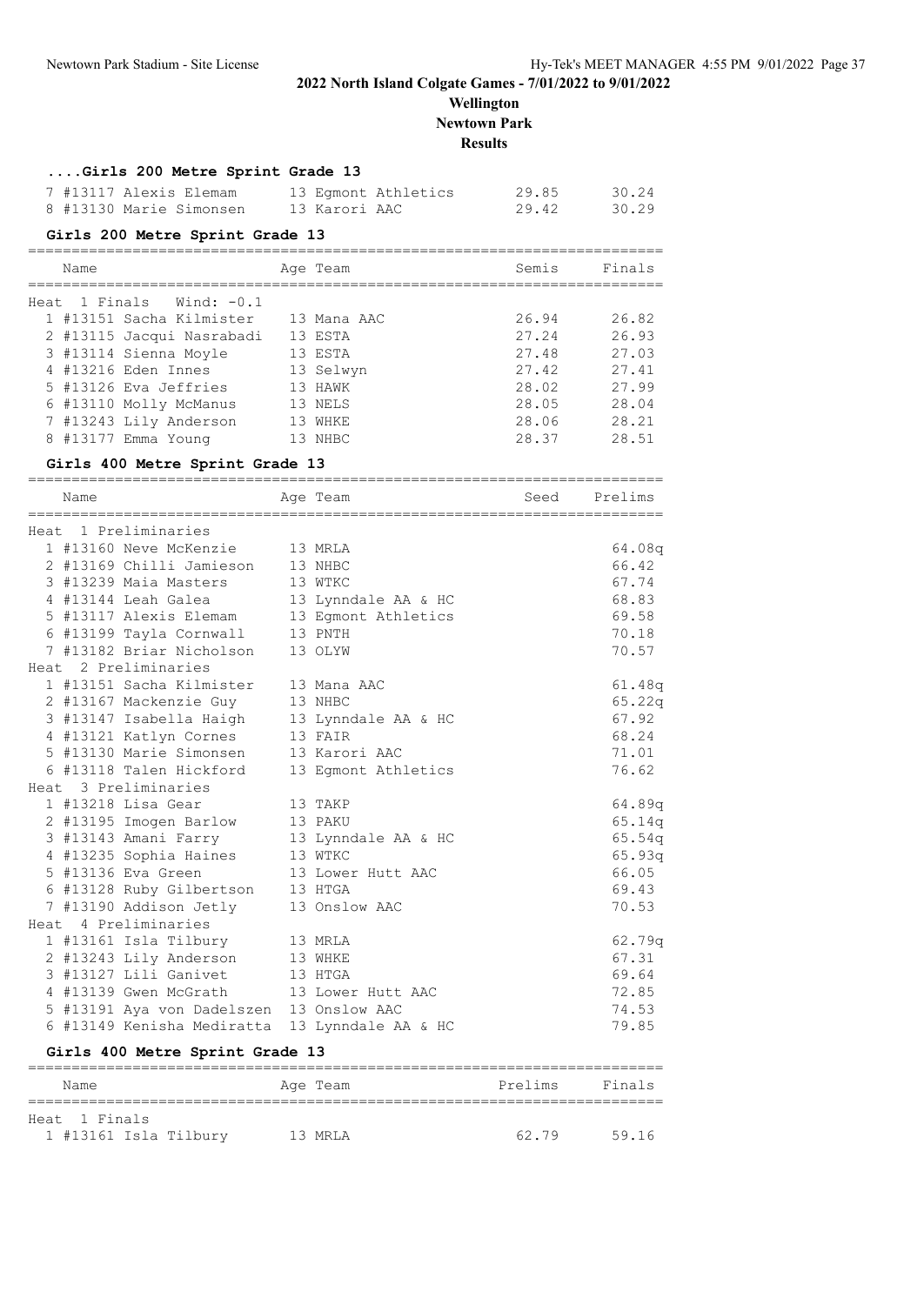**Wellington Newtown Park Results**

### **....Girls 400 Metre Sprint Grade 13**

|  | 2 #13151 Sacha Kilmister | 13 Mana AAC         | 61.48 | 60.05 |
|--|--------------------------|---------------------|-------|-------|
|  | 3 #13160 Neve McKenzie   | 13 MRLA             | 64.08 | 61.94 |
|  | 4 #13218 Lisa Gear       | 13 TAKP             | 64.89 | 62.67 |
|  | 5 #13195 Imogen Barlow   | 13 PAKU             | 65.14 | 63.56 |
|  | 6 #13167 Mackenzie Guy   | 13 NHBC             | 65.22 | 64.12 |
|  | 7 #13235 Sophia Haines   | 13 WTKC             | 65.93 | 65.08 |
|  | 8 #13143 Amani Farry     | 13 Lynndale AA & HC | 65.54 | 65.97 |
|  |                          |                     |       |       |

#### **Girls 800 Metre Run Grade 13**

|        | Name |                                              | Age Team            | Seed | Finals  |
|--------|------|----------------------------------------------|---------------------|------|---------|
|        |      |                                              |                     |      |         |
| Heat 1 |      |                                              |                     |      |         |
|        |      | 1 #13161 Isla Tilbury 13 MRLA                |                     |      | 2:18.03 |
|        |      | 2 #13195 Imogen Barlow 13 PAKU               |                     |      | 2:19.00 |
|        |      | 3 #13160 Neve McKenzie 13 MRLA               |                     |      | 2:22.66 |
|        |      | 4 #13136 Eva Green 13 Lower Hutt AAC         |                     |      | 2:26.92 |
|        |      | 5 #13143 Amani Farry 13 Lynndale AA & HC     |                     |      | 2:31.10 |
|        |      | 6 #13169 Chilli Jamieson 13 NHBC             |                     |      | 2:31.32 |
|        |      | 7 #13235 Sophia Haines 13 WTKC               |                     |      | 2:33.15 |
|        |      | 8 #13218 Lisa Gear<br>13 TAKP                |                     |      | 2:34.28 |
|        |      | 9 #13199 Tayla Cornwall                      | 13 PNTH             |      | 2:34.81 |
|        |      | 10 #13189 Maia Holden 13 Onslow AAC          |                     |      | 2:36.96 |
|        |      | 11 #13147 Isabella Haigh 13 Lynndale AA & HC |                     |      | 2:40.34 |
|        |      | 12 #13221 Carenza Elley 13 TAWM              |                     |      | 2:40.35 |
|        |      | 13 #13193 Nina Chalmers 13 Owairaka AAC      |                     |      | 2:40.99 |
|        |      | 14 #13135 Jane Doyle 13 Lower Hutt AAC       |                     |      | 2:42.24 |
|        |      | 15 #13127 Lili Ganivet 13 HTGA               |                     |      | 2:43.30 |
|        |      | 16 #13139 Gwen McGrath 13 Lower Hutt AAC     |                     |      | 2:44.27 |
|        |      | 17 #13153 Maddison Maclean                   | 13 Mana AAC         |      | 2:46.94 |
|        |      | 18 #13149 Kenisha Mediratta                  | 13 Lynndale AA & HC |      | 3:02.16 |

#### **Girls 1500 Metre Run Grade 13**

| Name |                                                                                                                                                                                                                                               | Age Team                                                                                                                      | Seed | Finals                                                                                      |
|------|-----------------------------------------------------------------------------------------------------------------------------------------------------------------------------------------------------------------------------------------------|-------------------------------------------------------------------------------------------------------------------------------|------|---------------------------------------------------------------------------------------------|
|      | 1 #13136 Eva Green<br>2 #13160 Neve McKenzie 13 MRLA<br>3 #13120 Scarlett Robb 13 ELSL<br>4 #13195 Imogen Barlow<br>5 #13143 Amani Farry<br>6 #13169 Chilli Jamieson 13 NHBC                                                                  | 13 Lower Hutt AAC<br>13 PAKU<br>13 Lynndale AA & HC                                                                           |      | 4:48.37<br>4:48.53<br>4:55.30<br>4:59.99<br>5:13.07<br>5:14.50                              |
|      | 7 #13189 Maia Holden<br>8 #13235 Sophia Haines<br>9 #13199 Tayla Cornwall<br>10 #13135 Jane Doyle<br>11 #13221 Carenza Elley<br>12 #13153 Maddison Maclean<br>13 #13139 Gwen McGrath<br>14 #13236 Laura Hammond<br>-- #13181 Sophia MacDonald | 13 Onslow AAC<br>13 WTKC<br>13 PNTH<br>13 Lower Hutt AAC<br>13 TAWM<br>13 Mana AAC<br>13 Lower Hutt AAC<br>13 WTKC<br>13 OLYW |      | 5:18.50<br>5:20.61<br>5:24.35<br>5:31.36<br>5:36.47<br>5:45.01<br>5:45.85<br>5:50.84<br>DNF |

#### **Girls 80 Metre Hurdles Grade 13**

| Name                               | Age Team | Seed Prelims |
|------------------------------------|----------|--------------|
| Heat 1 Preliminaries Wind: 0.7     |          |              |
| 1 #13234 Lauren M Barrett- 13 WTKC |          | 13.66a       |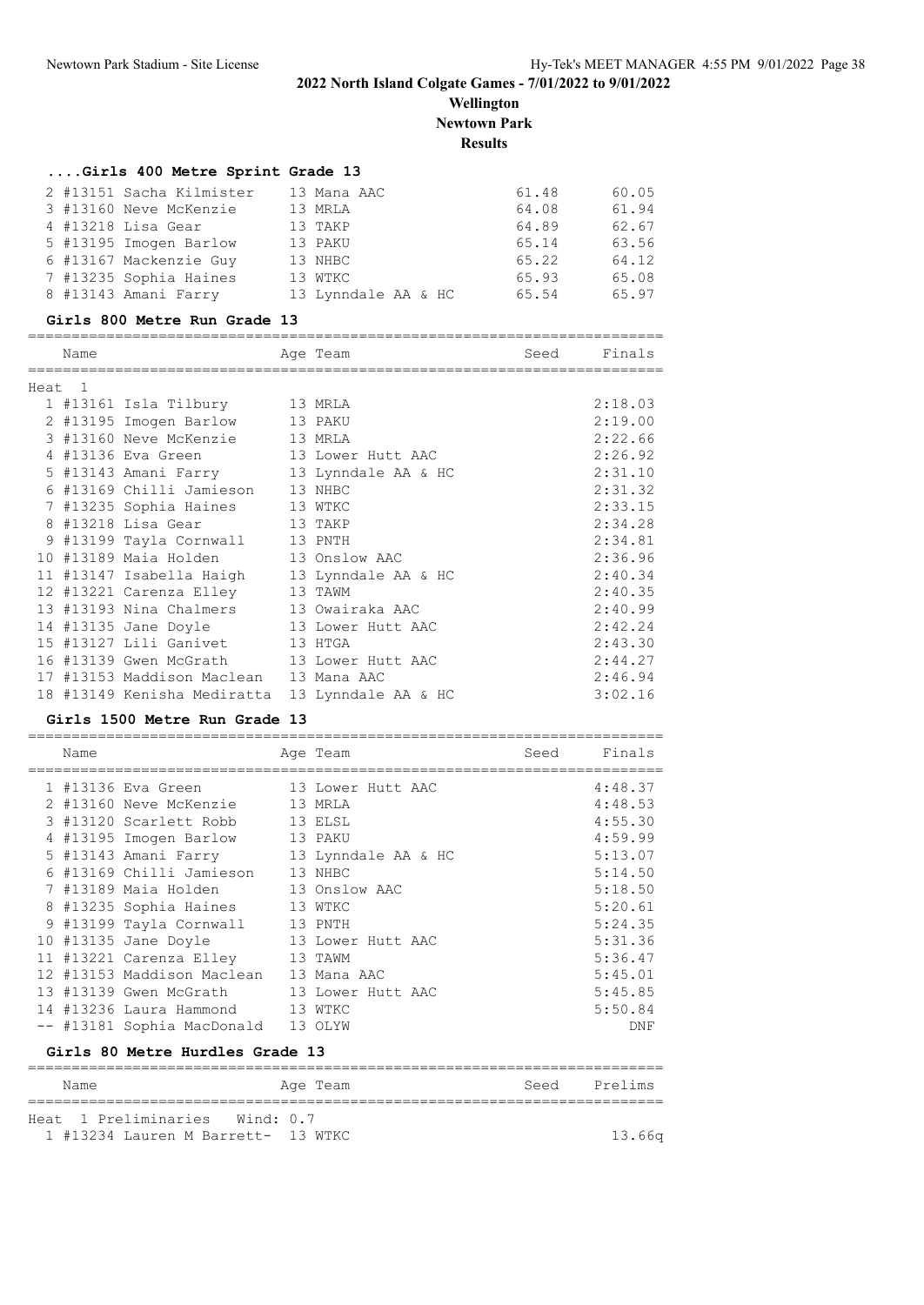#### **Wellington Newtown Park**

**Results**

|  | Girls 80 Metre Hurdles Grade 13          |                                            |        |
|--|------------------------------------------|--------------------------------------------|--------|
|  |                                          | 2 #13143 Amani Farry 13 Lynndale AA & HC   | 14.30q |
|  | 3 #13169 Chilli Jamieson 13 NHBC         |                                            | 15.57  |
|  | 4 #13123 Josephine Mumby 13 FAIR         |                                            | 16.21  |
|  | 5 #13196 Yandri Fourie 13 PAKU           |                                            | 17.12  |
|  | 6 #13158 Somtochi Ochibulu 13 MOAC       |                                            | 17.31  |
|  | 7 #13156 Lucy Wilson 13 Mana AAC         |                                            | 21.00  |
|  | Heat 2 Preliminaries Wind: -0.4          |                                            |        |
|  | 1 #13110 Molly McManus 13 NELS           |                                            | 13.48q |
|  | 2 #13107 Teale Wards 13 HAWR             |                                            | 15.31q |
|  | 3 #13121 Katlyn Cornes 13 FAIR           |                                            | 15.31q |
|  | 4 #13231 Paloma King 13 UHAC             |                                            | 15.67  |
|  | 5 #13206 Madeline Bailey 13 PAPK         |                                            | 16.68  |
|  |                                          | 6 #13213 Bisi Ogundipe 13 Pt Chevalier AAC | 17.69  |
|  | Heat 3 Preliminaries Wind: -1.0          |                                            |        |
|  | 1 #13184 Holly Robins 13 OLYW            |                                            | 13.54q |
|  | 2 #13126 Eva Jeffries 13 HAWK            |                                            | 13.93q |
|  | 3 #13202 Juliet McKinlay 13 PNTH         |                                            | 13.94q |
|  | 4 #13193 Nina Chalmers 13 Owairaka AAC   |                                            | 15.33  |
|  | 5 #13109 Maia Fowler 13 NELS             |                                            | 16.22  |
|  | 6 #13191 Aya von Dadelszen 13 Onslow AAC |                                            | 16.64  |
|  | 7 #13135 Jane Doyle 13 Lower Hutt AAC    |                                            | 17.07  |

#### **Girls 80 Metre Hurdles Grade 13**

| Name |                            | Age Team            | Prelims | Finals |
|------|----------------------------|---------------------|---------|--------|
|      | Heat 1 Finals Wind: $-1.3$ |                     |         |        |
|      | 1 #13110 Molly McManus     | 13 NELS             | 13.48   | 13.05  |
|      | 2 #13184 Holly Robins      | 13 OLYW             | 13.54   | 13.30  |
|      | 3 #13126 Eva Jeffries      | 13 HAWK             | 13.93   | 13.38  |
|      | 4 #13202 Juliet McKinlay   | 13 PNTH             | 13.94   | 13.84  |
|      | 5 #13234 Lauren M Barrett- | 13 WTKC             | 13.66   | 14.01  |
|      | 6 #13143 Amani Farry       | 13 Lynndale AA & HC | 14.30   | 14.33  |
|      | 7 #13107 Teale Wards       | 13 HAWR             | 15.31   | 15.31  |
|      | 8 #13121 Katlyn Cornes     | 13 FAIR             | 15.31   | 15.80  |

#### **Girls 4x100 Metre Relay Grade 13**

| Team                                           |  | Seed                               | Prelims |
|------------------------------------------------|--|------------------------------------|---------|
|                                                |  |                                    |         |
| Heat 1 Preliminaries                           |  |                                    |         |
| $\mathsf{A}$<br>1 North Harbour Bays Athletics |  |                                    | 54.11q  |
| 1) #13167 Mackenzie Guy 13                     |  | 2) #13177 Emma Young 13            |         |
| 3) #13174 Eva Stowers 13                       |  | 4) #13173 Nadja McGoon 13          |         |
| 2 Lynndale AA & HC 'A'                         |  |                                    | 55.57q  |
| 1) #13149 Kenisha Mediratta 13                 |  | 2) #13144 Leah Galea 13            |         |
| 3) #13147 Isabella Haigh 13                    |  | 4) #13143 Amani Farry 13           |         |
| 3 Waitakere City Athletic Club I 'A'           |  |                                    | 57.25q  |
| 1) #13235 Sophia Haines 13                     |  | 2) #13234 Lauren M Barrett-Hamilto |         |
| 3) #12271 Indie Williams 12                    |  | 4) #13239 Maia Masters 13          |         |
| 4 Fairfield Athletic Club 'A'                  |  |                                    | 57.44q  |
| 1) #10126 Hannah Cornes 10                     |  | 2) #13123 Josephine Mumby 13       |         |
| 3) #12123 Keava Burrough 12                    |  | 4) #13121 Katlyn Cornes 13         |         |
| 5 Onslow AAC 'A'                               |  |                                    | 58.27   |
| 1) #12198 Juliet Moorhead 12                   |  | 2) #13190 Addison Jetly 13         |         |
| 3) #13189 Maia Holden 13                       |  | 4) #13191 Aya von Dadelszen 13     |         |
| Heat 2 Preliminaries                           |  |                                    |         |
| 1 Eqmont Athletics 'A'                         |  |                                    | 55.08q  |
|                                                |  |                                    |         |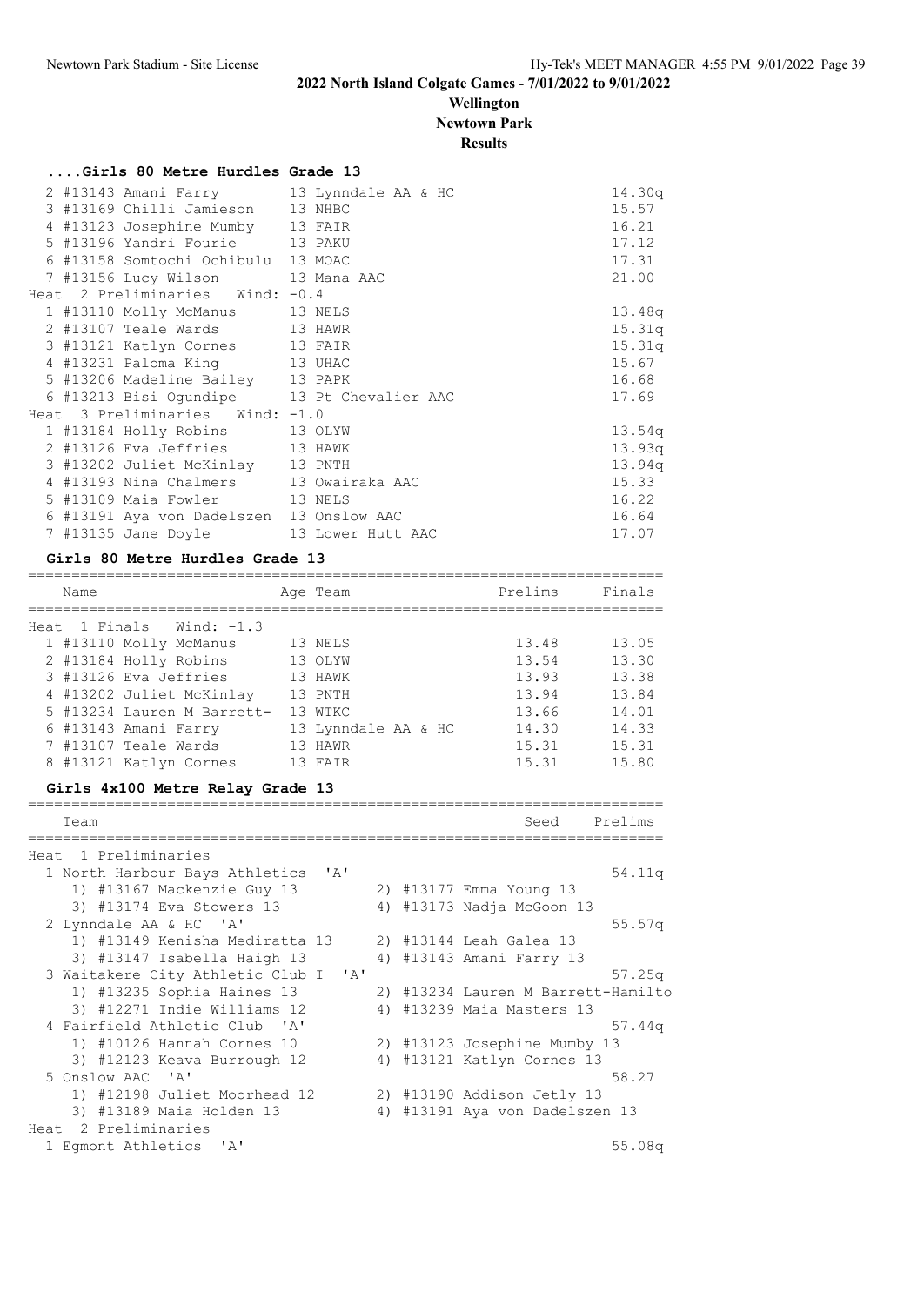#### **Wellington Newtown Park**

#### **Results**

#### **....Girls 4x100 Metre Relay Grade 13**

|                  | 1) #12117 Charlize Duncan 12   |  | 2) #12119 Kaley Stockwell 12      |
|------------------|--------------------------------|--|-----------------------------------|
|                  | 3) #13117 Alexis Elemam 13     |  | 4) #13118 Talen Hickford 13       |
| 2 Karori AAC 'A' |                                |  | 56.90q                            |
|                  | 1) #11149 Veronica Hickey 11   |  | 2) #13130 Marie Simonsen 13       |
|                  | 3) #12147 Phoebe Gauld 12      |  | 4) #12146 Aimee Cherry 12         |
|                  | 3 Palmerston North A & HC 'A'  |  | 57.59q                            |
|                  | 1) #13203 Tayler Trow 13       |  | 2) #13202 Juliet McKinlay 13      |
|                  | 3) #13199 Tayla Cornwall 13    |  | 4) #13201 Samantha Greenwood 13   |
| 4 Mana AAC 'A'   |                                |  | 57.98q                            |
|                  | 1) #13156 Lucy Wilson 13       |  | 2) #13151 Sacha Kilmister 13      |
|                  | 3) #12167 Charlotte Baldwin 12 |  | 4) #11167 Blossom Dele-Oluwole 11 |

#### **Girls 4x100 Metre Relay Grade 13**

========================================================================= Team Prelims Finals ========================================================================= Heat 1 Finals 1 Egmont Athletics 'A' 55.08 54.51 1) #12117 Charlize Duncan 12 2) #12119 Kaley Stockwell 12 3) #13117 Alexis Elemam 13 4) #13118 Talen Hickford 13 2 North Harbour Bays Athletics 'A' 54.11 54.93 1) #13167 Mackenzie Guy 13 2) #13177 Emma Young 13 3) #13174 Eva Stowers 13 4) #13173 Nadja McGoon 13 3 Lynndale AA & HC 'A' 55.57 56.07 1) #13149 Kenisha Mediratta 13 2) #13144 Leah Galea 13 3) #13147 Isabella Haigh 13 4) #13143 Amani Farry 13 4 Waitakere City Athletic Club I 'A' 57.25 56.85 1) #13235 Sophia Haines 13 2) #13234 Lauren M Barrett-Hamilto 3) #12271 Indie Williams 12 4) #13239 Maia Masters 13 5 Palmerston North A & HC 'A' 57.59 57.39 1) #13203 Tayler Trow 13 2) #13202 Juliet McKinlay 13 3) #13199 Tayla Cornwall 13 4) #13201 Samantha Greenwood 13 6 Karori AAC 'A' 56.90 57.40 1) #11149 Veronica Hickey 11 2) #13130 Marie Simonsen 13 3) #12147 Phoebe Gauld 12 4) #12146 Aimee Cherry 12 7 Fairfield Athletic Club 'A' 57.44 57.78 1) #10126 Hannah Cornes 10 2) #13123 Josephine Mumby 13 3) #12123 Keava Burrough 12 4) #13121 Katlyn Cornes 13 -- Mana AAC 'A' 57.98 DQ TR 24.7 1) #11167 Blossom Dele-Oluwole 11 2) #13151 Sacha Kilmister 13 3) #13156 Lucy Wilson 13 4) #12167 Charlotte Baldwin 12

#### **Girls High Jump Grade 13**

| Name                                         | Age Team                | Seed | Finals |
|----------------------------------------------|-------------------------|------|--------|
| Trial 1                                      |                         |      |        |
| 1 #13184 Holly Robins 13 OLYW                |                         |      | 1.57m  |
| 1.45 1.48 1.51 1.54 1.57 1.60                |                         |      |        |
| O XO<br>$\bigcirc$<br>$\cap$<br>∩            | XXX                     |      |        |
| 2 #13161 Isla Tilbury 13 MRLA                |                         |      | J1.57m |
| 1,30 1,35 1,40 1,45 1,48 1,51 1,54 1,57 1,60 |                         |      |        |
| $\cap$<br>$\bigcirc$<br>∩                    | O XO XXO XXO<br>XXO XXX |      |        |
| 3 #13210 Katrina Kraus                       | 13 PRAM                 |      | 1.51m  |
| 1.35 1.40 1.45 1.48 1.51 1.54                |                         |      |        |
| XO.<br>∩<br>∩<br>∩                           | XXX                     |      |        |
|                                              |                         |      |        |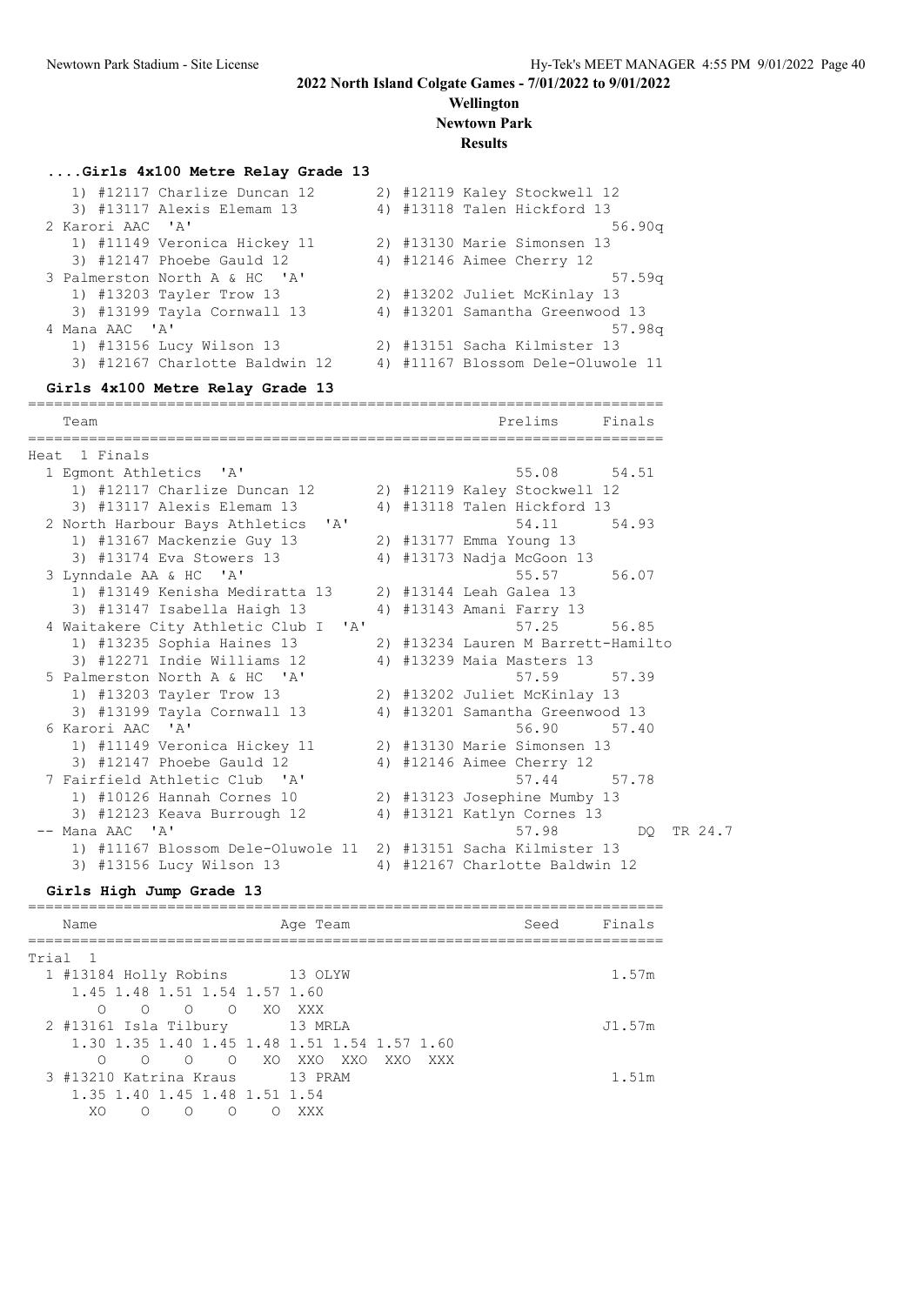**Wellington Newtown Park**

**Results**

| Girls High Jump Grade 13                                                                                                        |         |        |
|---------------------------------------------------------------------------------------------------------------------------------|---------|--------|
| 4 #13202 Juliet McKinlay 13 PNTH                                                                                                |         | 1.45m  |
| 1.25 1.30 1.35 1.40 1.45 1.48                                                                                                   |         |        |
| 0 0 0 0 0 XXX                                                                                                                   |         |        |
| 5 #13132 Hannah Hickson 13 LCTY                                                                                                 |         | J1.45m |
| 1.25 1.30 1.35 1.40 1.45 1.48                                                                                                   |         |        |
| 0 0 0 0 XXO XXX                                                                                                                 |         |        |
| 6 #13125 Daz Stark 13 FLDA                                                                                                      |         | 1.40m  |
| 1.20 1.25 1.30 1.35 1.40 1.45                                                                                                   |         |        |
| $\begin{matrix} \mathsf{O} & \mathsf{O} & \mathsf{O} & \mathsf{O} & \mathsf{O} & \mathsf{X} \mathsf{X} \mathsf{X} \end{matrix}$ |         |        |
| 6 #13109 Maia Fowler 13 NELS                                                                                                    |         | 1.40m  |
| 1.25 1.30 1.35 1.40 1.45                                                                                                        |         |        |
| 0 0 0 0 XXX                                                                                                                     |         |        |
| 8 #13231 Paloma King                                                                                                            | 13 UHAC | J1.40m |
| 1.25 1.30 1.35 1.40 1.45                                                                                                        |         |        |
| XO O XXO O XXX                                                                                                                  |         |        |
| 9 #13121 Katlyn Cornes 13 FAIR                                                                                                  |         | J1.40m |
| 1.35 1.40 1.45                                                                                                                  |         |        |
| O XO XXX                                                                                                                        |         |        |
| 9 #13203 Tayler Trow 13 PNTH                                                                                                    |         | J1.40m |
| 1.25 1.30 1.35 1.40 1.45                                                                                                        |         |        |
| O O O XO XXX                                                                                                                    |         |        |
| 11 #13234 Lauren M Barrett- 13 WTKC                                                                                             |         | J1.40m |
| 1.30 1.35 1.40 1.45                                                                                                             |         |        |
| O XXO XXO XXX<br>11 #13178 Ava Bowmaker 13 OLYW                                                                                 |         |        |
|                                                                                                                                 |         | J1.40m |
| 1.35 1.40 1.45<br>XXO XXO XXX                                                                                                   |         |        |
| 13 #13143 Amani Farry 13 Lynndale AA & HC                                                                                       |         | 1.35m  |
| 1.20 1.25 1.30 1.35 1.40                                                                                                        |         |        |
| O O XO XO XXX                                                                                                                   |         |        |
| 14 #13181 Sophia MacDonald 13 OLYW                                                                                              |         | J1.35m |
| 1.20 1.25 1.30 1.35 1.40                                                                                                        |         |        |
| O O XO XXO XXX                                                                                                                  |         |        |
| 15 #13117 Alexis Elemam 13 Egmont Athletics                                                                                     |         | J1.35m |
| 1.20 1.25 1.30 1.35 1.40                                                                                                        |         |        |
| O O XXO XXO XXX                                                                                                                 |         |        |
| 16 #13107 Teale Wards                                                                                                           | 13 HAWR | 1.20m  |
| 1.20 1.25                                                                                                                       |         |        |
| XXO XXX                                                                                                                         |         |        |

## **Girls Long Jump Grade 13**

| Name                                                                                                                  | Age Team | Seed Finals Wind |  |
|-----------------------------------------------------------------------------------------------------------------------|----------|------------------|--|
| 1 #13202 Juliet McKinlay 13 PNTH                                                                                      |          | $4.61m - 0.8$    |  |
| $4.45m(-1.3)$ $4.59m(+0.0)$ $4.61m(-0.8)$<br>2 #13167 Mackenzie Guy 13 NHBC                                           |          | $4.33m - 0.2$    |  |
| $4.09m(-0.5)$ $4.12m(-0.5)$ $4.33m(-0.2)$<br>3 #13220 Summa Dearing 13 TAWM                                           |          | $4.23m - 1.0$    |  |
| $4.11m(-1.0)$ X $4.23m(-1.0)$<br>4 #13109 Maia Fowler 13 NELS                                                         |          | $4.16m + 0.0$    |  |
| $3.59$ m (-1.4) $3.45$ m (-0.8) $4.16$ m (+0.0)                                                                       |          |                  |  |
| 5 #13132 Hannah Hickson 13 LCTY<br>$4.14m(-0.5)$ X $4.06m(-0.2)$                                                      |          | $4.14m - 0.5$    |  |
| 6 #13125 Daz Stark 13 FLDA                                                                                            |          | $4.12m - 0.8$    |  |
| $X = 4.12m(-0.8) X$<br>7 #13193 Nina Chalmers 13 Owairaka AAC<br>$4.03$ m $(-1.4)$ $3.93$ m $(-2.2)$ $4.10$ m $(0.3)$ |          | $4.10m$ 0.3      |  |
|                                                                                                                       |          |                  |  |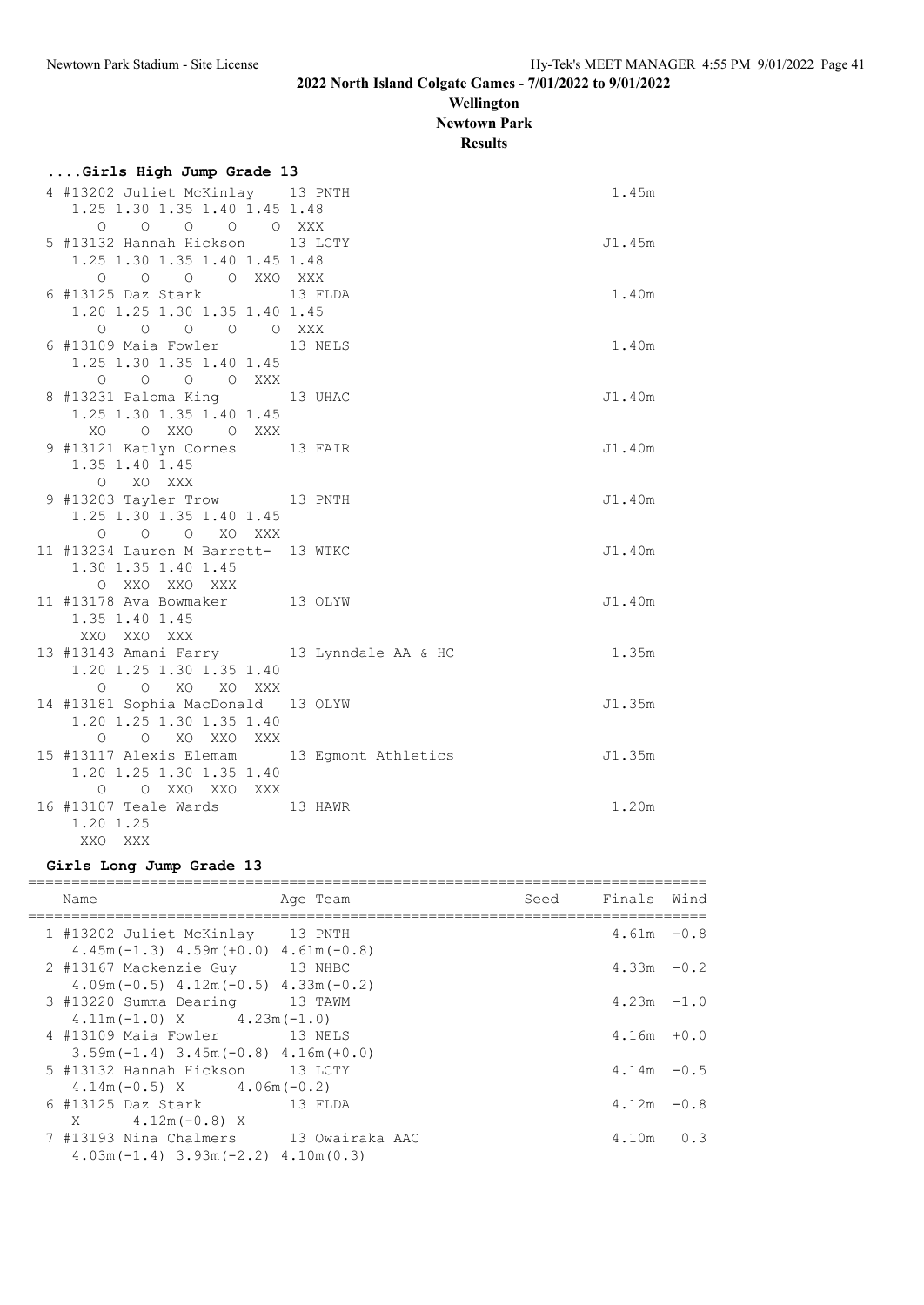**Wellington Newtown Park**

**Results**

| Girls Long Jump Grade 13                                                                                       |                                |            |
|----------------------------------------------------------------------------------------------------------------|--------------------------------|------------|
| 8 #13128 Ruby Gilbertson 13 HTGA<br>$3.86m(-1.4)$ 4.00m $(-0.5)$ 4.04m $(1.6)$                                 | $4.04m$ 1.6                    |            |
| 9 #13107 Teale Wards<br>13 HAWR<br>X<br>4.03m(1.9)<br>Χ                                                        | 4.03m 1.9                      |            |
| 13 Lynndale AA & HC<br>10 #13144 Leah Galea<br>$3.96m(-1.4)$ $3.88m(-1.9)$ $3.77m(1.3)$                        | $3.96m - 1.4$                  |            |
| 11 #13235 Sophia Haines 13 WTKC<br>$3.95m(-0.9)$ $3.78m(-1.0)$ $3.90m(0.3)$                                    | $3.95m - 0.9$                  |            |
| 12 #13213 Bisi Ogundipe 13 Pt Chevalier AAC<br>$3.48m(-2.0)$ $3.91m(1.6)$ $3.74m(-1.4)$                        | $3.91m$ 1.6                    |            |
| 13 #13158 Somtochi Ochibulu 13 MOAC<br>$3.78m(0.1)$ $3.40m(-0.7)$ $3.26m(-0.4)$                                | $3.78m$ 0.1                    |            |
| 14 #13147 Isabella Haigh 13 Lynndale AA & HC<br>$3.73m(-1.4)$ $3.61m(1.5)$ $3.67m(-0.4)$                       | $3.73m - 1.4$                  |            |
| 15 #13206 Madeline Bailey 13 PAPK<br>$3.63m(-0.2)$ $2.95m(-1.9)$ $3.43m(1.5)$                                  | $3.63m - 0.2$                  |            |
| 16 #13123 Josephine Mumby 13 FAIR<br>$3.32m(0.1)$ $3.39m(-0.6)$ X                                              | $3.39m - 0.6$                  |            |
| 17 #13181 Sophia MacDonald 13 OLYW<br>$3.35m(0.1)$ $3.16m(0.5)$ X                                              | $3.35m$ $0.1$                  |            |
| 18 #13129 Ayla Mowat 13 HELA<br>$3.29m(-1.9)$ $2.50m(-0.1)$ X<br>19 #13138 Isla Hughes 13 Lower Hutt AAC       | $3.29m - 1.9$<br>$3.23m$ $0.8$ |            |
| $3.00m(-0.9)$ $3.15m(0.5)$ $3.23m(0.8)$<br>20 #13149 Kenisha Mediratta 13 Lynndale AA & HC                     | $3.02m - 0.2$                  |            |
| $3.02m(-0.2)$ 2.96m $(0.7)$ X $(-1.3)$<br>Trial 2                                                              |                                |            |
| 1 #13115 Jacqui Nasrabadi 13 ESTA<br>$5.02m(-1.6)$ 4.39m (0.5)<br>X                                            | $5.02m - 1.6$                  |            |
| 2 #13231 Paloma King<br>13 UHAC<br>$4.05m(0.3)$ $4.55m(0.3)$ $4.60m(1.4)$                                      | 4.60m 1.4                      |            |
| 3 #13218 Lisa Gear 13 TAKP<br>$4.47m(0.4)$ $4.56m(1.1)$ $4.38m(-2.7)$                                          | 4.56m                          | 1.1        |
| 4 #13184 Holly Robins 13 OLYW<br>$4.45m(0.6)$ $4.29m(+0.0)$ $4.25m(1.2)$                                       | $4.45m$ 0.6                    |            |
| 5 #13110 Molly McManus 13 NELS<br>$4.44m(-1.5)$ $4.36m(0.2)$ X                                                 | $4.44m - 1.5$                  |            |
| 6 #13234 Lauren M Barrett- 13 WTKC<br>$4.41m(1.0)$ $4.04m(-0.4)$ $4.16m(2.2)$                                  | 4.41m                          | 1.0        |
| 7 #13136 Eva Green<br>13 Lower Hutt AAC<br>$3.91m(-0.2)$ 4.26m(1.3)<br>X                                       | 4.26m                          | 1.3        |
| 8 #13243 Lily Anderson 13 WHKE<br>$4.07m(-0.5)$ 3.92m $(-0.9)$ 4.05m $(-1.2)$                                  | $4.07m - 0.5$                  |            |
| 9 #13121 Katlyn Cornes 13 FAIR<br>$3.88m(-0.4)$ X $4.05m(-0.2)$                                                | $4.05m - 0.2$                  |            |
| 10 #13210 Katrina Kraus<br>13 PRAM<br>$3.97m(-1.3)$<br>Χ<br>X                                                  | $3.97m - 1.3$                  |            |
| 11 #13239 Maia Masters<br>13 WTKC<br>$3.87m(-0.8)$ $3.95m(1.5)$ $3.82m(1.5)$<br>12 #13178 Ava Bowmaker 13 OLYW | J3.95m<br>3.92m                | 1.5<br>1.0 |
| $3.65m(0.1)$ $3.92m(1.0)$ $3.83m(0.1)$<br>13 #13182 Briar Nicholson 13 OLYW                                    | 3.88m                          | 0.1        |
| $3.88m(0.1)$ $3.84m(-1.8)$<br>Χ<br>14 #13221 Carenza Elley 13 TAWM                                             | $3.62m - 0.6$                  |            |
| $3.27m(-1.1)$ $3.62m(-0.6)$ $3.51m(-0.0)$<br>15 #13157 Kaliyah Kamo 13 Manurewa AA & HC                        | $3.21m - 0.4$                  |            |
| $3.21m(-0.4) X$ X                                                                                              |                                |            |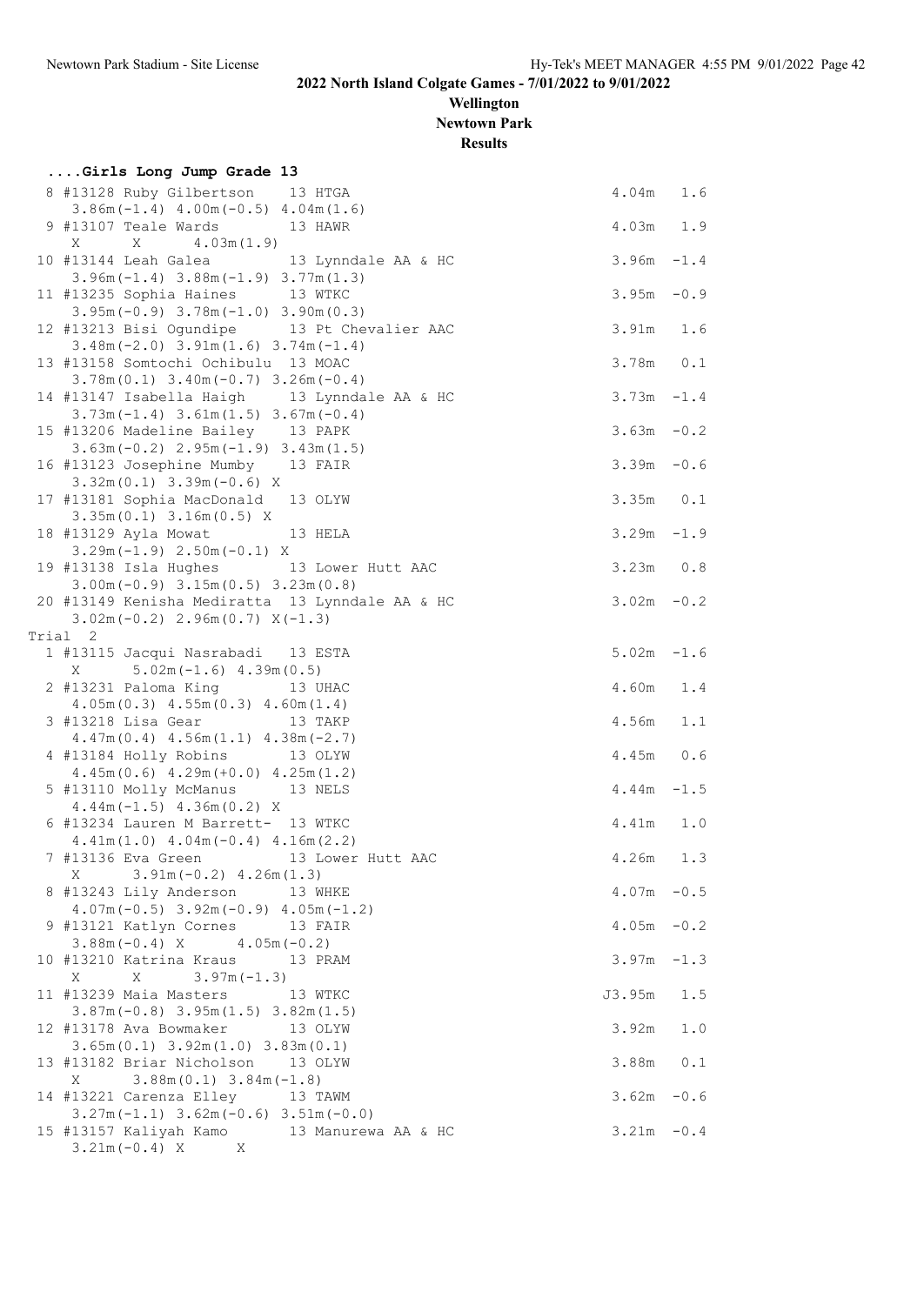## **Wellington**

**Newtown Park**

## **Results**

# **....Girls Long Jump Grade 13**<br>16 #13135 Jane Dovle

| Giris Long Jump Grade 13                     |               |  |
|----------------------------------------------|---------------|--|
| 16 #13135 Jane Doyle 13 Lower Hutt AAC       | $3.17m$ 0.1   |  |
| $3.17m(0.1)$ X $2.82m(-1.6)$                 |               |  |
| 17 #13118 Talen Hickford 13 Eqmont Athletics | $2.91m - 0.4$ |  |
| $X = 2.91m(-0.4) X$                          |               |  |

#### **Girls Shot Put Grade 13**

| Name<br>Aqe Team                                              |                     | Seed Finals |        |
|---------------------------------------------------------------|---------------------|-------------|--------|
| Trial 1                                                       |                     |             |        |
| 1 #13172 Karmen-Elizabeth 13 NHBC<br>12.97m 12.08m 11.34m     |                     |             | 12.97m |
| 2 #13113 Leila-Jae Saifiti 13 Avondale AAC<br>X 11.49m 10.11m |                     |             | 11.49m |
| 3 #13208 Arnika Lam<br>10.18m  10.85m  10.39m                 | 13 PAPT             |             | 10.85m |
| 4 #13175 Marina Stowers<br>9.49m 9.00m X                      | 13 NHBC             |             | 9.49m  |
| 5 #13174 Eva Stowers<br>9.40m 8.66m 8.67m                     | 13 NHBC             |             | 9.40m  |
| 6 #13183 Jersey Rose Perro<br>8.54m 9.15m 8.69m               | 13 OLYW             |             | 9.15m  |
| 7 #13111 Aurora Carswell<br>8.53m 8.15m 9.08m                 | 13 AWAI             |             | 9.08m  |
| 8 #13220 Summa Dearing<br>8.31m 9.01m 8.32m                   | 13 TAWM             |             | 9.01m  |
| 9 #13234 Lauren M Barrett-<br>8.29m 8.60m 8.77m               | 13 WTKC             |             | 8.77m  |
| 10 #13157 Kaliyah Kamo<br>8.26m 8.25m 8.22m                   | 13 Manurewa AA & HC |             | 8.26m  |
| 11 #13210 Katrina Kraus<br>8.05m 8.14m 8.23m                  | 13 PRAM             |             | 8.23m  |
| 12 #13206 Madeline Bailey<br>8.10m 7.81m 7.96m                | 13 PAPK             |             | 8.10m  |
| 13 #13218 Lisa Gear<br>7.02m 7.70m 7.40m                      | 13 TAKP             |             | 7.70m  |
| 14 #13125 Daz Stark<br>5.78m X 7.66m                          | 13 FLDA             |             | 7.66m  |
| 15 #13201 Samantha Greenwoo<br>7.54m 7.33m 6.85m              | 13 PNTH             |             | 7.54m  |
| 16 #13160 Neve McKenzie<br>7.26m 7.13m 6.85m                  | 13 MRLA             |             | 7.26m  |
| 17 #13138 Isla Hughes<br>6.44m 7.04m 7.19m                    | 13 Lower Hutt AAC   |             | 7.19m  |
| 18 #13129 Ayla Mowat<br>6.11m X 5.77m                         | 13 HELA             |             | 6.11m  |

#### **Girls Discus Throw Grade 13**

| Name                                                      | Age Team | Seed | Finals |
|-----------------------------------------------------------|----------|------|--------|
| 1 #13172 Karmen-Elizabeth 13 NHBC<br>38.93m 40.88m 39.37m |          |      | 40.88m |
| 2 #13174 Eva Stowers<br>24.69m 31.20m 28.85m              | 13 NHBC  |      | 31.20m |
| 3 #13220 Summa Dearing<br>30.24m 27.59m 22.00m            | 13 TAWM  |      | 30.24m |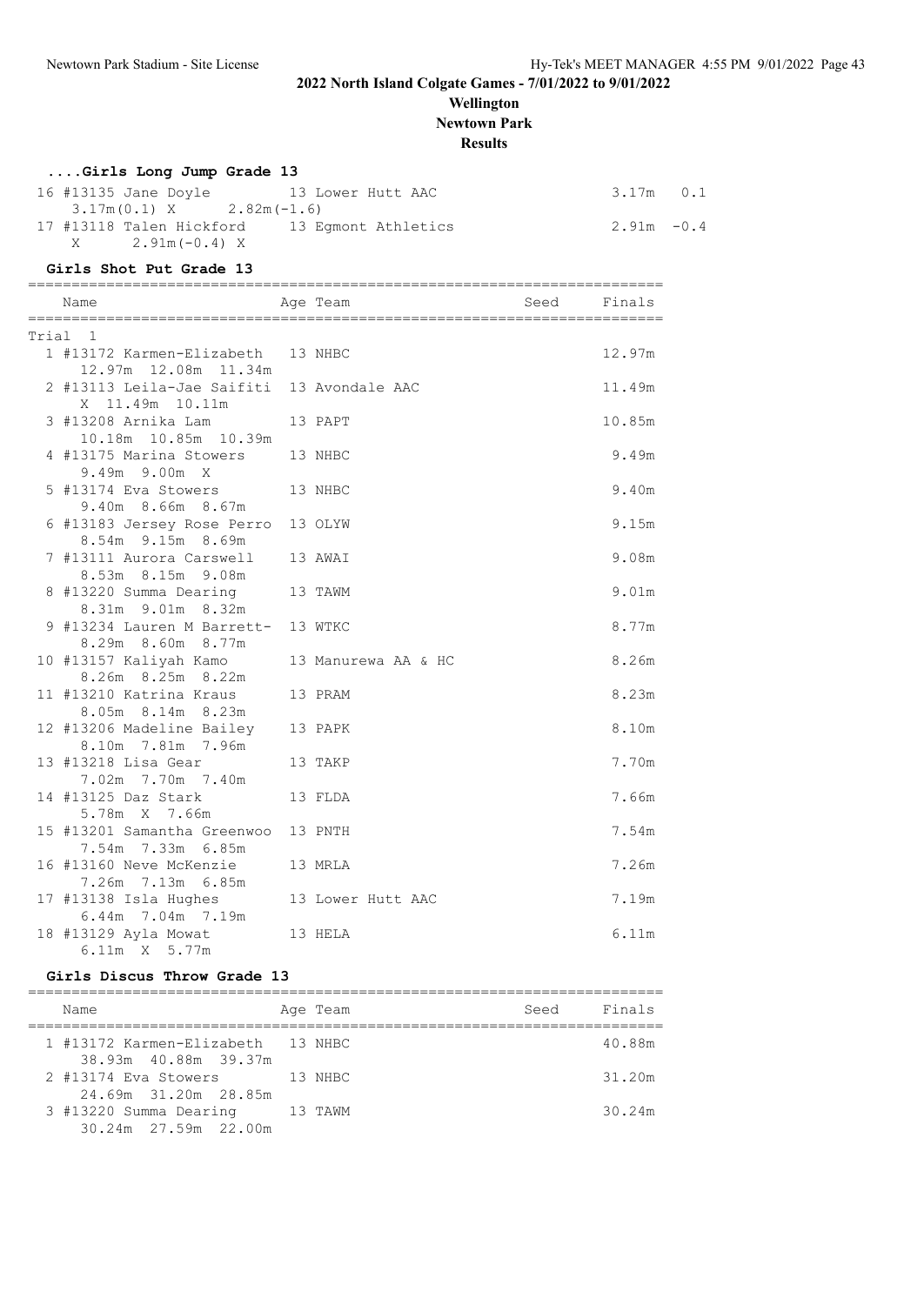**Wellington**

**Newtown Park**

**Results**

| Girls Discus Throw Grade 13                                        |                     |        |
|--------------------------------------------------------------------|---------------------|--------|
| 4 #13175 Marina Stowers 13 NHBC<br>X 26.00m 25.46m                 |                     | 26.00m |
| 5 #13183 Jersey Rose Perro 13 OLYW<br>25.67m 25.59m X              |                     | 25.67m |
| 6 #13111 Aurora Carswell 13 AWAI<br>24.56m X 24.58m                |                     | 24.58m |
| 7 #13157 Kaliyah Kamo 13 Manurewa AA & HC<br>24.30m 22.63m X       |                     | 24.30m |
| 8 #13113 Leila-Jae Saifiti 13 Avondale AAC<br>23.46m 20.56m 24.28m |                     | 24.28m |
| 9 #13138 Isla Hughes<br>16.76m 20.96m 18.75m                       | 13 Lower Hutt AAC   | 20.96m |
| 10 #13208 Arnika Lam           13 PAPT<br>20.91m  20.66m  X        |                     | 20.91m |
| 13 TAKP<br>11 #13218 Lisa Gear<br>X 20.09m X                       |                     | 20.09m |
| 12 #13144 Leah Galea 13 Lynndale AA & HC<br>17.47m 15.11m 16.53m   |                     | 17.47m |
| 13 #13184 Holly Robins 13 OLYW<br>14.56m 16.25m 15.63m             |                     | 16.25m |
| 14 #13221 Carenza Elley 13 TAWM<br>15.18m X 14.39m                 |                     | 15.18m |
| 15 #13129 Ayla Mowat 13 HELA<br>14.36m  12.04m  12.23m             |                     | 14.36m |
| 16 #13135 Jane Doyle 13 Lower Hutt AAC<br>11.61m 10.27m 9.96m      |                     | 11.61m |
| 17 #13149 Kenisha Mediratta<br>9.33m 11.22m 9.61m                  | 13 Lynndale AA & HC | 11.22m |

#### **Girls 1600 Metre Race Walk Grade 13**

| Name   |                            | Age Team          |  | Seed | Finals   |
|--------|----------------------------|-------------------|--|------|----------|
| Heat 1 |                            |                   |  |      |          |
|        | 1 #13196 Yandri Fourie     | 13 PAKU           |  |      | 9:37.15  |
|        | 2 #13217 Sinead O'Sullivan | 13 STRA           |  |      | 10:35.14 |
|        | 3 #13138 Isla Hughes       | 13 Lower Hutt AAC |  |      | 12:27.02 |

#### **Girls 100 Metre Sprint Grade 14**

| Name |                                  | Age Team                                          | Seed | Prelims |
|------|----------------------------------|---------------------------------------------------|------|---------|
|      | Heat 1 Preliminaries Wind: 0.2   |                                                   |      |         |
|      | 1 #14112 Maia Poutawera 14 TRGA  |                                                   |      | 13.18q  |
|      | 2 #14122 Emma Bews-Hair 14 ESTA  |                                                   |      | 13.34q  |
|      | 3 #14233 Analin Rudd             | 14 WHAC                                           |      | 13.65q  |
|      | 4 #14174 Charlotte Green 14 OLYW |                                                   |      | 13.80q  |
|      | 5 #14218 Isabel To'ia 14 UHAC    |                                                   |      | 13.89q  |
|      |                                  | 6 #14213 Kamaia Minhinnick 14 Taupo Athletic Club |      | 14.15   |
|      | 7 #14116 Lily Frieswyk           | 14 BVEA                                           |      | 14.87   |
|      | Heat 2 Preliminaries Wind: 2.1   |                                                   |      |         |
|      | 1 #14138 Amponsaa Tabi-Amp       | 14 HTGA                                           |      | 12.55q  |
|      | 2 #14164 Brooke Harper           | 14 MRLA                                           |      | 12.87q  |
|      | 3 #14176 Lily Tankersley         | 14 OLYW                                           |      | 13.62q  |
|      | 4 #14189 Hannah Cadzow           | 14 PNTH                                           |      | 14.02   |
|      | 5 #14146 Mila Kaplan             | 14 Karori AAC                                     |      | 14.25   |
|      | 6 #14142 Kyra Rogerson           | 14 Hinemoa AAC                                    |      | 14.81   |
|      | 7 #14161 Nora Caffrey            | 14 Manurewa AA & HC                               |      | 15.78   |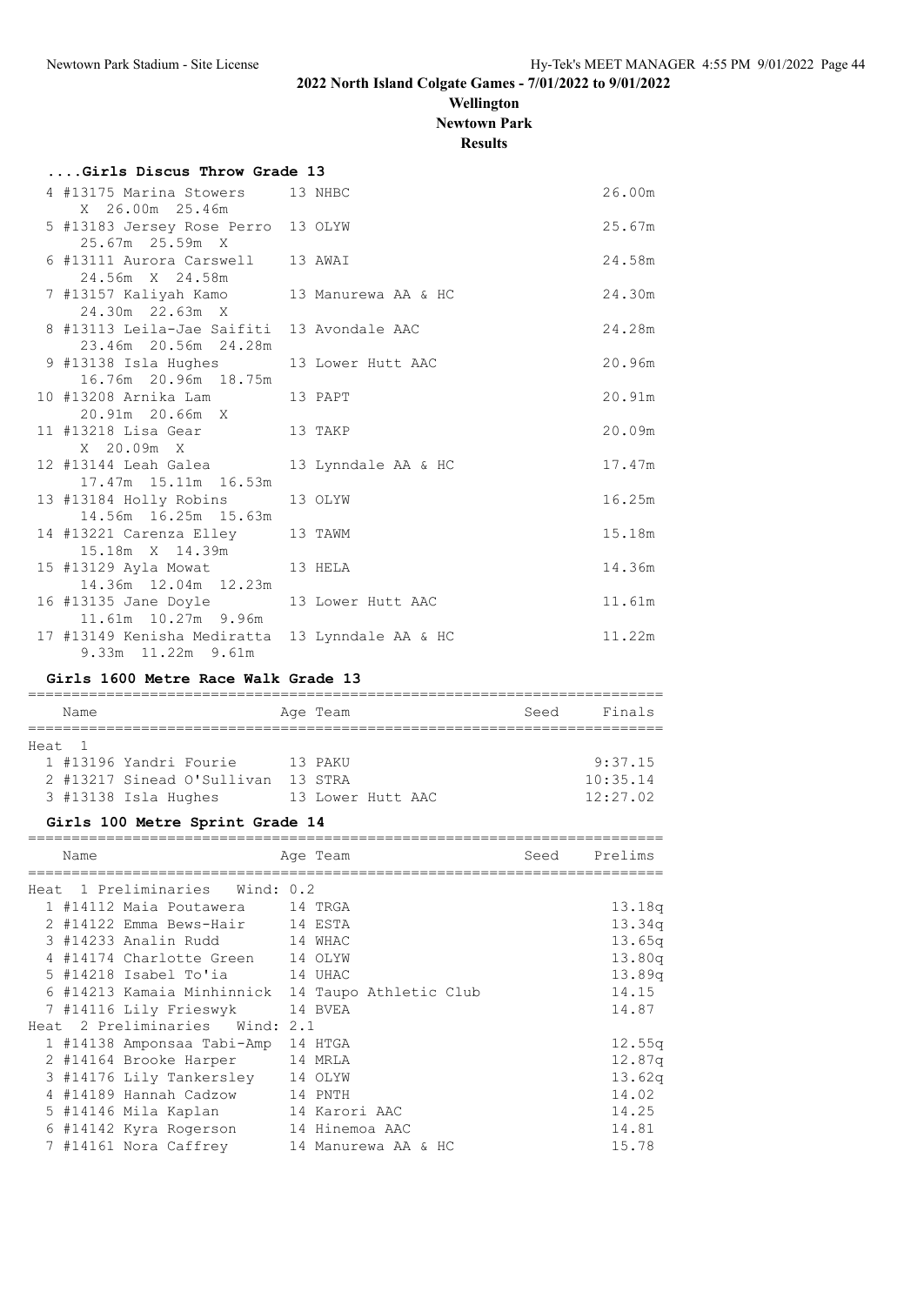## **Wellington**

**Newtown Park**

**Results**

#### **....Girls 100 Metre Sprint Grade 14**

|  | Heat 3 Preliminaries Wind: 1.4              |                                                   |        |
|--|---------------------------------------------|---------------------------------------------------|--------|
|  | 1 #14195 Avah Sila               14 PAPK    |                                                   | 13.13q |
|  |                                             | 2 #14127 Paige Scannell 14 Eqmont Athletics       | 13.60q |
|  | 3 #14198 Savannah Atoaga 14 PAPT            |                                                   | 13.86q |
|  | 4 #14209 Molly O'Reilly 14 Selwyn           |                                                   | 14.01  |
|  | 5 #14230 Nancy Li<br>14 WHAC                |                                                   | 14.01  |
|  | 6 #14171 Mckenzie Kruck 14 NHBC             |                                                   | 14.13  |
|  | 7 #14179 Shyla Ganderton 14 Paeroa AAC      |                                                   | 15.10  |
|  | Heat $4$ Preliminaries Wind: $-0.1$         |                                                   |        |
|  |                                             | 1 #14155 Kahurangi Skudder 14 Levin Athletic Club | 13.26q |
|  | 2 #14149 Trelise Howard 14 LCTY             |                                                   | 13.53q |
|  |                                             | 3 #14123 Chadelle Bascara 14 Eqmont Athletics     | 13.73q |
|  | 4 #14203 Aimee Proudfoot 14 PRAM            |                                                   | 16.10  |
|  | Heat 5 Preliminaries Wind: 0.1              |                                                   |        |
|  | 1 #14156 Maddie Kilgariff 14 Lower Hutt AAC |                                                   | 13.91q |
|  | 2 #14193 Chanel Gao 14 PAPK                 |                                                   | 13.97q |
|  |                                             | 3 #14153 Verde Kjestrup 14 Levin Athletic Club    | 14.09  |
|  | 4 #14117 Indigo James 14 BVEA               |                                                   | 14.32  |

#### **Girls 100 Metre Sprint Grade 14**

| Name |                                    | Age Team                                                       | Prelims Semis |                    |
|------|------------------------------------|----------------------------------------------------------------|---------------|--------------------|
|      | Heat 1 Semi-Finals Wind: 3.3       |                                                                |               |                    |
|      | 1 #14138 Amponsaa Tabi-Amp 14 HTGA |                                                                | 12.55         | 12.59q             |
|      | 2 #14112 Maia Poutawera 14 TRGA    |                                                                | 13.18         | 13.09 <sub>q</sub> |
|      |                                    | 3 #14155 Kahurangi Skudder 14 Levin Athletic Club 13.26 13.42q |               |                    |
|      | 4 #14176 Lily Tankersley 14 OLYW   |                                                                | 13.62         | 13.55              |
|      |                                    | 5 #14127 Paige Scannell 14 Egmont Athletics 13.60              |               | 13.64              |
|      | 6 #14174 Charlotte Green 14 OLYW   |                                                                | 13.80 13.77   |                    |
|      | 7 #14193 Chanel Gao 14 PAPK        |                                                                | 13.97 14.02   |                    |
|      | 8 #14198 Savannah Atoaga 14 PAPT   |                                                                | 13.86         | 14.11              |
|      | Heat 2 Semi-Finals Wind: 0.9       |                                                                |               |                    |
|      | 1 #14164 Brooke Harper 14 MRLA     |                                                                | 12.87         | 12.99q             |
|      | 2 #14195 Avah Sila 14 PAPK         |                                                                | 13.13         | 13.18q             |
|      | 3 #14122 Emma Bews-Hair 14 ESTA    |                                                                | 13.34         | 13.24q             |
|      | 4 #14233 Analin Rudd 14 WHAC       |                                                                | 13.65         | 13.31q             |
|      | 5 #14149 Trelise Howard 14 LCTY    |                                                                | 13.53         | 13.50q             |
|      |                                    | 6 #14123 Chadelle Bascara 14 Eqmont Athletics 13.73            |               | 13.77              |
|      | 7 #14218 Isabel To'ia 14 UHAC      |                                                                | 13.89         | 13.88              |
|      |                                    | 8 #14156 Maddie Kilgariff 14 Lower Hutt AAC                    | 13.91         | 13.89              |

#### **Girls 100 Metre Sprint Grade 14**

| Name |                            | Age Team               | Semis | Finals |
|------|----------------------------|------------------------|-------|--------|
|      | Heat 1 Finals Wind: 2.1    |                        |       |        |
|      | 1 #14138 Amponsaa Tabi-Amp | 14 HTGA                | 12.59 | 12.60  |
|      | 2 #14164 Brooke Harper     | 14 MRLA                | 12.99 | 12.95  |
|      | 3 #14112 Maia Poutawera    | 14 TRGA                | 13.09 | 13.05  |
|      | 4 #14233 Analin Rudd       | 14 WHAC                | 13.31 | 13.24  |
|      | 5 #14195 Avah Sila         | 14 PAPK                | 13.18 | 13.28  |
|      | 6 #14122 Emma Bews-Hair    | 14 ESTA                | 13.24 | 13.33  |
|      | 7 #14155 Kahurangi Skudder | 14 Levin Athletic Club | 13.42 | 13.40  |
|      | 8 #14149 Trelise Howard    | 14 T.C.T.Y             | 13.50 | 13.65  |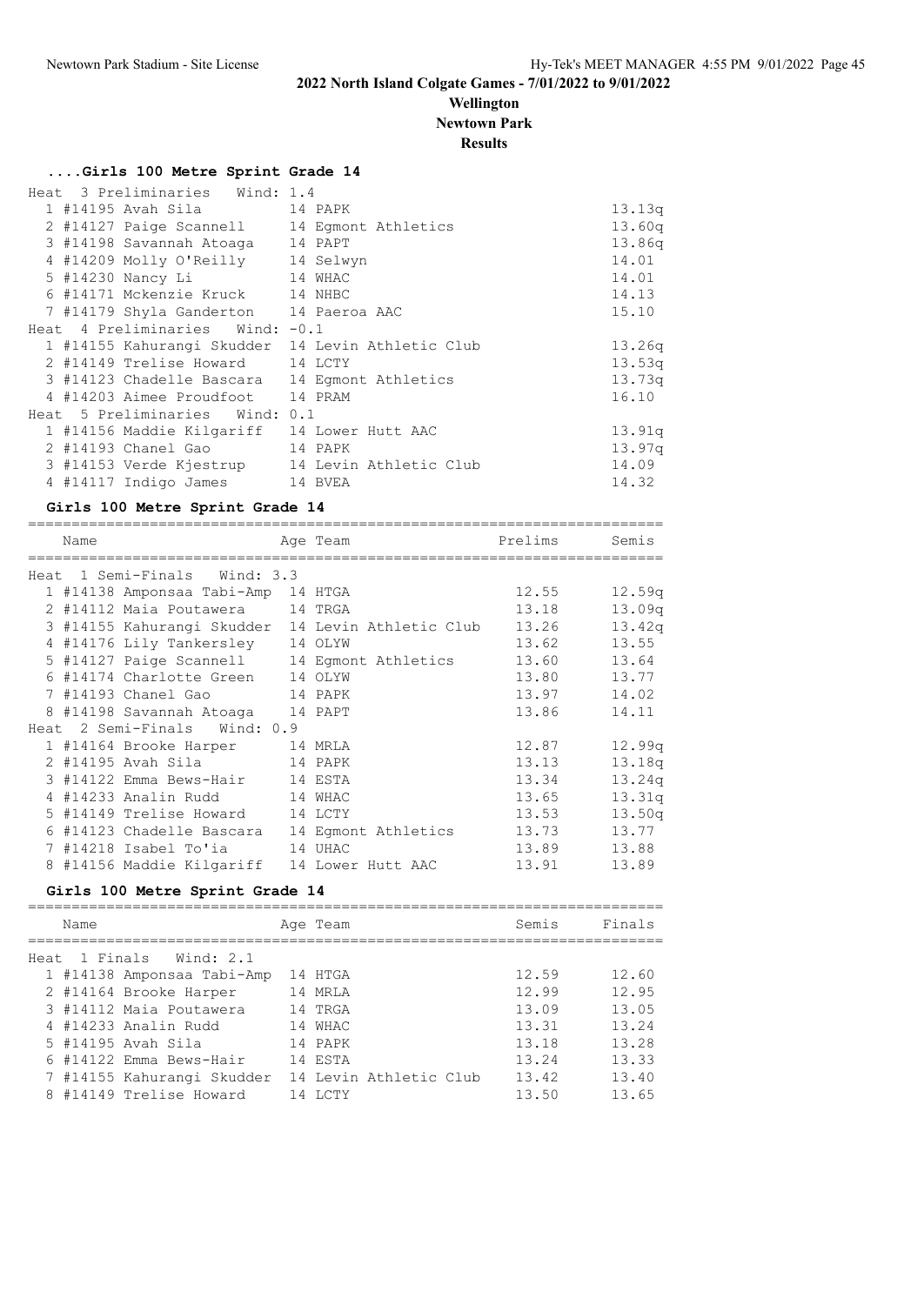## **Wellington Newtown Park**

**Results**

#### **Girls 200 Metre Sprint Grade 14**

| Name |                                               | Age Team                                                | Seed    | Prelims |
|------|-----------------------------------------------|---------------------------------------------------------|---------|---------|
|      | Heat 1 Preliminaries Wind: 4.2                |                                                         |         |         |
|      | 1 #14138 Amponsaa Tabi-Amp 14 HTGA            |                                                         |         | 25.81q  |
|      | 2 #14130 Mia de Jager 14 HAWK                 |                                                         |         | 26.34q  |
|      | 14 PAPK<br>3 #14195 Avah Sila                 |                                                         |         | 28.16q  |
|      | 4 #14149 Trelise Howard 14 LCTY               |                                                         |         | 28.45   |
|      | 5 #14171 Mckenzie Kruck 14 NHBC               |                                                         |         | 29.55   |
|      | 6 #14224 Maggie Robinson 14 South Canterbury  |                                                         |         | 29.61   |
|      |                                               | 7 #14153 Verde Kjestrup 14 Levin Athletic Club          |         | 29.80   |
|      | Heat 2 Preliminaries Wind: 4.1                |                                                         |         |         |
|      | 1 #14218 Isabel To'ia                         | 14 UHAC                                                 |         | 28.68   |
|      | 2 #14156 Maddie Kilgariff 14 Lower Hutt AAC   |                                                         |         | 28.82   |
|      | 3 #14189 Hannah Cadzow                        | 14 PNTH                                                 |         | 29.08   |
|      | 4 #14230 Nancy Li                             | 14 WHAC                                                 |         | 29.24   |
|      | 5 #14117 Indigo James                         | 14 BVEA                                                 |         | 30.06   |
|      | 6 #14146 Mila Kaplan                          | 14 Karori AAC                                           |         | 31.15   |
|      | 7 #14142 Kyra Rogerson 14 Hinemoa AAC         |                                                         |         | 31.65   |
|      | Heat 3 Preliminaries<br>Wind: 3.5             |                                                         |         |         |
|      | 1 #14164 Brooke Harper                        | 14 MRLA                                                 |         | 26.86q  |
|      | 2 #14112 Maia Poutawera                       | 14 TRGA                                                 |         | 27.36q  |
|      | 3 #14233 Analin Rudd                          | 14 WHAC                                                 |         | 28.27q  |
|      | 4 #14174 Charlotte Green                      | 14 OLYW                                                 |         | 28.89   |
|      | Heat 4 Preliminaries Wind: 4.7                |                                                         |         |         |
|      |                                               | 1 #14155 Kahurangi Skudder 14 Levin Athletic Club       |         | 28.40q  |
|      | 2 #14123 Chadelle Bascara 14 Egmont Athletics |                                                         |         | 28.41q  |
|      | 3 #14122 Emma Bews-Hair                       | 14 ESTA                                                 |         | 28.55   |
|      | 4 #14176 Lily Tankersley 14 OLYW              |                                                         |         | 28.57   |
|      | 5 #14121 Amelie Wood                          | 14 CAMB                                                 |         | 29.01   |
|      | Girls 200 Metre Sprint Grade 14               |                                                         |         |         |
| Name |                                               | Age Team                                                | Prelims | Finals  |
|      | Heat 1 Finals Wind: 2.9                       |                                                         |         |         |
|      | 1 #14138 Amponsaa Tabi-Amp 14 HTGA            |                                                         | 25.81   | 26.16   |
|      | 2 #14130 Mia de Jager                         | 14 HAWK                                                 | 26.34   | 26.49   |
|      | 3 #14112 Maia Poutawera                       | 14 TRGA                                                 | 27.36   | 26.61   |
|      | 4 #14164 Brooke Harper 14 MRLA                |                                                         | 26.86   | 26.97   |
|      | 5 #14195 Avah Sila                            | 14 PAPK                                                 | 28.16   | 27.53   |
|      | 6 #14233 Analin Rudd 14 WHAC                  |                                                         | 28.27   | 27.65   |
|      |                                               | 7 #14123 Chadelle Bascara 14 Egmont Athletics           | 28.41   | 28.40   |
|      |                                               | 8 #14155 Kahurangi Skudder 14 Levin Athletic Club 28.40 |         | 28.40   |
|      | Girls 400 Metre Sprint Grade 14               |                                                         |         |         |
| Name |                                               | Age Team                                                | Seed    | Prelims |
|      |                                               |                                                         |         |         |
|      | Heat 1 Preliminaries                          |                                                         |         |         |
|      | 1 #14130 Mia de Jager                         | 14 HAWK                                                 |         | 60.20q  |
|      | 2 #14229 Gabrielle Healy 14 WHAC              |                                                         |         | 60.94q  |
|      | 3 #14112 Maia Poutawera                       | 14 TRGA                                                 |         | 61.02q  |
|      | 4 #14208 Meg Edwards                          | 14 Selwyn                                               |         | 63.88   |
|      | 5 #14201 Emily Hassan 14 PRAM                 |                                                         |         | 68.78   |
|      |                                               | 6 #14155 Kahurangi Skudder 14 Levin Athletic Club       |         | 70.15   |

7 #14224 Maggie Robinson 14 South Canterbury 71.54

1 #14108 Holly Fausett 14 TRGA 61.42q

Heat 3 Preliminaries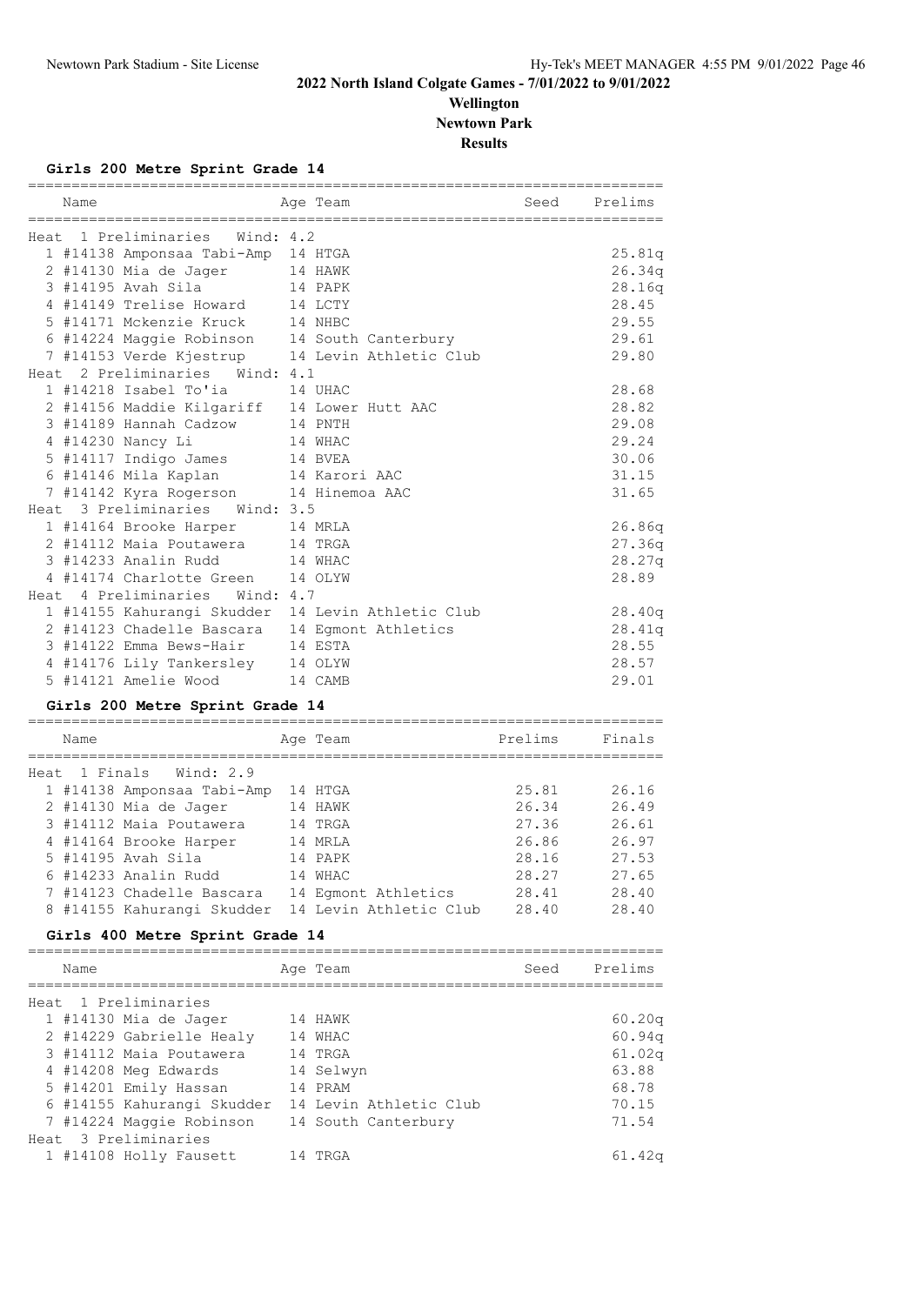**Wellington**

**Newtown Park**

### **Results**

=========================================================================

| Girls 400 Metre Sprint Grade 14 |  |  |  |  |  |
|---------------------------------|--|--|--|--|--|
|---------------------------------|--|--|--|--|--|

|  |                                                                   | 62.53q                                                                                                                                                                                                                                                                                |
|--|-------------------------------------------------------------------|---------------------------------------------------------------------------------------------------------------------------------------------------------------------------------------------------------------------------------------------------------------------------------------|
|  |                                                                   | 62.66q                                                                                                                                                                                                                                                                                |
|  |                                                                   | 63.39q                                                                                                                                                                                                                                                                                |
|  |                                                                   | 66.89                                                                                                                                                                                                                                                                                 |
|  |                                                                   |                                                                                                                                                                                                                                                                                       |
|  |                                                                   | 61.69 <sub>q</sub>                                                                                                                                                                                                                                                                    |
|  |                                                                   | 64.59                                                                                                                                                                                                                                                                                 |
|  |                                                                   | 67.70                                                                                                                                                                                                                                                                                 |
|  |                                                                   | 67.81                                                                                                                                                                                                                                                                                 |
|  | Heat 4 Preliminaries<br>1 #14133 Boh Ritchie<br>4 #14230 Nancy Li | 2 #14127 Paige Scannell 14 Eqmont Athletics<br>3 #14103 Josephine Tappend 14 NELS<br>4 #14157 Jessica McKenzie 14 Lower Hutt AAC<br>5 #14189 Hannah Cadzow 14 PNTH<br>14 HAWK<br>2 #14123 Chadelle Bascara 14 Eqmont Athletics<br>3 #14177 Jeannie-Mae Dinna 14 Onslow AAC<br>14 WHAC |

#### **Girls 400 Metre Sprint Grade 14**

=========================================================================

|      | Name     |                            | Age Team            | Prelims | Finals |
|------|----------|----------------------------|---------------------|---------|--------|
|      |          |                            |                     |         |        |
| Heat | 1 Finals |                            |                     |         |        |
|      |          | 1 #14112 Maia Poutawera    | 14 TRGA             | 61.02   | 59.07  |
|      |          | 2 #14133 Boh Ritchie       | 14 HAWK             | 61.69   | 59.09  |
|      |          | 3 #14130 Mia de Jager      | 14 HAWK             | 60.20   | 59.77  |
|      |          | 4 #14108 Holly Fausett     | 14 TRGA             | 61.42   | 59.89  |
|      |          | 5 #14229 Gabrielle Healy   | 14 WHAC             | 60.94   | 59.92  |
|      |          | 6 #14103 Josephine Tappend | 14 NELS             | 62.66   | 61.61  |
|      |          | 7 #14127 Paige Scannell    | 14 Eqmont Athletics | 62.53   | 63.25  |
|      |          | 8 #14157 Jessica McKenzie  | 14 Lower Hutt AAC   | 63.39   | 63.36  |

#### **Girls 800 Metre Run Grade 14**

Heat 1 Finals

| Name |                                          | Age Team            | Seed    | Prelims  |
|------|------------------------------------------|---------------------|---------|----------|
|      | Heat 1 Preliminaries                     |                     |         |          |
|      | 1 #14190 Hayley Cornwall 14 PNTH         |                     |         | 2:24.200 |
|      | 2 #14229 Gabrielle Healy                 | 14 WHAC             |         | 2:26.710 |
|      | 3 #14126 Jacquelyn Kowalew               | 14 Egmont Athletics |         | 2:26.880 |
|      | 4 #14136 Jamie Dunnett-Wel               | 14 HTGA             |         | 2:27.250 |
|      | 5 #14102 Mia Cain-Townley                | 14 NELS             |         | 2:29.10q |
|      | 6 #14196 Alyssa Buchan                   | 14 PTOC             |         | 2:31.18q |
|      | 7 #14201 Emily Hassan                    | 14 PRAM             |         | 2:43.01  |
|      | 8 #14177 Jeannie-Mae Dinna 14 Onslow AAC |                     |         | 2:44.68  |
|      | 9 #14169 Amelia Joyce                    | 14 NHBC             |         | 2:47.95  |
|      | 10 #14114 Destinee Benge                 | 14 BVEA             |         | 2:59.21  |
|      | Heat 2 Preliminaries                     |                     |         |          |
|      | 1 #14108 Holly Fausett 14 TRGA           |                     |         | 2:28.760 |
|      | 2 #14139 Sophie Webber 14 HTGA           |                     |         | 2:28.940 |
|      | 3 #14157 Jessica McKenzie                | 14 Lower Hutt AAC   |         | 2:28.970 |
|      | 4 #14137 Sophie Dunnett-We               | 14 HTGA             |         | 2:29.000 |
|      | 5 #14191 Courtney Fitzgibb               | 14 PNTH             |         | 2:29.02q |
|      | 6 #14103 Josephine Tappend               | 14 NELS             |         | 2:29.34q |
|      | 7 #14127 Paige Scannell                  | 14 Eqmont Athletics |         | 2:32.51  |
|      | 8 #14120 Bronwen Rees-Jone               | 14 CAMB             |         | 2:34.26  |
|      | 9 #14208 Meg Edwards                     | 14 Selwyn           |         | 2:35.00  |
|      | 10 #14168 Emmy Hurcum                    | 14 NHBC             |         | 2:37.13  |
|      | 11 #14129 Jaime Crofskey                 | 14 FLDA             |         | 2:38.35  |
|      | Girls 800 Metre Run Grade 14             |                     |         |          |
| Name |                                          | Age Team            | Prelims | Finals   |

1 #14229 Gabrielle Healy 14 WHAC 2:26.71 2:20.96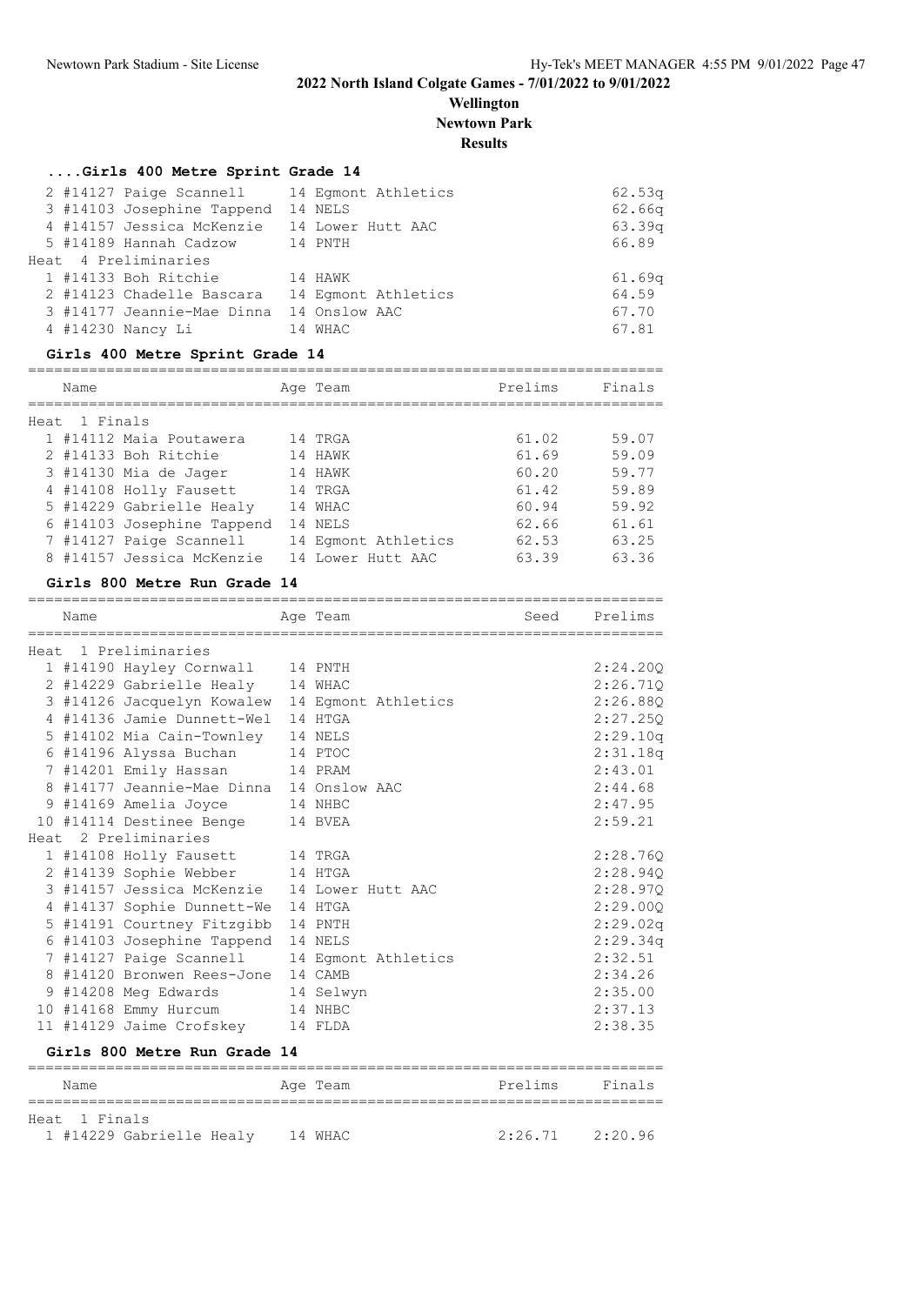**Wellington Newtown Park**

## **Results**

#### **....Girls 800 Metre Run Grade 14**

|  | 2 #14190 Hayley Cornwall    | 14 PNTH             | 2:24.20 | 2:22.26 |
|--|-----------------------------|---------------------|---------|---------|
|  | 3 #14108 Holly Fausett      | 14 TRGA             | 2:28.76 | 2:23.07 |
|  | 4 #14126 Jacquelyn Kowalew  | 14 Eqmont Athletics | 2:26.88 | 2:25.08 |
|  | 5 #14136 Jamie Dunnett-Wel  | 14 HTGA             | 2:27.25 | 2:26.56 |
|  | 6 #14157 Jessica McKenzie   | 14 Lower Hutt AAC   | 2:28.97 | 2:27.85 |
|  | 7 #14191 Courtney Fitzgibb  | 14 PNTH             | 2:29.02 | 2:27.97 |
|  | 8 #14137 Sophie Dunnett-We  | 14 HTGA             | 2:29.00 | 2:28.82 |
|  | 9 #14102 Mia Cain-Townley   | 14 NELS             | 2:29.10 | 2:28.92 |
|  | 10 #14139 Sophie Webber     | 14 HTGA             | 2:28.94 | 2:29.27 |
|  | 11 #14196 Alyssa Buchan     | 14 PTOC             | 2:31.18 | 2:30.29 |
|  | 12 #14103 Josephine Tappend | 14 NELS             | 2:29.34 | 2:33.94 |

#### **Girls 1500 Metre Run Grade 14**

|         | Name |                                                | Age Team | Seed | Finals  |
|---------|------|------------------------------------------------|----------|------|---------|
|         |      |                                                |          |      |         |
| Heat. 1 |      |                                                |          |      |         |
|         |      | 1 #14133 Boh Ritchie 14 HAWK                   |          |      | 4:40.78 |
|         |      | 2 #14126 Jacquelyn Kowalew 14 Eqmont Athletics |          |      | 4:46.10 |
|         |      | 3 #14137 Sophie Dunnett-We 14 HTGA             |          |      | 4:49.71 |
|         |      | 4 #14191 Courtney Fitzgibb 14 PNTH             |          |      | 4:53.30 |
|         |      | 5 #14136 Jamie Dunnett-Wel                     | 14 HTGA  |      | 4:59.44 |
|         |      | 6 #14157 Jessica McKenzie 14 Lower Hutt AAC    |          |      | 5:00.11 |
|         |      | 7 #14139 Sophie Webber 14 HTGA                 |          |      | 5:01.66 |
|         |      | 8 #14190 Hayley Cornwall 14 PNTH               |          |      | 5:02.85 |
|         |      | 9 #14102 Mia Cain-Townley 14 NELS              |          |      | 5:06.31 |
|         |      | 10 #14196 Alyssa Buchan 14 PTOC                |          |      | 5:08.73 |
|         |      | 11 #14231 Maria Revelant 14 WHAC               |          |      | 5:11.92 |
|         |      | 12 #14120 Bronwen Rees-Jone 14 CAMB            |          |      | 5:18.71 |
|         |      | 13 #14168 Emmy Hurcum 14 NHBC                  |          |      | 5:25.13 |
|         |      | 14 #14129 Jaime Crofskey 14 FLDA               |          |      | 5:31.64 |
|         |      | 15 #14169 Amelia Joyce 14 NHBC                 |          |      | 5:32.80 |
|         |      | 16 #14201 Emily Hassan 14 PRAM                 |          |      | 5:42.49 |
|         |      | 17 #14224 Anabelle Feltham                     | 14 WHAC  |      | 5:44.86 |
|         |      | 18 #14114 Destinee Benge 14 BVEA               |          |      | 6:16.25 |

#### **Girls 80 Metre Hurdles Grade 14**

| Name |                                          | Age Team | Seed | Prelims |
|------|------------------------------------------|----------|------|---------|
|      | Heat 1 Preliminaries Wind: 1.5           |          |      |         |
|      | 1 #14108 Holly Fausett 14 TRGA           |          |      | 13.38q  |
|      | 2 #14132 Zarah Rattray 14 HAWK           |          |      | 13.46q  |
|      | 3 #14116 Lily Frieswyk 14 BVEA           |          |      | 15.85   |
|      | Heat 2 Preliminaries Wind: -2.9          |          |      |         |
|      | 1 #14208 Meg Edwards 14 Selwyn           |          |      | 12.92q  |
|      | 2 #14198 Savannah Atoaga 14 PAPT         |          |      | 13.28q  |
|      | 3 #14218 Isabel To'ia 14 UHAC            |          |      | 14.78g  |
|      | 4 #14207 Angela Marx 14 Pukekohe AA & HC |          |      | 16.38   |
|      | 5 #14142 Kyra Rogerson 14 Hinemoa AAC    |          |      | 19.27   |
|      | Heat 3 Preliminaries Wind: -4.0          |          |      |         |
|      | 1 #14195 Avah Sila 14 PAPK               |          |      | 13.63q  |
|      | 2 #14121 Amelie Wood 14 CAMB             |          |      | 14.42q  |
|      | 3 #14212 Mulan Riseborough 14 TAKP       |          |      | 15.16q  |
|      | 4 #14129 Jaime Crofskey 14 FLDA          |          |      | 16.19   |
|      | 5 #14115 Jessica Benge 14 BVEA           |          |      | 16.63   |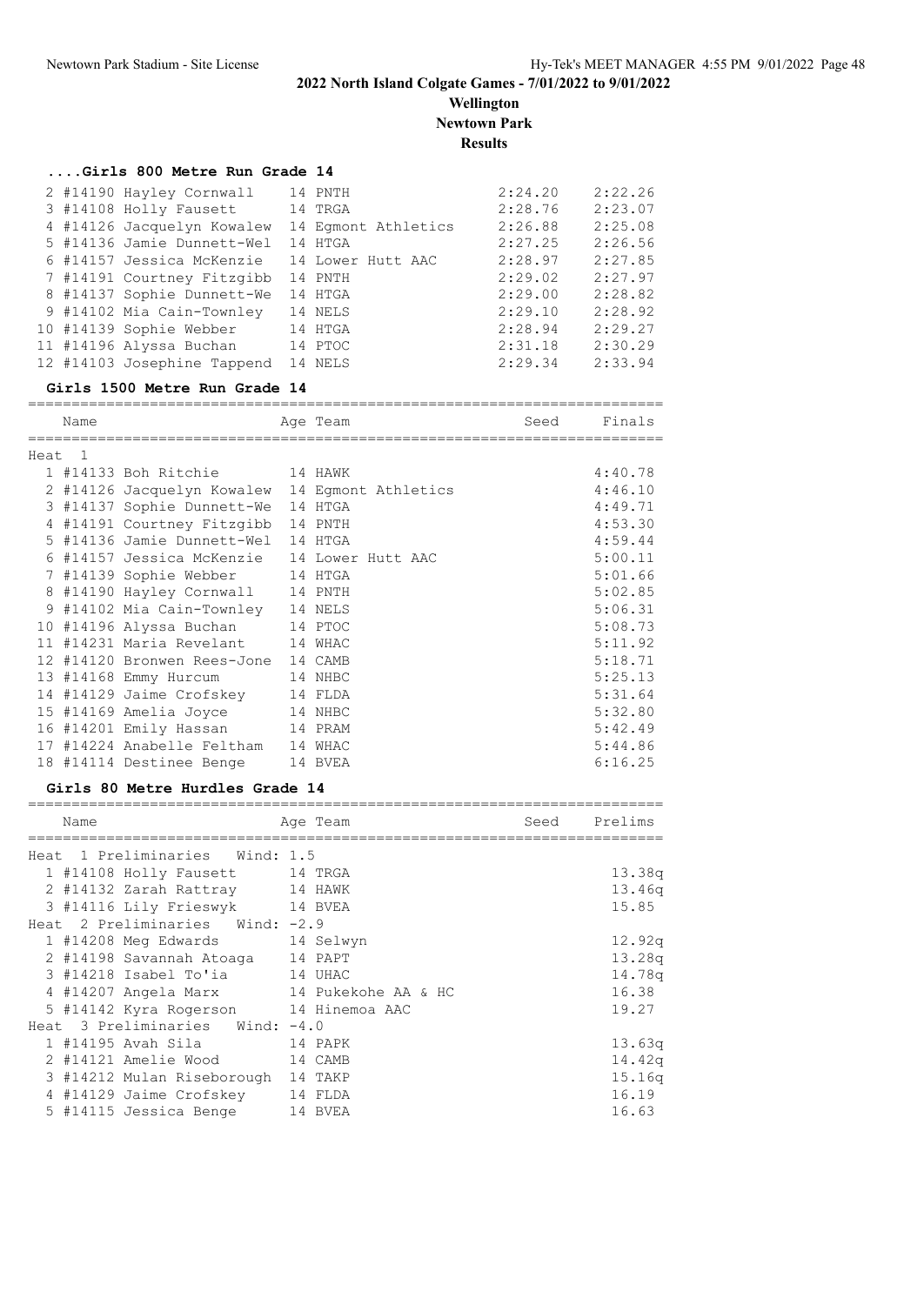**Wellington Newtown Park**

**Results**

| Name                                                   | Age Team                                                     |                                                                                                                                                                                                                                                                                                                                                                                                                                                                                                                                                                                                                                                                                                                                                                                                                                                                                 |                           | Prelims                                           | Finals                                                                                                                            |                                                                                                                                                                                                                                                                                                                                                                                                                      |
|--------------------------------------------------------|--------------------------------------------------------------|---------------------------------------------------------------------------------------------------------------------------------------------------------------------------------------------------------------------------------------------------------------------------------------------------------------------------------------------------------------------------------------------------------------------------------------------------------------------------------------------------------------------------------------------------------------------------------------------------------------------------------------------------------------------------------------------------------------------------------------------------------------------------------------------------------------------------------------------------------------------------------|---------------------------|---------------------------------------------------|-----------------------------------------------------------------------------------------------------------------------------------|----------------------------------------------------------------------------------------------------------------------------------------------------------------------------------------------------------------------------------------------------------------------------------------------------------------------------------------------------------------------------------------------------------------------|
| Heat 1 Finals                                          |                                                              |                                                                                                                                                                                                                                                                                                                                                                                                                                                                                                                                                                                                                                                                                                                                                                                                                                                                                 |                           |                                                   |                                                                                                                                   |                                                                                                                                                                                                                                                                                                                                                                                                                      |
| 1 #14208 Meg Edwards                                   |                                                              |                                                                                                                                                                                                                                                                                                                                                                                                                                                                                                                                                                                                                                                                                                                                                                                                                                                                                 |                           | 12.92                                             | 12.66                                                                                                                             |                                                                                                                                                                                                                                                                                                                                                                                                                      |
| 2 #14195 Avah Sila                                     | 14 PAPK                                                      |                                                                                                                                                                                                                                                                                                                                                                                                                                                                                                                                                                                                                                                                                                                                                                                                                                                                                 |                           | 13.63                                             | 13.06                                                                                                                             |                                                                                                                                                                                                                                                                                                                                                                                                                      |
|                                                        | 14 PAPT                                                      |                                                                                                                                                                                                                                                                                                                                                                                                                                                                                                                                                                                                                                                                                                                                                                                                                                                                                 |                           | 13.28                                             | 13.16                                                                                                                             |                                                                                                                                                                                                                                                                                                                                                                                                                      |
| 4 #14108 Holly Fausett                                 | 14 TRGA                                                      |                                                                                                                                                                                                                                                                                                                                                                                                                                                                                                                                                                                                                                                                                                                                                                                                                                                                                 |                           | 13.38                                             | 13.55                                                                                                                             |                                                                                                                                                                                                                                                                                                                                                                                                                      |
| 5 #14132 Zarah Rattray                                 | 14 HAWK                                                      |                                                                                                                                                                                                                                                                                                                                                                                                                                                                                                                                                                                                                                                                                                                                                                                                                                                                                 |                           | 13.46                                             | 13.73                                                                                                                             |                                                                                                                                                                                                                                                                                                                                                                                                                      |
| 6 #14218 Isabel To'ia                                  | 14 UHAC                                                      |                                                                                                                                                                                                                                                                                                                                                                                                                                                                                                                                                                                                                                                                                                                                                                                                                                                                                 |                           | 14.78                                             | 14.31                                                                                                                             |                                                                                                                                                                                                                                                                                                                                                                                                                      |
| 7 #14121 Amelie Wood                                   | 14 CAMB                                                      |                                                                                                                                                                                                                                                                                                                                                                                                                                                                                                                                                                                                                                                                                                                                                                                                                                                                                 |                           | 14.42                                             | 14.60                                                                                                                             |                                                                                                                                                                                                                                                                                                                                                                                                                      |
|                                                        | 14 TAKP                                                      |                                                                                                                                                                                                                                                                                                                                                                                                                                                                                                                                                                                                                                                                                                                                                                                                                                                                                 |                           | 15.16                                             | 14.71                                                                                                                             |                                                                                                                                                                                                                                                                                                                                                                                                                      |
|                                                        |                                                              |                                                                                                                                                                                                                                                                                                                                                                                                                                                                                                                                                                                                                                                                                                                                                                                                                                                                                 |                           |                                                   |                                                                                                                                   |                                                                                                                                                                                                                                                                                                                                                                                                                      |
| Team                                                   |                                                              |                                                                                                                                                                                                                                                                                                                                                                                                                                                                                                                                                                                                                                                                                                                                                                                                                                                                                 |                           | Seed                                              | Prelims                                                                                                                           |                                                                                                                                                                                                                                                                                                                                                                                                                      |
|                                                        |                                                              |                                                                                                                                                                                                                                                                                                                                                                                                                                                                                                                                                                                                                                                                                                                                                                                                                                                                                 |                           |                                                   |                                                                                                                                   |                                                                                                                                                                                                                                                                                                                                                                                                                      |
|                                                        |                                                              |                                                                                                                                                                                                                                                                                                                                                                                                                                                                                                                                                                                                                                                                                                                                                                                                                                                                                 |                           |                                                   |                                                                                                                                   |                                                                                                                                                                                                                                                                                                                                                                                                                      |
|                                                        |                                                              |                                                                                                                                                                                                                                                                                                                                                                                                                                                                                                                                                                                                                                                                                                                                                                                                                                                                                 |                           |                                                   |                                                                                                                                   |                                                                                                                                                                                                                                                                                                                                                                                                                      |
|                                                        |                                                              |                                                                                                                                                                                                                                                                                                                                                                                                                                                                                                                                                                                                                                                                                                                                                                                                                                                                                 |                           |                                                   |                                                                                                                                   |                                                                                                                                                                                                                                                                                                                                                                                                                      |
|                                                        |                                                              |                                                                                                                                                                                                                                                                                                                                                                                                                                                                                                                                                                                                                                                                                                                                                                                                                                                                                 |                           |                                                   |                                                                                                                                   |                                                                                                                                                                                                                                                                                                                                                                                                                      |
|                                                        |                                                              |                                                                                                                                                                                                                                                                                                                                                                                                                                                                                                                                                                                                                                                                                                                                                                                                                                                                                 |                           |                                                   |                                                                                                                                   |                                                                                                                                                                                                                                                                                                                                                                                                                      |
|                                                        |                                                              |                                                                                                                                                                                                                                                                                                                                                                                                                                                                                                                                                                                                                                                                                                                                                                                                                                                                                 |                           |                                                   |                                                                                                                                   |                                                                                                                                                                                                                                                                                                                                                                                                                      |
|                                                        |                                                              |                                                                                                                                                                                                                                                                                                                                                                                                                                                                                                                                                                                                                                                                                                                                                                                                                                                                                 |                           |                                                   |                                                                                                                                   |                                                                                                                                                                                                                                                                                                                                                                                                                      |
|                                                        |                                                              |                                                                                                                                                                                                                                                                                                                                                                                                                                                                                                                                                                                                                                                                                                                                                                                                                                                                                 |                           |                                                   |                                                                                                                                   |                                                                                                                                                                                                                                                                                                                                                                                                                      |
|                                                        |                                                              |                                                                                                                                                                                                                                                                                                                                                                                                                                                                                                                                                                                                                                                                                                                                                                                                                                                                                 |                           |                                                   |                                                                                                                                   |                                                                                                                                                                                                                                                                                                                                                                                                                      |
|                                                        |                                                              |                                                                                                                                                                                                                                                                                                                                                                                                                                                                                                                                                                                                                                                                                                                                                                                                                                                                                 |                           |                                                   |                                                                                                                                   |                                                                                                                                                                                                                                                                                                                                                                                                                      |
|                                                        |                                                              |                                                                                                                                                                                                                                                                                                                                                                                                                                                                                                                                                                                                                                                                                                                                                                                                                                                                                 |                           |                                                   |                                                                                                                                   |                                                                                                                                                                                                                                                                                                                                                                                                                      |
|                                                        |                                                              |                                                                                                                                                                                                                                                                                                                                                                                                                                                                                                                                                                                                                                                                                                                                                                                                                                                                                 |                           |                                                   |                                                                                                                                   |                                                                                                                                                                                                                                                                                                                                                                                                                      |
|                                                        |                                                              |                                                                                                                                                                                                                                                                                                                                                                                                                                                                                                                                                                                                                                                                                                                                                                                                                                                                                 |                           |                                                   |                                                                                                                                   |                                                                                                                                                                                                                                                                                                                                                                                                                      |
|                                                        |                                                              |                                                                                                                                                                                                                                                                                                                                                                                                                                                                                                                                                                                                                                                                                                                                                                                                                                                                                 |                           |                                                   |                                                                                                                                   |                                                                                                                                                                                                                                                                                                                                                                                                                      |
|                                                        |                                                              |                                                                                                                                                                                                                                                                                                                                                                                                                                                                                                                                                                                                                                                                                                                                                                                                                                                                                 |                           |                                                   |                                                                                                                                   |                                                                                                                                                                                                                                                                                                                                                                                                                      |
|                                                        |                                                              |                                                                                                                                                                                                                                                                                                                                                                                                                                                                                                                                                                                                                                                                                                                                                                                                                                                                                 |                           |                                                   |                                                                                                                                   |                                                                                                                                                                                                                                                                                                                                                                                                                      |
|                                                        |                                                              |                                                                                                                                                                                                                                                                                                                                                                                                                                                                                                                                                                                                                                                                                                                                                                                                                                                                                 |                           |                                                   |                                                                                                                                   |                                                                                                                                                                                                                                                                                                                                                                                                                      |
|                                                        |                                                              |                                                                                                                                                                                                                                                                                                                                                                                                                                                                                                                                                                                                                                                                                                                                                                                                                                                                                 |                           |                                                   |                                                                                                                                   |                                                                                                                                                                                                                                                                                                                                                                                                                      |
|                                                        |                                                              |                                                                                                                                                                                                                                                                                                                                                                                                                                                                                                                                                                                                                                                                                                                                                                                                                                                                                 |                           |                                                   |                                                                                                                                   |                                                                                                                                                                                                                                                                                                                                                                                                                      |
|                                                        |                                                              |                                                                                                                                                                                                                                                                                                                                                                                                                                                                                                                                                                                                                                                                                                                                                                                                                                                                                 |                           |                                                   |                                                                                                                                   |                                                                                                                                                                                                                                                                                                                                                                                                                      |
|                                                        |                                                              |                                                                                                                                                                                                                                                                                                                                                                                                                                                                                                                                                                                                                                                                                                                                                                                                                                                                                 |                           |                                                   | 54.22q                                                                                                                            |                                                                                                                                                                                                                                                                                                                                                                                                                      |
|                                                        |                                                              |                                                                                                                                                                                                                                                                                                                                                                                                                                                                                                                                                                                                                                                                                                                                                                                                                                                                                 |                           |                                                   |                                                                                                                                   |                                                                                                                                                                                                                                                                                                                                                                                                                      |
|                                                        |                                                              |                                                                                                                                                                                                                                                                                                                                                                                                                                                                                                                                                                                                                                                                                                                                                                                                                                                                                 |                           |                                                   |                                                                                                                                   |                                                                                                                                                                                                                                                                                                                                                                                                                      |
|                                                        |                                                              |                                                                                                                                                                                                                                                                                                                                                                                                                                                                                                                                                                                                                                                                                                                                                                                                                                                                                 |                           |                                                   | 57.07q                                                                                                                            |                                                                                                                                                                                                                                                                                                                                                                                                                      |
|                                                        |                                                              |                                                                                                                                                                                                                                                                                                                                                                                                                                                                                                                                                                                                                                                                                                                                                                                                                                                                                 |                           |                                                   |                                                                                                                                   |                                                                                                                                                                                                                                                                                                                                                                                                                      |
|                                                        |                                                              |                                                                                                                                                                                                                                                                                                                                                                                                                                                                                                                                                                                                                                                                                                                                                                                                                                                                                 |                           |                                                   |                                                                                                                                   |                                                                                                                                                                                                                                                                                                                                                                                                                      |
|                                                        |                                                              |                                                                                                                                                                                                                                                                                                                                                                                                                                                                                                                                                                                                                                                                                                                                                                                                                                                                                 |                           |                                                   | 58.26q                                                                                                                            |                                                                                                                                                                                                                                                                                                                                                                                                                      |
| 1) #14116 Lily Frieswyk 14                             |                                                              |                                                                                                                                                                                                                                                                                                                                                                                                                                                                                                                                                                                                                                                                                                                                                                                                                                                                                 |                           | 2) #14119 Maia Ormsby 14                          |                                                                                                                                   |                                                                                                                                                                                                                                                                                                                                                                                                                      |
|                                                        |                                                              |                                                                                                                                                                                                                                                                                                                                                                                                                                                                                                                                                                                                                                                                                                                                                                                                                                                                                 |                           | 4) #14117 Indigo James 14                         |                                                                                                                                   |                                                                                                                                                                                                                                                                                                                                                                                                                      |
| 3) #14115 Jessica Benge 14                             |                                                              |                                                                                                                                                                                                                                                                                                                                                                                                                                                                                                                                                                                                                                                                                                                                                                                                                                                                                 |                           |                                                   | DQ.                                                                                                                               | TR 24.7                                                                                                                                                                                                                                                                                                                                                                                                              |
| -- Palmerston North A & HC 'A'                         |                                                              |                                                                                                                                                                                                                                                                                                                                                                                                                                                                                                                                                                                                                                                                                                                                                                                                                                                                                 |                           | 2) #14189 Hannah Cadzow 14                        |                                                                                                                                   |                                                                                                                                                                                                                                                                                                                                                                                                                      |
| 1) #11204 Mila Stassen 11                              |                                                              |                                                                                                                                                                                                                                                                                                                                                                                                                                                                                                                                                                                                                                                                                                                                                                                                                                                                                 |                           |                                                   |                                                                                                                                   |                                                                                                                                                                                                                                                                                                                                                                                                                      |
| 3) #14191 Courtney Fitzgibbon 14                       |                                                              |                                                                                                                                                                                                                                                                                                                                                                                                                                                                                                                                                                                                                                                                                                                                                                                                                                                                                 |                           | 4) #14190 Hayley Cornwall 14                      |                                                                                                                                   |                                                                                                                                                                                                                                                                                                                                                                                                                      |
| Girls 4x100 Metre Relay Grade 14                       |                                                              |                                                                                                                                                                                                                                                                                                                                                                                                                                                                                                                                                                                                                                                                                                                                                                                                                                                                                 |                           |                                                   |                                                                                                                                   |                                                                                                                                                                                                                                                                                                                                                                                                                      |
| Team                                                   |                                                              |                                                                                                                                                                                                                                                                                                                                                                                                                                                                                                                                                                                                                                                                                                                                                                                                                                                                                 |                           | Prelims                                           | Finals                                                                                                                            |                                                                                                                                                                                                                                                                                                                                                                                                                      |
|                                                        |                                                              |                                                                                                                                                                                                                                                                                                                                                                                                                                                                                                                                                                                                                                                                                                                                                                                                                                                                                 |                           |                                                   |                                                                                                                                   |                                                                                                                                                                                                                                                                                                                                                                                                                      |
| 1 Finals                                               |                                                              |                                                                                                                                                                                                                                                                                                                                                                                                                                                                                                                                                                                                                                                                                                                                                                                                                                                                                 |                           |                                                   |                                                                                                                                   |                                                                                                                                                                                                                                                                                                                                                                                                                      |
| 1 Papakura Athletic Club 'A'                           |                                                              |                                                                                                                                                                                                                                                                                                                                                                                                                                                                                                                                                                                                                                                                                                                                                                                                                                                                                 |                           | 53.83                                             | 52.93                                                                                                                             |                                                                                                                                                                                                                                                                                                                                                                                                                      |
| 1) #12224 Paige Fletcher 12<br>3) #14194 Kayla Reid 14 |                                                              |                                                                                                                                                                                                                                                                                                                                                                                                                                                                                                                                                                                                                                                                                                                                                                                                                                                                                 |                           | 2) #14193 Chanel Gao 14<br>4) #14195 Avah Sila 14 |                                                                                                                                   |                                                                                                                                                                                                                                                                                                                                                                                                                      |
|                                                        | Heat 1 Preliminaries<br>Heat 2 Preliminaries<br>1 Selwyn 'A' | Wind: $-0.7$<br>3 #14198 Savannah Atoaga<br>8 #14212 Mulan Riseborough<br>Girls 4x100 Metre Relay Grade 14<br>1 Papakura Athletic Club 'A'<br>1) #12224 Paige Fletcher 12<br>3) #14194 Kayla Reid 14<br>2 Hastings Athletic Club 'A'<br>1) #13128 Ruby Gilbertson 13<br>3) #14135 Olivia Augustine 14<br>3 Wellington Harrier Athletic Cl<br>1) #14233 Analin Rudd 14<br>3) #14231 Maria Revelant 14<br>4 Takapuna Athletic & HC 'A'<br>1) #13218 Lisa Gear 13<br>3) #12244 Jessica Lathwood 12<br>5 North Harbour Bays Athletics<br>' A '<br>1) #14168 Emmy Hurcum 14<br>3) #14169 Amelia Joyce 14<br>1) #14208 Meg Edwards 14<br>3) #14209 Molly O'Reilly 14<br>2 Olympic Harrier Club 'A'<br>1) #13182 Briar Nicholson 13<br>3) #14174 Charlotte Green 14<br>3 Lower Hutt AAC 'A'<br>1) #13136 Eva Green 13<br>3) #14157 Jessica McKenzie 14<br>4 Bellevue Athletic Club 'A' | 14 Selwyn<br>$\mathsf{A}$ |                                                   | 2) #14193 Chanel Gao 14<br>4) #14195 Avah Sila 14<br>2) #14230 Nancy Li 14<br>4) #14211 Kate Hallie 14<br>2) #13216 Eden Innes 13 | 53.83q<br>55.64q<br>2) #13127 Lili Ganivet 13<br>4) #14138 Amponsaa Tabi-Amponsah 1<br>56.00q<br>4) #14229 Gabrielle Healy 14<br>56.55q<br>2) #14212 Mulan Riseborough 14<br>58.94<br>2) #13175 Marina Stowers 13<br>4) #14171 Mckenzie Kruck 14<br>54.04q<br>4) #12241 Keira O'Reilly 12<br>2) #13184 Holly Robins 13<br>4) #14176 Lily Tankersley 14<br>2) #13139 Gwen McGrath 13<br>4) #14156 Maddie Kilgariff 14 |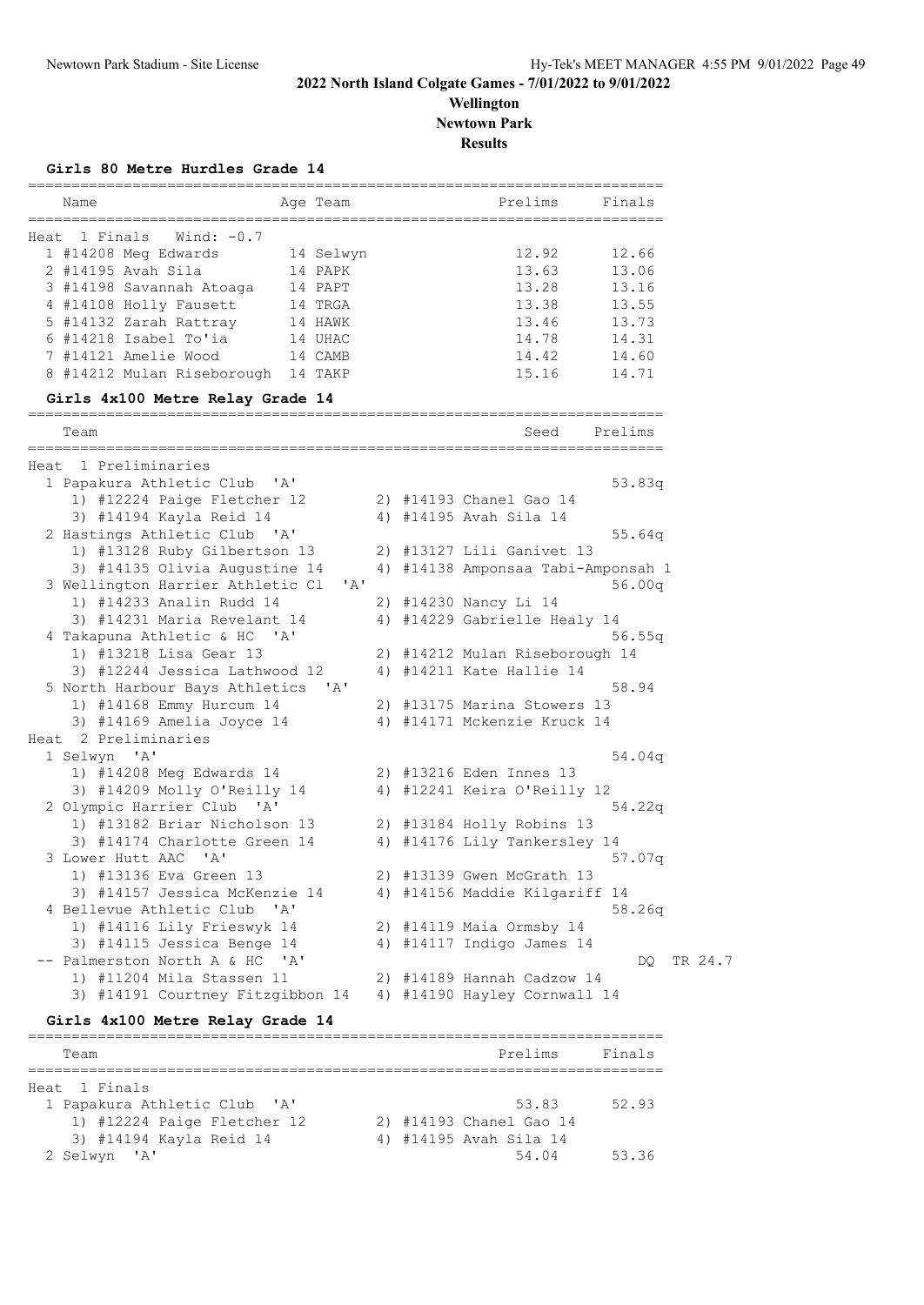**Wellington Newtown Park**

## **Results**

#### **....Girls 4x100 Metre Relay Grade 14**

| 1) #14208 Meg Edwards 14             |  | 2) #13216 Eden Innes 13            |
|--------------------------------------|--|------------------------------------|
| 3) #14209 Molly O'Reilly 14          |  | 4) #12241 Keira O'Reilly 12        |
| 3 Olympic Harrier Club 'A'           |  | 54.22 53.76                        |
| 1) #13182 Briar Nicholson 13         |  | 2) #13184 Holly Robins 13          |
| 3) #14174 Charlotte Green 14         |  | 4) #14176 Lily Tankersley 14       |
| 4 Hastings Athletic Club 'A'         |  | 55.64 54.53                        |
| 1) #13128 Ruby Gilbertson 13         |  | 2) #13127 Lili Ganivet 13          |
| 3) #14135 Olivia Augustine 14        |  | 4) #14138 Amponsaa Tabi-Amponsah 1 |
| 5 Wellington Harrier Athletic Cl 'A' |  | 56.00 55.75                        |
| 1) #14233 Analin Rudd 14             |  | 2) #14230 Nancy Li 14              |
| 3) #14231 Maria Revelant 14          |  | 4) #14229 Gabrielle Healy 14       |
| 6 Takapuna Athletic & HC 'A'         |  | 56.55 55.82                        |
| 1) #13218 Lisa Gear 13               |  | 2) #14212 Mulan Riseborough 14     |
| 3) #12244 Jessica Lathwood 12        |  | 4) #14211 Kate Hallie 14           |
| 7 Lower Hutt AAC 'A'                 |  | 57.07 57.46                        |
| 1) #13136 Eva Green 13               |  | 2) #13139 Gwen McGrath 13          |
| 3) #14157 Jessica McKenzie 14        |  | 4) #14156 Maddie Kilgariff 14      |
| 8 Bellevue Athletic Club 'A'         |  | 58.26 58.04                        |
| 1) #14116 Lily Frieswyk 14           |  | 2) #14119 Maia Ormsby 14           |
| 3) #14115 Jessica Benge 14           |  | 4) #14117 Indigo James 14          |
|                                      |  |                                    |

#### **Girls High Jump Grade 14**

| =======<br>Name<br>====================================                            | Age Team                                       | Seed Finals |        |
|------------------------------------------------------------------------------------|------------------------------------------------|-------------|--------|
| Trial 1                                                                            |                                                |             |        |
| 1 #14130 Mia de Jager 14 HAWK<br>1.50 1.55 1.60 1.65 1.70                          |                                                |             | 1.65m  |
| 0 0 0 0 XXX<br>2 #14198 Savannah Atoaga 14 PAPT<br>1.45 1.50 1.55 1.60 1.65        |                                                |             | 1.60m  |
| O O XO XXO XXX<br>3 #14195 Avah Sila 14 PAPK<br>1.40 1.45 1.50 1.55                |                                                |             | 1.50m  |
| O O O XXX<br>1.30 1.35 1.40 1.45 1.50 1.55                                         | 4 #14154 Queenie Morgan 14 Levin Athletic Club |             | J1.50m |
| 0 0 0 XO 0 XXX<br>5 #14209 Molly O'Reilly 14 Selwyn<br>1.45 1.50 1.55              |                                                |             | J1.50m |
| O XO XXX<br>6 #14119 Maia Ormsby 14 BVEA<br>1.25 1.30 1.35 1.40 1.45 1.50 1.55     |                                                |             | J1.50m |
| 0 0 0 0 0 XXO XXX<br>7 #14208 Meg Edwards 14 Selwyn<br>1.45 1.50 1.55              |                                                |             | J1.50m |
| XO XXO XXX<br>8 #14207 Angela Marx 14 Pukekohe AA & HC<br>1.30 1.35 1.40 1.45 1.50 |                                                |             | 1.45m  |
| O O XO XXO XXX<br>9 #14201 Emily Hassan 14 PRAM<br>1.25 1.30 1.35 1.40 1.45        |                                                |             | 1.40m  |
| O O XO XO XXX<br>10 #14177 Jeannie-Mae Dinna 14 Onslow AAC<br>1.25                 |                                                |             | 1.25m  |
| $\circ$                                                                            |                                                |             |        |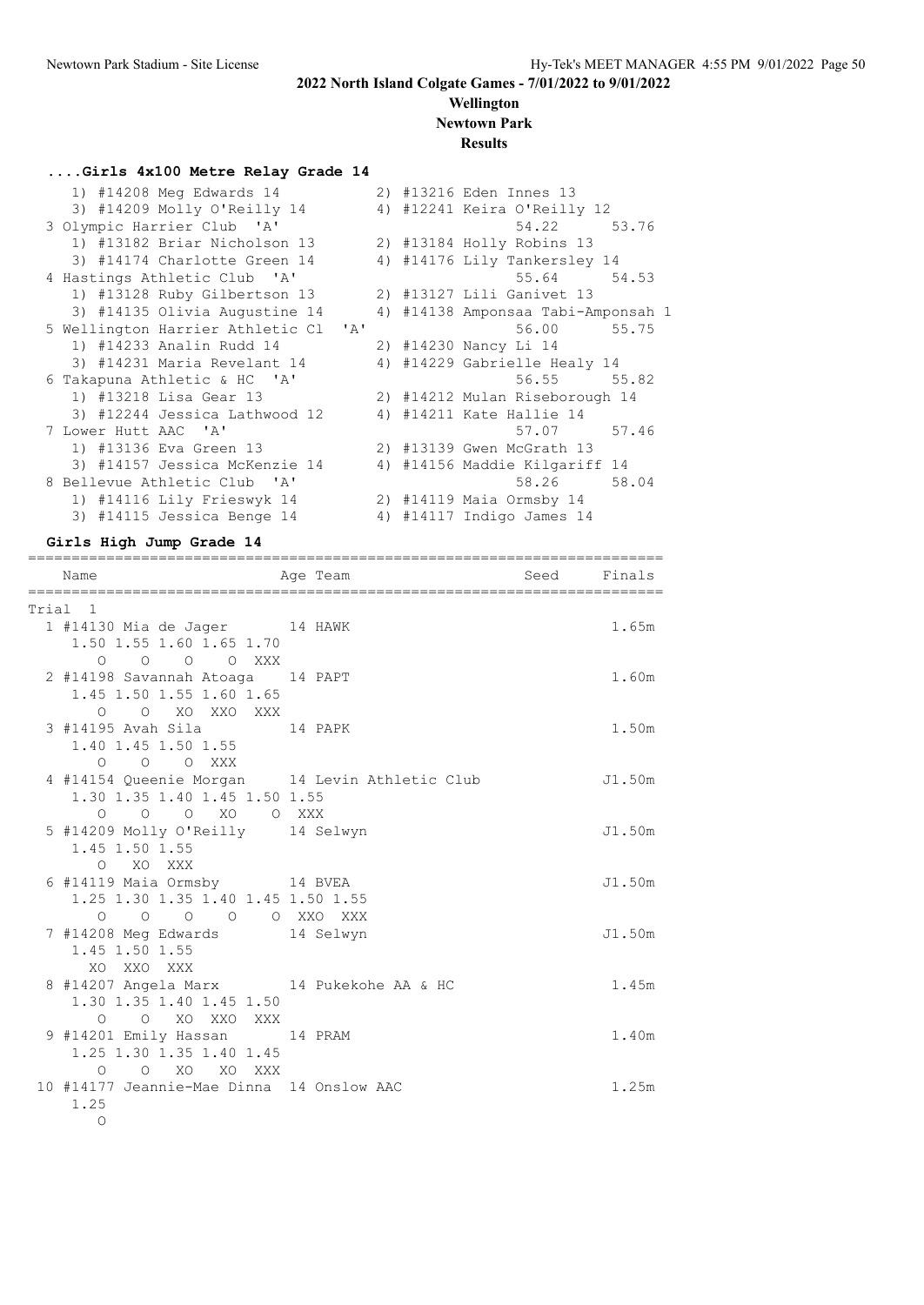#### **Wellington Newtown Park Results**

**Girls Long Jump Grade 14**

| 1 #14164 Brooke Harper 14 MRLA                                                                                           | $4.79m$ 0.2   |        |
|--------------------------------------------------------------------------------------------------------------------------|---------------|--------|
| $4.79m(0.2)$ $4.61m(0.6)$ X<br>2 #14233 Analin Rudd 14 WHAC                                                              | 4.69m 0.4     |        |
| $4.41m(-1.1)$ $4.69m(0.4)$ $4.69m(0.9)$<br>3 #14154 Queenie Morgan 14 Levin Athletic Club                                | J4.53m 0.1    |        |
| $4.43m(0.5)$ X $4.53m(0.1)$<br>4 #14132 Zarah Rattray 14 HAWK                                                            | $J4.53m -3.5$ |        |
| $4.53m(-3.5)$ $4.39m(-1.5)$ $4.26m(-0.1)$<br>5 #14108 Holly Fausett 14 TRGA<br>$4.50m(-0.4)$ - -                         | $4.50m - 0.4$ |        |
| 6 #14155 Kahurangi Skudder 14 Levin Athletic Club<br>$4.35m(0.7)$ $4.37m(0.8)$ X                                         | $4.37m$ 0.8   |        |
| 7 #14156 Maddie Kilgariff 14 Lower Hutt AAC<br>$4.06m(1.1)$ $4.04m(0.4)$ $4.32m(1.5)$                                    | J4.32m 1.5    |        |
| 8 #14146 Mila Kaplan 14 Karori AAC<br>$4.28m(-1.1)$ $3.98m(-1.3)$ $4.18m(-0.1)$                                          | $4.28m - 1.1$ |        |
| 9 #14121 Amelie Wood 14 CAMB<br>$4.20m(0.9)$ $4.13m(-0.2)$ $4.07m(-1.2)$                                                 | 4.20m 0.9     |        |
| 10 #14116 Lily Frieswyk 14 BVEA<br>$4.00m(0.2)$ X $3.95m(0.3)$                                                           | 4.00m 0.2     |        |
| 11 #14135 Olivia Augustine 14 HTGA<br>$3.76m(1.3)$ $3.90m(-1.2)$ $2.25m(0.6)$                                            | $3.90m - 1.2$ |        |
| 12 #14177 Jeannie-Mae Dinna 14 Onslow AAC<br>$X = 3.75m(0.7) 3.69m(0.6)$                                                 | $3.75m$ 0.7   |        |
| -- #14174 Charlotte Green 14 OLYW<br>$X$ $X$ $X$                                                                         | FOUL          | ΝM     |
| Trial 2                                                                                                                  |               |        |
| 1 #14138 Amponsaa Tabi-Amp 14 HTGA<br>$4.79m(-0.3)$ $4.41m(-2.3)$ $4.81m(1.4)$                                           | 4.81m 1.4     |        |
| 2 #14213 Kamaia Minhinnick 14 Taupo Athletic Club<br>$4.47m(-0.7)$ $4.13m(-0.5)$ $4.53m(1.7)$                            | 4.53m 1.7     |        |
| 3 #14122 Emma Bews-Hair 14 ESTA<br>$4.26m(-0.4)$ $4.20m(-2.2)$ $4.51m(-0.5)$                                             | $4.51m - 0.5$ |        |
| 4 #14193 Chanel Gao 14 PAPK                                                                                              | $4.45m - 0.9$ |        |
| $4.41m(-1.7)$ $4.45m(-0.9)$ $4.25m(-0.4)$<br>5 #14212 Mulan Riseborough 14 TAKP                                          | $4.39m - 1.6$ |        |
| $4.39m(-1.6)$ $4.38m(1.5)$ $X(2.1)$<br>6 #14230 Nancy Li 14 WHAC                                                         | 4.32m         | 1.5    |
| $4.32m(1.5)$ $4.20m(0.2)$ $4.22m(0.8)$<br>7 #14176 Lily Tankersley<br>14 OLYW                                            | 4.31m         | 0.5    |
| $4.31m(0.5)$ $3.87m(0.4)$ $4.25m(2.2)$<br>8 #14171 Mckenzie Kruck<br>14 NHBC                                             | $4.27m - 0.5$ |        |
| $4.27m(-0.5)$ $4.14m(1.6)$ $3.95m(-0.2)$<br>9 #14194 Kayla Reid<br>14 PAPK                                               | $4.19m$       | 1.1    |
| $4.19m(1.1)$ $3.87m(-0.7)$ $4.03m(1.2)$<br>10 #14129 Jaime Crofskey 14 FLDA                                              | 3.87m         | $-0.1$ |
| $3.87m(-0.1)$ $3.49m(-0.1)$ $3.50m(-0.1)$<br>11 #14179 Shyla Ganderton 14 Paeroa AAC                                     | 3.86m         | $-0.3$ |
| $3.86m(-0.3)$ $3.73m(-1.0)$ $3.65m(1.9)$<br>12 #14142 Kyra Rogerson 14 Hinemoa AAC                                       | 3.64m         | $-1.2$ |
| $3.64m(-1.2)$ $3.40m(0.4)$ $3.25m(-1.9)$<br>13 #14207 Angela Marx 14 Pukekohe AA & HC<br>$3.63m(-0.8) X(0.2) 3.46m(0.8)$ | $3.63m - 0.8$ |        |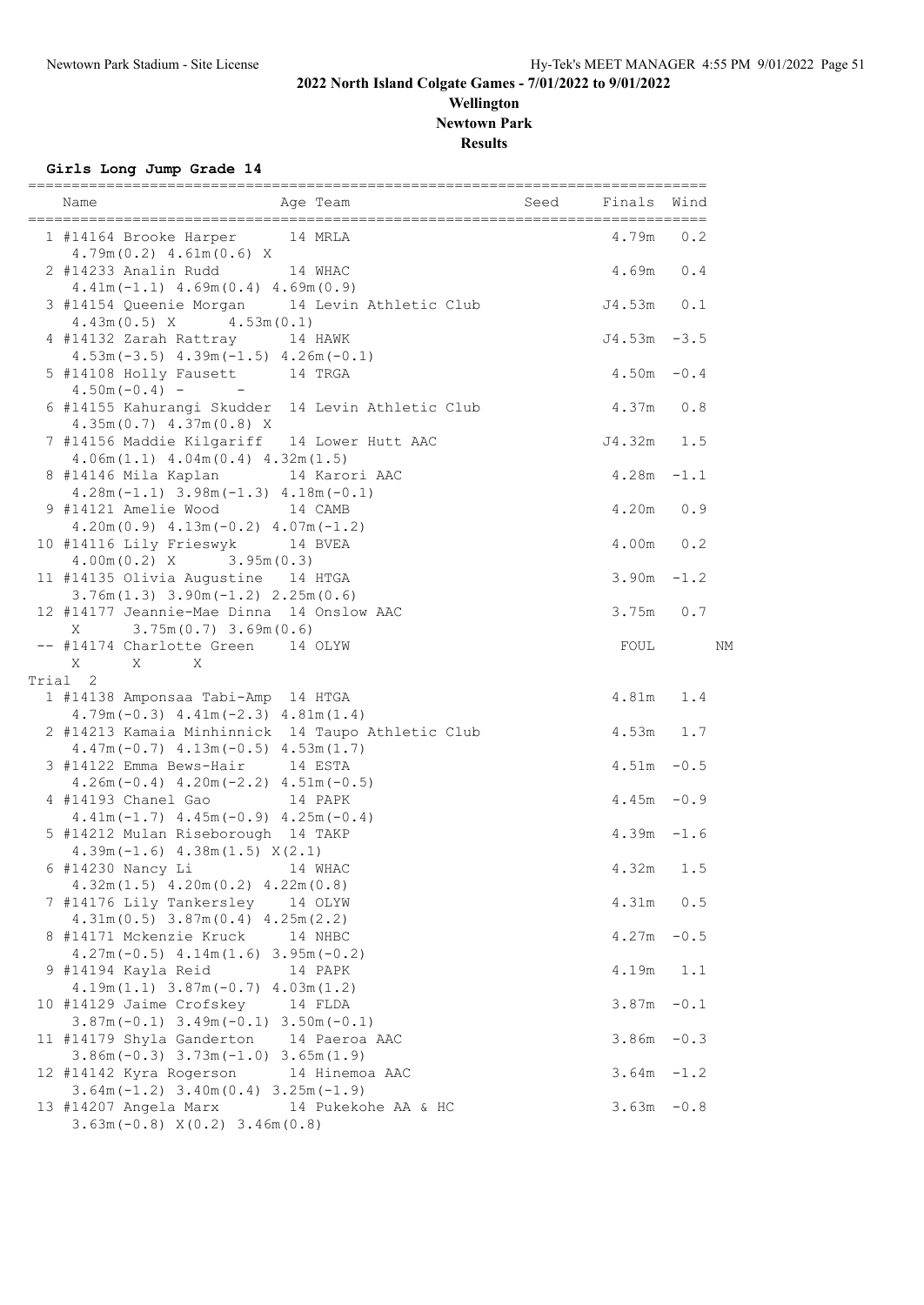#### **Wellington Newtown Park Results**

**Girls Shot Put Grade 14**

|       | Name                                                  | Age Team               | Seed Finals |        |
|-------|-------------------------------------------------------|------------------------|-------------|--------|
| Trial | $\overline{1}$                                        |                        |             |        |
|       | 1 #14211 Kate Hallie<br>13.05m X 13.47m               | 14 TAKP                |             | 13.47m |
|       | 2 #14213 Kamaia Minhinnick<br>12.85m 10.36m 11.70m    | 14 Taupo Athletic Club |             | 12.85m |
|       | $3$ #14199 Chitar-Jane (Cj)<br>12.38m  10.91m  10.84m | 14 PAPT                |             | 12.38m |
|       | 4 #14161 Nora Caffrey<br>11.46m 11.97m X              | 14 Manurewa AA & HC    |             | 11.97m |
|       | 5 #14198 Savannah Atoaga<br>10.99m  10.56m  10.89m    | 14 PAPT                |             | 10.99m |
|       | 6 #14135 Olivia Augustine<br>10.85m  10.66m  10.59m   | 14 HTGA                |             | 10.85m |
|       | 7 #14164 Brooke Harper<br>10.36m 10.75m X             | 14 MRLA                |             | 10.75m |
|       | 8 #14118 Ava Jane-Rashleig<br>9.77m 10.73m 10.01m     | 14 BVEA                |             | 10.73m |
|       | 9 #14218 Isabel To'ia<br>10.11m 10.39m 9.98m          | 14 UHAC                |             | 10.39m |
|       | 10 #14176 Lily Tankersley<br>9.91m 10.07m 9.90m       | 14 OLYW                |             | 10.07m |
|       | 11 #14224 Maggie Robinson<br>8.91m 9.37m X            | 14 South Canterbury    |             | 9.37m  |
|       | 12 #14138 Amponsaa Tabi-Amp<br>9.27m 8.84m 8.13m      | 14 HTGA                |             | 9.27m  |
|       | 13 #14182 Ana Ellison-Lupen<br>X 9.05m X              | 14 PAKU                |             | 9.05m  |
|       | 14 #14212 Mulan Riseborough<br>8.46m 8.63m 8.38m      | 14 TAKP                |             | 8.63m  |
|       | 15 #14115 Jessica Benge<br>7.63m 7.96m 8.07m          | 14 BVEA                |             | 8.07m  |
|       | 16 #14177 Jeannie-Mae Dinna<br>7.75m 6.49m 7.25m      | 14 Onslow AAC          |             | 7.75m  |
|       | 17 #14179 Shyla Ganderton<br>7.56m 6.54m 6.61m        | 14 Paeroa AAC          |             | 7.56m  |
|       | 18 #14117 Indigo James<br>7.46m 7.44m 7.27m           | 14 BVEA                |             | 7.46m  |

#### **Girls Discus Throw Grade 14**

| Name                                                         | Age Team | Seed | Finals |
|--------------------------------------------------------------|----------|------|--------|
| 1 #14211 Kate Hallie<br>43.96m 31.72m 43.65m                 | 14 TAKP  |      | 43.96m |
| $2$ #14199 Chitar-Jane (Ci)<br>34.68m 37.17m 34.72m          | 14 PAPT  |      | 37.17m |
| 3 #14161 Nora Caffrey 14 Manurewa AA & HC<br>X 31.45m 31.28m |          |      | 31.45m |
| 4 #14198 Savannah Atoaga<br>X 31.36m X                       | 14 PAPT  |      | 31.36m |
| 5 #14135 Olivia Augustine<br>19.69m X 31.28m                 | 14 HTGA  |      | 31.28m |
| 6 #14121 Amelie Wood<br>24.70m X 30.13m                      | 14 CAMB  |      | 30.13m |
| 7 #14118 Ava Jane-Rashleig 14 BVEA<br>20.22m X 28.44m        |          |      | 28.44m |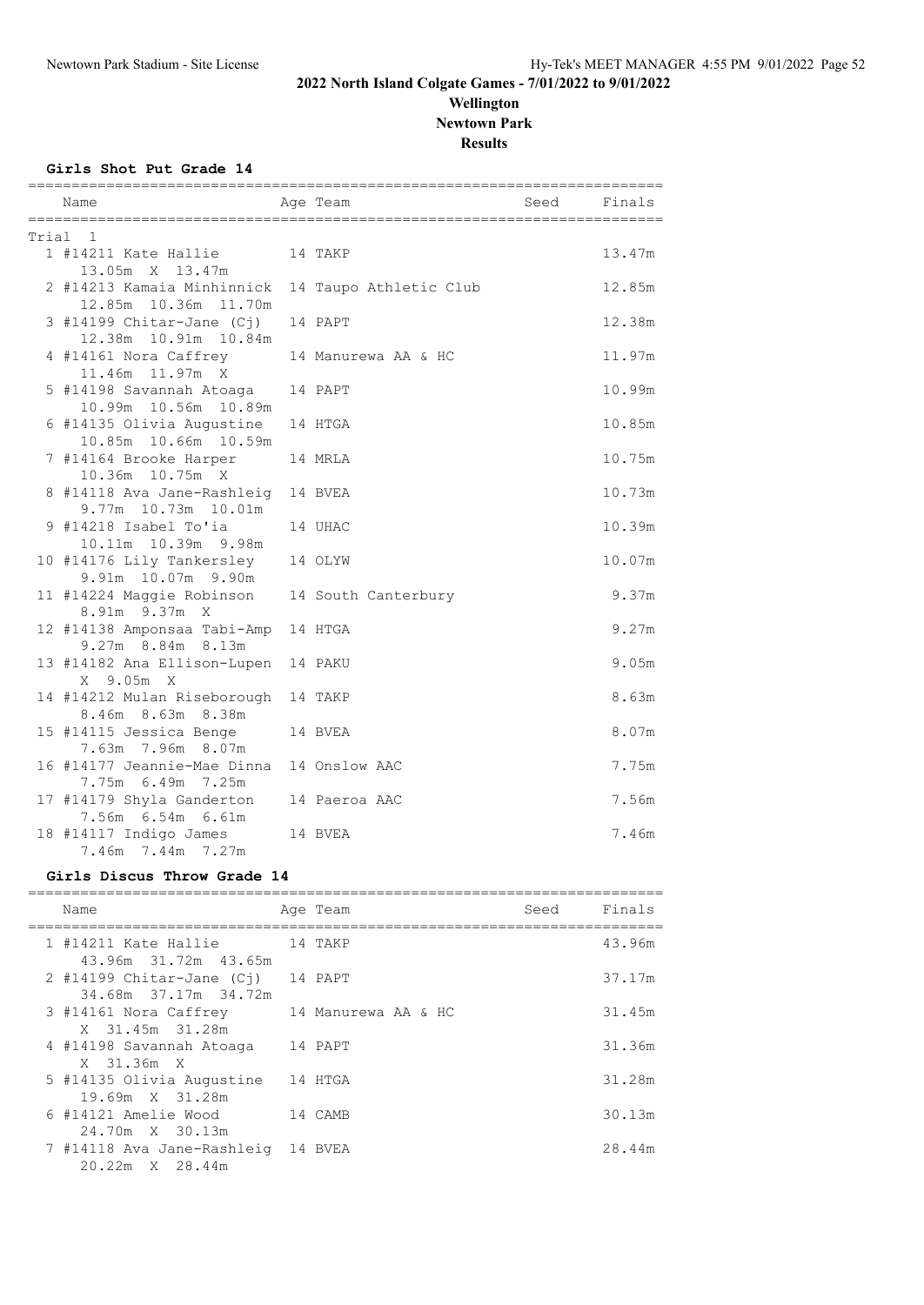**Wellington Newtown Park**

**Results**

| Girls Discus Throw Grade 14                                                |        |
|----------------------------------------------------------------------------|--------|
| 8 #14182 Ana Ellison-Lupen 14 PAKU                                         | 28.26m |
| X X 28.26m<br>9 #14218 Isabel To'ia 14 UHAC                                | 27.86m |
| X 27.16m 27.86m                                                            |        |
| 10 #14115 Jessica Benge 14 BVEA<br>23.54m 21.55m 24.74m                    | 24.74m |
| 11 #14176 Lily Tankersley 14 OLYW<br>22.51m 24.69m 22.93m                  | 24.69m |
| 12 #14155 Kahurangi Skudder 14 Levin Athletic Club<br>22.52m 18.00m 22.85m | 22.85m |
| 13 #14212 Mulan Riseborough 14 TAKP<br>22.76m 20.37m 22.33m                | 22.76m |
| 14 #14179 Shyla Ganderton 14 Paeroa AAC<br>X X 19.70m                      | 19.70m |
| 15 #14224 Maggie Robinson 14 South Canterbury<br>X 18.51m 18.01m           | 18.51m |
| 16 #14207 Angela Marx 14 Pukekohe AA & HC<br>17.89m  14.52m  15.26m        | 17.89m |
| 17 #14117 Indigo James 14 BVEA<br>15.17m 15.69m 12.96m                     | 15.69m |
| 18 #14103 Josephine Tappend 14 NELS<br>X X 6.10m                           | 6.10m  |

#### **Girls 2000 Metre Race Walk Grade 14**

|        | Name |                            | Age Team            | Seed | Finals   |
|--------|------|----------------------------|---------------------|------|----------|
|        |      |                            |                     |      |          |
| Heat 1 |      |                            |                     |      |          |
|        |      | 1 #14209 Molly O'Reilly    | 14 Selwyn           |      | 11:14.01 |
|        |      | 2 #14121 Amelie Wood       | 14 CAMB             |      | 14:11.49 |
|        |      | 3 #14161 Nora Caffrey      | 14 Manurewa AA & HC |      | 14:53.31 |
|        |      | 4 #14223 Charli Gardiner-H | 14 WUKU             |      | 14:56.24 |
|        |      | 5 #14116 Lily Frieswyk     | 14 BVEA             |      | 16:21.49 |

#### **Girls 100 Metre Sprint Para**

| Name   |                                           |  | Age Team |  | Seed | Finals |
|--------|-------------------------------------------|--|----------|--|------|--------|
|        |                                           |  |          |  |      |        |
| Heat 1 | Wind: 1.5                                 |  |          |  |      |        |
|        | 1 #13194 Rylee Sayer F20; T 13 Paeroa AAC |  |          |  |      | 16.26  |
|        | 2 #14223 Charli Gardiner-H 14 WUKU        |  |          |  |      | 18.72  |
|        |                                           |  |          |  |      |        |

#### **Girls 200 Metre Sprint Para**

| Name                                                          | Age Team | Finals<br>Seed |
|---------------------------------------------------------------|----------|----------------|
| Heat 1 Wind: 0.6<br>1 #13194 Rylee Sayer F20; T 13 Paeroa AAC |          | 34.76          |

#### **Girls High Jump Para**

| Name                                      | Age Team | Finals<br>Seed |
|-------------------------------------------|----------|----------------|
|                                           |          |                |
| Trial 1                                   |          |                |
| 1 #13194 Rylee Sayer F20; T 13 Paeroa AAC |          | 1.00m          |
| 1.00 1.05                                 |          |                |
| <b>XXX</b>                                |          |                |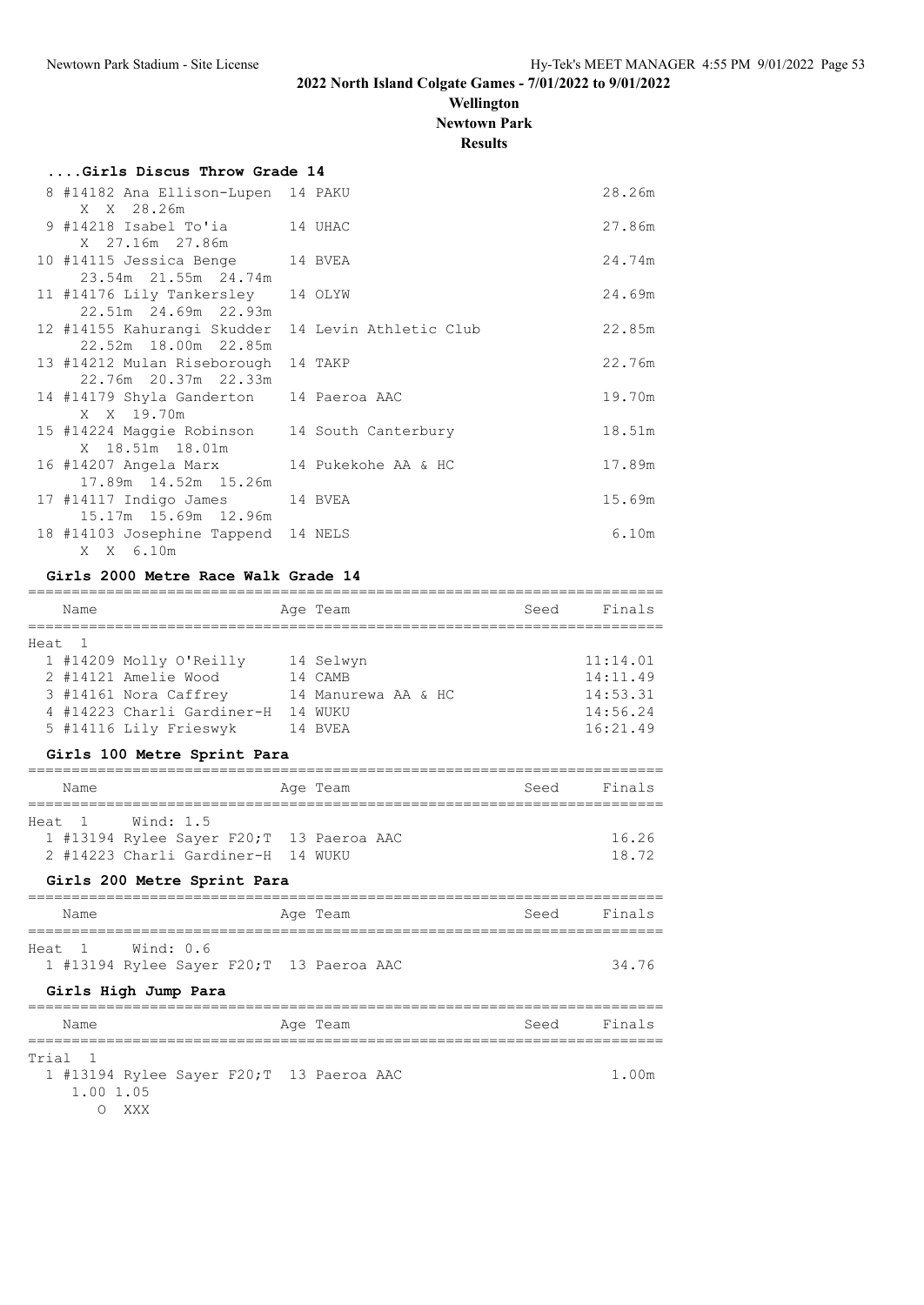DQ TR 16.8

DQ TR 16.8

## **2022 North Island Colgate Games - 7/01/2022 to 9/01/2022**

#### **Wellington Newtown Park**

**Results**

| Name                                                                                                                         | Age Team                          | Seed                        | Finals           | Wind |
|------------------------------------------------------------------------------------------------------------------------------|-----------------------------------|-----------------------------|------------------|------|
| ===================================<br>1 #13194 Rylee Sayer F20; T 13 Paeroa AAC<br>$3.41m(-0.3)$ $3.32m(-1.1)$ $3.39m(1.7)$ |                                   | ,,,,,,,,,,,,,,,,,,,,,,,,,,, | $3.41m - 0.3$    |      |
| 2 #14223 Charli Gardiner-H 14 WUKU<br>$2.67m(1.6)$ $2.63m(+0.0)$ $2.51m(-0.4)$                                               |                                   |                             | 2.67m            | 1.6  |
| Girls Shot Put Para                                                                                                          |                                   |                             |                  |      |
| Name                                                                                                                         | Age Team                          | Seed                        | Finals           |      |
| 1 #14223 Charli Gardiner-H 14 WUKU<br>7.43m 7.25m 7.66m                                                                      |                                   |                             | 7.66m            |      |
| Girls Discus Throw Para                                                                                                      |                                   |                             |                  |      |
| Name                                                                                                                         | Age Team<br>.                     | Seed                        | Finals           |      |
| 1 #14223 Charli Gardiner-H 14 WUKU<br>18.76m X 21.77m                                                                        |                                   |                             | 21.77m           |      |
| 2 #13194 Rylee Sayer F20; T 13 Paeroa AAC<br>12.36m 12.97m 14.56m                                                            |                                   |                             | 14.56m           |      |
| Boys 100 Metre Sprint Grade 10                                                                                               |                                   |                             |                  |      |
| Name<br>____________                                                                                                         | Age Team                          | Seed                        | Prelims          |      |
| Heat 1 Preliminaries<br>Wind: $+0.0$                                                                                         |                                   |                             |                  |      |
| 1 #10152 Rome Beazley                                                                                                        | 10 LCTY                           |                             | 14.57q           |      |
| 2 #10114 Noah Leslie                                                                                                         | 10 Athletics Richmond             |                             | 15.03q           |      |
| 3 #10221 Taio Ferreira                                                                                                       | 10 PRAM                           |                             | 15.27q           |      |
| 4 #10113 Ludvig Persson                                                                                                      | 10 NELS                           |                             | 15.63q           |      |
| 5 #10182 Ethan Waterreus                                                                                                     | 10 NAPA                           |                             | 15.67q           |      |
| $6$ #10142 Jacob Ward                                                                                                        | 10 HELA                           |                             | 15.70            |      |
| 7 #10166 Samuel McGrath                                                                                                      | 10 Lower Hutt AAC                 |                             | 15.79            |      |
| Heat 2 Preliminaries Wind: 2.1                                                                                               |                                   |                             |                  |      |
| 1 #10130 Hunter TeHuia-Cre 10 FAIR                                                                                           |                                   |                             | 14.86g           |      |
| 2 #10134 Leigh Wasley                                                                                                        | 10 FLDA                           |                             | 14.87q           |      |
| 3 #10222 Matiu Konder                                                                                                        | 10 PRAM                           |                             | 15.84            |      |
| 4 #10150 Declan Albrecht                                                                                                     | 10 LCTY                           |                             | 17.00            |      |
| 5 #10251 Jacobus Tyler Wes                                                                                                   | 10 UHAC                           |                             | 17.19            |      |
| -- #10164 Zaiden Filemu                                                                                                      | 10 Lower Hutt AAC                 |                             | DQ.              | TR 1 |
| Heat 3 Preliminaries<br>Wind: $-0.4$                                                                                         |                                   |                             |                  |      |
| 1 #10193 Knight Perrot-Lea 10 OLYW                                                                                           |                                   |                             | 14.66q           |      |
| 2 #10111 Nate Wards                                                                                                          | 10 HAWR                           |                             | 15.00q           |      |
| 3 #10252 Aidan R Barrett-H 10 WTKC                                                                                           |                                   |                             | 15.51q           |      |
| 4 #10180 Luka Donaldson                                                                                                      | 10 NAPA                           |                             | 15.57q           |      |
| 5 #10162 Fergus Turner                                                                                                       | 10 Levin Athletic Club            |                             | 15.83            |      |
| -- #10156 Lachlan Mead                                                                                                       | 10 LCTY                           |                             | DNF              |      |
| -- #10211 Eli Waqatairewa                                                                                                    | 10 PNTH                           |                             | DQ.              | TR 1 |
| Heat 4 Preliminaries<br>Wind: $-1.2$                                                                                         |                                   |                             |                  |      |
| 1 #10190 Joel Flynn                                                                                                          | 10 OLYW                           |                             | 14.85q           |      |
| 2 #10183 Blake Brooks                                                                                                        | 10 NORM                           |                             | 14.86q           |      |
|                                                                                                                              | 10 DVKA                           |                             | 14.86q           |      |
|                                                                                                                              |                                   |                             |                  |      |
| 3 #10118 Will Hogan<br>4 #10207 Kobe Dorn                                                                                    | 10 PNTH                           |                             |                  |      |
| 5 #10243 Chester Aoina                                                                                                       |                                   |                             | 14.99q           |      |
| 6 #10161 Ruben Skudder                                                                                                       | 10 UHAC<br>10 Levin Athletic Club |                             | 15.21q<br>15.40q |      |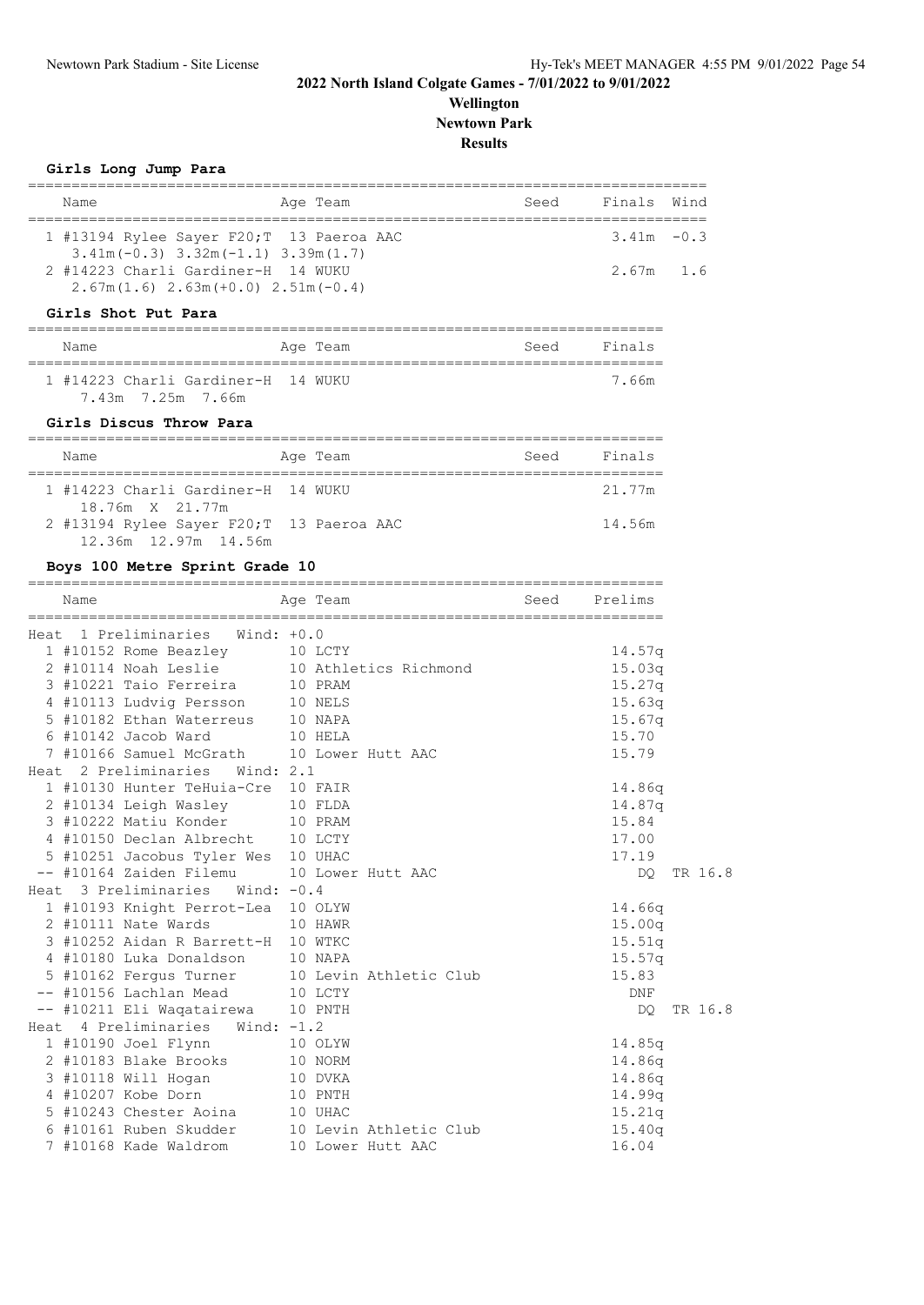## **Wellington**

**Newtown Park**

**Results**

#### **....Boys 100 Metre Sprint Grade 10**

|  | Heat 5 Preliminaries Wind: 0.3  |                                            |                    |
|--|---------------------------------|--------------------------------------------|--------------------|
|  | 1 #10196 Connor Bowen           | 10 Onslow AAC                              | 14.73q             |
|  | 2 #10249 Ryder Uluqia 10 UHAC   |                                            | 14.82q             |
|  |                                 | 3 #10226 Zack Anderson 10 Pukekohe AA & HC | 14.97q             |
|  | 4 #10219 Bryce Palelei          | 10 PAPT                                    | 15.44q             |
|  | 5 #10210 Dominic Stassen        | 10 PNTH                                    | 15.67              |
|  | 6 #10255 Fynn Earley            | 10 WTKC                                    | 18.25              |
|  | 7 #10137 Archie Simpson         | 10 HTGA                                    | 18.47              |
|  | Heat 6 Preliminaries Wind: -0.2 |                                            |                    |
|  | 1 #10154 Kaiarahi Clancy        | 10 LCTY                                    | 15.02q             |
|  | 2 #10105 Cayden Hughes          | 10 HAWR                                    | 15.45q             |
|  | 3 #10144 Lucca Eynon            | 10 INGL                                    | 15.52 <sub>q</sub> |
|  | 4 #10125 Isaac (Zac) Willi      | 10 Eqmont Athletics                        | 15.92              |
|  | 5 #10148 Jayath Jaiganesh       | 10 Karori AAC                              | 15.94              |
|  | 6 #10194 Jack Robilliard        | 10 OLYW                                    | 16.00              |
|  | 7 #10135 Aiden Bates            | 10<br>HTGA                                 | 16.16              |

#### **Boys 100 Metre Sprint Grade 10**

========================================================================= Name **Age Team Prelims** Semis ========================================================================= Heat 1 Semi-Finals Wind: 0.6 1 #10152 Rome Beazley 10 LCTY 14.57 14.21q<br>2 #10183 Blake Brooks 10 NORM 14.86 14.47q 2 #10183 Blake Brooks 10 NORM 14.86 14.47q 3 #10118 Will Hogan 10 DVKA 14.86 14.60q 4 #10154 Kaiarahi Clancy 10 LCTY 15.02 14.73 5 #10111 Nate Wards 10 HAWR 15.00 14.73 6 #10219 Bryce Palelei 10 PAPT 15.44 15.34 7 #10105 Cayden Hughes 10 HAWR 15.45 15.79 8 #10182 Ethan Waterreus 10 NAPA 15.67 16.21 Heat 2 Semi-Finals Wind: 1.6 1 #10193 Knight Perrot-Lea 10 OLYW 14.66 14.16q<br>2 #10130 Hunter TeHuia-Cre 10 FAIR 14.86 14.33q 2 #10130 Hunter TeHuia-Cre 10 FAIR 14.86 14.33q 3 #10207 Kobe Dorn 10 PNTH 14.99 14.71q 4 #10114 Noah Leslie 10 Athletics Richmond 15.03 14.96 5 #10210 Dominic Stassen 10 PNTH 15.67 15.41 6 #10161 Ruben Skudder 10 Levin Athletic Club 15.40 15.45 7 #10252 Aidan R Barrett-H 10 WTKC 15.51 15.80 8 #10190 Joel Flynn 10 OLYW 14.85 15.87 Heat 3 Semi-Finals Wind: 1.0 1 #10196 Connor Bowen 10 Onslow AAC 14.73 14.43q 2 #10249 Ryder Ulugia 10 UHAC 14.82 14.47q 3 #10226 Zack Anderson 10 Pukekohe AA & HC 14.97 14.74 4 #10134 Leigh Wasley 10 FLDA 14.87 14.92 5 #10221 Taio Ferreira 10 PRAM 15.27 15.06 6 #10243 Chester Aoina 10 UHAC 15.21 15.07 7 #10144 Lucca Eynon 10 INGL 15.52 15.49 8 #10180 Luka Donaldson 10 NAPA 15.57 15.83

#### **Boys 100 Metre Sprint Grade 10**

| Name                       |  | Age Team | Semis | Finals |  |  |
|----------------------------|--|----------|-------|--------|--|--|
|                            |  |          |       |        |  |  |
| Heat 1 Finals Wind: $-0.4$ |  |          |       |        |  |  |
| 1 #10152 Rome Beazley      |  | 10 LCTY  | 14.21 | 14.32  |  |  |
| 2 #10183 Blake Brooks      |  | 10 NORM  | 14.47 | 14.54  |  |  |
| 3 #10118 Will Hogan        |  | 10 DVKA  | 14.60 | 14.64  |  |  |
| 4 #10249 Ryder Ulugia      |  | 10 UHAC  | 14.47 | 14.66  |  |  |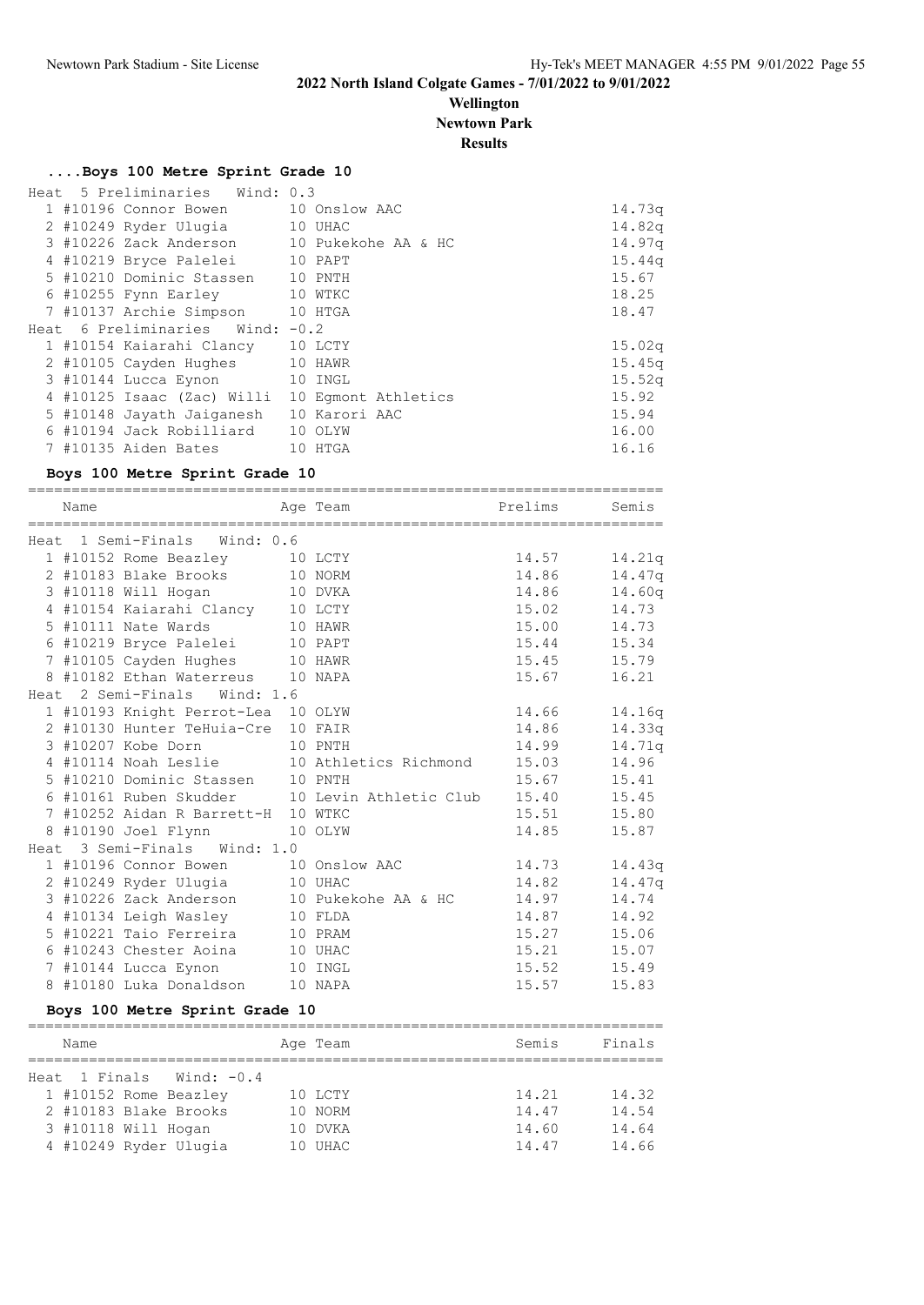**Wellington Newtown Park**

#### **Results**

| Boys 100 Metre Sprint Grade 10      |         |       |       |
|-------------------------------------|---------|-------|-------|
| 5 #10196 Connor Bowen 10 Onslow AAC |         | 14.43 | 14.68 |
| 6 #10130 Hunter TeHuia-Cre 10 FAIR  |         | 14.33 | 14.87 |
| 7 #10207 Kobe Dorn                  | 10 PNTH | 14.71 | 15.14 |
| 8 #10193 Knight Perrot-Lea 10 OLYW  |         | 14.16 | 17.27 |

#### **Boys 200 Metre Sprint Grade 10**

| Name                                           | Age Team              | Seed | Prelims |
|------------------------------------------------|-----------------------|------|---------|
| Heat 1 Preliminaries<br>Wind: $1.9$            |                       |      |         |
| 1 #10193 Knight Perrot-Lea 10 OLYW             |                       |      | 29.75q  |
| 2 #10154 Kaiarahi Clancy 10 LCTY               |                       |      | 30.66q  |
| 3 #10103 Bryn Espin                            | 10 HAWR               |      | 30.93q  |
| 4 #10183 Blake Brooks                          | 10 NORM               |      | 31.22q  |
| 5 #10134 Leigh Wasley 10 FLDA                  |                       |      | 31.74q  |
| 6 #10243 Chester Aoina                         | 10 UHAC               |      | 32.83   |
| -- #10147 Charlie Kettle                       | 10 Karori AAC         |      | DO      |
| Heat 2 Preliminaries<br>Wind: $-0.3$           |                       |      |         |
| 1 #10196 Connor Bowen                          | 10 Onslow AAC         |      | 30.10q  |
| 2 #10111 Nate Wards                            | 10 HAWR               |      | 30.98q  |
| 3 #10221 Taio Ferreira                         | 10 PRAM               |      | 31.13q  |
| 4 #10219 Bryce Palelei 10 PAPT                 |                       |      | 31.60q  |
| 5 #10180 Luka Donaldson 10 NAPA                |                       |      | 33.01   |
| 6 #10148 Jayath Jaiganesh 10 Karori AAC        |                       |      | 35.29   |
| Heat 3 Preliminaries Wind: 1.4                 |                       |      |         |
| 1 #10130 Hunter TeHuia-Cre 10 FAIR             |                       |      | 30.15q  |
| 2 #10118 Will Hogan                            | 10 DVKA               |      | 30.36q  |
| 10 PNTH<br>3 #10207 Kobe Dorn                  |                       |      | 32.02q  |
| 4 #10222 Matiu Konder                          | 10 PRAM               |      | 32.27q  |
| 5 #10161 Ruben Skudder 10 Levin Athletic Club  |                       |      | 32.61   |
| Heat 4 Preliminaries Wind: 1.0                 |                       |      |         |
| 1 #10210 Dominic Stassen                       | 10 PNTH               |      | 31.21q  |
| 2 #10144 Lucca Eynon                           | 10 INGL               |      | 31.55q  |
| 3 #10114 Noah Leslie                           | 10 Athletics Richmond |      | 32.28   |
| 4 #10162 Fergus Turner 10 Levin Athletic Club  |                       |      | 32.62   |
| 5 #10125 Isaac (Zac) Willi 10 Egmont Athletics |                       |      | 32.83   |
| 6 #10137 Archie Simpson                        | 10 HTGA               |      | 37.81   |
| Heat 5 Preliminaries Wind: 1.7                 |                       |      |         |
| 1 #10164 Zaiden Filemu                         | 10 Lower Hutt AAC     |      | 29.02q  |
| 2 #10229 Christian Cooper 10 Selwyn            |                       |      | 31.84q  |
| 3 #10252 Aidan R Barrett-H 10 WTKC             |                       |      | 32.10q  |
| 4 #10108 Mason Lord                            | 10 HAWR               |      | 32.26q  |
| 5 #10142 Jacob Ward                            | 10 HELA               |      | 32.76   |
| 6 #10182 Ethan Waterreus                       | 10 NAPA               |      | 32.81   |
| Heat 6 Preliminaries<br>Wind: 1.4              |                       |      |         |
| 1 #10152 Rome Beazley 10 LCTY                  |                       |      | 29.66q  |
| 2 #10226 Zack Anderson                         | 10 Pukekohe AA & HC   |      | 29.82q  |
| 3 #10256 Caleb MacKenzie 10 WTKC               |                       |      | 30.02q  |
| 4 #10249 Ryder Ulugia                          | 10 UHAC               |      | 30.91q  |
| 5 #10105 Cayden Hughes                         | 10 HAWR               |      | 31.93q  |

#### **Boys 200 Metre Sprint Grade 10**

| Name |  |                                  |  |  |  | Age Team          |  | Prelims | Semis              |
|------|--|----------------------------------|--|--|--|-------------------|--|---------|--------------------|
|      |  |                                  |  |  |  |                   |  |         |                    |
|      |  | Heat. 1 Semi-Finals Wind: $-2.5$ |  |  |  |                   |  |         |                    |
|      |  | 1 #10164 Zaiden Filemu           |  |  |  | 10 Lower Hutt AAC |  | 29.02   | 30.37q             |
|      |  | 2 #10196 Connor Bowen            |  |  |  | 10 Onslow AAC     |  | 30.10   | 31.29 <sub>q</sub> |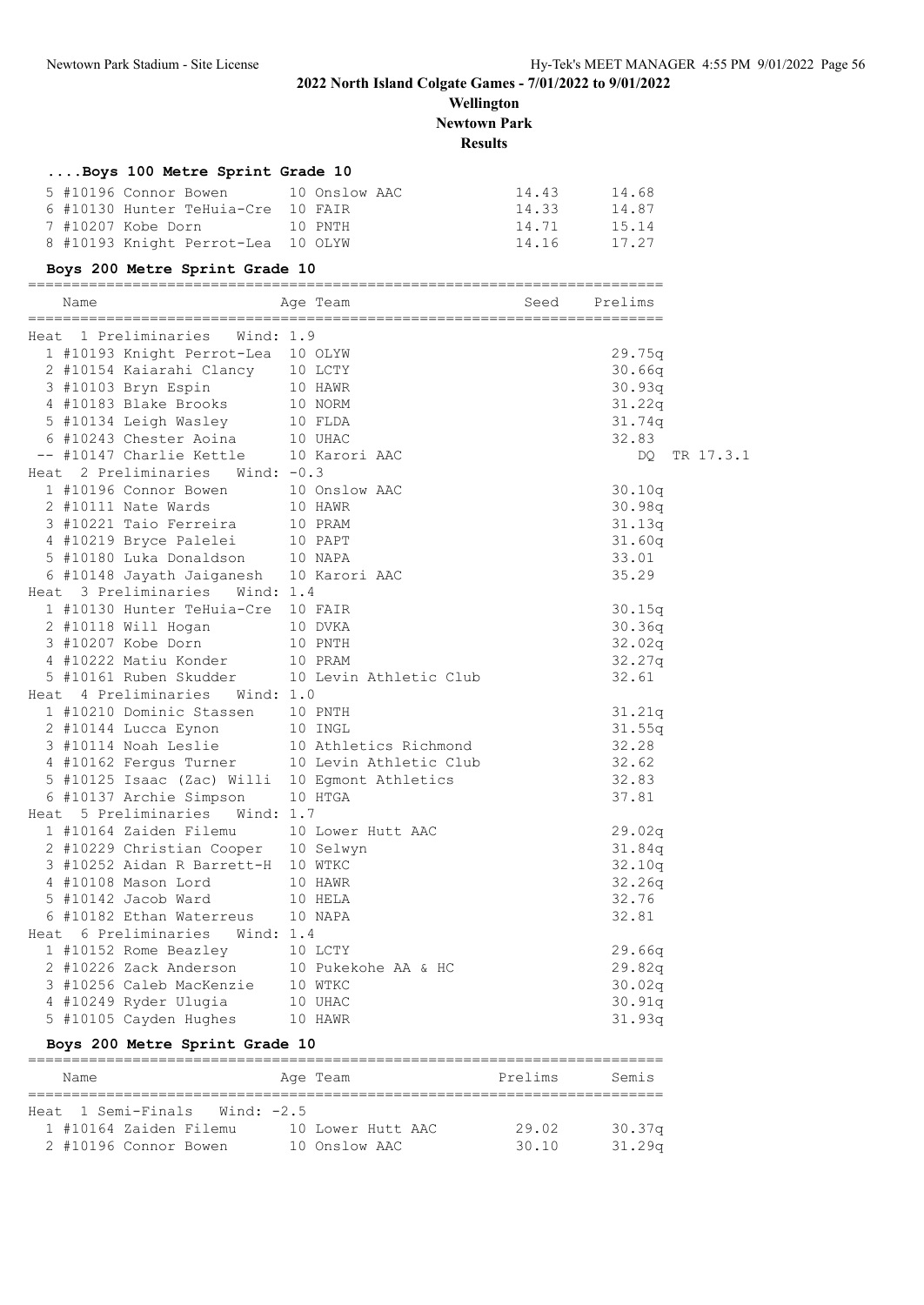**Wellington Newtown Park**

**Results**

|  | Boys 200 Metre Sprint Grade 10      |                                                           |                  |              |
|--|-------------------------------------|-----------------------------------------------------------|------------------|--------------|
|  | 3 #10221 Taio Ferreira 10 PRAM      |                                                           |                  | 31.13 31.70q |
|  | 4 #10130 Hunter TeHuia-Cre 10 FAIR  |                                                           | $30.15$ $32.18$  |              |
|  | 5 #10134 Leigh Wasley 10 FLDA       |                                                           | 31.74 32.25      |              |
|  | 6 #10111 Nate Wards 10 HAWR         |                                                           | 30.98 32.50      |              |
|  | 7 #10229 Christian Cooper 10 Selwyn |                                                           | 31.84 33.50      |              |
|  | 8 #10222 Matiu Konder 10 PRAM       |                                                           | 32.27            | 33.85        |
|  | Heat 2 Semi-Finals Wind: -1.4       |                                                           |                  |              |
|  | 1 #10152 Rome Beazley 10 LCTY       |                                                           | 29.66 30.55q     |              |
|  | 2 #10118 Will Hogan 10 DVKA         |                                                           | $30.36$ $31.79q$ |              |
|  | 3 #10219 Bryce Palelei 10 PAPT      |                                                           |                  | 31.60 31.93  |
|  | 4 #10103 Bryn Espin 10 HAWR         |                                                           |                  | 30.93 31.97  |
|  | 5 #10108 Mason Lord 10 HAWR         |                                                           | 32.26 32.67      |              |
|  | 6 #10210 Dominic Stassen 10 PNTH    |                                                           | 31.21 33.18      |              |
|  | 7 #10105 Cayden Hughes 10 HAWR      |                                                           | 31.93 33.46      |              |
|  |                                     | 8 #10161 Ruben Skudder 10 Levin Athletic Club 32.61 33.51 |                  |              |
|  | Heat 3 Semi-Finals Wind: 0.1        |                                                           |                  |              |
|  | 1 #10193 Knight Perrot-Lea 10 OLYW  |                                                           | 29.75 30.39q     |              |
|  |                                     | 2 #10226 Zack Anderson 10 Pukekohe AA & HC 29.82 30.73q   |                  |              |
|  | 3 #10154 Kaiarahi Clancy 10 LCTY    |                                                           |                  | 30.66 31.25q |
|  | 4 #10249 Ryder Ulugia 10 UHAC       |                                                           | $30.91$ $31.82$  |              |
|  | 4 #10183 Blake Brooks 10 NORM       |                                                           | $31.22$ $31.82$  |              |
|  | 6 #10144 Lucca Eynon 10 INGL        |                                                           | 31.55 32.55      |              |
|  | 7 #10252 Aidan R Barrett-H 10 WTKC  |                                                           |                  | 32.10 32.83  |
|  | 8 #10207 Kobe Dorn 10 PNTH          |                                                           |                  | 32.02 32.84  |

#### **Boys 200 Metre Sprint Grade 10**

|      | Name |                            | Age Team            | Semis | Finals |
|------|------|----------------------------|---------------------|-------|--------|
| Heat |      | 1 Finals Wind: 3.1         |                     |       |        |
|      |      | 1 #10164 Zaiden Filemu     | 10 Lower Hutt AAC   | 30.37 | 28.99  |
|      |      | 2 #10193 Knight Perrot-Lea | 10 OLYW             | 30.39 | 29.76  |
|      |      | 3 #10152 Rome Beazley      | 10 LCTY             | 30.55 | 29.82  |
|      |      | 4 #10196 Connor Bowen      | 10 Onslow AAC       | 31.29 | 29.99  |
|      |      | 5 #10226 Zack Anderson     | 10 Pukekohe AA & HC | 30.73 | 30.19  |
|      |      | 6 #10221 Taio Ferreira     | 10 PRAM             | 31.70 | 31.32  |
|      |      | 7 #10118 Will Hogan        | 10 DVKA             | 31.79 | 31.42  |
|      |      | 8 #10154 Kaiarahi Clancy   | <b>LCTY</b>         | 31.25 | 32.16  |

#### **Boys 400 Metre Sprint Grade 10**

| Name |                                                | Age Team | Seed | Prelims |
|------|------------------------------------------------|----------|------|---------|
|      | Heat 1 Preliminaries                           |          |      |         |
|      | 1 #10141 Benjamin Collinge                     | 10 HELA  |      | 73.14q  |
|      | 2 #10178 Austin Ryan                           | 10 MRLA  |      | 74.36   |
|      | 3 #10174 Mayson Ranchod 10 Lynndale AA & HC    |          |      | 79.92   |
|      | 4 #10243 Chester Aoina                         | 10 UHAC  |      | 1:20.54 |
|      | 5 #10125 Isaac (Zac) Willi 10 Eqmont Athletics |          |      | 1:20.57 |
|      | 6 #10137 Archie Simpson                        | 10 HTGA  |      | 1:33.00 |
|      | Heat 2 Preliminaries                           |          |      |         |
|      | 1 #10171 Jacob Willliams 10 Lower Hutt AAC     |          |      | 69.19q  |
|      | 2 #10221 Taio Ferreira                         | 10 PRAM  |      | 71.71q  |
|      | 3 #10253 Asher Carter 10 WTKC                  |          |      | 72.64q  |
|      | 4 #10139 Kepa Symes<br>10 HTGA                 |          |      | 74.54   |
|      | 5 #10230 Harland Hancock                       | 10 STRA  |      | 75.52   |
|      | 6 #10134 Leigh Wasley 10 FLDA                  |          |      | 76.38   |
|      | 7 #10154 Kaiarahi Clancy                       | 10 LCTY  |      | 79.64   |
|      |                                                |          |      |         |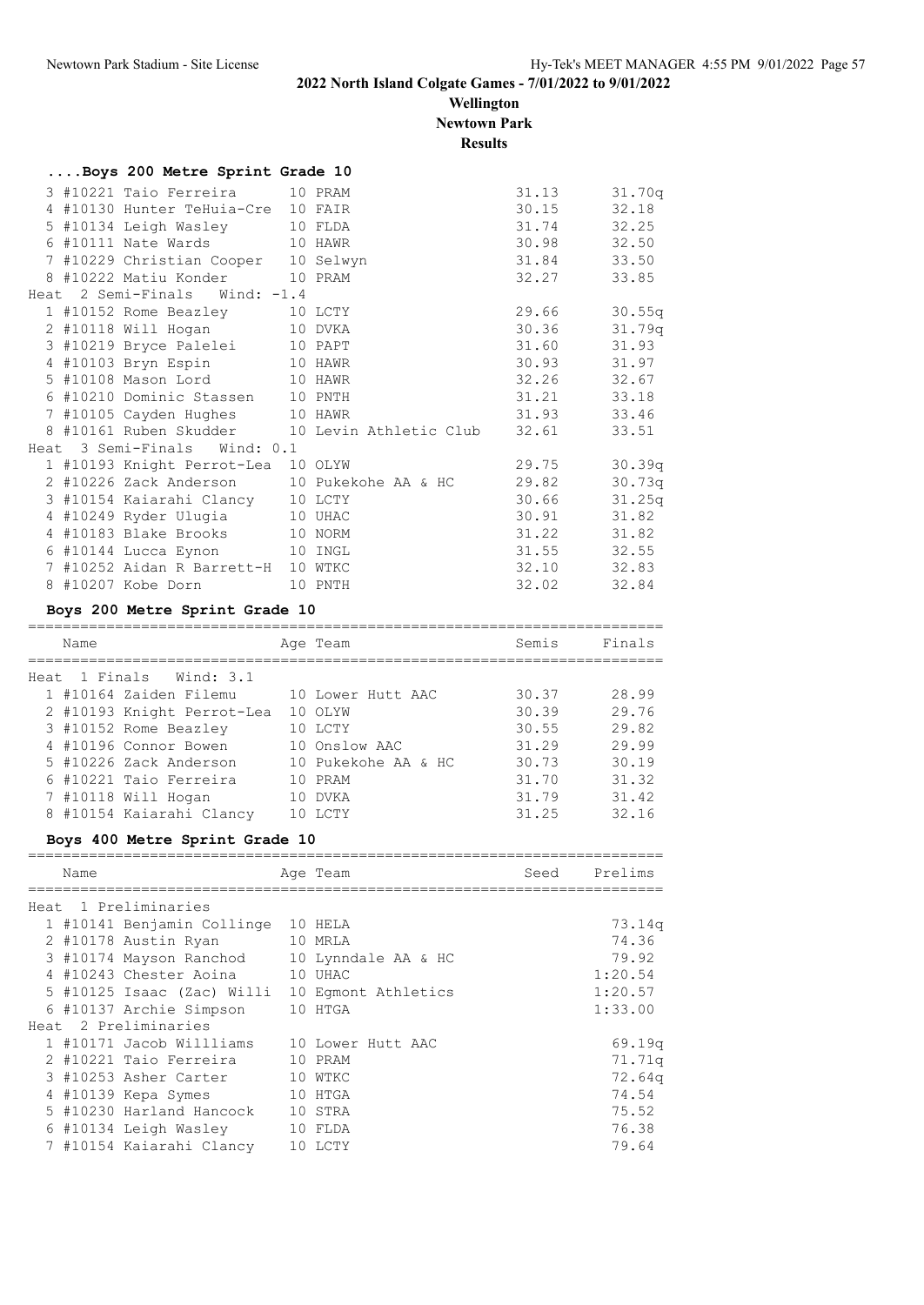**Wellington Newtown Park**

**Results**

#### **....Boys 400 Metre Sprint Grade 10**

|  | Heat 3 Preliminaries       |                        |         |
|--|----------------------------|------------------------|---------|
|  | 1 #10256 Caleb MacKenzie   | 10 WTKC                | 70.81q  |
|  | 2 #10229 Christian Cooper  | 10 Selwyn              | 72.44q  |
|  | 3 #10108 Mason Lord        | 10 HAWR                | 1:21.52 |
|  | 4 #10194 Jack Robilliard   | 10 OLYW                | 1:25.03 |
|  | 5 #10173 Joshua Parkinson  | 10 Lynndale AA & HC    | 1:33.51 |
|  | Heat, 4 Preliminaries      |                        |         |
|  | 1 #10152 Rome Beazley      | 10 LCTY                | 68.88q  |
|  | 2 #10147 Charlie Kettle    | 10 Karori AAC          | 74.64   |
|  | 3 #10212 Zac Wormgoor      | 10 PNTH                | 76.29   |
|  | 4 #10105 Cayden Hughes     | 10 HAWR                | 79.11   |
|  | 5 #10251 Jacobus Tyler Wes | 10 UHAC                | 1:20.16 |
|  | Heat 5 Preliminaries       |                        |         |
|  | 1 #10166 Samuel McGrath    | 10 Lower Hutt AAC      | 74.18q  |
|  | 2 #10160 Harry Morris      | 10 Levin Athletic Club | 74.68   |
|  | 3 #10103 Bryn Espin        | 10 HAWR                | 74.89   |
|  | 4 #10190 Joel Flynn        | 10 OLYW                | 75.03   |
|  | 5 #10135 Aiden Bates       | 10 HTGA                | 77.34   |

#### **Boys 400 Metre Sprint Grade 10**

| Name          |                            | Age Team          | Prelims | Finals |
|---------------|----------------------------|-------------------|---------|--------|
|               |                            |                   |         |        |
| Heat 1 Finals |                            |                   |         |        |
|               | 1 #10152 Rome Beazley      | 10 LCTY           | 68.88   | 64.89  |
|               | 2 #10171 Jacob Willliams   | 10 Lower Hutt AAC | 69.19   | 65.40  |
|               | 3 #10256 Caleb MacKenzie   | 10 WTKC           | 70.81   | 68.25  |
|               | 4 #10221 Taio Ferreira     | 10 PRAM           | 71.71   | 68.41  |
|               | 5 #10141 Benjamin Collinge | 10 HELA           | 73.14   | 71.93  |
|               | 6 #10253 Asher Carter      | 10 WTKC           | 72.64   | 72.61  |
|               | 7 #10166 Samuel McGrath    | 10 Lower Hutt AAC | 74.18   | 74.60  |
|               | -- #10229 Christian Cooper | 10 Selwyn         | 72.44   | DNF    |

=========================================================================

## **Boys 800 Metre Run Grade 10**

| Name |                                             | Age Team                                      | Seed | Prelims  |
|------|---------------------------------------------|-----------------------------------------------|------|----------|
|      | Heat 1 Preliminaries                        |                                               |      |          |
|      | 1 #10171 Jacob Willliams 10 Lower Hutt AAC  |                                               |      | 2:41.69Q |
|      | 2 #10119 Charlie Marshall 10 DVKA           |                                               |      | 2:43.15Q |
|      | 3 #10264 Tapu Teepa                         | 10 WHKE                                       |      | 2:44.03Q |
|      | 4 #10128 Daniel Mumby 10 FAIR               |                                               |      | 2:44.33Q |
|      | 5 #10190 Joel Flynn<br>10 OLYW              |                                               |      | 2:51.47q |
|      | 6 #10174 Mayson Ranchod 10 Lynndale AA & HC |                                               |      | 2:52.43q |
|      | 7 #10212 Zac Wormgoor 10 PNTH               |                                               |      | 2:53.67  |
|      | 8 #10199 Max Wade 10 Onslow AAC             |                                               |      | 2:54.14  |
|      | 9 #10135 Aiden Bates 10 HTGA                |                                               |      | 2:57.09  |
|      |                                             | 10 #10237 Luca Anderton 10 Titahi Bay AAC Inc |      | 2:59.18  |
|      | 11 #10194 Jack Robilliard 10 OLYW           |                                               |      | 3:01.01  |
|      | Heat 2 Preliminaries                        |                                               |      |          |
|      | 1 #10178 Austin Ryan 10 MRLA                |                                               |      | 2:45.13Q |
|      | 2 #10141 Benjamin Collinge 10 HELA          |                                               |      | 2:47.13Q |
|      | 3 #10139 Kepa Symes 10 HTGA                 |                                               |      | 2:47.24Q |
|      | 4 #10166 Samuel McGrath 10 Lower Hutt AAC   |                                               |      | 2:47.52Q |
|      | 5 #10234 Cooper Hogan 10 TPUK               |                                               |      | 2:47.58q |
|      | 6 #10253 Asher Carter 10 WTKC               |                                               |      | 2:52.91q |
|      | 7 #10205 Hobie Matulis 10 PAKU              |                                               |      | 2:53.45  |
|      | 8 #10201 Toby Barlow 10 PAKU                |                                               |      | 2:54.07  |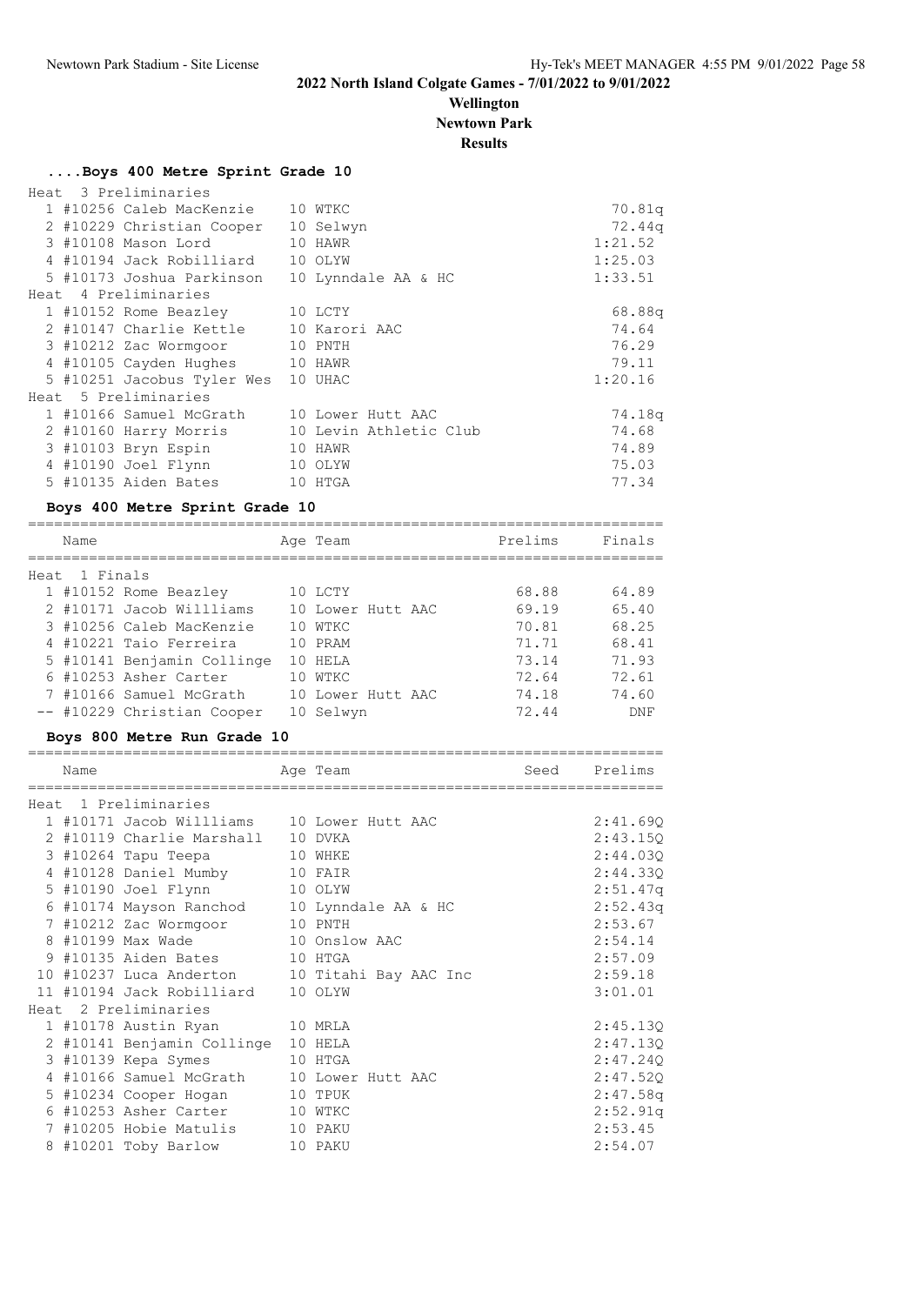**Wellington Newtown Park**

**Results**

=========================================================================

| Boys 800 Metre Run Grade 10 |                        |         |
|-----------------------------|------------------------|---------|
| 9 #10160 Harry Morris       | 10 Levin Athletic Club | 2:55.99 |
| 10 #10246 Matthew Meiklejoh | 10 UHAC                | 2:55.99 |
| 11 #10230 Harland Hancock   | 10 STRA                | 2:56.87 |
| 12 #10262 Leo Mckenzie      | 10 WHAC                | 2:58.08 |
| 13 #10173 Joshua Parkinson  | 10 Lynndale AA & HC    | 3:21.23 |

#### **Boys 800 Metre Run Grade 10**

|      | Name     |                            | Age Team            | Prelims | Finals  |
|------|----------|----------------------------|---------------------|---------|---------|
| Heat | 1 Finals |                            |                     |         |         |
|      |          | 1 #10171 Jacob Willliams   | 10 Lower Hutt AAC   | 2:41.69 | 2:28.55 |
|      |          | 2 #10119 Charlie Marshall  | 10 DVKA             | 2:43.15 | 2:40.84 |
|      |          | 3 #10178 Austin Ryan       | 10 MRLA             | 2:45.13 | 2:41.48 |
|      |          | 4 #10139 Kepa Symes        | 10 HTGA             | 2:47.24 | 2:44.48 |
|      |          | 5 #10128 Daniel Mumby      | 10 FAIR             | 2:44.33 | 2:44.62 |
|      |          | 6 #10141 Benjamin Collinge | 10 HELA             | 2:47.13 | 2:48.80 |
|      |          | 7 #10190 Joel Flynn        | 10 OLYW             | 2:51.47 | 2:49.23 |
|      |          | 8 #10253 Asher Carter      | 10 WTKC             | 2:52.91 | 2:51.26 |
|      |          | 9 #10166 Samuel McGrath    | 10 Lower Hutt AAC   | 2:47.52 | 2:52.55 |
|      |          | 10 #10234 Cooper Hogan     | 10 TPUK             | 2:47.58 | 2:52.77 |
|      |          | 11 #10264 Tapu Teepa       | 10 WHKE             | 2:44.03 | 2:55.35 |
|      |          | 12 #10174 Mayson Ranchod   | 10 Lynndale AA & HC | 2:52.43 | 2:55.75 |
|      |          |                            |                     |         |         |

#### **Boys 1500 Metre Run Grade 10**

|                   | Name |                                    | Age Team               | Seed | Finals  |
|-------------------|------|------------------------------------|------------------------|------|---------|
| Heat <sub>1</sub> |      |                                    |                        |      |         |
|                   |      | 1 #10139 Kepa Symes                | 10 HTGA                |      | 5:32.40 |
|                   |      | 2 #10178 Austin Ryan               | 10 MRLA                |      | 5:33.73 |
|                   |      | 3 #10212 Zac Wormgoor              | 10 PNTH                |      | 5:37.60 |
|                   |      | 4 #10205 Hobie Matulis             | 10 PAKU                |      | 5:37.66 |
|                   |      | 5 #10264 Tapu Teepa                | 10 WHKE                |      | 5:43.75 |
|                   |      | 6 #10253 Asher Carter              | 10 WTKC                |      | 5:46.64 |
|                   |      | 7 #10103 Bryn Espin                | 10 HAWR                |      | 5:49.92 |
|                   |      | 8 #10230 Harland Hancock           | 10 STRA                |      | 5:51.59 |
|                   |      | 9 #10246 Matthew Meiklejoh         | 10 UHAC                |      | 5:57.02 |
|                   |      | 10 #10237 Luca Anderton            | 10 Titahi Bay AAC Inc  |      | 5:58.34 |
|                   |      | 11 #10174 Mayson Ranchod           | 10 Lynndale AA & HC    |      | 6:02.15 |
|                   |      | 12 #10173 Joshua Parkinson         | 10 Lynndale AA & HC    |      | 6:34.74 |
| Heat <sub>2</sub> |      |                                    |                        |      |         |
|                   |      | 1 #10171 Jacob Willliams           | 10 Lower Hutt AAC      |      | 4:54.27 |
|                   |      | 2 #10108 Mason Lord                | 10 HAWR                |      | 5:24.44 |
|                   |      | 3 #10119 Charlie Marshall          | 10 DVKA                |      | 5:27.58 |
|                   |      | 4 #10141 Benjamin Collinge 10 HELA |                        |      | 5:27.79 |
|                   |      | 5 #10128 Daniel Mumby              | 10 FAIR                |      | 5:29.33 |
|                   |      | 6 #10199 Max Wade                  | 10 Onslow AAC          |      | 5:41.92 |
|                   |      | 7 #10234 Cooper Hogan              | 10 TPUK                |      | 5:42.24 |
|                   |      | 8 #10147 Charlie Kettle            | 10 Karori AAC          |      | 5:47.83 |
|                   |      | 9 #10262 Leo Mckenzie              | 10 WHAC                |      | 5:53.10 |
|                   |      | 10 #10256 Caleb MacKenzie          | 10 WTKC                |      | 5:53.23 |
|                   |      | 11 #10160 Harry Morris             | 10 Levin Athletic Club |      | 6:05.19 |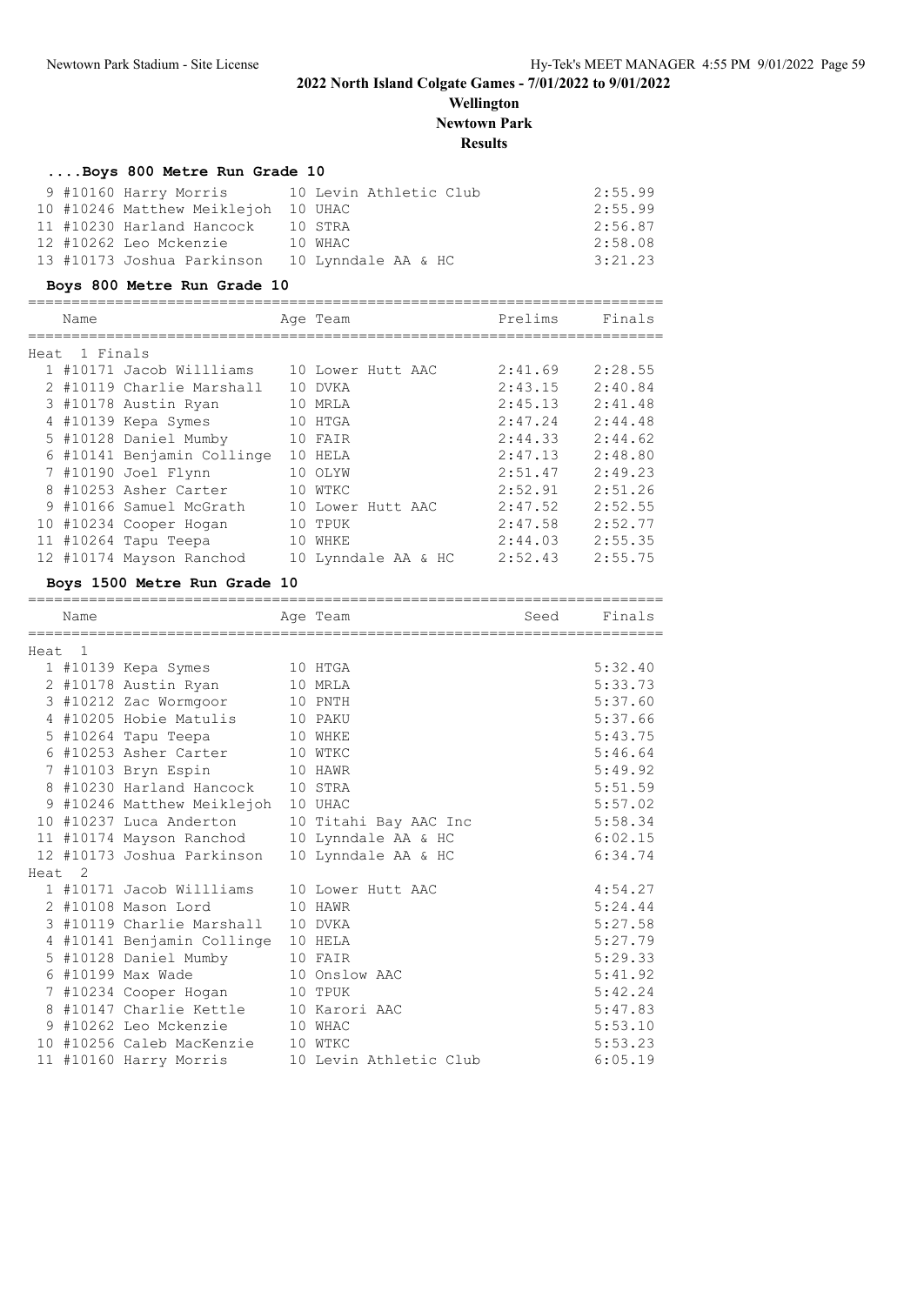**Wellington Newtown Park**

**Results**

**Boys 4x100 Metre Relay Grade 10**

| Team                                                               | Seed<br>Prelims                        |
|--------------------------------------------------------------------|----------------------------------------|
| Heat 1 Preliminaries                                               |                                        |
| 1 Lake City Athletic Club 'A'                                      | 58.33q                                 |
| 1) #9136 Marcus Ryan 9                                             | 2) #9134 Mason Hapi 9                  |
| 3) #10154 Kaiarahi Clancy 10                                       | 4) #10152 Rome Beazley 10              |
| 2 Athletics Hawera Inc 'A'                                         | 59.84q                                 |
| 1) #10105 Cayden Hughes 10                                         | 2) #10111 Nate Wards 10                |
| 3) #10103 Bryn Espin 10                                            | 4) #10108 Mason Lord 10                |
| 3 Waitakere City Athletic Club I<br>$\mathsf{A}$                   | 62.25q                                 |
| 1) #10255 Fynn Earley 10                                           | 2) #10253 Asher Carter 10              |
| 3) #10252 Aidan R Barrett-Hamilton 4) #10256 Caleb MacKenzie 10    |                                        |
| 4 Fairfield Athletic Club 'A'                                      | 63.35q                                 |
| 1) #10127 Hunter Larsen-Plowman 10 2) #10128 Daniel Mumby 10       |                                        |
| 3) #10129 Honor Nikora-TeHuia 10                                   | 4) #10130 Hunter TeHuia-Crean 10       |
| 5 Upper Hutt Athletic Club 'A'                                     | 64.42q                                 |
| 1) #10243 Chester Aoina 10                                         | 2) #10249 Ryder Ulugia 10              |
| 3) #10251 Jacobus Tyler Wessels 10 4) #10246 Matthew Meiklejohn 10 |                                        |
| 6 Napier Athletic Club Inc 'A'                                     | 65.76                                  |
| 1) #10180 Luka Donaldson 10                                        | 2) #10182 Ethan Waterreus 10           |
|                                                                    | 4) #10181 Emma Nairn 10                |
| 3) #10179 Feebe Donaldson 10                                       |                                        |
| Heat 2 Preliminaries<br>1 Lower Hutt AAC 'A'                       |                                        |
| 1) #10168 Kade Waldrom 10                                          | 59.73q<br>2) #10171 Jacob Willliams 10 |
|                                                                    |                                        |
| 3) #10166 Samuel McGrath 10                                        | 4) #10164 Zaiden Filemu 10             |
| 2 Palmerston North A & HC 'A'                                      | 62.01q                                 |
| 1) #10210 Dominic Stassen 10                                       | 2) #10211 Eli Waqatairewa 10           |
| 3) #10212 Zac Wormgoor 10                                          | 4) #10207 Kobe Dorn 10                 |
| 3 Levin Athletic Club 'A'                                          | 64.06q                                 |
| 1) #10160 Harry Morris 10                                          | 2) #10161 Ruben Skudder 10             |
| 3) #9137 Blake Hunia 9                                             | 4) #10162 Fergus Turner 10             |
| 4 Karori AAC 'A'                                                   | 64.46                                  |
| 1) #9217 Robert Steer 9                                            | 2) #10148 Jayath Jaiganesh 10          |
| 3) #10146 Anahera Johnson 10                                       | 4) #10147 Charlie Kettle 10            |
| 5 Hastings Athletic Club 'A'                                       | 66.54                                  |
| 1) #9131 Blake Strong 9                                            | 2) #10135 Aiden Bates 10               |
| 3) #10137 Archie Simpson 10                                        | 4) #10139 Kepa Symes 10                |
| -- Olympic Harrier Club 'A'                                        | TR 24.7 Change 2<br>DQ.                |
| 1) #10194 Jack Robilliard 10                                       | 2) #10190 Joel Flynn 10                |
| 3) #9164 Louis Robilliard 9                                        | 4) #9158 Ivory Hawkes 9                |
| Boys 4x100 Metre Relay Grade 10                                    |                                        |
| Team                                                               | Prelims<br>Finals                      |
| Heat 1 Finals                                                      |                                        |
| 1 Lake City Athletic Club<br>"A"                                   | 58.33<br>58.59                         |
| 1) #9136 Marcus Ryan 9                                             | 2) #9134 Mason Hapi 9                  |
| 3) #10154 Kaiarahi Clancy 10                                       | 4) #10152 Rome Beazley 10              |
| 2 Lower Hutt AAC<br>' A'                                           | 59.73<br>59.79                         |
| 1) #10168 Kade Waldrom 10                                          | 2) #10171 Jacob Willliams 10           |
| 3) #10166 Samuel McGrath 10                                        | 4) #10164 Zaiden Filemu 10             |
| 3 Athletics Hawera Inc<br>' A'                                     | 59.84<br>60.62                         |
|                                                                    |                                        |

 1) #10105 Cayden Hughes 10 2) #10111 Nate Wards 10 3) #10103 Bryn Espin 10 4) #10108 Mason Lord 10 4 Palmerston North A & HC 'A' 62.01 61.94 1) #10210 Dominic Stassen 10 2) #10211 Eli Waqatairewa 10 3) #10212 Zac Wormgoor 10 4) #10207 Kobe Dorn 10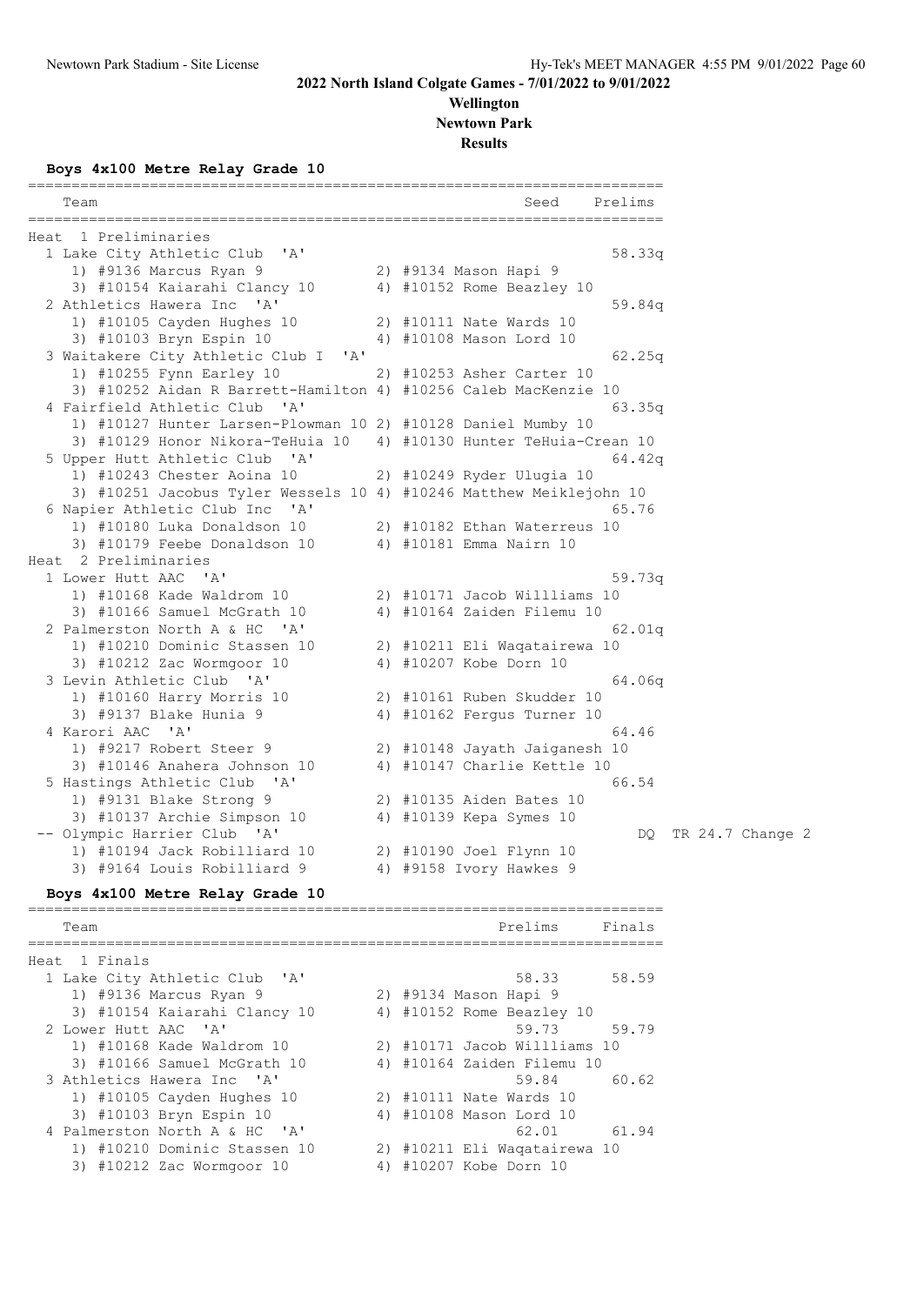#### **Wellington Newtown Park**

**Results**

#### **....Boys 4x100 Metre Relay Grade 10**

| 5 Upper Hutt Athletic Club 'A'                                    | 64.42 62.01                        |
|-------------------------------------------------------------------|------------------------------------|
| 1) #10243 Chester Aoina 10                                        | 2) #10251 Jacobus Tyler Wessels 10 |
| 3) #10246 Matthew Meiklejohn 10                                   | 4) #10249 Ryder Ulugia 10          |
| 6 Waitakere City Athletic Club I 'A'                              | 62.25<br>64.32                     |
| 1) #10255 Fynn Earley 10 2) #10253 Asher Carter 10                |                                    |
| 3) #10252 Aidan R Barrett-Hamilton 4) #9209 Layla Tuala-Glassie 9 |                                    |
| 7 Fairfield Athletic Club 'A'                                     | 63.35 64.86                        |
| 1) #10127 Hunter Larsen-Plowman 10 2) #10128 Daniel Mumby 10      |                                    |
| 3) #10129 Honor Nikora-TeHuia 10 4) #10130 Hunter TeHuia-Crean 10 |                                    |
| 8 Levin Athletic Club 'A'                                         | 64.06 64.98                        |
| 1) #10160 Harry Morris 10                                         | 2) #10161 Ruben Skudder 10         |
| 3) #9137 Blake Hunia 9                                            | 4) #10162 Ferqus Turner 10         |

#### **Boys High Jump Grade 10**

| Name                                                                                                                                             | ==========================<br>Age Team         | Seed Finals | ======= |
|--------------------------------------------------------------------------------------------------------------------------------------------------|------------------------------------------------|-------------|---------|
| Trial 1                                                                                                                                          |                                                |             |         |
| 1 #10113 Ludvig Persson 10 NELS                                                                                                                  |                                                |             | 1.48m   |
| 1.25 1.30 1.33 1.35 1.40 1.46 1.48 1.50                                                                                                          |                                                |             |         |
| $\begin{tabular}{cccccc} & O & O & O & - & O & XO & O & XXX \\ 2 \#10168 \ \texttt{Kade Waldrom} & & 10 \ \texttt{Lower Hutt AAC} \end{tabular}$ |                                                |             |         |
|                                                                                                                                                  |                                                |             | 1.33m   |
| 1.15 1.20 1.25 1.30 1.33 1.35                                                                                                                    |                                                |             |         |
| O O O XO XO XXX                                                                                                                                  |                                                |             |         |
| 3 #10134 Leigh Wasley 10 FLDA                                                                                                                    |                                                |             | 1.25m   |
| 1.10 1.15 1.20 1.25 1.30<br>0 0 0 0 XXX                                                                                                          |                                                |             |         |
| 4 #10119 Charlie Marshall 10 DVKA                                                                                                                |                                                |             | J1.25m  |
| 1.10 1.15 1.20 1.25 1.30                                                                                                                         |                                                |             |         |
| O O O XO XXX                                                                                                                                     |                                                |             |         |
| 4 #10183 Blake Brooks 10 NORM                                                                                                                    |                                                |             | J1.25m  |
| 1.15 1.20 1.25 1.30                                                                                                                              |                                                |             |         |
| O O XO XXX                                                                                                                                       |                                                |             |         |
| 6 #10229 Christian Cooper 10 Selwyn                                                                                                              |                                                |             | J1.25m  |
| 1.10 1.15 1.20 1.25 1.30                                                                                                                         |                                                |             |         |
| O XO XO XO XXX                                                                                                                                   |                                                |             |         |
| 7 #10253 Asher Carter 10 WTKC                                                                                                                    |                                                |             | J1.25m  |
| 1.10 1.15 1.20 1.25 1.30                                                                                                                         |                                                |             |         |
| O O O XXO XXX                                                                                                                                    |                                                |             |         |
| 8 #10164 Zaiden Filemu 10 Lower Hutt AAC                                                                                                         |                                                |             | J1.25m  |
| 1.10 1.15 1.20 1.25 1.30<br>O XO XO XXO XXX                                                                                                      |                                                |             |         |
| 9 #10154 Kaiarahi Clancy 10 LCTY                                                                                                                 |                                                |             | 1.20m   |
| 1.10 1.15 1.20 1.25                                                                                                                              |                                                |             |         |
| XO O XO XXX                                                                                                                                      |                                                |             |         |
| 10 #10111 Nate Wards 10 HAWR                                                                                                                     |                                                |             | J1.20m  |
| 1.10 1.15 1.20 1.25                                                                                                                              |                                                |             |         |
| O O XXO XXX                                                                                                                                      |                                                |             |         |
|                                                                                                                                                  | 11 #10162 Fergus Turner 10 Levin Athletic Club |             | 1.15m   |
| 1.10 1.15 1.20                                                                                                                                   |                                                |             |         |
| XO OXXX                                                                                                                                          |                                                |             |         |
| 12 #10141 Benjamin Collinge 10 HELA                                                                                                              |                                                |             | J1.15m  |
| 1.10 1.15 1.20                                                                                                                                   |                                                |             |         |
| O XO XXX                                                                                                                                         |                                                |             |         |
| 13 #10219 Bryce Palelei 10 PAPT                                                                                                                  |                                                |             | J1.15m  |
| 1.10 1.15 1.20                                                                                                                                   |                                                |             |         |
| XO<br>XO XXX                                                                                                                                     |                                                |             |         |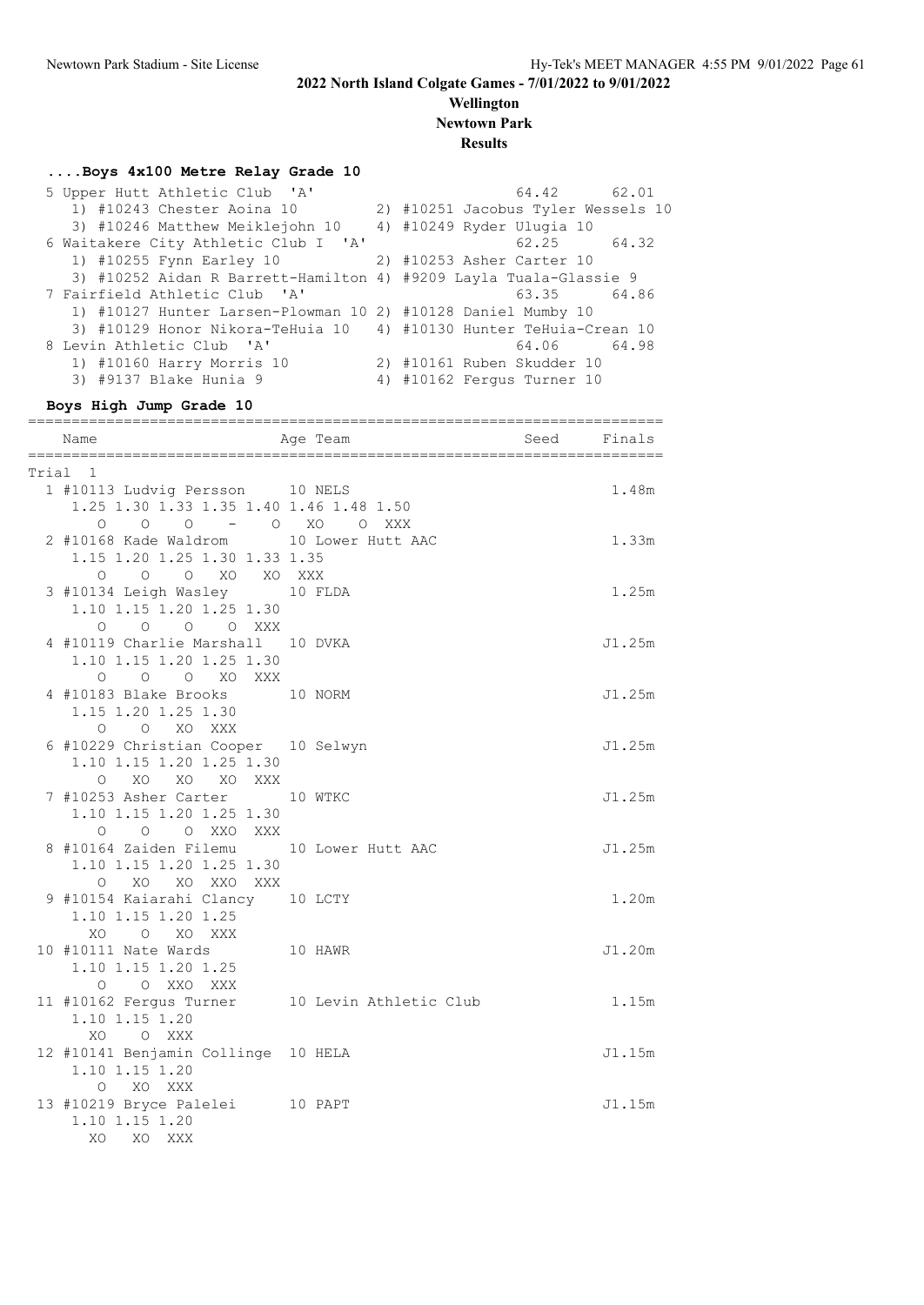**Wellington**

**Newtown Park**

**Results**

| Boys High Jump Grade 10                         |  |                                               |        |
|-------------------------------------------------|--|-----------------------------------------------|--------|
| 13 #10135 Aiden Bates 10 HTGA<br>1.10 1.15 1.20 |  |                                               | J1.15m |
| XO.<br>XO XXX                                   |  |                                               |        |
| 15 #10210 Dominic Stassen 10 PNTH               |  |                                               | 1.10m  |
| 1.10 1.15                                       |  |                                               |        |
| O XXX                                           |  |                                               |        |
| 15 #10222 Matiu Konder 10 PRAM                  |  |                                               | 1.10m  |
| 1.10 1.15                                       |  |                                               |        |
| O XXX                                           |  |                                               |        |
| 17 #10251 Jacobus Tyler Wes 10 UHAC             |  |                                               | J1.10m |
| 1.10 1.15                                       |  |                                               |        |
| XO.<br>XXX                                      |  |                                               |        |
|                                                 |  | 18 #10160 Harry Morris 10 Levin Athletic Club | J1.10m |
| 1.10 1.15                                       |  |                                               |        |
| XXO XXX                                         |  |                                               |        |
| -- #10105 Cayden Hughes 10 HAWR                 |  |                                               | ΝH     |
| 1.10                                            |  |                                               |        |
| XXX                                             |  |                                               |        |
| -- #10108 Mason Lord 10 HAWR                    |  |                                               | ΝH     |
| 1.10                                            |  |                                               |        |
| XXX                                             |  |                                               |        |
| -- #10182 Ethan Waterreus 10 NAPA               |  |                                               | ΝH     |
| 1.10                                            |  |                                               |        |
| XXX                                             |  |                                               |        |
| -- #10221 Taio Ferreira 10 PRAM                 |  |                                               | NΗ     |
| 1.10                                            |  |                                               |        |
| XXX                                             |  |                                               |        |

#### **Boys Long Jump Grade 10**

| Name                                                                                  | Age Team | Seed Finals Wind |     |
|---------------------------------------------------------------------------------------|----------|------------------|-----|
| 1 #10154 Kaiarahi Clancy 10 LCTY<br>4.21m (NWI) X 3.69m (NWI)                         |          | 4.21m            | NWI |
| 2 #10229 Christian Cooper 10 Selwyn<br>4.13m (NWI) 3.81m (NWI) 3.88m (NWI)            |          | 4.13m            | NWI |
| 3 #10113 Ludvig Persson 10 NELS<br>4.06m (NWI) 4.05m (NWI) 4.07m (NWI)                |          | 4.07m            | NWI |
| 4 #10130 Hunter TeHuia-Cre 10 FAIR<br>4.04m (NWI) 4.06m (NWI) 3.92m (NWI)             |          | 4.06m            | NWI |
| 5 #10152 Rome Beazley 10 LCTY<br>4.01m (NWI) 4.00m (NWI) 3.80m (NWI)                  |          | 4.01m            | NWI |
| 6 #10180 Luka Donaldson 10 NAPA<br>3.53m (NWI) 3.91m (NWI) 3.81m (NWI)                |          | 3.91m            | NWI |
| 7 #10193 Knight Perrot-Lea 10 OLYW<br>X 3.62m (NWI) 3.82m (NWI)                       |          | 3.82m            | NWI |
| 8 #10139 Kepa Symes 10 HTGA<br>3.54m (NWI) 3.68m (NWI) 3.64m (NWI)                    |          | J3.68m           | NWI |
| 9 #10207 Kobe Dorn 10 PNTH<br>3.27m (NWI) 3.29m (NWI) 3.64m (NWI)                     |          | 3.64m            | NWI |
| 10 #10174 Mayson Ranchod 10 Lynndale AA & HC<br>3.55m (NWI) 3.53m (NWI) 3.60m (NWI)   |          | J3.60m           | NWI |
| 11 #10147 Charlie Kettle 10 Karori AAC<br>3.43m (NWI) 3.53m (NWI) 3.07m (NWI)         |          | J3.53m           | NWI |
| 12 #10162 Ferqus Turner 10 Levin Athletic Club<br>3.51m (NWI) 3.13m (NWI) 2.20m (NWI) |          | J3.51m           | NWI |
| 13 #10103 Bryn Espin 10 HAWR<br>3.38m (NWI) 3.45m (NWI) 3.13m (NWI)                   |          | 3.45m            | NWI |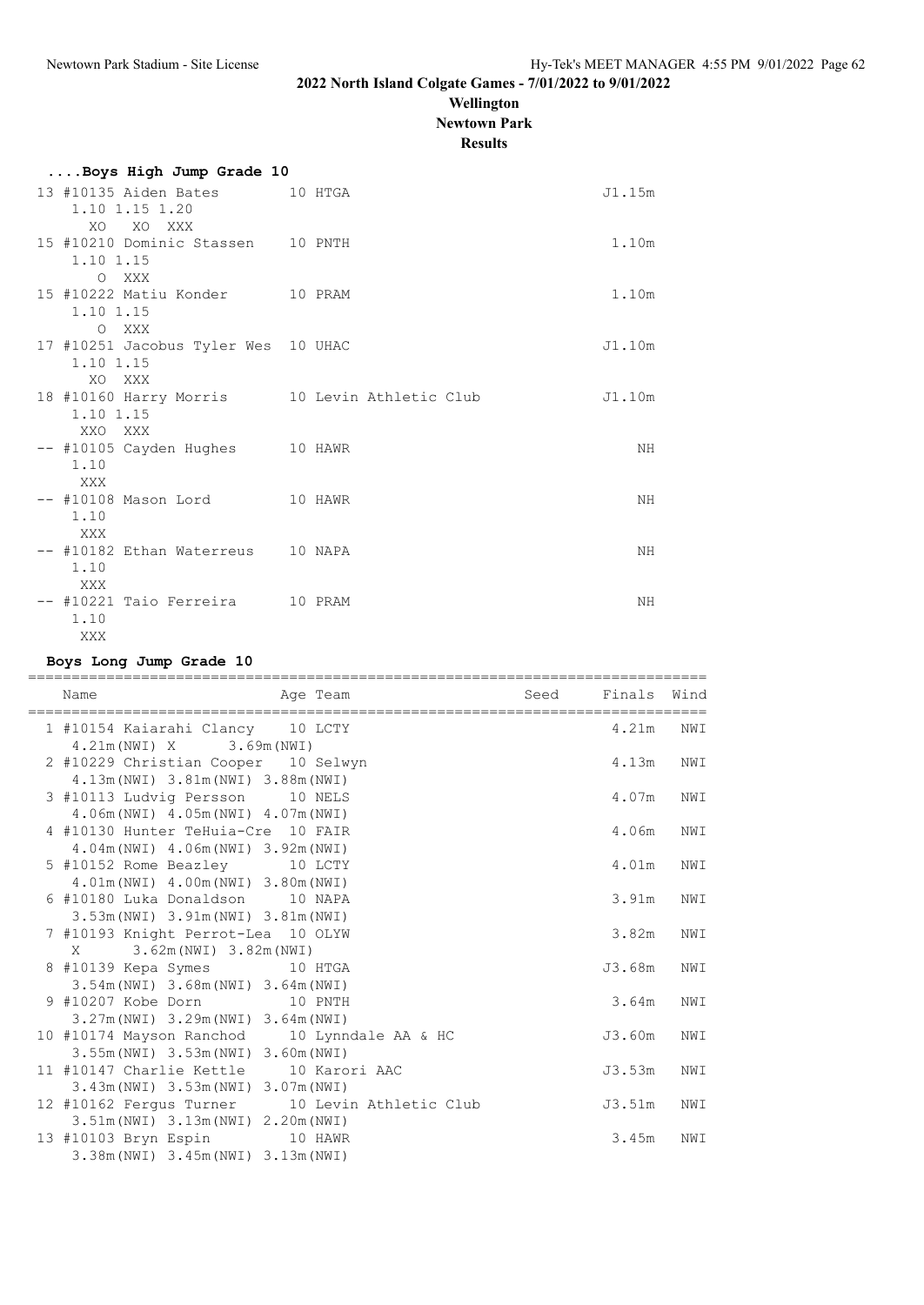**Wellington Newtown Park**

**Results**

|       | Boys Long Jump Grade 10                                                                             |                                                |           |     |
|-------|-----------------------------------------------------------------------------------------------------|------------------------------------------------|-----------|-----|
|       | 14 #10243 Chester Aoina<br>3.31m (NWI) 3.13m (NWI) 3.16m (NWI)                                      | 10 UHAC                                        | 3.31m     | NWI |
|       | 15 #10256 Caleb MacKenzie 10 WTKC<br>3.30m (NWI) 3.21m (NWI) 3.10m (NWI)                            |                                                | 3.30m     | NWI |
|       | 16 #10166 Samuel McGrath 10 Lower Hutt AAC<br>3.29m (NWI) 3.16m (NWI) 3.11m (NWI)                   |                                                | 3.29m     | NWI |
|       | 3.21m (NWI) 3.24m (NWI) 3.24m (NWI)                                                                 | 17 #10161 Ruben Skudder 10 Levin Athletic Club | 3.24m     | NWI |
|       | 18 #10148 Jayath Jaiganesh 10 Karori AAC<br>3.09m (NWI) 3.09m (NWI) 3.02m (NWI)                     |                                                | 3.09m     | NWI |
|       | 19 #10255 Fynn Earley 10 WTKC<br>3.00m (NWI) 2.83m (NWI) 3.02m (NWI)                                |                                                | 3.02m     | NWI |
|       | 20 #10230 Harland Hancock<br>2.98m (NWI) 2.73m (NWI) 3.00m (NWI)                                    | 10 STRA                                        | 3.00m     | NWI |
|       | 21 #10241 Connor Waterhouse 10 Titahi Bay AAC Inc<br>2.27m (NWI) 2.25m (NWI) 2.46m (NWI)            |                                                | 2.46m     | NWI |
|       | Trial 2                                                                                             |                                                |           |     |
|       | 1 #10168 Kade Waldrom 10 Lower Hutt AAC                                                             |                                                | 4.00m     | NWI |
|       | 3.81m (NWI) 3.82m (NWI) 4.00m (NWI)<br>2 #10264 Tapu Teepa 10 WHKE                                  |                                                | 3.99m     | NWI |
|       | 3.59m (NWI) 3.99m (NWI) 3.99m (NWI)<br>3 #10118 Will Hogan 10 DVKA                                  |                                                | 3.98m     | NWI |
|       | 3.88m (NWI) 3.90m (NWI) 3.98m (NWI)<br>4 #10219 Bryce Palelei 10 PAPT                               |                                                | 3.95m     | NWI |
|       | 3.95m (NWI) 3.94m (NWI) 3.56m (NWI)<br>5 #10171 Jacob Willliams 10 Lower Hutt AAC                   |                                                | J3.91m    | NWI |
|       | 3.70m (NWI) 3.47m (NWI) 3.91m (NWI)<br>6 #10196 Connor Bowen 10 Onslow AAC                          |                                                | 3.70m     | NWI |
|       | 3.49m (NWI) 3.70m (NWI) 3.63m (NWI)<br>7 #10253 Asher Carter<br>3.67m (NWI) 3.68m (NWI) 3.60m (NWI) | 10 WTKC                                        | J3.68m    | NWI |
|       | 3.58m (NWI) X 3.61m (NWI)                                                                           | 8 #10114 Noah Leslie 10 Athletics Richmond     | 3.61m     | NWI |
|       | 9 #10211 Eli Waqatairewa 10 PNTH<br>3.58m (NWI) 3.59m (NWI) 3.60m (NWI)                             |                                                | 3.60m     | NWI |
|       | 10 #10252 Aidan R Barrett-H 10 WTKC<br>3.55m (NWI) 3.41m (NWI) 3.60m (NWI)                          |                                                | J3.60m    | NWI |
|       | 11 #10150 Declan Albrecht 10 LCTY<br>3.49m (NWI) 3.30m (NWI) 3.41m (NWI)                            |                                                | 3.49m     | NWI |
|       | 12 #10142 Jacob Ward 10 HELA<br>3.44m (NWI) 3.47m (NWI) 3.38m (NWI)                                 |                                                | 3.47m NWI |     |
|       | 13 #10182 Ethan Waterreus<br>3.46m (NWI) 3.41m (NWI) 3.43m (NWI)                                    | 10 NAPA                                        | 3.46m     | NWI |
|       | 14 #10221 Taio Ferreira<br>3.27m (NWI) 3.43m (NWI) 1.96m (NWI)                                      | 10 PRAM                                        | 3.43m     | NWI |
|       | 3.37m (NWI) 3.38m (NWI) 3.38m (NWI)                                                                 | 15 #10160 Harry Morris 10 Levin Athletic Club  | 3.38m     | NWI |
|       | 16 #10210 Dominic Stassen<br>3.38m (NWI) 3.09m (NWI) 3.27m (NWI)                                    | 10 PNTH                                        | J3.38m    | NWI |
|       | 17 #10109 Kaleb Smith<br>3.02m (NWI) 2.83m (NWI) 2.93m (NWI)                                        | 10 HAWR                                        | J3.02m    | NWI |
|       | 18 #10127 Hunter Larsen-Plo 10 FAIR<br>2.88m (NWI) 2.80m (NWI) 2.72m (NWI)                          |                                                | 2.88m     | NWI |
|       | 19 #10205 Hobie Matulis<br>2.88m (NWI) 2.68m (NWI) 2.67m (NWI)                                      | 10 PAKU                                        | J2.88m    | NWI |
| Trial | 3                                                                                                   |                                                |           |     |
|       | 1 #10164 Zaiden Filemu<br>4.33m (NWI) 4.25m (NWI) 4.19m (NWI)                                       | 10 Lower Hutt AAC                              | 4.33m     | NWI |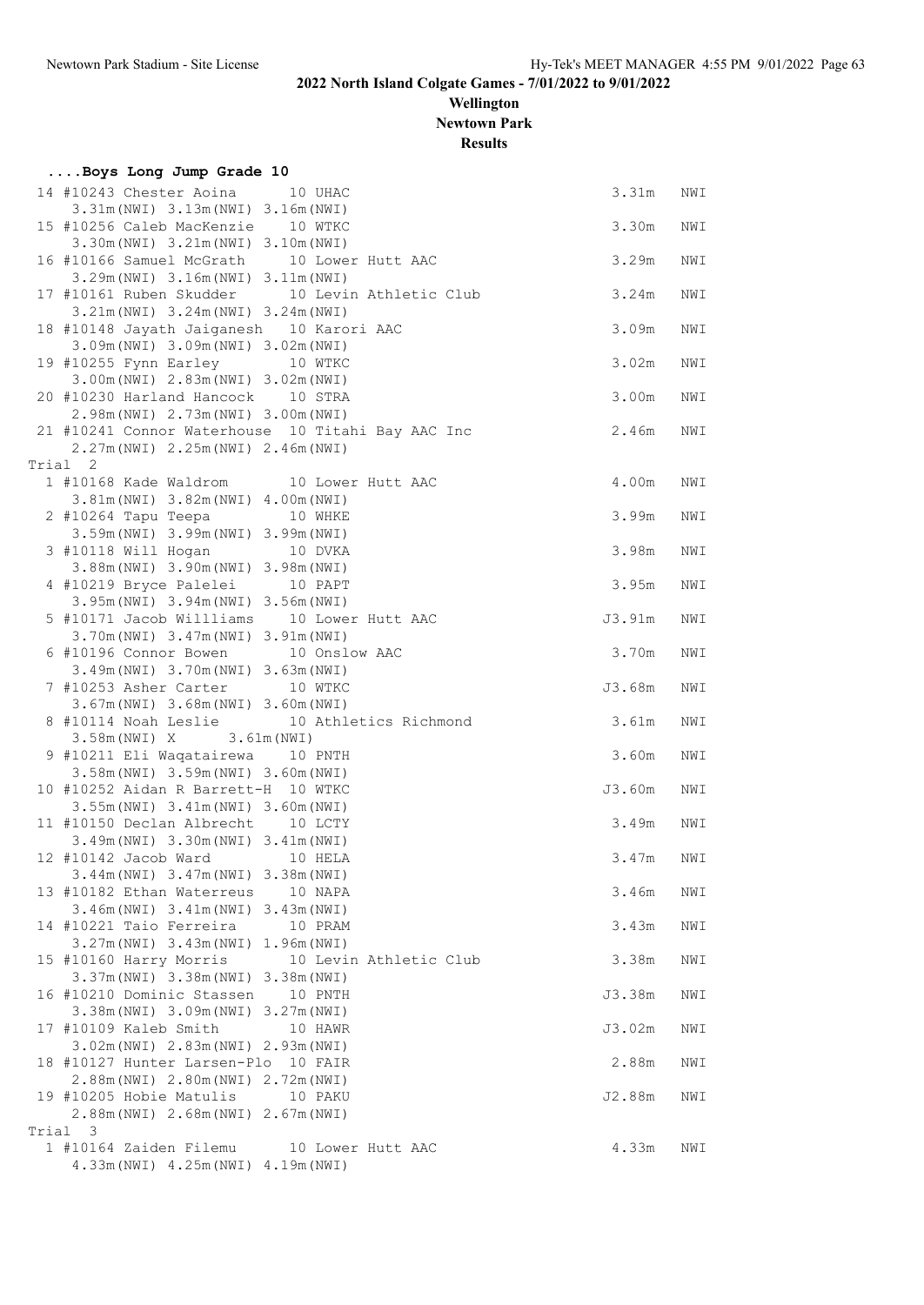## **Wellington Newtown Park**

**Results**

| Boys Long Jump Grade 10 |  |  |
|-------------------------|--|--|
|                         |  |  |

| 2 #10183 Blake Brooks                          | 10 NORM                                         | 3.92m  | NWI |
|------------------------------------------------|-------------------------------------------------|--------|-----|
| 3.85m (NWI) 3.81m (NWI) 3.92m (NWI)            |                                                 |        |     |
| 3 #10134 Leigh Wasley 10 FLDA                  |                                                 | 3.85m  | NWI |
| 3.80m (NWI) 3.80m (NWI) 3.85m (NWI)            |                                                 |        |     |
| 4 #10111 Nate Wards 10 HAWR                    |                                                 | 3.84m  | NWI |
| 3.80m (NWI) 3.50m (NWI) 3.84m (NWI)            |                                                 |        |     |
| 5 #10119 Charlie Marshall 10 DVKA              |                                                 | 3.79m  | NWI |
| 3.72m (NWI) 3.79m (NWI) 3.48m (NWI)            |                                                 |        |     |
| 6 #10141 Benjamin Collinge 10 HELA             |                                                 | 3.76m  | NWI |
| 3.51m (NWI) 3.76m (NWI) 3.61m (NWI)            |                                                 |        |     |
|                                                | 7 #10226 Zack Anderson 10 Pukekohe AA & HC      | 3.68m  | NWI |
| 3.68m (NWI) 3.60m (NWI) 3.68m (NWI)            |                                                 |        |     |
| 8 #10201 Toby Barlow 10 PAKU                   |                                                 | J3.68m | NWI |
| 3.45m (NWI) 3.45m (NWI) 3.68m (NWI)            |                                                 |        |     |
| 9 #10108 Mason Lord 10 HAWR                    |                                                 | 3.53m  | NWI |
| 3.44m (NWI) 3.53m (NWI) 3.43m (NWI)            |                                                 |        |     |
| 10 #10135 Aiden Bates 10 HTGA                  |                                                 | 3.51m  | NWI |
| 3.51m (NWI) 3.15m (NWI) 3.04m (NWI)            |                                                 |        |     |
| 11 #10105 Cayden Hughes 10 HAWR                |                                                 | J3.45m | NWI |
| 3.22m (NWI) 3.25m (NWI) 3.45m (NWI)            |                                                 |        |     |
|                                                | 12 #10125 Isaac (Zac) Willi 10 Eqmont Athletics | 3.40m  | NWI |
| 3.40m (NWI) 3.39m (NWI) 2.97m (NWI)            |                                                 |        |     |
| 13 #10178 Austin Ryan 10 MRLA                  |                                                 | 3.35m  | NWI |
| 3.35m (NWI) 3.15m (NWI) 3.06m (NWI)            |                                                 |        |     |
| 14 #10144 Lucca Eynon                          | 10 INGL                                         | 3.33m  | NWI |
| 3.08m (NWI) 3.30m (NWI) 3.33m (NWI)            |                                                 |        |     |
| 15 #10222 Matiu Konder 10 PRAM                 |                                                 | 3.23m  | NWI |
| $3.04m(NWI)$ $3.23m(NWI)$ $2.94m(NWI)$         |                                                 |        |     |
| 16 #10128 Daniel Mumby 10 FAIR                 |                                                 | 2.97m  | NWI |
| 2.65m (NWI) 2.97m (NWI) 2.81m (NWI)            |                                                 |        |     |
| 17 #10173 Joshua Parkinson 10 Lynndale AA & HC |                                                 | 2.74m  | NWI |
| 2.74m (NWI) 2.53m (NWI) 2.66m (NWI)            |                                                 |        |     |

#### **Boys Shot Put Grade 10**

| Name                                       | Age Team  | Seed | Finals |
|--------------------------------------------|-----------|------|--------|
|                                            |           |      |        |
| Trial 1                                    |           |      |        |
| 1 #10113 Ludvig Persson 10 NELS            |           |      | 12.37m |
| 11.81m  12.37m  11.93m                     |           |      |        |
| 2 #10168 Kade Waldrom 10 Lower Hutt AAC    |           |      | 9.65m  |
| 8.98m 9.65m 9.37m                          |           |      |        |
| 3 #10219 Bryce Palelei                     | 10 PAPT   |      | 8.51m  |
| 8.21m 8.51m 7.61m                          |           |      |        |
| 4 #10229 Christian Cooper                  | 10 Selwyn |      | 8.37m  |
| 8.37m 7.96m 7.92m                          |           |      |        |
| 5 #10150 Declan Albrecht                   | 10 LCTY   |      | 8.03m  |
| 7.50m 7.66m 8.03m                          |           |      |        |
| 6 #10130 Hunter TeHuia-Cre 10 FAIR         |           |      | 7.69m  |
| 7.69m 7.53m 7.67m                          |           |      |        |
| 7 #10114 Noah Leslie 10 Athletics Richmond |           |      | 7.57m  |
| $6.52m$ 7.35m 7.57m                        |           |      |        |
| 8 #10182 Ethan Waterreus                   | 10 NAPA   |      | 7.51m  |
| 5.79m 6.23m 7.51m                          |           |      |        |
| 9 #10212 Zac Wormgoor 10 PNTH              |           |      | 7.40m  |
| 7.26m 7.40m X                              |           |      |        |
| 10 #10246 Matthew Meiklejoh 10 UHAC        |           |      | 7.30m  |
| 6.82m 7.19m 7.30m                          |           |      |        |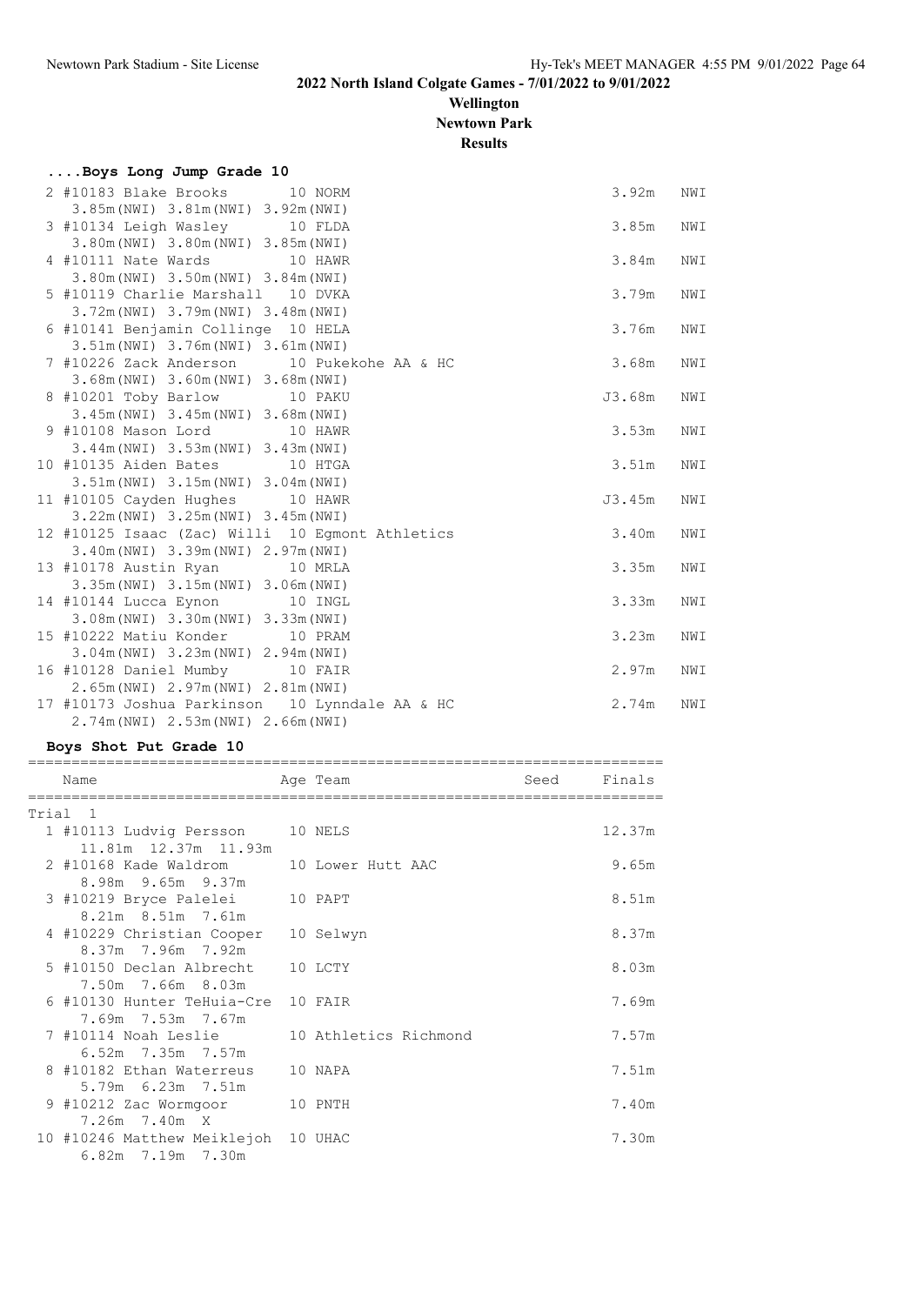**Wellington**

**Newtown Park**

**Results**

| Boys Shot Put Grade 10                                  |                        |        |
|---------------------------------------------------------|------------------------|--------|
| 11 #10155 Robert Hazeldine<br>6.21m 7.05m 6.74m         | 10 LCTY                | 7.05m  |
| 12 #10161 Ruben Skudder<br>6.76m 5.52m 6.26m            | 10 Levin Athletic Club | 6.76m  |
| 13 #10142 Jacob Ward<br>10 HELA<br>X X 5.26m            |                        | 5.26m  |
| 14 #10173 Joshua Parkinson<br>3.45m 3.37m 3.28m         | 10 Lynndale AA & HC    | 3.45m  |
| Trial 2                                                 |                        |        |
| 1 #10164 Zaiden Filemu<br>10.17m 9.14m 8.87m            | 10 Lower Hutt AAC      | 10.17m |
| 2 #10127 Hunter Larsen-Plo<br>9.65m 9.84m 9.18m         | 10 FAIR                | 9.84m  |
| 3 #10118 Will Hogan<br>8.14m 8.32m 8.77m                | 10 DVKA                | 8.77m  |
| 4 #10193 Knight Perrot-Lea<br>8.73m 8.44m 7.40m         | 10 OLYW                | 8.73m  |
| 5 #10112 Arlo Fletcher                                  | 10 INVG                | 8.69m  |
| 8.69m 8.21m 8.47m<br>6 #10264 Tapu Teepa                | 10 WHKE                | 7.79m  |
| 6.51m 7.34m 7.79m<br>7 #10252 Aidan R Barrett-H 10 WTKC |                        | 7.70m  |
| 7.44m 7.70m X<br>8 #10211 Eli Waqatairewa               | 10 PNTH                | 7.39m  |
| X 7.39m X<br>9 #10119 Charlie Marshall 10 DVKA          |                        | 7.07m  |
| 7.07m X 5.90m<br>10 #10255 Fynn Earley                  | 10 WTKC                | 6.88m  |
| 6.17m 5.73m 6.88m<br>11 #10180 Luka Donaldson           | 10 NAPA                | 6.58m  |
| 6.58m 5.81m 5.52m<br>12 #10251 Jacobus Tyler Wes        | 10 UHAC                | 6.26m  |
| 5.81m 5.93m 6.26m<br>13 #10230 Harland Hancock          | 10 STRA                | 6.20m  |
| 6.20m 5.84m 6.04m                                       |                        |        |
| 14 #10109 Kaleb Smith<br>5.86m 5.38m 5.76m              | 10 HAWR                | 5.86m  |
| 15 #10243 Chester Aoina<br>3.78m 5.75m 5.72m            | 10 UHAC                | 5.75m  |
| 16 #10241 Connor Waterhouse<br>5.44m 5.47m 5.38m        | 10 Titahi Bay AAC Inc  | 5.47m  |

#### **Boys Discus Throw Grade 10**

| Name                       |         | Age Team               | Seed | Finals |
|----------------------------|---------|------------------------|------|--------|
|                            |         |                        |      |        |
| Trial 1                    |         |                        |      |        |
| 1 #10113 Ludvig Persson    | 10 NELS |                        |      | 35.05m |
| 34.93m 35.05m 33.16m       |         |                        |      |        |
| 2 #10168 Kade Waldrom      |         | 10 Lower Hutt AAC      |      | 30.58m |
| 30.58m 24.28m 27.97m       |         |                        |      |        |
| 3 #10150 Declan Albrecht   |         | 10 LCTY                |      | 22.50m |
| $21.63m$ $22.01m$ $22.50m$ |         |                        |      |        |
| 4 #10212 Zac Wormgoor      |         | 10 PNTH                |      | 17.92m |
| X X 17.92m                 |         |                        |      |        |
| 5 #10162 Fergus Turner     |         | 10 Levin Athletic Club |      | 17.80m |
|                            |         |                        |      |        |
| 16.78m 15.48m 17.80m       |         |                        |      |        |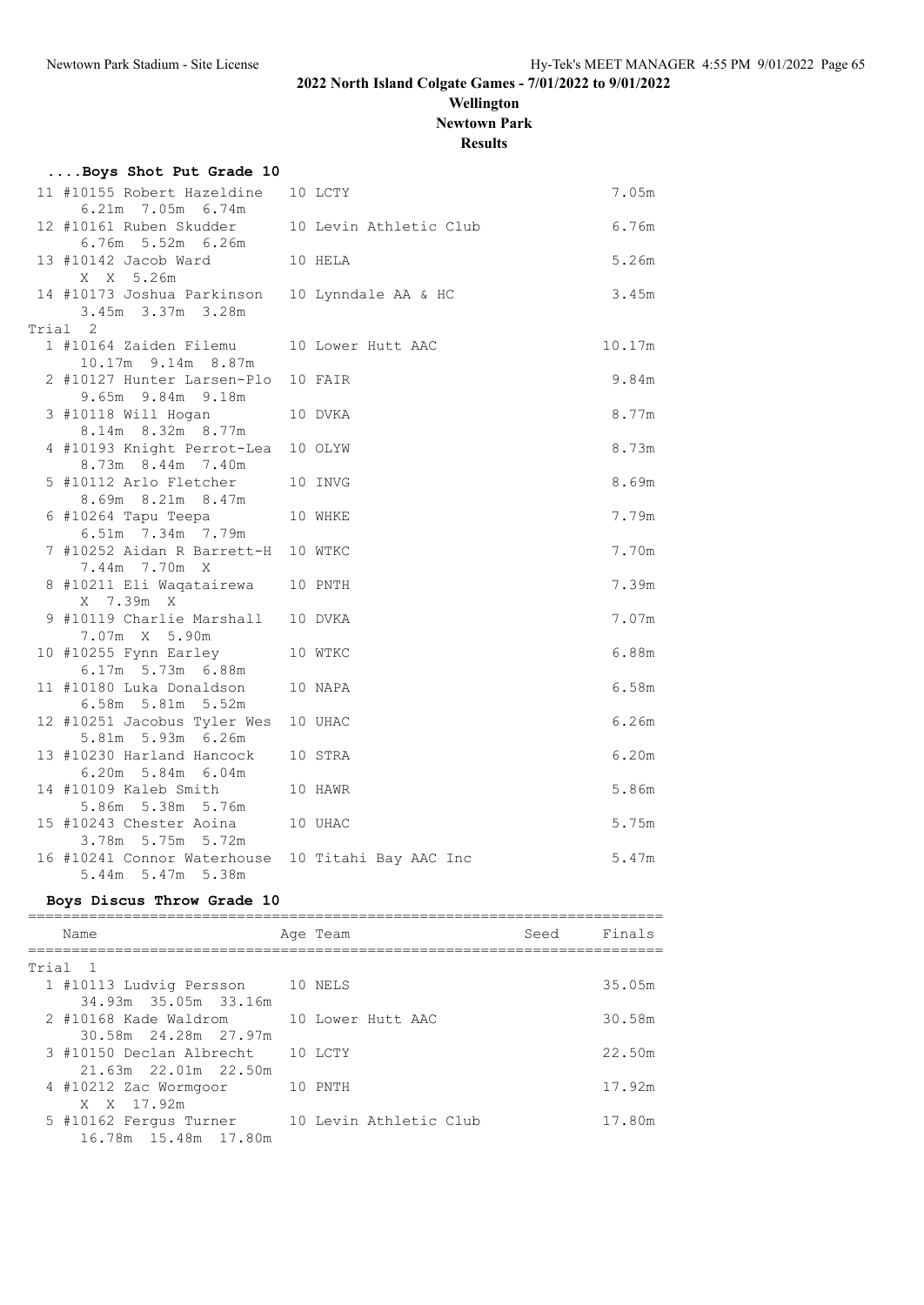**Wellington Newtown Park**

**Results**

| Boys Discus Throw Grade 10                                           |                        |        |
|----------------------------------------------------------------------|------------------------|--------|
| 6 #10180 Luka Donaldson<br>15.44m 14.10m 15.03m                      | 10 NAPA                | 15.44m |
| 7 #10226 Zack Anderson<br>X 15.32m 14.63m                            | 10 Pukekohe AA & HC    | 15.32m |
| 8 #10255 Fynn Earley<br>15.25m  15.01m  15.00m                       | 10 WTKC                | 15.25m |
| 9 #10201 Toby Barlow<br>10 PAKU<br>X 14.88m X                        |                        | 14.88m |
| 10 #10251 Jacobus Tyler Wes 10 UHAC<br>X 14.65m 11.27m               |                        | 14.65m |
| 11 #10109 Kaleb Smith 10 HAWR<br>X 13.70m X                          |                        | 13.70m |
| 12 #10222 Matiu Konder 10 PRAM<br>12.46m  11.87m  13.17m             |                        | 13.17m |
| 13 #10142 Jacob Ward<br>10 HELA<br>X 11.57m 11.98m                   |                        | 11.98m |
| Trial 2                                                              |                        |        |
| 1 #10193 Knight Perrot-Lea 10 OLYW<br>24.48m 27.15m X                |                        | 27.15m |
| 2 #10127 Hunter Larsen-Plo 10 FAIR<br>20.97m 20.05m 18.78m           |                        | 20.97m |
| 3 #10112 Arlo Fletcher<br>10 INVG<br>20.62m 18.21m 20.41m            |                        | 20.62m |
| 4 #10118 Will Hogan<br>20.19m 17.83m X                               | 10 DVKA                | 20.19m |
| 5 #10252 Aidan R Barrett-H 10 WTKC<br>18.95m X X                     |                        | 18.95m |
| 6 #10264 Tapu Teepa<br>17.63m  18.14m  16.00m                        | 10 WHKE                | 18.14m |
| 7 #10171 Jacob Willliams 10 Lower Hutt AAC<br>17.95m  17.70m  17.87m |                        | 17.95m |
| 8 #10155 Robert Hazeldine 10 LCTY<br>X 16.46m X                      |                        | 16.46m |
| 9 #10241 Connor Waterhouse 10 Titahi Bay AAC Inc<br>X 14.59m X       |                        | 14.59m |
| 10 #10114 Noah Leslie<br>X 12.25m 14.37m                             | 10 Athletics Richmond  | 14.37m |
| 11 #10246 Matthew Meiklejoh 10 UHAC<br>13.33m 13.08m 13.40m          |                        | 13.40m |
| 12 #10161 Ruben Skudder<br>13.25m  13.20m  13.10m                    | 10 Levin Athletic Club | 13.25m |
| 13 #10174 Mayson Ranchod<br>10.16m X 9.93m                           | 10 Lynndale AA & HC    | 10.16m |

### **Boys 1200 Metre Race Walk Grade 10**

| Name                           | Age Team | Finals<br>Seed |
|--------------------------------|----------|----------------|
| Heat 1                         |          |                |
| 1 #10109 Kaleb Smith           | 10 HAWR  | 11:05.49       |
| Boys 100 Metre Sprint Grade 11 |          |                |
|                                |          |                |

| Name                                           | Age Team | Seed Prelims       |
|------------------------------------------------|----------|--------------------|
| Heat 1 Preliminaries Wind: -2.2                |          |                    |
| 1 #11106 Bradley Kershaw 11 Athletics Richmond |          | 13.00 <sub>q</sub> |
| 2 #11190 Daniel De Swardt                      | 11 OLYW  | $13.70\alpha$      |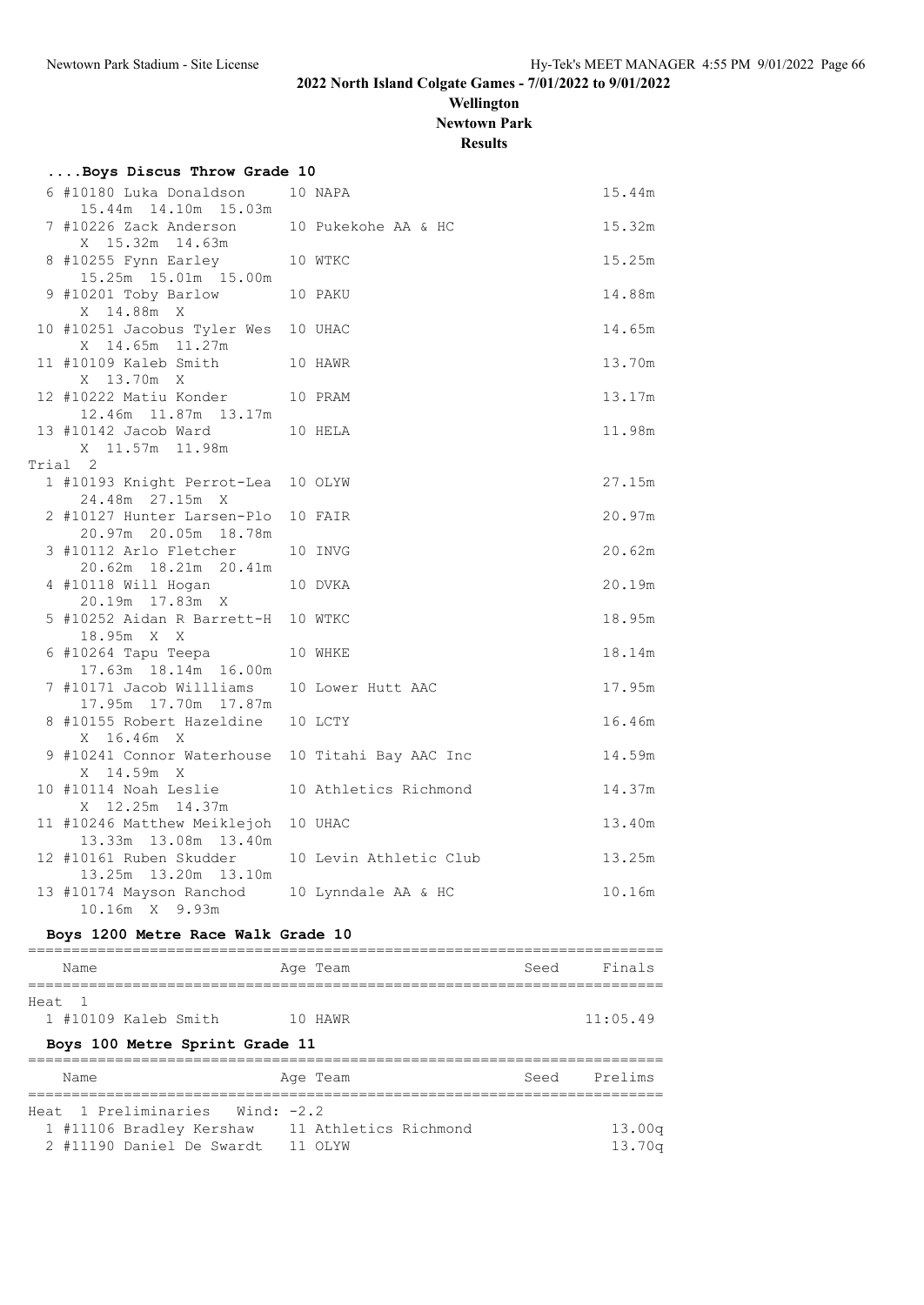**Wellington Newtown Park**

**Results**

|  | Boys 100 Metre Sprint Grade 11                                               |                                                |        |
|--|------------------------------------------------------------------------------|------------------------------------------------|--------|
|  | 3 #11249 Remy Boswell                                                        | 11 WHAC                                        | 14.72q |
|  | 4 #11160 Jy Gonzales                                                         | 11 Lynndale AA & HC                            | 15.58  |
|  | 5 #11121 Alfie Kuklinski                                                     | 11 CHBG                                        | 15.93  |
|  | 6 #11166 Hugo Boyd                                                           | 11 Mana AAC                                    | 17.27  |
|  | 7 #11239 Conor Sharkey                                                       | 11 UHAC                                        | 18.26  |
|  | Heat 2 Preliminaries Wind: -0.8                                              |                                                |        |
|  | 1 #11129 Flynn Scott                                                         | 11 Egmont Athletics                            | 14.24q |
|  |                                                                              | 2 #11164 Timothy Tomlinson 11 Lynndale AA & HC | 14.82q |
|  | 3 #11205 Bowie Alderdice                                                     | 11 PRAM                                        | 14.92q |
|  | 4 #11169 Quinn Krijnen                                                       | 11 Mana AAC                                    | 15.63  |
|  | 5 #11228 Ashton Chen                                                         | 11 UHAC                                        | 16.07  |
|  | Heat 3 Preliminaries Wind: -1.3                                              |                                                |        |
|  | 1 #11214 Conner Woodcock                                                     | 11 Selwyn                                      | 13.63q |
|  | 2 #11165 Troy Tomlinson                                                      | 11 Lynndale AA & HC                            | 14.24q |
|  | 3 #11140 Finley Day                                                          | 11 HTGA                                        | 14.40q |
|  | 4 #11116 Lachlan Murray                                                      | 11 BVEA                                        | 14.99q |
|  | 5 #11155 Tyler Campbell 11 Lower Hutt AAC                                    |                                                | 15.14q |
|  | Heat 4 Preliminaries Wind: 0.9                                               |                                                |        |
|  | 1 #11197 Lucian Poaneki 11 OTOA                                              |                                                | 14.18q |
|  | 2 #11105 Mark Tappenden                                                      | 11 NELS                                        | 14.43q |
|  | 3 #11237 Issac Sanele                                                        | 11 UHAC                                        | 15.03q |
|  | 4 #11188 Tane Brunning 11 OLYW                                               |                                                | 15.18q |
|  | 5 #11202 Harlem Grout 11 PNTH                                                |                                                | 15.33q |
|  | 6 #11157 William Hughes 11 Lower Hutt AAC<br>7 #11170 Theo Lewer 11 Mana AAC |                                                | 15.47  |
|  |                                                                              |                                                | 16.60  |
|  | Heat 5 Preliminaries Wind: 0.2                                               |                                                |        |
|  |                                                                              | 1 #11110 Cruz Malo 11 Athletics Wanganui       | 13.51q |
|  | 2 #11191 Joshua Nicholson 11 OLYW                                            |                                                | 14.62q |
|  | 3 #11244 Iulai Masoe                                                         | 11 WTKC                                        | 14.93q |
|  | 4 #11104 Maluapapa Manutai 11 HAWR                                           |                                                | 15.18q |
|  | 5 #11113 Tyriee Benge                                                        | 11 BVEA                                        | 15.82  |
|  | 6 #11225 Le Vatican-Mecca                                                    | 11 Titahi Bay AAC Inc                          | 16.00  |
|  | 7 #11151 Mataatua Nikora                                                     | 11 LCTY                                        | 17.82  |
|  | Heat 6 Preliminaries Wind: 1.3                                               |                                                |        |
|  | 1 #11253 Gyan Wilson                                                         | 11 WHAC                                        | 13.82q |
|  | 2 #11150 Jackson Hepi                                                        | 11 LCTY                                        | 14.08q |
|  | 3 #11146 Harper Bailey                                                       | 11 INGL                                        | 14.34q |
|  | 4 #11207 Jacob Hassan                                                        | 11 PRAM                                        | 14.69q |
|  | 5 #11128 Jasper Miners                                                       | 11 Egmont Athletics                            | 15.75  |
|  | 6 #11172 Leyon Caffery                                                       | 11 Manurewa AA & HC                            | 16.19  |

#### **Boys 100 Metre Sprint Grade 11**

| Name |                                             |         | Age Team                                       | Prelims | Semis              |
|------|---------------------------------------------|---------|------------------------------------------------|---------|--------------------|
|      | Heat 1 Semi-Finals Wind: 1.8                |         |                                                |         |                    |
|      |                                             |         | 1 #11106 Bradley Kershaw 11 Athletics Richmond | 13.00   | 12.75q             |
|      | 2 #11150 Jackson Hepi 11 LCTY               |         |                                                | 14.08   | 14.01q             |
|      | 3 #11197 Lucian Poaneki 11 OTOA             |         |                                                | 14.18   | 14.02 <sub>q</sub> |
|      | 4 #11105 Mark Tappenden 11 NELS             |         |                                                | 14.43   | 14.28              |
|      | 5 #11191 Joshua Nicholson                   |         | 11 OLYW                                        | 14.62   | 14.56              |
|      | 6 #11244 Iulai Masoe                        | 11 WTKC |                                                | 14.93   | 15.00              |
|      | 7 #11116 Lachlan Murray 11 BVEA             |         |                                                | 14.99   | 15.07              |
|      | 8 #11202 Harlem Grout                       | 11 PNTH |                                                | 15.33   | 15.51              |
|      | Heat 2 Semi-Finals Wind: 0.1                |         |                                                |         |                    |
|      | 1 #11110 Cruz Malo                          |         | 11 Athletics Wanganui                          | 13.51   | 13.55 <sub>q</sub> |
|      | 2 #11253 Gyan Wilson                        | 11 WHAC |                                                | 13.82   | 14.07q             |
|      | 3 #11165 Troy Tomlinson 11 Lynndale AA & HC |         |                                                | 14.24   | 14.16g             |
|      |                                             |         |                                                |         |                    |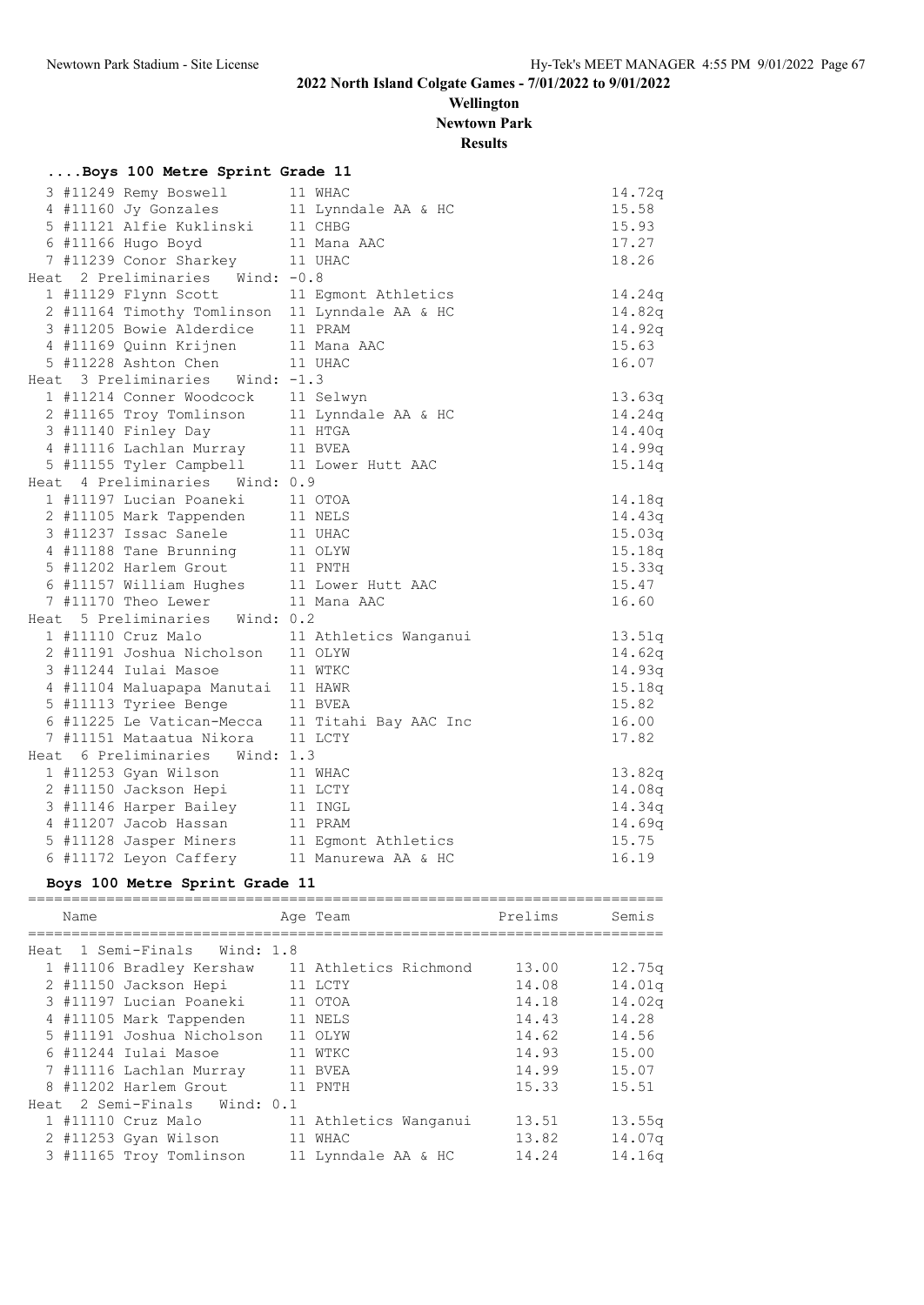**Wellington Newtown Park**

**Results**

|  | Boys 100 Metre Sprint Grade 11                  |         |             |               |
|--|-------------------------------------------------|---------|-------------|---------------|
|  | 4 #11140 Finley Day 11 HTGA                     |         | 14.40       | 14.41         |
|  | 5 #11205 Bowie Alderdice 11 PRAM                |         | 14.92       | 14.92         |
|  | 6 #11207 Jacob Hassan 11 PRAM                   |         | 14.69       | 15.07         |
|  | 7 #11237 Issac Sanele 11 UHAC                   |         | 15.03 15.45 |               |
|  | 8 #11104 Maluapapa Manutai 11 HAWR              |         | 15.18       | 15.53         |
|  | Heat 3 Semi-Finals Wind: -0.4                   |         |             |               |
|  | 1 #11190 Daniel De Swardt                       | 11 OLYW | 13.70       | 13.33q        |
|  | 2 #11214 Conner Woodcock 11 Selwyn              |         | 13.63       | 13.35q        |
|  | 3 #11129 Flynn Scott 11 Eqmont Athletics        |         | 14.24       | 14.28         |
|  | 4 #11146 Harper Bailey 11 INGL                  |         | 14.34       | 14.55         |
|  | 5 #11249 Remy Boswell 11 WHAC                   |         | 14.72       | 14.66         |
|  | 6 #11155 Tyler Campbell 11 Lower Hutt AAC       |         | 15.14       | 15.01         |
|  | 7 #11188 Tane Brunning 11 OLYW                  |         | 15.18       | 15.35         |
|  | -- #11164 Timothy Tomlinson 11 Lynndale AA & HC |         | 14.82       | TR 16.8<br>DO |

#### **Boys 100 Metre Sprint Grade 11**

| Name |                                                                                                                                                                                                                                            | Semis                                                                                                                                | Finals |
|------|--------------------------------------------------------------------------------------------------------------------------------------------------------------------------------------------------------------------------------------------|--------------------------------------------------------------------------------------------------------------------------------------|--------|
|      |                                                                                                                                                                                                                                            |                                                                                                                                      |        |
|      |                                                                                                                                                                                                                                            | 12.75                                                                                                                                | 13.18  |
|      |                                                                                                                                                                                                                                            | 13.35                                                                                                                                | 13.58  |
|      |                                                                                                                                                                                                                                            | 13.33                                                                                                                                | 13.65  |
|      |                                                                                                                                                                                                                                            | 13.55                                                                                                                                | 13.80  |
|      |                                                                                                                                                                                                                                            | 14.07                                                                                                                                | 14.17  |
|      |                                                                                                                                                                                                                                            | 14.16                                                                                                                                | 14.45  |
|      |                                                                                                                                                                                                                                            | 14.01                                                                                                                                | 14.68  |
|      |                                                                                                                                                                                                                                            | 14.02                                                                                                                                | 14.70  |
|      | Heat 1 Finals Wind: -0.4<br>1 #11106 Bradley Kershaw<br>2 #11214 Conner Woodcock<br>3 #11190 Daniel De Swardt<br>4 #11110 Cruz Malo<br>5 #11253 Gyan Wilson<br>6 #11165 Troy Tomlinson<br>7 #11150 Jackson Hepi<br>8 #11197 Lucian Poaneki | Age Team<br>11 Athletics Richmond<br>11 Selwyn<br>11 OLYW<br>11 Athletics Wanganui<br>11 WHAC<br>11 Lynndale AA & HC<br>LCTY<br>OTOA |        |

#### **Boys 200 Metre Sprint Grade 11**

| Name |                                                | Age Team                                        | Seed Prelims |           |
|------|------------------------------------------------|-------------------------------------------------|--------------|-----------|
|      | Heat 1 Preliminaries Wind: 0.7                 |                                                 |              |           |
|      | 1 #11146 Harper Bailey 11 INGL                 |                                                 | 29.84q       |           |
|      | 2 #11244 Iulai Masoe 11 WTKC                   |                                                 | 30.36q       |           |
|      | 3 #11139 Ethan Augustine 11 HTGA               |                                                 | 31.99        |           |
|      | 4 #11228 Ashton Chen 11 UHAC                   |                                                 | 32.43        |           |
|      |                                                | 5 #11225 Le Vatican-Mecca 11 Titahi Bay AAC Inc | 34.79        |           |
|      | -- #11191 Joshua Nicholson 11 OLYW             |                                                 | DO           | TR 17.3.1 |
|      | Heat 2 Preliminaries Wind: 1.0                 |                                                 |              |           |
|      | 1 #11164 Timothy Tomlinson 11 Lynndale AA & HC |                                                 | 29.76q       |           |
|      | 2 #11205 Bowie Alderdice 11 PRAM               |                                                 | 30.50q       |           |
|      | 3 #11188 Tane Brunning 11 OLYW                 |                                                 | 31.27q       |           |
|      | 4 #11104 Maluapapa Manutai 11 HAWR             |                                                 | 31.37        |           |
|      | 5 #11202 Harlem Grout 11 PNTH                  |                                                 | 32.03        |           |
|      | 6 #11141 Thomas Ganivet 11 HTGA                |                                                 | 32.57        |           |
|      | Heat 3 Preliminaries Wind: 1.8                 |                                                 |              |           |
|      | 1 #11253 Gyan Wilson 11 WHAC                   |                                                 | 28.44q       |           |
|      | 2 #11165 Troy Tomlinson 11 Lynndale AA & HC    |                                                 | 29.07q       |           |
|      | 3 #11197 Lucian Poaneki 11 OTOA                |                                                 | 29.08q       |           |
|      | 4 #11140 Finley Day 11 HTGA                    |                                                 | 29.15q       |           |
|      | 5 #11233 Alex Lister 11 UHAC                   |                                                 | 33.38        |           |
|      | Heat 4 Preliminaries Wind: 1.9                 |                                                 |              |           |
|      | 1 #11214 Conner Woodcock 11 Selwyn             |                                                 | 27.74q       |           |
|      | 2 #11150 Jackson Hepi 11 LCTY                  |                                                 | 29.47q       |           |
|      | 3 #11129 Flynn Scott 11 Egmont Athletics       |                                                 | 29.75q       |           |
|      | 4 #11157 William Hughes 11 Lower Hutt AAC      |                                                 | 33.08        |           |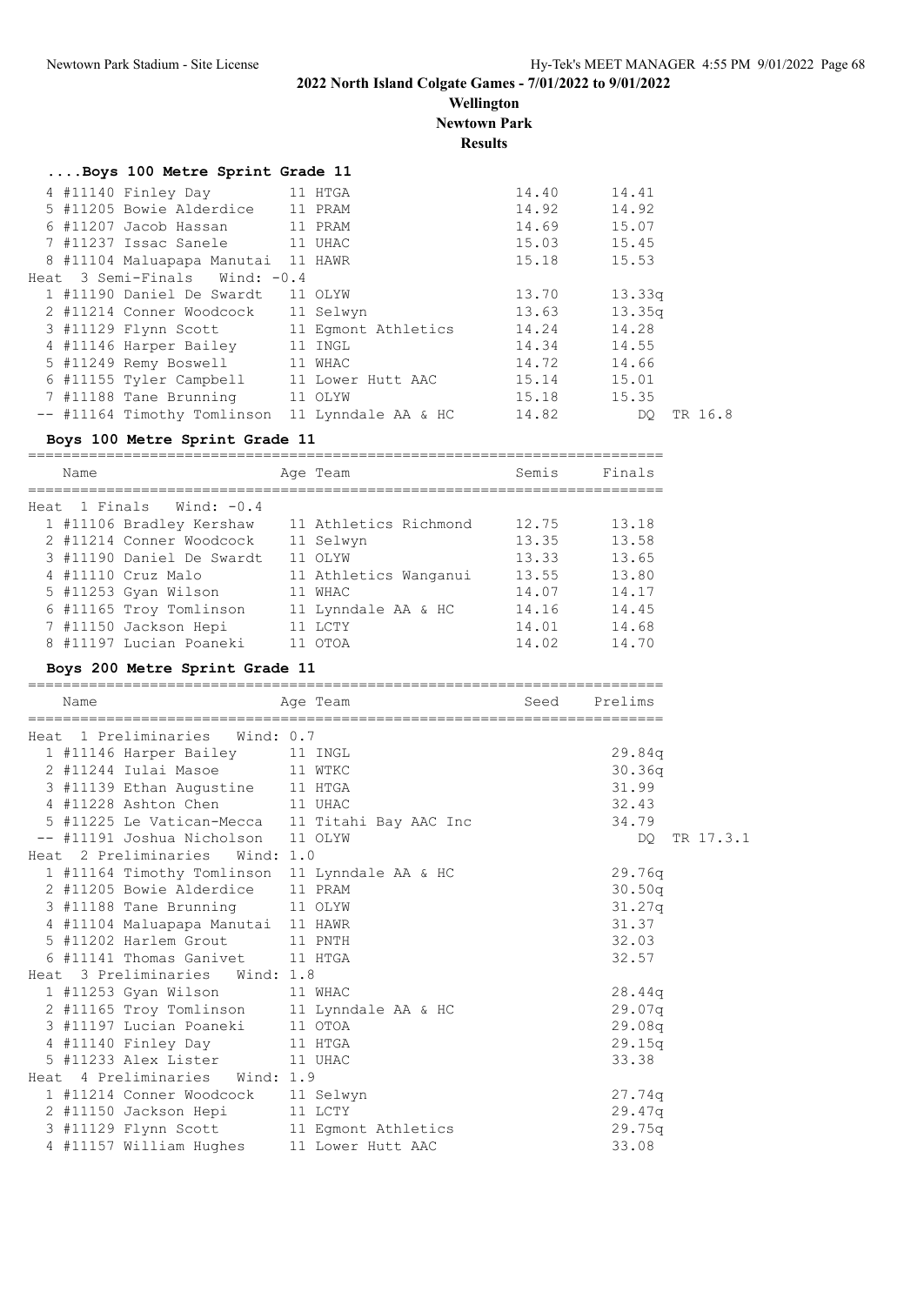**Wellington Newtown Park**

**Results**

#### **....Boys 200 Metre Sprint Grade 11**

|  | 5 #11201 Liam Winter           | 11 PAKU                                        | 34.57  |
|--|--------------------------------|------------------------------------------------|--------|
|  | 6 #11239 Conor Sharkey 11 UHAC |                                                | 40.08  |
|  | Heat 5 Preliminaries Wind: 0.5 |                                                |        |
|  |                                | 1 #11106 Bradley Kershaw 11 Athletics Richmond | 26.83q |
|  | 2 #11110 Cruz Malo             | 11 Athletics Wanganui                          | 28.14q |
|  | 3 #11190 Daniel De Swardt      | 11 OLYW                                        | 30.14q |
|  | 4 #11127 Henry Back            | 11 Eqmont Athletics                            | 30.98q |
|  | 5 #11169 Quinn Krijnen         | 11 Mana AAC                                    | 31.86  |
|  | 6 #11237 Issac Sanele          | 11 UHAC                                        | 32.53  |

#### **Boys 200 Metre Sprint Grade 11**

=========================================================================

| Name |                                                | Age Team                                       | Prelims | Semis  |
|------|------------------------------------------------|------------------------------------------------|---------|--------|
|      | Heat 1 Semi-Finals Wind: 2.5                   |                                                |         |        |
|      |                                                | 1 #11106 Bradley Kershaw 11 Athletics Richmond | 26.83   | 27.01q |
|      | 2 #11253 Gyan Wilson<br>11 WHAC                |                                                | 28.44   | 28.75q |
|      | 3 #11165 Troy Tomlinson 11 Lynndale AA & HC    |                                                | 29.07   | 29.50q |
|      | 4 #11190 Daniel De Swardt 11 OLYW              |                                                | 30.14   | 29.50q |
|      | 5 #11150 Jackson Hepi                          | 11 LCTY                                        | 29.47   | 29.52q |
|      |                                                | 6 #11129 Flynn Scott 11 Egmont Athletics       | 29.75   | 30.72  |
|      | 7 #11244 Iulai Masoe 11 WTKC                   |                                                | 30.36   | 30.83  |
|      | 8 #11188 Tane Brunning 11 OLYW                 |                                                | 31.27   | 32.26  |
|      | Heat 2 Semi-Finals Wind: -0.4                  |                                                |         |        |
|      | 1 #11214 Conner Woodcock                       | 11 Selwyn                                      | 27.74   | 28.29q |
|      | 2 #11110 Cruz Malo                             | 11 Athletics Wanganui                          | 28.14   | 28.32q |
|      | 3 #11197 Lucian Poaneki 11 OTOA                |                                                | 29.08   | 29.13q |
|      | 4 #11140 Finley Day 11 HTGA                    |                                                | 29.15   | 29.57  |
|      | 5 #11146 Harper Bailey 11 INGL                 |                                                | 29.84   | 30.29  |
|      | 6 #11164 Timothy Tomlinson 11 Lynndale AA & HC |                                                | 29.76   | 30.29  |
|      | 7 #11205 Bowie Alderdice                       | 11 PRAM                                        | 30.50   | 31.02  |
|      | 8 #11127 Henry Back 11 Eqmont Athletics        |                                                | 30.98   | 31.63  |
|      |                                                |                                                |         |        |

## **Boys 200 Metre Sprint Grade 11**

| Name |                           | Age Team              | Semis | Finals |
|------|---------------------------|-----------------------|-------|--------|
|      | Heat 1 Finals Wind: 1.1   |                       |       |        |
|      | 1 #11106 Bradley Kershaw  | 11 Athletics Richmond | 27.01 | 27.05  |
|      | 2 #11214 Conner Woodcock  | 11 Selwyn             | 28.29 | 27.59  |
|      | 3 #11110 Cruz Malo        | 11 Athletics Wanganui | 28.32 | 28.43  |
|      | 4 #11253 Gyan Wilson      | 11 WHAC               | 28.75 | 28.50  |
|      | 5 #11197 Lucian Poaneki   | 11 OTOA               | 29.13 | 29.19  |
|      | 6 #11190 Daniel De Swardt | 11 OLYW               | 29.50 | 29.63  |
|      | 7 #11165 Troy Tomlinson   | 11 Lynndale AA & HC   | 29.50 | 30.10  |
|      | 8 #11150 Jackson Hepi     | T.C.T.Y               | 29.52 | 30.56  |

#### **Boys 400 Metre Sprint Grade 11**

| Name |                         | Age Team            | Seed | Prelims |
|------|-------------------------|---------------------|------|---------|
|      | Heat 1 Preliminaries    |                     |      |         |
|      | 1 #11207 Jacob Hassan   | 11 PRAM             |      | 71.10   |
|      | 2 #11184 Archie Felton  | 11 NHBC             |      | 71.66   |
|      | 3 #11165 Troy Tomlinson | 11 Lynndale AA & HC |      | 72.13   |
|      | 4 #11240 Bair Waldrom   | 11 UHAC             |      | 72.88   |
|      | 5 #11129 Flynn Scott    | 11 Eqmont Athletics |      | 74.29   |
|      | 6 #11119 Henry Eyles    | 11 CAVH             |      | 1:22.66 |
|      |                         |                     |      |         |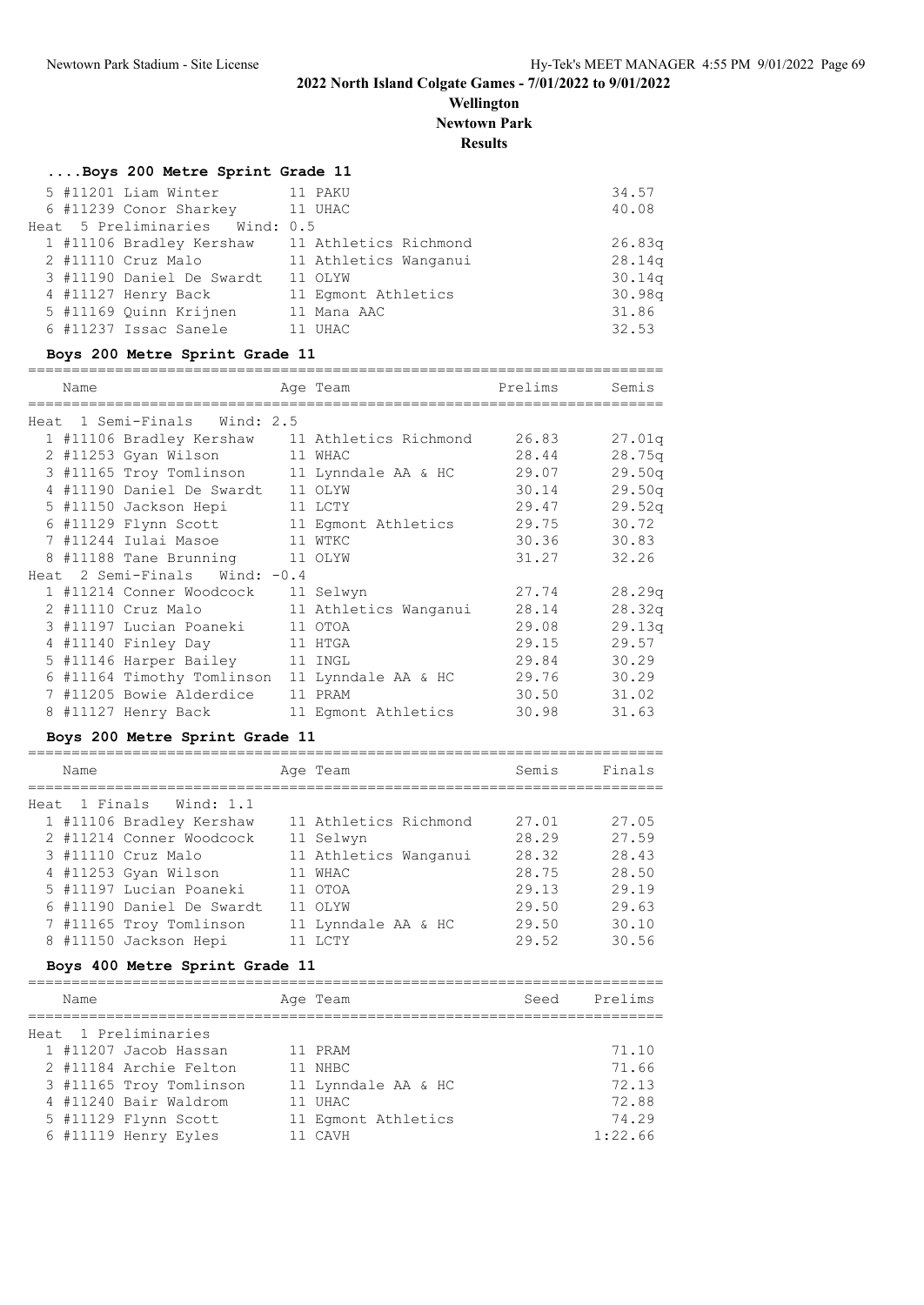**Wellington**

**Newtown Park**

**Results**

#### **....Boys 400 Metre Sprint Grade 11**

| Heat 2 Preliminaries                           |                       |            |
|------------------------------------------------|-----------------------|------------|
| 1 #11105 Mark Tappenden                        | 11 NELS               | 68.15q     |
| 2 #11116 Lachlan Murray 11 BVEA                |                       | 69.47q     |
| 3 #11236 Finley Robinson 11 UHAC               |                       | 76.33      |
| 4 #11170 Theo Lewer                            | 11 Mana AAC           | 77.35      |
| 5 #11159 Laken Cooney                          | 11 Lynndale AA & HC   | 1:22.19    |
| -- #11128 Jasper Miners                        | 11 Egmont Athletics   | DO TR 16.8 |
| Heat 3 Preliminaries                           |                       |            |
| 1 #11197 Lucian Poaneki                        | 11 OTOA               | 70.92q     |
| 2 #11244 Iulai Masoe                           | 11 WTKC               | 73.19      |
| 3 #11144 Tom Munro                             | 11 HTGA               | 74.80      |
| 4 #11164 Timothy Tomlinson 11 Lynndale AA & HC |                       | 76.33      |
| 5 #11138 Spencer Golding 11 Featherston AAC    |                       | 77.67      |
| 6 #11201 Liam Winter                           | 11 PAKU               | 1:21.95    |
| Heat 4 Preliminaries                           |                       |            |
| 1 #11140 Finley Day 11 HTGA                    |                       | 70.23q     |
| 2 #11253 Gyan Wilson                           | 11 WHAC               | 70.40q     |
| 3 #11104 Maluapapa Manutai 11 HAWR             |                       | 75.50      |
| 4 #11160 Jy Gonzales                           | 11 Lynndale AA & HC   | 75.90      |
| 5 #11130 Eli Tariau                            | 11 Eqmont Athletics   | 76.30      |
| Heat 5 Preliminaries                           |                       |            |
| 1 #11106 Bradley Kershaw                       | 11 Athletics Richmond | 61.44g     |
| 2 #11214 Conner Woodcock                       | 11 Selwyn             | 63.09q     |
| 3 #11143 Jack Johnston                         | 11 HTGA               | 65.31q     |
| 4 #11155 Tyler Campbell 11 Lower Hutt AAC      |                       | 72.16      |
| 5 #11205 Bowie Alderdice 11 PRAM               |                       | 73.83      |
| 6 #11233 Alex Lister 11 UHAC                   |                       | 1:23.97    |
| 7 #11113 Tyriee Benge                          | 11 BVEA               | 1:34.08    |
|                                                |                       |            |

#### **Boys 400 Metre Sprint Grade 11**

|      | Name     |                          | Age Team              | Prelims | Finals |
|------|----------|--------------------------|-----------------------|---------|--------|
|      |          |                          |                       |         |        |
| Heat | 1 Finals |                          |                       |         |        |
|      |          | 1 #11106 Bradley Kershaw | 11 Athletics Richmond | 61.44   | 61.71  |
|      |          | 2 #11214 Conner Woodcock | 11 Selwyn             | 63.09   | 63.41  |
|      |          | 3 #11143 Jack Johnston   | 11 HTGA               | 65.31   | 65.14  |
|      |          | 4 #11105 Mark Tappenden  | 11 NELS               | 68.15   | 66.29  |
|      |          | 5 #11140 Finley Day      | 11 HTGA               | 70.23   | 69.96  |
|      |          | 6 #11253 Gyan Wilson     | 11 WHAC               | 70.40   | 70.94  |
|      |          | 7 #11116 Lachlan Murray  | 11 BVEA               | 69.47   | 71.90  |
|      |          | 8 #11197 Lucian Poaneki  | OTOA                  | 70.92   | 74.87  |

#### **Boys 800 Metre Run Grade 11**

| Name |                           | Age Team               | Seed | Prelims  |
|------|---------------------------|------------------------|------|----------|
|      | Heat 1 Preliminaries      |                        |      |          |
|      | 1 #11137 Max Stirling     | 11 FAIR                |      | 2:32.670 |
|      | $2$ #11235 Jacob Rice     | 11 UHAC                |      | 2:33.550 |
|      | 3 #11240 Bair Waldrom     | 11 UHAC                |      | 2:35.400 |
|      | 4 #11222 Nathan Theron    | 11 TPUK                |      | 2:36.540 |
|      | 5 #11155 Tyler Campbell   | 11 Lower Hutt AAC      |      | 2:39.12q |
|      | 6 #11196 Kona Kelly       | 11 Oratia Running Club |      | 2:39.76q |
|      | 7 #11116 Lachlan Murray   | 11 BVEA                |      | 2:43.22q |
|      | 8 #11105 Mark Tappenden   | 11 NELS                |      | 2:43.54q |
|      | 9 #11160 Jy Gonzales      | 11 Lynndale AA & HC    |      | 2:46.51  |
|      | 10 #11138 Spencer Golding | 11 Featherston AAC     |      | 2:53.52  |
|      |                           |                        |      |          |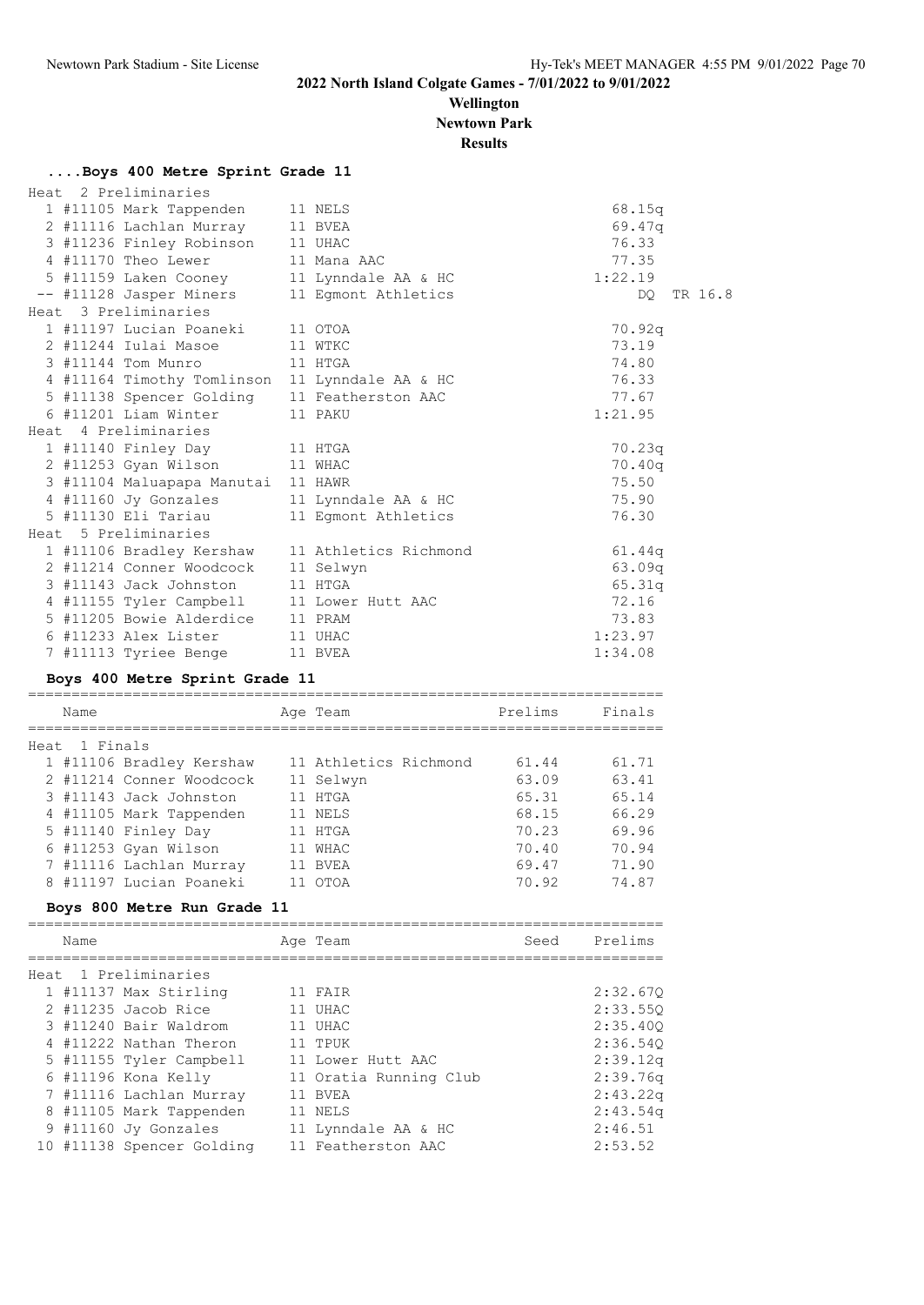#### **Wellington Newtown Park**

**Results**

|  | Boys 800 Metre Run Grade 11    |                     |          |
|--|--------------------------------|---------------------|----------|
|  | 11 #11128 Jasper Miners        | 11 Eqmont Athletics | 2:54.53  |
|  | 12 #11159 Laken Cooney         | 11 Lynndale AA & HC | 3:00.07  |
|  | 13 #11236 Finley Robinson      | 11 UHAC             | 3:04.79  |
|  | Heat 2 Preliminaries           |                     |          |
|  | 1 #11136 Jack Stirling         | 11 FAIR             | 2:30.170 |
|  | 2 #11143 Jack Johnston         | 11 HTGA             | 2:32.420 |
|  | 3 #11123 Louay Benaoum 11 ESTA |                     | 2:33.220 |
|  | 4 #11184 Archie Felton         | 11 NHBC             | 2:36.420 |
|  | 5 #11207 Jacob Hassan          | 11 PRAM             | 2:42.38q |
|  | 6 #11144 Tom Munro             | 11 HTGA             | 2:47.66  |
|  | 7 #11130 Eli Tariau            | 11 Eqmont Athletics | 2:50.08  |
|  | 8 #11119 Henry Eyles           | 11 CAVH             | 2:55.84  |
|  | 9 #11171 Asher Thomas          | 11 Mana AAC         | 3:00.46  |
|  | 10 #11257 Jude Poole           | 11 Kaponga          | 3:01.83  |
|  | 11 #11168 Kieran Dunlop-Bro    | 11 Mana AAC         | 3:05.04  |
|  | 12 #11113 Tyriee Benge         | 11 BVEA             | 3:12.51  |
|  | 13 #11227 Micah Berendsen      | 11 UHAC             | 3:25.72  |

#### **Boys 800 Metre Run Grade 11**

|  | Name          |                          |    | Age Team               | Prelims | Finals  |  |  |  |
|--|---------------|--------------------------|----|------------------------|---------|---------|--|--|--|
|  | Heat 1 Finals |                          |    |                        |         |         |  |  |  |
|  |               | 1 #11123 Louay Benaoum   |    | 11 ESTA                | 2:33.22 | 2:22.64 |  |  |  |
|  |               | 2 #11143 Jack Johnston   |    | 11 HTGA                | 2:32.42 | 2:25.04 |  |  |  |
|  |               | 3 #11136 Jack Stirling   |    | 11 FAIR                | 2:30.17 | 2:27.59 |  |  |  |
|  |               | 4 #11137 Max Stirling    |    | 11 FAIR                | 2:32.67 | 2:29.13 |  |  |  |
|  |               | 5 #11222 Nathan Theron   |    | 11 TPUK                | 2:36.54 | 2:32.14 |  |  |  |
|  |               | $6$ #11235 Jacob Rice    |    | 11 UHAC                | 2:33.55 | 2:32.25 |  |  |  |
|  |               | 7 #11184 Archie Felton   |    | 11 NHBC                | 2:36.42 | 2:35.30 |  |  |  |
|  |               | 8 #11240 Bair Waldrom    |    | 11 UHAC                | 2:35.40 | 2:37.01 |  |  |  |
|  |               | 9 #11155 Tyler Campbell  |    | 11 Lower Hutt AAC      | 2:39.12 | 2:41.64 |  |  |  |
|  |               | 10 #11116 Lachlan Murray |    | 11 BVEA                | 2:43.22 | 2:42.93 |  |  |  |
|  |               | 11 #11196 Kona Kelly     |    | 11 Oratia Running Club | 2:39.76 | 2:43.97 |  |  |  |
|  |               | 12 #11105 Mark Tappenden | 11 | NELS                   | 2:43.54 | 2:47.84 |  |  |  |
|  |               | 13 #11207 Jacob Hassan   |    | . PRAM                 | 2:42.38 | 2:49.99 |  |  |  |
|  |               |                          |    |                        |         |         |  |  |  |

#### **Boys 1500 Metre Run Grade 11**

|        | Name |                             | Age Team               | Seed | Finals  |
|--------|------|-----------------------------|------------------------|------|---------|
| Heat 1 |      |                             |                        |      |         |
|        |      | 1 #11123 Louay Benaoum      | 11 ESTA                |      | 4:51.95 |
|        |      | 2 #11143 Jack Johnston      | 11 HTGA                |      | 4:57.81 |
|        |      | 3 #11136 Jack Stirling      | 11 FAIR                |      | 5:03.32 |
|        |      | 4 #11137 Max Stirling       | 11 FAIR                |      | 5:03.54 |
|        |      | 5 #11222 Nathan Theron      | 11 TPUK                |      | 5:03.75 |
| 6      |      | #11235 Jacob Rice           | 11 UHAC                |      | 5:05.90 |
|        |      | #11240 Bair Waldrom         | 11 UHAC                |      | 5:07.91 |
| 8      |      | #11184 Archie Felton        | 11 NHBC                |      | 5:16.81 |
|        |      | 9 #11196 Kona Kelly         | 11 Oratia Running Club |      | 5:20.89 |
| 10     |      | #11130 Eli Tariau           | 11 Eqmont Athletics    |      | 5:26.59 |
| 11     |      | #11144 Tom Munro            | 11 HTGA                |      | 5:37.38 |
|        |      | 12 #11119 Henry Eyles       | 11 CAVH                |      | 5:46.78 |
|        |      | 13 #11168 Kieran Dunlop-Bro | 11 Mana AAC            |      | 6:10.63 |
|        |      | 14 #11159 Laken Cooney      | 11 Lynndale AA & HC    |      | 6:15.28 |
|        |      | 15 #11103 Willem Buijtendij | 11 HAWR                |      | 6:48.41 |
|        |      | -- #11201 Liam Winter       | 11 PAKU                |      | DNF     |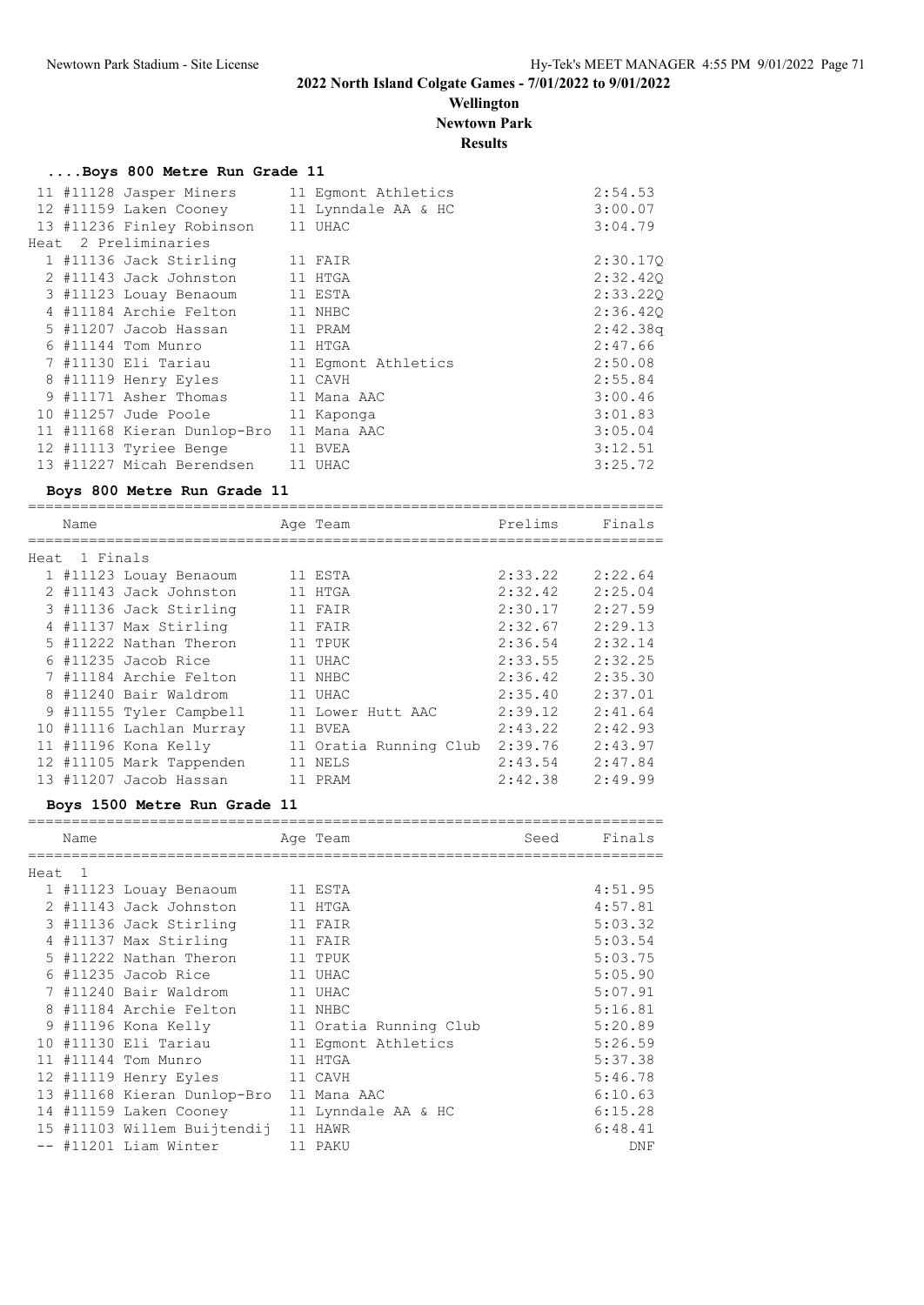#### **Wellington Newtown Park Results**

**Boys 4x100 Metre Relay Grade 11**

|                                         | Team                                                                                                                                                  |    |            | Finals<br>Seed                                                |  |  |  |  |
|-----------------------------------------|-------------------------------------------------------------------------------------------------------------------------------------------------------|----|------------|---------------------------------------------------------------|--|--|--|--|
|                                         | 1 Olympic Harrier Club<br>$^{\prime}$ A $^{\prime}$<br>1) #10193 Knight Perrot-Lealamanua 2) #11191 Joshua Nicholson 11<br>3) #11188 Tane Brunning 11 |    |            | 57.38<br>4) #11190 Daniel De Swardt 11                        |  |  |  |  |
|                                         | 2 Lynndale AA & HC 'A'                                                                                                                                |    |            | 58.09                                                         |  |  |  |  |
|                                         | 1) #10174 Mayson Ranchod 10<br>3) #11160 Jy Gonzales 11                                                                                               |    |            | 2) #11164 Timothy Tomlinson 11<br>4) #11165 Troy Tomlinson 11 |  |  |  |  |
|                                         | 3 Hastings Athletic Club 'A'                                                                                                                          |    |            | 58.64                                                         |  |  |  |  |
|                                         | 1) #11139 Ethan Augustine 11                                                                                                                          |    |            | 2) #11143 Jack Johnston 11                                    |  |  |  |  |
|                                         | 3) #11141 Thomas Ganivet 11                                                                                                                           |    |            | 4) #11140 Finley Day 11                                       |  |  |  |  |
|                                         | 4 Paraparaumu T & F Club 'A'                                                                                                                          |    |            | 59.06                                                         |  |  |  |  |
|                                         | 1) #10221 Taio Ferreira 10                                                                                                                            |    |            | 2) #11205 Bowie Alderdice 11                                  |  |  |  |  |
|                                         | 3) #11256 Caleb Keenan 11                                                                                                                             |    |            | 4) #11207 Jacob Hassan 11                                     |  |  |  |  |
|                                         | 5 Eqmont Athletics<br>$^{\prime}$ A $^{\prime}$                                                                                                       |    |            | 59.98                                                         |  |  |  |  |
|                                         | 1) #11129 Flynn Scott 11                                                                                                                              |    |            | 2) #11130 Eli Tariau 11                                       |  |  |  |  |
|                                         | 3) #11127 Henry Back 11                                                                                                                               |    |            | 4) #11128 Jasper Miners 11                                    |  |  |  |  |
|                                         | 6 Upper Hutt Athletic Club<br>$\mathsf{A}$                                                                                                            |    |            | 61.74                                                         |  |  |  |  |
|                                         | 1) #11233 Alex Lister 11                                                                                                                              |    |            | 2) #11237 Issac Sanele 11                                     |  |  |  |  |
|                                         | 3) #11228 Ashton Chen 11                                                                                                                              | 4) |            | #11240 Bair Waldrom 11                                        |  |  |  |  |
|                                         | 7 Waitakere City Athletic Club I<br>' A'                                                                                                              |    |            | 64.63                                                         |  |  |  |  |
|                                         | 1) #11242 Luisa Haines 11                                                                                                                             |    |            | 2) #11243 Maia MacKenzie 11                                   |  |  |  |  |
|                                         | 3) #11245 Zara Roodt 11                                                                                                                               |    |            | 4) #11244 Iulai Masoe 11                                      |  |  |  |  |
|                                         | 8 Mana AAC 'A'                                                                                                                                        |    |            | 67.67                                                         |  |  |  |  |
|                                         | 1) #11170 Theo Lewer 11                                                                                                                               |    |            | 2) #11171 Asher Thomas 11                                     |  |  |  |  |
|                                         | 3) #11168 Kieran Dunlop-Brown 11                                                                                                                      |    |            | 4) #11166 Hugo Boyd 11                                        |  |  |  |  |
| Boys High Jump Grade 11<br>============ |                                                                                                                                                       |    |            |                                                               |  |  |  |  |
|                                         | Name<br>Age Team                                                                                                                                      |    |            | Finals<br>Seed                                                |  |  |  |  |
|                                         | Trial 1                                                                                                                                               |    |            |                                                               |  |  |  |  |
|                                         | 1 #11169 Quinn Krijnen<br>11 Mana AAC                                                                                                                 |    |            | 1.46m                                                         |  |  |  |  |
|                                         | 1.15 1.20 1.25 1.30 1.35 1.40 1.43 1.46 1.48                                                                                                          |    |            |                                                               |  |  |  |  |
|                                         | XO<br>$\circ$<br>XO.<br>O<br>$\Omega$<br>$\circ$<br>$\Omega$                                                                                          |    | XXO<br>XXX |                                                               |  |  |  |  |
|                                         | 2 #11146 Harper Bailey<br>11 INGL                                                                                                                     |    |            | 1.43m                                                         |  |  |  |  |

| 2 #11146 Harper Bailey 11 INGL                                   | 1.43m  |
|------------------------------------------------------------------|--------|
| 1.20 1.25 1.30 1.35 1.40 1.43 1.46                               |        |
| $\begin{matrix} 0 & 0 & 0 & 0 & 0 & 0 & \text{XXX} \end{matrix}$ |        |
| 3 #11150 Jackson Hepi 11 LCTY                                    | 1.35m  |
| 1.15 1.20 1.25 1.30 1.35 1.40                                    |        |
| 0 0 0 0 XXX<br>$\circ$                                           |        |
| 4 #11157 William Hughes 11 Lower Hutt AAC                        | J1.35m |
| 1.15 1.20 1.25 1.30 1.35 1.40                                    |        |
| 0 0 0 XO 0 XXX                                                   |        |
| 5 #11127 Henry Back 11 Egmont Athletics                          | J1.35m |
| 1.15 1.20 1.25 1.30 1.35 1.40                                    |        |
| O O O O XO XXX                                                   |        |
| 6 #11191 Joshua Nicholson 11 OLYW                                | J1.35m |
| 1.20 1.25 1.30 1.35 1.40                                         |        |
| O O XO XXO XXX                                                   |        |
| 7 #11110 Cruz Malo 11 Athletics Wanganui                         | 1.30m  |
| 1.15 1.20 1.25 1.30 1.35                                         |        |
| O O XXX<br>$\overline{O}$<br>$\circ$                             |        |
| 8 #11155 Tyler Campbell 11 Lower Hutt AAC                        | J1.30m |
| 1.15 1.20 1.25 1.30 1.35                                         |        |
| $\circ$<br>O XO XXX<br>$\circ$                                   |        |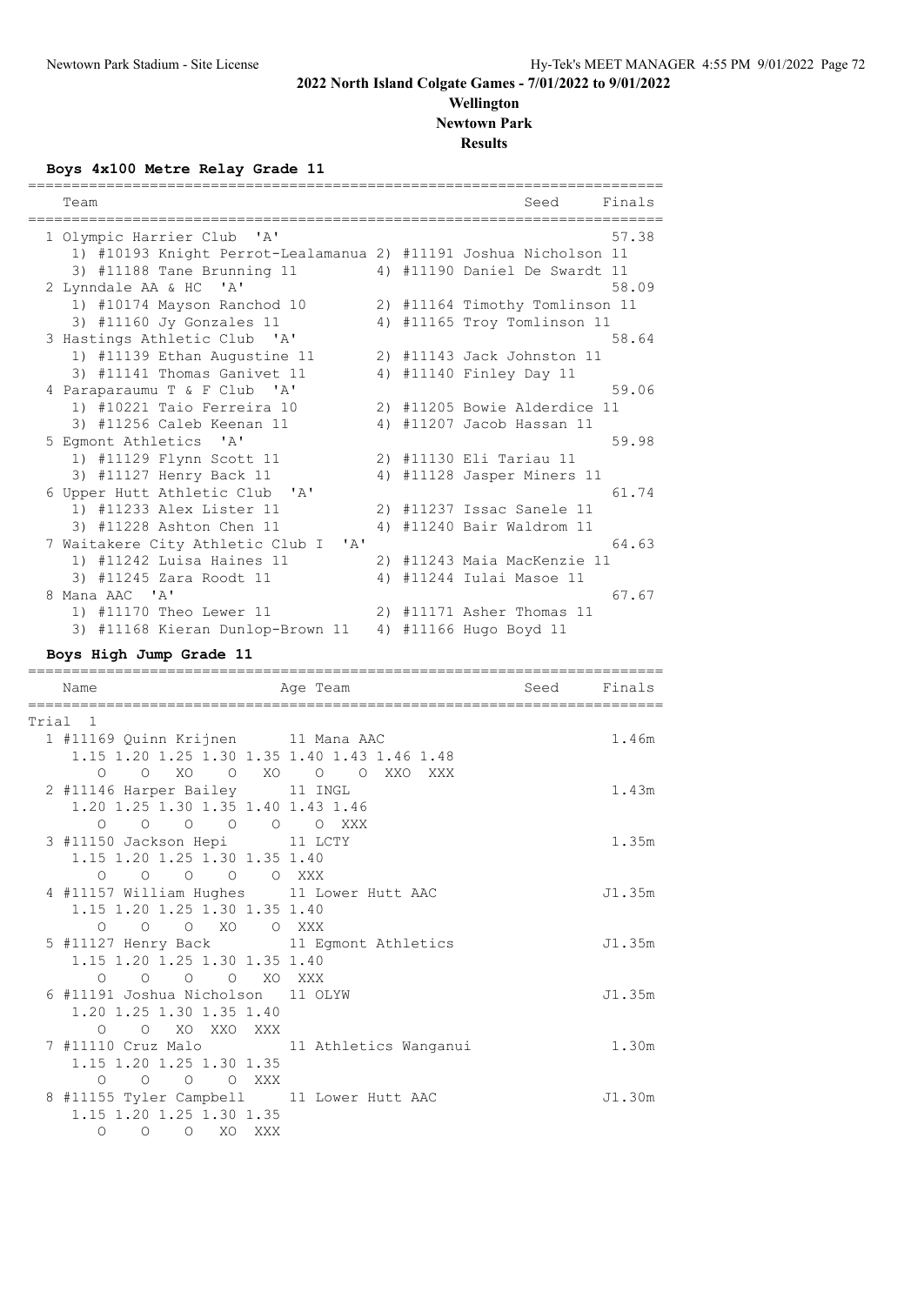**Wellington Newtown Park**

**Results**

| Boys High Jump Grade 11                                                      |         |        |
|------------------------------------------------------------------------------|---------|--------|
| 8 #11139 Ethan Augustine 11 HTGA<br>1.15 1.20 1.25 1.30 1.35<br>O O O XO XXX |         | J1.30m |
| 10 #11207 Jacob Hassan 11 PRAM<br>1.15 1.20 1.25 1.30 1.35<br>O XO O XO XXX  |         | J1.30m |
| 11 #11244 Iulai Masoe<br>1.15 1.20 1.25 1.30<br>O O XO XXX                   | 11 WTKC | 1.25m  |
| 12 #11171 Asher Thomas 11 Mana AAC<br>1.15 1.20 1.25 1.30<br>XO O XXO XXX    |         | J1.25m |
| 13 #11121 Alfie Kuklinski 11 CHBG<br>1.15 1.20 1.25<br>O O XXX               |         | 1.20m  |
| 13 #11143 Jack Johnston 11 HTGA<br>1.15 1.20 1.25<br>O O XXX                 |         | 1.20m  |
| 15 #11240 Bair Waldrom 11 UHAC<br>1.15 1.20 1.25<br>XO O XXX                 |         | J1.20m |
| 16 #11233 Alex Lister 11 UHAC<br>1.15 1.20 1.25<br>XXO O XXX                 |         | J1.20m |
| 17 #11228 Ashton Chen 11 UHAC<br>1.15 1.20 1.25<br>O XO XXX                  |         | J1.20m |
| 18 #11105 Mark Tappenden 11 NELS<br>1.15 1.20 1.25<br>XO XO XXX              |         | J1.20m |
| 19 #11128 Jasper Miners 11 Egmont Athletics<br>1.15 1.20 1.25<br>XXO XXO XXX |         | J1.20m |
| 20 #11136 Jack Stirling 11 FAIR<br>1.15 1.20<br>XO XXX                       |         | 1.15m  |
| 21 #11137 Max Stirling 11 FAIR<br>1.15 1.20<br>XXO XXX                       |         | J1.15m |
| 21 #11116 Lachlan Murray 11 BVEA<br>1.15 1.20<br>XXO XXX                     |         | J1.15m |
| -- #11253 Gyan Wilson<br>1.15<br>$\mathbf{XXX}$                              | 11 WHAC | ΝH     |
| -- #11168 Kieran Dunlop-Bro 11 Mana AAC<br>1.15<br>XXX                       |         | ΝH     |

### **Boys Long Jump Grade 11**

| Age Team<br>Name                                                                | Seed | Finals Wind   |  |
|---------------------------------------------------------------------------------|------|---------------|--|
| 1 #11187 Luke Rawiri Te Ta 11 NHBC<br>$4.51m(-1.6)$ $4.41m(-2.6)$ $4.45m(-0.9)$ |      | $4.51m - 1.6$ |  |
| 2 #11143 Jack Johnston 11 HTGA<br>$3.37m(-6.8)$ $3.87m(1.3)$ $3.88m(0.3)$       |      | $3.88m$ $0.3$ |  |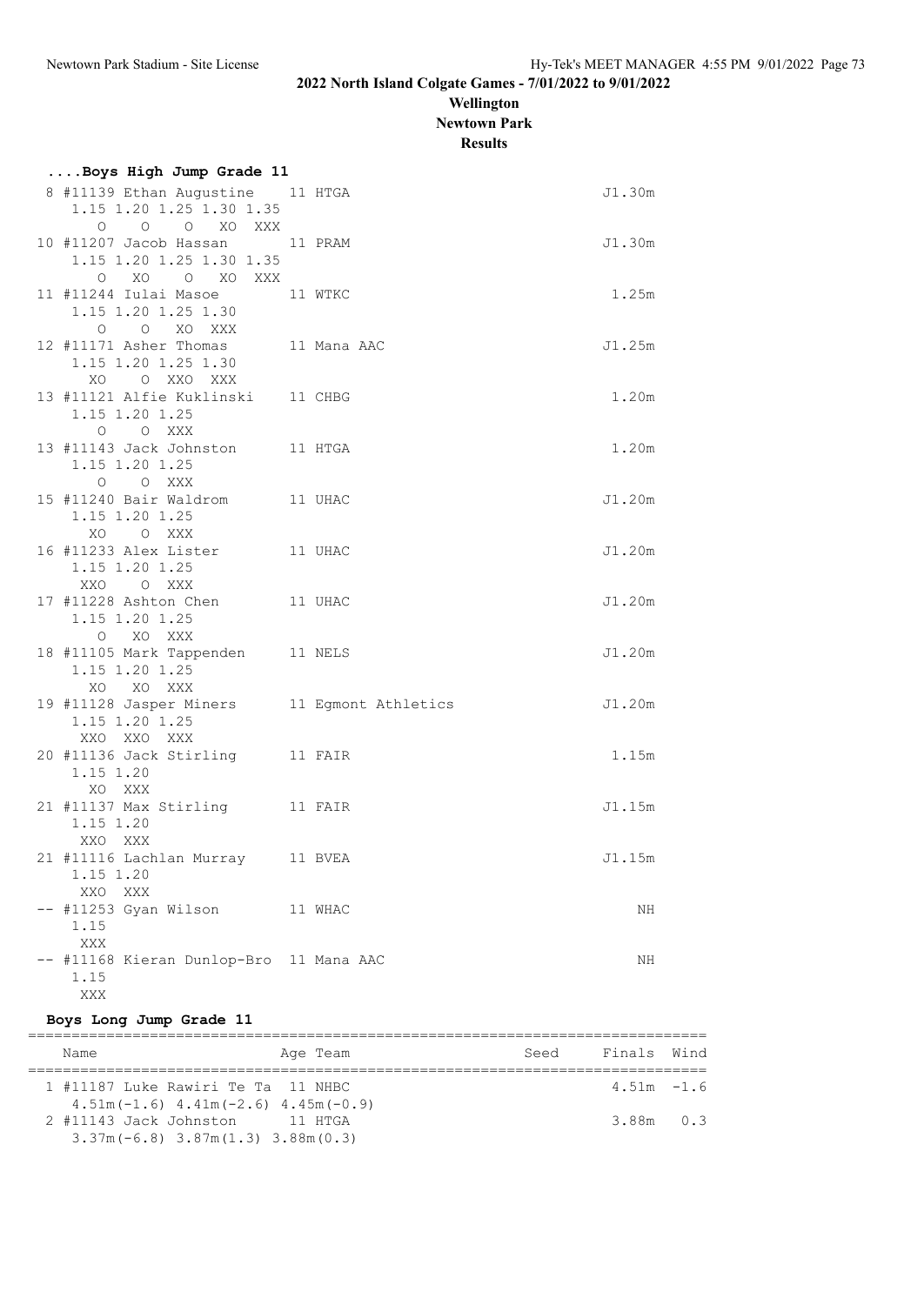**Wellington Newtown Park**

**Results**

| 3 #11169 Quinn Krijnen 11 Mana AAC<br>$3.87m$ 1.2<br>$3.77m(-1.3)$ $3.87m(1.2)$ $3.66m(-2.7)$<br>4 #11188 Tane Brunning 11 OLYW<br>$3.82m - 0.5$<br>$3.58m(-4.3)$ $3.75m(0.3)$ $3.82m(-0.5)$<br>$3.81m - 2.4$<br>5 #11237 Issac Sanele 11 UHAC<br>$3.59m(0.5)$ $3.64m(-1.0)$ $3.81m(-2.4)$<br>6 #11105 Mark Tappenden 11 NELS<br>$J3.75m - 2.0$<br>$3.47m(-1.3)$ $3.58m(-1.5)$ $3.75m(-2.0)$<br>7 #11165 Troy Tomlinson 11 Lynndale AA & HC<br>$3.72m$ 1.1<br>$3.45m(0.5)$ X $3.72m(1.1)$<br>$3.71m$ 1.6<br>8 #11104 Maluapapa Manutai 11 HAWR<br>$3.53m(-1.2)$ $3.68m(0.8)$ $3.71m(1.6)$<br>9 #11201 Liam Winter 11 PAKU<br>$J3.66m - 2.5$<br>$3.20m(-2.2)$ X $3.66m(-2.5)$<br>10 #11160 Jy Gonzales 11 Lynndale AA & HC<br>$3.60m - 1.0$<br>$3.46m(1.7)$ $3.49m(-1.4)$ $3.60m(-1.0)$<br>11 #11225 Le Vatican-Mecca 11 Titahi Bay AAC Inc<br>$3.51m$ 0.8<br>$3.29m(-1.1)$ $3.19m(1.4)$ $3.51m(0.8)$<br>12 #11141 Thomas Ganivet 11 HTGA<br>$3.48m - 1.8$<br>$3.24m(-1.6)$ $3.47m(-0.2)$ $3.48m(-1.8)$<br>Trial 2<br>1 #11197 Lucian Poaneki 11 OTOA<br>$4.70m - 0.8$<br>$4.70m(-0.8)$ $4.69m(1.1)$ $4.50m(1.7)$<br>2 #11191 Joshua Nicholson 11 OLYW<br>4.41m  0.2<br>$4.41m(0.2)$ $4.15m(0.3)$ $4.29m(-1.0)$<br>4.37m 2.2<br>3 #11190 Daniel De Swardt 11 OLYW<br>$4.37m(2.2)$ $4.22m(-1.8)$ $4.28m(-1.7)$<br>4 #11106 Bradley Kershaw 11 Athletics Richmond<br>4.33m<br>1.5<br>$4.15m(-1.7)$ $4.33m(1.5)$ $3.96m(-1.8)$<br>5 #11249 Remy Boswell 11 WHAC<br>J4.28m<br>1.1<br>$3.93m(0.9)$ 4.28 $m(1.1)$ 3.95 $m(-2.4)$<br>6 #11129 Flynn Scott 11 Egmont Athletics<br>$4.13m - 0.5$<br>$3.42m(0.9)$ $3.96m(2.1)$ $4.13m(-0.5)$<br>7 #11127 Henry Back 11 Egmont Athletics<br>4.10m 2.1<br>$3.63m(2.5)$ 4.10m $(2.1)$ 3.94m $(1.7)$<br>$3.90m$ 0.1<br>8 #11138 Spencer Golding 11 Featherston AAC<br>$3.55m(0.6)$ $3.55m(-1.5)$ $3.90m(0.1)$<br>9 #11155 Tyler Campbell 11 Lower Hutt AAC<br>$3.86m - 1.7$<br>$3.74m(0.6)$ $3.83m(2.8)$ $3.86m(-1.7)$<br>$3.80m - 3.1$<br>10 #11171 Asher Thomas 11 Mana AAC<br>$3.39m(-3.1)$ $3.80m(-3.1)$ $3.65m(-0.7)$<br>11 #11121 Alfie Kuklinski 11 CHBG<br>$3.76m$ 0.4<br>$3.76m(0.4)$ $3.71m(0.8)$ $3.38m(-3.6)$<br>12 #11139 Ethan Augustine 11 HTGA<br>$3.75m - 0.7$<br>$3.58m(-2.4)$ $3.65m(-0.6)$ $3.75m(-0.7)$<br>13 #11116 Lachlan Murray 11 BVEA<br>$3.66m - 1.4$<br>$3.66m(-1.4)$ $3.56m(-3.7)$ $3.64m(0.9)$<br>$3.45m - 1.2$<br>14 #11253 Gyan Wilson<br>11 WHAC<br>$3.44m(-3.7)$ $3.45m(-1.2)$ $3.23m(2.9)$<br>$2.79m - 6.0$<br>15 #11159 Laken Cooney 11 Lynndale AA & HC<br>$2.76m(2.5)$ $2.79m(-6.0)$ X<br>Trial 3<br>1 #11146 Harper Bailey<br>J4.41m<br>1.1<br>11 INGL<br>$4.41m(1.1)$ $4.14m(-4.5)$<br>Χ<br>2 #11214 Conner Woodcock 11 Selwyn<br>4.38m 0.2<br>$4.37m(1.3)$ $4.06m(-1.8)$ $4.38m(0.2)$<br>3 #11150 Jackson Hepi 11 LCTY<br>$4.28m - 0.8$<br>$4.07m(-2.3)$ $4.02m(-3.9)$ $4.28m(-0.8)$ | Boys Long Jump Grade 11 |  |
|-----------------------------------------------------------------------------------------------------------------------------------------------------------------------------------------------------------------------------------------------------------------------------------------------------------------------------------------------------------------------------------------------------------------------------------------------------------------------------------------------------------------------------------------------------------------------------------------------------------------------------------------------------------------------------------------------------------------------------------------------------------------------------------------------------------------------------------------------------------------------------------------------------------------------------------------------------------------------------------------------------------------------------------------------------------------------------------------------------------------------------------------------------------------------------------------------------------------------------------------------------------------------------------------------------------------------------------------------------------------------------------------------------------------------------------------------------------------------------------------------------------------------------------------------------------------------------------------------------------------------------------------------------------------------------------------------------------------------------------------------------------------------------------------------------------------------------------------------------------------------------------------------------------------------------------------------------------------------------------------------------------------------------------------------------------------------------------------------------------------------------------------------------------------------------------------------------------------------------------------------------------------------------------------------------------------------------------------------------------------------------------------------------------------------------------------------------------------------------------------------------------------------------------------------------------------------------------------------------------------------------------------------------------------------------------------------------------------------------------------------------------------------------------------------------------------------------------------------------------------|-------------------------|--|
|                                                                                                                                                                                                                                                                                                                                                                                                                                                                                                                                                                                                                                                                                                                                                                                                                                                                                                                                                                                                                                                                                                                                                                                                                                                                                                                                                                                                                                                                                                                                                                                                                                                                                                                                                                                                                                                                                                                                                                                                                                                                                                                                                                                                                                                                                                                                                                                                                                                                                                                                                                                                                                                                                                                                                                                                                                                                 |                         |  |
|                                                                                                                                                                                                                                                                                                                                                                                                                                                                                                                                                                                                                                                                                                                                                                                                                                                                                                                                                                                                                                                                                                                                                                                                                                                                                                                                                                                                                                                                                                                                                                                                                                                                                                                                                                                                                                                                                                                                                                                                                                                                                                                                                                                                                                                                                                                                                                                                                                                                                                                                                                                                                                                                                                                                                                                                                                                                 |                         |  |
|                                                                                                                                                                                                                                                                                                                                                                                                                                                                                                                                                                                                                                                                                                                                                                                                                                                                                                                                                                                                                                                                                                                                                                                                                                                                                                                                                                                                                                                                                                                                                                                                                                                                                                                                                                                                                                                                                                                                                                                                                                                                                                                                                                                                                                                                                                                                                                                                                                                                                                                                                                                                                                                                                                                                                                                                                                                                 |                         |  |
|                                                                                                                                                                                                                                                                                                                                                                                                                                                                                                                                                                                                                                                                                                                                                                                                                                                                                                                                                                                                                                                                                                                                                                                                                                                                                                                                                                                                                                                                                                                                                                                                                                                                                                                                                                                                                                                                                                                                                                                                                                                                                                                                                                                                                                                                                                                                                                                                                                                                                                                                                                                                                                                                                                                                                                                                                                                                 |                         |  |
|                                                                                                                                                                                                                                                                                                                                                                                                                                                                                                                                                                                                                                                                                                                                                                                                                                                                                                                                                                                                                                                                                                                                                                                                                                                                                                                                                                                                                                                                                                                                                                                                                                                                                                                                                                                                                                                                                                                                                                                                                                                                                                                                                                                                                                                                                                                                                                                                                                                                                                                                                                                                                                                                                                                                                                                                                                                                 |                         |  |
|                                                                                                                                                                                                                                                                                                                                                                                                                                                                                                                                                                                                                                                                                                                                                                                                                                                                                                                                                                                                                                                                                                                                                                                                                                                                                                                                                                                                                                                                                                                                                                                                                                                                                                                                                                                                                                                                                                                                                                                                                                                                                                                                                                                                                                                                                                                                                                                                                                                                                                                                                                                                                                                                                                                                                                                                                                                                 |                         |  |
|                                                                                                                                                                                                                                                                                                                                                                                                                                                                                                                                                                                                                                                                                                                                                                                                                                                                                                                                                                                                                                                                                                                                                                                                                                                                                                                                                                                                                                                                                                                                                                                                                                                                                                                                                                                                                                                                                                                                                                                                                                                                                                                                                                                                                                                                                                                                                                                                                                                                                                                                                                                                                                                                                                                                                                                                                                                                 |                         |  |
|                                                                                                                                                                                                                                                                                                                                                                                                                                                                                                                                                                                                                                                                                                                                                                                                                                                                                                                                                                                                                                                                                                                                                                                                                                                                                                                                                                                                                                                                                                                                                                                                                                                                                                                                                                                                                                                                                                                                                                                                                                                                                                                                                                                                                                                                                                                                                                                                                                                                                                                                                                                                                                                                                                                                                                                                                                                                 |                         |  |
|                                                                                                                                                                                                                                                                                                                                                                                                                                                                                                                                                                                                                                                                                                                                                                                                                                                                                                                                                                                                                                                                                                                                                                                                                                                                                                                                                                                                                                                                                                                                                                                                                                                                                                                                                                                                                                                                                                                                                                                                                                                                                                                                                                                                                                                                                                                                                                                                                                                                                                                                                                                                                                                                                                                                                                                                                                                                 |                         |  |
|                                                                                                                                                                                                                                                                                                                                                                                                                                                                                                                                                                                                                                                                                                                                                                                                                                                                                                                                                                                                                                                                                                                                                                                                                                                                                                                                                                                                                                                                                                                                                                                                                                                                                                                                                                                                                                                                                                                                                                                                                                                                                                                                                                                                                                                                                                                                                                                                                                                                                                                                                                                                                                                                                                                                                                                                                                                                 |                         |  |
|                                                                                                                                                                                                                                                                                                                                                                                                                                                                                                                                                                                                                                                                                                                                                                                                                                                                                                                                                                                                                                                                                                                                                                                                                                                                                                                                                                                                                                                                                                                                                                                                                                                                                                                                                                                                                                                                                                                                                                                                                                                                                                                                                                                                                                                                                                                                                                                                                                                                                                                                                                                                                                                                                                                                                                                                                                                                 |                         |  |
|                                                                                                                                                                                                                                                                                                                                                                                                                                                                                                                                                                                                                                                                                                                                                                                                                                                                                                                                                                                                                                                                                                                                                                                                                                                                                                                                                                                                                                                                                                                                                                                                                                                                                                                                                                                                                                                                                                                                                                                                                                                                                                                                                                                                                                                                                                                                                                                                                                                                                                                                                                                                                                                                                                                                                                                                                                                                 |                         |  |
|                                                                                                                                                                                                                                                                                                                                                                                                                                                                                                                                                                                                                                                                                                                                                                                                                                                                                                                                                                                                                                                                                                                                                                                                                                                                                                                                                                                                                                                                                                                                                                                                                                                                                                                                                                                                                                                                                                                                                                                                                                                                                                                                                                                                                                                                                                                                                                                                                                                                                                                                                                                                                                                                                                                                                                                                                                                                 |                         |  |
|                                                                                                                                                                                                                                                                                                                                                                                                                                                                                                                                                                                                                                                                                                                                                                                                                                                                                                                                                                                                                                                                                                                                                                                                                                                                                                                                                                                                                                                                                                                                                                                                                                                                                                                                                                                                                                                                                                                                                                                                                                                                                                                                                                                                                                                                                                                                                                                                                                                                                                                                                                                                                                                                                                                                                                                                                                                                 |                         |  |
|                                                                                                                                                                                                                                                                                                                                                                                                                                                                                                                                                                                                                                                                                                                                                                                                                                                                                                                                                                                                                                                                                                                                                                                                                                                                                                                                                                                                                                                                                                                                                                                                                                                                                                                                                                                                                                                                                                                                                                                                                                                                                                                                                                                                                                                                                                                                                                                                                                                                                                                                                                                                                                                                                                                                                                                                                                                                 |                         |  |
|                                                                                                                                                                                                                                                                                                                                                                                                                                                                                                                                                                                                                                                                                                                                                                                                                                                                                                                                                                                                                                                                                                                                                                                                                                                                                                                                                                                                                                                                                                                                                                                                                                                                                                                                                                                                                                                                                                                                                                                                                                                                                                                                                                                                                                                                                                                                                                                                                                                                                                                                                                                                                                                                                                                                                                                                                                                                 |                         |  |
|                                                                                                                                                                                                                                                                                                                                                                                                                                                                                                                                                                                                                                                                                                                                                                                                                                                                                                                                                                                                                                                                                                                                                                                                                                                                                                                                                                                                                                                                                                                                                                                                                                                                                                                                                                                                                                                                                                                                                                                                                                                                                                                                                                                                                                                                                                                                                                                                                                                                                                                                                                                                                                                                                                                                                                                                                                                                 |                         |  |
|                                                                                                                                                                                                                                                                                                                                                                                                                                                                                                                                                                                                                                                                                                                                                                                                                                                                                                                                                                                                                                                                                                                                                                                                                                                                                                                                                                                                                                                                                                                                                                                                                                                                                                                                                                                                                                                                                                                                                                                                                                                                                                                                                                                                                                                                                                                                                                                                                                                                                                                                                                                                                                                                                                                                                                                                                                                                 |                         |  |
|                                                                                                                                                                                                                                                                                                                                                                                                                                                                                                                                                                                                                                                                                                                                                                                                                                                                                                                                                                                                                                                                                                                                                                                                                                                                                                                                                                                                                                                                                                                                                                                                                                                                                                                                                                                                                                                                                                                                                                                                                                                                                                                                                                                                                                                                                                                                                                                                                                                                                                                                                                                                                                                                                                                                                                                                                                                                 |                         |  |
|                                                                                                                                                                                                                                                                                                                                                                                                                                                                                                                                                                                                                                                                                                                                                                                                                                                                                                                                                                                                                                                                                                                                                                                                                                                                                                                                                                                                                                                                                                                                                                                                                                                                                                                                                                                                                                                                                                                                                                                                                                                                                                                                                                                                                                                                                                                                                                                                                                                                                                                                                                                                                                                                                                                                                                                                                                                                 |                         |  |
|                                                                                                                                                                                                                                                                                                                                                                                                                                                                                                                                                                                                                                                                                                                                                                                                                                                                                                                                                                                                                                                                                                                                                                                                                                                                                                                                                                                                                                                                                                                                                                                                                                                                                                                                                                                                                                                                                                                                                                                                                                                                                                                                                                                                                                                                                                                                                                                                                                                                                                                                                                                                                                                                                                                                                                                                                                                                 |                         |  |
|                                                                                                                                                                                                                                                                                                                                                                                                                                                                                                                                                                                                                                                                                                                                                                                                                                                                                                                                                                                                                                                                                                                                                                                                                                                                                                                                                                                                                                                                                                                                                                                                                                                                                                                                                                                                                                                                                                                                                                                                                                                                                                                                                                                                                                                                                                                                                                                                                                                                                                                                                                                                                                                                                                                                                                                                                                                                 |                         |  |
|                                                                                                                                                                                                                                                                                                                                                                                                                                                                                                                                                                                                                                                                                                                                                                                                                                                                                                                                                                                                                                                                                                                                                                                                                                                                                                                                                                                                                                                                                                                                                                                                                                                                                                                                                                                                                                                                                                                                                                                                                                                                                                                                                                                                                                                                                                                                                                                                                                                                                                                                                                                                                                                                                                                                                                                                                                                                 |                         |  |
|                                                                                                                                                                                                                                                                                                                                                                                                                                                                                                                                                                                                                                                                                                                                                                                                                                                                                                                                                                                                                                                                                                                                                                                                                                                                                                                                                                                                                                                                                                                                                                                                                                                                                                                                                                                                                                                                                                                                                                                                                                                                                                                                                                                                                                                                                                                                                                                                                                                                                                                                                                                                                                                                                                                                                                                                                                                                 |                         |  |
|                                                                                                                                                                                                                                                                                                                                                                                                                                                                                                                                                                                                                                                                                                                                                                                                                                                                                                                                                                                                                                                                                                                                                                                                                                                                                                                                                                                                                                                                                                                                                                                                                                                                                                                                                                                                                                                                                                                                                                                                                                                                                                                                                                                                                                                                                                                                                                                                                                                                                                                                                                                                                                                                                                                                                                                                                                                                 |                         |  |
|                                                                                                                                                                                                                                                                                                                                                                                                                                                                                                                                                                                                                                                                                                                                                                                                                                                                                                                                                                                                                                                                                                                                                                                                                                                                                                                                                                                                                                                                                                                                                                                                                                                                                                                                                                                                                                                                                                                                                                                                                                                                                                                                                                                                                                                                                                                                                                                                                                                                                                                                                                                                                                                                                                                                                                                                                                                                 |                         |  |
|                                                                                                                                                                                                                                                                                                                                                                                                                                                                                                                                                                                                                                                                                                                                                                                                                                                                                                                                                                                                                                                                                                                                                                                                                                                                                                                                                                                                                                                                                                                                                                                                                                                                                                                                                                                                                                                                                                                                                                                                                                                                                                                                                                                                                                                                                                                                                                                                                                                                                                                                                                                                                                                                                                                                                                                                                                                                 |                         |  |
|                                                                                                                                                                                                                                                                                                                                                                                                                                                                                                                                                                                                                                                                                                                                                                                                                                                                                                                                                                                                                                                                                                                                                                                                                                                                                                                                                                                                                                                                                                                                                                                                                                                                                                                                                                                                                                                                                                                                                                                                                                                                                                                                                                                                                                                                                                                                                                                                                                                                                                                                                                                                                                                                                                                                                                                                                                                                 |                         |  |
|                                                                                                                                                                                                                                                                                                                                                                                                                                                                                                                                                                                                                                                                                                                                                                                                                                                                                                                                                                                                                                                                                                                                                                                                                                                                                                                                                                                                                                                                                                                                                                                                                                                                                                                                                                                                                                                                                                                                                                                                                                                                                                                                                                                                                                                                                                                                                                                                                                                                                                                                                                                                                                                                                                                                                                                                                                                                 |                         |  |
|                                                                                                                                                                                                                                                                                                                                                                                                                                                                                                                                                                                                                                                                                                                                                                                                                                                                                                                                                                                                                                                                                                                                                                                                                                                                                                                                                                                                                                                                                                                                                                                                                                                                                                                                                                                                                                                                                                                                                                                                                                                                                                                                                                                                                                                                                                                                                                                                                                                                                                                                                                                                                                                                                                                                                                                                                                                                 |                         |  |
|                                                                                                                                                                                                                                                                                                                                                                                                                                                                                                                                                                                                                                                                                                                                                                                                                                                                                                                                                                                                                                                                                                                                                                                                                                                                                                                                                                                                                                                                                                                                                                                                                                                                                                                                                                                                                                                                                                                                                                                                                                                                                                                                                                                                                                                                                                                                                                                                                                                                                                                                                                                                                                                                                                                                                                                                                                                                 |                         |  |
|                                                                                                                                                                                                                                                                                                                                                                                                                                                                                                                                                                                                                                                                                                                                                                                                                                                                                                                                                                                                                                                                                                                                                                                                                                                                                                                                                                                                                                                                                                                                                                                                                                                                                                                                                                                                                                                                                                                                                                                                                                                                                                                                                                                                                                                                                                                                                                                                                                                                                                                                                                                                                                                                                                                                                                                                                                                                 |                         |  |
|                                                                                                                                                                                                                                                                                                                                                                                                                                                                                                                                                                                                                                                                                                                                                                                                                                                                                                                                                                                                                                                                                                                                                                                                                                                                                                                                                                                                                                                                                                                                                                                                                                                                                                                                                                                                                                                                                                                                                                                                                                                                                                                                                                                                                                                                                                                                                                                                                                                                                                                                                                                                                                                                                                                                                                                                                                                                 |                         |  |
|                                                                                                                                                                                                                                                                                                                                                                                                                                                                                                                                                                                                                                                                                                                                                                                                                                                                                                                                                                                                                                                                                                                                                                                                                                                                                                                                                                                                                                                                                                                                                                                                                                                                                                                                                                                                                                                                                                                                                                                                                                                                                                                                                                                                                                                                                                                                                                                                                                                                                                                                                                                                                                                                                                                                                                                                                                                                 |                         |  |
|                                                                                                                                                                                                                                                                                                                                                                                                                                                                                                                                                                                                                                                                                                                                                                                                                                                                                                                                                                                                                                                                                                                                                                                                                                                                                                                                                                                                                                                                                                                                                                                                                                                                                                                                                                                                                                                                                                                                                                                                                                                                                                                                                                                                                                                                                                                                                                                                                                                                                                                                                                                                                                                                                                                                                                                                                                                                 |                         |  |
|                                                                                                                                                                                                                                                                                                                                                                                                                                                                                                                                                                                                                                                                                                                                                                                                                                                                                                                                                                                                                                                                                                                                                                                                                                                                                                                                                                                                                                                                                                                                                                                                                                                                                                                                                                                                                                                                                                                                                                                                                                                                                                                                                                                                                                                                                                                                                                                                                                                                                                                                                                                                                                                                                                                                                                                                                                                                 |                         |  |
|                                                                                                                                                                                                                                                                                                                                                                                                                                                                                                                                                                                                                                                                                                                                                                                                                                                                                                                                                                                                                                                                                                                                                                                                                                                                                                                                                                                                                                                                                                                                                                                                                                                                                                                                                                                                                                                                                                                                                                                                                                                                                                                                                                                                                                                                                                                                                                                                                                                                                                                                                                                                                                                                                                                                                                                                                                                                 |                         |  |
|                                                                                                                                                                                                                                                                                                                                                                                                                                                                                                                                                                                                                                                                                                                                                                                                                                                                                                                                                                                                                                                                                                                                                                                                                                                                                                                                                                                                                                                                                                                                                                                                                                                                                                                                                                                                                                                                                                                                                                                                                                                                                                                                                                                                                                                                                                                                                                                                                                                                                                                                                                                                                                                                                                                                                                                                                                                                 |                         |  |
|                                                                                                                                                                                                                                                                                                                                                                                                                                                                                                                                                                                                                                                                                                                                                                                                                                                                                                                                                                                                                                                                                                                                                                                                                                                                                                                                                                                                                                                                                                                                                                                                                                                                                                                                                                                                                                                                                                                                                                                                                                                                                                                                                                                                                                                                                                                                                                                                                                                                                                                                                                                                                                                                                                                                                                                                                                                                 |                         |  |
|                                                                                                                                                                                                                                                                                                                                                                                                                                                                                                                                                                                                                                                                                                                                                                                                                                                                                                                                                                                                                                                                                                                                                                                                                                                                                                                                                                                                                                                                                                                                                                                                                                                                                                                                                                                                                                                                                                                                                                                                                                                                                                                                                                                                                                                                                                                                                                                                                                                                                                                                                                                                                                                                                                                                                                                                                                                                 |                         |  |
|                                                                                                                                                                                                                                                                                                                                                                                                                                                                                                                                                                                                                                                                                                                                                                                                                                                                                                                                                                                                                                                                                                                                                                                                                                                                                                                                                                                                                                                                                                                                                                                                                                                                                                                                                                                                                                                                                                                                                                                                                                                                                                                                                                                                                                                                                                                                                                                                                                                                                                                                                                                                                                                                                                                                                                                                                                                                 |                         |  |
|                                                                                                                                                                                                                                                                                                                                                                                                                                                                                                                                                                                                                                                                                                                                                                                                                                                                                                                                                                                                                                                                                                                                                                                                                                                                                                                                                                                                                                                                                                                                                                                                                                                                                                                                                                                                                                                                                                                                                                                                                                                                                                                                                                                                                                                                                                                                                                                                                                                                                                                                                                                                                                                                                                                                                                                                                                                                 |                         |  |
|                                                                                                                                                                                                                                                                                                                                                                                                                                                                                                                                                                                                                                                                                                                                                                                                                                                                                                                                                                                                                                                                                                                                                                                                                                                                                                                                                                                                                                                                                                                                                                                                                                                                                                                                                                                                                                                                                                                                                                                                                                                                                                                                                                                                                                                                                                                                                                                                                                                                                                                                                                                                                                                                                                                                                                                                                                                                 |                         |  |
|                                                                                                                                                                                                                                                                                                                                                                                                                                                                                                                                                                                                                                                                                                                                                                                                                                                                                                                                                                                                                                                                                                                                                                                                                                                                                                                                                                                                                                                                                                                                                                                                                                                                                                                                                                                                                                                                                                                                                                                                                                                                                                                                                                                                                                                                                                                                                                                                                                                                                                                                                                                                                                                                                                                                                                                                                                                                 |                         |  |
|                                                                                                                                                                                                                                                                                                                                                                                                                                                                                                                                                                                                                                                                                                                                                                                                                                                                                                                                                                                                                                                                                                                                                                                                                                                                                                                                                                                                                                                                                                                                                                                                                                                                                                                                                                                                                                                                                                                                                                                                                                                                                                                                                                                                                                                                                                                                                                                                                                                                                                                                                                                                                                                                                                                                                                                                                                                                 |                         |  |
|                                                                                                                                                                                                                                                                                                                                                                                                                                                                                                                                                                                                                                                                                                                                                                                                                                                                                                                                                                                                                                                                                                                                                                                                                                                                                                                                                                                                                                                                                                                                                                                                                                                                                                                                                                                                                                                                                                                                                                                                                                                                                                                                                                                                                                                                                                                                                                                                                                                                                                                                                                                                                                                                                                                                                                                                                                                                 |                         |  |
|                                                                                                                                                                                                                                                                                                                                                                                                                                                                                                                                                                                                                                                                                                                                                                                                                                                                                                                                                                                                                                                                                                                                                                                                                                                                                                                                                                                                                                                                                                                                                                                                                                                                                                                                                                                                                                                                                                                                                                                                                                                                                                                                                                                                                                                                                                                                                                                                                                                                                                                                                                                                                                                                                                                                                                                                                                                                 |                         |  |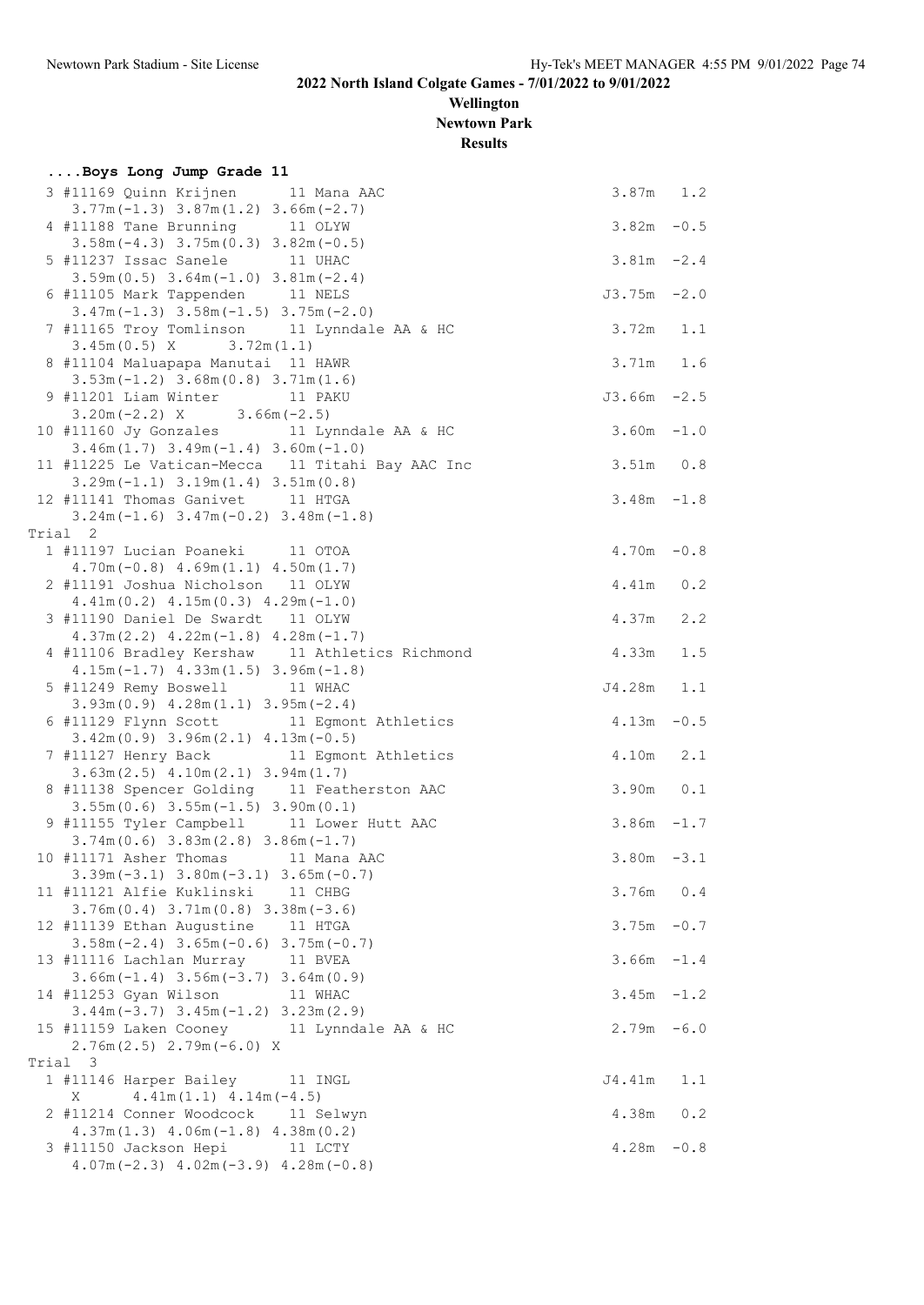### **Wellington Newtown Park**

**Results**

| Boys Long Jump Grade 11                    |               |  |
|--------------------------------------------|---------------|--|
| 4 #11110 Cruz Malo 11 Athletics Wanganui   | $4.27m - 0.6$ |  |
| $4.27m(-0.6)$ $4.13m(-3.6)$ $4.20m(-2.8)$  |               |  |
| 5 #11228 Ashton Chen 11 UHAC               | $4.06m$ 0.5   |  |
| $3.90m(-0.2)$ $3.78m(2.1)$ $4.06m(0.5)$    |               |  |
| 6 #11244 Iulai Masoe 11 WTKC               | $3.95m - 1.1$ |  |
| $3.64m(-0.8)$ $3.74m(-0.9)$ $3.95m(-1.1)$  |               |  |
| 7 #11140 Finley Day 11 HTGA                | $3.91m - 0.9$ |  |
| $3.70m(0.1)$ $3.44m(1.0)$ $3.91m(-0.9)$    |               |  |
| 8 #11202 Harlem Grout 11 PNTH              | $3.78m - 1.8$ |  |
| $3.44m(-2.0)$ $3.78m(-1.8)$ $3.56m(2.2)$   |               |  |
| 9 #11113 Tyriee Benge 11 BVEA              | $3.37m - 1.3$ |  |
| $3.14m(-2.1)$ $3.37m(-1.3)$ $3.25m(-0.6)$  |               |  |
| 10 #11207 Jacob Hassan 11 PRAM             | $3.32m - 1.8$ |  |
| $3.31m(-1.6)$ $3.32m(-1.8)$ $3.29m(0.4)$   |               |  |
| 11 #11257 Jude Poole 11 Kaponga            | $3.28m - 0.5$ |  |
| $3.18m(1.6)$ X $3.28m(-0.5)$               |               |  |
| 12 #11166 Hugo Boyd 11 Mana AAC            | $3.09m$ 0.9   |  |
| $3.07m(1.4)$ 2.97m $(0.5)$ 3.09m $(0.9)$   |               |  |
| 13 #11103 Willem Buijtendij 11 HAWR        | $3.06m$ 2.1   |  |
| $2.98m(-1.2)$ 3.06m $(2.1)$ 2.85m $(-1.1)$ |               |  |
| 14 #11239 Conor Sharkey 11 UHAC            | $3.04m$ 1.2   |  |
| $2.96m(0.8)$ $2.99m(0.3)$ $3.04m(1.2)$     |               |  |

**Boys Shot Put Grade 11** ========================================================================= Name **Age Team** Seed Finals ========================================================================= Trial 1 1 #11187 Luke Rawiri Te Ta 11 NHBC 11.69m 10.72m 11.69m 11.65m 2 #11172 Leyon Caffery 11 Manurewa AA & HC 10.72m 10.62m 10.72m X 3 #11239 Conor Sharkey 11 UHAC 10.21m 10.21m 9.67m 9.10m 4 #11151 Mataatua Nikora 11 LCTY 8.92m 8.92m 8.37m 8.61m 6. 92. 11 0. 01. 11 0. 01. 11 0. 01. 1237 Issac Sanele 11 UHAC 8.86m 8.86m 8.24m 8.68m 6 #11190 Daniel De Swardt 11 OLYW 8.70m 8.48m 8.70m X 7 #11214 Conner Woodcock 11 Selwyn 8.50m 7.78m 7.75m 8.50m 8 #11200 Ethan Vaili 11 PAKU 8.40m 8.04m 8.40m 8.09m 9 #11106 Bradley Kershaw 11 Athletics Richmond 8.19m 8.19m 7.21m 8.00m 10 #11150 Jackson Hepi 11 LCTY 7.67m 7.00m 6.84m 7.67m 11 #11139 Ethan Augustine 11 HTGA 7.40m 7.40m X 6.71m 12 #11188 Tane Brunning 11 OLYW 6.85m 6.85m 6.36m 6.20m 13 #11171 Asher Thomas 11 Mana AAC 6.57m 6.49m 6.57m 6.32m

 14 #11160 Jy Gonzales 11 Lynndale AA & HC 6.26m 5.98m 5.84m 6.26m 15 #11115 Luke Kalolo 11 BVEA 5.81m 5.81m 5.29m 4.94m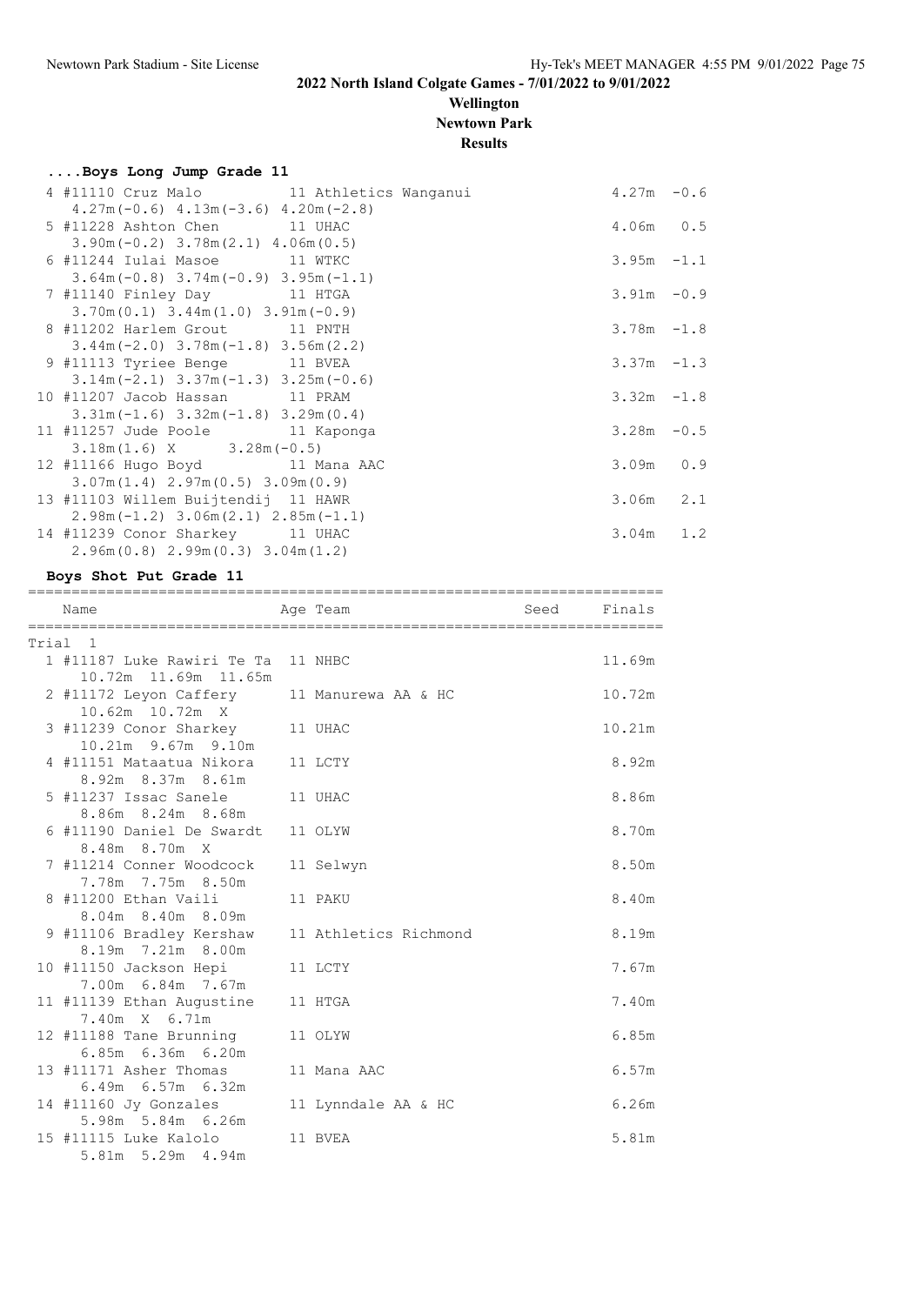### **Wellington Newtown Park**

**Results**

|                         | Boys Shot Put Grade 11 |      |  |
|-------------------------|------------------------|------|--|
| 16 #11128 Jasper Miners |                        | 11 E |  |

| 16 #11128 Jasper Miners<br>5.09m X 5.68m                       | 11 Eqmont Athletics | 5.68m  |
|----------------------------------------------------------------|---------------------|--------|
| 17 #11104 Maluapapa Manutai 11 HAWR<br>5.09m 5.53m 5.57m       |                     | 5.57m  |
| 18 #11119 Henry Eyles 11 CAVH<br>5.53m X 5.40m                 |                     | 5.53m  |
| 19 #11121 Alfie Kuklinski 11 CHBG<br>4.77m 3.19m 4.74m         |                     | 4.77m  |
| 20 #11161 George Hardwick<br>4.35m 4.05m 4.53m                 | 11 Lynndale AA & HC | 4.53m  |
| 21 #11257 Jude Poole<br>$4.53m \times X$                       | 11 Kaponga          | J4.53m |
| 22 #11103 Willem Buijtendij 11 HAWR<br>$4.40m$ $4.31m$ $4.52m$ |                     | 4.52m  |
| 23 #11166 Hugo Boyd<br>$4.06m$ $4.32m$ X                       | 11 Mana AAC         | 4.32m  |
| -- #11216 Alexander Hallie 11 TAKP<br>X X X                    |                     | FOUL   |

#### **Boys Discus Throw Grade 11**

| ==============<br>Name                                             | Age Team            | Seed | Finals |
|--------------------------------------------------------------------|---------------------|------|--------|
|                                                                    |                     |      |        |
| 1 #11172 Leyon Caffery 11 Manurewa AA & HC<br>40.96m 36.31m 32.87m |                     |      | 40.96m |
| 2 #11187 Luke Rawiri Te Ta 11 NHBC<br>23.34m X 38.02m              |                     |      | 38.02m |
| 3 #11139 Ethan Augustine 11 HTGA<br>26.36m X 26.11m                |                     |      | 26.36m |
| 4 #11216 Alexander Hallie<br>24.26m 19.10m 23.07m                  | 11 TAKP             |      | 24.26m |
| 5 #11151 Mataatua Nikora<br>24.19m 20.10m 23.85m                   | 11 LCTY             |      | 24.19m |
| 6 #11119 Henry Eyles<br>22.99m 16.89m 16.89m                       | 11 CAVH             |      | 22.99m |
| 7 #11171 Asher Thomas<br>22.78m X 19.66m                           | 11 Mana AAC         |      | 22.78m |
| 8 #11237 Issac Sanele<br>21.49m X 22.11m                           | 11 UHAC             |      | 22.11m |
| 9 #11144 Tom Munro                                                 | 11 HTGA             |      | 21.36m |
| 18.79m  20.34m  21.36m<br>10 #11188 Tane Brunning                  | 11 OLYW             |      | 19.66m |
| X 15.67m 19.66m                                                    |                     |      |        |
| 11 #11200 Ethan Vaili 11 PAKU<br>X X 19.43m                        |                     |      | 19.43m |
| 12 #11115 Luke Kalolo 11 BVEA<br>17.87m  14.41m  19.30m            |                     |      | 19.30m |
| 13 #11146 Harper Bailey<br>18.69m X 18.12m                         | 11 INGL             |      | 18.69m |
| 14 #11169 Quinn Krijnen<br>14.96m  16.63m  14.83m                  | 11 Mana AAC         |      | 16.63m |
| 15 #11168 Kieran Dunlop-Bro<br>14.06m 15.36m 16.14m                | 11 Mana AAC         |      | 16.14m |
| 16 #11103 Willem Buijtendij 11 HAWR                                |                     |      | 16.05m |
| X 16.05m X<br>17 #11127 Henry Back<br>X 15.71m X                   | 11 Eqmont Athletics |      | 15.71m |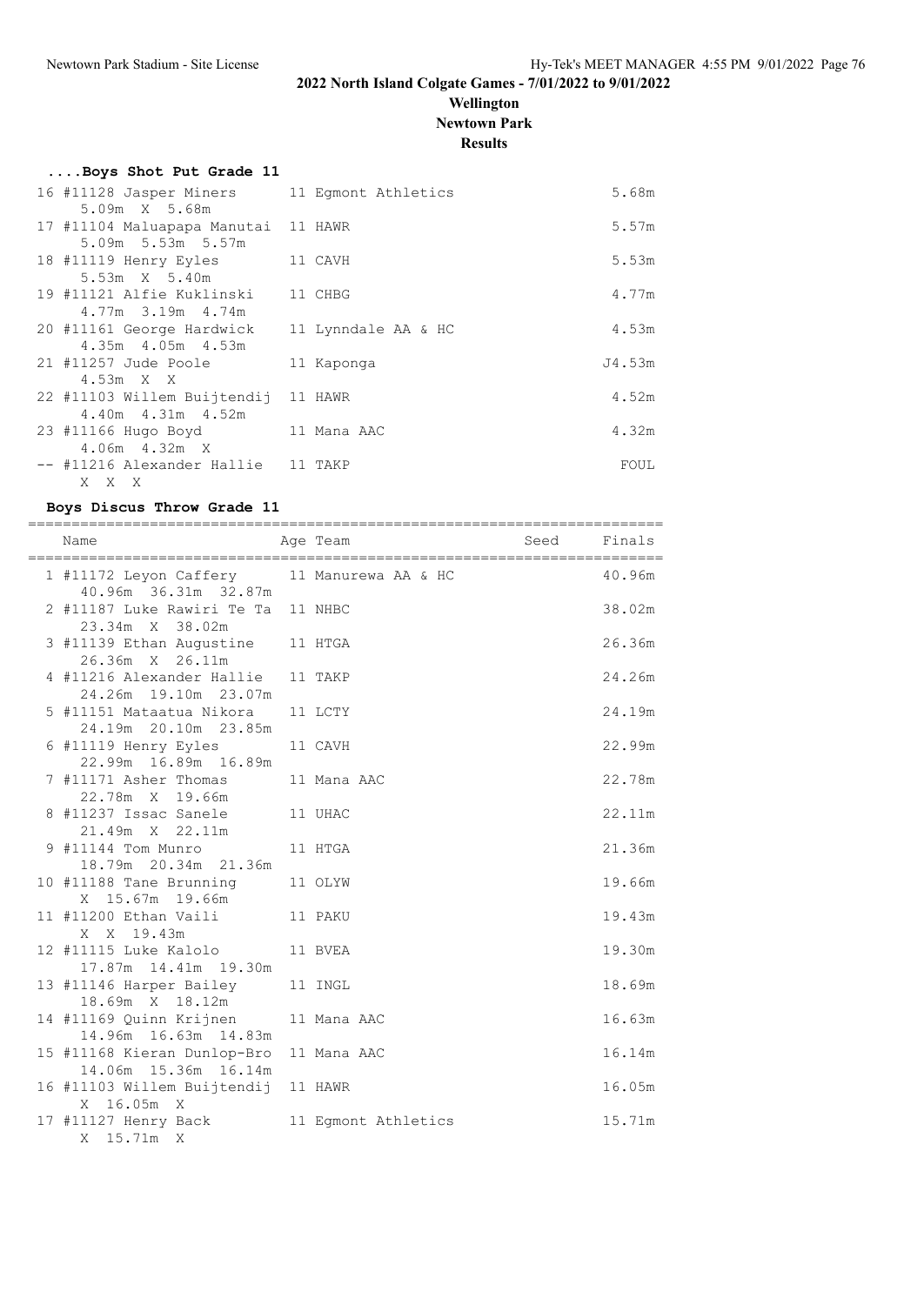### **Wellington Newtown Park**

**Results**

# **....Boys Discus Throw Grade 11**

| 18 #11225 Le Vatican-Mecca 11 Titahi Bay AAC Inc |             | 15.69m |
|--------------------------------------------------|-------------|--------|
| 15.27m 13.21m 15.69m                             |             |        |
| 19 #11161 George Hardwick 11 Lynndale AA & HC    |             | 14.73m |
| X 14.73m 14.62m                                  |             |        |
| 20 #11239 Conor Sharkey                          | 11 UHAC     | 11.53m |
| X X 11.53m                                       |             |        |
| 21 #11166 Hugo Boyd                              | 11 Mana AAC | 8.87m  |
| 8.65m X 8.87m                                    |             |        |

#### **Boys 1200 Metre Race Walk Grade 11**

| Name   |                                        | Age Team   | Finals<br>Seed |
|--------|----------------------------------------|------------|----------------|
| Heat 1 |                                        |            |                |
|        | 1 #11168 Kieran Dunlop-Bro 11 Mana AAC |            | 6:48.10        |
|        | 2 #11257 Jude Poole                    | 11 Kaponga | 7:54.26        |
|        | 3 #11103 Willem Buijtendij             | 11 HAWR    | 8:20.60        |
|        | 4 #11227 Micah Berendsen               | 11 UHAC    | 8:22.32        |
|        | 5 #11113 Tyriee Benge                  | 11 BVEA    | 10:42.24       |
|        | -- #11115 Luke Kalolo                  | 11 BVEA    | DO             |

### **Boys 100 Metre Sprint Grade 12**

| Name                                             | Age Team | Seed Prelims |
|--------------------------------------------------|----------|--------------|
| Heat 1 Preliminaries Wind: 2.2                   |          |              |
| 1 #12280 Zach Nannestad 12 HILB                  |          | 12.85q       |
| 2 #12205 Calvin Harris-Tav 12 PAKU               |          | 13.04q       |
| 3 #12246 Dante Minhinnick 12 Taupo Athletic Club |          | 13.27q       |
| 4 #12226 Cyrus Jesudas 12 PAPT                   |          | 14.32        |
| 5 #12172 Felix Thomas 12 Mana AAC                |          | 14.34        |
| 6 #12141 Ruben Karawana 12 HCYU                  |          | 18.85        |
| Heat 2 Preliminaries Wind: 2.5                   |          |              |
| 1 #12183 Matthew Fleming 12 NHBC                 |          | 13.44q       |
| 2 #12238 Oliver Anderson 12 Pukekohe AA & HC     |          | 13.46q       |
| 3 #12219 Ashton Dorn                             | 12 PNTH  | 13.70q       |
| 4 #12134 Waiariki Hunia 12 HTGA                  |          | 14.70        |
| 5 #12256 Teuvira Umaki 12 TOKA                   |          | 14.95        |
| Heat 3 Preliminaries Wind: 2.5                   |          |              |
| 1 #12239 Blake Gundersen 12 Pukekohe AA & HC     |          | 13.59q       |
| 2 #12218 Connor Cassidy 12 PNTH                  |          | 13.94q       |
| 3 #12235 Jack Burns 12 Pt Chevalier AAC          |          | 14.10q       |
| 4 #12170 Toby O'Leary 12 Mana AAC                |          | 14.52        |
| 5 #12175 Maselusi Usufono 12 Manurewa AA & HC    |          | 14.65        |
| 6 #12252 Xavier Siou 12 Titahi Bay AAC Inc       |          | 14.93        |
| 7 #12144 Heath Rogerson 12 Hinemoa AAC           |          | 15.06        |
| Heat 4 Preliminaries Wind: 0.8                   |          |              |
| 1 #12269 Kaian Olsen 12 WTKC                     |          | 13.19q       |
| 2 #12250 Ashton Hamer 12 Titahi Bay AAC Inc      |          | 13.38q       |
| 3 #12194 Roman Anderson 12 Onslow AAC            |          | 13.57q       |
| 4 #12148 Leevae McDonald 12 Karori AAC           |          | 14.00q       |
| 5 #12227 Robert Pange 12 PAPT                    |          | 15.00        |
| Heat 5 Preliminaries Wind: 4.4                   |          |              |
| 1 #12142 Alex Walker 12 HCYU                     |          | 12.58q       |
| 2 #12164 Wiremu Reriti 12 Lower Hutt AAC         |          | 13.55q       |
| 3 #12215 Chace Wang                              | 12 PAKU  | 14.20q       |
| 4 #12158 Corbin Smith 12 LCTY                    |          | 14.39        |
| 5 #12136 Gus Munro                               | 12 HTGA  | 14.45        |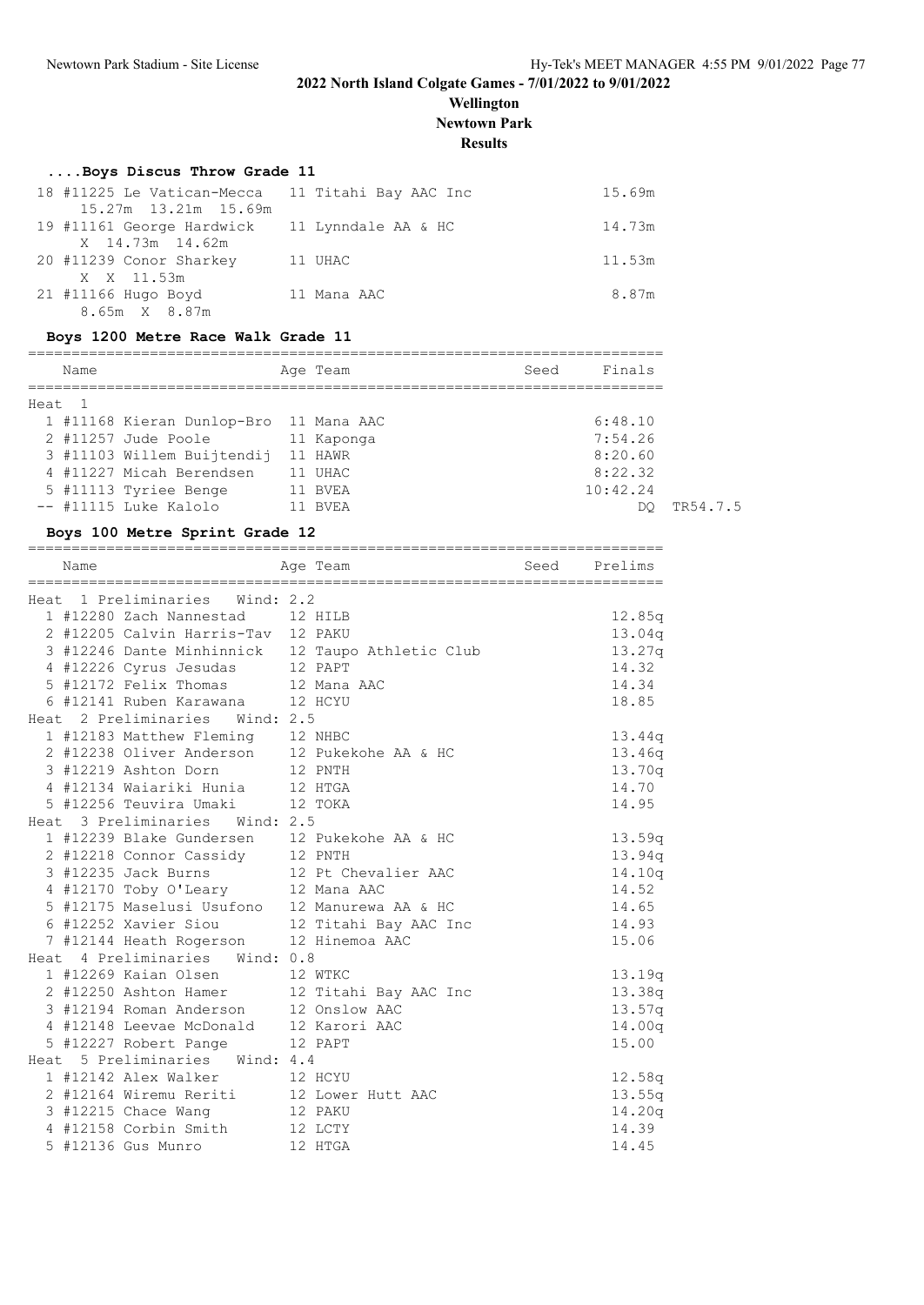DQ TR 17.3.1

**2022 North Island Colgate Games - 7/01/2022 to 9/01/2022**

| Wellington<br><b>Newtown Park</b><br><b>Results</b>                                                                                |  |                              |       |                 |
|------------------------------------------------------------------------------------------------------------------------------------|--|------------------------------|-------|-----------------|
| Boys 100 Metre Sprint Grade 12                                                                                                     |  |                              |       |                 |
|                                                                                                                                    |  |                              |       | 15.27           |
| 6 #12223 Cooper Robinson 12 PNTH<br>7 #12251 Jakob Moore 12 Titahi Bay AAC Inc                                                     |  |                              |       | 16.28           |
| Boys 100 Metre Sprint Grade 12                                                                                                     |  |                              |       |                 |
|                                                                                                                                    |  |                              |       |                 |
| Name                                                                                                                               |  | Age Team                     |       | Prelims Semis   |
| Heat 1 Semi-Finals Wind: 1.4                                                                                                       |  |                              |       |                 |
| 1 #12142 Alex Walker 12 HCYU                                                                                                       |  |                              | 12.58 | 12.30g          |
| 2 #12246 Dante Minhinnick 12 Taupo Athletic Club 13.27                                                                             |  |                              |       | 13.18q          |
| 3 #12269 Kaian Olsen 12 WTKC                                                                                                       |  |                              | 13.19 | 13.25q          |
| 4 #12238 Oliver Anderson 12 Pukekohe AA & HC                                                                                       |  |                              | 13.46 | 13.28q          |
| 5 #12164 Wiremu Reriti                                                                                                             |  | 12 Lower Hutt AAC<br>12 PNTH | 13.55 | 13.31q          |
| 6 #12219 Ashton Dorn                                                                                                               |  |                              | 13.70 | 13.60           |
| 7 #12215 Chace Wang 12 PAKU                                                                                                        |  |                              | 14.20 | 13.99           |
| 8 #12218 Connor Cassidy 12 PNTH                                                                                                    |  |                              | 13.94 | 14.08           |
| Heat 2 Semi-Finals Wind: 4.0                                                                                                       |  |                              |       |                 |
| 1 #12280 Zach Nannestad 12 HILB                                                                                                    |  |                              | 12.85 | 12.57q          |
| 2 #12205 Calvin Harris-Tav 12 PAKU                                                                                                 |  |                              | 13.04 | 12.98q          |
| 3 #12183 Matthew Fleming 12 NHBC                                                                                                   |  |                              | 13.44 | 13.20q          |
| 4 #12194 Roman Anderson 12 Onslow AAC                                                                                              |  |                              | 13.57 | 13.39           |
| 5 #12250 Ashton Hamer 12 Titahi Bay AAC Inc 13.38 13.46                                                                            |  |                              |       |                 |
| 6 #12239 Blake Gundersen 12 Pukekohe AA & HC 13.59 13.69                                                                           |  |                              |       |                 |
| 7 #12148 Leevae McDonald 12 Karori AAC                                                                                             |  |                              | 14.00 | 13.77           |
| 8 #12226 Cyrus Jesudas 12 PAPT                                                                                                     |  |                              | 14.32 | 14.25           |
| Boys 100 Metre Sprint Grade 12                                                                                                     |  |                              |       |                 |
| Name                                                                                                                               |  | Age Team                     | Semis | Finals          |
|                                                                                                                                    |  |                              |       |                 |
| Heat 1 Finals Wind: 7.7                                                                                                            |  |                              |       |                 |
| 1 #12142 Alex Walker 12 HCYU                                                                                                       |  |                              |       | 12.30 11.97     |
| 2 #12280 Zach Nannestad 12 HILB                                                                                                    |  |                              |       | 12.57 12.27     |
| 3 #12205 Calvin Harris-Tav 12 PAKU                                                                                                 |  |                              | 12.98 | 12.65           |
| 4 #12183 Matthew Fleming 12 NHBC                                                                                                   |  |                              | 13.20 | 13.01           |
| 5 #12246 Dante Minhinnick 12 Taupo Athletic Club                                                                                   |  |                              | 13.18 | 13.04           |
| 6 #12238 Oliver Anderson 12 Pukekohe AA & HC                                                                                       |  |                              | 13.28 | 13.07           |
| 7 #12269 Kaian Olsen                                                                                                               |  | 12 WTKC                      | 13.25 | 13.12           |
| 8 #12164 Wiremu Reriti 12 Lower Hutt AAC                                                                                           |  |                              |       | 13.31 13.18     |
| Boys 200 Metre Sprint Grade 12                                                                                                     |  |                              |       |                 |
| Name                                                                                                                               |  | Age Team                     |       | Seed Prelims    |
|                                                                                                                                    |  |                              |       |                 |
| Heat 1 Preliminaries Wind: 1.3<br>1 #12280 Zach Nannestad 12 HILB                                                                  |  |                              |       | 26.04q          |
|                                                                                                                                    |  |                              |       |                 |
| 2 #12183 Matthew Fleming 12 NHBC                                                                                                   |  |                              |       | 27.24q          |
| 3 #12242 Connor Brady 12 TAKP<br>4 #12256 Teuvira Umaki 12 TOKA                                                                    |  |                              |       | 28.66q<br>31.11 |
| -- #12110 Cormac Gardiner 12 BVEA                                                                                                  |  |                              |       |                 |
| Heat 2 Preliminaries Wind: 2.7                                                                                                     |  |                              |       | DQ.             |
| 1 #12113 Findley Curtis                                                                                                            |  | 12 CHAV                      |       | 25.62q          |
| 2 #12269 Kaian Olsen                                                                                                               |  |                              |       | 27.10q          |
|                                                                                                                                    |  | 12 WTKC                      |       | 27.94q          |
| 3 #12239 Blake Gundersen 12 Pukekohe AA & HC<br>4 #12164 Wiremu Reriti 12 Lower Hutt AAC<br>5 #12148 Leevae McDonald 12 Karori AAC |  |                              |       |                 |
|                                                                                                                                    |  |                              |       | 28.15q<br>29.47 |
| Heat 3 Preliminaries Wind: 1.4                                                                                                     |  |                              |       |                 |
| 1 #12142 Alex Walker 12 HCYU                                                                                                       |  |                              |       | 25.68q          |
|                                                                                                                                    |  |                              |       |                 |
|                                                                                                                                    |  |                              |       |                 |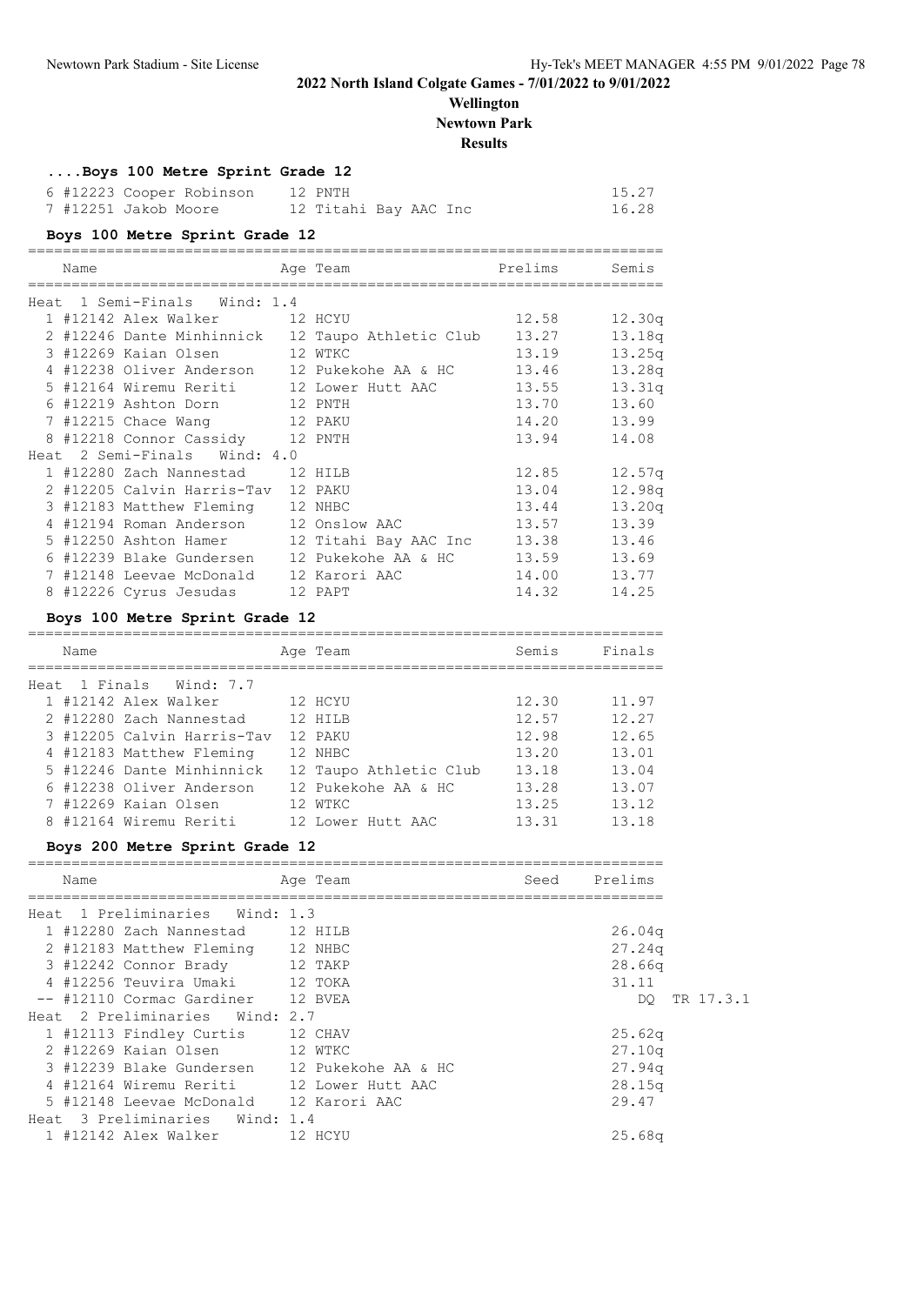### **Wellington Newtown Park**

**Results**

### **....Boys 200 Metre Sprint Grade 12**

|  | 2 #12215 Chace Wang 12 PAKU            |                                              | 29.07q |
|--|----------------------------------------|----------------------------------------------|--------|
|  | 3 #12170 Toby O'Leary 12 Mana AAC      |                                              | 30.05  |
|  | 4 #12158 Corbin Smith 12 LCTY          |                                              | 30.59  |
|  | 5 #12144 Heath Rogerson 12 Hinemoa AAC |                                              | 31.16  |
|  | Heat 4 Preliminaries Wind: 1.2         |                                              |        |
|  | 1 #12205 Calvin Harris-Tav 12 PAKU     |                                              | 27.35q |
|  |                                        | 2 #12238 Oliver Anderson 12 Pukekohe AA & HC | 27.47q |
|  | 3 #12194 Roman Anderson 12 Onslow AAC  |                                              | 27.63q |
|  | 4 #12219 Ashton Dorn 12 PNTH           |                                              | 27.76q |
|  | 5 #12162 Ben Park 12 Lower Hutt AAC    |                                              | 28.39q |
|  | 6 #12193 Aidan Rook 12 OLYW            |                                              | 30.17  |
|  |                                        | 7 #12252 Xavier Siou 12 Titahi Bay AAC Inc   | 30.53  |
|  | Heat 5 Preliminaries Wind: 1.8         |                                              |        |
|  | 1 #12176 Thomas Blackmore 12 MRLA      |                                              | 28.49q |
|  | 2 #12218 Connor Cassidy 12 PNTH        |                                              | 29.32q |
|  | 3 #12134 Waiariki Hunia 12 HTGA        |                                              | 29.72  |
|  | 4 #12227 Robert Pange 12 PAPT          |                                              | 31.90  |
|  |                                        | 5 #12251 Jakob Moore 12 Titahi Bay AAC Inc   | 35.28  |
|  | 6 #12156 Eli Hoffman 12 LCTY           |                                              | 35.95  |

#### **Boys 200 Metre Sprint Grade 12**

=========================================================================

| Name |                                         | Age Team                                             | Prelims          | Semis              |
|------|-----------------------------------------|------------------------------------------------------|------------------|--------------------|
|      | Heat 1 Semi-Finals Wind: 0.9            |                                                      |                  |                    |
|      | 1 #12113 Findley Curtis 12 CHAV         |                                                      | 25.62 25.96q     |                    |
|      | 2 #12269 Kaian Olsen 12 WTKC            |                                                      | 27.10            | 27.51q             |
|      | 3 #12183 Matthew Fleming 12 NHBC        |                                                      | $27.24$ $27.52q$ |                    |
|      | 4 #12219 Ashton Dorn 12 PNTH            |                                                      | 27.76 27.87q     |                    |
|      | 5 #12176 Thomas Blackmore 12 MRLA       |                                                      | 28.49            | 28.92              |
|      | 6 #12194 Roman Anderson 12 Onslow AAC   |                                                      | 27.63            | 29.20              |
|      | 7 #12218 Connor Cassidy 12 PNTH         |                                                      | 29.32 29.61      |                    |
|      | -- #12148 Leevae McDonald 12 Karori AAC |                                                      |                  | 29.47 DO TR 17.3.1 |
|      | Heat 2 Semi-Finals Wind: $-0.2$         |                                                      |                  |                    |
|      | 1 #12142 Alex Walker 12 HCYU            |                                                      | 25.68 25.55q     |                    |
|      | 2 #12280 Zach Nannestad 12 HILB         |                                                      | 26.04            | 26.05q             |
|      | 3 #12205 Calvin Harris-Tav 12 PAKU      |                                                      | $27.35$ $27.84q$ |                    |
|      |                                         | 4 #12238 Oliver Anderson 12 Pukekohe AA & HC 27.47   |                  | 27.91q             |
|      | 5 #12242 Connor Brady 12 TAKP           |                                                      | 28.66            | 28.40              |
|      |                                         | 6 #12239 Blake Gundersen 12 Pukekohe AA & HC 27.94   |                  | 28.49              |
|      |                                         | 7 #12164 Wiremu Reriti 12 Lower Hutt AAC 28.15 28.93 |                  |                    |
|      | 8 #12215 Chace Wang 12 PAKU             |                                                      | 29.07 29.65      |                    |

#### **Boys 200 Metre Sprint Grade 12**

| Name |                            | Age Team            | Semis | Finals |
|------|----------------------------|---------------------|-------|--------|
|      | Heat 1 Finals Wind: 2.1    |                     |       |        |
|      | 1 #12142 Alex Walker       | 12 HCYU             | 25.55 | 25.04  |
|      | 2 #12113 Findley Curtis    | 12 CHAV             | 25.96 | 25.26  |
|      | 3 #12280 Zach Nannestad    | 12 HTLB             | 26.05 | 25.77  |
|      | 4 #12183 Matthew Fleming   | 12 NHBC             | 27.52 | 27.16  |
|      | 5 #12269 Kaian Olsen       | 12 WTKC             | 27.51 | 27.65  |
|      | 6 #12205 Calvin Harris-Tav | 12 PAKU             | 27.84 | 27.79  |
|      | 7 #12238 Oliver Anderson   | 12 Pukekohe AA & HC | 27.91 | 27.80  |
|      | 8 #12219 Ashton Dorn       | 12 PNTH             | 27.87 | 27.98  |
|      |                            |                     |       |        |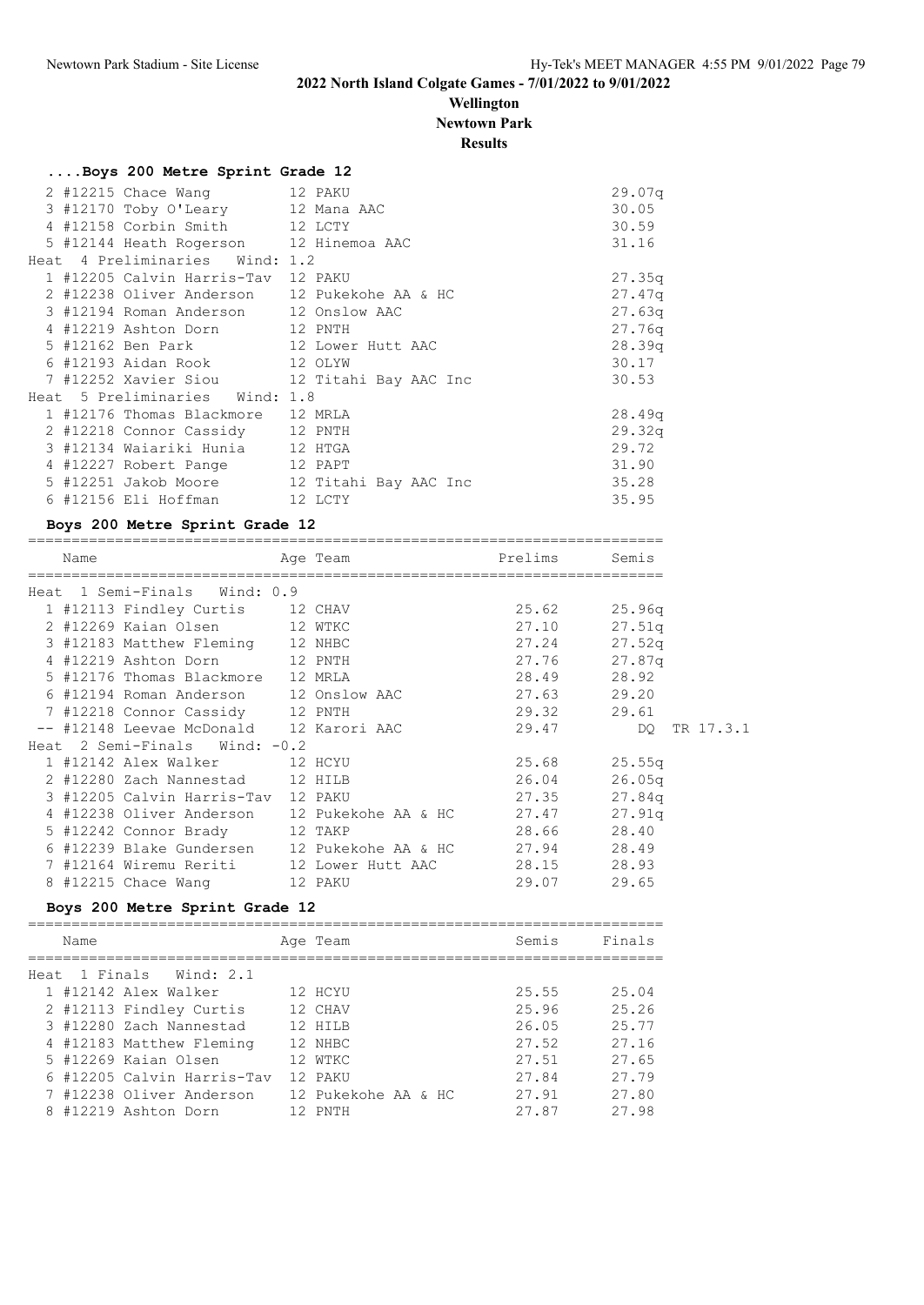### **Wellington Newtown Park**

**Results**

**Boys 400 Metre Sprint Grade 12**

| Name                                                                                    |         | Age Team              |         | Seed Prelims    |
|-----------------------------------------------------------------------------------------|---------|-----------------------|---------|-----------------|
| Heat 1 Preliminaries                                                                    |         |                       |         |                 |
| 1 #12242 Connor Brady                                                                   |         | 12 TAKP               |         | 63.44q          |
|                                                                                         |         |                       |         | 71.42           |
| 2 #12197 Alexander Frame 12 Onslow AAC<br>3 #12248 Cody Flitcroft 12 Titahi Bay AAC Inc |         |                       |         | 72.28           |
| 4 #12185 Zachary Hamilton 12 NHBC                                                       |         |                       |         | 72.29           |
| 5 #12137 Bailey Redshaw-Ba 12 HTGA                                                      |         |                       |         | 73.81           |
| Heat 2 Preliminaries                                                                    |         |                       |         |                 |
| 1 #12162 Ben Park                                                                       |         | 12 Lower Hutt AAC     |         | 63.16q          |
| 2 #12194 Roman Anderson                                                                 |         | 12 Onslow AAC         |         | 63.72q          |
| 3 #12176 Thomas Blackmore                                                               |         | 12 MRLA               |         | 64.86           |
| 4 #12239 Blake Gundersen 12 Pukekohe AA & HC                                            |         |                       |         | 67.21           |
| 5 #12227 Robert Pange                                                                   |         | 12 PAPT               |         | 1:20.57         |
| Heat 3 Preliminaries                                                                    |         |                       |         |                 |
| 1 #12142 Alex Walker                                                                    | 12 HCYU |                       |         | 57.08q          |
|                                                                                         |         |                       |         | 61.59q          |
| 2 #12183 Matthew Fleming 12 NHBC<br>3 #12112 Otto Church                                |         | 12 CHAV               |         | 64.55q          |
| 4 #12204 Keagan Gouws                                                                   | 12 PAKU |                       |         | 65.70           |
| 5 #12243 Jacob Howell 12 TAKP                                                           |         |                       |         | 65.95           |
| 6 #12226 Cyrus Jesudas 12 PAPT                                                          |         |                       |         | 71.54           |
| -- #12104 Carlo Martin                                                                  | 12 HAWR |                       |         | DNF             |
| Heat 4 Preliminaries                                                                    |         |                       |         |                 |
| 1 #12113 Findley Curtis 12 CHAV                                                         |         |                       |         | 61.85q          |
| 2 #12157 Kingston Ryan 12 LCTY                                                          |         |                       |         |                 |
| 3 #12170 Toby O'Leary 12 Mana AAC                                                       |         |                       |         | 64.12q<br>71.42 |
| 4 #12247 Manaaki Anderton 12 Titahi Bay AAC Inc                                         |         |                       |         | 71.86           |
|                                                                                         |         |                       |         |                 |
| Boys 400 Metre Sprint Grade 12                                                          |         |                       |         |                 |
| Name                                                                                    |         | Age Team              | Prelims | Finals          |
| Heat 1 Finals                                                                           |         |                       |         |                 |
| 1 #12142 Alex Walker                                                                    |         | 12 HCYU               | 57.08   | 59.39           |
| 2 #12113 Findley Curtis                                                                 |         | 12 CHAV               | 61.85   | 61.37           |
| 3 #12157 Kingston Ryan                                                                  |         | 12 LCTY               | 64.12   | 63.09           |
| 4 #12112 Otto Church                                                                    |         | 12 CHAV               | 64.55   | 64.92           |
| 5 #12162 Ben Park                                                                       |         | 12 Lower Hutt AAC     | 63.16   | 68.31           |
| Heat 2 Finals                                                                           |         |                       |         |                 |
| 1 #12183 Matthew Fleming 12 NHBC                                                        |         |                       | 61.59   | 59.86           |
| 2 #12242 Connor Brady                                                                   |         | 12 TAKP               | 63.44   | 62.77           |
| 3 #12176 Thomas Blackmore 12 MRLA                                                       |         |                       | 64.86   | 63.72           |
| 4 #12194 Roman Anderson 12 Onslow AAC                                                   |         |                       | 63.72   | 64.04           |
| Boys 800 Metre Run Grade 12                                                             |         |                       |         |                 |
|                                                                                         |         |                       |         |                 |
| Name                                                                                    |         | Age Team              | Seed    | Prelims         |
| Heat 1 Preliminaries                                                                    |         |                       |         |                 |
| 1 #12157 Kingston Ryan                                                                  | 12 LCTY |                       |         | 2:26.24Q        |
| 2 #12112 Otto Church                                                                    |         | 12 CHAV               |         | 2:26.55Q        |
| 3 #12204 Keagan Gouws                                                                   |         | 12 PAKU               |         | 2:26.67Q        |
| 4 #12203 Harrison Day                                                                   |         | 12 PAKU               |         | 2:26.790        |
| 5 #12221 Alex MacBeth                                                                   |         | 12 PNTH               |         | 2:27.39q        |
| 6 #12129 Will Sablerolle-S 12 FLDA                                                      |         |                       |         | 2:29.16q        |
| 7 #12161 Alvaro Grave                                                                   |         | 12 Lower Hutt AAC     |         | 2:38.84q        |
| 8 #12168 Lachlan Maclean 12 Mana AAC                                                    |         |                       |         | 2:45.02         |
| 9 #12248 Cody Flitcroft                                                                 |         | 12 Titahi Bay AAC Inc |         | 2:58.04         |
|                                                                                         |         |                       |         |                 |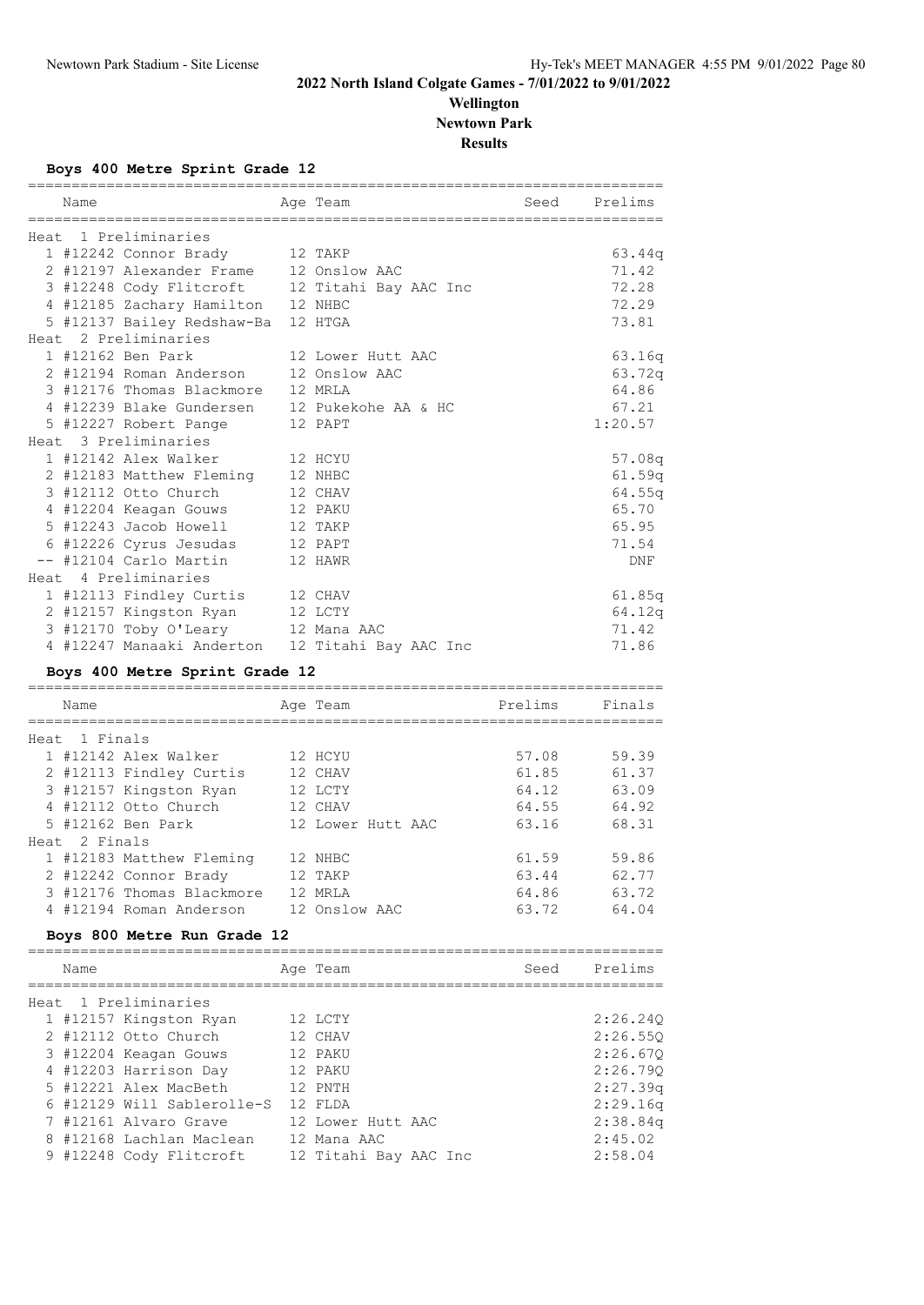**Wellington Newtown Park**

**Results**

#### **....Boys 800 Metre Run Grade 12**

|  | 10 #12231 Yonatan Meron 12 PRAM         |                        | 3:01.07  |
|--|-----------------------------------------|------------------------|----------|
|  | 11 #12185 Zachary Hamilton              | 12 NHBC                | 3:01.18  |
|  | 12 #12274 Caspian Snelling              | 12 WHAC                | 3:04.82  |
|  | Heat 2 Preliminaries                    |                        |          |
|  | 1 #12266 Ali Edward                     | 12 WTKC                | 2:27.430 |
|  | 2 #12111 Vaughn Murray 12 BVEA          |                        | 2:29.180 |
|  | 3 #12243 Jacob Howell 12 TAKP           |                        | 2:29.470 |
|  | 4 #12273 Guy Lester 12 WHAC             |                        | 2:31.650 |
|  | 5 #12136 Gus Munro 12 HTGA              |                        | 2:35.35q |
|  | 6 #12226 Cyrus Jesudas 12 PAPT          |                        | 2:38.98  |
|  | 7 #12201 Lachlan Snook                  | 12 Oratia Running Club | 2:39.75  |
|  | 8 #12137 Bailey Redshaw-Ba              | 12 HTGA                | 2:45.41  |
|  | 9 #12247 Manaaki Anderton               | 12 Titahi Bay AAC Inc  | 2:46.48  |
|  | 10 #12197 Alexander Frame 12 Onslow AAC |                        | 2:52.63  |
|  | 11 #12272 Joseph Du Toit 12 WHAC        |                        | 2:59.81  |
|  |                                         |                        |          |

#### **Boys 800 Metre Run Grade 12**

========================================================================= Name **Age Team** Prelims Finals ========================================================================= Heat 1 Finals 1 #12112 Otto Church 12 CHAV 2:26.55 2:17.39 2 #12157 Kingston Ryan 12 LCTY 2:26.24 2:20.08 3 #12111 Vaughn Murray 12 BVEA 2:29.18 2:22.69 4 #12243 Jacob Howell 12 TAKP 2:29.47 2:28.32 5 #12129 Will Sablerolle-S 12 FLDA 2:29.16 2:30.90 6 #12203 Harrison Day 12 PAKU 2:26.79 2:31.96 7 #12204 Keagan Gouws 12 PAKU 2:26.67 2:32.41 8 #12266 Ali Edward 12 WTKC 2:27.43 2:35.02 9 #12136 Gus Munro 12 HTGA 2:35.35 2:35.69 -- #12161 Alvaro Grave 12 Lower Hutt AAC 2:38.84 DNF -- #12273 Guy Lester 12 WHAC 2:31.65 DQ TR 17.3.1 -- #12221 Alex MacBeth 12 PNTH 2:27.39 DQ TR 17.3.1

#### **Boys 1500 Metre Run Grade 12**

|        | Name |                              | Age Team               | Seed | Finals  |
|--------|------|------------------------------|------------------------|------|---------|
| Heat 1 |      |                              |                        |      |         |
|        |      | 1 #12112 Otto Church 12 CHAV |                        |      | 4:48.98 |
|        |      | 2 #12157 Kingston Ryan       | 12 LCTY                |      | 4:53.59 |
|        |      | 3 #12221 Alex MacBeth        | 12 PNTH                |      | 4:56.43 |
|        |      | 4 #12111 Vaughn Murray       | 12 BVEA                |      | 4:58.91 |
|        |      | 5 #12243 Jacob Howell        | 12 TAKP                |      | 5:07.78 |
|        |      | #12129 Will Sablerolle-S     | 12 FLDA                |      | 5:07.85 |
|        |      | 7 #12203 Harrison Day        | 12 PAKU                |      | 5:18.37 |
| 8      |      | #12204 Keagan Gouws          | 12 PAKU                |      | 5:24.29 |
| 9      |      | #12201 Lachlan Snook         | 12 Oratia Running Club |      | 5:26.34 |
| 10     |      | #12168 Lachlan Maclean       | 12 Mana AAC            |      | 5:27.20 |
|        |      | 11 #12247 Manaaki Anderton   | 12 Titahi Bay AAC Inc  |      | 5:37.49 |
|        |      | 12 #12137 Bailey Redshaw-Ba  | 12 HTGA                |      | 5:49.04 |
| 13     |      | #12231 Yonatan Meron         | 12 PRAM                |      | 6:18.39 |
|        |      | 14 #12272 Joseph Du Toit     | 12 WHAC                |      | 6:25.56 |
|        |      | 15 #12274 Caspian Snelling   | 12 WHAC                |      | 6:32.71 |
|        |      | 16 #12156 Eli Hoffman        | 12 LCTY                |      | 7:02.87 |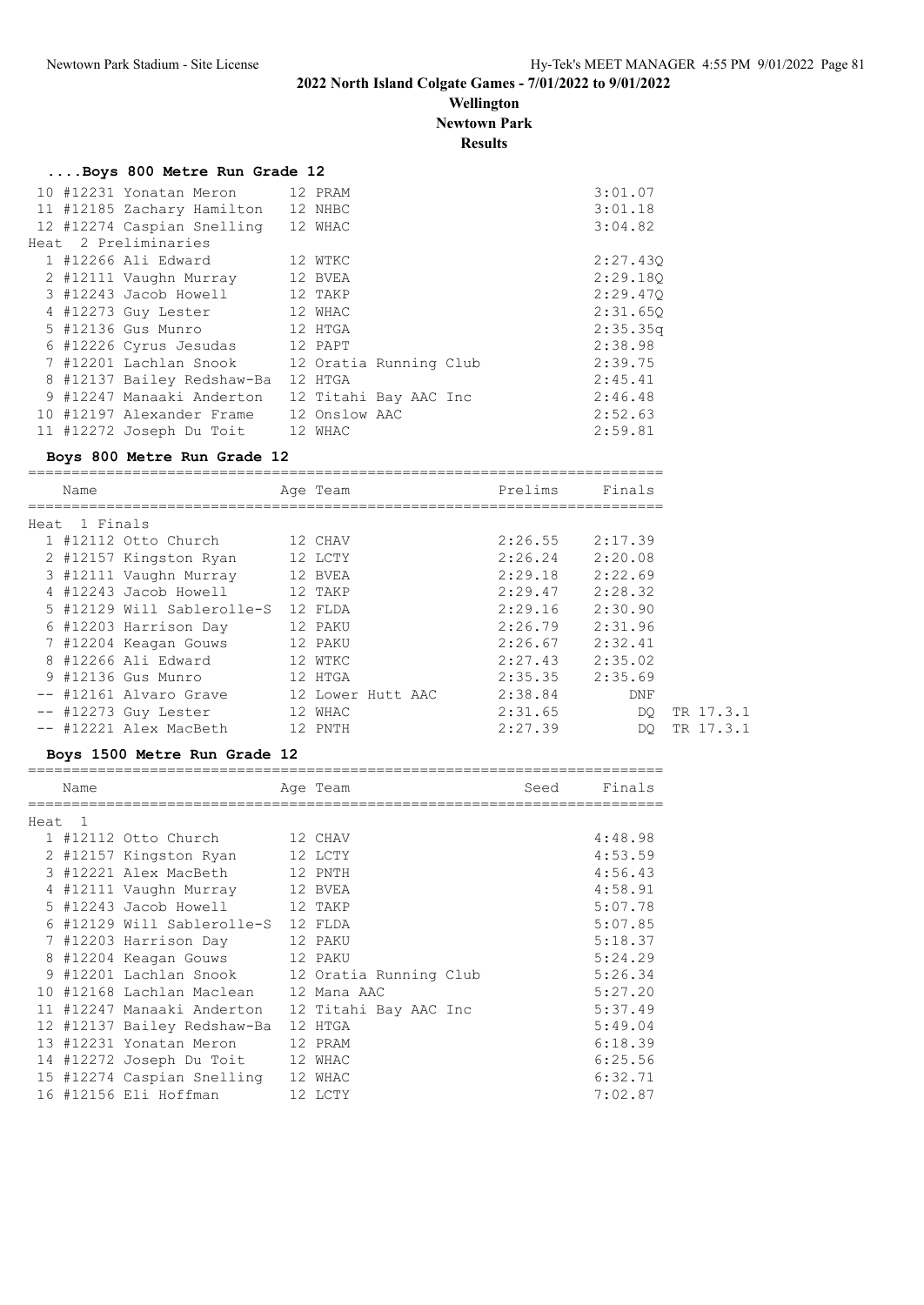### **Wellington Newtown Park**

**Results**

#### **Boys 80 Metre Hurdles Grade 12**

| Name   |                           | Age Team            | Seed | Finals |
|--------|---------------------------|---------------------|------|--------|
| Heat 1 | Wind: $-0.3$              |                     |      |        |
|        | 1 #12113 Findley Curtis   | 12 CHAV             |      | 13.55  |
|        | 2 #12242 Connor Brady     | 12 TAKP             |      | 14.30  |
|        | 3 #12237 Daequan Su       | 12 Pt Chevalier AAC |      | 14.60  |
|        | 4 #12162 Ben Park         | 12 Lower Hutt AAC   |      | 15.14  |
|        | 5 #12110 Cormac Gardiner  | 12 BVEA             |      | 15.48  |
|        | 6 #12176 Thomas Blackmore | 12 MRLA             |      | 15.99  |
|        | 7 #12111 Vaughn Murray    | 12 BVEA             |      | 16.22  |
|        | 8 #12193 Aidan Rook       | 12 OLYW             |      | 16.89  |
|        | 9 #12272 Joseph Du Toit   | WHAC                |      | 17.90  |

#### **Boys 4x100 Metre Relay Grade 12**

========================================================================= Team Seed Prelims ========================================================================= Heat 1 Preliminaries 1 Pakuranga Athletic Club Inc 'A' 54.81q 1) #12215 Chace Wang 12 2) #12205 Calvin Harris-Tavita 12 3) #12207 Alex Lister 12 4) #12214 Sam Wallace 12 2 Palmerston North A & HC 'A' 57.52q 1) #12218 Connor Cassidy 12 2) #12221 Alex MacBeth 12 3) #12223 Cooper Robinson 12 4) #12219 Ashton Dorn 12 3 Lake City Athletic Club 'A' 59.70q 1) #12157 Kingston Ryan 12 2) #12158 Corbin Smith 12 3) #12156 Eli Hoffman 12 4) #11150 Jackson Hepi 11 4 Wellington Harrier Athletic Cl 'A' 61.06q 1) #11249 Remy Boswell 11 2) #12273 Guy Lester 12 3) #12272 Joseph Du Toit 12 4) #11253 Gyan Wilson 11 5 Mana AAC 'A' 62.81 1) #11169 Quinn Krijnen 11 2) #12170 Toby O'Leary 12 3) #12168 Lachlan Maclean 12 4) #12172 Felix Thomas 12 Heat 2 Preliminaries<br>1 Titahi Bay AAC Inc 'A' 1 Titahi Bay AAC Inc 'A' 55.81q 1) #12247 Manaaki Anderton 12 2) #12249 Anton Ford-Tuveve 12 3) #12252 Xavier Siou 12 4) #12250 Ashton Hamer 12 2 Bellevue Athletic Club 'A' 58.77q 1) #11116 Lachlan Murray 11 2) #12111 Vaughn Murray 12 3) #11113 Tyriee Benge 11 4) #12110 Cormac Gardiner 12 3 Onslow AAC 'A' 59.80q 1) #12194 Roman Anderson 12 2) #12197 Alexander Frame 12 3) #10199 Max Wade 10 4) #10196 Connor Bowen 10 4 Pakuranga Athletic Club Inc 'B' 60.35q 1) #11201 Liam Winter 11 2) #12203 Harrison Day 12 3) #12213 Drew Smal 12 4) #12204 Keagan Gouws 12

#### **Boys 4x100 Metre Relay Grade 12**

| Team                                          |  | Prelims                           | Finals |
|-----------------------------------------------|--|-----------------------------------|--------|
| Heat 1 Finals                                 |  |                                   |        |
| 1 Titahi Bay AAC Inc 'A'                      |  | 55.81 55.54                       |        |
| 1) #12247 Manaaki Anderton 12                 |  | 2) #12249 Anton Ford-Tuveve 12    |        |
| 3) #12252 Xavier Siou 12                      |  | 4) #12250 Ashton Hamer 12         |        |
| 2 Pakuranga Athletic Club Inc<br>$\mathsf{A}$ |  | 54.81 55.63                       |        |
| 1) #12215 Chace Wang 12                       |  | 2) #12205 Calvin Harris-Tavita 12 |        |
| 3) #12207 Alex Lister 12                      |  | 4) #12214 Sam Wallace 12          |        |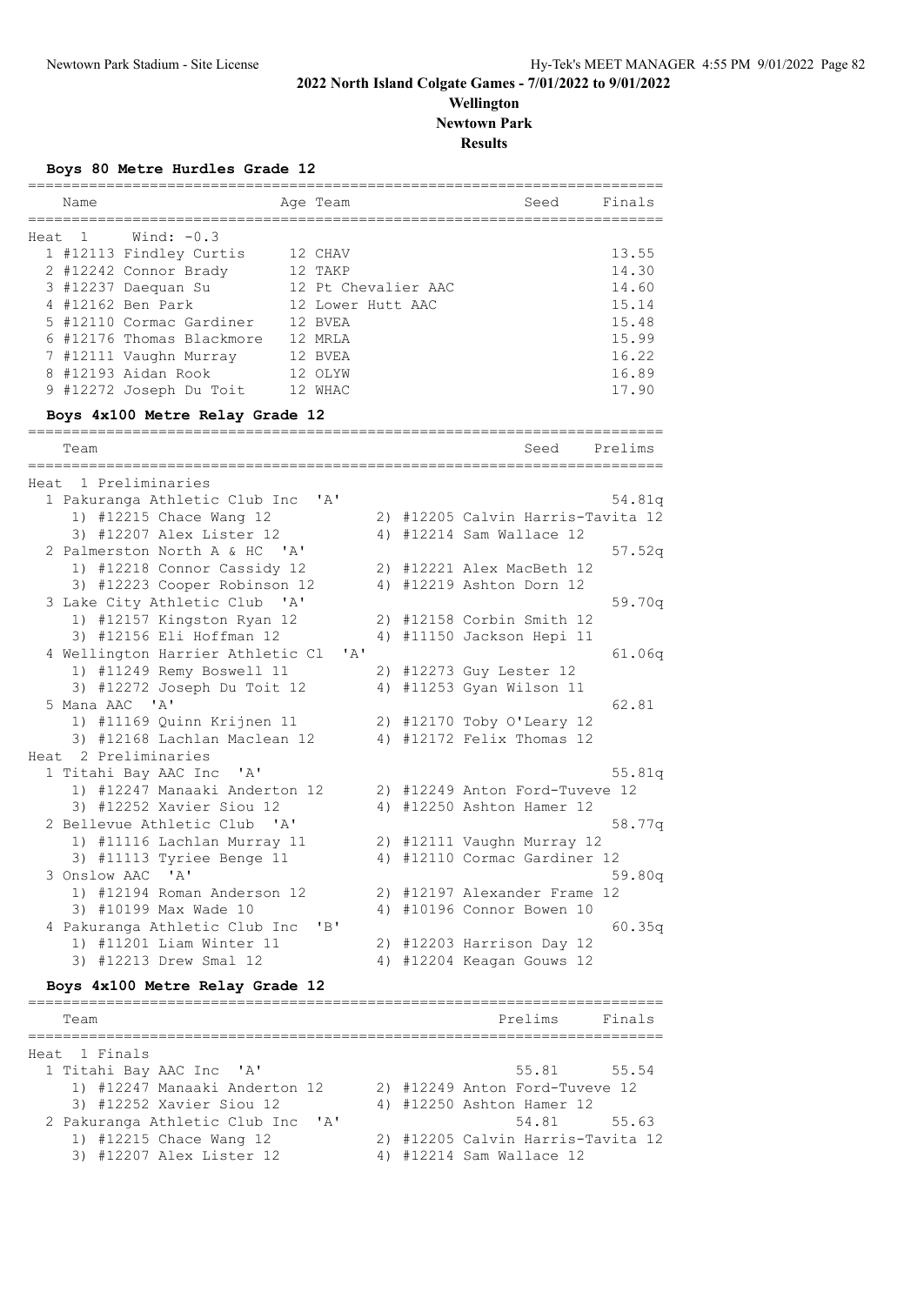# **Wellington Newtown Park**

# **Results**

### **....Boys 4x100 Metre Relay Grade 12**

| 3 Palmerston North A & HC 'A'                 |  | 57.52                        | 58.19 |
|-----------------------------------------------|--|------------------------------|-------|
| 1) #12218 Connor Cassidy 12                   |  | 2) #12221 Alex MacBeth 12    |       |
| 3) #12223 Cooper Robinson 12                  |  | 4) #12219 Ashton Dorn 12     |       |
| 4 Onslow AAC 'A'                              |  | 59.80                        | 60.02 |
| 1) #12194 Roman Anderson 12                   |  | 2) #12197 Alexander Frame 12 |       |
| 3) #10199 Max Wade 10                         |  | 4) #10196 Connor Bowen 10    |       |
| 5 Lake City Athletic Club 'A'                 |  | 59.70                        | 60.03 |
| 1) #12157 Kingston Ryan 12                    |  | 2) #12158 Corbin Smith 12    |       |
| 3) #12156 Eli Hoffman 12                      |  | 4) #11150 Jackson Hepi 11    |       |
| 6 Wellington Harrier Athletic Cl 'A'          |  | 61.06                        | 60.79 |
| 1) #11249 Remy Boswell 11                     |  | 2) #12273 Guy Lester 12      |       |
| 3) #12274 Caspian Snelling 12                 |  | 4) #11253 Gyan Wilson 11     |       |
| 7 Pakuranga Athletic Club Inc<br>$\mathsf{B}$ |  | 60.35                        | 61.28 |
| 1) #11201 Liam Winter 11                      |  | 2) #12203 Harrison Day 12    |       |
| 3) #12213 Drew Smal 12                        |  | 4) #12204 Keagan Gouws 12    |       |
|                                               |  |                              |       |

### **Boys High Jump Grade 12**

| Name                                                                                                         | ,,,,,,,,,,,,,,,,,,,,,,<br>==============<br>Aqe Team                            | Seed Finals | ================ |
|--------------------------------------------------------------------------------------------------------------|---------------------------------------------------------------------------------|-------------|------------------|
| Trial 1                                                                                                      |                                                                                 |             |                  |
| 1 #12164 Wiremu Reriti 12 Lower Hutt AAC                                                                     | 1.20 1.25 1.30 1.35 1.40 1.45 1.48 1.51 1.54 1.57<br>0 0 0 0 0 0 0 XO XO XO XXX |             | 1.54m            |
| 1 #12113 Findley Curtis 12 CHAV<br>1.30 1.35 1.40 1.45 1.48 1.51 1.54 1.57<br>0 0 XO 0 0 XO XO               |                                                                                 |             | 1.54m            |
| 3 #12266 Ali Edward 12 WTKC<br>1.20 1.25 1.30 1.35 1.40 1.45 1.48 1.51 1.54                                  | XXX                                                                             |             | 1.51m            |
| 0 0 0 0 0 0 XXO XO 0 XXX<br>4 #12112 Otto Church 12 CHAV<br>1.25 1.30 1.35 1.40 1.45 1.48 1.51               |                                                                                 |             | 1.48m            |
| 0 0 0 0 0 0 XXX<br>5 #12176 Thomas Blackmore 12 MRLA<br>1.30 1.35 1.40 1.45 1.48                             |                                                                                 |             | 1.45m            |
| O O XO XXO XXX<br>6 #12211 Jai Pirini 12 PAKU<br>1.20 1.25 1.30 1.35 1.40 1.45                               |                                                                                 |             | 1.40m            |
| 0 - 0 XO 0 XXX<br>7 #12238 Oliver Anderson 12 Pukekohe AA & HC<br>1.25 1.30 1.35 1.40 1.45<br>O XO XO XO XXX |                                                                                 |             | J1.40m           |
| 8 #12157 Kingston Ryan 12 LCTY<br>1.20 1.25 1.30 1.35 1.40 1.45                                              |                                                                                 |             | J1.40m           |
| O XXO XXO O XXO XXX<br>9 #12194 Roman Anderson 12 Onslow AAC<br>1.20 1.25 1.30 1.35 1.40                     |                                                                                 |             | 1.35m            |
| O O XO O XXX<br>10 #12185 Zachary Hamilton 12 NHBC<br>1.20 1.25 1.30 1.35 1.40<br>XXO O XO XO XXX            |                                                                                 |             | J1.35m           |
| 11 #12276 Finn Anderson 12 WHKE<br>1.20 1.25 1.30 1.35 1.40<br>O XO O XXO XXX                                |                                                                                 |             | J1.35m           |
| 12 #12215 Chace Wang 12 PAKU<br>1.25 1.30 1.35 1.40<br>O XXO XXO XXX                                         |                                                                                 |             | J1.35m           |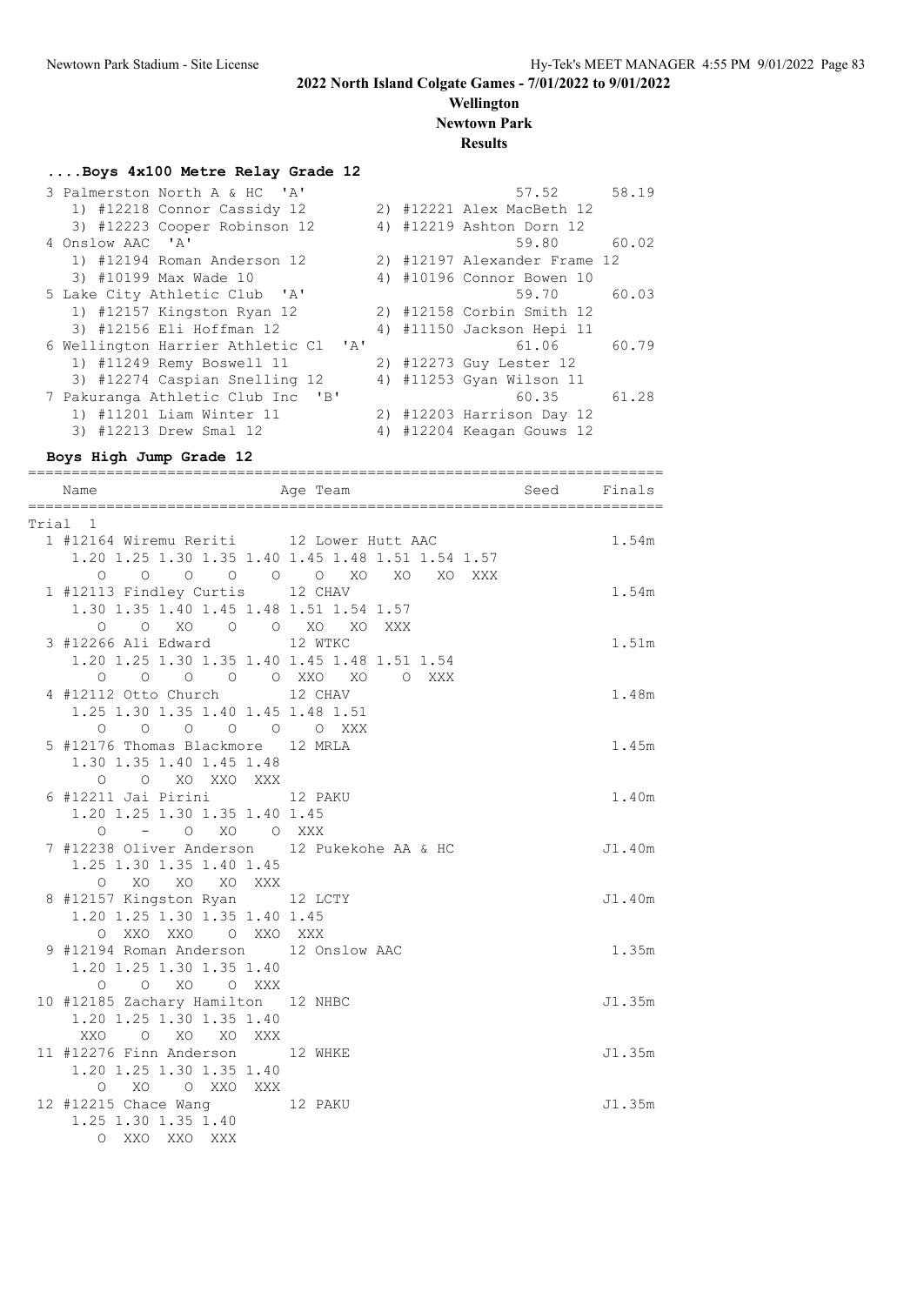## **Wellington Newtown Park**

**Results**

| Boys High Jump Grade 12                                                              |                       |           |    |
|--------------------------------------------------------------------------------------|-----------------------|-----------|----|
| 13 #12170 Toby O'Leary 12 Mana AAC<br>1.20 1.25 1.30 1.35                            |                       | 1.30m     |    |
| $\circ$<br>$\overline{O}$<br>O XXX<br>13 #12111 Vaughn Murray<br>1.20 1.25 1.30 1.35 | 12 BVEA               | 1.30m     |    |
| O O O XXX<br>15 #12172 Felix Thomas<br>1.20 1.25 1.30 1.35<br>XO OXXX                | 12 Mana AAC           | J1.30m    |    |
| $\circ$<br>16 #12193 Aidan Rook<br>1.20 1.25 1.30 1.35<br>O O XO XXX                 | 12 OLYW               | J1.30m    |    |
| 17 #12250 Ashton Hamer<br>1.20 1.25 1.30 1.35<br>XO XO XO XXX                        | 12 Titahi Bay AAC Inc | J1.30m    |    |
| 18 #12218 Connor Cassidy<br>1.20 1.25 1.30 1.35<br>Q Q XXQ XXX                       | 12 PNTH               | J1.30m    |    |
| 19 #12158 Corbin Smith 12 LCTY<br>1.20 1.25 1.30<br>O O XXX                          |                       | 1.25m     |    |
| 20 #12274 Caspian Snelling 12 WHAC<br>1.20 1.25<br>$O X -$                           |                       | $1.20m$ r |    |
| 12 HTGA<br>20 #12136 Gus Munro<br>1.20 1.25<br>O XXX                                 |                       | 1.20m     |    |
| 20 #12204 Keagan Gouws 12 PAKU<br>1.20 1.25<br>O XXX                                 |                       | 1.20m     |    |
| 20 #12223 Cooper Robinson 12 PNTH<br>1.20 1.25<br>O XXX                              |                       | 1.20m     |    |
| -- #12156 Eli Hoffman 12 LCTY<br>1.20<br>XXX                                         |                       | NH.       | NΜ |
| -- #12226 Cyrus Jesudas 12 PAPT<br>1.20<br>XXX                                       |                       | NH        | NM |
| -- #12104 Carlo Martin 12 HAWR<br>1.30<br>XXX                                        |                       | NH        | ΝM |

#### **Boys Long Jump Grade 12**

| Name                                                                                         | Age Team | Seed Finals Wind |     |
|----------------------------------------------------------------------------------------------|----------|------------------|-----|
| 1 #12183 Matthew Fleming 12 NHBC<br>$4.65m(-1.8)$ $4.96m(1.0)$ $4.51m(-3.5)$                 |          | $4.96m$ 1.0      |     |
| 2 #12246 Dante Minhinnick 12 Taupo Athletic Club<br>$4.86m(-1.2)$ $4.75m(1.1)$ $4.68m(-0.7)$ |          | $4.86m - 1.2$    |     |
| 3 #12269 Kaian Olsen 12 WTKC<br>$4.80 \text{ m} (2.0) \text{ X}$ $4.62 \text{ m} (4.5)$      |          | $4.80m$ $2.0$    |     |
| 4 #12205 Calvin Harris-Tav 12 PAKU<br>$X = 3.91m(0.4) 4.63m(-1.0)$                           |          | $4.63m - 1.0$    |     |
| 5 #12158 Corbin Smith 12 LCTY<br>$4.13$ m (-2.1) $3.92$ m (1.2) $4.44$ m (1.8)               |          | 4.44m            | 1.8 |
|                                                                                              |          |                  |     |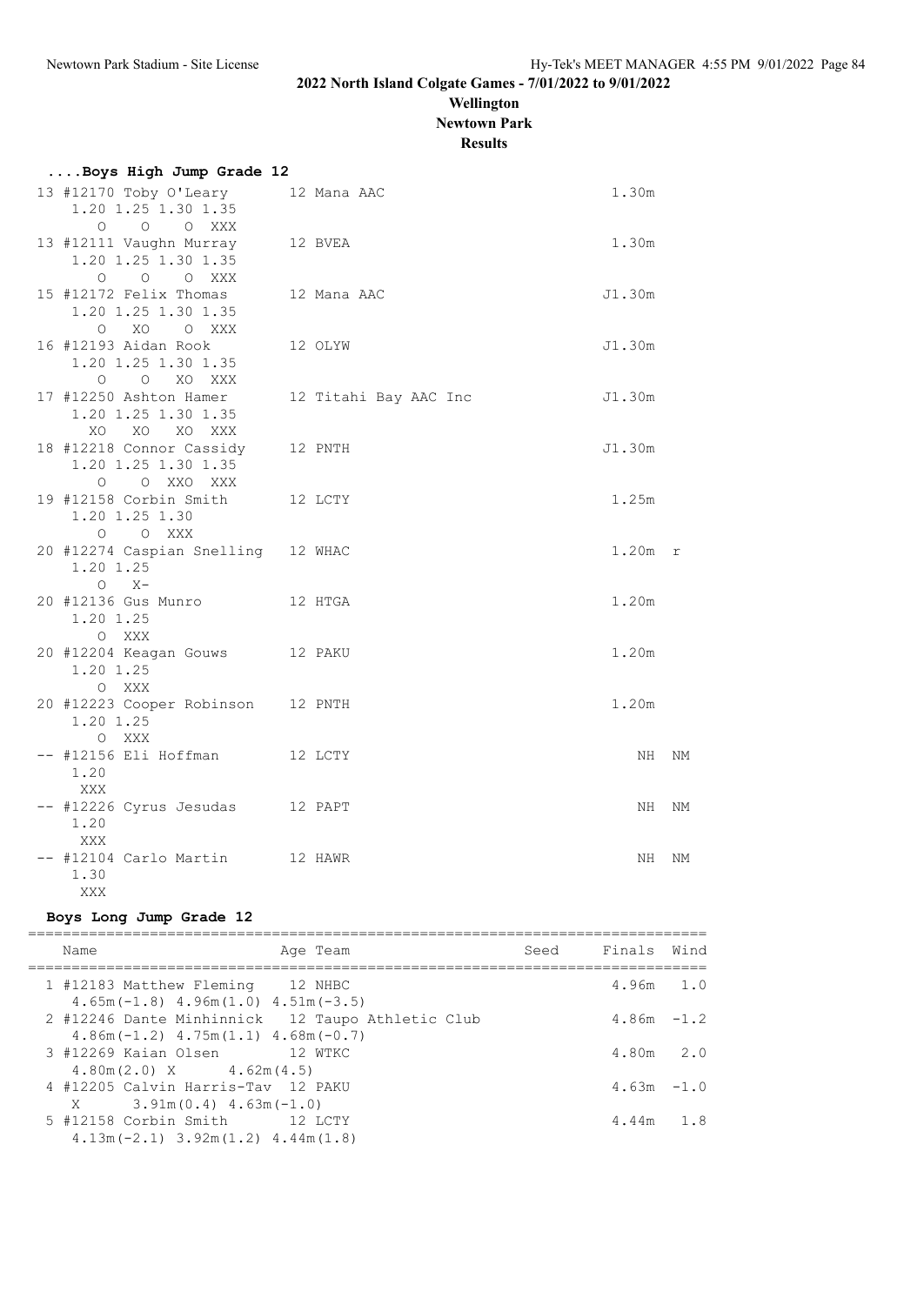**Wellington Newtown Park**

**Results**

| Boys Long Jump Grade 12                                                              |               |  |
|--------------------------------------------------------------------------------------|---------------|--|
| 6 #12194 Roman Anderson 12 Onslow AAC<br>$4.36m(0.4)$ $4.32m(-0.9)$ $3.96m(-3.9)$    | 4.36m 0.4     |  |
| 7 #12176 Thomas Blackmore 12 MRLA<br>$4.15m(-0.4)$ 3.92m $(-0.8)$ 3.81m $(-1.9)$     | $4.15m - 0.4$ |  |
| 8 #12136 Gus Munro 12 HTGA<br>$4.10m(1.3)$ $3.84m(-0.9)$ $3.48m(-3.3)$               | 4.10m 1.3     |  |
| 9 #12252 Xavier Siou 12 Titahi Bay AAC Inc<br>$4.02m(-0.6)$ 3.98m $(-1.8)$ X         | $4.02m - 0.6$ |  |
| 10 #12148 Leevae McDonald 12 Karori AAC<br>$3.78m(1.4)$ $3.94m(-1.2)$ $3.96m(-1.2)$  | $3.96m - 1.2$ |  |
| 11 #12144 Heath Rogerson 12 Hinemoa AAC<br>$3.88m(-1.3)$ $3.69m(-0.9)$ $3.96m(0.1)$  | J3.96m 0.1    |  |
| 12 #12237 Daequan Su 12 Pt Chevalier AAC<br>$X = 3.67m(-0.6) 3.83m(3.0)$             | $3.83m$ $3.0$ |  |
| 13 #12172 Felix Thomas 12 Mana AAC<br>$3.35m(-0.8)$ $3.67m(0.2)$ $3.73m(-2.2)$       | $3.73m - 2.2$ |  |
| 14 #12239 Blake Gundersen 12 Pukekohe AA & HC<br>$X = 3.54m(-0.3)$<br>X              | $3.54m - 0.3$ |  |
| 15 #12197 Alexander Frame 12 Onslow AAC<br>$X = 3.17m(-0.8) 3.50m(2.1)$              | $3.50m$ 2.1   |  |
| 16 #12247 Manaaki Anderton 12 Titahi Bay AAC Inc                                     | 2.83m 0.5     |  |
| X 2.83m (0.5)<br>X<br>-- #12175 Maselusi Usufono 12 Manurewa AA & HC                 | FOUL NM       |  |
| X<br>$X$ X                                                                           |               |  |
| Trial 2                                                                              |               |  |
| 1 #12280 Zach Nannestad 12 HILB<br>$X \tX \t4.64m(-1.6)$                             | $4.64m - 1.6$ |  |
| 2 #12207 Alex Lister 12 PAKU<br>$4.58m(-1.6)$ $4.59m(-3.5)$ X                        | $4.59m - 3.5$ |  |
| 3 #12193 Aidan Rook 12 OLYW<br>$4.24m(-1.2)$ $4.02m(-2.0)$ $3.74m(-2.6)$             | $4.24m - 1.2$ |  |
| 4 #12238 Oliver Anderson 12 Pukekohe AA & HC<br>$X = 4.23m(0.4) X$                   | 4.23m 0.4     |  |
| 5 #12250 Ashton Hamer 12 Titahi Bay AAC Inc<br>$4.22m(-3.0)$ $3.53m(-2.9)$ $X(-1.6)$ | $4.22m - 3.0$ |  |
| 6 #12218 Connor Cassidy 12 PNTH<br>$4.03m(-1.7)$ 3.79m $(-3.4)$ X                    | $4.03m - 1.7$ |  |
| 7 #12170 Toby O'Leary 12 Mana AAC<br>$3.98m(-0.6) X(-0.4) 3.88m(-2.8)$               | $3.98m - 0.6$ |  |
| 8 #12223 Cooper Robinson 12 PNTH<br>$3.89m(2.0)$ $3.78m(-0.4)$ $3.93m(-1.4)$         | $3.93m - 1.4$ |  |
| 9 #12215 Chace Wang<br>12 PAKU<br>$3.70m(-3.8)$ $3.66m(-1.0)$ $3.51m(-1.4)$          | $3.70m - 3.8$ |  |
| 10 #12134 Waiariki Hunia 12 HTGA<br>$3.43m(-0.3)$ $3.69m(1.2)$ X                     | $3.69m$ 1.2   |  |
| 11 #12226 Cyrus Jesudas<br>12 PAPT                                                   | $3.10m - 1.1$ |  |
| $3.10m(-1.1)$ $2.81m(-0.4)$ $2.79m(1.4)$<br>12 #12156 Eli Hoffman<br>12 LCTY         | $3.08m - 1.3$ |  |
| $3.02m(-1.4)$ X $3.08m(-1.3)$<br>13 #12231 Yonatan Meron<br>12 PRAM                  | 2.71m 0.8     |  |
| $2.42m(0.9)$ $2.58m(0.2)$ $2.71m(0.8)$<br>14 #12103 Kaden MacPhail 12 HAWR           | $2.64m - 0.7$ |  |
| $X = 2.64m(-0.7)$<br>X                                                               |               |  |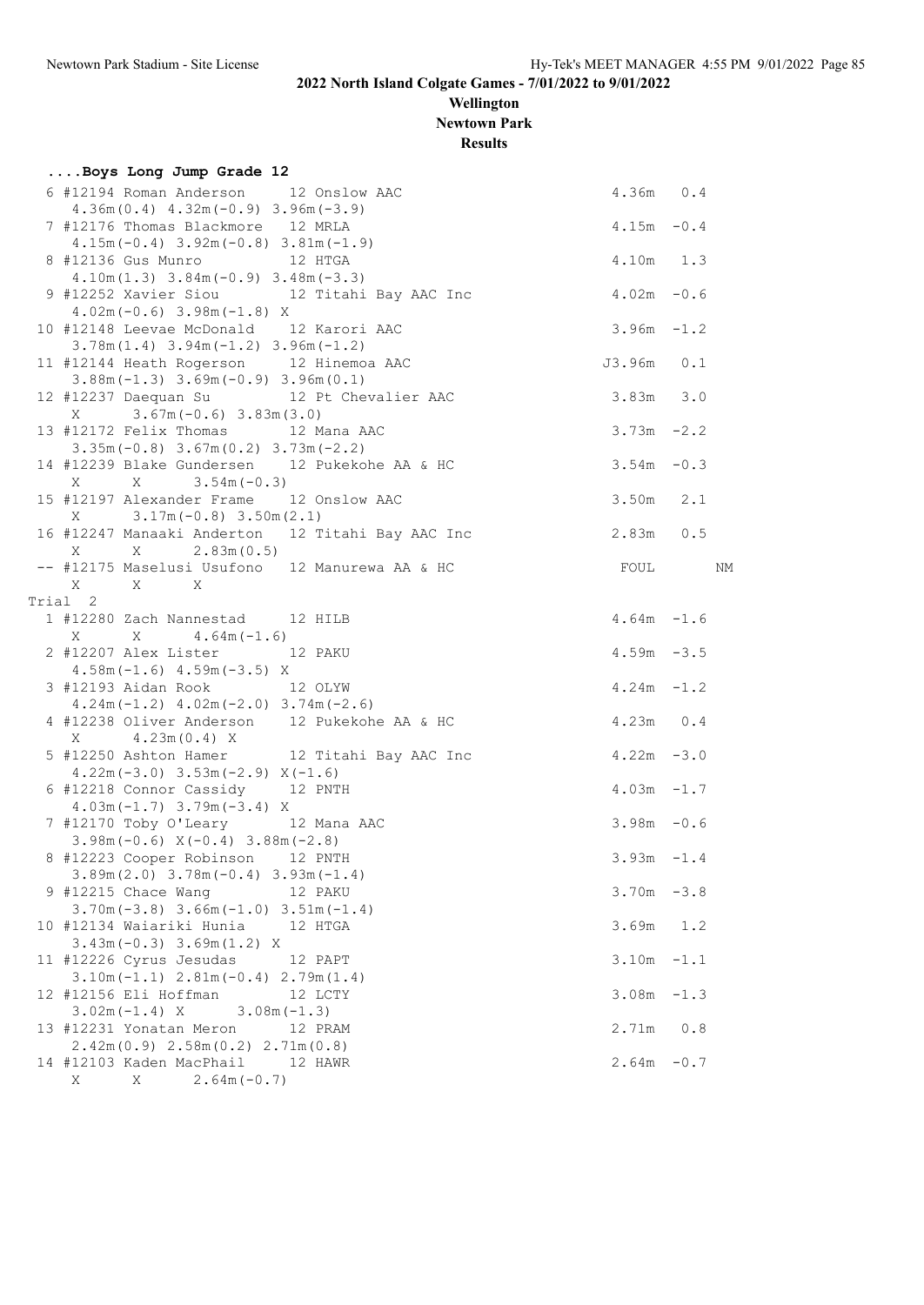### **Wellington Newtown Park Results**

**Boys Shot Put Grade 12**

| Name                                                                | Age Team              | seed Seed | ================<br>Finals |
|---------------------------------------------------------------------|-----------------------|-----------|----------------------------|
| Trial 1                                                             |                       |           |                            |
| 1 #12246 Dante Minhinnick 12 Taupo Athletic Club<br>X 12.00m 10.53m |                       |           | 12.00m                     |
| 2 #12113 Findley Curtis<br>10.31m  10.91m  10.15m                   | 12 CHAV               |           | 10.91m                     |
| 3 #12235 Jack Burns<br>9.97m 10.54m 10.75m                          | 12 Pt Chevalier AAC   |           | 10.75m                     |
| 4 #12242 Connor Brady 12 TAKP<br>9.74m 10.24m 10.58m                |                       |           | 10.58m                     |
| 5 #12227 Robert Pange 12 PAPT<br>9.63m 9.44m 10.40m                 |                       |           | 10.40m                     |
| 6 #12154 Frazer Hazeldine<br>10.09m X 9.94m                         | 12 LCTY               |           | 10.09m                     |
| 7 #12256 Teuvira Umaki<br>9.95m 10.03m 9.80m                        | 12 TOKA               |           | 10.03m                     |
| 8 #12249 Anton Ford-Tuveve<br>8.89m 8.65m 9.11m                     | 12 Titahi Bay AAC Inc |           | 9.11m                      |
| 9 #12172 Felix Thomas<br>X 8.82m 8.96m                              | 12 Mana AAC           |           | 8.96m                      |
| 10 #12175 Maselusi Usufono 12 Manurewa AA & HC<br>X 8.07m 8.56m     |                       |           | 8.56m                      |
| 11 #12276 Finn Anderson<br>8.36m 8.29m 7.97m                        | 12 WHKE               |           | 8.36m                      |
| 12 #12185 Zachary Hamilton<br>7.83m 7.71m 8.18m                     | 12 NHBC               |           | 8.18m                      |
| 13 #12103 Kaden MacPhail 12 HAWR<br>5.11m 5.16m X                   |                       |           | 5.16m                      |
| Trial 2                                                             |                       |           |                            |
| 1 #12142 Alex Walker<br>13.19m  12.70m  12.59m                      | 12 HCYU               |           | 13.19m                     |
| 2 #12141 Ruben Karawana<br>11.98m  12.37m  12.59m                   | 12 HCYU               |           | 12.59m                     |
| 3 #12205 Calvin Harris-Tav<br>11.16m  10.46m  11.50m                | 12 PAKU               |           | 11.50m                     |
| 4 #12211 Jai Pirini<br>9.51m 9.82m 10.14m                           | 12 PAKU               |           | 10.14m                     |
| 5 #12269 Kaian Olsen 12 WTKC<br>9.63m 10.12m 10.09m                 |                       |           | 10.12m                     |
| 6 #12148 Leevae McDonald<br>9.49m 8.88m 8.49m                       | 12 Karori AAC         |           | 9.49m                      |
| 7 #12251 Jakob Moore<br>8.61m 8.27m 8.92m                           | 12 Titahi Bay AAC Inc |           | 8.92m                      |
| 8 #12164 Wiremu Reriti<br>X 8.65m 8.37m                             | 12 Lower Hutt AAC     |           | 8.65m                      |
| 9 #12144 Heath Rogerson<br>X 7.43m 7.43m                            | 12 Hinemoa AAC        |           | 7.43m                      |
| 10 #12252 Xavier Siou<br>X X 7.23m                                  | 12 Titahi Bay AAC Inc |           | 7.23m                      |
| 11 #12213 Drew Smal                                                 | 12 PAKU               |           | 6.87m                      |
| 6.87m 6.69m 6.74m<br>12 #12101 Finn Bennett<br>4.95m 5.04m 4.97m    | 12 Ashhurst H & AC    |           | 5.04m                      |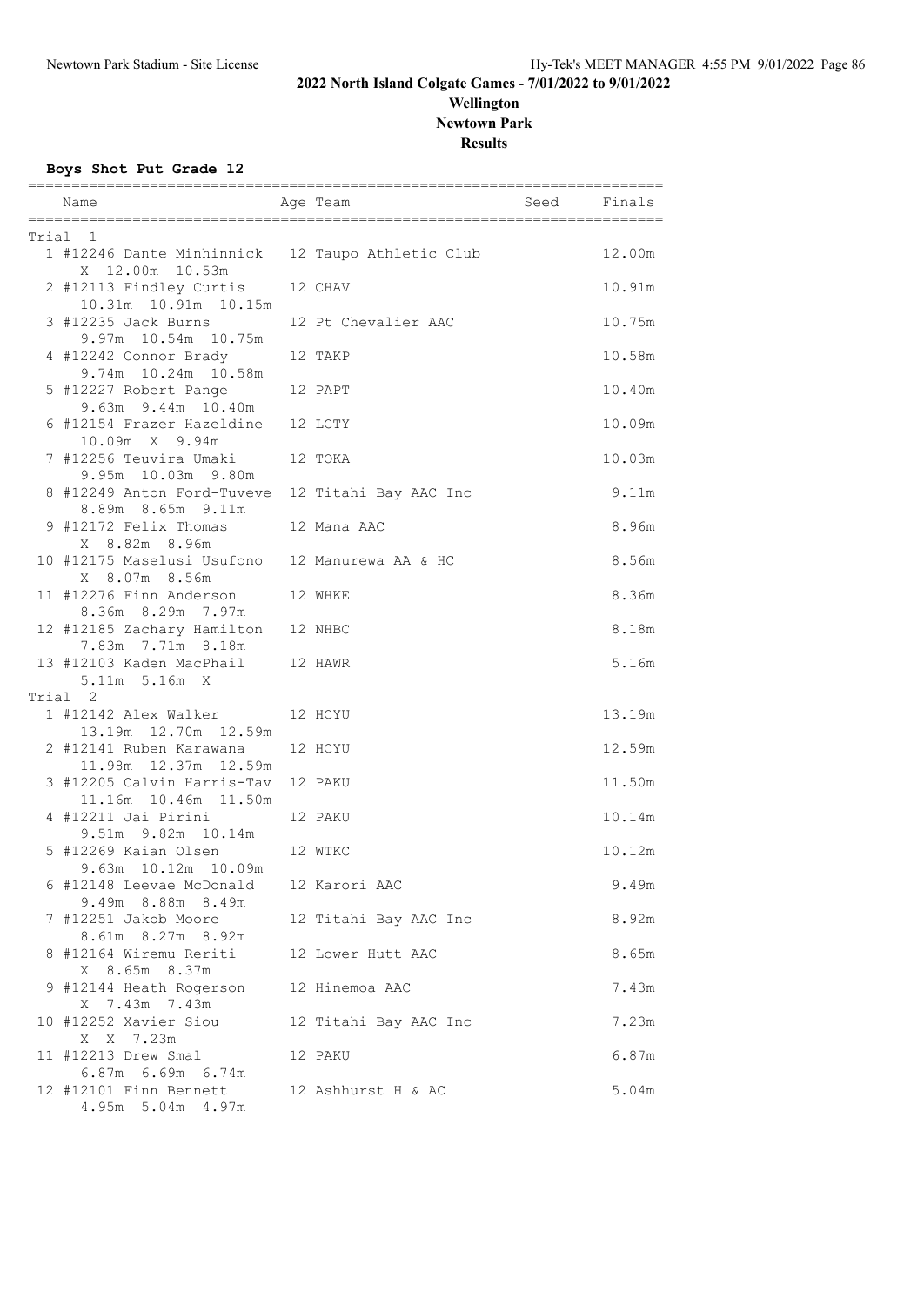# **Wellington Newtown Park**

**Results**

**Boys Discus Throw Grade 12**

| Name                                                                | Age Team and Seed Finals |        |
|---------------------------------------------------------------------|--------------------------|--------|
| Trial 1                                                             |                          |        |
| 1 #12235 Jack Burns 12 Pt Chevalier AAC<br>33.19m 35.19m X          |                          | 35.19m |
| 2 #12242 Connor Brady 12 TAKP<br>29.20m  27.26m  27.51m             |                          | 29.20m |
| 3 #12269 Kaian Olsen<br>27.36m X 22.18m                             | 12 WTKC                  | 27.36m |
| 4 #12251 Jakob Moore                                                | 12 Titahi Bay AAC Inc    | 25.73m |
| 5 #12205 Calvin Harris-Tav 12 PAKU<br>23.08m X X                    |                          | 23.08m |
| 6 #12237 Daequan Su 12 Pt Chevalier AAC<br>22.08m X X               |                          | 22.08m |
| 7 #12276 Finn Anderson 12 WHKE<br>21.77m 18.85m 21.90m              |                          | 21.90m |
| 8 #12164 Wiremu Reriti 12 Lower Hutt AAC<br>X 19.50m 21.35m         |                          | 21.35m |
| 9 #12252 Xavier Siou 12 Titahi Bay AAC Inc<br>17.36m 20.39m 20.31m  |                          | 20.39m |
| 10 #12256 Teuvira Umaki<br>18.84m  18.73m  19.53m                   | 12 TOKA                  | 19.53m |
| 11 #12204 Keagan Gouws 12 PAKU<br>X 16.94m X                        |                          | 16.94m |
| 12 #12213 Drew Smal 12 PAKU<br>14.83m X X                           |                          | 14.83m |
| 13 #12103 Kaden MacPhail 12 HAWR<br>14.63m  14.69m  11.80m          |                          | 14.69m |
| 14 #12101 Finn Bennett 12 Ashhurst H & AC<br>11.81m  12.70m  14.66m |                          | 14.66m |
| Trial 2                                                             |                          |        |
| 1 #12142 Alex Walker 12 HCYU<br>31.93m 34.64m 35.08m                |                          | 35.08m |
| 2 #12141 Ruben Karawana 12 HCYU<br>31.05m X X                       |                          | 31.05m |
| 3 #12154 Frazer Hazeldine 12 LCTY<br>X 28.36m X                     |                          | 28.36m |
| 4 #12165 Troy Waldrom 12 Lower Hutt AAC<br>26.62m 26.63m X          |                          | 26.63m |
| 5 #12185 Zachary Hamilton<br>26.22m X 25.52m                        | 12 NHBC                  | 26.22m |
| 6 #12157 Kingston Ryan<br>23.20m X 25.36m                           | 12 LCTY                  | 25.36m |
| 7 #12211 Jai Pirini<br>25.28m 24.97m X                              | 12 PAKU                  | 25.28m |
| 8 #12172 Felix Thomas<br>X 22.97m 18.34m                            | 12 Mana AAC              | 22.97m |
| 9 #12158 Corbin Smith<br>21.15m X X                                 | 12 LCTY                  | 21.15m |
| 10 #12193 Aidan Rook<br>X 20.96m 16.34m                             | 12 OLYW                  | 20.96m |
| 11 #12203 Harrison Day<br>15.80m  17.69m  20.29m                    | 12 PAKU                  | 20.29m |
| 12 #12227 Robert Pange<br>17.02m  16.58m  X                         | 12 PAPT                  | 17.02m |
| 13 #12144 Heath Rogerson<br>16.18m  13.59m  X                       | 12 Hinemoa AAC           | 16.18m |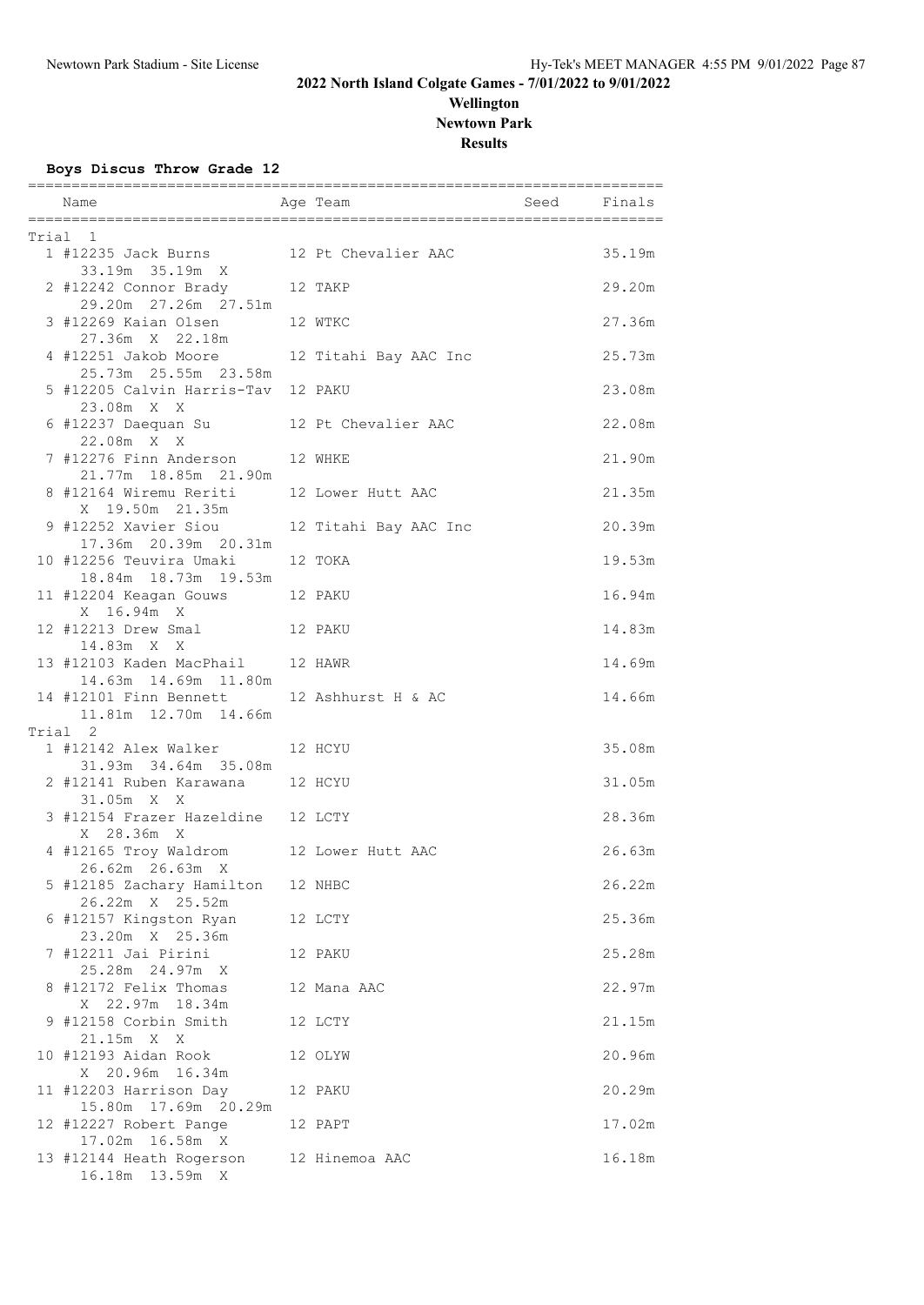**Wellington Newtown Park**

**Results**

### **....Boys Discus Throw Grade 12**

| 14 #12239 Blake Gundersen 12 Pukekohe AA & HC |         |               | 16.16m |
|-----------------------------------------------|---------|---------------|--------|
| 15.98m 16.16m 13.99m                          |         |               |        |
| 15 #12223 Cooper Robinson 12 PNTH             |         |               | 15.79m |
| 15.79m X 13.35m                               |         |               |        |
| 16 #12197 Alexander Frame                     |         | 12 Onslow AAC | 14.21m |
| 14.21m  12.32m  X                             |         |               |        |
| 17 #12156 Eli Hoffman                         | 12 LCTY |               | 12.07m |
| X 12.07m 11.57m                               |         |               |        |

#### **Boys 1200 Metre Race Walk Grade 12**

| Name   |                         | Age Team           | Seed | Finals  |
|--------|-------------------------|--------------------|------|---------|
| Heat 1 |                         |                    |      |         |
|        | 1 #12203 Harrison Day   | 12 PAKU            |      | 7:31.10 |
|        | 2 #12276 Finn Anderson  | 12 WHKE            |      | 7:58.21 |
|        | 3 #12101 Finn Bennett   | 12 Ashhurst H & AC |      | 7:58.22 |
|        | 4 #12272 Joseph Du Toit | 12 WHAC            |      | 8:01.94 |
|        | 5 #12213 Drew Smal      | 12 PAKU            |      | 8:22.10 |

#### **Boys 100 Metre Sprint Grade 13**

| Name | Age Team                                                                              | Seed Prelims                                   |                  |
|------|---------------------------------------------------------------------------------------|------------------------------------------------|------------------|
|      | Heat 1 Preliminaries Wind: 3.4                                                        |                                                |                  |
|      | 1 #13105 Cody MacPhail 13 HAWR                                                        |                                                | 13.03q           |
|      |                                                                                       |                                                | 13.25q           |
|      | 2 #13155 Liam Phelps 13 Mana AAC                                                      |                                                |                  |
|      | 4 #13133 Connor Marra 13 LCTY                                                         | 3 #13225 Ayden Brooky 13 Titahi Bay AAC Inc    | 13.50q           |
|      | 5 #13145 Duke Gilbert 13 Lynndale AA & HC                                             |                                                | 13.58q<br>14.68  |
|      | Heat 2 Preliminaries Wind: -1.2                                                       |                                                |                  |
|      | 1 #13238 Tane Keereweer-Ta 13 WTKC                                                    |                                                | 12.78q           |
|      | 2 #13152 Max Lewer 13 Mana AAC                                                        |                                                |                  |
|      |                                                                                       |                                                | 13.02q<br>13.03q |
|      | 3 #13180 Zack Kimmins<br>4 #13122 Kane Gordon 13 OLYW<br>4 #13122 Kane Gordon 13 FAIR |                                                | 13.83            |
|      |                                                                                       |                                                | 13.93            |
|      | 5 #13146 Ty Gonzales 13 Lynndale AA & HC                                              |                                                | 14.86            |
|      | 6 #13102 Blake Delehanty 13 HAWR                                                      |                                                | 16.18            |
|      | 7 #13163 Lucas Nairn 13 NAPA                                                          |                                                |                  |
|      | Heat 3 Preliminaries Wind: 1.8                                                        |                                                |                  |
|      | 1 #13159 Leofe Usufono 13 Manurewa AA & HC<br>2 #13150 Elliot Barr 13 Mana AAC        |                                                | 11.65q           |
|      |                                                                                       |                                                | 12.50q           |
|      | 3 #13209 Luke Jarvis 13 PRAM                                                          |                                                | 12.87q           |
|      | 4 #13104 George Le Quesne 13 HAWR<br>5 #13141 Asher Robertson 13 Lower Hutt AAC       |                                                | 13.17q           |
|      |                                                                                       |                                                | 13.42q           |
|      | 6 #13187 Suchith Yenuka Su 13 OLYW                                                    |                                                | 13.81            |
|      | 7 #12278 Lebron Cosgrave 13 WHAC                                                      |                                                | 13.86            |
|      | Heat 4 Preliminaries Wind: 4.1                                                        |                                                |                  |
|      | 1 #13171 Owen Lamb<br>13 NHBC                                                         |                                                | 11.65q           |
|      | 2 #13237 Karson T Hawkins 13 WTKC                                                     |                                                | 12.66q           |
|      | 3 #13140 Gus Neilson 13 Lower Hutt AAC                                                |                                                | 13.04q           |
|      | 4 #13103 Tyler Guckert 13 HAWR                                                        |                                                | 13.77            |
|      | 5 #13188 Matthew Barber 13 Onslow AAC                                                 |                                                | 14.17            |
|      | Heat 5 Preliminaries Wind: 1.5                                                        |                                                |                  |
|      | 1 #14205 Charlie Dennison 13 Pt Chevalier AAC                                         |                                                | 13.27q           |
|      |                                                                                       | 2 #13226 Nelsson Tiumalu 13 Titahi Bay AAC Inc | 13.59            |
|      | 3 #13134 Conor Arthur 13 Lower Hutt AAC                                               |                                                | 13.89            |
|      | 4 #13142 Illionois Cooney 13 Lynndale AA & HC                                         |                                                | 17.33            |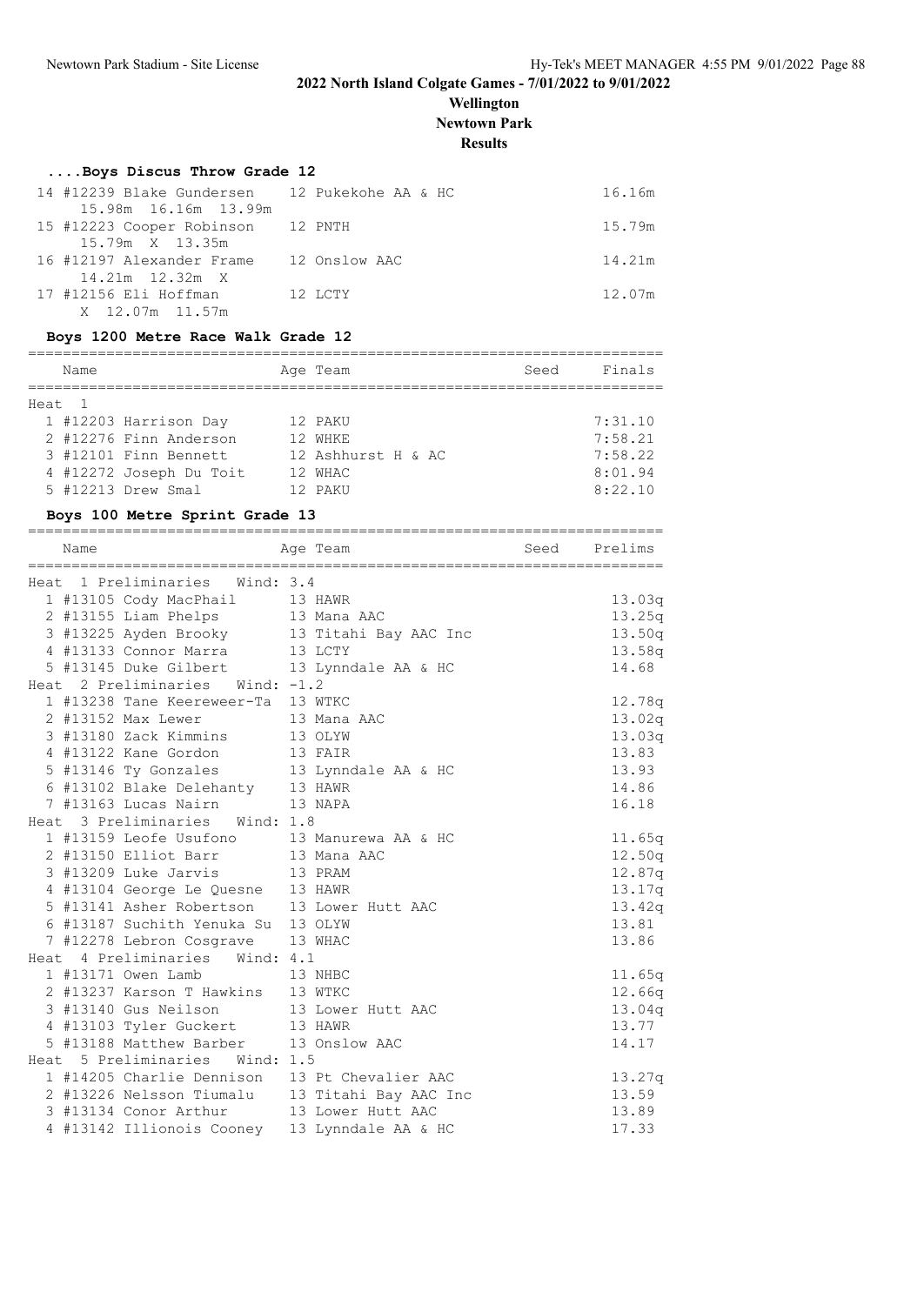### **Wellington Newtown Park**

**Results**

**Boys 100 Metre Sprint Grade 13**

| Name |                                                                 | Age Team and the state of the state of the state of the state of the state of the state of the state of the sta | Prelims Semis    |                                                                       |
|------|-----------------------------------------------------------------|-----------------------------------------------------------------------------------------------------------------|------------------|-----------------------------------------------------------------------|
|      | Heat 1 Semi-Finals Wind: 0.3                                    |                                                                                                                 |                  |                                                                       |
|      | $1$ #13159 Leofe Usufono $13$ Manurewa AA & HC $11.65$ $11.57q$ |                                                                                                                 |                  |                                                                       |
|      | 2 #13238 Tane Keereweer-Ta 13 WTKC                              |                                                                                                                 | $12.78$ $12.27q$ |                                                                       |
|      | 3 #13237 Karson T Hawkins 13 WTKC                               |                                                                                                                 | 12.66 12.39q     |                                                                       |
|      | 4 #13180 Zack Kimmins 13 OLYW                                   |                                                                                                                 | 13.03            | 12.56q                                                                |
|      | 5 #13105 Cody MacPhail 13 HAWR                                  |                                                                                                                 | 13.03 13.21      |                                                                       |
|      | 6 #13155 Liam Phelps 13 Mana AAC                                |                                                                                                                 | 13.25 13.24      |                                                                       |
|      |                                                                 |                                                                                                                 |                  | 7 #14205 Charlie Dennison 13 Pt Chevalier AAC 13.27 13.29 YC TR16.5.2 |
|      | 8 #13133 Connor Marra 13 LCTY                                   |                                                                                                                 | 13.58 13.57      |                                                                       |
|      | Heat 2 Semi-Finals Wind: -1.5                                   |                                                                                                                 |                  |                                                                       |
|      | 1 #13171 Owen Lamb 13 NHBC                                      |                                                                                                                 | $11.65$ $11.76q$ |                                                                       |
|      | 2 #13150 Elliot Barr 13 Mana AAC                                |                                                                                                                 | 12.50            | 12.49q                                                                |
|      | 3 #13152 Max Lewer 13 Mana AAC                                  |                                                                                                                 | 13.02            | 12.78q                                                                |
|      | 4 #13209 Luke Jarvis 13 PRAM                                    |                                                                                                                 | 12.87            | 12.91q                                                                |
|      |                                                                 |                                                                                                                 |                  |                                                                       |
|      | 6 #13104 George Le Quesne 13 HAWR                               |                                                                                                                 | 13.17 13.20      |                                                                       |
|      | 7 #13141 Asher Robertson 13 Lower Hutt AAC 13.42 13.47          |                                                                                                                 |                  |                                                                       |
|      | 8 #13225 Ayden Brooky         13 Titahi Bay AAC Inc       13.50 |                                                                                                                 |                  | 13.74                                                                 |
|      |                                                                 |                                                                                                                 |                  |                                                                       |

## **Boys 100 Metre Sprint Grade 13**

|      | Name |                            | Age Team            | Semis | Finals |
|------|------|----------------------------|---------------------|-------|--------|
| Heat |      | 1 Finals Wind: 2.6         |                     |       |        |
|      |      | 1 #13171 Owen Lamb         | 13 NHBC             | 11.76 | 11.52  |
|      |      | 2 #13159 Leofe Usufono     | 13 Manurewa AA & HC | 11.57 | 11.54  |
|      |      | 3 #13238 Tane Keereweer-Ta | 13 WTKC             | 12.27 | 12.12  |
|      |      | 4 #13150 Elliot Barr       | 13 Mana AAC         | 12.49 | 12.28  |
|      |      | 5 #13237 Karson T Hawkins  | 13 WTKC             | 12.39 | 12.31  |
|      |      | 6 #13180 Zack Kimmins      | 13 OLYW             | 12.56 | 12.49  |
|      |      | 7 #13209 Luke Jarvis       | 13 PRAM             | 12.91 | 12.64  |
|      |      | 8 #13152 Max Lewer         | 13 Mana AAC         | 12.78 | 12.76  |

### **Boys 200 Metre Sprint Grade 13**

| Name |                                         | Age Team                                      | Seed Prelims |
|------|-----------------------------------------|-----------------------------------------------|--------------|
|      | ____________________________________    |                                               |              |
|      | Heat 1 Preliminaries Wind: 0.5          |                                               |              |
|      |                                         | 1 #13159 Leofe Usufono 13 Manurewa AA & HC    | 24.18q       |
|      | 2 #13237 Karson T Hawkins 13 WTKC       |                                               | 25.58q       |
|      | 3 #13180 Zack Kimmins 13 OLYW           |                                               | 26.58q       |
|      | 4 #13104 George Le Quesne 13 HAWR       |                                               | 26.99q       |
|      | 5 #13155 Liam Phelps 13 Mana AAC        |                                               | 27.55        |
|      |                                         | 6 #13225 Ayden Brooky 13 Titahi Bay AAC Inc   | 29.74        |
|      | -- #13140 Gus Neilson 13 Lower Hutt AAC |                                               | DNF          |
|      | Heat 2 Preliminaries Wind: 1.5          |                                               |              |
|      | 1 #13171 Owen Lamb 13 NHBC              |                                               | 23.94q       |
|      | 2 #13150 Elliot Barr 13 Mana AAC        |                                               | 25.25q       |
|      | 3 #13209 Luke Jarvis 13 PRAM            |                                               | 26.26q       |
|      | 4 #13185 Conor Rook 13 OLYW             |                                               | 28.09        |
|      | Heat 3 Preliminaries Wind: 0.6          |                                               |              |
|      | 1 #13152 Max Lewer 13 Mana AAC          |                                               | 25.84q       |
|      |                                         | 2 #13215 Quinn Winwood 13 Pt Chevalier AAC    | 27.58        |
|      |                                         | 3 #14205 Charlie Dennison 13 Pt Chevalier AAC | 27.70        |
|      | 4 #13103 Tyler Guckert 13 HAWR          |                                               | 28.84        |
|      |                                         | 5 #13145 Duke Gilbert 13 Lynndale AA & HC     | 30.44        |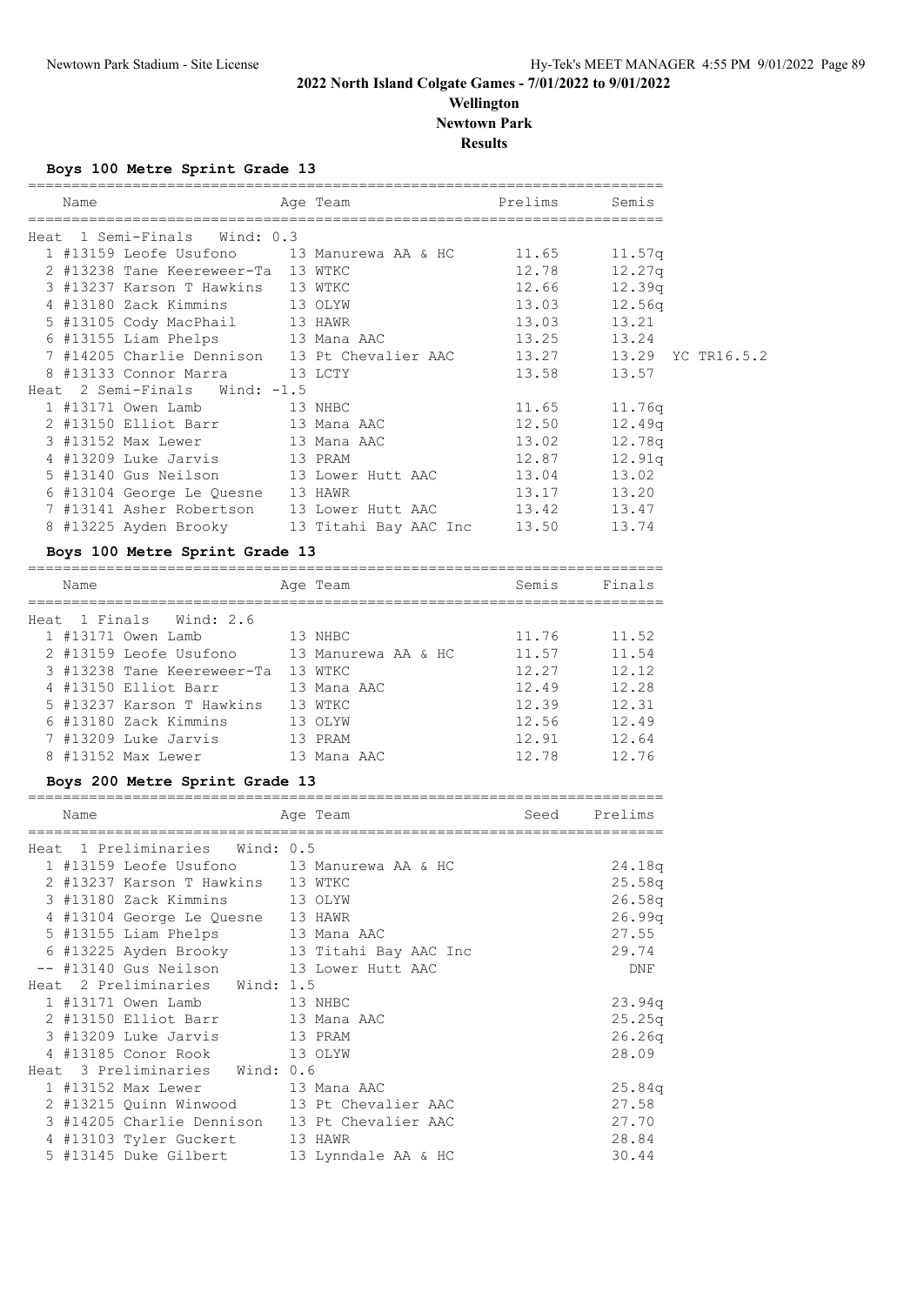**Wellington Newtown Park**

**Results**

|  |  |  | Boys 200 Metre Sprint Grade 13 |  |  |
|--|--|--|--------------------------------|--|--|
|--|--|--|--------------------------------|--|--|

|      | Name |                           |    | Age Team            | Prelims | Finals |
|------|------|---------------------------|----|---------------------|---------|--------|
| Heat |      | 1 Finals Wind: 3.0        |    |                     |         |        |
|      |      | 1 #13171 Owen Lamb        |    | 13 NHBC             | 23.94   | 23.60  |
|      |      | 2 #13159 Leofe Usufono    |    | 13 Manurewa AA & HC | 24.18   | 23.91  |
|      |      | 3 #13150 Elliot Barr      |    | 13 Mana AAC         | 25.25   | 25.04  |
|      |      | 4 #13237 Karson T Hawkins |    | 13 WTKC             | 25.58   | 25.17  |
|      |      | 5 #13152 Max Lewer        |    | 13 Mana AAC         | 25.84   | 25.73  |
|      |      | 6 #13180 Zack Kimmins     |    | 13 OLYW             | 26.58   | 25.95  |
|      |      | 7 #13209 Luke Jarvis      |    | 13 PRAM             | 26.26   | 25.96  |
|      |      | 8 #13104 George Le Ouesne | 13 | HAWR                | 26.99   | 26.94  |

### **Boys 400 Metre Sprint Grade 13**

| Name |                                               | Age Team | Seed Prelims |
|------|-----------------------------------------------|----------|--------------|
|      | Heat 1 Preliminaries                          |          |              |
|      | 1 #13162 Hunter Lyford 13 NAPA                |          | 60.30q       |
|      | 2 #13154 Blake Miscall 13 Mana AAC            |          | 62.00q       |
|      | 3 #13219 Joseph Plaistowe 13 TAKP             |          | 65.54        |
|      | 4 #13187 Suchith Yenuka Su 13 OLYW            |          | 67.09        |
|      | 5 #13134 Conor Arthur 13 Lower Hutt AAC       |          | 69.81        |
|      | 6 #13102 Blake Delehanty 13 HAWR              |          | 71.56        |
|      | 7 #13142 Illionois Cooney 13 Lynndale AA & HC |          | 1:24.90      |
|      | Heat 2 Preliminaries                          |          |              |
|      | 1 #13152 Max Lewer 13 Mana AAC                |          | 57.11q       |
|      | 2 #13150 Elliot Barr 13 Mana AAC              |          | 58.00q       |
|      | 3 #13119 Ouinn Moss 13 ELSL                   |          | 59.91q       |
|      | 4 #13104 George Le Quesne 13 HAWR             |          | 61.64q       |
|      | 5 #13180 Zack Kimmins 13 OLYW                 |          | 62.01        |
|      | 6 #13241 Silas Campbell 13 WHAC               |          | 62.33        |
|      | 7 #13146 Ty Gonzales 13 Lynndale AA & HC      |          | 62.85        |
|      | 8 #13197 Christian Geldenh 13 PAKU            |          | 63.74        |
|      | Heat 3 Preliminaries                          |          |              |
|      | 1 #13215 Ouinn Winwood 13 Pt Chevalier AAC    |          | 60.90q       |
|      | 2 #13200 Justin Cunningham 13 PNTH            |          | 61.06q       |
|      | 3 #13106 Jayden Poole 13 HAWR                 |          | 63.85        |
|      | 4 #14205 Charlie Dennison 13 Pt Chevalier AAC |          | 65.27        |
|      | 5 #13155 Liam Phelps 13 Mana AAC              |          | 66.49        |
|      | 6 #13148 Harry Hardwick 13 Lynndale AA & HC   |          | 68.70        |
|      | 7 #13242 Riley Lester 13 WHAC                 |          | 69.78        |
|      | -- #13244 Matiu Te Maipi 13 WHKE              |          | DNF          |

#### **Boys 400 Metre Sprint Grade 13**

|      | Name     |                            |    | Age Team            | Prelims | Finals |
|------|----------|----------------------------|----|---------------------|---------|--------|
| Heat | 1 Finals |                            |    |                     |         |        |
|      |          | 1 #13152 Max Lewer         |    | 13 Mana AAC         | 57.11   | 57.32  |
|      |          | 2 #13150 Elliot Barr       |    | 13 Mana AAC         | 58.00   | 58.18  |
|      |          | 3 #13119 Ouinn Moss        |    | 13 ELSL             | 59.91   | 58.19  |
|      |          | 4 #13162 Hunter Lyford     |    | 13 NAPA             | 60.30   | 59.75  |
|      |          | 5 #13215 Ouinn Winwood     |    | 13 Pt Chevalier AAC | 60.90   | 60.28  |
|      |          | 6 #13200 Justin Cunningham |    | 13 PNTH             | 61.06   | 60.31  |
|      |          | 7 #13154 Blake Miscall     |    | 13 Mana AAC         | 62.00   | 62.13  |
|      |          | 8 #13104 George Le Quesne  | 13 | HAWR                | 61.64   | 65.78  |
|      |          |                            |    |                     |         |        |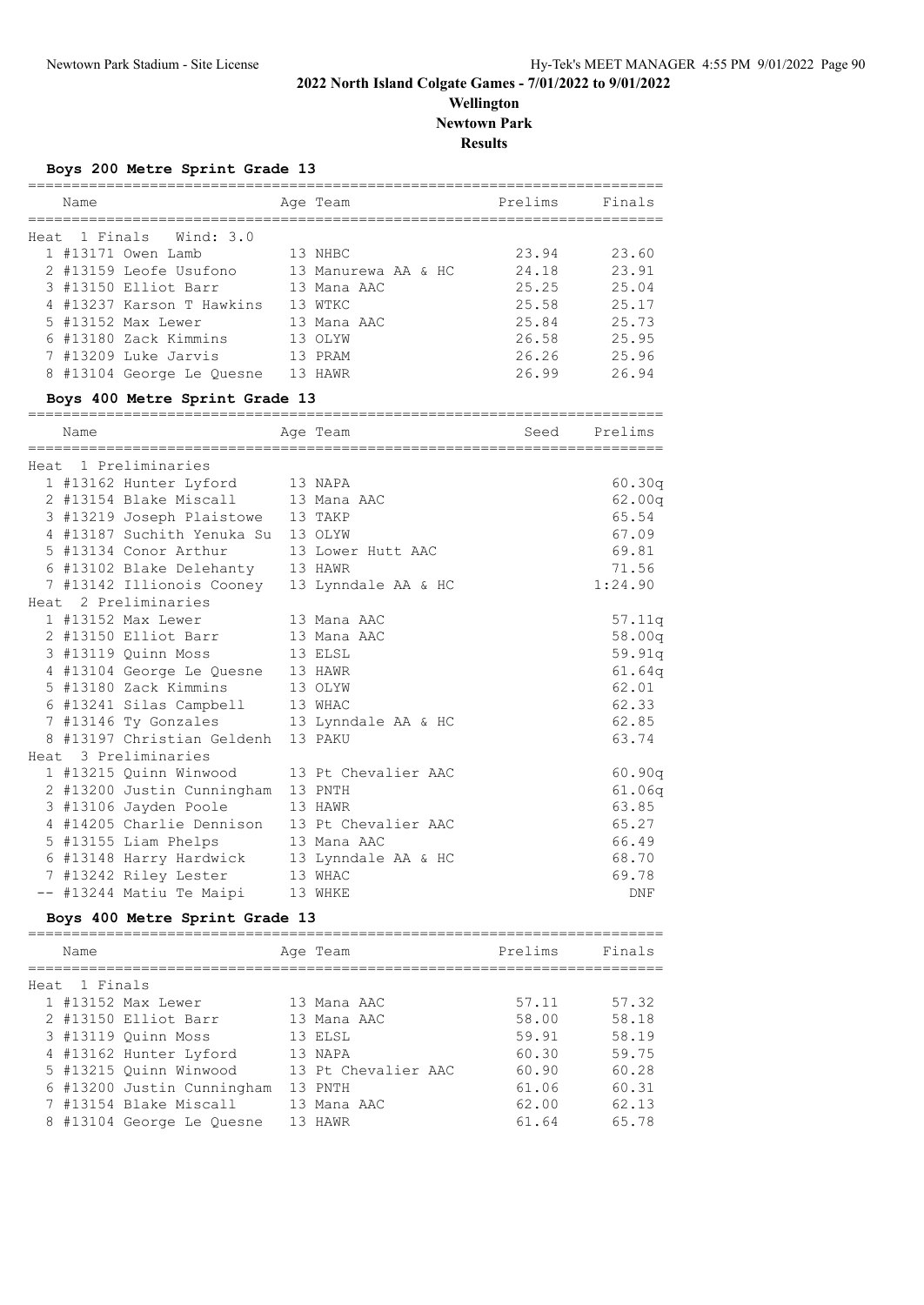### **2022 North Island Colgate Games - 7/01/2022 to 9/01/2022 Wellington**

# **Newtown Park**

**Results**

**Boys 800 Metre Run Grade 13**

| ============<br>Name |                                               | Age Team                                    | Seed    | Prelims  |
|----------------------|-----------------------------------------------|---------------------------------------------|---------|----------|
|                      | Heat 1 Preliminaries                          |                                             |         |          |
|                      | 1 #13119 Quinn Moss 13 ELSL                   |                                             |         | 2:19.31Q |
|                      |                                               | 2 #13192 Nikko Kelly 13 Oratia Running Club |         | 2:19.47Q |
|                      | 3 #13241 Silas Campbell 13 WHAC               |                                             |         | 2:20.37Q |
|                      | 4 #13197 Christian Geldenh 13 PAKU            |                                             |         | 2:21.40Q |
|                      | 5 #13162 Hunter Lyford                        | 13 NAPA                                     |         | 2:26.76q |
|                      | 6 #13179 Xavier Glass                         | 13 OLYW                                     |         | 2:29.45q |
|                      | 7 #13106 Jayden Poole                         | 13 HAWR                                     |         | 2:31.78q |
|                      | 8 #13219 Joseph Plaistowe 13 TAKP             |                                             |         | 2:33.25q |
|                      | 9 #13224 Caleb Anderton                       | 13 Titahi Bay AAC Inc                       |         | 2:35.10  |
|                      | 10 #13198 Oliver Retford                      | 13 PAKU                                     |         | 2:35.65  |
|                      | Heat 2 Preliminaries                          |                                             |         |          |
|                      | 1 #13154 Blake Miscall                        | 13 Mana AAC                                 |         | 2:24.96Q |
|                      | 2 #13223 Kayden Theron                        | 13 TPUK                                     |         | 2:25.70Q |
|                      | 3 #13200 Justin Cunningham 13 PNTH            |                                             |         | 2:26.33Q |
|                      | 4 #13133 Connor Marra                         | 13 LCTY                                     |         | 2:34.96Q |
|                      | 5 #13148 Harry Hardwick                       | 13 Lynndale AA & HC                         |         | 2:37.18  |
|                      | 6 #13242 Riley Lester                         | 13 WHAC                                     |         | 2:40.62  |
|                      | 7 #13134 Conor Arthur                         | 13 Lower Hutt AAC                           |         | 2:54.87  |
|                      | 8 #13101 Vander Buijtendij 13 HAWR            |                                             |         | 3:02.02  |
|                      | 9 #13142 Illionois Cooney 13 Lynndale AA & HC |                                             |         | 3:09.58  |
|                      | Boys 800 Metre Run Grade 13                   |                                             |         |          |
| Name                 |                                               | Age Team                                    | Prelims | Finals   |
| Heat 1 Finals        |                                               |                                             |         |          |
|                      | 1 #13119 Quinn Moss                           | 13 ELSL                                     | 2:19.31 | 2:11.38  |
|                      | 2 #13192 Nikko Kelly                          | 13 Oratia Running Club 2:19.47              |         | 2:14.71  |
|                      | 3 #13200 Justin Cunningham 13 PNTH            |                                             | 2:26.33 | 2:15.31  |
|                      | 4 #13154 Blake Miscall                        | 13 Mana AAC                                 | 2:24.96 | 2:17.23  |
|                      | 5 #13223 Kayden Theron                        | 13 TPUK                                     | 2:25.70 | 2:22.18  |
|                      | 6 #13241 Silas Campbell 13 WHAC               |                                             | 2:20.37 | 2:22.95  |
|                      | 7 #13197 Christian Geldenh 13 PAKU            |                                             | 2:21.40 | 2:23.57  |
|                      | 8 #13133 Connor Marra                         | 13 LCTY                                     | 2:34.96 | 2:30.39  |
|                      | 9 #13162 Hunter Lyford                        | 13 NAPA                                     | 2:26.76 | 2:30.80  |
|                      | 10 #13106 Jayden Poole                        | 13 HAWR                                     | 2:31.78 | 2:32.95  |

#### **Boys 1500 Metre Run Grade 13**

=========================================================================

 11 #13179 Xavier Glass 13 OLYW 2:29.45 2:32.96 12 #13219 Joseph Plaistowe 13 TAKP 2:33.25 2:40.49

| Name   |                            | Age Team               | Seed | Finals  |
|--------|----------------------------|------------------------|------|---------|
| Heat 1 |                            |                        |      |         |
|        | 1 #13119 Quinn Moss        | 13 ELSL                |      | 4:30.46 |
|        | 2 #13154 Blake Miscall     | 13 Mana AAC            |      | 4:42.10 |
|        | 3 #13223 Kayden Theron     | 13 TPUK                |      | 4:43.39 |
|        | 4 #13192 Nikko Kelly       | 13 Oratia Running Club |      | 4:49.08 |
|        | 5 #13215 Quinn Winwood     | 13 Pt Chevalier AAC    |      | 4:54.04 |
|        | 6 #13197 Christian Geldenh | 13 PAKU                |      | 4:55.22 |
|        | 7 #13241 Silas Campbell    | 13 WHAC                |      | 4:59.45 |
|        | 8 #13148 Harry Hardwick    | 13 Lynndale AA & HC    |      | 5:17.27 |
|        | 9 #13224 Caleb Anderton    | 13 Titahi Bay AAC Inc  |      | 5:18.41 |
|        | 10 #13179 Xavier Glass     | 13 OLYW                |      | 5:18.81 |
|        | 11 #13232 Caleb Rice       | 13 UHAC                |      | 5:31.54 |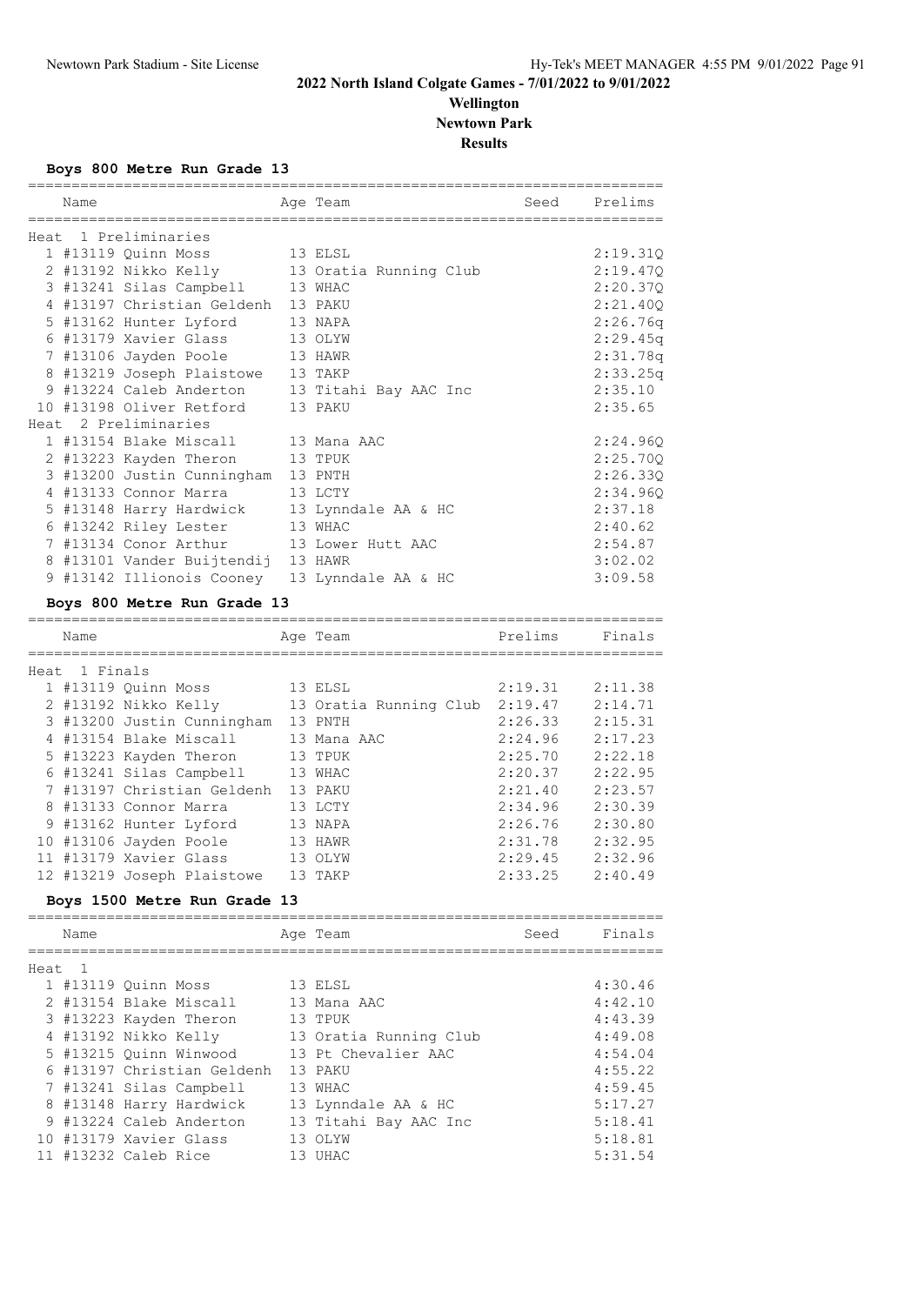# **Wellington Newtown Park**

**Results**

**....Boys 1500 Metre Run Grade 13**

12 #13101 Vander Buijtendij 13 HAWR 6:06.69

#### **Boys 80 Metre Hurdles Grade 13**

| Name                               | Age Team                                   | Seed Prelims |                    |
|------------------------------------|--------------------------------------------|--------------|--------------------|
|                                    |                                            |              |                    |
| Heat 1 Preliminaries Wind: -0.7    |                                            |              |                    |
| 1 #13211 Rico Poutama 13 PRAM      |                                            |              | 13.37q             |
|                                    | 2 #13146 Ty Gonzales 13 Lynndale AA & HC   |              | 13.78q             |
|                                    | 3 #13141 Asher Robertson 13 Lower Hutt AAC |              | 14.00 <sub>a</sub> |
| 4 #13122 Kane Gordon 13 FAIR       |                                            |              | 14.32q             |
| 5 #13237 Karson T Hawkins 13 WTKC  |                                            |              | 15.09              |
| 6 #13101 Vander Buijtendij 13 HAWR |                                            |              | 15.64              |
| Heat 2 Preliminaries Wind: 1.5     |                                            |              |                    |
| 1 #13209 Luke Jarvis 13 PRAM       |                                            |              | 12.81q             |
| 2 #13105 Cody MacPhail 13 HAWR     |                                            |              | 12.96q             |
| 3 #13185 Conor Rook 13 OLYW        |                                            |              | 13.71q             |
| 4 #13205 Pamoana Ashford 13 PAPK   |                                            |              | 14.18 <sub>q</sub> |
| 5 #13102 Blake Delehanty 13 HAWR   |                                            |              | 15.08              |
| Boys 80 Metre Hurdles Grade 13     |                                            |              |                    |

| Name |                            | Age Team            | Prelims | Finals |
|------|----------------------------|---------------------|---------|--------|
|      | Heat 1 Finals Wind: $-0.7$ |                     |         |        |
|      | 1 #13209 Luke Jarvis       | 13 PRAM             | 12.81   | 12.88  |
|      | 2 #13105 Cody MacPhail     | 13 HAWR             | 12.96   | 13.15  |
|      | 3 #13141 Asher Robertson   | 13 Lower Hutt AAC   | 14.00   | 13.45  |
|      | 3 #13211 Rico Poutama      | 13 PRAM             | 13.37   | 13.45  |
|      | 5 #13185 Conor Rook        | 13 OLYW             | 13.71   | 13.67  |
|      | 6 #13146 Ty Gonzales       | 13 Lynndale AA & HC | 13.78   | 13.89  |
|      | 7 #13122 Kane Gordon       | 13 FAIR             | 14.32   | 14.49  |
|      | 8 #13102 Blake Delehanty   | 13 HAWR             | 15.08   | 14.64  |

#### **Boys 4x100 Metre Relay Grade 13**

| Team                                             |  | Finals<br>Seed                   |
|--------------------------------------------------|--|----------------------------------|
| Heat<br>$\overline{1}$                           |  |                                  |
| 1 Mana AAC 'A'                                   |  | 51.18                            |
| 1) #13154 Blake Miscall 13                       |  | 2) #13152 Max Lewer 13           |
| 3) #13155 Liam Phelps 13                         |  | 4) #13150 Elliot Barr 13         |
| 2 Athletics Hawera Inc 'A'                       |  | 52.08                            |
| 1) #13106 Jayden Poole 13                        |  | 2) #13105 Cody MacPhail 13       |
| 3) #13104 George Le Quesne 13                    |  | 4) #13103 Tyler Guckert 13       |
| 3 Waitakere City Athletic Club I<br>$\mathsf{A}$ |  | 52.50                            |
| 1) #12269 Kaian Olsen 12                         |  | 2) #13238 Tane Keereweer-Taia 13 |
| 3) #10256 Caleb MacKenzie 10                     |  | 4) #13237 Karson T Hawkins 13    |
| 4 Titahi Bay AAC Inc 'A'                         |  | 55.66                            |
| 1) #13224 Caleb Anderton 13                      |  | 2) #13226 Nelsson Tiumalu 13     |
| 3) #12248 Cody Flitcroft 12                      |  | 4) #13225 Ayden Brooky 13        |
| 5 Lynndale AA & HC<br>$^{\prime}$ A $^{\prime}$  |  | 65.53                            |
| 1) #11161 George Hardwick 11                     |  | 2) #13145 Duke Gilbert 13        |
| 3) #13142 Illionois Cooney 13                    |  | 4) #11159 Laken Cooney 11        |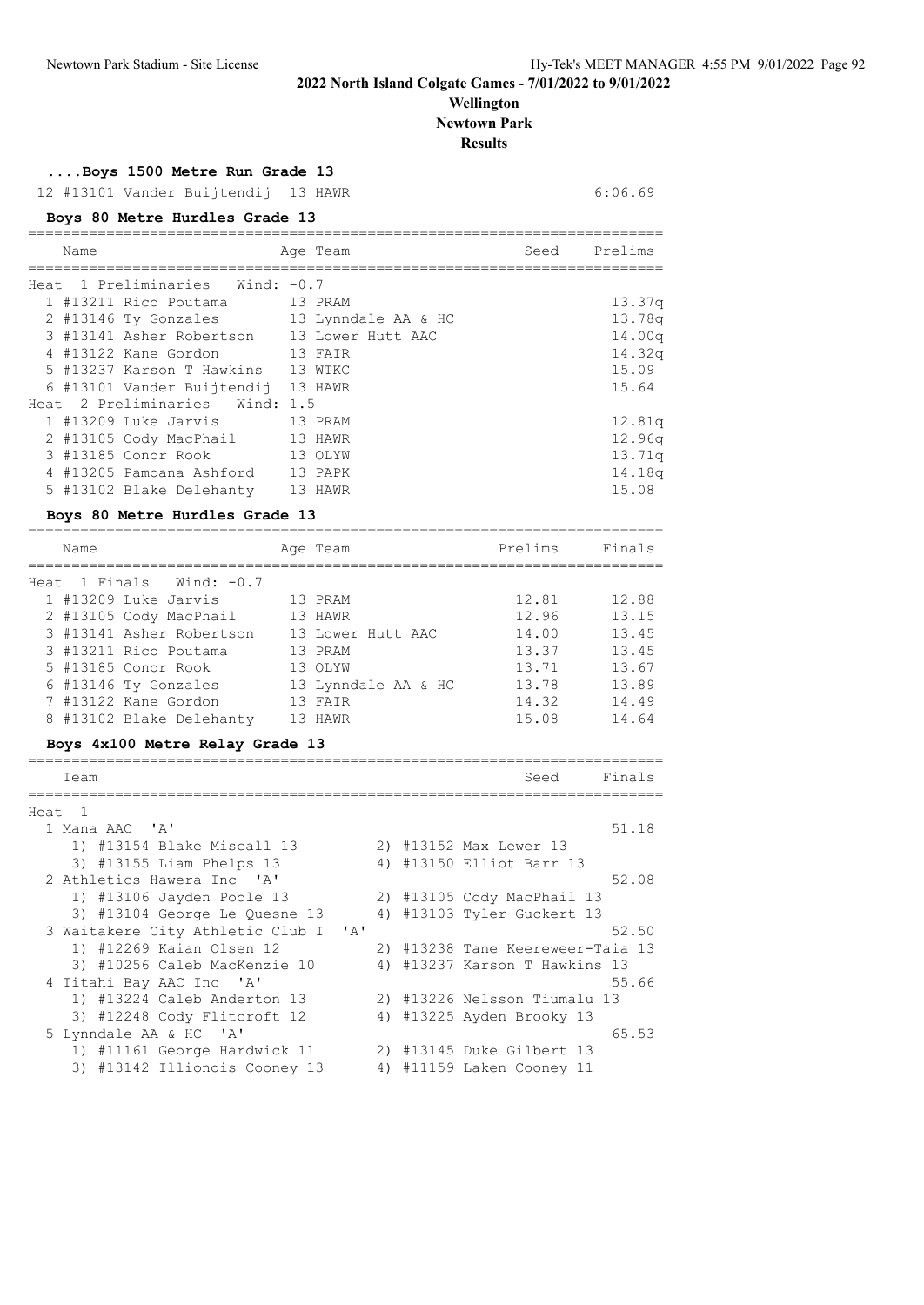### **Wellington Newtown Park Results**

**Boys High Jump Grade 13**

| Name                                                            | Age Team                                          | Seed Finals |        |
|-----------------------------------------------------------------|---------------------------------------------------|-------------|--------|
|                                                                 |                                                   |             |        |
| Trial 1                                                         |                                                   |             |        |
| 1 #13238 Tane Keereweer-Ta 13 WTKC                              |                                                   |             | 1.63m  |
|                                                                 | 1.25 1.30 1.35 1.40 1.45 1.50 1.55 1.60 1.63 1.66 |             |        |
| $\circ$ $\circ$                                                 | 0 0 0 0 0 0 0 XXX                                 |             |        |
| 2 #12278 Lebron Cosgrave 13 WHAC                                |                                                   |             | 1.60m  |
| 1.40 1.45 1.50 1.55 1.60 1.63                                   |                                                   |             |        |
| $\begin{matrix}0&0&0&\text{X0}&0&\text{XXX}\end{matrix}$        |                                                   |             |        |
| 3 #13211 Rico Poutama 13 PRAM                                   |                                                   |             | J1.60m |
| 1.45 1.50 1.55 1.60 1.63<br>O OXXO OXXX                         |                                                   |             |        |
| 4 #13133 Connor Marra 13 LCTY                                   |                                                   |             | 1.50m  |
| 1.25 1.30 1.35 1.40 1.45 1.50 1.55                              |                                                   |             |        |
| O O XO O XXX<br>$\overline{O}$<br>$\circ$                       |                                                   |             |        |
| 5 #13146 Ty Gonzales 13 Lynndale AA & HC                        |                                                   |             | J1.50m |
| 1.35 1.40 1.45 1.50 1.55                                        |                                                   |             |        |
| XO O XO O XXX                                                   |                                                   |             |        |
| 6 #13237 Karson T Hawkins 13 WTKC                               |                                                   |             | J1.50m |
| 1.25 1.30 1.35 1.40 1.45 1.50 1.55                              |                                                   |             |        |
| O O O O XO XXX<br>$\circ$                                       |                                                   |             |        |
| 7 #13188 Matthew Barber 13 Onslow AAC                           |                                                   |             | J1.50m |
| 1.25 1.30 1.35 1.40 1.45 1.50 1.55                              |                                                   |             |        |
| O O XO O XXO XXX<br>0                                           |                                                   |             |        |
| 8 #13141 Asher Robertson 13 Lower Hutt AAC                      |                                                   |             | J1.50m |
| 1.40 1.45 1.50 1.55                                             |                                                   |             |        |
| XO XO XXO XXX                                                   |                                                   |             |        |
| 9 #13205 Pamoana Ashford 13 PAPK                                |                                                   |             | 1.45m  |
| 1.25 1.30 1.35 1.40 1.45 1.50                                   |                                                   |             |        |
| 0 0 0 0 0 XXX                                                   |                                                   |             |        |
| 10 #13122 Kane Gordon 13 FAIR                                   |                                                   |             | J1.45m |
| 1.30 1.35 1.40 1.45 1.50                                        |                                                   |             |        |
| O O XXO XXX<br>$\circ$                                          |                                                   |             |        |
| 10 #13162 Hunter Lyford 13 NAPA                                 |                                                   |             | J1.45m |
| 1.25 1.30 1.35 1.40 1.45 1.50                                   |                                                   |             |        |
| O O O XXO XXX<br>$\circ$                                        |                                                   |             | J1.45m |
| 12 #13180 Zack Kimmins 13 OLYW<br>1.25 1.30 1.35 1.40 1.45 1.50 |                                                   |             |        |
| XO<br>O XO XXO XXX<br>$\circ$                                   |                                                   |             |        |
| 13 #13197 Christian Geldenh 13 PAKU                             |                                                   |             | 1.40m  |
| 1.35 1.40 1.45                                                  |                                                   |             |        |
| XO<br>O XXX                                                     |                                                   |             |        |
| 14 #13134 Conor Arthur 13 Lower Hutt AAC                        |                                                   |             | 1.35m  |
| 1.30 1.35 1.40                                                  |                                                   |             |        |
| O XXX<br>XO                                                     |                                                   |             |        |
| 15 #13241 Silas Campbell 13 WHAC                                |                                                   |             | 1.30m  |
| 1.25 1.30 1.35                                                  |                                                   |             |        |
| XO O XXX                                                        |                                                   |             |        |
| 16 #13225 Ayden Brooky 13 Titahi Bay AAC Inc                    |                                                   |             | J1.30m |
| 1.25 1.30 1.35                                                  |                                                   |             |        |
| $\circ$<br>XO XXX                                               |                                                   |             |        |
| -- #13101 Vander Buijtendij 13 HAWR                             |                                                   |             | ΝH     |
| 1.25                                                            |                                                   |             |        |
| XXX                                                             |                                                   |             |        |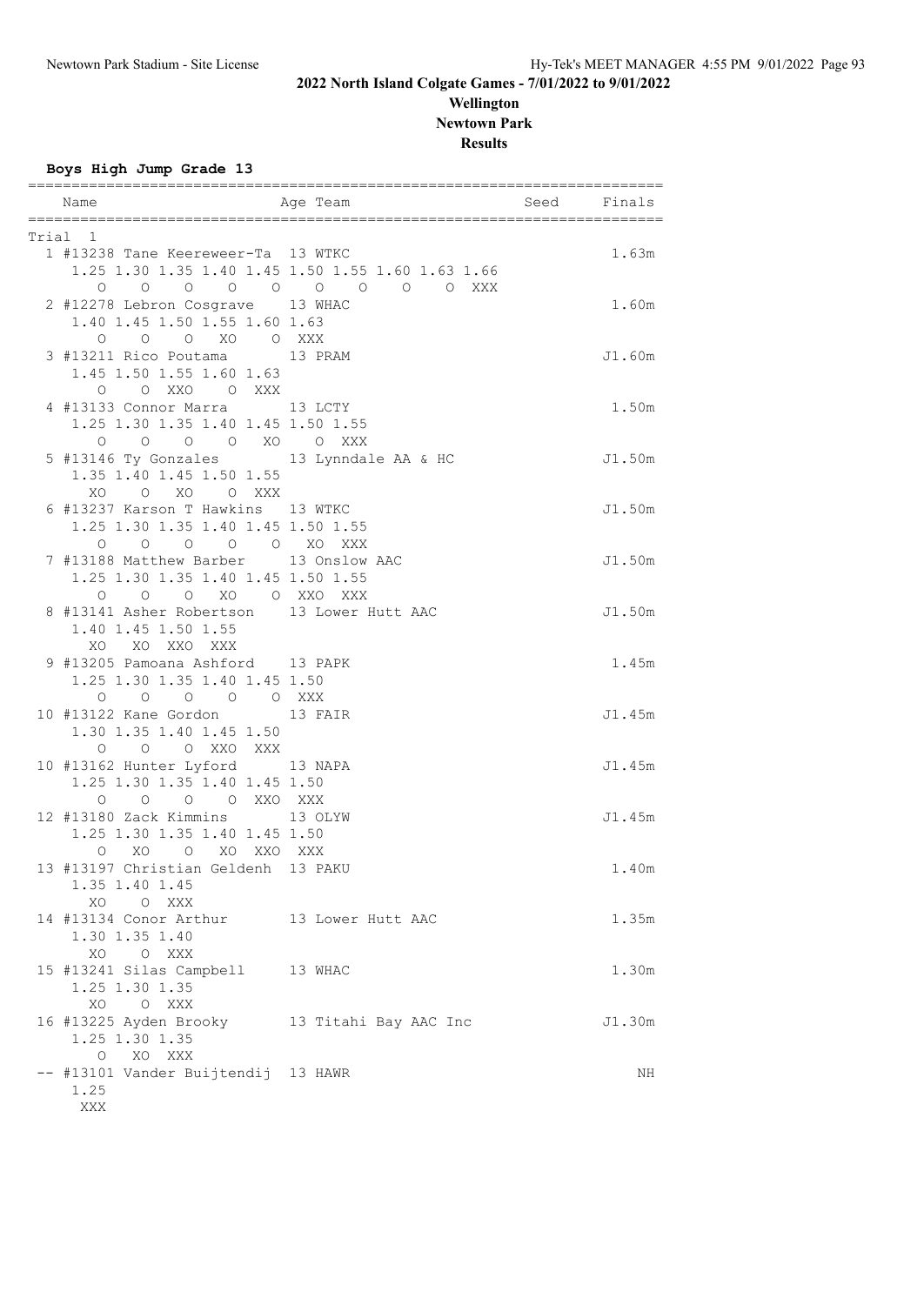# **Wellington Newtown Park**

**Results**

**Boys Long Jump Grade 13**

| Name<br>Age Team                                                                                            | Seed Finals   | Wind   |
|-------------------------------------------------------------------------------------------------------------|---------------|--------|
| 1 #13159 Leofe Usufono 13 Manurewa AA & HC<br>$X(-0.9) 5.50m(-0.9) 5.37m(0.2)$                              | $5.50m - 0.9$ |        |
| 2 #13238 Tane Keereweer-Ta 13 WTKC<br>$5.12m(1.1)$ $3.51m(-0.4)$ $5.46m(1.2)$                               | $5.46m$ 1.2   |        |
| 3 #13105 Cody MacPhail<br>13 HAWR<br>$5.13m(-0.2) 5.15m(0.8) X(-0.1)$                                       | $5.15m$ 0.8   |        |
| 4 #13103 Tyler Guckert 13 HAWR<br>$4.36m(-1.7)$ $4.26m(-0.5)$ $4.39m(-0.3)$                                 | $4.39m - 0.3$ |        |
| 5 #13200 Justin Cunningham 13 PNTH<br>$4.28m(0.2)$ $4.29m(-0.4)$ $X(-0.2)$                                  | $4.29m - 0.4$ |        |
| 6 #13146 Ty Gonzales 13 Lynndale AA & HC<br>$4.06m(-0.1)$ $4.24m(-0.4)$ $4.04m(-0.2)$                       | $4.24m - 0.4$ |        |
| 7 #14205 Charlie Dennison 13 Pt Chevalier AAC                                                               | $4.21m - 0.6$ |        |
| $4.21m(-0.6) X(0.4) X(0.2)$<br>8 #13198 Oliver Retford 13 PAKU                                              | 4.15m 1.1     |        |
| $3.90m(-0.1)$ 4.15m(1.1) 4.08m(0.1)<br>13 Mana AAC<br>9 #13154 Blake Miscall                                | 3.92m         | 0.4    |
| $3.92m(0.4)$ $3.87m(-1.7)$ $3.87m(1.5)$<br>10 #13102 Blake Delehanty 13 HAWR                                | J3.66m 0.1    |        |
| $3.66m(0.1)$ $X(0.9)$ $X(-0.6)$<br>11 #13163 Lucas Nairn 13 NAPA<br>$3.26m(-0.9)$ $3.08m(0.4)$ $3.16m(0.6)$ | $3.26m - 0.9$ |        |
| Trial 2                                                                                                     |               |        |
| 1 #13150 Elliot Barr 13 Mana AAC                                                                            | 5.52m         | 1.1    |
| $5.40m(-0.2)$ $5.52m(1.1)$<br>X                                                                             |               |        |
| 2 #13211 Rico Poutama 13 PRAM                                                                               | $5.22m - 0.5$ |        |
| $5.14m(-0.2) 5.22m(-0.5)$<br>X.                                                                             |               |        |
| 3 #13141 Asher Robertson 13 Lower Hutt AAC                                                                  | 5.20m         | 3.5    |
| $5.20m(3.5)$ 4.23m $(-0.3)$ 5.03m $(0.8)$                                                                   |               |        |
| 4 #12278 Lebron Cosgrave 13 WHAC                                                                            | 4.79m         | 2.6    |
| $4.58m(-0.5)$ $4.79m(2.6)$ $4.57m(0.3)$                                                                     |               |        |
| 5 #13133 Connor Marra 13 LCTY                                                                               | J4.79m        | 0.8    |
| $4.37m(1.0)$ $4.79m(0.8)$ X                                                                                 |               |        |
| 6 #13162 Hunter Lyford 13 NAPA                                                                              | 4.69m         | 1.3    |
| $4.69m(1.3)$ $4.01m(-0.4)$ $4.20m(1.1)$                                                                     |               |        |
| 7 #13214 Benaiah Su 13 Pt Chevalier AAC                                                                     | 4.45m         | 0.6    |
| $4.45m(0.6)$ $4.30m(1.5)$ $4.43m(-0.3)$                                                                     |               |        |
| 8 #13164 Nathan Baylis 13 NORM                                                                              | 4.35m         | 0.9    |
| $4.35m(0.9)$ $4.27m(1.8)$ X<br>9 #13225 Ayden Brooky<br>13 Titahi Bay AAC Inc                               | 4.06m         | 0.6    |
| Χ<br>4.06m(0.6)<br>Χ                                                                                        |               |        |
| 10 #13204 Ryan Worboys<br>13 PNTH                                                                           | 4.00m         | $-0.6$ |
| $4.00m(-0.6) X$<br>X                                                                                        |               |        |
| 11 #13145 Duke Gilbert<br>13 Lynndale AA & HC                                                               | 3.66m         | 0.8    |
| $3.52m(0.5)$ $2.85m(-0.2)$ $3.66m(0.8)$                                                                     |               |        |

#### **Boys Shot Put Grade 13**

========================================================================= Name Register Age Team Name Seed Finals ========================================================================= Trial 1<br>1 #13226 Nelsson Tiumalu 13 Titahi Bay AAC Inc 12.82m 12.82m 12.38m 11.20m 2 #13227 Julius Ale-Kaitai 13 TOKO 11.88m 11.88m 11.73m 11.73m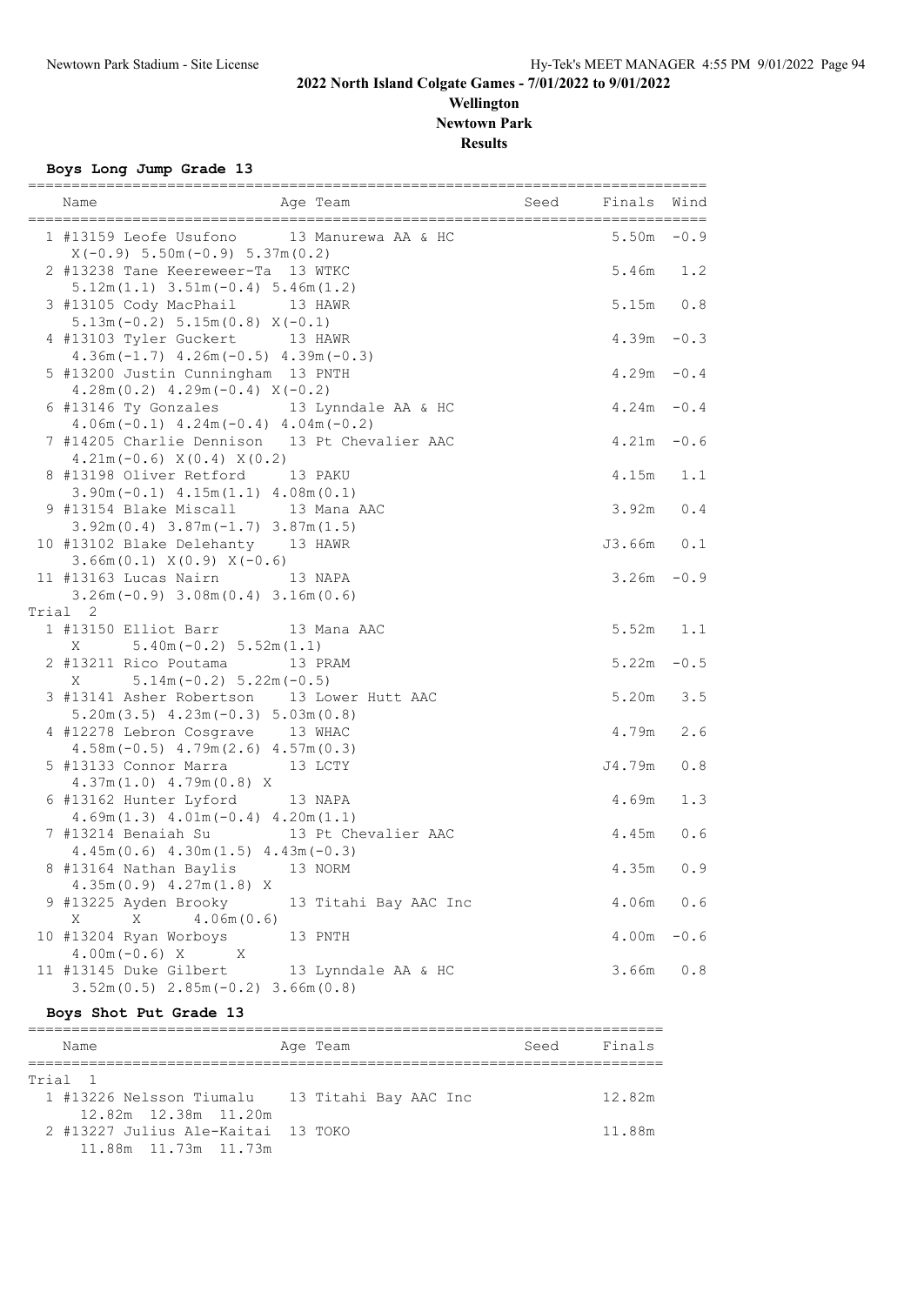### **Wellington Newtown Park Results**

| Boys Shot Put Grade 13                                          |                     |        |
|-----------------------------------------------------------------|---------------------|--------|
| 3 #13131 Kace Fata Tolai<br>11.76m  10.81m  10.74m              | 13 Karori AAC       | 11.76m |
| 4 #13228 Ezekiel Ruaporo<br>10.50m 11.39m X                     | 13 TOKO             | 11.39m |
| 5 #13108 Harry Fletcher 13 INVG<br>10.19m  10.11m  9.26m        |                     | 10.19m |
| 6 #13211 Rico Poutama<br>9.27m 9.59m 9.70m                      | 13 PRAM             | 9.70m  |
| 7 #13204 Ryan Worboys<br>X X 9.60m                              | 13 PNTH             | 9.60m  |
| 8 #13122 Kane Gordon 13 FAIR<br>9.59m 9.41m 9.49m               |                     | 9.59m  |
| 9 #13187 Suchith Yenuka Su 13 OLYW<br>7.62m 8.59m 8.66m         |                     | 8.66m  |
| 10 #13145 Duke Gilbert<br>8.09m 8.33m X                         | 13 Lynndale AA & HC | 8.33m  |
| 11 #13214 Benaiah Su<br>8.00m 8.18m 8.21m                       | 13 Pt Chevalier AAC | 8.21m  |
| 12 #13164 Nathan Baylis<br>7.92m 7.12m 7.41m                    | 13 NORM             | 7.92m  |
| 13 #13155 Liam Phelps<br>7.57m 6.80m 7.17m                      | 13 Mana AAC         | 7.57m  |
| 14 #13163 Lucas Nairn<br>6.54m 6.86m 6.97m                      | 13 NAPA             | 6.97m  |
| 15 #13116 Campbell Donovan<br>6.21m 5.92m 5.79m                 | 13 Eqmont Athletics | 6.21m  |
| 16 #13148 Harry Hardwick<br>5.33m 4.87m 5.37m                   | 13 Lynndale AA & HC | 5.37m  |
| 17 #13142 Illionois Cooney 13 Lynndale AA & HC<br>4.67m X 4.38m |                     | 4.67m  |

#### **Boys Discus Throw Grade 13**

| Name                                                              | Age Team | Seed | Finals |
|-------------------------------------------------------------------|----------|------|--------|
| 1 #13226 Nelsson Tiumalu 13 Titahi Bay AAC Inc<br>X 42.65m 46.11m |          |      | 46.11m |
| 2 #13108 Harry Fletcher 13 INVG<br>39.92m 40.71m X                |          |      | 40.71m |
| 3 #13228 Ezekiel Ruaporo 13 TOKO<br>31.04m 35.77m 39.39m          |          |      | 39.39m |
| 4 #13227 Julius Ale-Kaitai 13 TOKO<br>$37.35m \times X$           |          |      | 37.35m |
| 5 #13131 Kace Fata Tolai 13 Karori AAC<br>35.81m 34.60m 36.05m    |          |      | 36.05m |
| 6 #13187 Suchith Yenuka Su 13 OLYW<br>28.07m 32.92m 32.24m        |          |      | 32.92m |
| 7 #13150 Elliot Barr 13 Mana AAC<br>29.99m 27.65m 30.11m          |          |      | 30.11m |
| X 28.40m X                                                        |          |      | 28.40m |
| 9 #13105 Cody MacPhail 13 HAWR<br>26.06m 26.64m X                 |          |      | 26.64m |
| 10 #13163 Lucas Nairn 13 NAPA<br>25.72m 24.70m 26.08m             |          |      | 26.08m |
| 11 #13155 Liam Phelps 13 Mana AAC<br>22.48m 26.05m 17.12m         |          |      | 26.05m |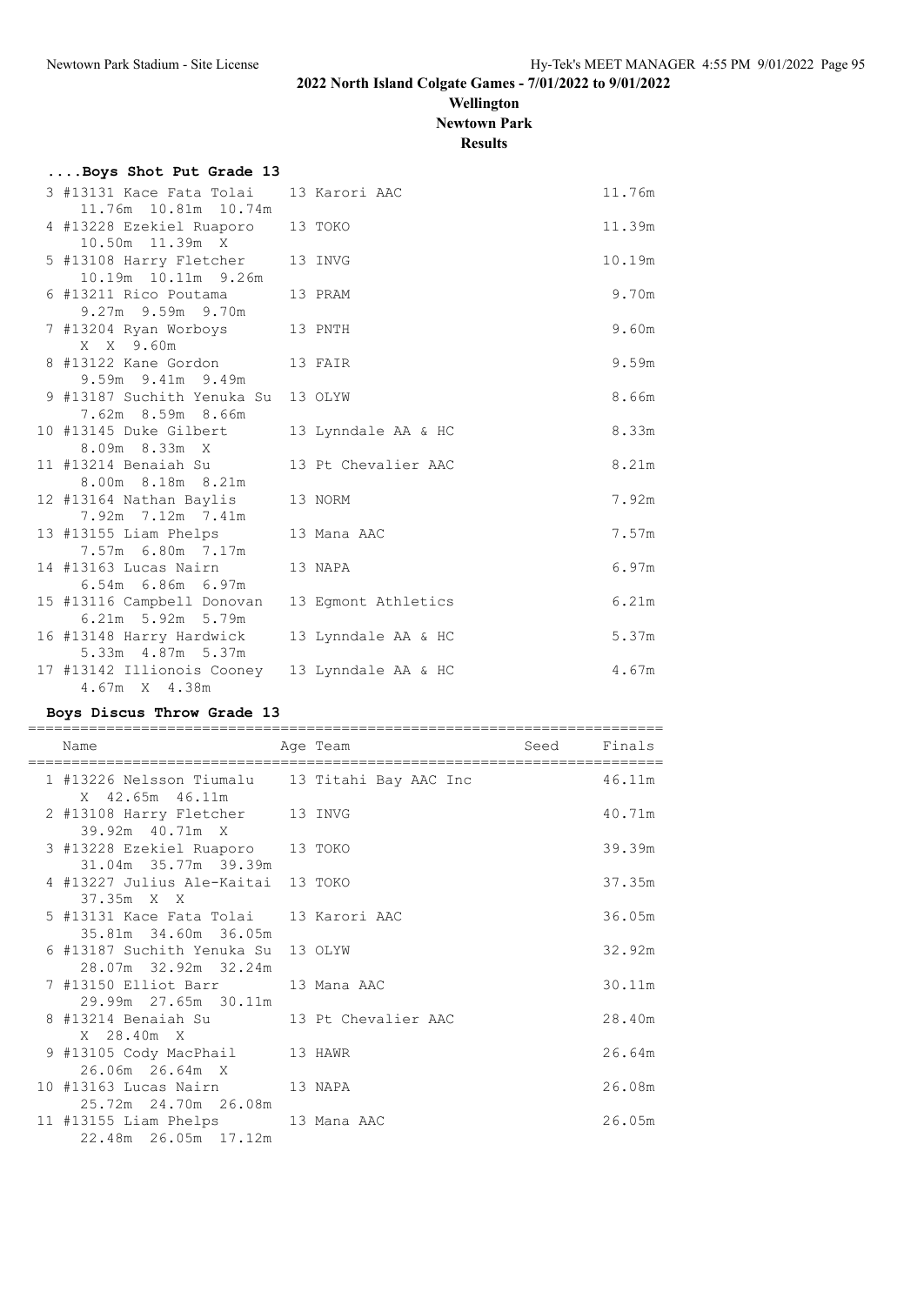### **Wellington Newtown Park**

**Results**

| Boys Discus Throw Grade 13                                        |                       |        |    |
|-------------------------------------------------------------------|-----------------------|--------|----|
| 12 #13140 Gus Neilson 13 Lower Hutt AAC<br>X 23.86m 24.74m        |                       | 24.74m |    |
| 13 #13122 Kane Gordon 13 FAIR                                     |                       | 23.29m |    |
| X X 23.29m<br>14 #13211 Rico Poutama<br>13 PRAM                   |                       | 23.09m |    |
| X 23.09m X<br>15 #13225 Ayden Brooky                              | 13 Titahi Bay AAC Inc | 21.96m |    |
| X 21.96m 18.40m<br>16 #13197 Christian Geldenh 13 PAKU            |                       | 19.34m |    |
| X 18.98m 19.34m<br>17 #13145 Duke Gilbert                         | 13 Lynndale AA & HC   | 19.28m |    |
| X 19.28m 15.24m<br>18 #13101 Vander Buijtendij 13 HAWR            |                       | 17.55m |    |
| 17.55m X 15.58m<br>19 #13116 Campbell Donovan 13 Eqmont Athletics |                       | 14.83m |    |
| 14.06m 14.25m 14.83m                                              |                       |        |    |
| -- #13164 Nathan Baylis 13 NORM<br>X X X                          |                       | FOUL   | NΜ |

#### **Boys 1600 Metre Race Walk Grade 13**

| Name   |                           | Age Team            | Seed | Finals   |
|--------|---------------------------|---------------------|------|----------|
| Heat 1 |                           |                     |      |          |
|        | 1 #13116 Campbell Donovan | 13 Eqmont Athletics |      | 9:09.90  |
|        | 2 #13164 Nathan Baylis    | 13 NORM             |      | 9:20.17  |
|        | 3 #13106 Jayden Poole     | 13 HAWR             |      | 10:32.61 |
|        | 4 #13163 Lucas Nairn      | 13 NAPA             |      | 12:19.93 |
|        |                           |                     |      |          |

#### **Boys 100 Metre Sprint Grade 14**

| Name                                             | Age Team | Seed Prelims |
|--------------------------------------------------|----------|--------------|
| Heat 1 Preliminaries Wind: 1.9                   |          |              |
| 1 #14150 Jack Marra 14 LCTY                      |          | 11.82q       |
| 2 #14183 Francis Guyo 14 PAKU                    |          | 11.85q       |
| 3 #14202 Lucas Lambert 14 PRAM                   |          | 12.10q       |
| 4 #14107 William Stilwell 14 Athletics Richmond  |          | 12.86        |
| 5 #14214 Dante Ford-Tuveve 14 Titahi Bay AAC Inc |          | 14.03        |
| 6 #14140 Rocco Mowat 14 HELA                     |          | 14.23        |
| Heat 2 Preliminaries Wind: 3.1                   |          |              |
| 1 #14104 Brock Cotton 14 Athletics Richmond      |          | 12.35        |
| 2 #14162 Chisom Ochibulu 14 MOAC                 |          | 12.53        |
| 3 #14215 Dejan Siou 14 Titahi Bay AAC Inc        |          | 12.74        |
| 4 #14158 Daniil Kovylov 14 Lynndale AA & HC      |          | 14.63        |
| Heat 3 Preliminaries Wind: 2.2                   |          |              |
| 1 #14105 Flynn Mackie 14 Athletics Richmond      |          | 11.98q       |
| 2 #14143 Brayden Neilson 14 INGL                 |          | 12.18q       |
| 3 #14226 Marius Filo-Smith 14 WHAC               |          | 12.35q       |
| 4 #14151 Harrison Roberts- 14 LCTY               |          | 12.47        |
| 5 #14185 Noah Retford 14 PAKU                    |          | 12.73        |
| Heat 4 Preliminaries Wind: 3.6                   |          |              |
| 1 #14180 Ben Blundell 14 PAKU                    |          | 12.18q       |
| 2 #14192 Taylor Hall 14 PNTH                     |          | 12.28q       |
| 3 #14106 Zion Simpson 14 Athletics Richmond      |          | 12.44        |
| 4 #14217 Lui To'omaga-Tapu 14 Titahi Bay AAC Inc |          | 12.52        |
| 5 #14204 Zyrus Ropitini 14 PRAM                  |          | 12.62        |
| 6 #14152 Cooper Simes 14 LCTY                    |          | 12.70        |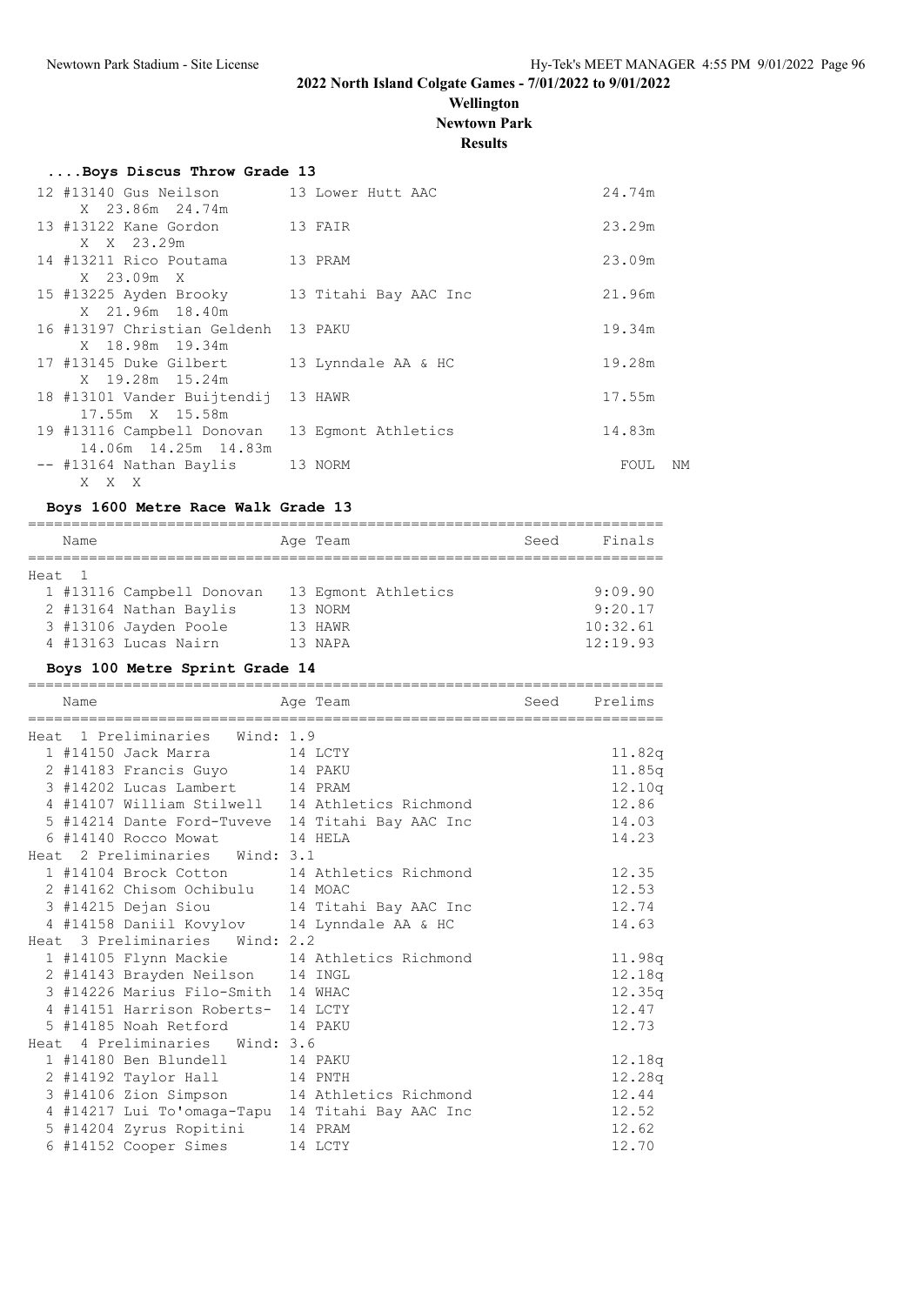**Wellington Newtown Park**

**Results**

=========================================================================

#### **Boys 100 Metre Sprint Grade 14**

| Name |                            | Age Team              | Prelims | Finals |
|------|----------------------------|-----------------------|---------|--------|
|      | Heat 1 Finals Wind: 2.9    |                       |         |        |
|      | 1 #14183 Francis Guyo      | 14 PAKU               | 11.85   | 11.52  |
|      | 2 #14150 Jack Marra        | 14 LCTY               | 11.82   | 11.70  |
|      | 3 #14202 Lucas Lambert     | 14 PRAM               | 12.10   | 11.87  |
|      | 4 #14105 Flynn Mackie      | 14 Athletics Richmond | 11.98   | 11.90  |
|      | 5 #14143 Brayden Neilson   | 14 INGL               | 12.18   | 11.97  |
|      | 6 #14192 Taylor Hall       | 14 PNTH               | 12.28   | 12.06  |
|      | 7 #14226 Marius Filo-Smith | 14 WHAC               | 12.35   | 12.16  |
|      | 8 #14180 Ben Blundell      | 14 PAKU               | 12 18   | 12.21  |

#### **Boys 200 Metre Sprint Grade 14**

| Name |                                    | Age Team                                        | seed Prelims |        |
|------|------------------------------------|-------------------------------------------------|--------------|--------|
|      | Heat 1 Preliminaries Wind: 1.1     |                                                 |              |        |
|      | 1 #14150 Jack Marra 14 LCTY        |                                                 |              | 23.90q |
|      |                                    | 2 #14105 Flynn Mackie 14 Athletics Richmond     |              | 24.44q |
|      | 3 #14143 Brayden Neilson 14 INGL   |                                                 |              | 25.01q |
|      | 4 #14192 Taylor Hall 14 PNTH       |                                                 |              | 25.14q |
|      | 5 #14185 Noah Retford 14 PAKU      |                                                 |              | 26.12  |
|      | 6 #14140 Rocco Mowat 14 HELA       |                                                 |              | 29.98  |
|      | 7 #14186 Zach Reynolds 14 PAKU     |                                                 |              | 30.59  |
|      | Heat 2 Preliminaries Wind: 1.9     |                                                 |              |        |
|      | 1 #14183 Francis Guyo 14 PAKU      |                                                 |              | 24.30q |
|      | 2 #14226 Marius Filo-Smith 14 WHAC |                                                 |              | 25.75  |
|      | 3 #14151 Harrison Roberts- 14 LCTY |                                                 |              | 25.98  |
|      |                                    | 4 #14106 Zion Simpson 14 Athletics Richmond     |              | 26.12  |
|      | 5 #14165 Cruz Witheford 14 MATA    |                                                 |              | 27.77  |
|      | Heat 3 Preliminaries Wind: 2.1     |                                                 |              |        |
|      | 1 #14180 Ben Blundell 14 PAKU      |                                                 |              | 25.55q |
|      | 2 #14162 Chisom Ochibulu 14 MOAC   |                                                 |              | 25.62q |
|      | 3 #14152 Cooper Simes 14 LCTY      |                                                 |              | 25.67q |
|      |                                    | 4 #14215 Dejan Siou 14 Titahi Bay AAC Inc       |              | 26.53  |
|      |                                    | 5 #14107 William Stilwell 14 Athletics Richmond |              | 26.96  |

### **Boys 200 Metre Sprint Grade 14**

| Name |                          | Age Team              | Prelims | Finals |
|------|--------------------------|-----------------------|---------|--------|
|      | Heat 1 Finals Wind: 3.4  |                       |         |        |
|      | 1 #14150 Jack Marra      | 14 LCTY               | 23.90   | 23.58  |
|      | 2 #14105 Flynn Mackie    | 14 Athletics Richmond | 24.44   | 24.04  |
|      | 3 #14183 Francis Guyo    | 14 PAKU               | 24.30   | 24.07  |
|      | 4 #14143 Brayden Neilson | 14 INGL               | 25.01   | 24.30  |
|      | 5 #14192 Taylor Hall     | 14 PNTH               | 25.14   | 25.06  |
|      | 6 #14162 Chisom Ochibulu | 14 MOAC               | 25.62   | 25.44  |
|      | 7 #14180 Ben Blundell    | 14 PAKU               | 25.55   | 25.70  |
|      | 8 #14152 Cooper Simes    | 14 I.C.TY             | 25.67   | 25.90  |
|      |                          |                       |         |        |

### **Boys 400 Metre Sprint Grade 14**

| Name                 | Age Team | Prelims<br>Seed |
|----------------------|----------|-----------------|
|                      |          |                 |
| Heat 1 Preliminaries |          |                 |
| 1 #14150 Jack Marra  | 14 LCTY  | 53.75a          |
| 2 #14188 Tim Wallace | 14 PAKU  | $55.24\alpha$   |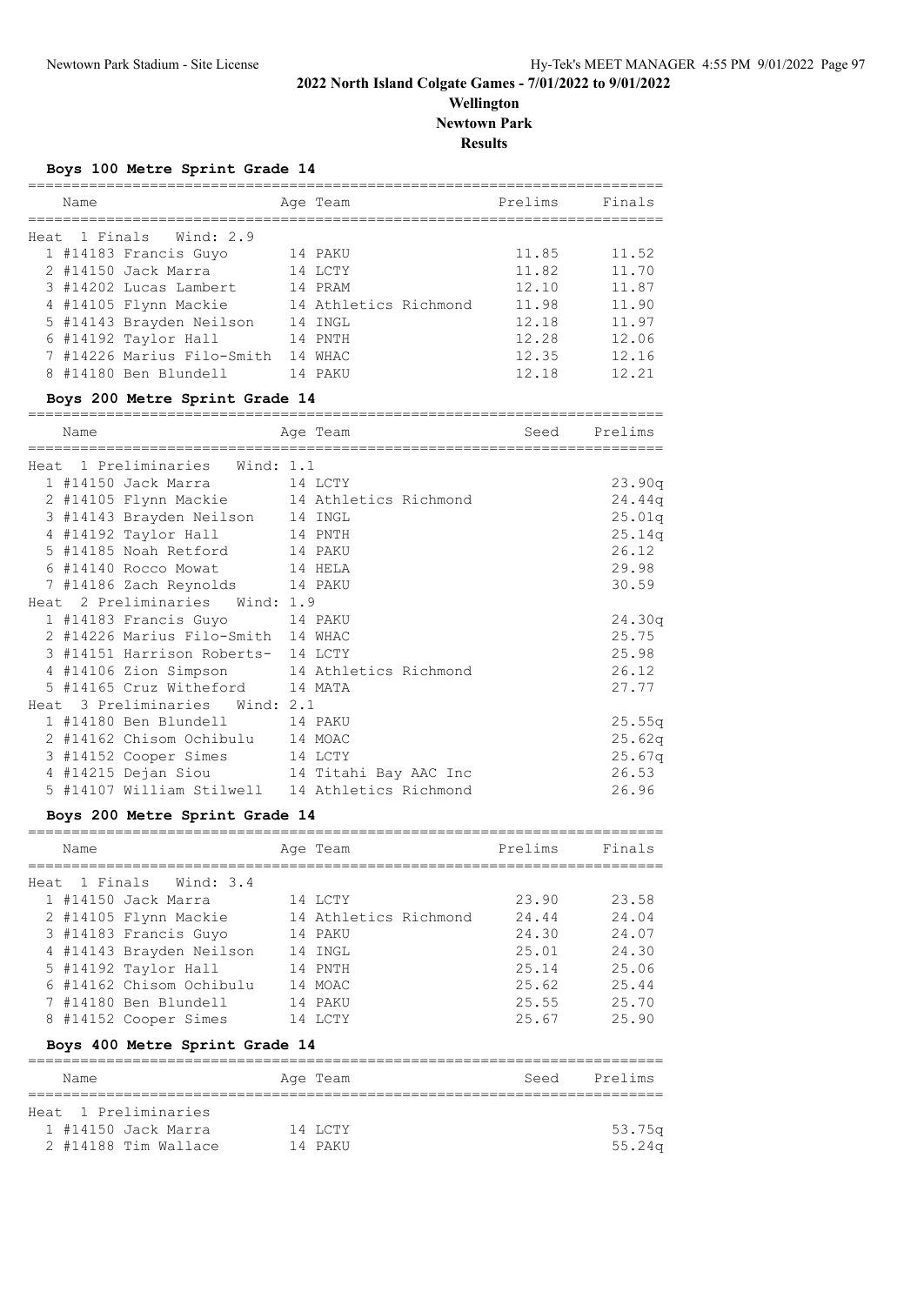**Wellington Newtown Park**

**Results**

| 3 #14228 Jaquun Gunregjav- 14 WHAC                | 55.49q                         |
|---------------------------------------------------|--------------------------------|
| 4 #14210 Cooper Wightman 14 Selwyn                | 58.44q                         |
| 5 #14166 Martin Chemlev 14 NHBC                   | 58.92                          |
| 6 #14165 Cruz Witheford 14 MATA                   | 63.41                          |
|                                                   |                                |
| 1 #14143 Brayden Neilson 14 INGL                  | 56.62q                         |
| 2 #14131 Jesse Humberstone<br>14 HAWK             | 56.96q                         |
| 3 #14151 Harrison Roberts- 14 LCTY                | 65.08                          |
| 4 #14158 Daniil Kovylov<br>14 Lynndale AA & HC    | 68.78                          |
|                                                   |                                |
| 14 PNTH                                           | 56.04q                         |
| 2 #14220 Alex Hardy<br>14 WTKC                    | 58.33q                         |
| 3 #14113 Nathaniel Burke<br>14 Athletics Wanganui | 60.66                          |
| 14 Lynndale AA & HC                               | 61.77                          |
|                                                   | Boys 400 Metre Sprint Grade 14 |

### **Boys 400 Metre Sprint Grade 14**

| Name          |                            |    | Age Team  | Prelims | Finals |
|---------------|----------------------------|----|-----------|---------|--------|
|               |                            |    |           |         |        |
| Heat 1 Finals |                            |    |           |         |        |
|               | 1 #14150 Jack Marra        |    | 14 LCTY   | 53.75   | 53.74  |
|               | 2 #14188 Tim Wallace       |    | 14 PAKU   | 55.24   | 54.47  |
|               | 3 #14228 Jaquun Gunregjav- |    | 14 WHAC   | 55.49   | 54.75  |
|               | 4 #14192 Taylor Hall       |    | 14 PNTH   | 56.04   | 55.59  |
|               | 5 #14131 Jesse Humberstone |    | 14 HAWK   | 56.96   | 56.10  |
|               | 6 #14143 Brayden Neilson   |    | 14 INGL   | 56.62   | 57.49  |
|               | 7 #14210 Cooper Wightman   |    | 14 Selwyn | 58.44   | 58.21  |
|               | 8 #14220 Alex Hardy        | 14 | WTKC.     | 58.33   | 59.91  |

#### **Boys 800 Metre Run Grade 14**

|        | Name |                            | Age Team              | Seed | Finals  |
|--------|------|----------------------------|-----------------------|------|---------|
|        |      |                            |                       |      |         |
| Heat 1 |      |                            |                       |      |         |
|        |      | 1 #14110 Hamish Murray     | 14 TRGA               |      | 2:06.93 |
|        |      | 2 #14188 Tim Wallace       | 14 PAKU               |      | 2:06.98 |
|        |      | 3 #14228 Jaquun Gunregjav- | 14 WHAC               |      | 2:07.86 |
|        |      | 4 #14206 Jack Erikson      | 14 Pt Chevalier AAC   |      | 2:08.16 |
|        |      | 5 #14210 Cooper Wightman   | 14 Selwyn             |      | 2:10.11 |
|        |      | 6 #14125 Felix Field       | 14 Eqmont Athletics   |      | 2:11.75 |
|        |      | 7 #14147 Joe Martin        | 14 Karori AAC         |      | 2:13.70 |
|        |      | 8 #14124 Zavier Brown      | 14 Eqmont Athletics   |      | 2:17.81 |
|        |      | 9 #14113 Nathaniel Burke   | 14 Athletics Wanganui |      | 2:19.43 |
|        |      | 10 #14166 Martin Chemlev   | 14 NHBC               |      | 2:19.94 |
|        |      | 11 #14159 Brook Yu         | 14 Lynndale AA & HC   |      | 2:20.66 |
|        |      | 12 #14158 Daniil Kovylov   | 14 Lynndale AA & HC   |      | 2:33.19 |

### **Boys 1500 Metre Run Grade 14**

| Name |                            | Age Team            | Seed | Finals  |
|------|----------------------------|---------------------|------|---------|
|      | 1 #14206 Jack Erikson      | 14 Pt Chevalier AAC |      | 4:18.99 |
|      | 2 #14110 Hamish Murray     | 14 TRGA             |      | 4:19.14 |
|      | 3 #14210 Cooper Wightman   | 14 Selwyn           |      | 4:22.78 |
|      | 4 #14188 Tim Wallace       | 14 PAKU             |      | 4:25.97 |
|      | 5 #14228 Jaquun Gunregjav- | 14 WHAC             |      | 4:30.71 |
|      | 6 #14147 Joe Martin        | 14 Karori AAC       |      | 4:31.59 |
|      | 7 #14125 Felix Field       | 14 Eqmont Athletics |      | 4:35.92 |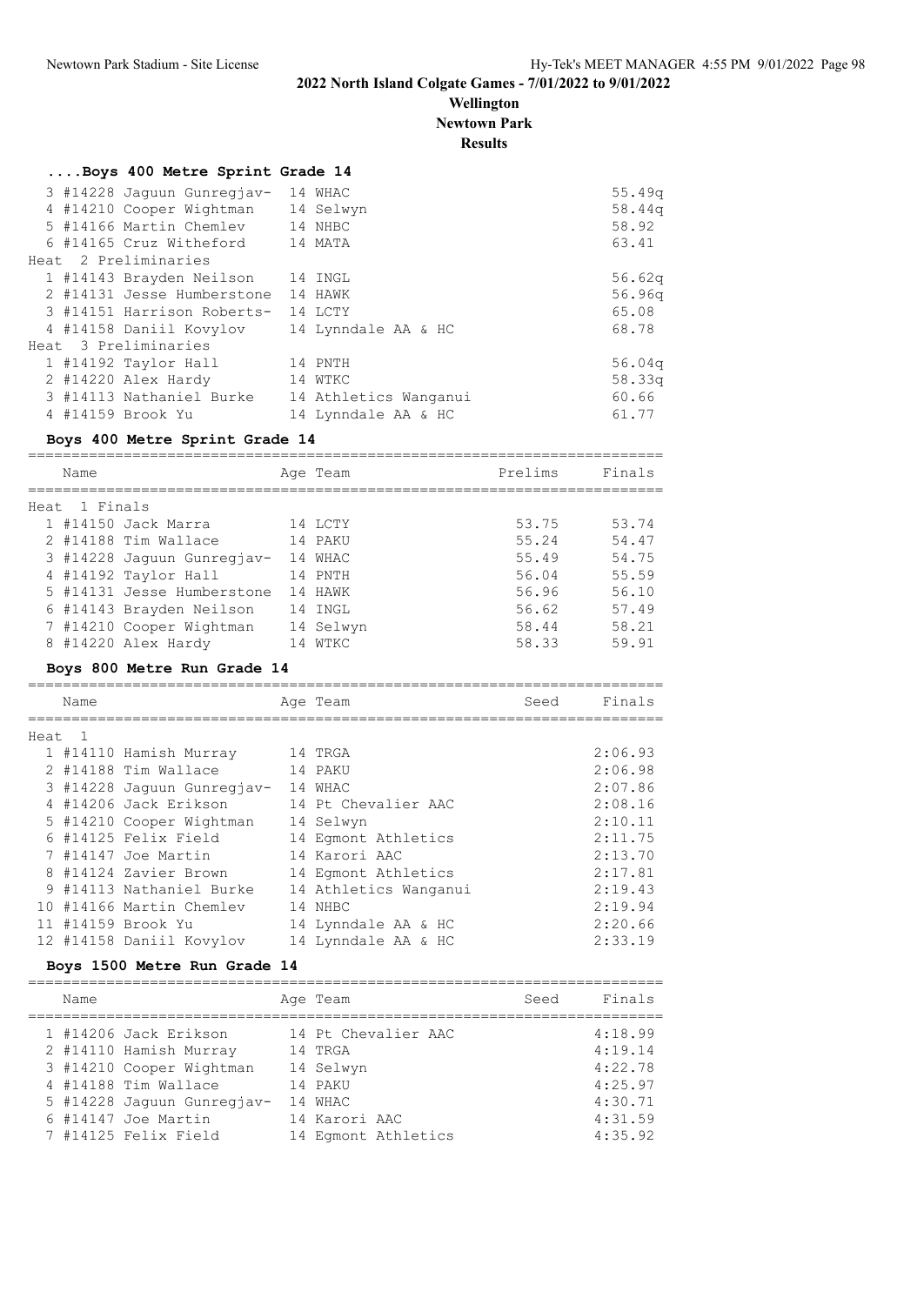### **Wellington Newtown Park**

# **Results**

| Boys 1500 Metre Run Grade 14    |                     |      |         |
|---------------------------------|---------------------|------|---------|
| 8 #14219 Callum Wos             | 14 UHAC             |      | 4:35.96 |
| 9 #14124 Zavier Brown           | 14 Eqmont Athletics |      | 4:39.83 |
| 10 #14159 Brook Yu              | 14 Lynndale AA & HC |      | 4:54.40 |
| 11 #14166 Martin Chemlev        | 14 NHBC             |      | 5:01.17 |
| 12 #14187 Richie Trathen        | 14 PAKU             |      | 5:36.05 |
| Boys 100 Metre Hurdles Grade 14 |                     |      |         |
| Name                            | Age Team            | Seed | Finals  |
| Heat 1<br>Wind: $-0.3$          |                     |      |         |
| 1 #14128 Ben Langley            | 14 ELSL             |      | 14.47   |

|  | 2 #14202 Lucas Lambert    | 14 PRAM               | 14.99 |
|--|---------------------------|-----------------------|-------|
|  | 3 #14184 Daniel Mullens   | 14 PAKU               | 15.77 |
|  | 4 #14175 Joshua Ingham    | 14 OLYW               | 15.90 |
|  | 5 #14185 Noah Retford     | 14 PAKU               | 16.61 |
|  | 6 #14107 William Stilwell | 14 Athletics Richmond | 17.31 |
|  | 7 #14166 Martin Chemley   | 14 NHBC               | 17.34 |
|  | 8 #14159 Brook Yu         | 14 Lynndale AA & HC   | 18.24 |
|  |                           |                       |       |

### **Boys 4x100 Metre Relay Grade 14**

|        | Team                                                          |  | Seed                             | Finals |           |
|--------|---------------------------------------------------------------|--|----------------------------------|--------|-----------|
| Heat 1 |                                                               |  |                                  |        |           |
|        | 1 Athletics Richmond 'A'                                      |  |                                  | 47.73  |           |
|        | 1) #14104 Brock Cotton 14                                     |  | 2) #14105 Flynn Mackie 14        |        |           |
|        | 3) #14107 William Stilwell 14                                 |  | 4) #14106 Zion Simpson 14        |        |           |
|        | 2 Pakuranga Athletic Club Inc 'A'                             |  |                                  | 48.24  |           |
|        | 1) #14188 Tim Wallace 14                                      |  | 2) #14183 Francis Guyo 14        |        |           |
|        | 3) #14186 Zach Reynolds 14                                    |  | 4) #14180 Ben Blundell 14        |        |           |
|        | 3 Paraparaumu T & F Club 'A'                                  |  |                                  | 49.84  |           |
|        | 1) #14204 Zyrus Ropitini 14                                   |  | 2) #13209 Luke Jarvis 13         |        |           |
|        | 3) #14200 Archie Chambers 14                                  |  | 4) #13211 Rico Poutama 13        |        |           |
|        | 4 Olympic Harrier Club 'A'                                    |  |                                  | 52.31  |           |
|        | 1) #12193 Aidan Rook 12                                       |  | 2) #13180 Zack Kimmins 13        |        |           |
|        | 3) #13187 Suchith Yenuka Sudusingh 4) #14175 Joshua Ingham 14 |  |                                  |        |           |
|        | 5 Titahi Bay AAC Inc 'A'                                      |  |                                  | 53.79  |           |
|        | 1) #14215 Dejan Siou 14                                       |  | 2) #14214 Dante Ford-Tuveve 14   |        |           |
|        | 3) #14216 Xavior Sola 14                                      |  | 4) #14217 Lui To'omaga-Tapuai 14 |        |           |
|        | 6 Lynndale AA & HC 'A'                                        |  |                                  | 54.76  |           |
|        | 1) #14158 Daniil Kovylov 14                                   |  | 2) #13146 Ty Gonzales 13         |        |           |
|        | 3) #13148 Harry Hardwick 13                                   |  | 4) #14159 Brook Yu 14            |        |           |
|        | -- Lake City Athletic Club 'A'                                |  |                                  | DO -   | TR 24.6.1 |
|        | 1) #14148 Manaia Christiansen 14 2) #14150 Jack Marra 14      |  |                                  |        |           |
|        | 3) #14151 Harrison Roberts-Brake 1 4) #14152 Cooper Simes 14  |  |                                  |        |           |

### **Boys High Jump Grade 14**

| Name                                              |        |            |         | Age Team  |     |       | Seed | Finals |
|---------------------------------------------------|--------|------------|---------|-----------|-----|-------|------|--------|
| Trial 1                                           |        |            |         |           |     |       |      |        |
| 1 #14202 Lucas Lambert 14 PRAM                    |        |            |         |           |     |       |      | 1.83m  |
| 1.55 1.60 1.65 1.68 1.71 1.74 1.77 1.80 1.83 1.85 |        |            |         |           |     |       |      |        |
|                                                   |        |            |         |           |     | XXX X |      |        |
| 2 #14128 Ben Langley                              |        |            | 14 ELSL |           |     |       |      | 1.80m  |
| 1.60 1.65 1.68 1.71 1.74 1.77 1.80 1.83           |        |            |         |           |     |       |      |        |
| ∩<br>$\cap$                                       | $\cap$ | $X \cap Y$ |         | $\circ$ 0 | XXX |       |      |        |
|                                                   |        |            |         |           |     |       |      |        |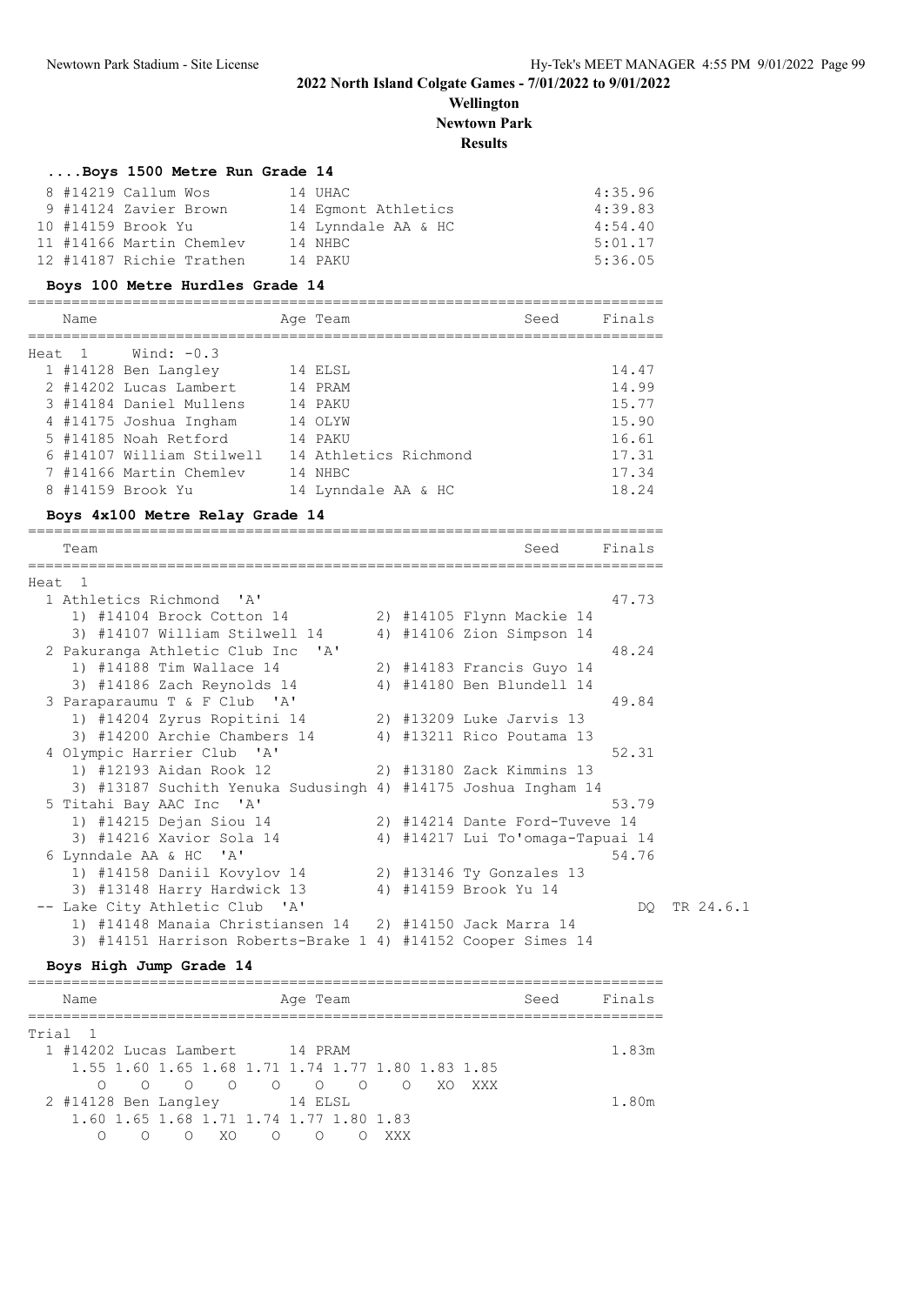## **Wellington Newtown Park**

|                                                         | <b>Results</b>                                         |        |
|---------------------------------------------------------|--------------------------------------------------------|--------|
| Boys High Jump Grade 14                                 |                                                        |        |
| 3 #14180 Ben Blundell 14 PAKU                           |                                                        | 1.77m  |
|                                                         | 1.40 1.45 1.50 1.55 1.60 1.65 1.68 1.71 1.74 1.77 1.80 |        |
|                                                         | 0 - - 0 - 0 0 XO XXO XO XXX                            |        |
| 4 #14143 Brayden Neilson 14 INGL                        |                                                        | 1.65m  |
| 1.35 1.40 1.45 1.50 1.55 1.60 1.65 1.68                 |                                                        |        |
| 0 - 0 0 0 XO XXO XXX                                    |                                                        |        |
| 5 #14131 Jesse Humberstone 14 HAWK                      |                                                        | 1.60m  |
| 1.45 1.50 1.55 1.60 1.65                                |                                                        |        |
| 0 0 – 0 XXX                                             |                                                        |        |
| 6 #14175 Joshua Ingham 14 OLYW                          |                                                        | J1.60m |
| 1.45 1.50 1.55 1.60 1.65                                |                                                        |        |
| O O XO O XXX                                            |                                                        |        |
| 7 #14106 Zion Simpson 14 Athletics Richmond             |                                                        | 1.55m  |
| 1.40 1.45 1.50 1.55 1.60                                |                                                        |        |
| XO OXXO OXXX                                            |                                                        |        |
| 8 #14228 Jaguun Gunregjav- 14 WHAC                      |                                                        | J1.55m |
| 1.30 1.35 1.40 1.45 1.50 1.55 1.60<br>0 0 0 0 XO XO XXX |                                                        |        |
| 9 #14101 Ari Bennett 14 Ashhurst H & AC                 |                                                        | 1.45m  |
| 1.30 1.35 1.40 1.45 1.50                                |                                                        |        |
| 0 0 0 0 XXX                                             |                                                        |        |
| 10 #14104 Brock Cotton 14 Athletics Richmond            |                                                        | J1.45m |
| 1.40 1.45 1.50                                          |                                                        |        |
| XO XXX<br>$\Omega$                                      |                                                        |        |
|                                                         |                                                        |        |

### **Boys Long Jump Grade 14**

| Name                                                                                   |               |     |
|----------------------------------------------------------------------------------------|---------------|-----|
| 1 #14150 Jack Marra 14 LCTY<br>$5.65m(0.1) 5.69m(-0.9) 5.85m(1.5)$                     | $5.85m$ 1.5   |     |
| 2 #14202 Lucas Lambert 14 PRAM<br>$5.58m(-1.1) 5.63m(1.1) 5.63m(1.5)$                  | 5.63m         | 1.1 |
| 3 #14188 Tim Wallace 14 PAKU<br>$5.55m(2.1) 5.17m(-1.2) X$                             | 5.55m         | 2.1 |
| 4 #14104 Brock Cotton 14 Athletics Richmond<br>$5.41m(-0.2)$ $5.27m(0.7)$ $5.49m(0.4)$ | 5.49m         | 0.4 |
| 5 #14106 Zion Simpson 14 Athletics Richmond<br>5.11m(2.1) 5.12m(0.3) 5.18m(2.2)        | 5.18m         | 2.2 |
| 6 #14192 Taylor Hall 14 PNTH<br>5.15m(0.8) 5.00m(0.7) 4.75m(0.4)                       | 5.15m         | 0.8 |
| 7 #14215 Dejan Siou 14 Titahi Bay AAC Inc<br>$4.90m(-0.8)$ $4.85m(0.2)$ $5.09m(2.4)$   | 5.09m 2.4     |     |
| 8 #14151 Harrison Roberts- 14 LCTY<br>$3.94m(0.6) 5.05m(-0.5) 5.05m(-1.2)$             | $5.05m - 0.5$ |     |
| 9 #14226 Marius Filo-Smith 14 WHAC<br>$3.94m(-0.7)$ 4.02m $(-0.4)$ 4.18m $(0.7)$       | $J4.18m$ 0.7  |     |
| Trial 2                                                                                |               |     |
| 1 #14180 Ben Blundell 14 PAKU<br>5.48m(1.6) 5.71m(0.1) 5.65m(0.5)                      | 5.71m         | 0.1 |
| 2 #14143 Brayden Neilson 14 INGL<br>$5.51m(-1.1)$ 4.22m(0.3) 5.56m(1.0)                | 5.56m         | 1.0 |
| 3 #14217 Lui To'omaga-Tapu 14 Titahi Bay AAC Inc<br>4.99m(0.4) 5.38m(0.5) 5.41m(0.7)   | 5.41m         | 0.7 |
| 4 #14152 Cooper Simes 14 LCTY<br>$4.57m(3.1)$ $4.53m(-0.2)$ $5.18m(0.9)$               | J5.18m        | 0.9 |
| 5 #14175 Joshua Ingham 14 OLYW<br>$5.12m(0.5)$ 4.81m $(0.4)$ 4.80m $(-4.7)$            | 5.12m         | 0.5 |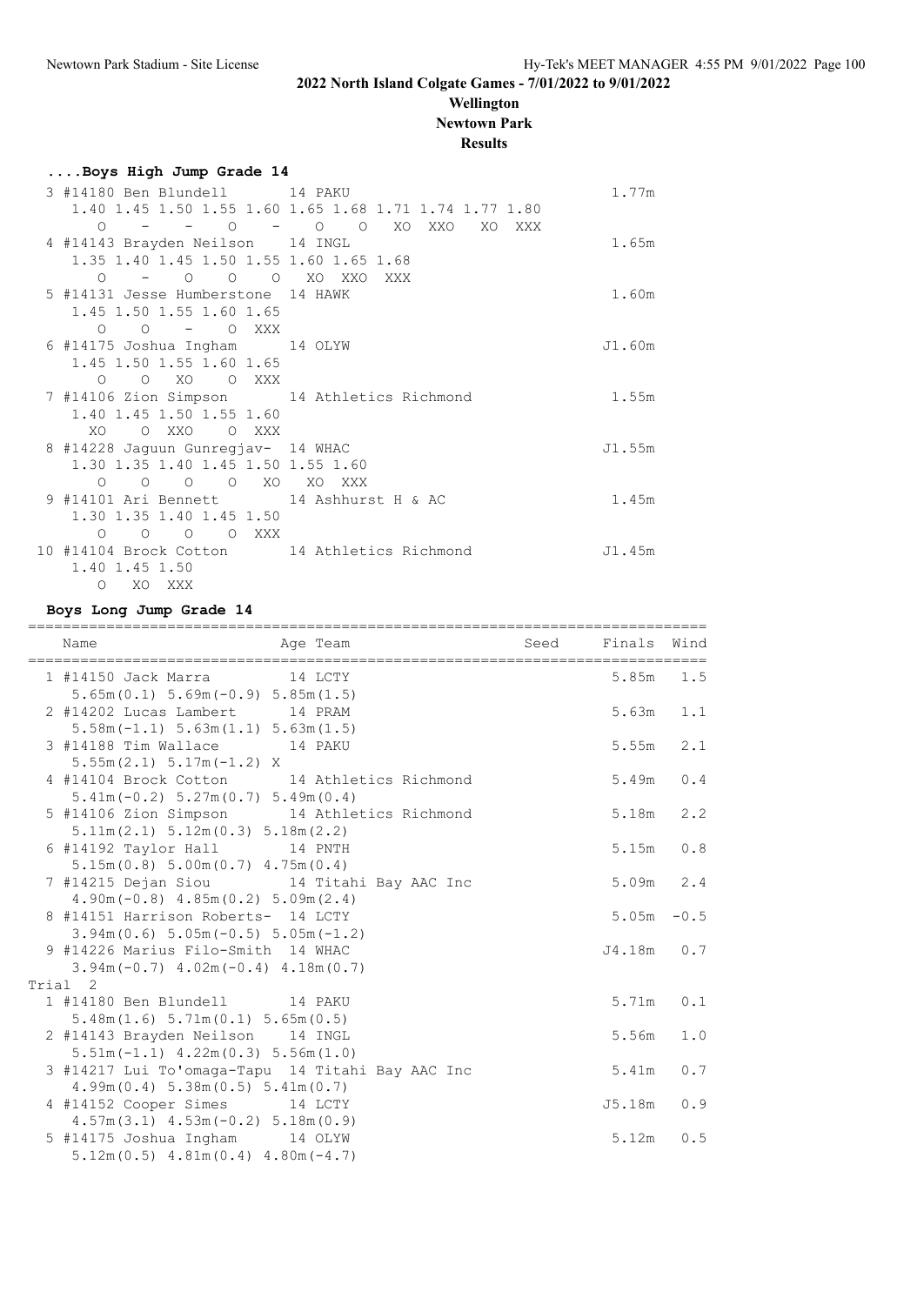### **Wellington Newtown Park**

**Results**

| Boys Long Jump Grade 14                             |               |  |
|-----------------------------------------------------|---------------|--|
| 6 #14200 Archie Chambers 14 PRAM                    | $5.06m - 0.1$ |  |
| $X = 4.85m(0.9) 5.06m(-0.1)$                        |               |  |
| 7 #14185 Noah Retford 14 PAKU                       | $4.65m$ 0.3   |  |
| $4.37m(0.9)$ $4.65m(0.3)$ X                         |               |  |
| 8 #14159 Brook Yu 14 Lynndale AA & HC               | $4.40m$ 1.1   |  |
| $X = 4.40m(1.1) 3.96m(-1.7)$                        |               |  |
| 9 #14140 Rocco Mowat 14 HELA                        | $4.31m$ 2.1   |  |
| $4.31m(2.1)$ X $4.22m(3.6)$                         |               |  |
| 10 #14158 Daniil Kovylov 14 Lynndale AA & HC        | $4.18m$ $0.8$ |  |
| $4.13m(1.3)$ $3.96m(-0.3)$ $4.18m(0.8)$             |               |  |
| 11 #14101 Ari Bennett 14 Ashhurst H & AC            | $3.68m$ $0.1$ |  |
| $3.43$ m $(0.8)$ $3.19$ m $(-1.0)$ $3.68$ m $(0.1)$ |               |  |

### **Boys Shot Put Grade 14**

| Age Team and Seed Finals<br>Name                                                          |  |  |  |        |                  |
|-------------------------------------------------------------------------------------------|--|--|--|--------|------------------|
| Trial 1                                                                                   |  |  |  |        |                  |
| 1 #14214 Dante Ford-Tuveve 14 Titahi Bay AAC Inc 12.58m<br>12.55m 12.58m 12.51m           |  |  |  |        |                  |
| 2 #14148 Manaia Christians 14 LCTY<br>10.22m 11.66m X                                     |  |  |  | 11.66m |                  |
| 11.63m  10.63m  11.59m                                                                    |  |  |  |        |                  |
| 4 #14184 Daniel Mullens 14 PAKU<br>10.35m  10.88m  9.51m                                  |  |  |  | 10.88m |                  |
| 5 #14131 Jesse Humberstone 14 HAWK<br>10.83m  10.33m  10.71m                              |  |  |  | 10.83m |                  |
| 6 #14162 Chisom Ochibulu 14 MOAC<br>9.48m 10.60m 10.69m                                   |  |  |  | 10.69m |                  |
| 7 #14186 Zach Reynolds 14 PAKU<br>10.29m 9.91m X                                          |  |  |  | 10.29m |                  |
| 8 #14217 Lui To'omaga-Tapu 14 Titahi Bay AAC Inc 10.21m YC CR 18.5<br>9.97m 10.21m 10.04m |  |  |  |        |                  |
| 9 #14220 Alex Hardy 14 WTKC<br>9.41m 9.63m 9.16m                                          |  |  |  | 9.63m  |                  |
| 10 #14144 Jake White 14 INGL<br>$9.08m$ $9.44m$ $8.49m$                                   |  |  |  | 9.44m  |                  |
| 10 #14226 Marius Filo-Smith 14 WHAC<br>$9.27m$ 9.44m 8.59m                                |  |  |  | 9.44m  |                  |
| 12 #14152 Cooper Simes 14 LCTY<br>8.67m 8.91m 9.20m                                       |  |  |  | 9.20m  |                  |
| 13 #14215 Dejan Siou 14 Titahi Bay AAC Inc 8.48m<br>8.48m 8.40m X                         |  |  |  |        |                  |
| 14 #14160 Connor Wilson 14 Mana AAC<br>7.68m 7.76m X                                      |  |  |  |        | 7.76m YC CR 18.5 |

### **Boys Discus Throw Grade 14**

| Name                                                       | Age Team | Seed | Finals |
|------------------------------------------------------------|----------|------|--------|
| 1 #14131 Jesse Humberstone 14 HAWK<br>36.73m X 38.06m      |          |      | 38.06m |
| 2 #14162 Chisom Ochibulu 14 MOAC<br>32.67m 36.31m 30.72m   |          |      | 36.31m |
| 3 #14148 Manaia Christians 14 LCTY<br>35.77m 36.14m 32.31m |          |      | 36.14m |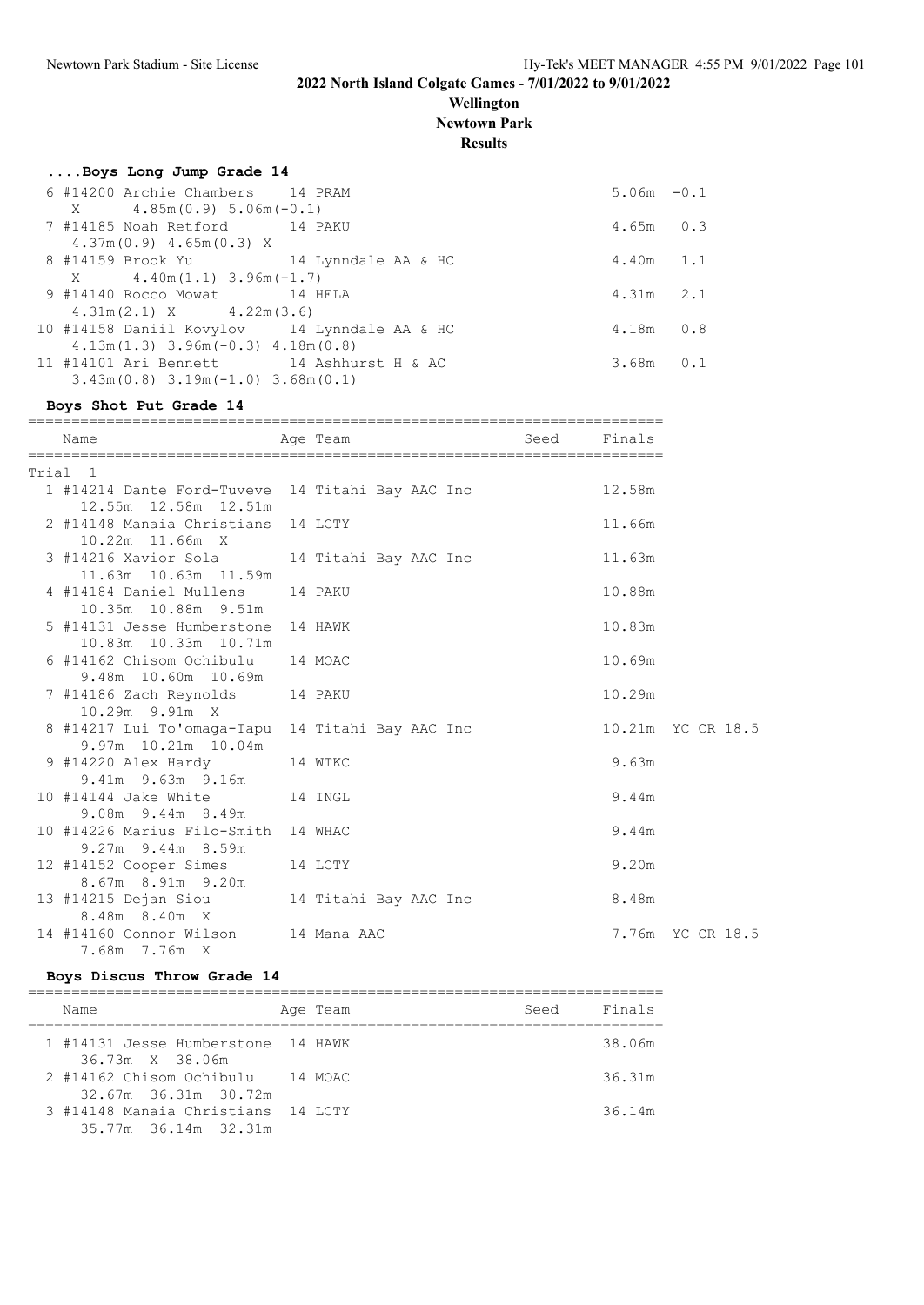# **Wellington Newtown Park**

**Results**

| Boys Discus Throw Grade 14                                            |  |        |
|-----------------------------------------------------------------------|--|--------|
| 4 #14216 Xavior Sola         14 Titahi Bay AAC Inc<br>34.46m X 36.03m |  | 36.03m |
| 5 #14184 Daniel Mullens 14 PAKU<br>X 22.61m 35.05m                    |  | 35.05m |
| 6 #14175 Joshua Ingham 14 OLYW<br>30.37m 28.25m 31.16m                |  | 31.16m |
| 7 #14152 Cooper Simes 14 LCTY<br>27.56m 30.83m 28.61m                 |  | 30.83m |
| 8 #14220 Alex Hardy 14 WTKC<br>30.58m 26.28m X                        |  | 30.58m |
| 9 #14217 Lui To'omaga-Tapu 14 Titahi Bay AAC Inc<br>30.18m X 20.76m   |  | 30.18m |
| 10 #14104 Brock Cotton 14 Athletics Richmond<br>28.28m X X            |  | 28.28m |
| 11 #14144 Jake White 14 INGL<br>X 25.77m 27.06m                       |  | 27.06m |
| 12 #14141 Leyton Heta 14 Hinemoa AAC<br>X X 25.37m                    |  | 25.37m |
| 13 #14160 Connor Wilson 14 Mana AAC<br>24.20m 22.61m 24.95m           |  | 24.95m |
| 14 #14140 Rocco Mowat 14 HELA<br>$20.80m$ $21.91m$ -                  |  | 21.91m |
| 15 #14165 Cruz Witheford 14 MATA<br>$20.47m$ 20.79m $-$               |  | 20.79m |
| -- #14214 Dante Ford-Tuveve 14 Titahi Bay AAC Inc<br>X X X            |  | FOUL   |

### **Boys 2000 Metre Race Walk Grade 14**

| Name                                                                                                                                           | Age Team | Seed | Finals               |
|------------------------------------------------------------------------------------------------------------------------------------------------|----------|------|----------------------|
| Heat<br>$\sqrt{1}$<br>1 #14187 Richie Trathen 14 PAKU<br>2 #14101 Ari Bennett 14 Ashhurst H & AC<br>Boys 100 Metre Sprint Para                 |          |      | 10:14.62<br>11:44.17 |
| Name                                                                                                                                           | Age Team | Seed | Finals               |
| Heat 1 Wind: 1.3<br>1 #11194 Albert O'Brien F2 11 Onslow AAC<br>2 #13112 Brian Wilson F20; 13 Athletics Wanganui<br>Boys 200 Metre Sprint Para |          |      | 19.69<br>23.06       |
| Name                                                                                                                                           | Age Team | Seed | Finals               |
| ===================================<br>Heat 1 Wind: 0.5<br>1 #13112 Brian Wilson F20; 13 Athletics Wanganui<br>Boys Shot Put Para              |          |      | 50.78                |
| Name                                                                                                                                           | Age Team | Seed | Finals               |
| Trial 1<br>1 #12233 Harrison Stratfor 12 PRAM<br>$6.04m$ 5.85m $6.04m$                                                                         |          |      | 6.04m                |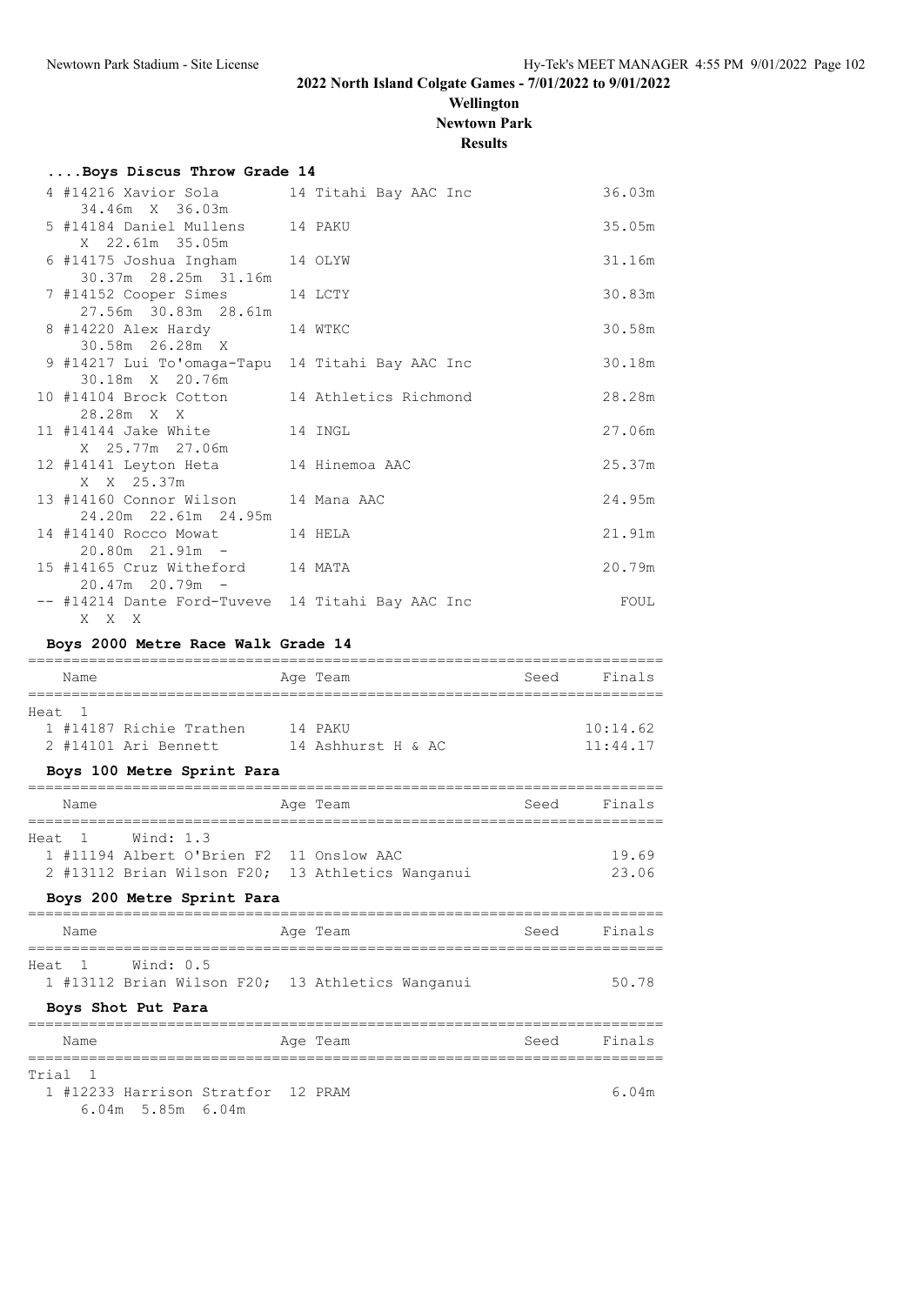### **Wellington Newtown Park Results**

| Boys Shot Put Para<br>2 #13112 Brian Wilson F20; 13 Athletics Wanganui<br>5.52m 5.26m 5.97m |                       |                                    | 5.97m   |
|---------------------------------------------------------------------------------------------|-----------------------|------------------------------------|---------|
| Boys Discus Throw Para                                                                      |                       |                                    |         |
| Name                                                                                        | Age Team              | Seed                               | Finals  |
| 1 #12233 Harrison Stratfor 12 PRAM<br>16.17m 15.08m 15.78m                                  |                       |                                    | 16.17m  |
| 2 #13112 Brian Wilson F20; 13 Athletics Wanganui<br>X 12.96m 12.22m                         |                       |                                    | 12.96m  |
| Mixed Distance Medley Grade 10                                                              | ===================== |                                    |         |
| Team                                                                                        |                       | Seed                               | Finals  |
| Heat <sub>1</sub>                                                                           |                       |                                    |         |
| 1 Lower Hutt AAC 'A'                                                                        |                       |                                    | 4:48.04 |
| 1) #10168 Kade Waldrom 10                                                                   |                       | 2) #10171 Jacob Willliams 10       |         |
| 3) #10165 Anna Green 10                                                                     |                       | 4) #10170 Phoebe Willis 10         |         |
| 2 Paraparaumu T & F Club 'A'                                                                |                       |                                    | 5:17.55 |
| 1) #10223 Holly McCullagh 10                                                                |                       | 2) #10225 Mia Thomson 10           |         |
| 3) #10221 Taio Ferreira 10                                                                  |                       | 4) #10222 Matiu Konder 10          |         |
| 3 Upper Hutt Athletic Club 'A'                                                              |                       |                                    | 5:27.23 |
| 1) #10245 Amelia Harris 10                                                                  |                       | 2) #10246 Matthew Meiklejohn 10    |         |
| 3) #10243 Chester Aoina 10                                                                  |                       | 4) #10248 Danii Tagoai 10          |         |
| 4 Fairfield Athletic Club 'A'                                                               |                       |                                    | 5:28.26 |
| 1) #10128 Daniel Mumby 10                                                                   |                       | 2) #10127 Hunter Larsen-Plowman 10 |         |
| 3) #10126 Hannah Cornes 10                                                                  |                       | 4) #9123 Kulaea Falekaono-Seager 9 |         |
| 5 Olympic Harrier Club 'A'                                                                  |                       |                                    | 5:36.70 |

| 3) #10126 Hannah Cornes 10        | 4) #9123 Kulaea Falekaono-Seager |
|-----------------------------------|----------------------------------|
| 5 Olympic Harrier Club 'A'        | 5:36.70                          |
| 1) #10192 Emma MacKenzie 10       | 2) #10194 Jack Robilliard 10     |
| 3) #10188 Jessica Brown 10        | 4) #9167 Luca Whiteman 9         |
| 6 Hastings Athletic Club 'A'      | 5:37.27                          |
| 1) #10136 Kayleigh Gilbertson 10  | 2) #10137 Archie Simpson 10      |
| 3) #10139 Kepa Symes 10           | 4) #10138 Lucy Strong 10         |
| 7 Lake City Athletic Club 'A'     | 5:39.07                          |
| 1) #10154 Kaiarahi Clancy 10      | 2) #10149 Amber Albrecht 10      |
| 3) #10153 Keira Burborough-Murphy | 4) #10152 Rome Beazley 10        |

## **Mixed Distance Medley Grade 11**

| Team                              |    | Finals<br>Seed                   |
|-----------------------------------|----|----------------------------------|
| 1 Upper Hutt Athletic Club 'A'    |    | 4:53.93                          |
| 1) #11232 Sienna Letoa-Tuala 11   |    | 2) #11235 Jacob Rice 11          |
| 3) #11231 Zoe Hilton 11           | 4) | #11240 Bair Waldrom 11           |
| 2 Fairfield Athletic Club 'A'     |    | 4:55.64                          |
| 1) #11136 Jack Stirling 11        |    | 2) #10129 Honor Nikora-TeHuia 10 |
| 3) #11132 Crystal Burgess 11      |    | 4) #11133 Victoria Burgess 11    |
| 3 Paraparaumu T & F Club 'A'      |    | 5:13.82                          |
| 1) #11207 Jacob Hassan 11         |    | 2) #11205 Bowie Alderdice 11     |
| 3) #11210 Ella McGuigan 11        |    | 4) #11211 Nimah Pearson 11       |
| 4 Mana AAC 'A'                    |    | 5:30.03                          |
| 1) #10175 Zaria Phelps 10         |    | 2) #11171 Asher Thomas 11        |
| 3) #11167 Blossom Dele-Oluwole 11 | 4) | #11170 Theo Lewer 11             |
| 5 Napier Athletic Club Inc 'A'    |    | 5:44.37                          |
| 1) #10180 Luka Donaldson 10       | 2) | #10181 Emma Nairn 10             |
| 3) #11176 Midnight Edmonds 11     | 4) | #11177 Millie Lyford 11          |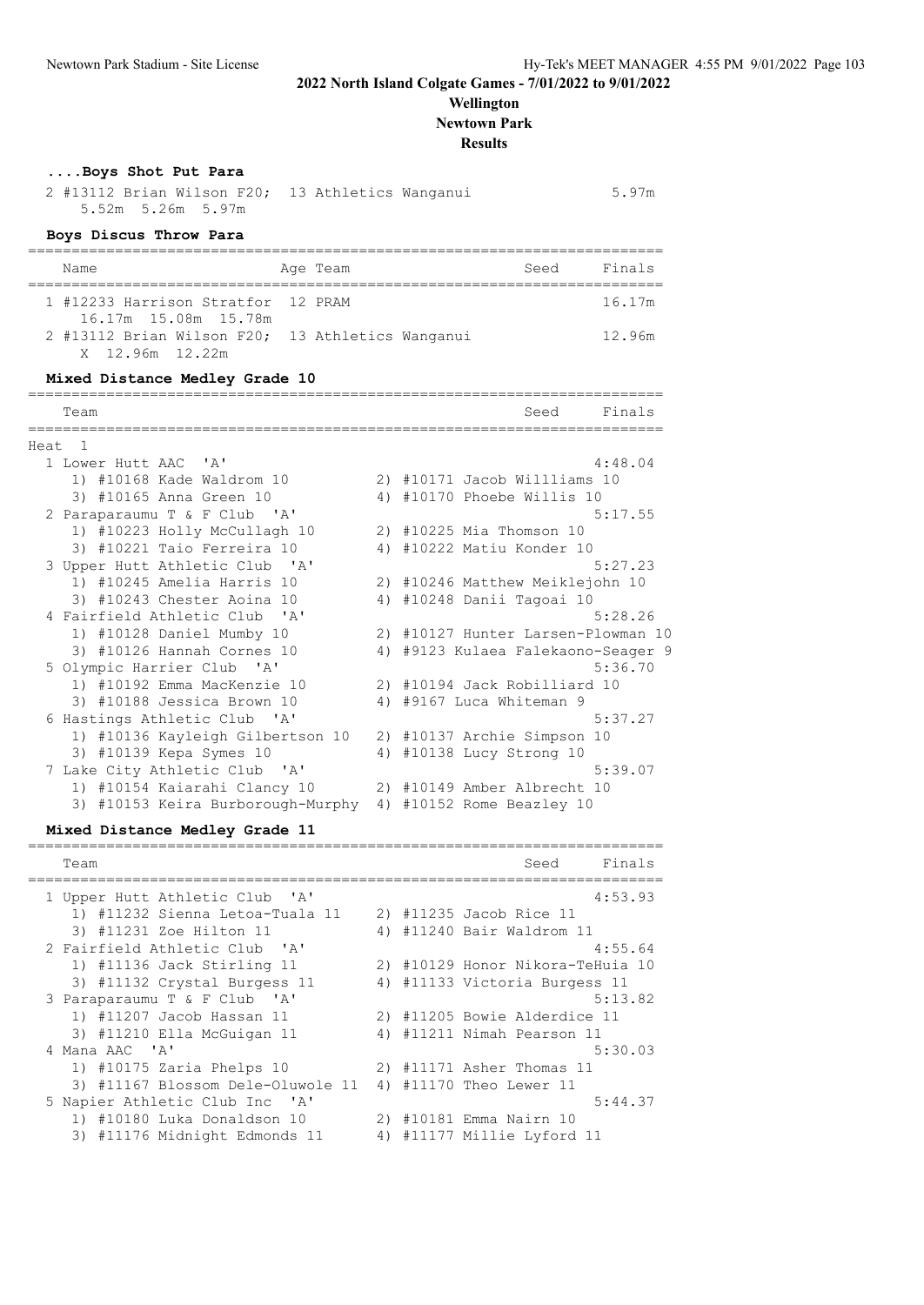#### **Wellington Newtown Park**

**Results**

# **....Mixed Distance Medley Grade 11**

| Heat 2 |                                                                |  |                               |
|--------|----------------------------------------------------------------|--|-------------------------------|
|        | 1 Hastings Athletic Club 'A'                                   |  | 4:47.06                       |
|        | 1) #11144 Tom Munro 11                                         |  | 2) #11142 Rerekauia Hunia 11  |
|        | 3) #11143 Jack Johnston 11                                     |  | 4) #11145 Hana Symes 11       |
|        | 2 Lynndale AA & HC 'A'                                         |  | 5:20.22                       |
|        | 1) #11162 Mele -'Ofa Isileli - fo' 2) #11165 Troy Tomlinson 11 |  |                               |
|        | 3) #11164 Timothy Tomlinson 11 4) #11160 Jy Gonzales 11        |  |                               |
|        | 3 Olympic Harrier Club 'A'                                     |  | 5:24.40                       |
|        | 1) #10190 Joel Flynn 10                                        |  | 2) #11191 Joshua Nicholson 11 |
|        | 3) #11189 Bianca Cornell 11                                    |  | 4) #10189 Olivia Eggleton 10  |
|        | 4 Waitakere City Athletic Club I 'A'                           |  | 5:24.96                       |
|        | 1) #11244 Iulai Masoe 11                                       |  | 2) #10253 Asher Carter 10     |
|        | 3) #11245 Zara Roodt 11                                        |  | 4) #11243 Maia MacKenzie 11   |
|        | 5 Upper Hutt Athletic Club 'B'                                 |  | 5:40.88                       |
|        | 1) #11238 Isabella Sevicke-Jones 1 2) #11234 Elme Pienaar 11   |  |                               |
|        | 3) #11233 Alex Lister 11                                       |  | 4) #11227 Micah Berendsen 11  |
|        |                                                                |  |                               |

=========================================================================

#### **Mixed Distance Medley Grade 12**

Team Seed Finals ========================================================================= Heat 1 1 Waitakere City Athletic Club I 'A' 4:34.64 1) #12269 Kaian Olsen 12 2) #12266 Ali Edward 12 3) #12265 Madison Earley 12 4) #12271 Indie Williams 12 2 Wellington Harrier Athletic Cl 'A' 4:47.72 1) #11249 Remy Boswell 11 2) #11250 Ashley Fitisemanu 11 3) #12273 Guy Lester 12 4) #11248 Ella Bond 11 3 Lake City Athletic Club 'A' 4:48.95 1) #11150 Jackson Hepi 11 2) #12158 Corbin Smith 12 3) #12157 Kingston Ryan 12 4) #12151 Tyla Albrecht 12 4 Onslow AAC 'A' 4:55.61 1) #12195 Lillian Dinnan 12 2) #12197 Alexander Frame 12 3) #12200 Hannah Wade 12 4) #12194 Roman Anderson 12 5 Lower Hutt AAC 'A' 4:59.16 1) #12164 Wiremu Reriti 12 2) #12161 Alvaro Grave 12 3) #12160 Emily Forster 12 4) #10167 Olive Sellers 10 6 Mana AAC 'A' 4:59.46 1) #12172 Felix Thomas 12 2) #12171 Isabel Taylor 12 3) #12170 Toby O'Leary 12 4) #12168 Lachlan Maclean 12 7 Titahi Bay AAC Inc 'A' 5:01.20 1) #11224 Star Va'aua 11 2) #12249 Anton Ford-Tuveve 12 3) #12250 Ashton Hamer 12 4) #12254 Rosailelah Vaaua-Sua 12 8 Olympic Harrier Club 'A' 5:14.10 1) #12188 Abby Hardman 12 2) #11193 Taylor Sutton 11 3) #12193 Aidan Rook 12 4) #11188 Tane Brunning 11 Heat 2 1 Pakuranga Athletic Club Inc 'A' 4:34.44 1) #12208 Amelia Paige McKenzie 12 2) #12215 Chace Wang 12 3) #12203 Harrison Day 12 4) #12216 Eleanor Young 12 2 Palmerston North A & HC 'A' 4:40.12 1) #11204 Mila Stassen 11 2) #12221 Alex MacBeth 12 3) #12219 Ashton Dorn 12 4) #12217 Lucy Cadzow 12 3 Bellevue Athletic Club 'A' 4:45.52 1) #12109 Aria Fuller 12 2) #12111 Vaughn Murray 12 3) #11114 Sobhan Cameron 11 4) #12110 Cormac Gardiner 12 4 Hastings Athletic Club 'A' 4:47.56 1) #12137 Bailey Redshaw-Bartlett 2) #12138 Maisie Simpson 12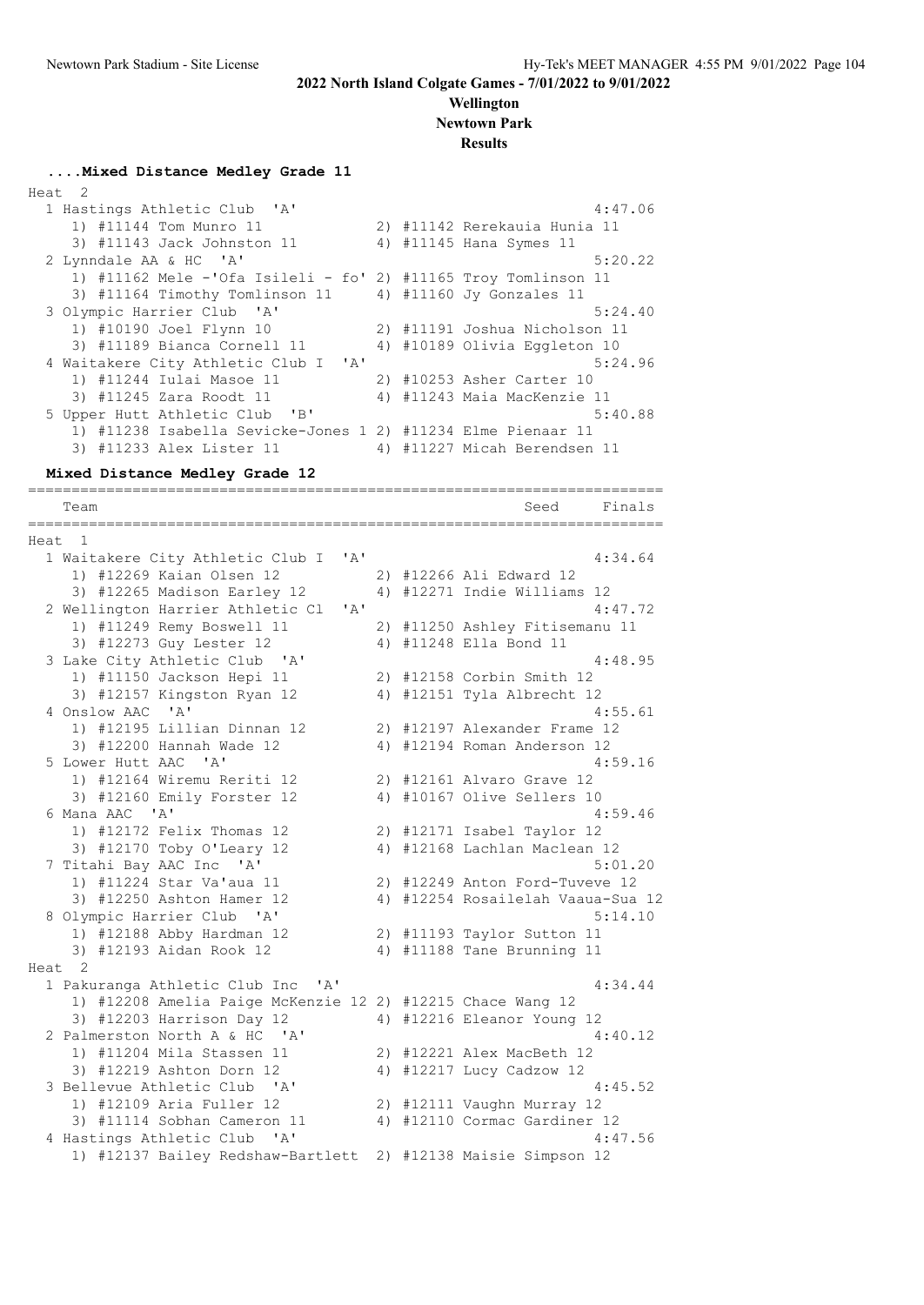#### **Wellington Newtown Park**

**Results**

#### **....Mixed Distance Medley Grade 12**

| 3) #12133 Paige Dobson 12            |  | 4) #12136 Gus Munro 12      |
|--------------------------------------|--|-----------------------------|
| 5 Pakuranga Athletic Club Inc<br>"B" |  | 4:52.08                     |
| 1) #10206 Skye Wilson 10             |  | 2) #12214 Sam Wallace 12    |
| 3) #12204 Keagan Gouws 12            |  | 4) #11199 Morgan Day 11     |
| 6 Upper Hutt Athletic Club 'A'       |  | 4:54.82                     |
| 1) #12262 Madison Wos 12             |  | 2) #12260 Katie Jordan 12   |
| 3) #11236 Finley Robinson 11         |  | 4) #11228 Ashton Chen 11    |
| 7 Palmerston North A & HC 'B'        |  | 5:35.78                     |
| 1) #11202 Harlem Grout 11            |  | 2) #11203 Holly Munday 11   |
| 3) #12218 Connor Cassidy 12          |  | 4) #12222 Neve Roberston 12 |
|                                      |  |                             |

#### **Mixed Distance Medley Grade 13**

========================================================================= Team Seed Finals ========================================================================= Heat 1 1 Mana AAC 'A' 4:17.45 1) #13156 Lucy Wilson 13 2) #13155 Liam Phelps 13 3) #13152 Max Lewer 13 4) #13154 Blake Miscall 13 2 Lower Hutt AAC 'A' 4:38.20 1) #13139 Gwen McGrath 13 2) #11155 Tyler Campbell 11 3) #13134 Conor Arthur 13 4) #13136 Eva Green 13 3 Lynndale AA & HC 'A' 4:38.77 1) #13147 Isabella Haigh 13 2) #13144 Leah Galea 13 3) #13146 Ty Gonzales 13 4) #13143 Amani Farry 13 4 Athletics Hawera Inc 'A' 4:50.93 1) #13103 Tyler Guckert 13 2) #12106 Maddison Sturgeon 12 3) #13106 Jayden Poole 13 4) #13107 Teale Wards 13 5 Olympic Harrier Club 'A' 4:54.80 1) #13184 Holly Robins 13 2) #13182 Briar Nicholson 13 3) #13185 Conor Rook 13 4) #13178 Ava Bowmaker 13 Heat 2 1 Waitakere City Athletic Club I 'A' 4:27.39 1) #13238 Tane Keereweer-Taia 13 2) #12267 Scarlett Gwin 12 3) #13237 Karson T Hawkins 13  $\phantom{1}4$ ) #13239 Maia Masters 13  $\phantom{1}4$  4:38.70 2 North Harbour Bays Athletics 'A' 1) #13169 Chilli Jamieson 13 2) #11184 Archie Felton 11 3) #13171 Owen Lamb 13 4) #13175 Marina Stowers 13 3 Pakuranga Athletic Club Inc 'A' 4:50.52 1) #12206 Veronique Koole 12 2) #12211 Jai Pirini 12 3) #13197 Christian Geldenhuys 13 4) #13196 Yandri Fourie 13 4 Fairfield Athletic Club 'A' 5:20.63 1) #13245 Rory Cuff 13 2) #13123 Josephine Mumby 13 3) #13122 Kane Gordon 13 4) #13121 Katlyn Cornes 13

#### **Mixed Distance Medley Grade 14**

========================================================================= Team Seed Finals ========================================================================= Heat 1 1 Pakuranga Athletic Club Inc 'A' 4:13.75 1) #14182 Ana Ellison-Lupena 14 2) #14180 Ben Blundell 14 3) #14188 Tim Wallace 14 4) #13195 Imogen Barlow 13 2 Egmont Athletics 'A' 4:22.51 1) #14125 Felix Field 14 2) #14123 Chadelle Bascara 14 3) #12120 Lily Winters 12 4) #14124 Zavier Brown 14 3 Palmerston North A & HC 'A'  $\begin{array}{c} 3 + 14191 & \text{Cour,} \\ 1 + 14192 & \text{Taylor,} \\ 14 & 2 \end{array}$  +14191 Courtney Fitzgibbon 14 2) #14191 Courtney Fitzgibbon 14